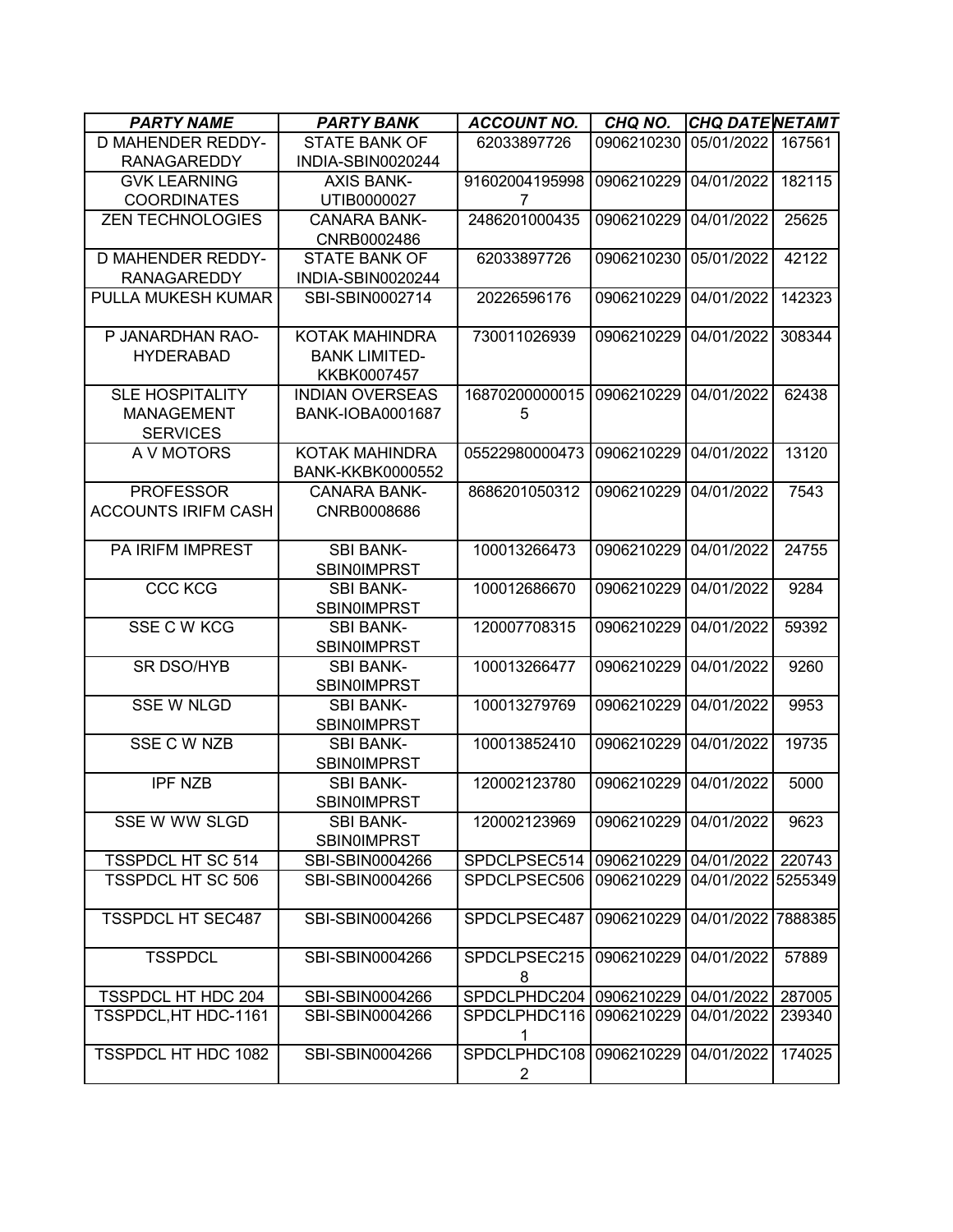| TSSPDCL HT HDC 1034                                            | SBI-SBIN0004266                              | SPDCLPHDC103<br>4          | 0906210229            | 04/01/2022         | 289187  |
|----------------------------------------------------------------|----------------------------------------------|----------------------------|-----------------------|--------------------|---------|
| TSSPDCL HT HDC 925                                             | SBI-SBIN0004266                              | SPDCLPHDC925               | 0906210229            | 04/01/2022         | 47263   |
| <b>TSSPDCL HT HBG664</b>                                       | SBI-SBIN0004266                              | SPDCLPHBG664               | 0906210229            | 04/01/2022         | 258959  |
| <b>TSSPDCL HT HBG1786</b>                                      | SBI-SBIN0004266                              | SPDCLPHBG178<br>6          | 0906210229            | 04/01/2022         | 876205  |
| <b>TSSPDCL HT MBN 574</b>                                      | SBI-SBIN0004266                              | SPDCLPMBN574               | 0906210229            | 04/01/2022         | 269323  |
| <b>TSSPDCL HT GDL934</b>                                       | SBI-SBIN0004266                              | SPDCLPGDL934               | 0906210229            | 04/01/2022         | 91032   |
| SAOHTTSNPDCL                                                   | <b>STATE BANK OF</b><br>INDIA-SBIN0020150    | 62488420712                | 0906210229            | 04/01/2022         | 528738  |
| <b>VEDANTA</b><br><b>ELECTRICALS PRIVATE</b><br><b>LIMITED</b> | <b>HDFC BANK LTD-</b><br>HDFC0000677         | 50200006886868             | 0906210230            | 05/01/2022         | 56164   |
| <b>AL-SAMA ENTERPRISES</b>                                     | <b>BANK OF BARODA-</b><br><b>BARBOCHILAK</b> | 19440200000479             | 0906210232            | 07/01/2022         | 103279  |
| <b>M/S BHAVANA TRAVELS</b>                                     | <b>UNION BANK OF</b><br>INDIA-UBIN0554103    | 54100101005072<br>$\Omega$ | 0906210230            | 05/01/2022         | 46567   |
| <b>SSE TRD KCG</b>                                             | <b>SBI BANK-</b><br><b>SBIN0IMPRST</b>       | 100013864786               | 0906210232            | 07/01/2022         | 8315    |
| <b>SSE PWAY KRNT</b>                                           | <b>SBI BANK-</b><br><b>SBIN0IMPRST</b>       | 120002125570               | 0906210232            | 07/01/2022         | 4500    |
| <b>IPF KMC</b>                                                 | <b>SBI BANK-</b><br><b>SBIN0IMPRST</b>       | 120002123744               | 0906210232            | 07/01/2022         | 1500    |
| <b>SSE TELE STORES HYB</b>                                     | <b>SBI BANK-</b><br><b>SBIN0IMPRST</b>       | 120002123779               | 0906210232            | 07/01/2022         | 4847    |
| <b>DRM HYB</b>                                                 | <b>SBI BANK-</b><br><b>SBIN0IMPRST</b>       | 120002123457               | 0906210232            | 07/01/2022         | 3000    |
| <b>IPF NZB</b>                                                 | <b>SBI BANK-</b><br><b>SBIN0IMPRST</b>       | 120002123780               | 0906210232            | 07/01/2022         | 1400    |
| <b>SSE PWAY KCG</b>                                            | <b>SBI BANK-</b><br>SBIN0IMPRST              | 100013816730               | 0906210232            | 07/01/2022         | 14099   |
| <b>SR DCM HYB</b>                                              | <b>SBI BANK-</b><br><b>SBIN0IMPRST</b>       | 120002125153               | 0906210232            | 07/01/2022         | 7072    |
| <b>SSE S MBNR</b>                                              | SBI BANK-<br><b>SBINOIMPRST</b>              | 120002125109               | 0906210232 07/01/2022 |                    | 4880    |
| SSE W WW SC                                                    | <b>SBI BANK-</b><br><b>SBINOIMPRST</b>       | 100013273744               | 0906210232 07/01/2022 |                    | 9965    |
| <b>BREKDOWN DME DSL</b><br><b>MLY</b>                          | <b>SBI BANK-</b><br><b>SBINOIMPRST</b>       | 120006804995               | 0906210232 07/01/2022 |                    | 16723   |
| HMWS&SB NLGD                                                   | <b>AXIS BANK-</b><br>UTIB0CCH274             | 14460761737169<br>4        | 0906210232            | 07/01/2022         | 3867576 |
| <b>HMWS &amp; SB</b>                                           | <b>AXIS BANK-</b>                            | 14461106450003             | 0906210232            | 07/01/2022 2979334 |         |
| HYDERABAD,                                                     | UTIB0CCH274                                  | 8                          |                       |                    | 7       |
| HMWSSB KCGSTN                                                  | <b>AXIS BANK-</b>                            | 14460505330111             | 0906210232            | 07/01/2022         | 3031818 |
|                                                                | UTIB0CCH274                                  | 0                          |                       |                    |         |
| PAY ACCOUNTS                                                   | <b>INDIAN OVERSEAS</b>                       | 25650200000100             | 0906210232            | 07/01/2022         | 13500   |
| OFFICER HQ DOT NEW<br><b>DELHI</b>                             | BANK-IOBA0002565                             | 0                          |                       |                    |         |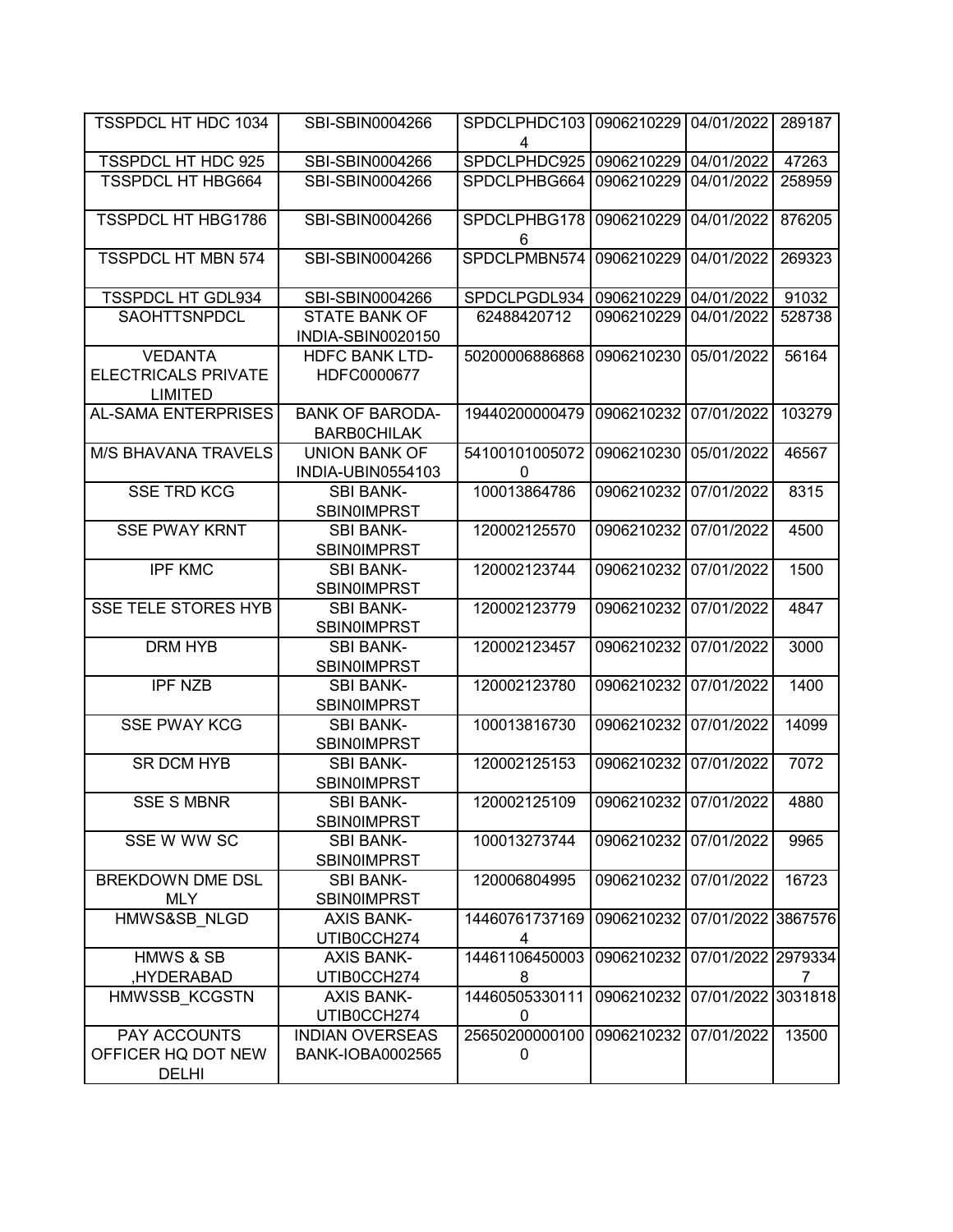| <b>TSSPDCL</b>                                                    | SBI-SBIN0004266                                            | SPDCLPHBG315<br>0                                      | 0906210232 | 07/01/2022 | 226596 |
|-------------------------------------------------------------------|------------------------------------------------------------|--------------------------------------------------------|------------|------------|--------|
| <b>ANJAN ENTERPRISES-</b><br><b>SECUNDERABAD</b>                  | <b>UNION BANK OF</b><br>INDIA-UBIN0813141                  | 13141101100023<br>7                                    | 0906210232 | 07/01/2022 | 2148   |
| <b>ANJAN ENTERPRISES-</b><br><b>SECUNDERABAD</b>                  | <b>UNION BANK OF</b><br>INDIA-UBIN0813141                  | 13141101100023<br>7                                    | 0906210234 | 11/01/2022 | 10332  |
| PHOENIX AGENCIES-<br><b>SECUNDERABAD</b>                          | <b>HDFC BANK LTD-</b><br>HDFC0000042                       | 00422000027925                                         | 0906210232 | 07/01/2022 | 18350  |
| P V AGENCY-<br><b>HYDERABAD</b>                                   | KOTAK MAHINDRA<br><b>BANK LIMITED-</b><br>KKBK0007530      | 4311907836                                             | 0906210232 | 07/01/2022 | 24392  |
| <b>DSC HYB</b>                                                    | <b>SBI BANK-</b><br>SBIN0IMPRST                            | 120002125157                                           | 0906210232 | 07/01/2022 | 4664   |
| <b>SSE W IRISET SC</b>                                            | <b>SBI BANK-</b><br><b>SBIN0IMPRST</b>                     | 100013864280                                           | 0906210232 | 07/01/2022 | 9948   |
| JE W GARDEN HYB                                                   | <b>SBI BANK-</b><br><b>SBIN0IMPRST</b>                     | 100013266470                                           | 0906210232 | 07/01/2022 | 14960  |
| <b>ADEN NZB</b>                                                   | <b>SBI BANK-</b><br><b>SBIN0IMPRST</b>                     | 120002123786                                           | 0906210232 | 07/01/2022 | 10000  |
| <b>IPF KCG</b>                                                    | <b>SBI BANK-</b><br><b>SBIN0IMPRST</b>                     | 120002123860                                           | 0906210232 | 07/01/2022 | 5000   |
| <b>SSE PWAY UMRI</b>                                              | <b>SBI BANK-</b><br><b>SBIN0IMPRST</b>                     | 100013257536                                           | 0906210232 | 07/01/2022 | 11196  |
| THE POST MASTER<br><b>HEAD POST OFFICE</b><br><b>SECUNDERABAD</b> | <b>SELF CHEQUE-</b>                                        | 000                                                    | 190108     | 07/01/2022 | 4985   |
| A P LAKSHMI, RAILWAY<br><b>ADVOCATE</b>                           | <b>CENTRAL BANK OF</b><br>INDIA-CBIN0280813                | 1009322499                                             | 0906210232 | 07/01/2022 | 8289   |
| A P LAKSHMI, RAILWAY<br><b>ADVOCATE</b>                           | <b>CENTRAL BANK OF</b><br>INDIA-CBIN0280813                | 1009322499                                             | 0906210232 | 07/01/2022 | 8469   |
| A P LAKSHMI, RAILWAY<br><b>ADVOCATE</b>                           | <b>CENTRAL BANK OF</b><br>INDIA-CBIN0280813                | 1009322499                                             | 0906210232 | 07/01/2022 | 12744  |
| M BRAHMA REDDI                                                    | THE COSMOS CO-<br><b>OPERATIVE BANK</b><br>LTD-COSB0000030 | 030050105074                                           | 0906210232 | 07/01/2022 | 2678   |
| M/S V.K.ENGINEERS                                                 | <b>CITY UNION BANK</b><br>LTD-CIUB0000076                  | 07612000010463 0906210233 10/01/2022<br>$\overline{7}$ |            |            | 27074  |
| M/S V.K.ENGINEERS                                                 | <b>CITY UNION BANK</b><br>LTD-CIUB0000076                  | 07612000010463<br>7                                    | 0906210233 | 10/01/2022 | 26620  |
| <b>ZEN TECHNOLOGIES</b>                                           | <b>CANARA BANK-</b><br>CNRB0002486                         | 2486201000435                                          | 0906210233 | 10/01/2022 | 14986  |
| <b>KHYBER SECURITY</b><br><b>AND SERVICES</b><br>PRIVATE LIMITED  | <b>AXIS BANK-</b><br>UTIB0003984                           | 92002002594328<br>4                                    | 0906210234 | 11/01/2022 | 48061  |
| SIPF RPF DOG SQUAD<br><b>HYB</b>                                  | <b>SBI BANK-</b><br><b>SBINOIMPRST</b>                     | 120002123823                                           | 0906210233 | 10/01/2022 | 26100  |
| <b>IPF MBNR</b>                                                   | <b>SBI BANK-</b><br><b>SBINOIMPRST</b>                     | 120002125607                                           | 0906210233 | 10/01/2022 | 5000   |
| AMM EMU CS MLY                                                    | <b>SBI BANK-</b><br><b>SBINOIMPRST</b>                     | 100013234048                                           | 0906210235 | 12/01/2022 | 2000   |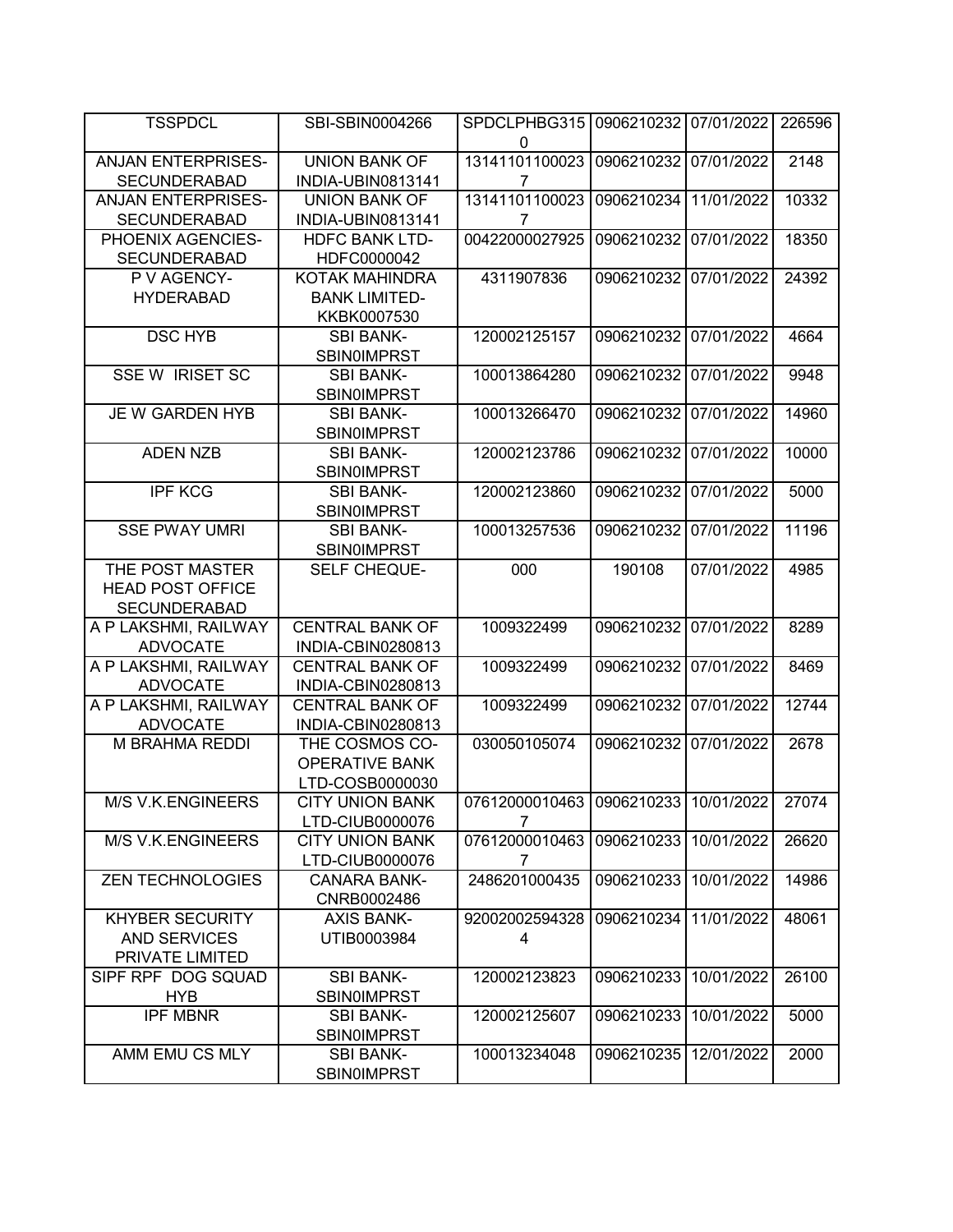| DRR PRINT SOLUTIONS        | <b>AXIS BANK-</b>      | 91302003578429 | 0906210235            | 12/01/2022 | 23600   |
|----------------------------|------------------------|----------------|-----------------------|------------|---------|
|                            | UTIB0000698            | 5              |                       |            |         |
| <b>TSSPDCL HYDERABAD</b>   | <b>STATE BANK OF</b>   | 52117478945    | 0906210233            | 10/01/2022 | 1305548 |
|                            | INDIA-SBIN0020066      |                |                       |            |         |
| APSPDCL HT 210 KNL         | <b>STATE BANK OF</b>   | 62304443776    | 0906210233            | 10/01/2022 | 366417  |
|                            | INDIA-SBIN0020492      |                |                       |            |         |
| <b>MSEDCL SUB-DN-</b>      | <b>BANK OF</b>         | 20259300283    | 0906210233            | 10/01/2022 | 1156    |
| <b>DHARMABAD</b>           | MAHARASHTRA-           |                |                       |            |         |
|                            | MAHB0000419            |                |                       |            |         |
| <b>MSEDCL SUB-DN-</b>      | <b>BANK OF</b>         | 20259300283    | 0906210233            | 10/01/2022 | 47249   |
| <b>DHARMABAD</b>           | MAHARASHTRA-           |                |                       |            |         |
|                            | MAHB0000419            |                |                       |            |         |
| <b>SR.DCM/HYB CATERING</b> | <b>SBI BANK-</b>       | 100013261812   | 0906210233            | 10/01/2022 | 25410   |
|                            | <b>SBIN0IMPRST</b>     |                |                       |            |         |
| <b>D MAHENDER REDDY-</b>   | THE LAKSHMI VILAS      | 04616110000001 | 0906210235            | 12/01/2022 | 42122   |
| <b>RANAGAREDDY</b>         | <b>BANK LTD-</b>       | 00             |                       |            |         |
|                            | LAVB0000461            |                |                       |            |         |
| <b>ADEN ESTATE I HYB</b>   | <b>SBI BANK-</b>       | 120002123831   | 0906210235            | 12/01/2022 | 4992    |
|                            | <b>SBIN0IMPRST</b>     |                |                       |            |         |
| SSE W CKL SC               | <b>SBI BANK-</b>       | 120002123971   | 0906210235            | 12/01/2022 | 9973    |
|                            | <b>SBIN0IMPRST</b>     |                |                       |            |         |
| <b>JE ORH SC</b>           | <b>SBI BANK-</b>       | 120002123972   | 0906210235            | 12/01/2022 | 5000    |
|                            | <b>SBIN0IMPRST</b>     |                |                       |            |         |
| <b>SSE PWAY MEDCHAL</b>    | <b>SBI BANK-</b>       | 120002123829   | 0906210235            | 12/01/2022 | 2500    |
|                            | <b>SBIN0IMPRST</b>     |                |                       |            |         |
| <b>SSE PWAY NZB</b>        | <b>SBI BANK-</b>       | 100013257537   | 0906210235            | 12/01/2022 | 3500    |
|                            | <b>SBIN0IMPRST</b>     |                |                       |            |         |
| <b>RELIANCE JIO</b>        | <b>ICICI BANK LTD-</b> | RJIO9002900699 | 0906210235            | 12/01/2022 | 206318  |
| <b>INFOCOMM LIMITED</b>    | ICIC0000104            | 41             |                       |            |         |
| <b>RELIANCE JIO</b>        | <b>ICICI BANK LTD-</b> | RJIO9002900699 | 0906210235            | 12/01/2022 | 206318  |
| <b>INFOCOMM LIMITED</b>    | ICIC0000104            | 41             |                       |            |         |
| <b>MSEDCL SUB-DN-</b>      | <b>BANK OF</b>         | 20259300283    | 0906210235            | 12/01/2022 | 9070    |
| <b>DHARMABAD</b>           | MAHARASHTRA-           |                |                       |            |         |
|                            | MAHB0000419            |                |                       |            |         |
| AE MSEDCL UMRI             | SBI-SBIN0005938        | 11680252134    | 0906210235 12/01/2022 |            | 470     |
| AE MSEDCL UMRI             | SBI-SBIN0005938        | 11680252134    | 0906210235 12/01/2022 |            | 22140   |
| AE MSEDCL UMRI             | SBI-SBIN0005938        | 11680252134    | 0906210235 12/01/2022 |            | 65650   |
| AE MSEDCL UMRI             | SBI-SBIN0005938        | 11680252134    | 0906210235 12/01/2022 |            | 22570   |
| <b>SSE PWAY KRNT</b>       | <b>SBI BANK-</b>       | 120002125570   | 0906210235            | 12/01/2022 | 4300    |
|                            | <b>SBINOIMPRST</b>     |                |                       |            |         |
| SSE W IRISET SC            | <b>SBI BANK-</b>       | 100013864280   | 0906210235            | 12/01/2022 | 9976    |
|                            | <b>SBIN0IMPRST</b>     |                |                       |            |         |
| <b>SSE W SLGD</b>          | <b>SBI BANK-</b>       | 120002125202   | 0906210235            | 12/01/2022 | 19999   |
|                            | <b>SBIN0IMPRST</b>     |                |                       |            |         |
| SSE W WW SLGD              | <b>SBI BANK-</b>       | 120002123969   | 0906210235            | 12/01/2022 | 9549    |
|                            | SBIN0IMPRST            |                |                       |            |         |
| KUNAL ENTERPRISES-         | <b>BANK OF BARODA-</b> | 19440200000527 | 0906210235            | 12/01/2022 | 121300  |
| <b>SECUNDERABAD</b>        | <b>BARBOCHILAK</b>     |                |                       |            |         |
| JE W SO-II SLGD            | <b>SBI BANK-</b>       | 120007251911   | 0906210235            | 12/01/2022 | 9883    |
|                            | <b>SBINOIMPRST</b>     |                |                       |            |         |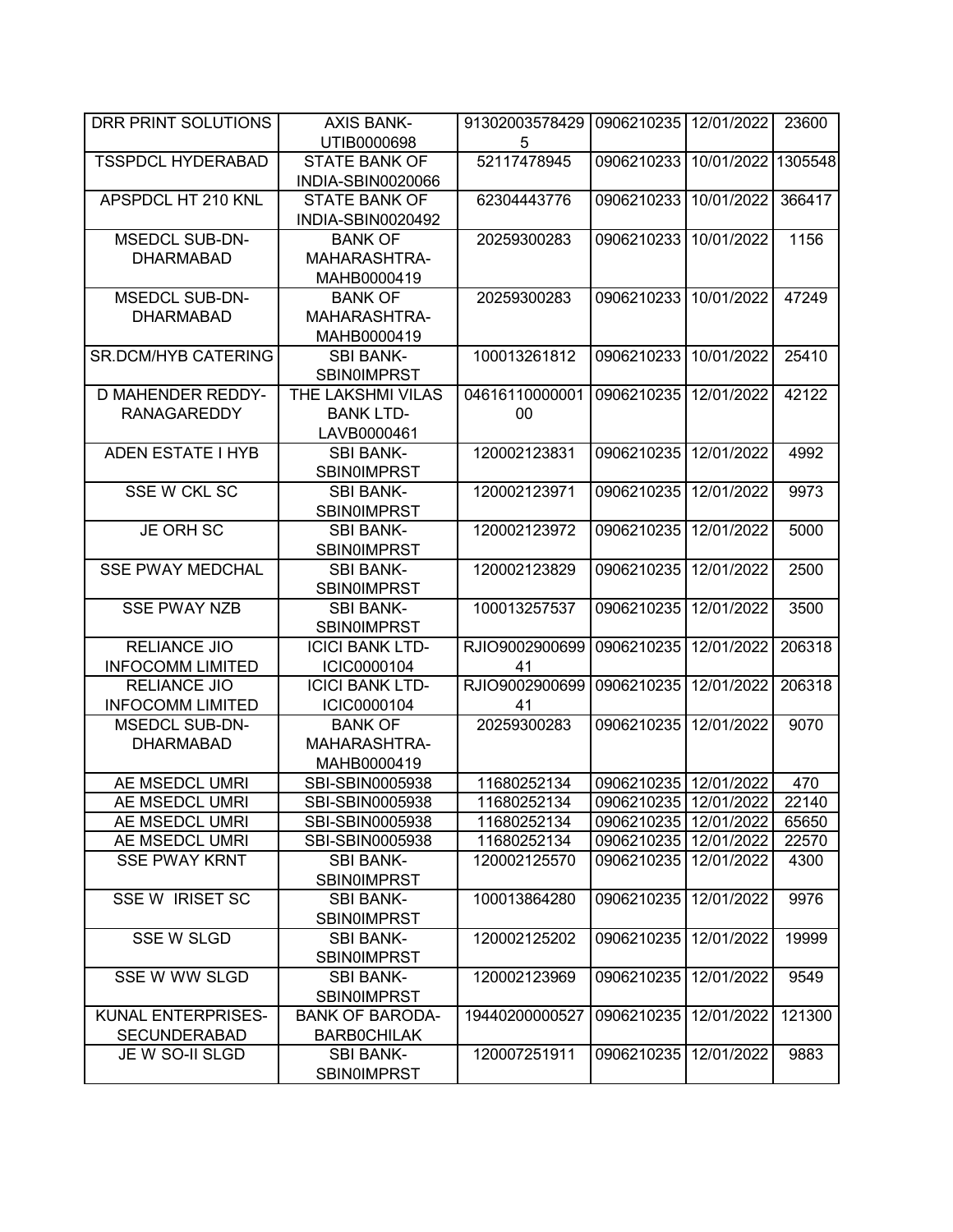| AO CASH BSNL<br><b>MAHABOOBNAGAR</b>                         | SBI-SBIN0003484                              | 35646771378          | 0906210235 | 12/01/2022 | 3221   |
|--------------------------------------------------------------|----------------------------------------------|----------------------|------------|------------|--------|
| <b>THARU SONS</b>                                            | <b>SOUTH INDIAN BANK-</b><br>SIBL0000228     | 02280810000009<br>65 | 0906210236 | 13/01/2022 | 812594 |
| <b>CHANDRAHAS</b><br><b>ENTERPRISES-</b><br><b>HYDERABAD</b> | KARUR VYSYA BANK-<br>KVBL0001456             | 14561350000038<br>89 | 0906210236 | 13/01/2022 | 891413 |
| <b>JAY ESS INDUSTRIES</b>                                    | <b>HDFC BANK LTD-</b><br>HDFC0000046         | 00462320004425       | 0906210236 | 13/01/2022 | 37762  |
| <b>TECHWARE</b><br>SOLUTIONS - NE 334870                     | SBI-SBIN0007641                              | 31907084539          | 0906210236 | 13/01/2022 | 26849  |
| <b>AMPLE DIAGNOSTICS</b>                                     | <b>BANK OF BARODA-</b><br><b>BARBOVISHWA</b> | 56190200000200       | 0906210236 | 13/01/2022 | 9740   |
| <b>DCMHYBSCR</b>                                             | <b>CANARA BANK-</b><br>CNRB0013046           | 120000703763         | 0906210236 | 13/01/2022 | 300000 |
| <b>SR DFM HYB</b>                                            | <b>SBI BANK-</b><br><b>SBIN0IMPRST</b>       | 100013266474         | 0906210238 | 17/01/2022 | 4930   |
| <b>SSE TELE CTO HYB</b>                                      | <b>SBI BANK-</b><br><b>SBINOIMPRST</b>       | 120007150797         | 0906210238 | 17/01/2022 | 4975   |
| <b>JE TELE KCG</b>                                           | <b>SBI BANK-</b><br><b>SBIN0IMPRST</b>       | 120002123815         | 0906210238 | 17/01/2022 | 4483   |
| JE TELE NZB                                                  | <b>SBI BANK-</b><br><b>SBINOIMPRST</b>       | 120002123785         | 0906210238 | 17/01/2022 | 4498   |
| <b>VARDHINI INFOTECH</b>                                     | <b>CANARA BANK-</b><br>CNRB0000845           | 0845201002023        | 0906210240 | 19/01/2022 | 5546   |
| <b>BALMER LAWRIE &amp; CO</b><br><b>LTD</b>                  | <b>HDFC BANK LTD-</b><br>HDFC0000021         | 00210110000015       | 0906210238 | 17/01/2022 | 25718  |
| <b>BINA PRASAD</b>                                           | <b>UNION BANK OF</b><br>INDIA-UBIN0535575    | 35570205000015<br>5  | 0906210238 | 17/01/2022 | 141300 |
| SIPF RPF DOG SQUAD<br><b>SAFAIWALA</b>                       | <b>SBI BANK-</b><br><b>SBIN0IMPRST</b>       | 120002123823         | 0906210238 | 17/01/2022 | 1060   |
| <b>BALMER LAWRIE &amp; CO</b><br><b>LTD</b>                  | <b>HDFC BANK LTD-</b><br>HDFC0000021         | 00210110000015       | 0906210239 | 18/01/2022 | 25718  |
| AAO ERO TSNPDCL<br><b>BHAINSA</b>                            | <b>STATE BANK OF</b><br>INDIA-SBIN0020123    | 52138895352          | 0906210239 | 18/01/2022 | 7278   |
| AAO ERO TSNPDCL<br><b>BHAINSA</b>                            | <b>STATE BANK OF</b><br>INDIA-SBIN0020123    | 52138895352          | 0906210239 | 18/01/2022 | 66036  |
| AAO.SUB-<br>ERO/TSNPDCL.NAVIPET                              | STATE BANK OF<br>INDIA-SBIN0021367           | 37621816725          | 0906210239 | 18/01/2022 | 42976  |
| AAO ERO KAMAREDDY<br><b>RURAL</b>                            | <b>STATE BANK OF</b><br>INDIA-SBIN0020111    | 37621859555          | 0906210239 | 18/01/2022 | 41502  |
| AAO ERO TSNPDCL<br><b>BHODHAN</b>                            | <b>STATE BANK OF</b><br>INDIA-SBIN0020109    | 52078165570          | 0906210239 | 18/01/2022 | 56013  |
| AAO ERO TSNPDCL<br><b>DOMAKONDA</b>                          | <b>CANARA BANK-</b><br>CNRB0013514           | 35143020000043       | 0906210239 | 18/01/2022 | 72266  |
| AAO ERO TSNPDCL<br><b>KAMAREDDY</b>                          | <b>STATE BANK OF</b><br>INDIA-SBIN0020111    | 52122114049          | 0906210239 | 18/01/2022 | 191833 |
| AAO ERO TSNPDCL<br>RURAL NIZAMABAD                           | <b>STATE BANK OF</b><br>INDIA-SBIN0020108    | 62186762919          | 0906210239 | 18/01/2022 | 128813 |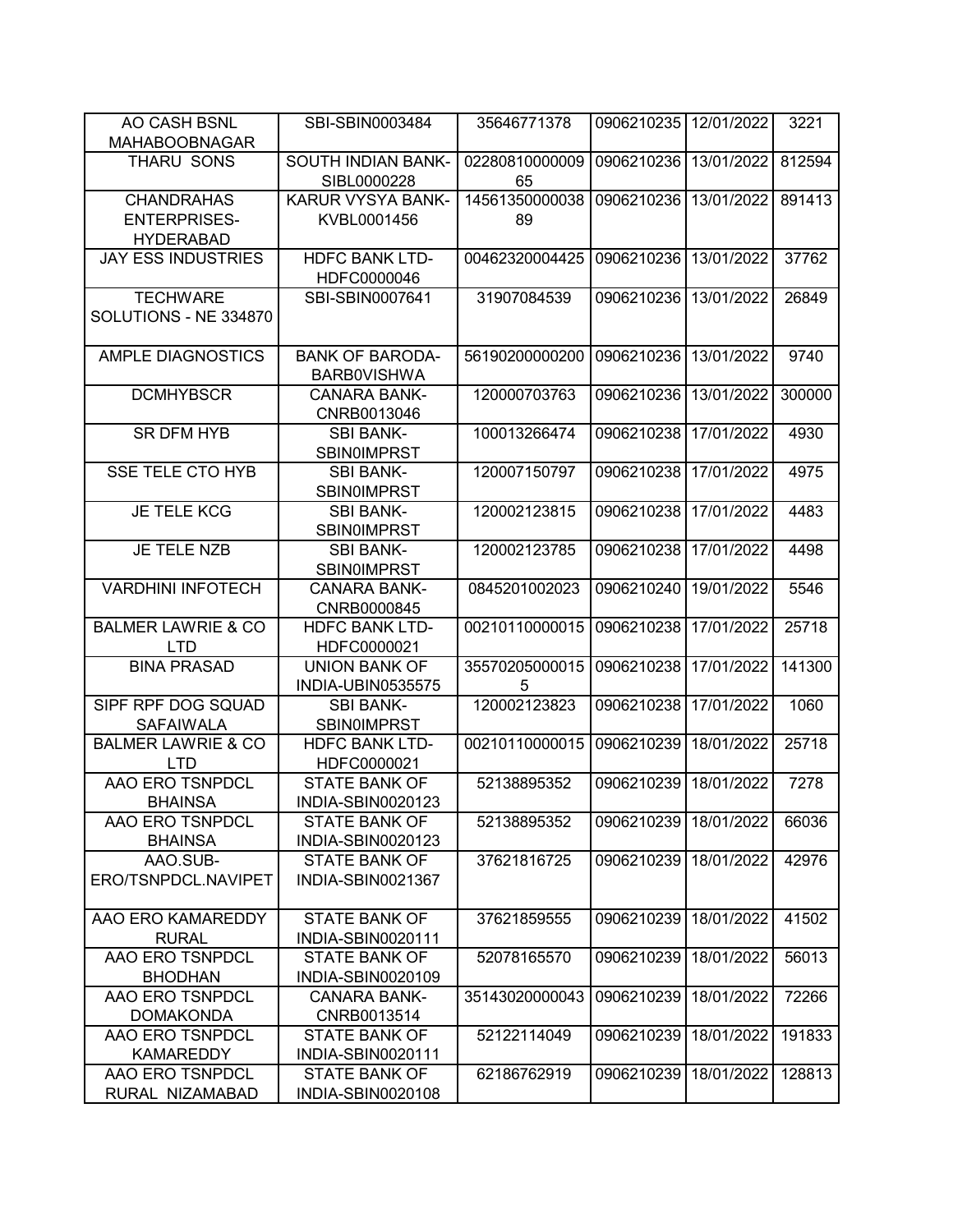| AAO ERO TSNPDCL         | <b>STATE BANK OF</b>   | 62186762964    | 0906210239 | 18/01/2022 | 10749  |
|-------------------------|------------------------|----------------|------------|------------|--------|
| TOWN NIZAMABAD          | INDIA-SBIN0020108      |                |            |            |        |
| AAO ERO TSNPDCL         | <b>STATE BANK OF</b>   | 37619664399    | 0906210239 | 18/01/2022 | 118468 |
| TOWN II NIZAMABAD       | INDIA-SBIN0020108      |                |            |            |        |
| AAO ERO APSPDCL         | <b>STATE BANK OF</b>   | 62347489234    | 0906210239 | 18/01/2022 | 7925   |
| <b>KURNOOL(T)</b>       | INDIA-SBIN0020492      |                |            |            |        |
| AAO ERO APSPDCL         | <b>STATE BANK OF</b>   | 62347489234    | 0906210239 | 18/01/2022 | 64273  |
| <b>DHONE</b>            | INDIA-SBIN0020492      |                |            |            |        |
| AAO ERO APSPDCL         | <b>STATE BANK OF</b>   | 62347489234    | 0906210239 | 18/01/2022 | 67947  |
| <b>KURNOOL(R)</b>       | INDIA-SBIN0020492      |                |            |            |        |
| <b>RELIANCE JIO</b>     | <b>ICICI BANK LTD-</b> | RJIO9002900699 | 0906210239 | 18/01/2022 | 206318 |
| <b>INFOCOMM LIMITED</b> | ICIC0000104            | 41             |            |            |        |
| <b>SS AKKANAPET</b>     | <b>SBI BANK-</b>       | 120002124018   | 0906210239 | 18/01/2022 | 12000  |
|                         | <b>SBIN0IMPRST</b>     |                |            |            |        |
| <b>SS AKKANAPET</b>     | <b>SBI BANK-</b>       | 120002124018   | 0906210239 | 18/01/2022 | 12000  |
|                         | <b>SBIN0IMPRST</b>     |                |            |            |        |
| <b>SS ALAMPUR ROAD</b>  | <b>SBI BANK-</b>       | 100013293850   | 0906210239 | 18/01/2022 | 5813   |
|                         | <b>SBIN0IMPRST</b>     |                |            |            |        |
| <b>SS ALAMPUR ROAD</b>  | <b>SBI BANK-</b>       | 100013293850   | 0906210239 | 18/01/2022 | 5707   |
|                         | <b>SBIN0IMPRST</b>     |                |            |            |        |
| <b>SS BOGOLU</b>        | <b>SBI BANK-</b>       | 120002123868   | 0906210239 | 18/01/2022 | 5850   |
|                         | <b>SBIN0IMPRST</b>     |                |            |            |        |
| <b>SS BOGOLU</b>        | <b>SBI BANK-</b>       | 120002123868   | 0906210239 | 18/01/2022 | 5850   |
|                         | <b>SBIN0IMPRST</b>     |                |            |            |        |
| <b>SS BABR</b>          | <b>SBI BANK-</b>       | 120002124019   | 0906210239 | 18/01/2022 | 6000   |
|                         | <b>SBIN0IMPRST</b>     |                |            |            |        |
| <b>SS BDHN</b>          | <b>SBI BANK-</b>       | 120002124054   | 0906210239 | 18/01/2022 | 6000   |
|                         |                        |                |            |            |        |
|                         | <b>SBINOIMPRST</b>     |                |            |            |        |
| <b>SS BDVL</b>          | <b>SBI BANK-</b>       | 120002124097   | 0906210239 | 18/01/2022 | 14990  |
|                         | <b>SBIN0IMPRST</b>     |                |            |            |        |
| <b>SS BDVL</b>          | <b>SBI BANK-</b>       | 120002124097   | 0906210239 | 18/01/2022 | 14995  |
|                         | <b>SBIN0IMPRST</b>     |                |            |            |        |
| <b>SS CAVELRY</b>       | <b>SBI BANK-</b>       | 120002124055   | 0906210239 | 18/01/2022 | 14880  |
| <b>BARRACKS</b>         | <b>SBIN0IMPRST</b>     |                |            |            |        |
| <b>SS DTP</b>           | <b>SBI BANK-</b>       | 120002180995   | 0906210239 | 18/01/2022 | 6000   |
|                         | <b>SBIN0IMPRST</b>     |                |            |            |        |
| SS DTP                  | <b>SBI BANK-</b>       | 120002180995   | 0906210239 | 18/01/2022 | 6000   |
|                         | <b>SBIN0IMPRST</b>     |                |            |            |        |
| SS DKC                  | <b>SBI BANK-</b>       | 120002124056   | 0906210239 | 18/01/2022 | 11700  |
|                         | <b>SBIN0IMPRST</b>     |                |            |            |        |
| <b>SS DKC</b>           | <b>SBI BANK-</b>       | 120002124056   | 0906210239 | 18/01/2022 | 11700  |
|                         | <b>SBIN0IMPRST</b>     |                |            |            |        |
| <b>SSFM</b>             | <b>SBI BANK-</b>       | 120007791099   | 0906210239 | 18/01/2022 | 2972   |
|                         | <b>SBIN0IMPRST</b>     |                |            |            |        |
| SM/GUNDLAPOCHAMPA       | <b>SBI BANK-</b>       | 120002124137   | 0906210239 | 18/01/2022 | 6000   |
| LЦ                      | <b>SBIN0IMPRST</b>     |                |            |            |        |
| SS KQQ                  | <b>SBI BANK-</b>       | 120002124144   | 0906210239 | 18/01/2022 | 5460   |
|                         | <b>SBINOIMPRST</b>     |                |            |            |        |
| SS KQQ                  | <b>SBI BANK-</b>       | 120002124144   | 0906210239 | 18/01/2022 | 5870   |
|                         | <b>SBINOIMPRST</b>     |                |            |            |        |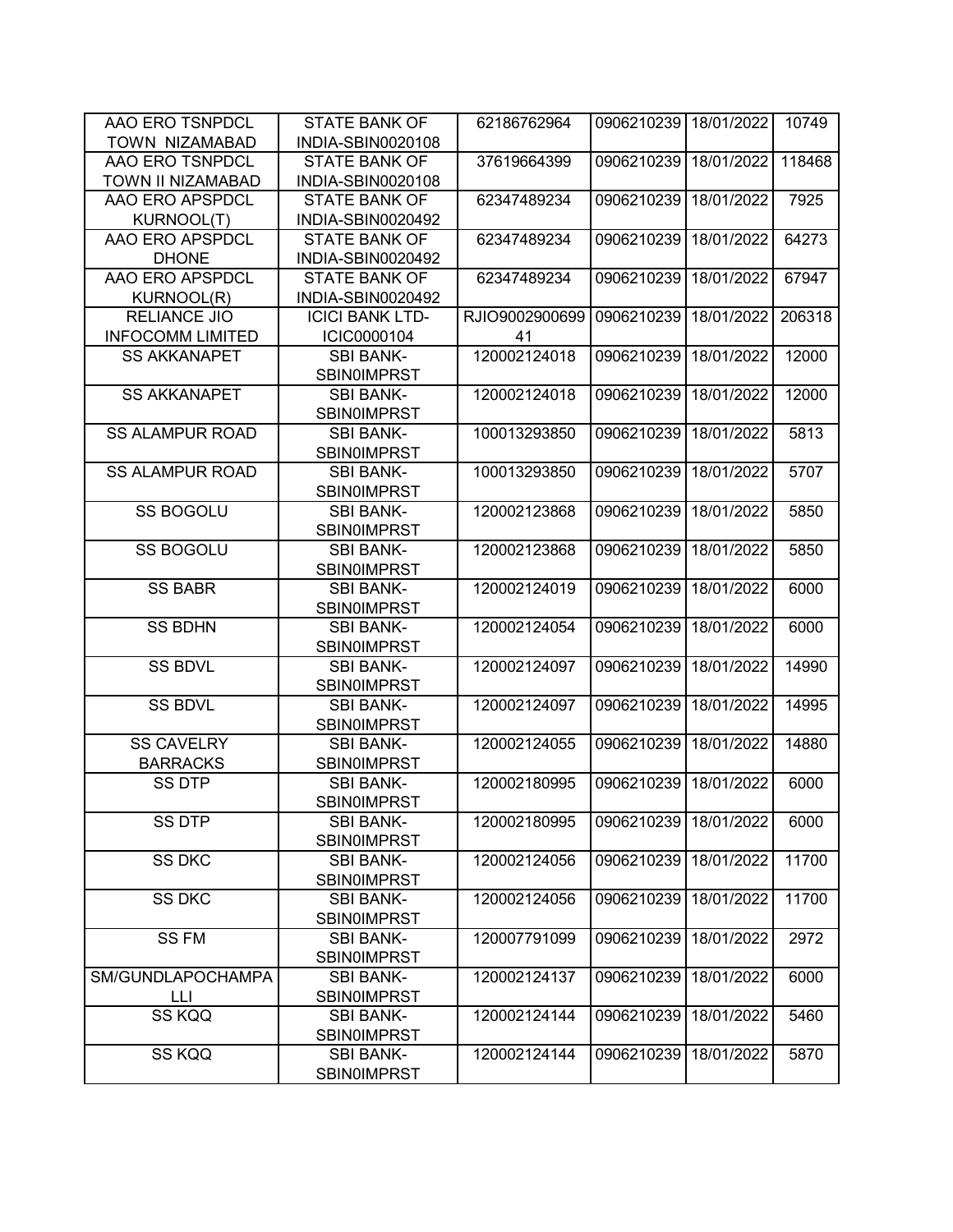| <b>SS MQN</b>             | <b>SBI BANK-</b>       | 120002125562   | 0906210239 | 18/01/2022 | 6000  |
|---------------------------|------------------------|----------------|------------|------------|-------|
|                           | <b>SBIN0IMPRST</b>     |                |            |            |       |
| <b>SS MQN</b>             | <b>SBI BANK-</b>       | 120002125562   | 0906210239 | 18/01/2022 | 6000  |
|                           | <b>SBIN0IMPRST</b>     |                |            |            |       |
| SS POODOOR                | <b>SBI BANK-</b>       | 120002123461   | 0906210239 | 18/01/2022 | 5460  |
|                           | <b>SBIN0IMPRST</b>     |                |            |            |       |
| SS POODOOR                | <b>SBI BANK-</b>       | 120002123461   | 0906210239 | 18/01/2022 | 5850  |
|                           | <b>SBINOIMPRST</b>     |                |            |            |       |
| SS POODOOR                | <b>SBI BANK-</b>       | 120002123461   | 0906210239 | 18/01/2022 | 5850  |
|                           | <b>SBIN0IMPRST</b>     |                |            |            |       |
| <b>SS POODOOR</b>         | <b>SBI BANK-</b>       | 120002123461   | 0906210239 | 18/01/2022 | 5850  |
|                           | <b>SBIN0IMPRST</b>     |                |            |            |       |
| <b>SS SRIRAM NAGAR</b>    | <b>SBI BANK-</b>       | 120002123500   | 0906210239 | 18/01/2022 | 12000 |
|                           | <b>SBIN0IMPRST</b>     |                |            |            |       |
| <b>SS SRIRAM NAGAR</b>    | <b>SBI BANK-</b>       | 120002123500   | 0906210239 | 18/01/2022 | 12000 |
|                           | <b>SBINOIMPRST</b>     |                |            |            |       |
| <b>SS SRIRAM NAGAR</b>    | <b>SBI BANK-</b>       | 120002123500   | 0906210239 | 18/01/2022 | 12000 |
|                           | <b>SBINOIMPRST</b>     |                |            |            |       |
| <b>SS TMX</b>             | <b>SBI BANK-</b>       | 120002123737   | 0906210239 | 18/01/2022 | 11320 |
|                           | <b>SBINOIMPRST</b>     |                |            |            |       |
| <b>SS TMX</b>             | <b>SBI BANK-</b>       | 120002123737   | 0906210239 | 18/01/2022 | 11890 |
|                           | <b>SBIN0IMPRST</b>     |                |            |            |       |
| <b>SS TMX</b>             | <b>SBI BANK-</b>       | 120002123737   | 0906210239 | 18/01/2022 | 11390 |
|                           | <b>SBIN0IMPRST</b>     |                |            |            |       |
| <b>SS UMDANAGAR</b>       | <b>SBI BANK-</b>       | 120002182195   | 0906210239 | 18/01/2022 | 24120 |
|                           | <b>SBINOIMPRST</b>     |                |            |            |       |
| <b>SS UMDANAGAR</b>       | <b>SBI BANK-</b>       | 120002182195   | 0906210239 | 18/01/2022 | 24120 |
|                           | <b>SBIN0IMPRST</b>     |                |            |            |       |
| <b>SS WPR</b>             | <b>SBI BANK-</b>       | 100012693904   | 0906210239 | 18/01/2022 | 24200 |
|                           | <b>SBIN0IMPRST</b>     |                |            |            |       |
| <b>VENKATESWARA</b>       | <b>INDIAN BANK-</b>    | 50466249636    | 0906210240 | 19/01/2022 | 49327 |
| <b>ENTERPRISES</b>        | IDIB000W511            |                |            |            |       |
| <b>ABU TOURS AND</b>      | <b>CENTRAL BANK OF</b> | 3061831910     | 0906210240 | 19/01/2022 | 36741 |
| TRAVELS-HYDERABAD         | INDIA-CBIN0280812      |                |            |            |       |
| M/S. ACE TECHNOLOGY       | <b>HDFC BANK LTD-</b>  | 03222020000483 | 0906210240 | 19/01/2022 | 65915 |
|                           | HDFC0000322            |                |            |            |       |
| ADEN ESTATE II HYB        | <b>SBI BANK-</b>       | 120002125159   | 0906210240 | 19/01/2022 | 4992  |
|                           | <b>SBINOIMPRST</b>     |                |            |            |       |
| <b>SSE W KCG</b>          | <b>SBI BANK-</b>       | 120002123778   | 0906210240 | 19/01/2022 | 9264  |
|                           | <b>SBIN0IMPRST</b>     |                |            |            |       |
| <b>SSE TELE RAILNET</b>   | <b>SBI BANK-</b>       | 120002123864   | 0906210240 | 19/01/2022 | 4900  |
|                           | <b>SBIN0IMPRST</b>     |                |            |            |       |
| <b>SSE EM CKL HYB</b>     | <b>SBI BANK-</b>       | 100013816727   | 0906210240 | 19/01/2022 | 9800  |
|                           | <b>SBIN0IMPRST</b>     |                |            |            |       |
| <b>VENKATESWARA</b>       | <b>INDIAN BANK-</b>    | 50466249636    | 0906210240 | 19/01/2022 | 36355 |
| <b>ENTERPRISES</b>        | IDIB000W511            |                |            |            |       |
| <b>LALAJI ASHOK KUMAR</b> | <b>ICICI BANK LTD-</b> | 004801622067   | 0906210240 | 19/01/2022 | 34425 |
|                           | ICIC0000048            |                |            |            |       |
| <b>LALAJI ASHOK KUMAR</b> | <b>ICICI BANK LTD-</b> | 004801622067   | 0906210240 | 19/01/2022 | 34425 |
|                           | ICIC0000048            |                |            |            |       |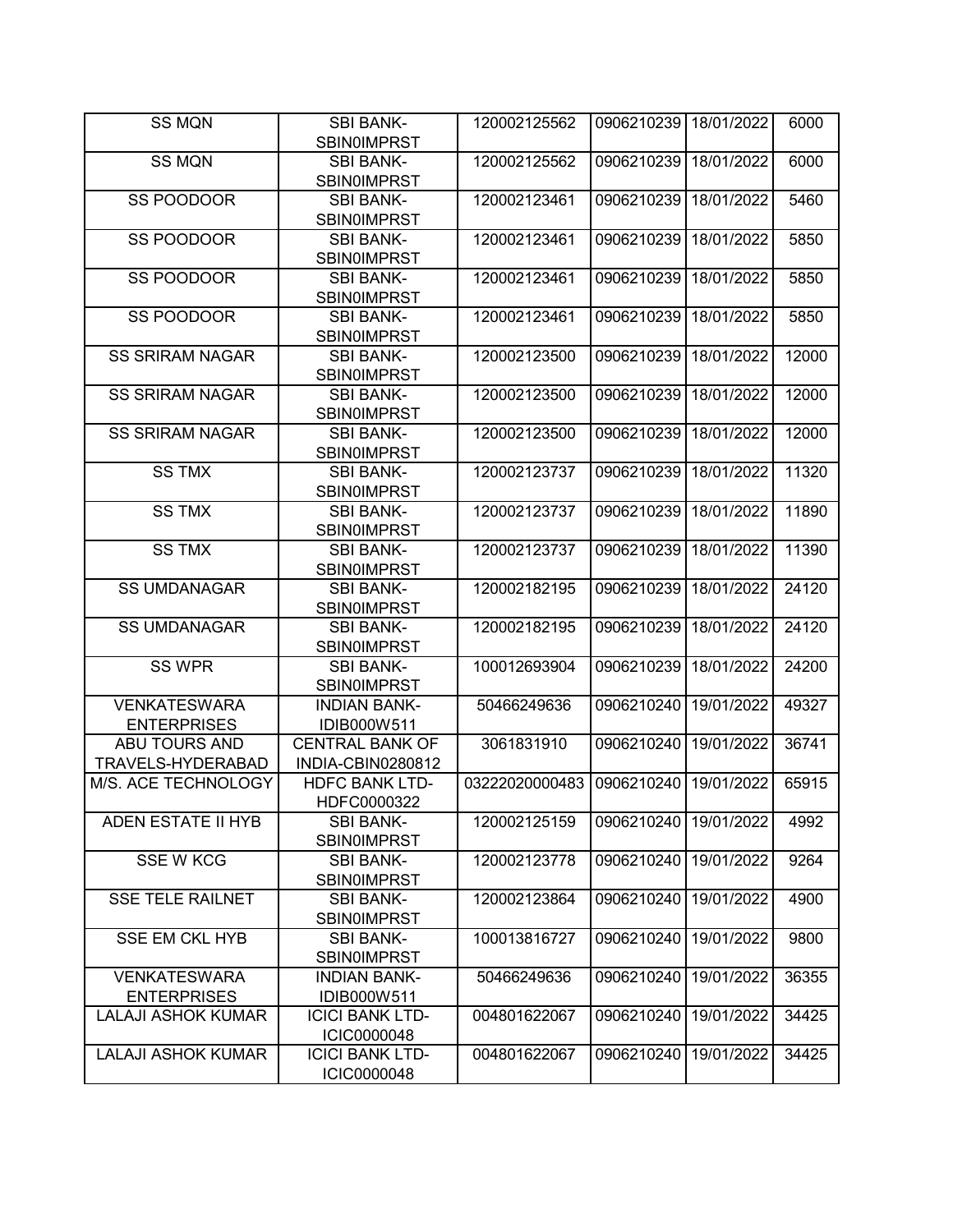| <b>SREEKAR</b>            | <b>DBS BANK INDIA</b>                        | 04613510000034 | 0906210240            | 19/01/2022 | 106909 |
|---------------------------|----------------------------------------------|----------------|-----------------------|------------|--------|
| <b>CONSTRUCTIONS</b>      | LIMITED-DBSS0IN0461                          | 22             |                       |            |        |
| SSE AC HYB SC             | <b>SBI BANK-</b>                             | 120002123817   | 0906210240            | 19/01/2022 | 4965   |
|                           | <b>SBIN0IMPRST</b>                           |                |                       |            |        |
| <b>SSE EM HT HYB</b>      | <b>SBI BANK-</b>                             | 120002124011   | 0906210240            | 19/01/2022 | 9735   |
|                           | <b>SBIN0IMPRST</b>                           |                |                       |            |        |
| SE EM RN HYB              | <b>SBI BANK-</b>                             | 120002123818   | 0906210240            | 19/01/2022 | 9874   |
|                           | <b>SBIN0IMPRST</b>                           |                |                       |            |        |
| <b>SSE EM S LGD</b>       | <b>SBI BANK-</b>                             | 120002123819   | 0906210240            | 19/01/2022 | 10000  |
|                           | <b>SBIN0IMPRST</b>                           |                |                       |            |        |
| <b>SSE EM KCG</b>         | <b>SBI BANK-</b>                             | 120007271933   | 0906210240            | 19/01/2022 | 9909   |
|                           | <b>SBIN0IMPRST</b>                           |                |                       |            |        |
| <b>JE/LIFTS/RN</b>        | <b>SBI BANK-</b>                             | 100013293851   | 0906210240            | 19/01/2022 | 4878   |
|                           | SBIN0IMPRST                                  |                |                       |            |        |
| <b>SSE TELE GM</b>        | <b>SBI BANK-</b>                             | 100013266479   | 0906210240            | 19/01/2022 | 4435   |
| <b>COMPOUND</b>           | <b>SBIN0IMPRST</b>                           |                |                       |            |        |
| <b>SSE PWAY KCG</b>       | <b>SBI BANK-</b>                             | 100013816730   | 0906210240            | 19/01/2022 | 14800  |
|                           | <b>SBIN0IMPRST</b>                           |                |                       |            |        |
| <b>SSE PWAY KCG GEN</b>   | <b>SBI BANK-</b>                             | 100013257538   | 0906210240            | 19/01/2022 | 8217   |
|                           | <b>SBINOIMPRST</b>                           |                |                       |            |        |
| <b>SSE E NZB</b>          | <b>SBI BANK-</b>                             | 120002123827   | 0906210240            | 19/01/2022 | 10000  |
|                           | <b>SBIN0IMPRST</b>                           |                |                       |            |        |
| <b>MSEDCL SUB-DN-</b>     | <b>BANK OF</b>                               | 20259300283    | 0906210240            | 19/01/2022 | 30560  |
| <b>DHARMABAD</b>          | MAHARASHTRA-                                 |                |                       |            |        |
|                           | MAHB0000419                                  |                |                       |            |        |
| PROTOCOL OFFICER          | <b>STATE BANK OF</b>                         | 33840655876    | 0906210240            | 19/01/2022 | 15505  |
| SC RAILWAY AT NEW         | INDIA-SBIN0003771                            |                |                       |            |        |
| <b>DELHI</b>              |                                              |                |                       |            |        |
| AMM DSL MLY               | <b>SBI BANK-</b>                             | 120002123968   | 0906210240            | 19/01/2022 | 1997   |
|                           | <b>SBINOIMPRST</b>                           |                |                       |            |        |
| <b>MOKSHA ENTERPRISES</b> | <b>KARNATAKA BANK</b>                        | 33170006000837 | 0906210242            | 21/01/2022 | 372219 |
|                           | LTD-KARB0000331                              | 01             |                       |            |        |
| <b>HEALTH UNIT KRNT</b>   | <b>SBI BANK-</b>                             | 100013845549   | 0906210242            | 21/01/2022 | 4954   |
|                           | <b>SBIN0IMPRST</b>                           |                |                       |            |        |
| <b>SS BABR</b>            | <b>SBI BANK-</b>                             | 120002124019   | 0906210242            | 21/01/2022 | 6000   |
|                           | <b>SBIN0IMPRST</b>                           |                |                       |            |        |
| <b>SS BASAR</b>           | <b>SBI BANK-</b>                             | 120002123866   | 0906210242 21/01/2022 |            | 9999   |
|                           | <b>SBIN0IMPRST</b>                           |                |                       |            |        |
| <b>SS BMO</b>             | <b>SBI BANK-</b>                             | 120002123869   | 0906210242 21/01/2022 |            | 16950  |
| <b>SS BOLSA</b>           | <b>SBINOIMPRST</b><br><b>SBI BANK-</b>       |                |                       |            |        |
|                           |                                              | 120002123870   | 0906210242            | 21/01/2022 | 6000   |
| P VIJAY SIMHA             | <b>SBIN0IMPRST</b>                           |                | 0906210242            |            |        |
|                           | <b>BANK OF BARODA-</b><br><b>BARBOMALKAJ</b> | 31120400000112 |                       | 21/01/2022 | 38279  |
| <b>SS BOLSA</b>           | <b>SBI BANK-</b>                             | 120002123870   | 0906210242            | 21/01/2022 | 6000   |
|                           | <b>SBIN0IMPRST</b>                           |                |                       |            |        |
| <b>SS DAB</b>             | <b>SBI BANK-</b>                             | 120002124098   | 0906210241            | 20/01/2022 | 24918  |
|                           | <b>SBINOIMPRST</b>                           |                |                       |            |        |
| <b>SS DAB</b>             | SBI BANK-                                    | 120002124098   | 0906210241            | 20/01/2022 | 24900  |
|                           | <b>SBINOIMPRST</b>                           |                |                       |            |        |
|                           |                                              |                |                       |            |        |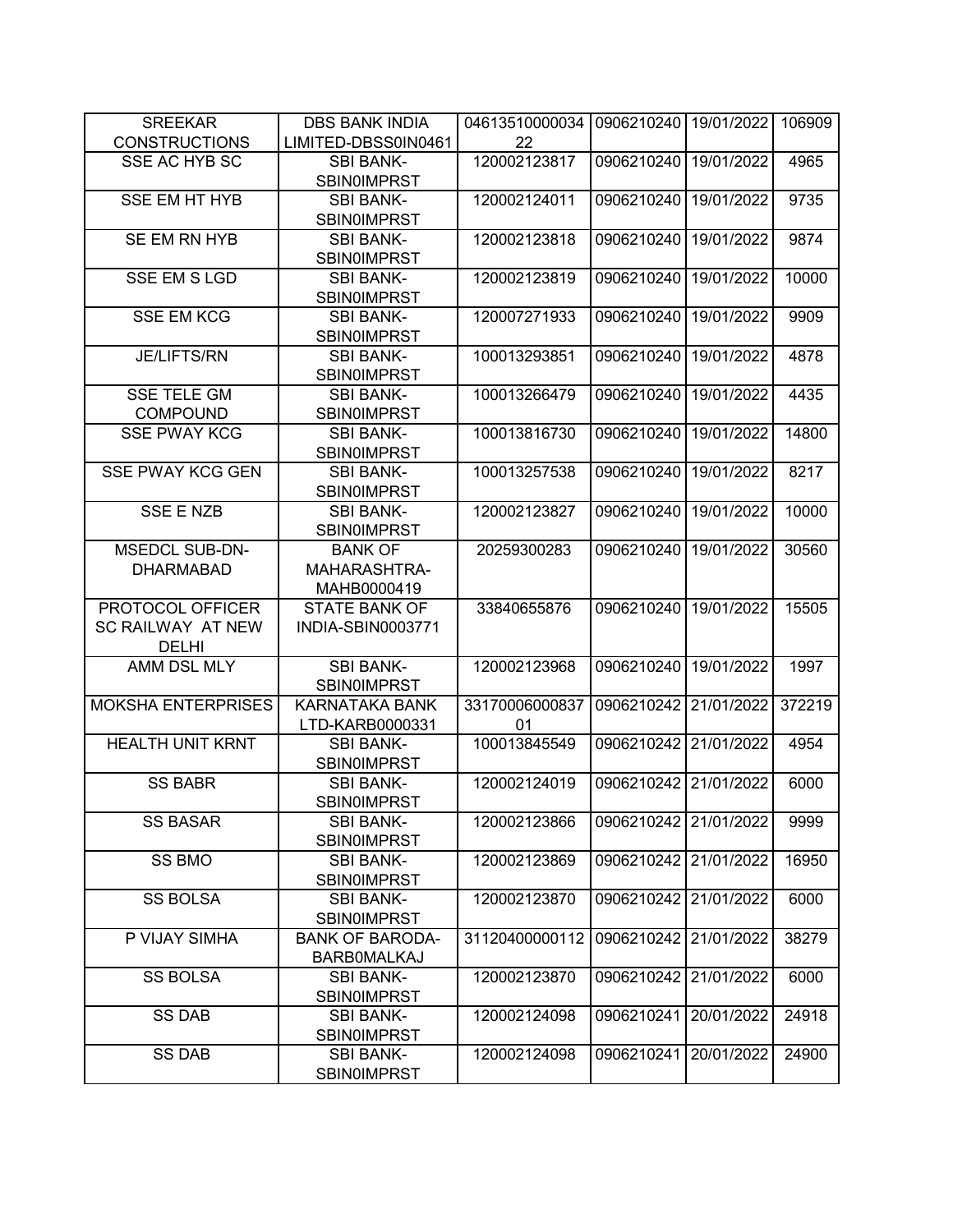| <b>SS DAB</b>                 | <b>SBI BANK-</b>       | 120002124098   | 0906210241            | 20/01/2022 | 24900 |
|-------------------------------|------------------------|----------------|-----------------------|------------|-------|
|                               | <b>SBIN0IMPRST</b>     |                |                       |            |       |
| <b>SS JKM</b>                 | <b>SBI BANK-</b>       | 120002124140   | 0906210242 21/01/2022 |            | 5850  |
|                               | <b>SBIN0IMPRST</b>     |                |                       |            |       |
| <b>SS JKM</b>                 | <b>SBI BANK-</b>       | 120002124140   | 0906210242            | 21/01/2022 | 5953  |
|                               | <b>SBINOIMPRST</b>     |                |                       |            |       |
| <b>SS MANOPAD</b>             | <b>SBI BANK-</b>       | 120002123452   | 0906210242            | 21/01/2022 | 5850  |
|                               | <b>SBINOIMPRST</b>     |                |                       |            |       |
| <b>SS MANOPAD</b>             | <b>SBI BANK-</b>       | 120002123452   | 0906210242            | 21/01/2022 | 5695  |
|                               | <b>SBIN0IMPRST</b>     |                |                       |            |       |
| <b>SS MANOPAD</b>             | <b>SBI BANK-</b>       | 120002123452   | 0906210242            | 21/01/2022 | 5850  |
|                               | <b>SBIN0IMPRST</b>     |                |                       |            |       |
| <b>SS MIRZAPALLY</b>          | <b>SBI BANK-</b>       | 100013839759   | 0906210242            | 21/01/2022 | 5850  |
|                               | <b>SBIN0IMPRST</b>     |                |                       |            |       |
| <b>SS MIRZAPALLY</b>          | <b>SBI BANK-</b>       | 100013839759   | 0906210242            | 21/01/2022 | 5850  |
|                               | <b>SBIN0IMPRST</b>     |                |                       |            |       |
| <b>SS MIRZAPALLY</b>          | <b>SBI BANK-</b>       | 100013839759   | 0906210242            | 21/01/2022 | 5850  |
|                               | <b>SBIN0IMPRST</b>     |                |                       |            |       |
| <b>OPEL HEALTH CARE-</b>      | <b>CENTRAL BANK OF</b> | 3493703996     | 0906210242            | 21/01/2022 | 647   |
| <b>HYDERABAD</b>              | INDIA-CBIN0283299      |                |                       |            |       |
| <b>KHYBER SECURITY</b>        | <b>AXIS BANK-</b>      | 92002002594328 | 0906210242            | 21/01/2022 | 36346 |
| <b>AND SERVICES</b>           | UTIB0003984            | 4              |                       |            |       |
| PRIVATE LIMITED               |                        |                |                       |            |       |
| <b>HEALTH UNIT NZB</b>        | <b>SBI BANK-</b>       | 100013245244   | 0906210241            | 20/01/2022 | 14300 |
|                               | <b>SBIN0IMPRST</b>     |                |                       |            |       |
| <b>HEALTH UNIT NZB</b>        | <b>SBI BANK-</b>       | 100013245244   | 0906210241            | 20/01/2022 | 14555 |
|                               | SBIN0IMPRST            |                |                       |            |       |
| <b>HEALTH UNIT NZB</b>        | <b>SBI BANK-</b>       | 100013245244   | 0906210241            | 20/01/2022 | 13046 |
|                               | <b>SBIN0IMPRST</b>     |                |                       |            |       |
| <b>HEALTH UNIT NZB</b>        | <b>SBI BANK-</b>       | 100013245244   | 0906210241            | 20/01/2022 | 14281 |
|                               | <b>SBIN0IMPRST</b>     |                |                       |            |       |
| <b>CMS HYB</b>                | <b>SBI BANK-</b>       | 100013266480   | 0906210242            | 21/01/2022 | 4691  |
|                               | <b>SBINOIMPRST</b>     |                |                       |            |       |
| <b>MSEDCL SUB-DN-</b>         | <b>BANK OF</b>         | 20259300283    | 0906210241            | 20/01/2022 | 12630 |
| <b>DHARMABAD</b>              | <b>MAHARASHTRA-</b>    |                |                       |            |       |
|                               | MAHB0000419            |                |                       |            |       |
| <b>BALMER LAWRIE &amp; CO</b> | <b>HDFC BANK LTD-</b>  | 00210110000015 | 0906210242 21/01/2022 |            | 25895 |
| <b>LTD</b>                    | HDFC0000021            |                |                       |            |       |
| <b>RBA HYB</b>                | <b>SBI BANK-</b>       | 100013861859   | 0906210241            | 20/01/2022 | 2500  |
|                               | <b>SBIN0IMPRST</b>     |                |                       |            |       |
| <b>SR DME</b>                 | <b>SBI BANK-</b>       | 120002123459   | 0906210242            | 21/01/2022 | 4245  |
|                               | <b>SBINOIMPRST</b>     |                |                       |            |       |
| <b>SSE S MBNR</b>             | <b>SBI BANK-</b>       | 120002125109   | 0906210242 21/01/2022 |            | 4878  |
|                               | <b>SBIN0IMPRST</b>     |                |                       |            |       |
| <b>SSE/TELE/DRM</b>           | <b>SBI BANK-</b>       | 120007353064   | 0906210242            | 21/01/2022 | 4545  |
|                               | <b>SBINOIMPRST</b>     |                |                       |            |       |
| SSE/SIG/MED                   | <b>SBI BANK-</b>       | 100013266488   | 0906210242            | 21/01/2022 | 4800  |
|                               | <b>SBIN0IMPRST</b>     |                |                       |            |       |
| AO CASH BSNL                  | UNION BANK OF          | 05331110000322 | 0906210242            | 21/01/2022 | 31515 |
|                               | INDIA-UBIN0805335      | 6              |                       |            |       |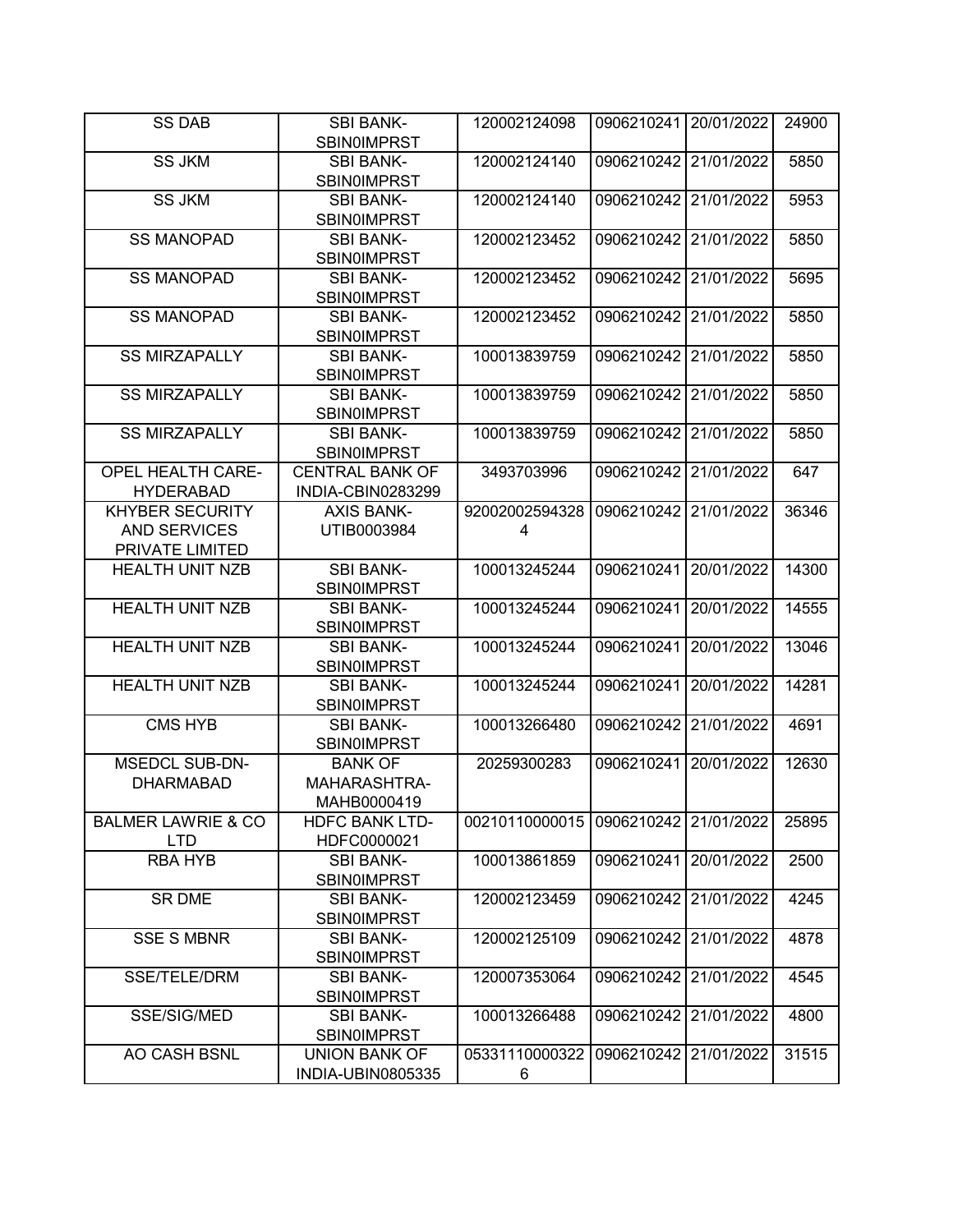| JAIHANUMAN TOURS              | KOTAK MAHINDRA           | 9914537619     | 0906210242 21/01/2022 |            | 35760 |
|-------------------------------|--------------------------|----------------|-----------------------|------------|-------|
| <b>AND TRAVELS</b>            | <b>BANK LIMITED-</b>     |                |                       |            |       |
|                               | KKBK0007470              |                |                       |            |       |
| AO CASH BSNL                  | <b>UNION BANK OF</b>     | 05331110000322 | 0906210242            | 21/01/2022 | 5841  |
|                               | <b>INDIA-UBIN0805335</b> | 6              |                       |            |       |
| <b>BALMER LAWRIE &amp; CO</b> | <b>HDFC BANK LTD-</b>    | 00210110000015 | 0906210242            | 21/01/2022 | 21677 |
| <b>LTD</b>                    | HDFC0000021              |                |                       |            |       |
| <b>HEALTH UNIT KRNT</b>       | <b>SBI BANK-</b>         | 100013845549   | 0906210242            | 21/01/2022 | 4887  |
|                               | <b>SBIN0IMPRST</b>       |                |                       |            |       |
| <b>JE ORH SC</b>              | <b>SBI BANK-</b>         | 120002123972   | 0906210243            | 25/01/2022 | 4927  |
|                               | SBIN0IMPRST              |                |                       |            |       |
| JE W GARDEN HYB               | <b>SBI BANK-</b>         | 100013266470   | 0906210243            | 25/01/2022 | 14290 |
|                               | SBIN0IMPRST              |                |                       |            |       |
| SEW RN SC                     | <b>SBI BANK-</b>         | 100013807515   | 0906210243            | 25/01/2022 | 14521 |
|                               | <b>SBIN0IMPRST</b>       |                |                       |            |       |
| SSE W WW SLGD                 | <b>SBI BANK-</b>         | 120002123969   | 0906210243            | 25/01/2022 | 9636  |
|                               | <b>SBIN0IMPRST</b>       |                |                       |            |       |
| SR DEN CO-ORD HYB             | <b>SBI BANK-</b>         | 120002125565   | 0906210243            | 25/01/2022 | 9988  |
|                               | <b>SBIN0IMPRST</b>       |                |                       |            |       |
| <b>ADEN NZB</b>               | <b>SBI BANK-</b>         | 120002123786   | 0906210243            | 25/01/2022 | 10000 |
|                               | <b>SBIN0IMPRST</b>       |                |                       |            |       |
| <b>SSE PWAY NZB</b>           | <b>SBI BANK-</b>         | 100013257537   | 0906210243            | 25/01/2022 | 4150  |
|                               | <b>SBINOIMPRST</b>       |                |                       |            |       |
| <b>SSE PWAY MBNR</b>          | <b>SBI BANK-</b>         | 100013285363   | 0906210243            | 25/01/2022 | 4900  |
|                               | <b>SBIN0IMPRST</b>       |                |                       |            |       |
| <b>MSEDCL SUB-DN-</b>         | <b>BANK OF</b>           | 20259300283    | 0906210243            | 25/01/2022 | 897   |
| <b>DHARMABAD</b>              | MAHARASHTRA-             |                |                       |            |       |
|                               | MAHB0000419              |                |                       |            |       |
| <b>MSEDCL SUB-DN-</b>         | <b>BANK OF</b>           | 20259300283    | 0906210243            | 25/01/2022 | 770   |
| <b>DHARMABAD</b>              | MAHARASHTRA-             |                |                       |            |       |
|                               | MAHB0000419              |                |                       |            |       |
| <b>MSEDCL SUB-DN-</b>         | <b>BANK OF</b>           | 20259300283    | 0906210243            | 25/01/2022 | 48160 |
| <b>DHARMABAD</b>              | MAHARASHTRA-             |                |                       |            |       |
|                               | MAHB0000419              |                |                       |            |       |
| <b>MSEDCL SUB-DN-</b>         | <b>BANK OF</b>           | 20259300283    | 0906210243            | 25/01/2022 | 948   |
| <b>DHARMABAD</b>              | MAHARASHTRA-             |                |                       |            |       |
|                               | MAHB0000419              |                |                       |            |       |
| <b>MSEDCL UMRI</b>            | SBI-SBIN0005938          | 11680252134    | 0906210243 25/01/2022 |            | 370   |
| <b>MSEDCL SUB-DN-</b>         | <b>BANK OF</b>           | 20259300283    | 0906210243 25/01/2022 |            | 12730 |
| <b>DHARMABAD</b>              | MAHARASHTRA-             |                |                       |            |       |
|                               | MAHB0000419              |                |                       |            |       |
| AE MSEDCL UMRI                | SBI-SBIN0005938          | 11680252134    | 0906210243 25/01/2022 |            | 17070 |
| AE SDN MSEDCL UMRI            | SBI-SBIN0005938          | 11680252134    | 0906210243 25/01/2022 |            | 3310  |
| <b>SS AKKANAPET</b>           | <b>SBI BANK-</b>         | 120002124018   | 0906210243            | 25/01/2022 | 12000 |
|                               | <b>SBINOIMPRST</b>       |                |                       |            |       |
| <b>SS AKKANAPET</b>           | <b>SBI BANK-</b>         | 120002124018   | 0906210243            | 25/01/2022 | 12000 |
|                               | <b>SBIN0IMPRST</b>       |                |                       |            |       |
| <b>SS ALAMPUR ROAD</b>        | <b>SBI BANK-</b>         | 100013293850   | 0906210243            | 25/01/2022 | 5850  |
|                               | <b>SBIN0IMPRST</b>       |                |                       |            |       |
| <b>SS ALAMPUR ROAD</b>        | <b>SBI BANK-</b>         | 100013293850   | 0906210243            | 25/01/2022 | 5694  |
|                               | <b>SBINOIMPRST</b>       |                |                       |            |       |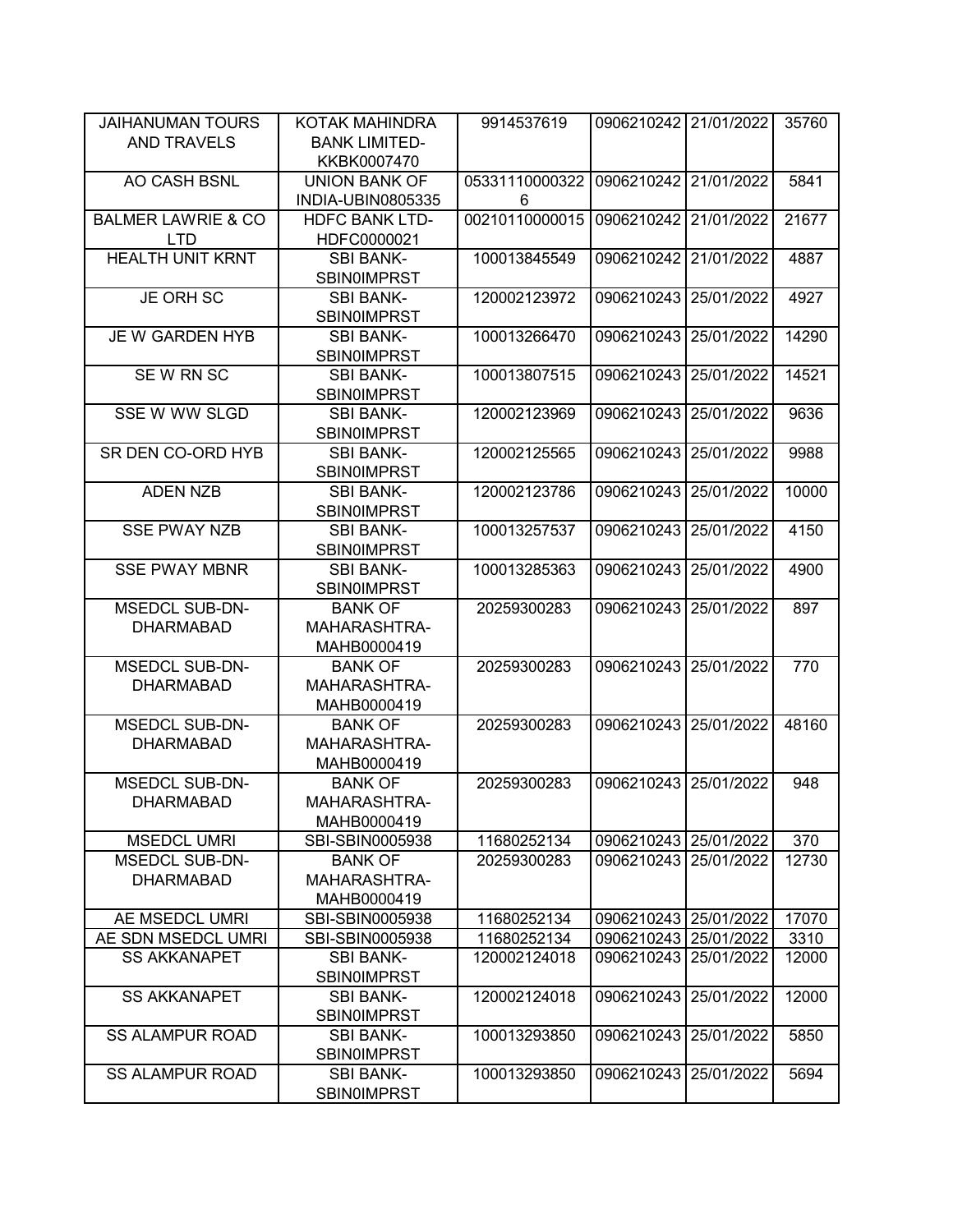| <b>SS ALAMPUR ROAD</b> | <b>SBI BANK-</b><br><b>SBIN0IMPRST</b> | 100013293850 | 0906210243 25/01/2022 |            | 5850  |
|------------------------|----------------------------------------|--------------|-----------------------|------------|-------|
| <b>SS BABR</b>         | <b>SBI BANK-</b>                       | 120002124019 | 0906210243            | 25/01/2022 | 6000  |
|                        | <b>SBIN0IMPRST</b>                     |              |                       |            |       |
| <b>SS BASAR</b>        | <b>SBI BANK-</b>                       | 120002123866 | 0906210243            | 25/01/2022 | 9603  |
|                        | <b>SBIN0IMPRST</b>                     |              |                       |            |       |
| <b>SS BASAR</b>        | <b>SBI BANK-</b>                       | 120002123866 | 0906210243            | 25/01/2022 | 9910  |
|                        | <b>SBIN0IMPRST</b>                     |              |                       |            |       |
| <b>SS BHIKNUR</b>      | <b>SBI BANK-</b>                       | 120002123867 | 0906210243            | 25/01/2022 | 5850  |
|                        | <b>SBIN0IMPRST</b>                     |              |                       |            |       |
| <b>SS BHIKNUR</b>      | <b>SBI BANK-</b>                       | 120002123867 | 0906210243            | 25/01/2022 | 5850  |
|                        | <b>SBINOIMPRST</b>                     |              |                       |            |       |
| <b>SS BHIKNUR</b>      | <b>SBI BANK-</b>                       | 120002123867 | 0906210243            | 25/01/2022 | 5850  |
|                        | SBIN0IMPRST                            |              |                       |            |       |
| <b>SS BDHN</b>         | <b>SBI BANK-</b>                       | 120002124054 | 0906210243            | 25/01/2022 | 6000  |
|                        | SBIN0IMPRST                            |              |                       |            |       |
| <b>SS BDHN</b>         | <b>SBI BANK-</b>                       | 120002124054 | 0906210243            | 25/01/2022 | 5850  |
|                        | <b>SBIN0IMPRST</b>                     |              |                       |            |       |
| <b>SS BDHN</b>         | <b>SBI BANK-</b>                       | 120002124054 | 0906210243            | 25/01/2022 | 5850  |
|                        | <b>SBIN0IMPRST</b>                     |              |                       |            |       |
| <b>SS BOGOLU</b>       | <b>SBI BANK-</b>                       | 120002123868 | 0906210243            | 25/01/2022 | 5850  |
|                        | <b>SBIN0IMPRST</b>                     |              |                       |            |       |
| <b>SS BOGOLU</b>       | <b>SBI BANK-</b>                       | 120002123868 | 0906210243            | 25/01/2022 | 5850  |
|                        | <b>SBIN0IMPRST</b>                     |              |                       |            |       |
| <b>SS BMO</b>          | <b>SBI BANK-</b>                       | 120002123869 | 0906210243            | 25/01/2022 | 16960 |
|                        | <b>SBIN0IMPRST</b>                     |              |                       |            |       |
| <b>SS BMO</b>          | <b>SBI BANK-</b>                       | 120002123869 | 0906210243            | 25/01/2022 | 16930 |
|                        | <b>SBINOIMPRST</b>                     |              |                       |            |       |
| SS BMO                 | <b>SBI BANK-</b><br><b>SBINOIMPRST</b> | 120002123869 | 0906210243            | 25/01/2022 | 16940 |
| <b>SS BOLSA</b>        | <b>SBI BANK-</b>                       | 120002123870 | 0906210243            | 25/01/2022 | 6000  |
|                        | <b>SBIN0IMPRST</b>                     |              |                       |            |       |
| <b>SS BDVL</b>         | <b>SBI BANK-</b>                       | 120002124097 | 0906210243            | 25/01/2022 | 14985 |
|                        | <b>SBIN0IMPRST</b>                     |              |                       |            |       |
| <b>SS CAVELRY</b>      | <b>SBI BANK-</b>                       | 120002124055 | 0906210243            | 25/01/2022 | 14775 |
| <b>BARRACKS</b>        | <b>SBIN0IMPRST</b>                     |              |                       |            |       |
| <b>SS DAB</b>          | <b>SBI BANK-</b>                       | 120002124098 | 0906210243 25/01/2022 |            | 24960 |
|                        | <b>SBIN0IMPRST</b>                     |              |                       |            |       |
| <b>SS DKC</b>          | <b>SBI BANK-</b>                       | 120002124056 | 0906210244            | 28/01/2022 | 12000 |
|                        | <b>SBIN0IMPRST</b>                     |              |                       |            |       |
| <b>SS DHP</b>          | <b>SBI BANK-</b>                       | 100013839757 | 0906210244            | 28/01/2022 | 6000  |
|                        | <b>SBINOIMPRST</b>                     |              |                       |            |       |
| <b>SS DHP</b>          | <b>SBI BANK-</b>                       | 100013839757 | 0906210244            | 28/01/2022 | 6000  |
|                        | <b>SBIN0IMPRST</b>                     |              |                       |            |       |
| SS DHP                 | <b>SBI BANK-</b>                       | 100013839757 | 0906210244            | 28/01/2022 | 6000  |
|                        | <b>SBIN0IMPRST</b>                     |              |                       |            |       |
| SS DTP                 | <b>SBI BANK-</b>                       | 120002180995 | 0906210244            | 28/01/2022 | 6000  |
|                        | <b>SBIN0IMPRST</b>                     |              |                       |            |       |
| <b>SS DUPADU</b>       | <b>SBI BANK-</b>                       | 120002124100 | 0906210244            | 28/01/2022 | 5850  |
|                        | <b>SBIN0IMPRST</b>                     |              |                       |            |       |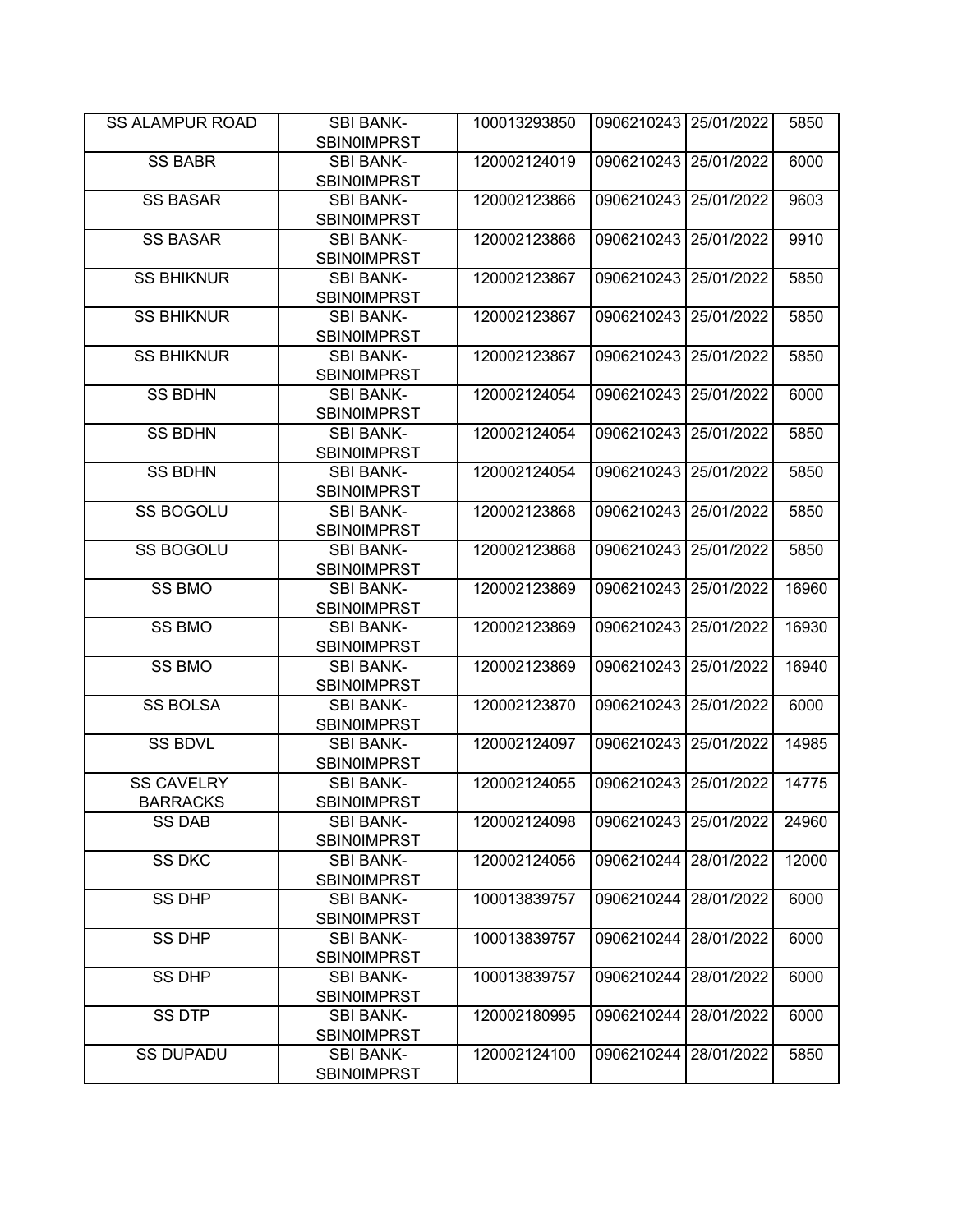| SS GWD                  | <b>SBI BANK-</b>                       | 120002124136   | 0906210244 28/01/2022 |            | 35000 |
|-------------------------|----------------------------------------|----------------|-----------------------|------------|-------|
|                         | <b>SBINOIMPRST</b>                     |                |                       |            |       |
| SS GWD                  | <b>SBI BANK-</b><br><b>SBIN0IMPRST</b> | 120002124136   | 0906210244            | 28/01/2022 | 35000 |
| SS GWD                  | <b>SBI BANK-</b>                       | 120002124136   | 0906210244            | 28/01/2022 | 35000 |
|                         | <b>SBIN0IMPRST</b>                     |                |                       |            |       |
| <b>SS GLY</b>           | <b>SBI BANK-</b>                       | 120006912524   | 0906210244            | 28/01/2022 | 6000  |
|                         | <b>SBIN0IMPRST</b>                     |                |                       |            |       |
| SS GLY                  | <b>SBI BANK-</b>                       | 120006912524   | 0906210244            | 28/01/2022 | 6000  |
|                         | <b>SBIN0IMPRST</b>                     |                |                       |            |       |
| SS GLY                  | <b>SBI BANK-</b>                       | 120006912524   | 0906210244            | 28/01/2022 | 6000  |
|                         | <b>SBIN0IMPRST</b>                     |                |                       |            |       |
| SM/GUNDLAPOCHAMPA       | <b>SBI BANK-</b>                       | 120002124137   | 0906210244            | 28/01/2022 | 6000  |
| LЦ                      | <b>SBIN0IMPRST</b>                     |                |                       |            |       |
| SM/GUNDLAPOCHAMPA       | <b>SBI BANK-</b>                       | 120002124137   | 0906210244            | 28/01/2022 | 6000  |
| LLI                     | <b>SBIN0IMPRST</b>                     |                |                       |            |       |
| SS IDL                  | <b>SBI BANK-</b>                       | 120002124138   | 0906210244            | 28/01/2022 | 6000  |
|                         | <b>SBIN0IMPRST</b>                     |                |                       |            |       |
| SS IDL                  | <b>SBI BANK-</b>                       | 120002124138   | 0906210244            | 28/01/2022 | 6000  |
|                         | <b>SBIN0IMPRST</b>                     |                |                       |            |       |
| SRINIVASA SALES AND     | <b>BANK OF BARODA-</b>                 | 05160500000053 | 0906210244            | 28/01/2022 | 11220 |
| SERVICE PVT LTD-        | <b>BARBOVIJAYA</b>                     |                |                       |            |       |
| VIJAYAWADA              |                                        |                |                       |            |       |
| SS IDL                  | <b>SBI BANK-</b>                       | 120002124138   | 0906210244            | 28/01/2022 | 6000  |
|                         | <b>SBIN0IMPRST</b>                     |                |                       |            |       |
| SS IDL                  | <b>SBI BANK-</b>                       | 120002124138   | 0906210244            | 28/01/2022 | 6000  |
|                         | <b>SBIN0IMPRST</b>                     |                |                       |            |       |
| <b>SS ITIKYALA</b>      | <b>SBI BANK-</b>                       | 120002125524   | 0906210244            | 28/01/2022 | 5850  |
|                         | SBIN0IMPRST                            |                |                       |            |       |
| <b>ESCORTS LIMITED-</b> | <b>STATE BANK OF</b>                   | 31228194735    | 0906210244            | 28/01/2022 | 93668 |
| <b>FARIDABAD</b>        | INDIA-SBIN0013912                      |                |                       |            |       |
| <b>SS ITIKYALA</b>      | <b>SBI BANK-</b>                       | 120002125524   | 0906210244            | 28/01/2022 | 5850  |
|                         | <b>SBIN0IMPRST</b>                     |                |                       |            |       |
| <b>SS ITIKYALA</b>      | <b>SBI BANK-</b>                       | 120002125524   | 0906210244            | 28/01/2022 | 5850  |
|                         | <b>SBIN0IMPRST</b>                     |                |                       |            |       |
| SS JCL                  | <b>SBI BANK-</b>                       | 120002124139   | 0906210244 28/01/2022 |            | 24820 |
|                         | SBIN0IMPRST                            |                |                       |            |       |
| SS JCL                  | <b>SBI BANK-</b>                       | 120002124139   | 0906210244            | 28/01/2022 | 24940 |
|                         | <b>SBIN0IMPRST</b>                     |                |                       |            |       |
| SS JCL                  | <b>SBI BANK-</b>                       | 120002124139   | 0906210244            | 28/01/2022 | 24970 |
|                         | <b>SBIN0IMPRST</b>                     |                |                       |            |       |
| <b>SS JKM</b>           | <b>SBI BANK-</b>                       | 120002124140   | 0906210244            | 28/01/2022 | 5850  |
|                         | <b>SBIN0IMPRST</b>                     |                |                       |            |       |
| <b>SS JKM</b>           | <b>SBI BANK-</b>                       | 120002124140   | 0906210244            | 28/01/2022 | 5949  |
|                         | <b>SBINOIMPRST</b>                     |                |                       |            |       |
| <b>SS KEK</b>           | <b>SBI BANK-</b>                       | 120002125525   | 0906210244            | 28/01/2022 | 5850  |
|                         | <b>SBINOIMPRST</b>                     |                |                       |            |       |
| <b>SS KEK</b>           | <b>SBI BANK-</b>                       | 120002125525   | 0906210244            | 28/01/2022 | 5850  |
|                         | <b>SBIN0IMPRST</b>                     |                |                       |            |       |
| SS KQQ                  | <b>SBI BANK-</b>                       | 120002124144   | 0906210244            | 28/01/2022 | 5895  |
|                         | <b>SBIN0IMPRST</b>                     |                |                       |            |       |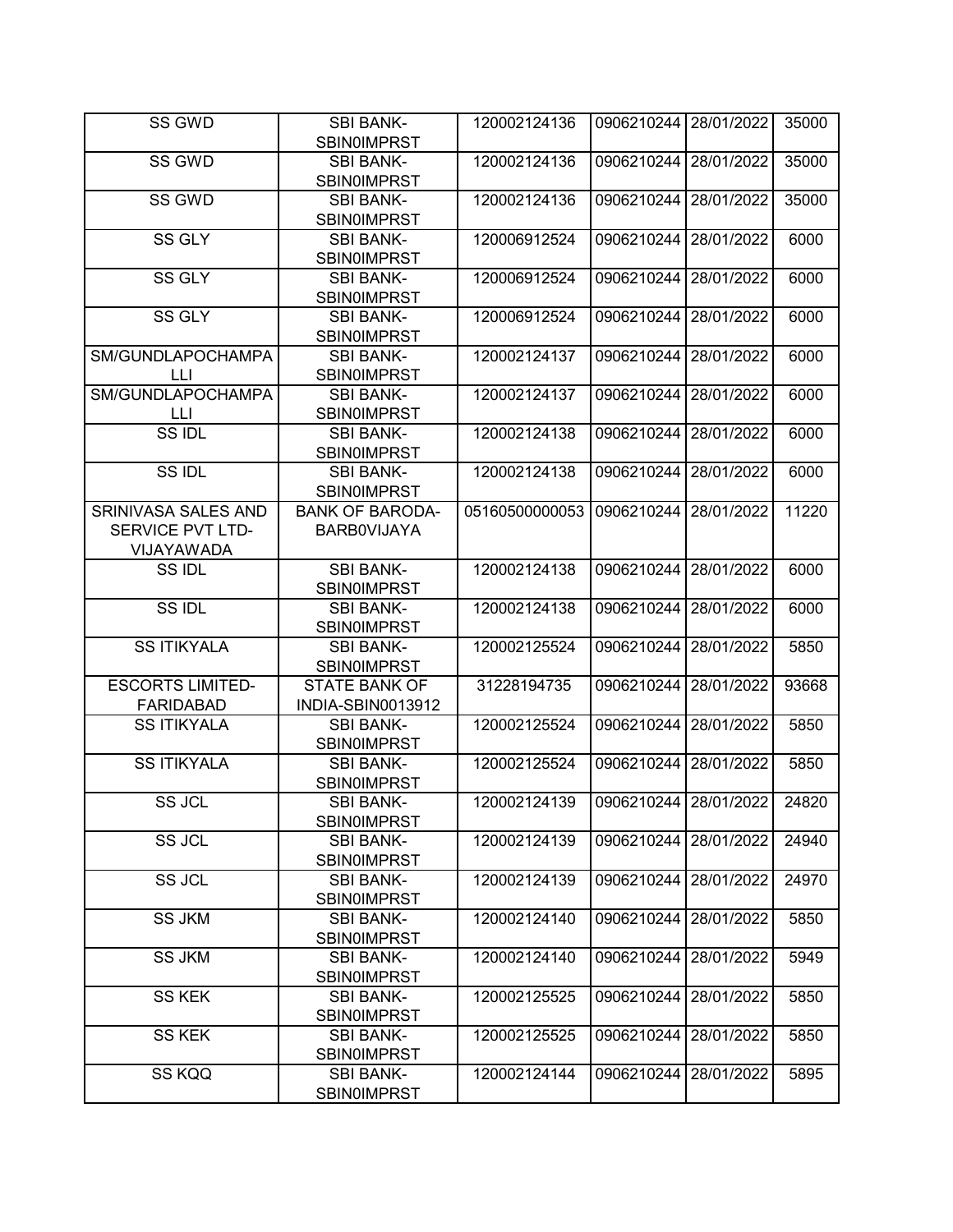| <b>SS KRNT</b>       | <b>SBI BANK-</b>                       | 120002125526 | 0906210244 28/01/2022 |            | 12253  |
|----------------------|----------------------------------------|--------------|-----------------------|------------|--------|
|                      | <b>SBIN0IMPRST</b>                     |              |                       |            |        |
| <b>SS MJF</b>        | <b>SBI BANK-</b><br><b>SBIN0IMPRST</b> | 120002124146 | 0906210244            | 28/01/2022 | 30368  |
| <b>SS MJF</b>        | <b>SBI BANK-</b>                       | 120002124146 | 0906210244            | 28/01/2022 | 30968  |
|                      | <b>SBIN0IMPRST</b>                     |              |                       |            |        |
| <b>SS MJF</b>        | <b>SBI BANK-</b>                       | 120002124146 | 0906210244            | 28/01/2022 | 32704  |
|                      | <b>SBINOIMPRST</b>                     |              |                       |            |        |
| <b>SS MJF</b>        | <b>SBI BANK-</b>                       | 120002124146 | 0906210244            | 28/01/2022 | 32704  |
|                      | <b>SBIN0IMPRST</b>                     |              |                       |            |        |
| <b>SS MOB</b>        | <b>SBI BANK-</b>                       | 100013082913 | 0906210244            | 28/01/2022 | 12000  |
|                      | <b>SBINOIMPRST</b>                     |              |                       |            |        |
| <b>SS MOB</b>        | <b>SBI BANK-</b>                       | 100013082913 | 0906210244            | 28/01/2022 | 12000  |
|                      | <b>SBIN0IMPRST</b>                     |              |                       |            |        |
| <b>SS MOB</b>        | <b>SBI BANK-</b>                       | 100013082913 | 0906210244            | 28/01/2022 | 12000  |
|                      | <b>SBIN0IMPRST</b>                     |              |                       |            |        |
| <b>SS MOB</b>        | <b>SBI BANK-</b>                       | 100013082913 | 0906210244            | 28/01/2022 | 12000  |
|                      | <b>SBIN0IMPRST</b>                     |              |                       |            |        |
| <b>SS MANOPAD</b>    | <b>SBI BANK-</b>                       | 120002123452 | 0906210244            | 28/01/2022 | 5695   |
|                      | <b>SBIN0IMPRST</b>                     |              |                       |            |        |
| <b>SS MQN</b>        | <b>SBI BANK-</b>                       | 120002125562 | 0906210244            | 28/01/2022 | 6000   |
|                      | SBIN0IMPRST                            |              |                       |            |        |
| <b>JOHNSON LIFTS</b> | KOTAK MAHINDRA                         | 425011008336 | 0906210245            | 28/01/2022 | 863405 |
| PRIVATE LIMITED,     | <b>BANK LIMITED-</b>                   |              |                       |            |        |
|                      | KKBK0008488                            |              |                       |            |        |
| <b>SS MQN</b>        | <b>SBI BANK-</b>                       | 120002125562 | 0906210244            | 28/01/2022 | 5990   |
| <b>SS MASAIPET</b>   | <b>SBIN0IMPRST</b>                     | 120002123453 | 0906210244            | 28/01/2022 |        |
|                      | <b>SBI BANK-</b>                       |              |                       |            | 6000   |
| <b>SS MASAIPET</b>   | <b>SBIN0IMPRST</b><br><b>SBI BANK-</b> | 120002123453 | 0906210244            | 28/01/2022 | 6000   |
|                      | <b>SBIN0IMPRST</b>                     |              |                       |            |        |
| <b>SS MASAIPET</b>   | <b>SBI BANK-</b>                       | 120002123453 | 0906210244            | 28/01/2022 | 6000   |
|                      | <b>SBIN0IMPRST</b>                     |              |                       |            |        |
| <b>SS MED</b>        | <b>SBI BANK-</b>                       | 120002123454 | 0906210244            | 28/01/2022 | 15000  |
|                      | <b>SBIN0IMPRST</b>                     |              |                       |            |        |
| <b>MLY GATECABIN</b> | <b>SBI BANK-</b>                       | 120002123455 | 0906210244 28/01/2022 |            | 5985   |
|                      | <b>SBIN0IMPRST</b>                     |              |                       |            |        |
| <b>SS NAVIPET</b>    | <b>SBI BANK-</b>                       | 120002125563 | 0906210244            | 28/01/2022 | 5385   |
|                      | <b>SBINOIMPRST</b>                     |              |                       |            |        |
| <b>SS NAVIPET</b>    | <b>SBI BANK-</b>                       | 120002125563 | 0906210244            | 28/01/2022 | 5850   |
|                      | <b>SBINOIMPRST</b>                     |              |                       |            |        |
| <b>SS NAVIPET</b>    | <b>SBI BANK-</b>                       | 120002125563 | 0906210244            | 28/01/2022 | 5964   |
|                      | <b>SBINOIMPRST</b>                     |              |                       |            |        |
| <b>SS NAVIPET</b>    | <b>SBI BANK-</b>                       | 120002125563 | 0906210244            | 28/01/2022 | 5850   |
|                      | <b>SBINOIMPRST</b>                     |              |                       |            |        |
| <b>SS NAVIPET</b>    | <b>SBI BANK-</b>                       | 120002125563 | 0906210244            | 28/01/2022 | 5850   |
|                      | <b>SBINOIMPRST</b>                     |              |                       |            |        |
| <b>SS NAVIPET</b>    | <b>SBI BANK-</b>                       | 120002125563 | 0906210244            | 28/01/2022 | 5850   |
|                      | <b>SBINOIMPRST</b>                     |              |                       |            |        |
| SS POODOOR           | <b>SBI BANK-</b>                       | 120002123461 | 0906210244            | 28/01/2022 | 5980   |
|                      | <b>SBIN0IMPRST</b>                     |              |                       |            |        |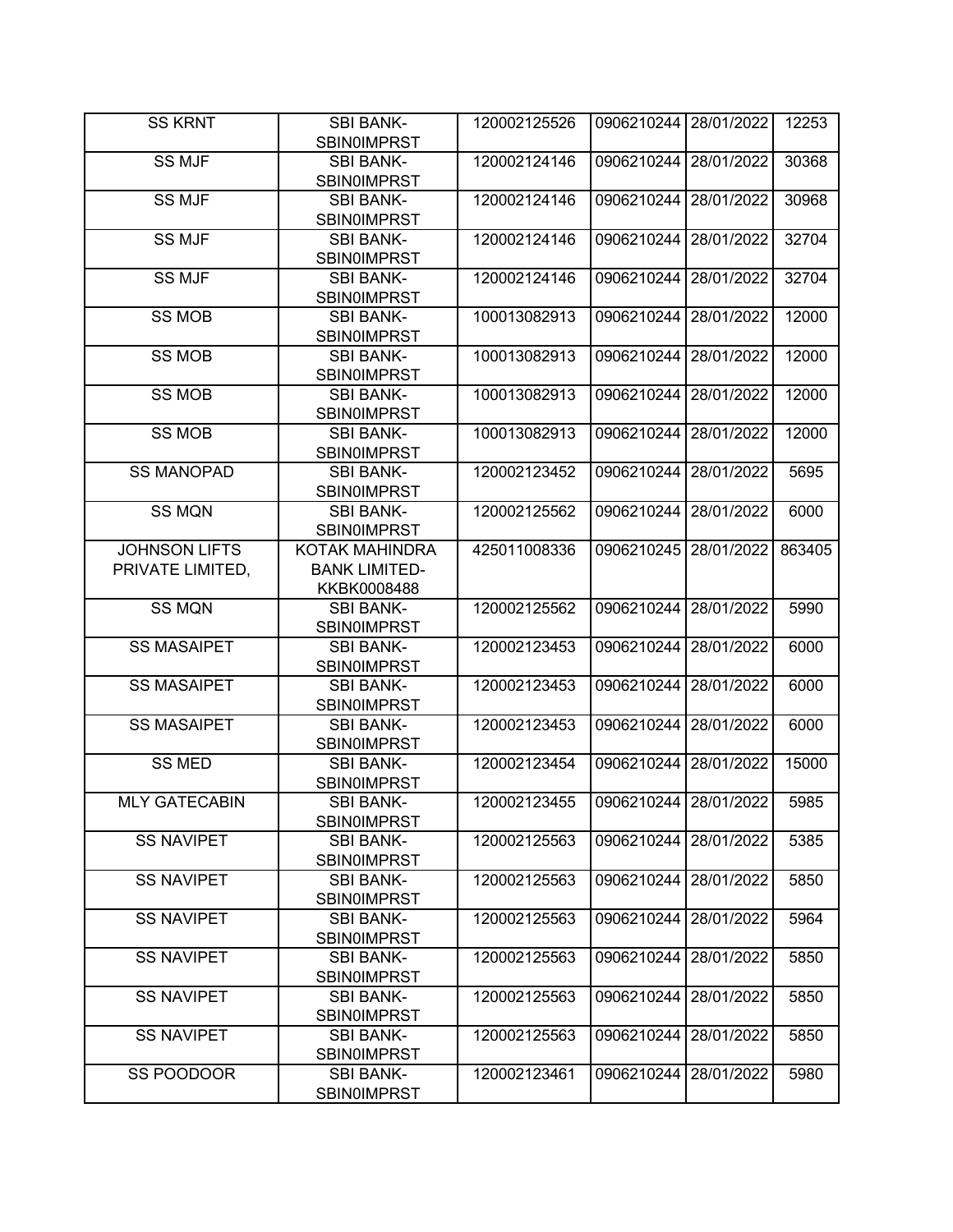| <b>SS PASR</b>         | <b>SBI BANK-</b><br><b>SBIN0IMPRST</b> | 120006811125 | 0906210244 28/01/2022 |            | 5850  |
|------------------------|----------------------------------------|--------------|-----------------------|------------|-------|
| <b>SS PASR</b>         | <b>SBI BANK-</b>                       | 120006811125 | 0906210244            | 28/01/2022 | 5850  |
|                        | <b>SBIN0IMPRST</b>                     |              |                       |            |       |
| <b>SS PASR</b>         | <b>SBI BANK-</b>                       | 120006811125 | 0906210244            | 28/01/2022 | 5850  |
|                        | <b>SBIN0IMPRST</b>                     |              |                       |            |       |
| <b>SS SHNR</b>         | <b>SBI BANK-</b>                       | 100001281054 | 0906210244            | 28/01/2022 | 24729 |
|                        | <b>SBINOIMPRST</b>                     |              |                       |            |       |
| <b>SS SHNR</b>         | <b>SBI BANK-</b>                       | 100001281054 | 0906210244            | 28/01/2022 | 24690 |
|                        | <b>SBINOIMPRST</b>                     |              |                       |            |       |
| <b>SS SHNR</b>         | <b>SBI BANK-</b>                       | 100001281054 | 0906210244            | 28/01/2022 | 24602 |
|                        | <b>SBINOIMPRST</b>                     |              |                       |            |       |
| SS SC HYB              | <b>SBI BANK-</b>                       | 120002123462 | 0906210244            | 28/01/2022 | 7504  |
|                        | <b>SBIN0IMPRST</b>                     |              |                       |            |       |
| SS SC HYB              | <b>SBI BANK-</b>                       | 120002123462 | 0906210244            | 28/01/2022 | 7504  |
|                        | <b>SBIN0IMPRST</b>                     |              |                       |            |       |
| <b>SS SVN</b>          | <b>SBI BANK-</b>                       | 120007791817 | 0906210244            | 28/01/2022 | 6000  |
| SS SVN                 | <b>SBIN0IMPRST</b>                     |              | 0906210244            |            | 6000  |
|                        | <b>SBI BANK-</b>                       | 120007791817 |                       | 28/01/2022 |       |
| SS SVN                 | <b>SBIN0IMPRST</b><br><b>SBI BANK-</b> | 120007791817 | 0906210244            | 28/01/2022 | 6000  |
|                        | <b>SBINOIMPRST</b>                     |              |                       |            |       |
| <b>SS SIRNAPALLI</b>   | <b>SBI BANK-</b>                       | 120002123499 | 0906210244            | 28/01/2022 | 5850  |
|                        | <b>SBINOIMPRST</b>                     |              |                       |            |       |
| <b>SS SIRNAPALLI</b>   | <b>SBI BANK-</b>                       | 120002123499 | 0906210244            | 28/01/2022 | 5850  |
|                        | <b>SBINOIMPRST</b>                     |              |                       |            |       |
| <b>SS SIRNAPALLI</b>   | <b>SBI BANK-</b>                       | 120002123499 | 0906210244            | 28/01/2022 | 5990  |
|                        | <b>SBIN0IMPRST</b>                     |              |                       |            |       |
| <b>SS SIRNAPALLI</b>   | <b>SBI BANK-</b>                       | 120002123499 | 0906210244            | 28/01/2022 | 5995  |
|                        | <b>SBIN0IMPRST</b>                     |              |                       |            |       |
| <b>SS TMD</b>          | <b>SBI BANK-</b>                       | 120002148813 | 0906210244            | 28/01/2022 | 6000  |
|                        | <b>SBINOIMPRST</b>                     |              |                       |            |       |
| <b>SS TMD</b>          | <b>SBI BANK-</b>                       | 120002148813 | 0906210244            | 28/01/2022 | 6000  |
|                        | <b>SBIN0IMPRST</b>                     |              |                       |            |       |
| <b>SS TMX</b>          | <b>SBI BANK-</b>                       | 120002123737 | 0906210244            | 28/01/2022 | 11947 |
|                        | <b>SBIN0IMPRST</b>                     |              |                       |            |       |
| <b>SS SRIRAM NAGAR</b> | <b>SBI BANK-</b>                       | 120002123500 | 0906210244 28/01/2022 |            | 12000 |
|                        | <b>SBIN0IMPRST</b>                     |              |                       |            |       |
| <b>SS TMX</b>          | <b>SBI BANK-</b>                       | 120002123737 | 0906210244            | 28/01/2022 | 11960 |
|                        | <b>SBIN0IMPRST</b>                     |              |                       |            |       |
| <b>SS UMDANAGAR</b>    | <b>SBI BANK-</b>                       | 120002182195 | 0906210244            | 28/01/2022 | 24120 |
| SS UMRI                | <b>SBIN0IMPRST</b><br><b>SBI BANK-</b> | 120002123738 | 0906210244            | 28/01/2022 | 24960 |
|                        | <b>SBIN0IMPRST</b>                     |              |                       |            |       |
| <b>SS UMRI</b>         | <b>SBI BANK-</b>                       | 120002123738 | 0906210244            | 28/01/2022 | 24900 |
|                        | <b>SBINOIMPRST</b>                     |              |                       |            |       |
| <b>SS UMRI</b>         | <b>SBI BANK-</b>                       | 120002123738 | 0906210244            | 28/01/2022 | 24960 |
|                        | <b>SBINOIMPRST</b>                     |              |                       |            |       |
| <b>SS UPPALVAI</b>     | <b>SBI BANK-</b>                       | 120002123739 | 0906210244            | 28/01/2022 | 6000  |
|                        | <b>SBIN0IMPRST</b>                     |              |                       |            |       |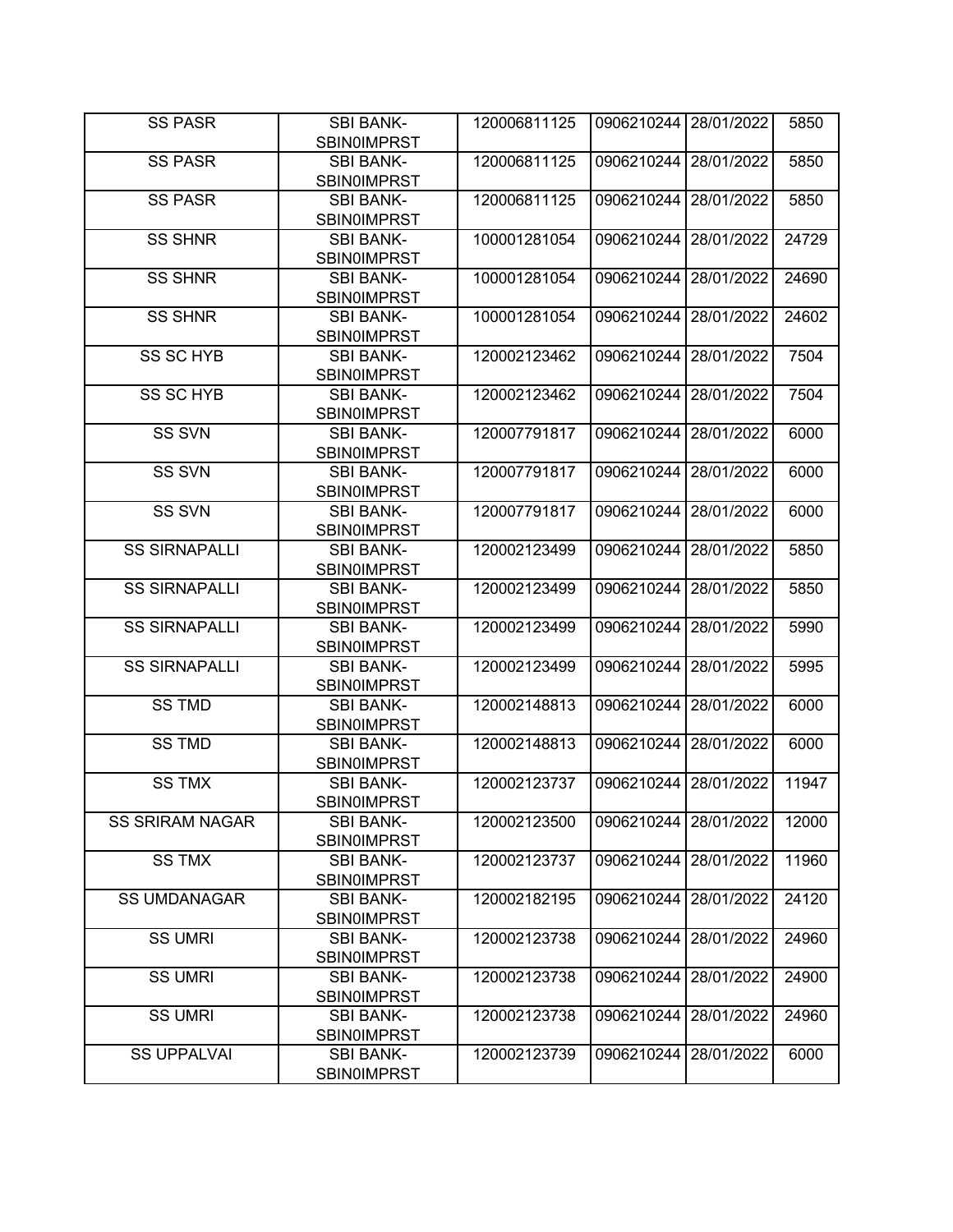| <b>SS UPPALVAI</b>        | <b>SBI BANK-</b>                       | 120002123739   | 0906210244 28/01/2022   |            | 6000  |
|---------------------------|----------------------------------------|----------------|-------------------------|------------|-------|
|                           | <b>SBIN0IMPRST</b>                     |                |                         |            |       |
| <b>SS UPPALVAI</b>        | <b>SBI BANK-</b><br><b>SBIN0IMPRST</b> | 120002123739   | 0906210244              | 28/01/2022 | 6000  |
| <b>SS UPPALVAI</b>        | <b>SBI BANK-</b>                       | 120002123739   | 0906210244              | 28/01/2022 | 6000  |
|                           | <b>SBIN0IMPRST</b>                     |                |                         |            |       |
| <b>SS UKD</b>             | <b>SBI BANK-</b>                       | 120002123740   | 0906210244              | 28/01/2022 | 5850  |
|                           | <b>SBIN0IMPRST</b>                     |                |                         |            |       |
| <b>SS UKD</b>             | <b>SBI BANK-</b>                       | 120002123740   | 0906210244              | 28/01/2022 | 5850  |
|                           | <b>SBINOIMPRST</b>                     |                |                         |            |       |
| <b>SS UKD</b>             | <b>SBI BANK-</b>                       | 120002123740   | 0906210244              | 28/01/2022 | 5850  |
|                           | SBIN0IMPRST                            |                |                         |            |       |
| <b>SS UKD</b>             | <b>SBI BANK-</b>                       | 120002123740   | 0906210244              | 28/01/2022 | 5850  |
|                           | SBIN0IMPRST                            |                |                         |            |       |
| <b>SS VELDURTHI</b>       | <b>SBI BANK-</b>                       | 120002123741   | 0906210244              | 28/01/2022 | 6000  |
|                           | SBIN0IMPRST                            |                |                         |            |       |
| <b>SS VELDURTHI</b>       | <b>SBI BANK-</b>                       | 120002123741   | 0906210244              | 28/01/2022 | 6000  |
|                           | <b>SBIN0IMPRST</b>                     |                |                         |            |       |
| <b>SS VELDURTHI</b>       | <b>SBI BANK-</b>                       | 120002123741   | 0906210244              | 28/01/2022 | 6000  |
|                           | <b>SBIN0IMPRST</b>                     |                |                         |            |       |
| <b>SS VELDURTHI</b>       | <b>SBI BANK-</b>                       | 120002123741   | 0906210244              | 28/01/2022 | 6000  |
|                           | <b>SBIN0IMPRST</b>                     |                |                         |            |       |
| <b>SS WADIARAM</b>        | <b>SBI BANK-</b>                       | 120002125569   | 0906210244              | 28/01/2022 | 6000  |
|                           | <b>SBIN0IMPRST</b>                     |                |                         |            |       |
| <b>SS WADIARAM</b>        | <b>SBI BANK-</b>                       | 120002125569   | 0906210244              | 28/01/2022 | 6000  |
|                           | <b>SBIN0IMPRST</b>                     |                |                         |            |       |
| <b>SS WADIARAM</b>        | <b>SBI BANK-</b>                       | 120002125569   | 0906210244              | 28/01/2022 | 6000  |
|                           | <b>SBINOIMPRST</b>                     |                |                         |            |       |
| <b>SS WADIARAM</b>        | <b>SBI BANK-</b>                       | 120002125569   | 0906210244              | 28/01/2022 | 6000  |
|                           | <b>SBINOIMPRST</b>                     |                |                         |            |       |
| SS WPR                    | <b>SBI BANK-</b>                       | 100012693904   | 0906210244              | 28/01/2022 | 24200 |
|                           | <b>SBINOIMPRST</b>                     |                |                         |            |       |
| <b>SS WPR</b>             | <b>SBI BANK-</b><br><b>SBIN0IMPRST</b> | 100012693904   | 0906210244              | 28/01/2022 | 18350 |
| <b>SSE TELE RN</b>        | <b>SBI BANK-</b>                       | 120002123863   | 0906210245              | 28/01/2022 | 5000  |
| <b>EXCHANGE</b>           | <b>SBIN0IMPRST</b>                     |                |                         |            |       |
| SIPF/FM/OP                | <b>SBI BANK-</b>                       | 100013852409   | 0906210245   28/01/2022 |            | 1500  |
|                           | <b>SBIN0IMPRST</b>                     |                |                         |            |       |
| PA IRIFM IMPREST          | <b>SBI BANK-</b>                       | 100013266473   | 0906210245              | 28/01/2022 | 24102 |
|                           | <b>SBINOIMPRST</b>                     |                |                         |            |       |
| SSE C W KCG               | <b>SBI BANK-</b>                       | 120007708315   | 0906210245              | 28/01/2022 | 66382 |
|                           | <b>SBIN0IMPRST</b>                     |                |                         |            |       |
| SEW GOC SC                | <b>SBI BANK-</b>                       | 100013871194   | 0906210245              | 28/01/2022 | 9522  |
|                           | <b>SBIN0IMPRST</b>                     |                |                         |            |       |
| <b>ATC KCG</b>            | <b>SBI BANK-</b>                       | 100013253925   | 0906210245              | 28/01/2022 | 3536  |
|                           | <b>SBIN0IMPRST</b>                     |                |                         |            |       |
| <b>X PRINT SOLUTIONS-</b> | <b>AXIS BANK-</b>                      | 03001020001415 | 0906210245              | 28/01/2022 | 23000 |
| <b>HYDERABAD</b>          | UTIB0000030                            | 5              |                         |            |       |
| <b>BOGGULA NISHANTH</b>   | KOTAK MAHINDRA                         | 9345887130     | 0906210245              | 28/01/2022 | 5410  |
|                           | BANK-KKBK0000811                       |                |                         |            |       |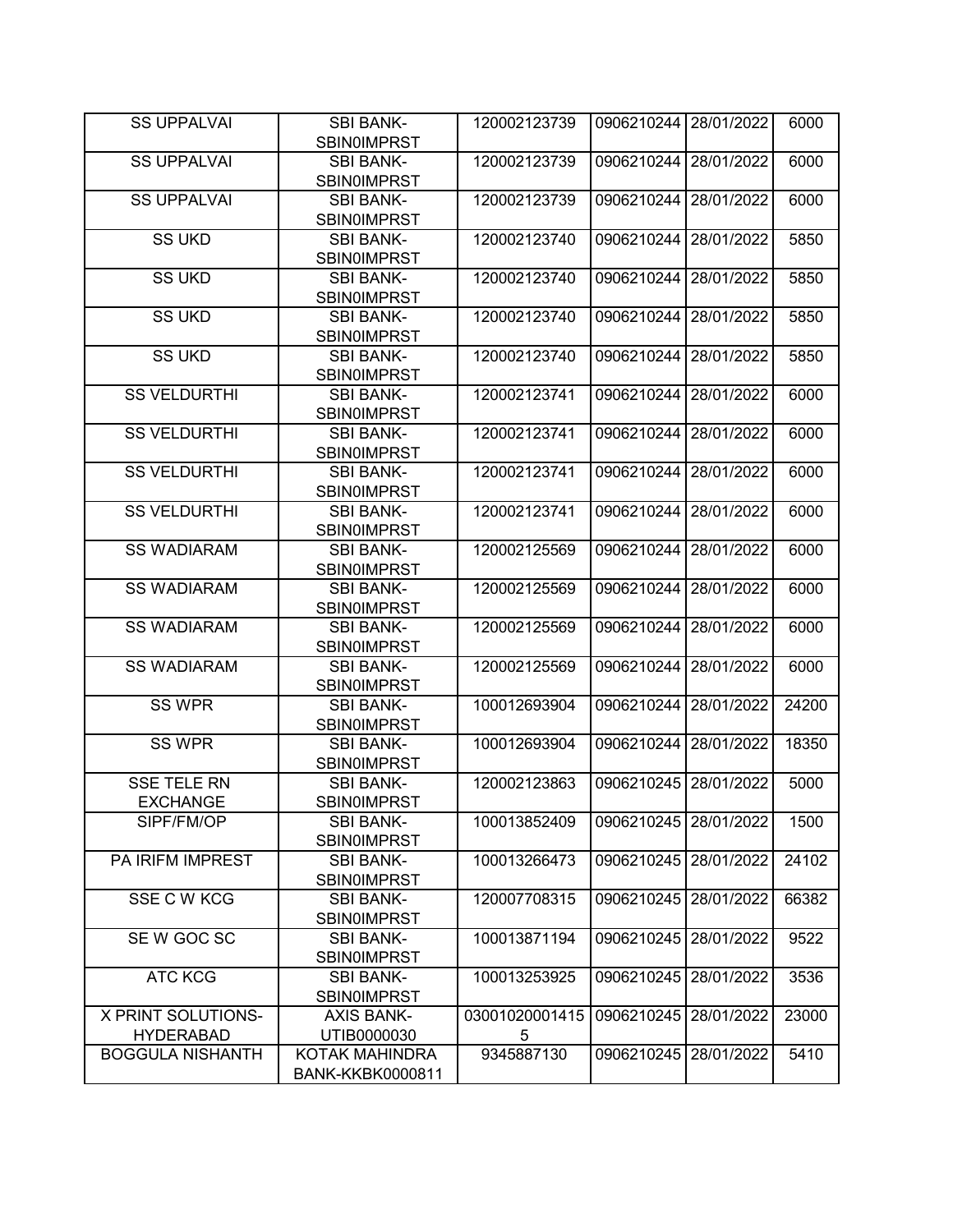| <b>TAYALTECH</b>         | <b>HDFC BANK LTD-</b><br>HDFC0000771   | 07712560000492 | 0906210245              | 28/01/2022 | 24780   |
|--------------------------|----------------------------------------|----------------|-------------------------|------------|---------|
| <b>SS KMC</b>            | <b>SBI BANK-</b>                       | 120002124143   | 0906210245              | 28/01/2022 | 8600    |
|                          | <b>SBIN0IMPRST</b>                     |                |                         |            |         |
| <b>SS KCG</b>            | <b>SBI BANK-</b><br><b>SBIN0IMPRST</b> | 100013230223   | 0906210245              | 28/01/2022 | 14500   |
| <b>KHYBER SECURITY</b>   | <b>AXIS BANK-</b>                      | 92002002594328 | 0906210245              | 28/01/2022 | 36260   |
| <b>AND SERVICES</b>      | UTIB0003984                            | 4              |                         |            |         |
|                          |                                        |                |                         |            |         |
| PRIVATE LIMITED          |                                        |                |                         |            |         |
| <b>KHYBER SECURITY</b>   | <b>AXIS BANK-</b>                      | 92002002594328 | 0906210245              | 28/01/2022 | 36260   |
| <b>AND SERVICES</b>      | UTIB0003984                            | 4              |                         |            |         |
| PRIVATE LIMITED          |                                        |                |                         |            |         |
| <b>KHYBER SECURITY</b>   | <b>AXIS BANK-</b>                      | 92002002594328 | 0906210245              | 28/01/2022 | 36260   |
| <b>AND SERVICES</b>      | UTIB0003984                            | 4              |                         |            |         |
| PRIVATE LIMITED          |                                        |                |                         |            |         |
| <b>KHYBER SECURITY</b>   | <b>AXIS BANK-</b>                      | 92002002594328 | 0906210245              | 28/01/2022 | 36260   |
| <b>AND SERVICES</b>      | UTIB0003984                            | 4              |                         |            |         |
| PRIVATE LIMITED          |                                        |                |                         |            |         |
|                          |                                        |                |                         |            |         |
| <b>M/S VANGA KRANTHI</b> | KARUR VYSYA BANK-                      | 48091350000056 | 0906210245              | 28/01/2022 | 1269892 |
| <b>KUMAR</b>             | KVBL0004809                            | 06             |                         |            |         |
| SR.DPO HYB               | <b>SBI BANK-</b>                       | 100013285191   | 0906210245              | 28/01/2022 | 2000    |
|                          | <b>SBINOIMPRST</b>                     |                |                         |            |         |
| <b>ADEN KCG</b>          | <b>SBI BANK-</b>                       | 120002123832   | 0906210245              | 28/01/2022 | 9899    |
|                          | <b>SBIN0IMPRST</b>                     |                |                         |            |         |
| <b>DIRECTOR C TARA</b>   | <b>SBI BANK-</b>                       | 100013266481   | 0906210245              | 28/01/2022 | 29657   |
|                          | <b>SBINOIMPRST</b>                     |                |                         |            |         |
| <b>SSE C W NZB</b>       | <b>SBI BANK-</b>                       | 100013852410   | 0906210245              | 28/01/2022 | 20565   |
|                          | <b>SBIN0IMPRST</b>                     |                |                         |            |         |
| SR DME DSL MLY           | <b>SBI BANK-</b>                       | 120002125197   | 0906210245              | 28/01/2022 | 9696    |
|                          |                                        |                |                         |            |         |
|                          | <b>SBINOIMPRST</b>                     |                |                         |            |         |
| <b>MSEDCL SUB-DN-</b>    | <b>BANK OF</b>                         | 20259300283    | 0906210245              | 28/01/2022 | 1156    |
| <b>DHARMABAD</b>         | MAHARASHTRA-                           |                |                         |            |         |
|                          | MAHB0000419                            |                |                         |            |         |
| <b>MSEDCL SUB-DN-</b>    | <b>BANK OF</b>                         | 20259300283    | 0906210245              | 28/01/2022 | 24920   |
| <b>DHARMABAD</b>         | MAHARASHTRA-                           |                |                         |            |         |
|                          | MAHB0000419                            |                |                         |            |         |
| <b>MSEDCL SUB-DN-</b>    | <b>BANK OF</b>                         | 20259300283    | 0906210245   28/01/2022 |            | 830     |
| <b>DHARMABAD</b>         | MAHARASHTRA-                           |                |                         |            |         |
|                          | MAHB0000419                            |                |                         |            |         |
| <b>MSEDCL SUB-DN-</b>    | <b>BANK OF</b>                         | 20259300283    | 0906210245 28/01/2022   |            | 160     |
| <b>DHARMABAD</b>         | MAHARASHTRA-                           |                |                         |            |         |
|                          |                                        |                |                         |            |         |
|                          | MAHB0000419                            |                |                         |            |         |
| AE MSEDCL UMRI           | SBI-SBIN0005938                        | 11680252134    | 0906210245 28/01/2022   |            | 15330   |
| SR DSTE HYB              | <b>SBI BANK-</b>                       | 120002123830   | 0906210250              | 02/02/2022 | 6927    |
|                          | <b>SBINOIMPRST</b>                     |                |                         |            |         |
| <b>SSE W NLGD</b>        | <b>SBI BANK-</b>                       | 100013279769   | 0906210250              | 02/02/2022 | 9560    |
|                          | <b>SBINOIMPRST</b>                     |                |                         |            |         |
| SSE W IRISET SC          | <b>SBI BANK-</b>                       | 100013864280   | 0906210250              | 02/02/2022 | 8459    |
|                          | <b>SBINOIMPRST</b>                     |                |                         |            |         |
| <b>SSE W SLGD</b>        | <b>SBI BANK-</b>                       | 120002125202   | 0906210250              | 02/02/2022 | 19976   |
|                          | <b>SBIN0IMPRST</b>                     |                |                         |            |         |
|                          |                                        |                |                         |            |         |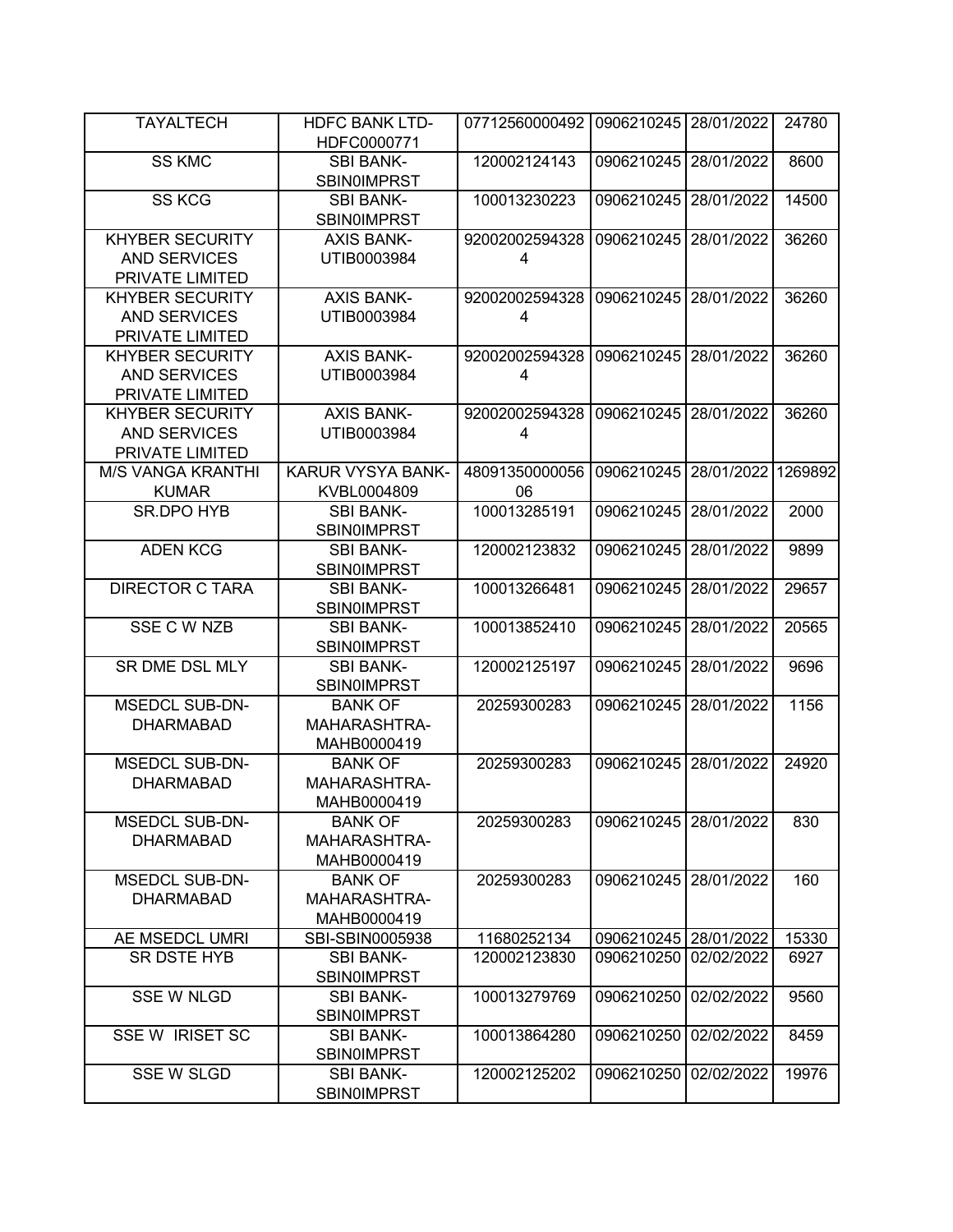| <b>SSE TELE RN</b>                     | <b>SBI BANK-</b>                       | 120002123863   | 0906210250 02/02/2022 |            | 5000   |
|----------------------------------------|----------------------------------------|----------------|-----------------------|------------|--------|
| <b>EXCHANGE</b>                        | <b>SBINOIMPRST</b>                     |                |                       |            |        |
| SSE W WW SC                            | <b>SBI BANK-</b><br><b>SBIN0IMPRST</b> | 100013273744   | 0906210250            | 02/02/2022 | 9952   |
| <b>SS MED</b>                          | <b>SBI BANK-</b><br><b>SBIN0IMPRST</b> | 120002123454   | 0906210250            | 02/02/2022 | 15000  |
| <b>SS MED</b>                          | <b>SBI BANK-</b><br><b>SBINOIMPRST</b> | 120002123454   | 0906210250            | 02/02/2022 | 15000  |
| <b>SS MED</b>                          | <b>SBI BANK-</b><br><b>SBINOIMPRST</b> | 120002123454   | 0906210250            | 02/02/2022 | 15000  |
| <b>MLY GATECABIN</b>                   | <b>SBI BANK-</b><br><b>SBINOIMPRST</b> | 120002123455   | 0906210250            | 02/02/2022 | 5995   |
| <b>SSE PWAY KRNT</b>                   | <b>SBI BANK-</b><br><b>SBIN0IMPRST</b> | 120002125570   | 0906210250            | 02/02/2022 | 11990  |
| PULLA MUKESH KUMAR                     | SBI-SBIN0002714                        | 20226596176    | 0906210250            | 02/02/2022 | 143522 |
| <b>SUREKHA GOODS</b>                   | <b>STATE BANK OF</b>                   | 62020039908    | 0906210250            | 02/02/2022 | 282015 |
| <b>TRANSPORT CO</b>                    | INDIA-SBIN0021495                      |                |                       |            |        |
| <b>SR DOM HYB</b>                      | <b>SBI BANK-</b><br><b>SBINOIMPRST</b> | 100012821030   | 0906210250            | 02/02/2022 | 7498   |
| SR DOM HYB                             | <b>SBI BANK-</b><br><b>SBINOIMPRST</b> | 100012821030   | 0906210250            | 02/02/2022 | 7496   |
| ADEN TM HYB SC                         | <b>SBI BANK-</b><br><b>SBINOIMPRST</b> | 120002153494   | 0906210250            | 02/02/2022 | 99404  |
| <b>SSE TELE RN</b>                     | <b>SBI BANK-</b>                       | 120002123863   | 0906210250            | 02/02/2022 | 5000   |
| <b>EXCHANGE</b>                        | <b>SBINOIMPRST</b>                     |                |                       |            |        |
| SIPF/FM/OP                             | <b>SBI BANK-</b><br><b>SBIN0IMPRST</b> | 100013852409   | 0906210250            | 02/02/2022 | 1500   |
| <b>SSE TELE GM</b><br><b>COMPOUND</b>  | <b>SBI BANK-</b><br><b>SBINOIMPRST</b> | 100013266479   | 0906210250            | 02/02/2022 | 5000   |
| <b>SSE PWAY KRNT</b>                   | <b>SBI BANK-</b><br><b>SBINOIMPRST</b> | 120002125570   | 0906210250            | 02/02/2022 | 4700   |
| <b>IPF MBNR</b>                        | <b>SBI BANK-</b><br><b>SBINOIMPRST</b> | 120002125607   | 0906210250            | 02/02/2022 | 1500   |
| <b>IPF NZB</b>                         | <b>SBI BANK-</b><br><b>SBIN0IMPRST</b> | 120002123780   | 0906210250            | 02/02/2022 | 1500   |
| SSE/SIG/MED                            | <b>SBI BANK-</b><br><b>SBIN0IMPRST</b> | 100013266488   | 0906210250            | 02/02/2022 | 4100   |
| <b>SSE PWAY NZB</b>                    | <b>SBI BANK-</b><br><b>SBIN0IMPRST</b> | 100013257537   | 0906210250            | 02/02/2022 | 4300   |
| <b>SSE PWAY NZB</b>                    | <b>SBI BANK-</b><br><b>SBINOIMPRST</b> | 100013257537   | 0906210250            | 02/02/2022 | 12000  |
| ASIPF/RPF/GWD                          | <b>SBI BANK-</b><br><b>SBIN0IMPRST</b> | 100013279428   | 0906210250            | 02/02/2022 | 1500   |
| <b>SSE PWAY MEDCHAL</b>                | <b>SBI BANK-</b><br><b>SBINOIMPRST</b> | 120002123829   | 0906210250            | 02/02/2022 | 2000   |
| ASIPF/RPF/DAB                          | <b>SBI BANK-</b><br><b>SBINOIMPRST</b> | 100013279427   | 0906210250            | 02/02/2022 | 1500   |
| <b>KHYBER SECURITY</b>                 | <b>AXIS BANK-</b>                      | 92002002594328 | 0906210251            | 03/02/2022 | 34116  |
| <b>AND SERVICES</b><br>PRIVATE LIMITED | UTIB0003984                            | 4              |                       |            |        |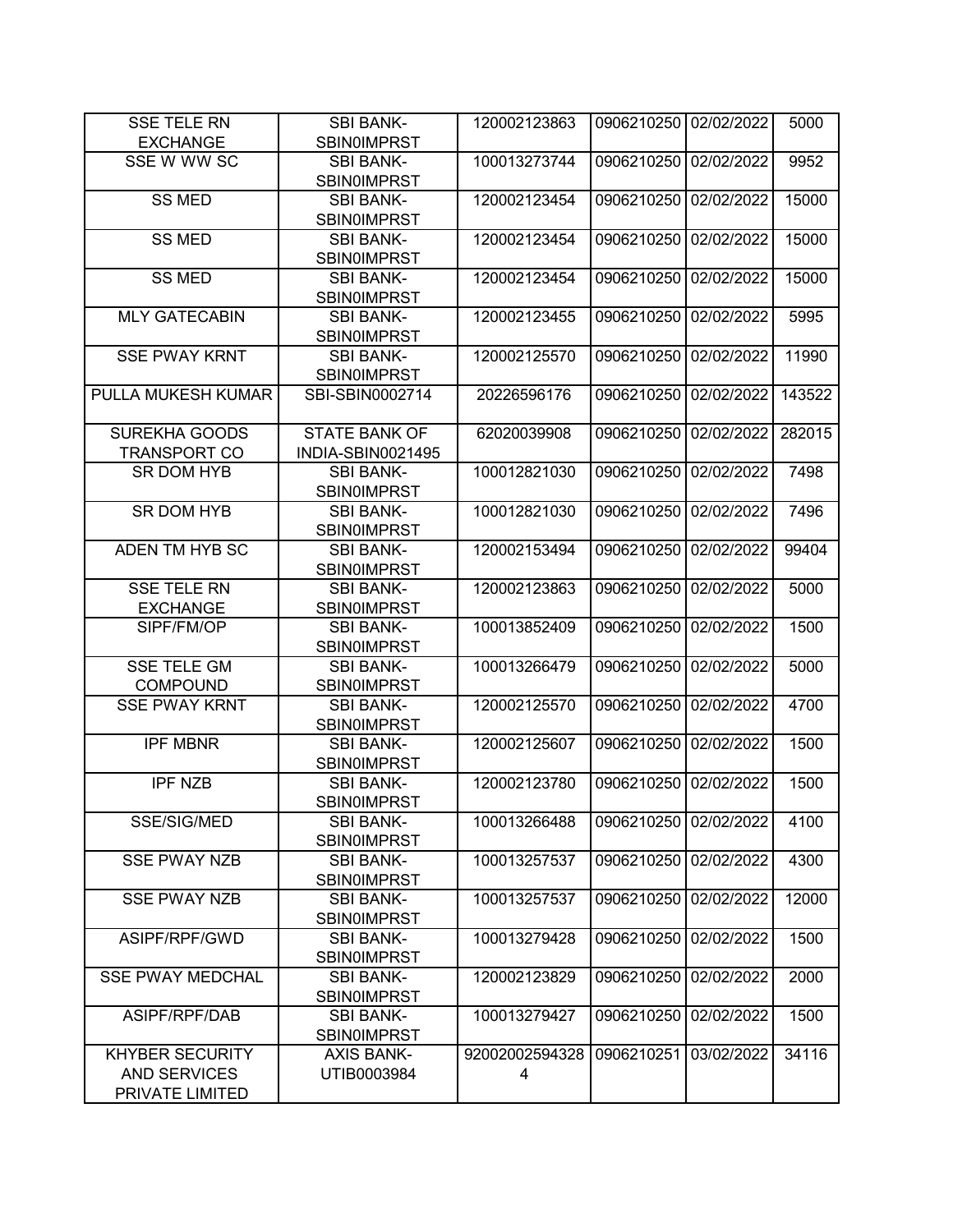| <b>KHYBER SECURITY</b> | <b>AXIS BANK-</b>  | 92002002594328 | 0906210251            | 03/02/2022 | 17086 |
|------------------------|--------------------|----------------|-----------------------|------------|-------|
| <b>AND SERVICES</b>    | UTIB0003984        | 4              |                       |            |       |
| PRIVATE LIMITED        |                    |                |                       |            |       |
| <b>SS ALAMPUR ROAD</b> | <b>SBI BANK-</b>   | 100013293850   | 0906210251            | 03/02/2022 | 6000  |
|                        | <b>SBIN0IMPRST</b> |                |                       |            |       |
| <b>SS BABR</b>         | <b>SBI BANK-</b>   | 120002124019   | 0906210251            | 03/02/2022 | 6000  |
|                        | <b>SBIN0IMPRST</b> |                |                       |            |       |
| <b>SS BHIKNUR</b>      | <b>SBI BANK-</b>   | 120002123867   | 0906210251            | 03/02/2022 | 5850  |
|                        | <b>SBINOIMPRST</b> |                |                       |            |       |
| <b>SS BDHN</b>         | <b>SBI BANK-</b>   | 120002124054   | 0906210251            | 03/02/2022 | 5850  |
|                        | <b>SBINOIMPRST</b> |                |                       |            |       |
| <b>SS BMO</b>          | <b>SBI BANK-</b>   | 120002123869   | 0906210251            | 03/02/2022 | 17695 |
|                        | <b>SBIN0IMPRST</b> |                |                       |            |       |
| <b>SS BDVL</b>         | <b>SBI BANK-</b>   | 120002124097   | 0906210251            | 03/02/2022 | 14995 |
|                        | <b>SBIN0IMPRST</b> |                |                       |            |       |
| <b>SS BOLSA</b>        | <b>SBI BANK-</b>   | 120002123870   | 0906210251            | 03/02/2022 | 6000  |
|                        | SBIN0IMPRST        |                |                       |            |       |
| <b>SS CAVELRY</b>      | <b>SBI BANK-</b>   | 120002124055   | 0906210251            | 03/02/2022 | 14400 |
| <b>BARRACKS</b>        | <b>SBIN0IMPRST</b> |                |                       |            |       |
| <b>SS CAVELRY</b>      | <b>SBI BANK-</b>   | 120002124055   | 0906210251            | 03/02/2022 | 14900 |
| <b>BARRACKS</b>        | <b>SBINOIMPRST</b> |                |                       |            |       |
| <b>SS DAB</b>          | <b>SBI BANK-</b>   | 120002124098   | 0906210251            | 03/02/2022 | 24926 |
|                        | <b>SBIN0IMPRST</b> |                |                       |            |       |
| <b>SS DHP</b>          | <b>SBI BANK-</b>   | 100013839757   | 0906210251            | 03/02/2022 | 6000  |
|                        | <b>SBIN0IMPRST</b> |                |                       |            |       |
| <b>SS DTP</b>          | <b>SBI BANK-</b>   | 120002180995   | 0906210251            | 03/02/2022 | 5850  |
|                        | <b>SBIN0IMPRST</b> |                |                       |            |       |
| SS GWD                 | <b>SBI BANK-</b>   | 120002124136   | 0906210251            | 03/02/2022 | 35000 |
|                        | <b>SBIN0IMPRST</b> |                |                       |            |       |
| SS GLY                 | <b>SBI BANK-</b>   | 120006912524   | 0906210251            | 03/02/2022 | 6000  |
|                        | <b>SBIN0IMPRST</b> |                |                       |            |       |
| SM/GUNDLAPOCHAMPA      | <b>SBI BANK-</b>   | 120002124137   | 0906210251            | 03/02/2022 | 6000  |
| LLI                    | <b>SBIN0IMPRST</b> |                |                       |            |       |
| <b>SS ITIKYALA</b>     | <b>SBI BANK-</b>   | 120002125524   | 0906210251            | 03/02/2022 | 5850  |
|                        | <b>SBIN0IMPRST</b> |                |                       |            |       |
| SS JCL                 | <b>SBI BANK-</b>   | 120002124139   | 0906210251 03/02/2022 |            | 24930 |
|                        | <b>SBINOIMPRST</b> |                |                       |            |       |
| SS MJF                 | <b>SBI BANK-</b>   | 120002124146   | 0906210251            | 03/02/2022 | 32668 |
|                        | <b>SBINOIMPRST</b> |                |                       |            |       |
| <b>SS MOB</b>          | <b>SBI BANK-</b>   | 100013082913   | 0906210251            | 03/02/2022 | 12000 |
|                        | <b>SBINOIMPRST</b> |                |                       |            |       |
| <b>SS MANOPAD</b>      | <b>SBI BANK-</b>   | 120002123452   | 0906210251            | 03/02/2022 | 5850  |
|                        | <b>SBIN0IMPRST</b> |                |                       |            |       |
| <b>SS MASAIPET</b>     | <b>SBI BANK-</b>   | 120002123453   | 0906210251            | 03/02/2022 | 5850  |
|                        | <b>SBINOIMPRST</b> |                |                       |            |       |
| <b>SS NAVIPET</b>      | <b>SBI BANK-</b>   | 120002125563   | 0906210251            | 03/02/2022 | 5850  |
|                        | <b>SBINOIMPRST</b> |                |                       |            |       |
| SS POODOOR             | <b>SBI BANK-</b>   | 120002123461   | 0906210251            | 03/02/2022 | 5850  |
|                        | <b>SBINOIMPRST</b> |                |                       |            |       |
| <b>SS SVN</b>          | <b>SBI BANK-</b>   | 120007791817   | 0906210251            | 03/02/2022 | 6000  |
|                        | <b>SBIN0IMPRST</b> |                |                       |            |       |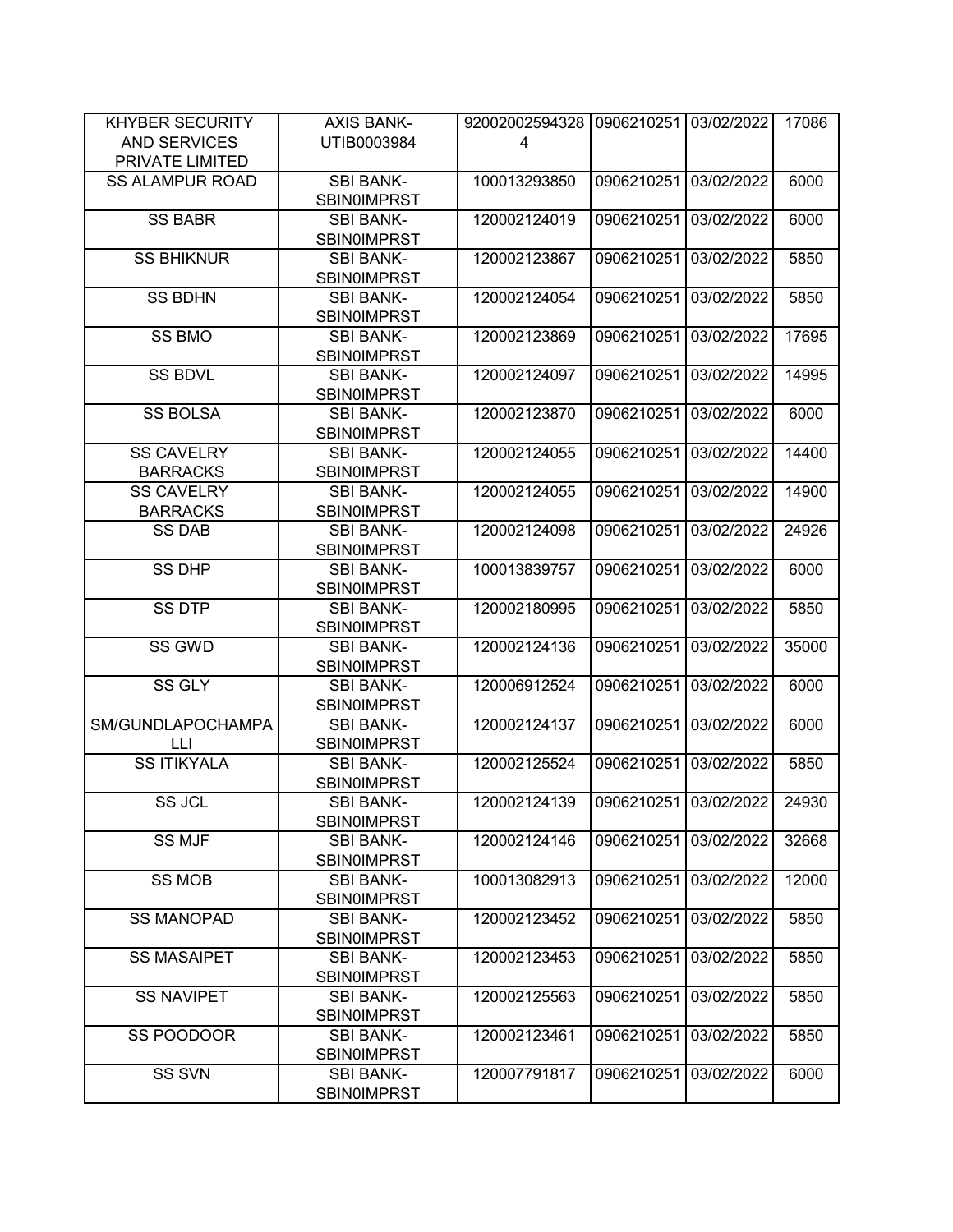| <b>SS SIRNAPALLI</b>                                  | <b>SBI BANK-</b><br><b>SBINOIMPRST</b> | 120002123499                 | 0906210251               | 03/02/2022 | 5850            |
|-------------------------------------------------------|----------------------------------------|------------------------------|--------------------------|------------|-----------------|
| <b>SS TMX</b>                                         | <b>SBI BANK-</b>                       | 120002123737                 | 0906210251               | 03/02/2022 | 12000           |
|                                                       | <b>SBIN0IMPRST</b>                     |                              |                          |            |                 |
| <b>SS SHNR</b>                                        | <b>SBI BANK-</b>                       | 100001281054                 | 0906210251               | 03/02/2022 | 24609           |
|                                                       | <b>SBIN0IMPRST</b>                     |                              |                          |            |                 |
| <b>SS UMRI</b>                                        | <b>SBI BANK-</b>                       | 120002123738                 | 0906210251               | 03/02/2022 | 24890           |
|                                                       | <b>SBIN0IMPRST</b>                     |                              |                          |            |                 |
| <b>SS UMDANAGAR</b>                                   | <b>SBI BANK-</b>                       | 120002182195                 | 0906210251               | 03/02/2022 | 24120           |
|                                                       | <b>SBIN0IMPRST</b>                     |                              |                          |            |                 |
| <b>SS WPR</b>                                         | <b>SBI BANK-</b>                       | 100012693904                 | 0906210251               | 03/02/2022 | 18690           |
|                                                       | <b>SBIN0IMPRST</b>                     |                              |                          |            |                 |
| TI NZB                                                | <b>SBI BANK-</b>                       | 100013860569                 | 0906210251               | 03/02/2022 | 1730            |
|                                                       | SBIN0IMPRST                            |                              |                          |            |                 |
| TI NZB                                                | <b>SBI BANK-</b>                       | 100013860569                 | 0906210251               | 03/02/2022 | 3000            |
|                                                       | SBIN0IMPRST                            |                              |                          |            |                 |
| <b>HEALTH UNIT KCG HYB</b>                            | <b>SBI BANK-</b>                       | 120002125156                 | 0906210251               | 03/02/2022 | 9249            |
|                                                       | <b>SBIN0IMPRST</b>                     |                              |                          |            |                 |
| SIPF/FM/OP                                            | <b>SBI BANK-</b>                       | 100013852409                 | 0906210251               | 03/02/2022 | 3000            |
|                                                       | <b>SBIN0IMPRST</b>                     |                              |                          |            |                 |
| SSE W CKL SC                                          | <b>SBI BANK-</b>                       | 120002123971                 | 0906210251               | 03/02/2022 | 9877            |
|                                                       | <b>SBIN0IMPRST</b>                     |                              |                          |            |                 |
| <b>SSE PWAY KCG GEN</b>                               | <b>SBI BANK-</b>                       | 100013257538                 | 0906210251               | 03/02/2022 | 11596           |
|                                                       | <b>SBIN0IMPRST</b>                     |                              |                          |            |                 |
| <b>SSE PWAY KCG</b>                                   | <b>SBI BANK-</b>                       | 100013816730                 | 0906210251               | 03/02/2022 | 12800           |
|                                                       | <b>SBINOIMPRST</b>                     |                              |                          |            |                 |
| <b>DRM HYB</b>                                        | <b>SBI BANK-</b>                       | 120002123457                 | 0906210251               | 03/02/2022 | 10000           |
|                                                       | <b>SBIN0IMPRST</b>                     |                              |                          |            |                 |
| <b>TSSPDCL HT HBG1786</b>                             | SBI-SBIN0004266                        | SPDCLPHBG178                 | 0906210251               | 03/02/2022 | 797304          |
|                                                       |                                        | 6                            |                          |            |                 |
| <b>TSSPDCL HT HBG664</b>                              | SBI-SBIN0004266                        | SPDCLPHBG664                 | 0906210251               | 03/02/2022 | 205440          |
| TSSPDCL HT HDC 925                                    | SBI-SBIN0004266                        | SPDCLPHDC925                 | 0906210251               | 03/02/2022 | 50349           |
| <b>TSSPDCL HT SEC487</b>                              | SBI-SBIN0004266                        | SPDCLPSEC487                 | 0906210251               | 03/02/2022 | 7370691         |
|                                                       |                                        |                              |                          |            |                 |
| <b>TSSPDCL HT SC 514</b>                              | SBI-SBIN0004266                        | SPDCLPSEC514                 | 0906210251 03/02/2022    |            | 264613          |
| <b>TSSPDCL HT SC 506</b>                              | SBI-SBIN0004266                        | SPDCLPSEC506                 | 0906210251               | 03/02/2022 | 4864019         |
|                                                       |                                        |                              |                          |            |                 |
| <b>TSSPDCL HT HDC 204</b>                             | SBI-SBIN0004266                        | SPDCLPHDC204<br>SPDCLPGDL934 | 0906210251               | 03/02/2022 | 277646          |
| <b>TSSPDCL HT GDL934</b><br><b>TSSPDCL HT MBN 574</b> | SBI-SBIN0004266<br>SBI-SBIN0004266     | SPDCLPMBN574                 | 0906210251<br>0906210251 | 03/02/2022 | 81249<br>278868 |
|                                                       |                                        |                              |                          | 03/02/2022 |                 |
| SAOHTTSNPDCL                                          | <b>STATE BANK OF</b>                   | 62488420712                  | 0906210251               | 03/02/2022 | 528634          |
|                                                       | INDIA-SBIN0020150                      |                              |                          |            |                 |
| <b>TSSPDCL HT HDC 1034</b>                            | SBI-SBIN0004266                        | SPDCLPHDC103                 | 0906210251               | 03/02/2022 | 272147          |
|                                                       |                                        | 4                            |                          |            |                 |
| TSSPDCL HT HDC 1082                                   | SBI-SBIN0004266                        | SPDCLPHDC108<br>2            | 0906210251               | 03/02/2022 | 210643          |
| TSSPDCL, HT HDC-1161                                  | SBI-SBIN0004266                        | SPDCLPHDC116                 | 0906210251               | 03/02/2022 | 270428          |
|                                                       |                                        | 1                            |                          |            |                 |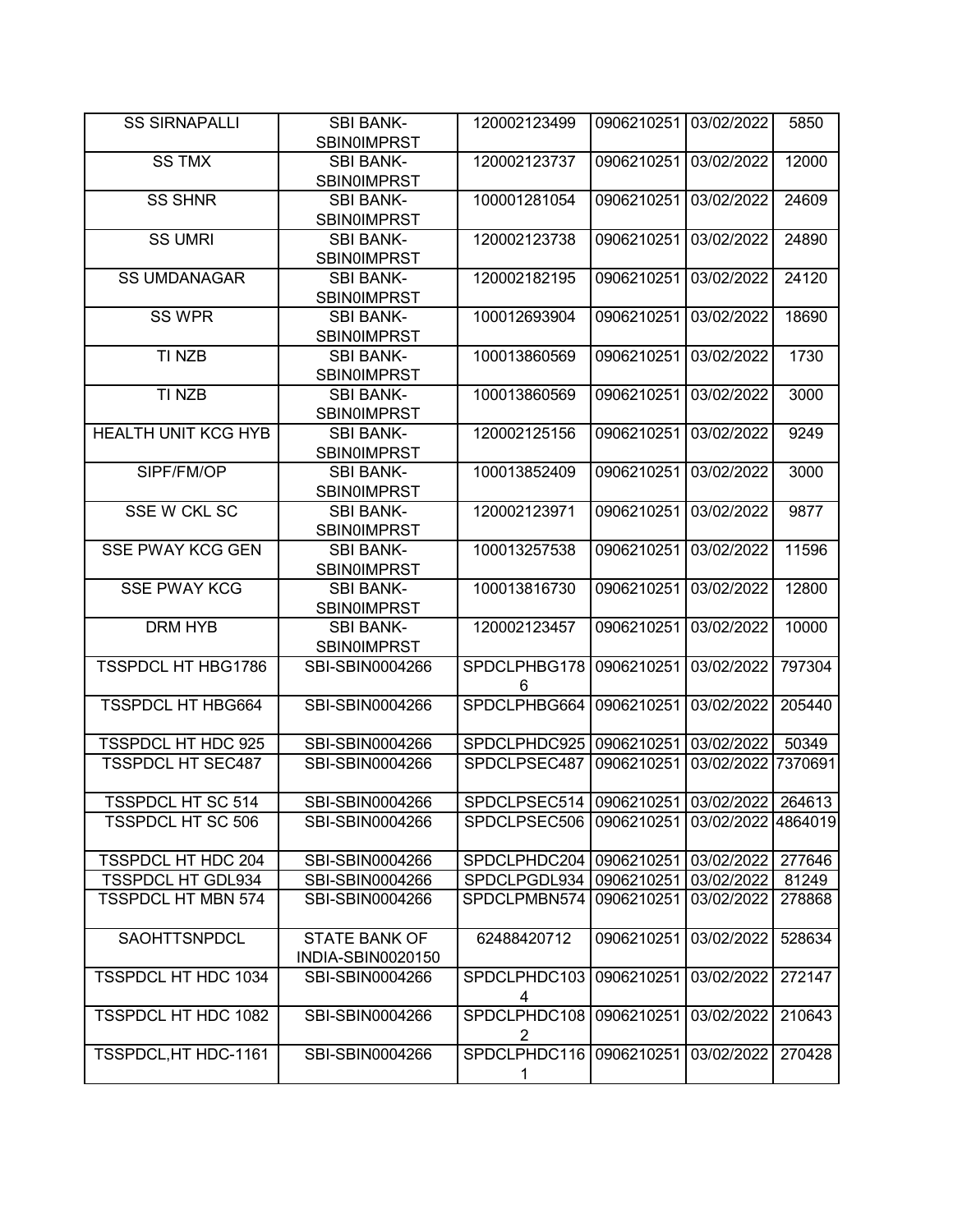| <b>TSSPDCL</b>                                                                        | SBI-SBIN0004266                              | SPDCLPSEC215<br>8                          | 0906210251            | 03/02/2022 | 60543  |
|---------------------------------------------------------------------------------------|----------------------------------------------|--------------------------------------------|-----------------------|------------|--------|
| <b>IETA-IRIFM Employees</b><br>(MESS)                                                 | <b>UNION BANK OF</b><br>INDIA-UBIN0805459    | 05451101000000<br>1                        | 0906210252            | 04/02/2022 | 25000  |
| <b>IETA-IRIFM Employees</b><br>(MESS)                                                 | <b>UNION BANK OF</b><br>INDIA-UBIN0805459    | 05451101000000<br>1                        | 0906210252            | 04/02/2022 | 20000  |
| <b>UNIQUE</b><br><b>COMMUNICATIONS</b>                                                | <b>UNION BANK OF</b><br>INDIA-UBIN0824089    | 24081110000144<br>0                        | 0906210252            | 04/02/2022 | 174048 |
| <b>M/S DIVYA JYOTHY</b><br><b>PRINT &amp; PACKAGING</b><br>PVT.LTD                    | <b>STATE BANK OF</b><br>INDIA-SBIN0021165    | 62489093645                                | 0906210252            | 04/02/2022 | 85260  |
| <b>ZUNOX SOLUTIONS</b>                                                                | <b>UNION BANK OF</b><br>INDIA-UBIN0907707    | 56010100005775<br>1                        | 0906210252            | 04/02/2022 | 40503  |
| <b>SRI AJAY KUMAR</b><br><b>VERMA</b>                                                 | <b>STATE BANK OF</b><br>INDIA-SBIN0013218    | 32996372728                                | 0906210252            | 04/02/2022 | 87173  |
| <b>MR ANUKALP JAIN</b>                                                                | <b>HDFC BANK LTD-</b><br>HDFC0001358         | 50100183177418                             | 0906210252            | 04/02/2022 | 4500   |
| <b>KHYBER SECURITY</b><br><b>AND SERVICES</b><br>PRIVATE LIMITED                      | <b>AXIS BANK-</b><br>UTIB0003984             | 92002002594328<br>$\overline{\mathcal{A}}$ | 0906210252            | 04/02/2022 | 35761  |
| <b>KHYBER SECURITY</b><br><b>AND SERVICES</b><br>PRIVATE LIMITED                      | <b>AXIS BANK-</b><br>UTIB0003984             | 92002002594328<br>4                        | 0906210252            | 04/02/2022 | 35761  |
| <b>KHYBER SECURITY</b><br><b>AND SERVICES</b><br>PRIVATE LIMITED                      | <b>AXIS BANK-</b><br>UTIB0003984             | 92002002594328<br>4                        | 0906210252            | 04/02/2022 | 35761  |
| <b>KHYBER SECURITY</b><br><b>AND SERVICES</b><br>PRIVATE LIMITED                      | <b>AXIS BANK-</b><br>UTIB0003984             | 92002002594328<br>4                        | 0906210252            | 04/02/2022 | 35761  |
| <b>VENKATESWARA</b><br><b>ENTERPRISES</b>                                             | <b>INDIAN BANK-</b><br>IDIB000W511           | 50466249636                                | 0906210252            | 04/02/2022 | 39718  |
| M/S. KARNATAKA<br><b>ANTIBIOTICS&amp;</b><br><b>PHARMACEUTICALS</b><br><b>LIMITED</b> | <b>BANK OF BARODA-</b><br><b>BARBOVJMAYO</b> | 73890500000030                             | 0906210252            | 04/02/2022 | 1191   |
| M/S. KARNATAKA<br><b>ANTIBIOTICS&amp;</b><br><b>PHARMACEUTICALS</b><br><b>LIMITED</b> | <b>BANK OF BARODA-</b><br><b>BARBOVJMAYO</b> | 73890500000030 0906210252 04/02/2022       |                       |            | 4532   |
| M/S. KARNATAKA<br><b>ANTIBIOTICS&amp;</b><br><b>PHARMACEUTICALS</b><br><b>LIMITED</b> | <b>BANK OF BARODA-</b><br><b>BARBOVJMAYO</b> | 73890500000030                             | 0906210252 04/02/2022 |            | 1197   |
| <b>GVK LEARNING</b><br><b>COORDINATES</b>                                             | <b>AXIS BANK-</b><br>UTIB0000027             | 91602004195998<br>7                        | 0906210252            | 04/02/2022 | 139121 |
| <b>SS DKC</b>                                                                         | <b>SBI BANK-</b><br><b>SBINOIMPRST</b>       | 120002124056                               | 0906210252            | 04/02/2022 | 11700  |
| SS KQQ                                                                                | <b>SBI BANK-</b><br><b>SBINOIMPRST</b>       | 120002124144                               | 0906210252            | 04/02/2022 | 5460   |
| <b>SSE S NZB</b>                                                                      | <b>SBI BANK-</b><br><b>SBINOIMPRST</b>       | 120002123784                               | 0906210252            | 04/02/2022 | 4901   |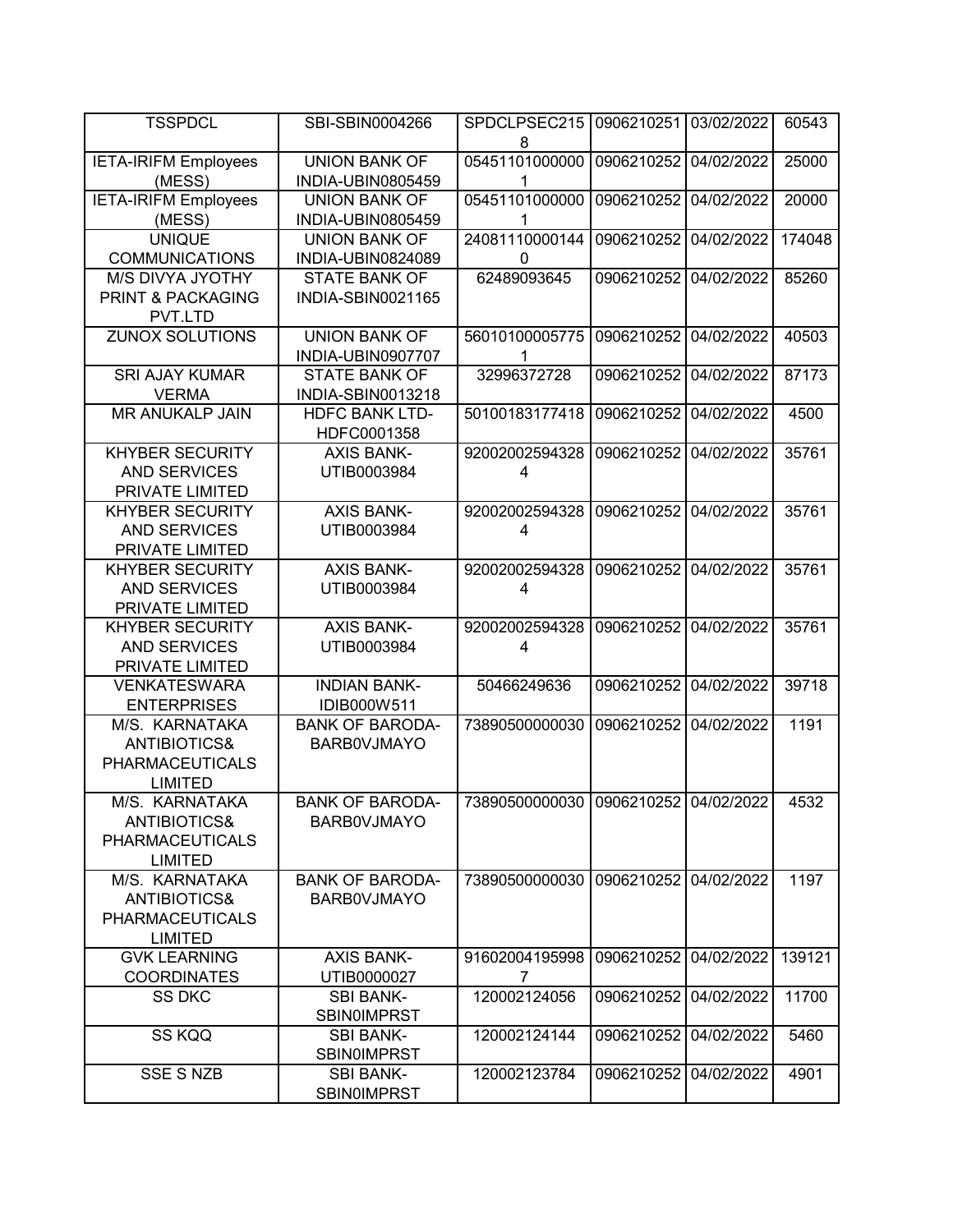| <b>SPARMV NZB</b>                              | <b>SBI BANK-</b><br><b>SBINOIMPRST</b>       | 100013980320                   | 0906210252            | 04/02/2022 | 4519   |
|------------------------------------------------|----------------------------------------------|--------------------------------|-----------------------|------------|--------|
| SSE C W OFFICE NZB                             | <b>SBI BANK-</b><br><b>SBINOIMPRST</b>       | 100013980319                   | 0906210252            | 04/02/2022 | 1860   |
| <b>SR. DEE CARSHED MLY</b>                     | <b>SBI BANK-</b><br><b>SBIN0IMPRST</b>       | 120002125161                   | 0906210252            | 04/02/2022 | 7755   |
| <b>TSSPDCL</b>                                 | SBI-SBIN0004266                              | SPDCLPHBG315<br>0              | 0906210252            | 04/02/2022 | 241313 |
| <b>SSE PWAY UMRI</b>                           | <b>SBI BANK-</b><br><b>SBINOIMPRST</b>       | 100013257536                   | 0906210254            | 08/02/2022 | 11984  |
| <b>SSE PWAY UMRI</b>                           | <b>SBI BANK-</b><br>SBIN0IMPRST              | 100013257536                   | 0906210254            | 08/02/2022 | 4900   |
| <b>ADEN NZB</b>                                | <b>SBI BANK-</b><br>SBIN0IMPRST              | 120002123786                   | 0906210254            | 08/02/2022 | 10000  |
| <b>SSE W IRISET SC</b>                         | <b>SBI BANK-</b><br>SBIN0IMPRST              | 100013864280                   | 0906210254            | 08/02/2022 | 9836   |
| SEW SO-1 SLGD                                  | <b>SBI BANK-</b><br><b>SBIN0IMPRST</b>       | 120002125203                   | 0906210254            | 08/02/2022 | 9732   |
| SEW GOC SC                                     | <b>SBI BANK-</b><br><b>SBIN0IMPRST</b>       | 100013871194                   | 0906210254            | 08/02/2022 | 9850   |
| SSE W WW SC                                    | <b>SBI BANK-</b><br><b>SBIN0IMPRST</b>       | 100013273744                   | 0906210254            | 08/02/2022 | 9901   |
| <b>BALMER LAWRIE &amp; CO</b><br><b>LTD</b>    | <b>HDFC BANK LTD-</b><br>HDFC0000021         | 00210110000015                 | 0906210254            | 08/02/2022 | 20296  |
| <b>SSE W MLY</b>                               | <b>SBI BANK-</b><br><b>SBIN0IMPRST</b>       | 120002125200                   | 0906210254            | 08/02/2022 | 9660   |
| <b>JE TELECOM MJF</b>                          | <b>SBI BANK-</b><br><b>SBINOIMPRST</b>       | 120002124009                   | 0906210254            | 08/02/2022 | 4985   |
| <b>SSE AC KCG</b>                              | <b>SBI BANK-</b><br><b>SBIN0IMPRST</b>       | 120002124013                   | 0906210254            | 08/02/2022 | 13827  |
| <b>VENKATESWARA</b><br><b>ENTERPRISES</b>      | <b>INDIAN BANK-</b><br>IDIB000W511           | 50466249636                    | 0906210254            | 08/02/2022 | 47503  |
| <b>VENKATESWARA</b><br><b>ENTERPRISES</b>      | <b>INDIAN BANK-</b><br>IDIB000W511           | 50466249636                    | 0906210255            | 09/02/2022 | 34905  |
| <b>ALSAMA ENTERPRISES</b>                      | <b>BANK OF BARODA-</b><br><b>BARBOCHILAK</b> | 19440200000479                 | 0906210255            | 09/02/2022 | 99210  |
| <b>GARNEPALLY SWAMY-</b><br><b>HYDERABAD</b>   | <b>UNION BANK OF</b><br>INDIA-UBIN0814253    | 14251110000335<br>0            | 0906210255 09/02/2022 |            | 36260  |
| <b>PROFESSOR</b><br><b>ACCOUNTS IRIFM CASH</b> | <b>CANARA BANK-</b><br>CNRB0008686           | 8686201050312                  | 0906210256            | 11/02/2022 | 25400  |
| V V N NARASIMHAM                               | <b>UNION BANK OF</b><br>INDIA-UBIN0920193    | 52010101373352<br>$\mathbf{0}$ | 0906210256 11/02/2022 |            | 17928  |
| SR DOM HYB                                     | <b>SBI BANK-</b><br><b>SBIN0IMPRST</b>       | 100012821030                   | 0906210256            | 11/02/2022 | 7429   |
| <b>SSE TELE RAILNET</b>                        | <b>SBI BANK-</b><br><b>SBINOIMPRST</b>       | 120002123864                   | 0906210256            | 11/02/2022 | 5000   |
| JE TELE NZB                                    | <b>SBI BANK-</b><br><b>SBIN0IMPRST</b>       | 120002123785                   | 0906210256            | 11/02/2022 | 4635   |
| AMM DSL MLY                                    | <b>SBI BANK-</b><br><b>SBINOIMPRST</b>       | 120002123968                   | 0906210256            | 11/02/2022 | 2000   |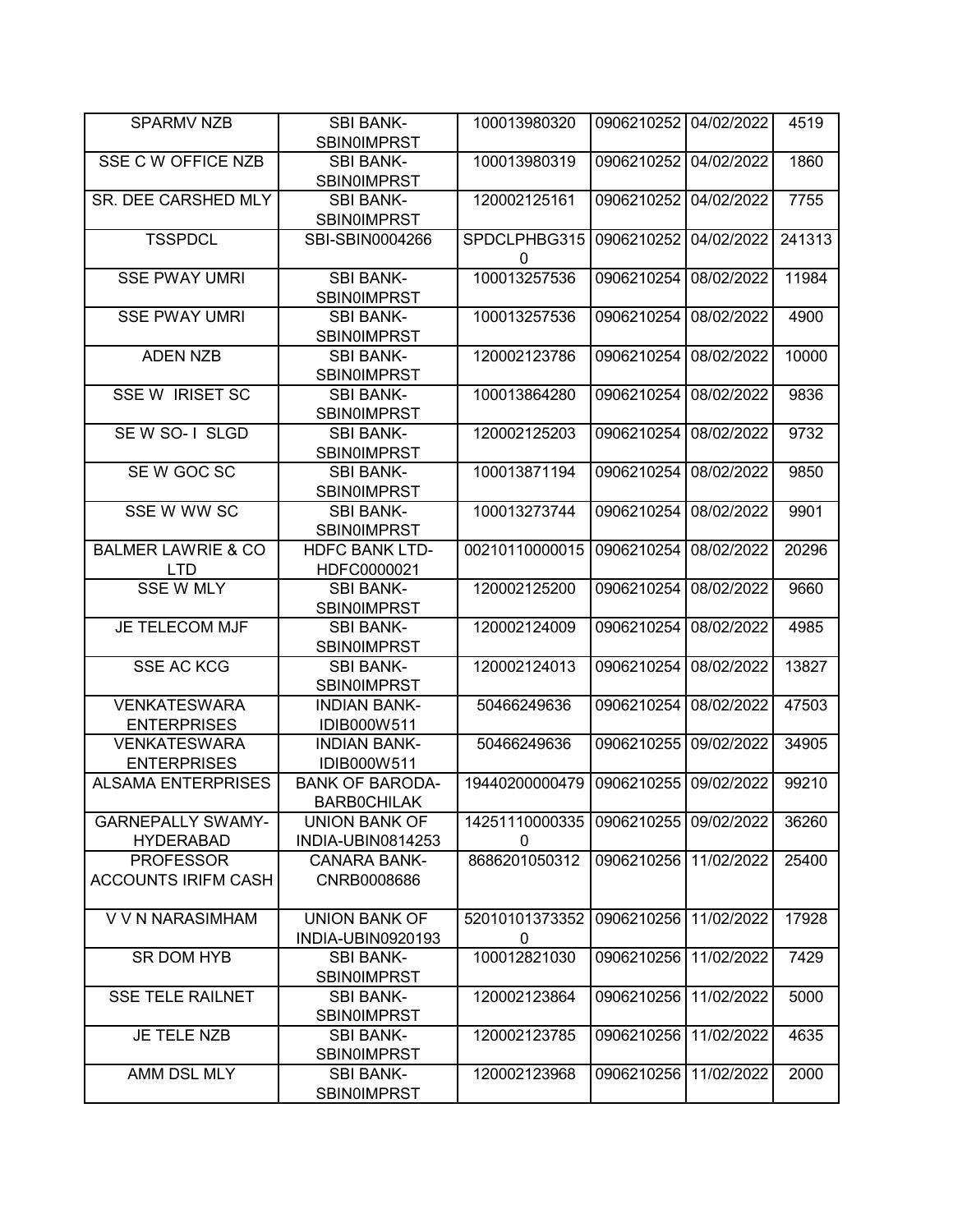| <b>IETA-IRIFM Employees</b> | <b>UNION BANK OF</b>       | 05451101000000 | 0906210256 11/02/2022 |            | 975     |
|-----------------------------|----------------------------|----------------|-----------------------|------------|---------|
| (MESS)                      | INDIA-UBIN0805459          | 1              |                       |            |         |
| <b>IETA-IRIFM Employees</b> | <b>UNION BANK OF</b>       | 05451101000000 | 0906210256            | 11/02/2022 | 14340   |
| (MESS)                      | INDIA-UBIN0805459          | 1              |                       |            |         |
| <b>IETA-IRIFM Employees</b> | <b>UNION BANK OF</b>       | 05451101000000 | 0906210256            | 11/02/2022 | 7680    |
| (MESS)                      | INDIA-UBIN0805459          | 1              |                       |            |         |
| <b>VENKATESWARA</b>         | <b>INDIAN BANK-</b>        | 50466249636    | 0906210256            | 11/02/2022 | 49327   |
| <b>ENTERPRISES</b>          | IDIB000W511                |                |                       |            |         |
| SIPF RPF DOG SQUAD          | <b>SBI BANK-</b>           | 120002123823   | 0906210256            | 11/02/2022 | 26100   |
| <b>HYB</b>                  | <b>SBINOIMPRST</b>         |                |                       |            |         |
| <b>IPF MBNR</b>             | <b>SBI BANK-</b>           | 120002125607   | 0906210256            | 11/02/2022 | 1500    |
|                             | <b>SBIN0IMPRST</b>         |                |                       |            |         |
| <b>SSE M MEDCHAL</b>        | <b>SBI BANK-</b>           | 100012900683   | 0906210256            | 11/02/2022 | 4470    |
|                             | SBIN0IMPRST                |                |                       |            |         |
| <b>SSE EM N LGD HYB</b>     | <b>SBI BANK-</b>           | 120002124012   | 0906210256            | 11/02/2022 | 4906    |
|                             | SBIN0IMPRST                |                |                       |            |         |
| <b>SSE EM MLY</b>           | <b>SBI BANK-</b>           | 120002123820   | 0906210256            | 11/02/2022 | 4013    |
|                             | SBIN0IMPRST                |                |                       |            |         |
| PA IRIFM IMPREST            | <b>SBI BANK-</b>           | 100013266473   | 0906210256            | 11/02/2022 | 22883   |
|                             | <b>SBIN0IMPRST</b>         |                |                       |            |         |
| ASIPF/RPF/GWD               | <b>SBI BANK-</b>           | 100013279428   | 0906210256            | 11/02/2022 | 2510    |
|                             | <b>SBINOIMPRST</b>         |                |                       |            |         |
| <b>STALLION</b>             | <b>BANK OF INDIA-</b>      | 86013011000003 | 0906210256            | 11/02/2022 | 61740   |
| <b>TECHNOLOGIES</b>         | BKID0008601                | 3              |                       |            |         |
| PRIVATE LIMITED-            |                            |                |                       |            |         |
| <b>HYDERABAD</b>            |                            |                |                       |            |         |
| <b>AZURE POWER</b>          | <b>INDUSIND BANK LTD -</b> | 201002312751   | 0906210256            | 11/02/2022 | 5126    |
| <b>ROOFTOP EIGHT</b>        | INDB0000005                |                |                       |            |         |
| PRIVATE LIMITE              |                            |                |                       |            |         |
| <b>AZURE POWER</b>          | <b>INDUSIND BANK LTD -</b> | 201002312751   | 0906210256            | 11/02/2022 | 5461    |
| <b>ROOFTOP EIGHT</b>        | INDB0000005                |                |                       |            |         |
| PRIVATE LIMITE              |                            |                |                       |            |         |
| <b>AZURE POWER</b>          | <b>INDUSIND BANK LTD -</b> | 201002312751   | 0906210256            | 11/02/2022 | 10224   |
| <b>ROOFTOP EIGHT</b>        | INDB0000005                |                |                       |            |         |
| PRIVATE LIMITE              |                            |                |                       |            |         |
| <b>AZURE POWER</b>          | <b>INDUSIND BANK LTD -</b> | 201002312751   | 0906210256 11/02/2022 |            | 23922   |
| <b>ROOFTOP EIGHT</b>        | INDB0000005                |                |                       |            |         |
| PRIVATE LIMITE              |                            |                |                       |            |         |
| <b>AZURE POWER</b>          | <b>INDUSIND BANK LTD -</b> | 201002312751   | 0906210256            | 11/02/2022 | 4770    |
| <b>ROOFTOP EIGHT</b>        | INDB0000005                |                |                       |            |         |
| PRIVATE LIMITE              |                            |                |                       |            |         |
| <b>RENEW SOLAR</b>          | <b>AXIS BANK-</b>          | 91802002449163 | 0906210256            | 11/02/2022 | 753405  |
| <b>ENERGY PRIVATE</b>       | UTIB0002193                | 9              |                       |            |         |
| <b>LIMITED</b>              |                            |                |                       |            |         |
| <b>APSPDCL HT 210 KNL</b>   | <b>STATE BANK OF</b>       | 62304443776    | 0906210256            | 11/02/2022 | 332162  |
|                             | INDIA-SBIN0020492          |                |                       |            |         |
| <b>TSSPDCL HYDERABAD</b>    | <b>STATE BANK OF</b>       | 52117470582    | 0906210256            | 11/02/2022 | 1349700 |
|                             | INDIA-SBIN0020066          |                |                       |            |         |
| <b>RELIANCE JIO</b>         | <b>ICICI BANK LTD-</b>     | RJIO9002900699 | 0906210256            | 11/02/2022 | 206950  |
| <b>INFOCOMM LIMITED</b>     | ICIC0000104                | 41             |                       |            |         |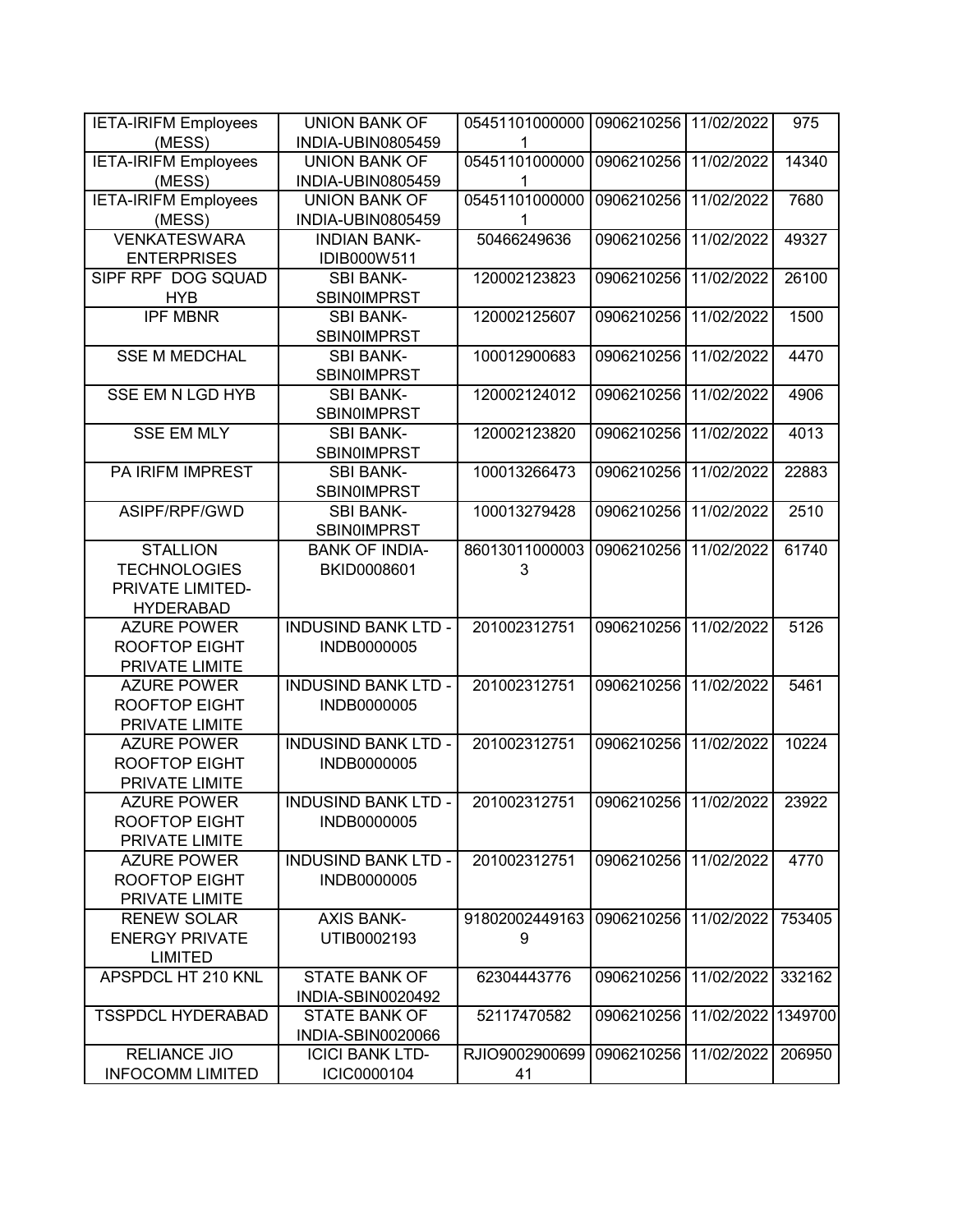| <b>HMWS &amp; SB</b>       | <b>AXIS BANK-</b>    | 14461106450003 | 0906210256              | 11/02/2022 2983303 |         |
|----------------------------|----------------------|----------------|-------------------------|--------------------|---------|
| ,HYDERABAD                 | UTIB0CCH274          | 8              |                         |                    | 7       |
| HMWSSB KCGSTN              | <b>AXIS BANK-</b>    | 14460505330111 | 0906210256              | 11/02/2022         | 3025338 |
|                            | UTIB0CCH274          | $\mathbf{0}$   |                         |                    |         |
| HMWS&SB NLGD               | <b>AXIS BANK-</b>    | 14460761737169 | 0906210256              | 11/02/2022         | 3882642 |
|                            | UTIB0CCH274          | 4              |                         |                    |         |
| <b>GAURI SADAN</b>         | <b>UCO BANK-</b>     | 18250110002926 | 0906210257              | 11/02/2022         | 37633   |
| <b>RESIDENTS WELFARE</b>   | UCBA0001825          |                |                         |                    |         |
| <b>ASSOCIATION</b>         |                      |                |                         |                    |         |
| <b>SR DCM HYB</b>          | <b>SBI BANK-</b>     | 120002125153   | 0906210257              | 11/02/2022         | 7500    |
|                            | <b>SBIN0IMPRST</b>   |                |                         |                    |         |
| <b>MOBILE ART KCG</b>      | <b>SBI BANK-</b>     | 100013981621   | 0906210257              | 11/02/2022         | 4990    |
|                            | <b>SBIN0IMPRST</b>   |                |                         |                    |         |
| <b>SSE PWAY NZB</b>        | <b>SBI BANK-</b>     | 100013257537   | 0906210257              | 11/02/2022         | 4550    |
|                            | <b>SBIN0IMPRST</b>   |                |                         |                    |         |
| <b>SSE PWAY MEDCHAL</b>    | <b>SBI BANK-</b>     | 120002123829   | 0906210257              | 11/02/2022         | 3000    |
|                            | <b>SBIN0IMPRST</b>   |                |                         |                    |         |
| AAO.SUB-                   | <b>STATE BANK OF</b> | 37621816725    | 0906210258              | 15/02/2022         | 48326   |
| ERO/TSNPDCL.NAVIPET        | INDIA-SBIN0021367    |                |                         |                    |         |
|                            |                      |                |                         |                    |         |
| AAO ERO KAMAREDDY          | <b>STATE BANK OF</b> | 37621859555    | 0906210258              | 15/02/2022         | 52686   |
| <b>RURAL</b>               | INDIA-SBIN0020111    |                |                         |                    |         |
| AAO ERO TSNPDCL            | <b>STATE BANK OF</b> | 52078165570    | 0906210258              | 15/02/2022         | 53030   |
| <b>BHODHAN</b>             | INDIA-SBIN0020109    |                |                         |                    |         |
| AAO ERO TSNPDCL            | <b>CANARA BANK-</b>  | 35143020000043 | 0906210258              | 15/02/2022         | 57926   |
| <b>DOMAKONDA</b>           | CNRB0013514          |                |                         |                    |         |
| AAO ERO TSNPDCL            | <b>STATE BANK OF</b> | 52122114049    | 0906210258              | 15/02/2022         | 158414  |
| <b>KAMAREDDY</b>           | INDIA-SBIN0020111    |                |                         |                    |         |
| AAO ERO TSNPDCL            | <b>STATE BANK OF</b> | 62186762919    | 0906210258              | 15/02/2022         | 134710  |
| RURAL NIZAMABAD            | INDIA-SBIN0020108    |                |                         |                    |         |
| AAO ERO TSNPDCL            | <b>STATE BANK OF</b> | 62186762964    | 0906210258              | 15/02/2022         | 10977   |
| TOWN NIZAMABAD             | INDIA-SBIN0020108    |                |                         |                    |         |
| AAO ERO TSNPDCL            | <b>STATE BANK OF</b> | 37619664399    | 0906210258              | 15/02/2022         | 116038  |
| TOWN II NIZAMABAD          | INDIA-SBIN0020108    |                |                         |                    |         |
| <b>MSEDCL SUB-DN-</b>      | <b>BANK OF</b>       | 20259300283    | 0906210258              | 15/02/2022         | 7461    |
| <b>DHARMABAD</b>           | MAHARASHTRA-         |                |                         |                    |         |
|                            | MAHB0000419          |                |                         |                    |         |
| <b>MSEDCL SUB-DN-</b>      | <b>BANK OF</b>       | 20259300283    | 0906210258   15/02/2022 |                    | 18149   |
| <b>DHARMABAD</b>           | MAHARASHTRA-         |                |                         |                    |         |
|                            | MAHB0000419          |                |                         |                    |         |
| AE MSEDCL UMRI             | SBI-SBIN0005938      | 11680252134    | 0906210258              | 15/02/2022         | 460     |
| AE MSEDCL UMRI             | SBI-SBIN0005938      | 11680252134    | 0906210258              | 15/02/2022         | 19420   |
| AE MSEDCL UMRI             | SBI-SBIN0005938      | 11680252134    | 0906210258              | 15/02/2022         | 19120   |
| AE MSEDCL UMRI             | SBI-SBIN0005938      | 11680252134    | 0906210258 15/02/2022   |                    | 55300   |
| <b>RENEW SOLAR</b>         | <b>AXIS BANK-</b>    | 91802002449163 | 0906210258              | 15/02/2022         | 741494  |
| <b>ENERGY PRIVATE</b>      | UTIB0002193          | 9              |                         |                    |         |
| <b>LIMITED</b>             |                      |                |                         |                    |         |
| ADRM/INFRA/HYB             | <b>SBI BANK-</b>     | 100013816722   | 0906210258              | 15/02/2022         | 2000    |
|                            | <b>SBINOIMPRST</b>   |                |                         |                    |         |
| <b>HEALTH UNIT MLY HYB</b> | <b>SBI BANK-</b>     | 120007389368   | 0906210259              | 15/02/2022         | 4689    |
|                            | <b>SBINOIMPRST</b>   |                |                         |                    |         |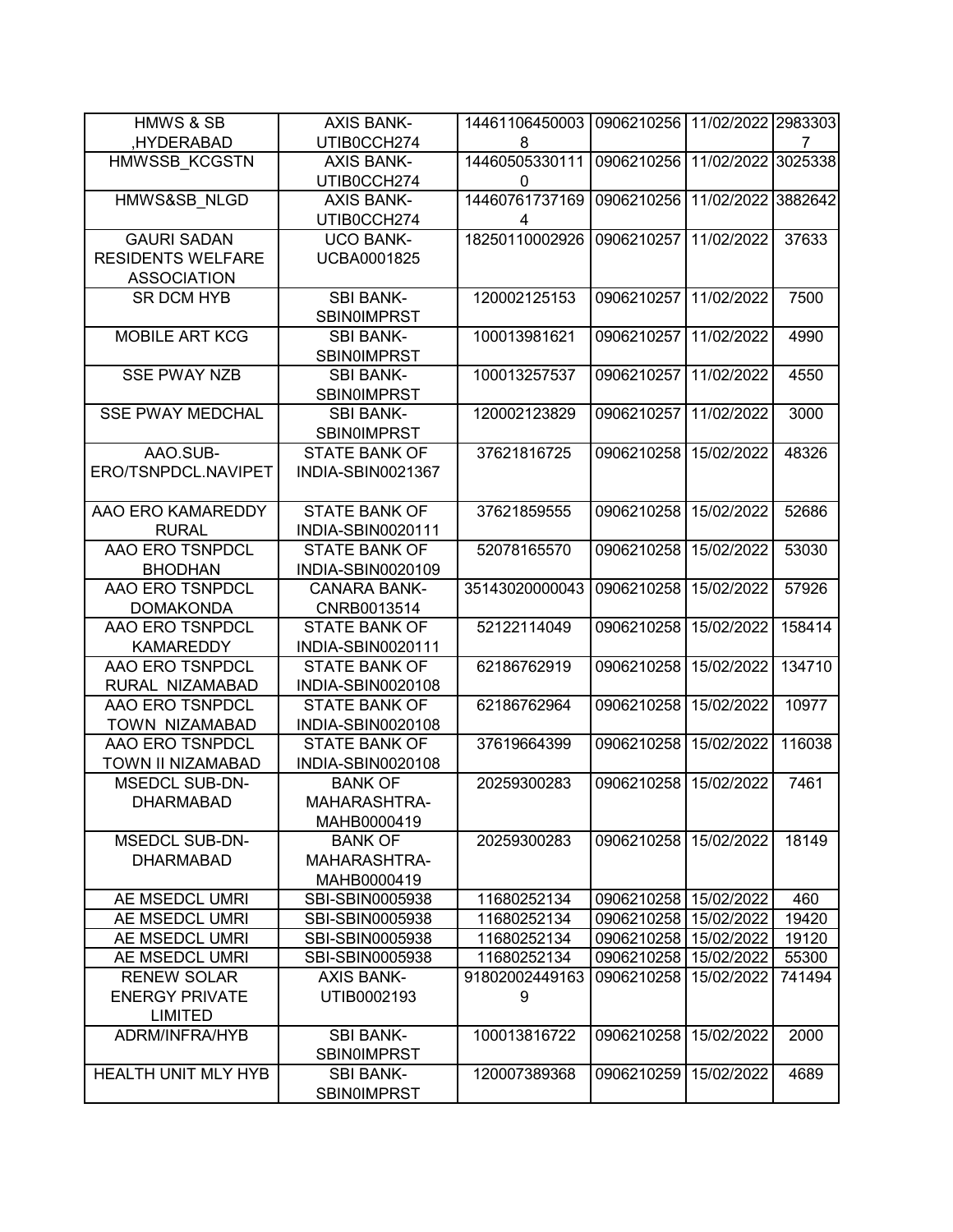| CMS HYB              | <b>SBI BANK-</b><br><b>SBIN0IMPRST</b> | 100013266480 | 0906210259 15/02/2022 |            | 7413  |
|----------------------|----------------------------------------|--------------|-----------------------|------------|-------|
| <b>SSE W WW SLGD</b> | <b>SBI BANK-</b>                       | 120002123969 | 0906210259            | 15/02/2022 | 9746  |
|                      | <b>SBIN0IMPRST</b>                     |              |                       |            |       |
| <b>SS BABR</b>       | <b>SBI BANK-</b>                       | 120002124019 | 0906210259            | 15/02/2022 | 4700  |
|                      | <b>SBIN0IMPRST</b>                     |              |                       |            |       |
| <b>SS BMO</b>        | <b>SBI BANK-</b>                       | 120002123869 | 0906210259            | 15/02/2022 | 17050 |
|                      | <b>SBINOIMPRST</b>                     |              |                       |            |       |
| <b>SS BOGOLU</b>     | <b>SBI BANK-</b>                       | 120002123868 | 0906210259            | 15/02/2022 | 5850  |
|                      | <b>SBINOIMPRST</b>                     |              |                       |            |       |
| <b>SS BOLSA</b>      | <b>SBI BANK-</b>                       | 120002123870 | 0906210259            | 15/02/2022 | 6000  |
|                      | <b>SBINOIMPRST</b>                     |              |                       |            |       |
| <b>SS BDVL</b>       | <b>SBI BANK-</b>                       | 120002124097 | 0906210259            | 15/02/2022 | 14985 |
|                      | <b>SBIN0IMPRST</b>                     |              |                       |            |       |
| <b>SS CAVELRY</b>    | <b>SBI BANK-</b>                       | 120002124055 | 0906210259            | 15/02/2022 | 14875 |
| <b>BARRACKS</b>      | <b>SBIN0IMPRST</b>                     |              |                       |            |       |
| <b>SS DTP</b>        | <b>SBI BANK-</b>                       | 120002180995 | 0906210259            | 15/02/2022 | 4600  |
| <b>SS DUPADU</b>     | <b>SBIN0IMPRST</b>                     | 120002124100 | 0906210259            | 15/02/2022 | 5850  |
|                      | <b>SBI BANK-</b><br><b>SBIN0IMPRST</b> |              |                       |            |       |
| <b>SS DUPADU</b>     | <b>SBI BANK-</b>                       | 120002124100 | 0906210259            | 15/02/2022 | 5850  |
|                      | <b>SBIN0IMPRST</b>                     |              |                       |            |       |
| <b>SS DUPADU</b>     | <b>SBI BANK-</b>                       | 120002124100 | 0906210259            | 15/02/2022 | 5850  |
|                      | <b>SBINOIMPRST</b>                     |              |                       |            |       |
| <b>SS DUPADU</b>     | <b>SBI BANK-</b>                       | 120002124100 | 0906210259            | 15/02/2022 | 5850  |
|                      | <b>SBINOIMPRST</b>                     |              |                       |            |       |
| <b>SS DUPADU</b>     | <b>SBI BANK-</b>                       | 120002124100 | 0906210259            | 15/02/2022 | 5942  |
|                      | <b>SBIN0IMPRST</b>                     |              |                       |            |       |
| <b>SS DUPADU</b>     | <b>SBI BANK-</b>                       | 120002124100 | 0906210259            | 15/02/2022 | 4680  |
|                      | <b>SBINOIMPRST</b>                     |              |                       |            |       |
| <b>SS DHP</b>        | <b>SBI BANK-</b>                       | 100013839757 | 0906210259            | 15/02/2022 | 3000  |
|                      | <b>SBIN0IMPRST</b>                     |              |                       |            |       |
| <b>SS DAB</b>        | <b>SBI BANK-</b>                       | 120002124098 | 0906210259            | 15/02/2022 | 24992 |
|                      | <b>SBINOIMPRST</b>                     |              |                       |            |       |
| <b>SS DAB</b>        | <b>SBI BANK-</b>                       | 120002124098 | 0906210259            | 15/02/2022 | 24960 |
|                      | <b>SBIN0IMPRST</b>                     |              |                       |            |       |
| SS FM                | <b>SBI BANK-</b>                       | 120007791099 | 0906210259            | 15/02/2022 | 2970  |
| SS GWD               | <b>SBINOIMPRST</b><br><b>SBI BANK-</b> | 120002124136 | 0906210259            | 15/02/2022 | 35000 |
|                      | <b>SBIN0IMPRST</b>                     |              |                       |            |       |
| SM/GUNDLAPOCHAMPA    | <b>SBI BANK-</b>                       | 120002124137 | 0906210259            | 15/02/2022 | 3120  |
| LLI                  | <b>SBINOIMPRST</b>                     |              |                       |            |       |
| SS IDL               | <b>SBI BANK-</b>                       | 120002124138 | 0906210259            | 15/02/2022 | 6000  |
|                      | <b>SBIN0IMPRST</b>                     |              |                       |            |       |
| <b>SS ITIKYALA</b>   | <b>SBI BANK-</b>                       | 120002125524 | 0906210259            | 15/02/2022 | 3120  |
|                      | <b>SBIN0IMPRST</b>                     |              |                       |            |       |
| <b>SS JCL</b>        | <b>SBI BANK-</b>                       | 120002124139 | 0906210259            | 15/02/2022 | 24980 |
|                      | <b>SBIN0IMPRST</b>                     |              |                       |            |       |
| <b>SS JKM</b>        | <b>SBI BANK-</b>                       | 120002124140 | 0906210259            | 15/02/2022 | 6000  |
|                      | <b>SBINOIMPRST</b>                     |              |                       |            |       |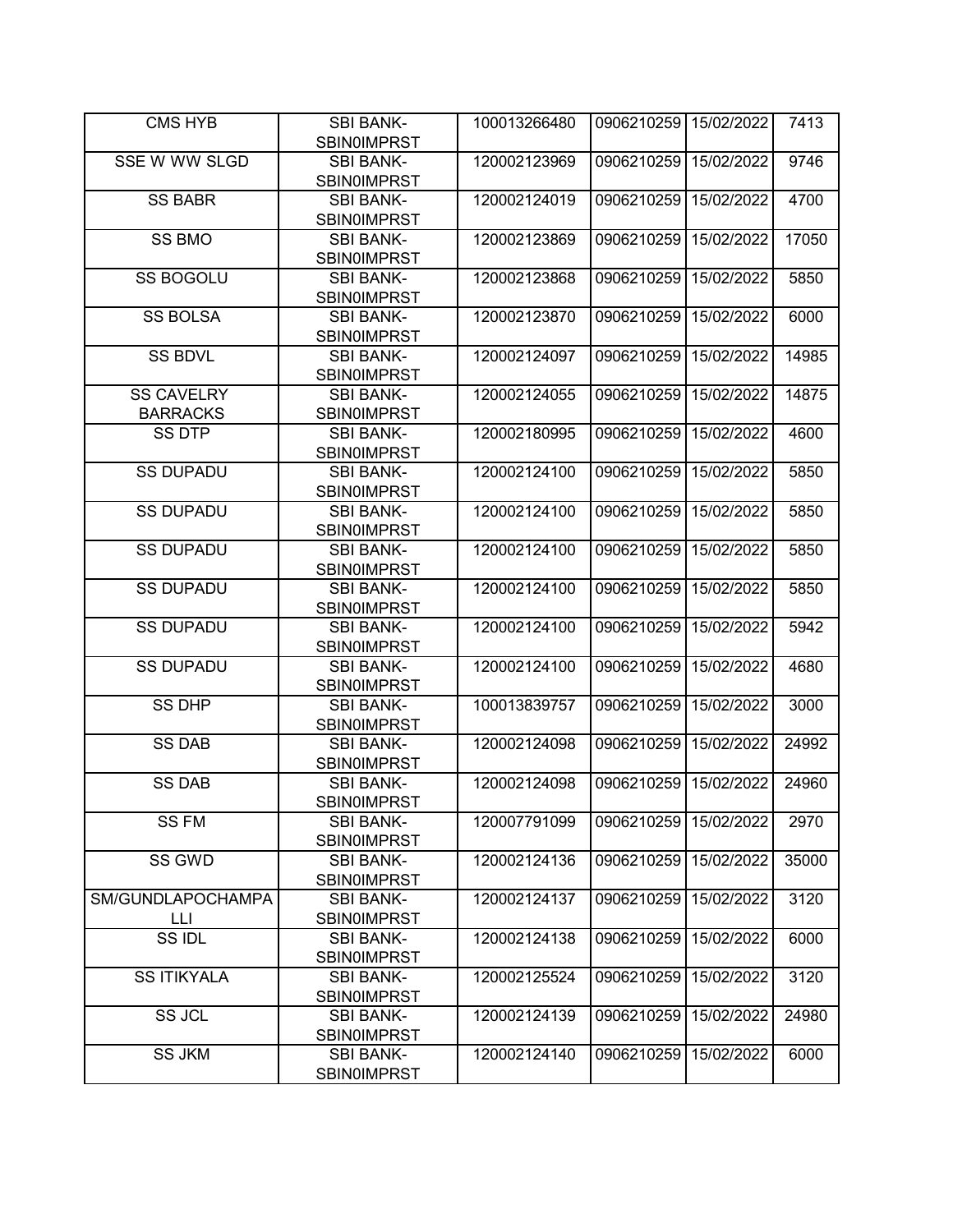| <b>SS KCG</b>             | <b>SBI BANK-</b>                       | 100013230223   | 0906210259 15/02/2022 |            | 14450  |
|---------------------------|----------------------------------------|----------------|-----------------------|------------|--------|
|                           | <b>SBIN0IMPRST</b>                     |                |                       |            |        |
| SS KQQ                    | <b>SBI BANK-</b><br><b>SBIN0IMPRST</b> | 120002124144   | 0906210259            | 15/02/2022 | 2730   |
| <b>SS MJF</b>             | <b>SBI BANK-</b><br><b>SBIN0IMPRST</b> | 120002124146   | 0906210259            | 15/02/2022 | 34659  |
| <b>SS MANOPAD</b>         | <b>SBI BANK-</b>                       | 120002123452   | 0906210259            | 15/02/2022 | 5959   |
|                           | <b>SBINOIMPRST</b>                     |                |                       |            |        |
| <b>SS MQN</b>             | <b>SBI BANK-</b>                       | 120002125562   | 0906210259            | 15/02/2022 | 6000   |
|                           | <b>SBINOIMPRST</b>                     |                |                       |            |        |
| <b>SS MASAIPET</b>        | <b>SBI BANK-</b>                       | 120002123453   | 0906210259            | 15/02/2022 | 6000   |
|                           | <b>SBIN0IMPRST</b>                     |                |                       |            |        |
| <b>MLY GATECABIN</b>      | <b>SBI BANK-</b>                       | 120002123455   | 0906210259            | 15/02/2022 | 5995   |
|                           | <b>SBIN0IMPRST</b>                     |                |                       |            |        |
| <b>SS NAVIPET</b>         | <b>SBI BANK-</b>                       | 120002125563   | 0906210259            | 15/02/2022 | 5655   |
|                           | <b>SBIN0IMPRST</b>                     |                |                       |            |        |
| <b>SS MED</b>             | <b>SBI BANK-</b>                       | 120002123454   | 0906210259            | 15/02/2022 | 15000  |
|                           | <b>SBIN0IMPRST</b>                     |                |                       |            |        |
| <b>SS MED</b>             | <b>SBI BANK-</b>                       | 120002123454   | 0906210259            | 15/02/2022 | 15000  |
|                           | <b>SBINOIMPRST</b>                     |                |                       |            |        |
| SS POODOOR                | <b>SBI BANK-</b>                       | 120002123461   | 0906210259            | 15/02/2022 | 5960   |
|                           | <b>SBIN0IMPRST</b>                     |                |                       |            |        |
| <b>SS PASR</b>            | <b>SBI BANK-</b>                       | 120006811125   | 0906210259            | 15/02/2022 | 5850   |
|                           | <b>SBIN0IMPRST</b>                     |                |                       |            |        |
| AO CASH BSNL              | UNION BANK OF                          | 05331110000322 | 0906210259            | 15/02/2022 | 33355  |
|                           | INDIA-UBIN0805335                      | 6              |                       |            |        |
| AO CASH BSNL              | <b>UNION BANK OF</b>                   | 05331110000322 | 0906210259            | 15/02/2022 | 5976   |
|                           | INDIA-UBIN0805335                      | 6              |                       |            |        |
| AO CASH BSNL              | SBI-SBIN0003484                        | 35646771378    | 0906210259            | 15/02/2022 | 3092   |
| <b>MAHABOOBNAGAR</b>      |                                        |                |                       |            |        |
| JAO/ERO/TSSPDCL/TOO       | <b>STATE BANK OF</b>                   | 11348986030    | 0906210259            | 15/02/2022 | 21928  |
| <b>PRAN</b>               | INDIA-SBIN0006649                      |                |                       |            |        |
| JAO/ERO/TSSPDCL/TOO       | <b>STATE BANK OF</b>                   | 11348986030    | 0906210259            | 15/02/2022 | 19944  |
| <b>PRAN</b>               | INDIA-SBIN0006649                      |                |                       |            |        |
| <b>ALSAMA ENTERPRISES</b> | <b>BANK OF BARODA-</b>                 | 19440200000479 | 0906210261            | 17/02/2022 | 139060 |
|                           | <b>BARBOCHILAK</b>                     |                |                       |            |        |
| <b>ALSAMA ENTERPRISES</b> | <b>BANK OF BARODA-</b>                 | 19440200000479 | 0906210261            | 17/02/2022 | 139060 |
|                           | <b>BARBOCHILAK</b>                     |                |                       |            |        |
| <b>ISHA PROTECTIONAL</b>  | KARUR VYSYA BANK-                      | 23022210000000 | 0906210263            | 18/02/2022 | 54540  |
| <b>SECURITY GUARD</b>     | KVBL0002302                            | 14             |                       |            |        |
| PVT.LTD                   |                                        |                |                       |            |        |
| <b>ISHA PROTECTIONAL</b>  | KARUR VYSYA BANK-                      | 23022210000000 | 0906210264 21/02/2022 |            | 183824 |
| <b>SECURITY GUARD</b>     | KVBL0002302                            | 14             |                       |            |        |
| PVT.LTD                   |                                        |                |                       |            |        |
| ISHA PROTECTIONAL         | KARUR VYSYA BANK-                      | 23022210000000 | 0906210264 21/02/2022 |            | 177449 |
| <b>SECURITY GUARD</b>     | KVBL0002302                            | 14             |                       |            |        |
| PVT.LTD                   |                                        |                |                       |            |        |
| <b>GARNEPALLY SWAMY-</b>  | <b>UNION BANK OF</b>                   | 14251110000335 | 0906210261            | 17/02/2022 | 36353  |
| <b>HYDERABAD</b>          | INDIA-UBIN0814253                      | 0              |                       |            |        |
| ABU TOURS AND             | <b>CENTRAL BANK OF</b>                 | 3061831910     | 0906210261            | 17/02/2022 | 36741  |
| TRAVELS-HYDERABAD         | INDIA-CBIN0280812                      |                |                       |            |        |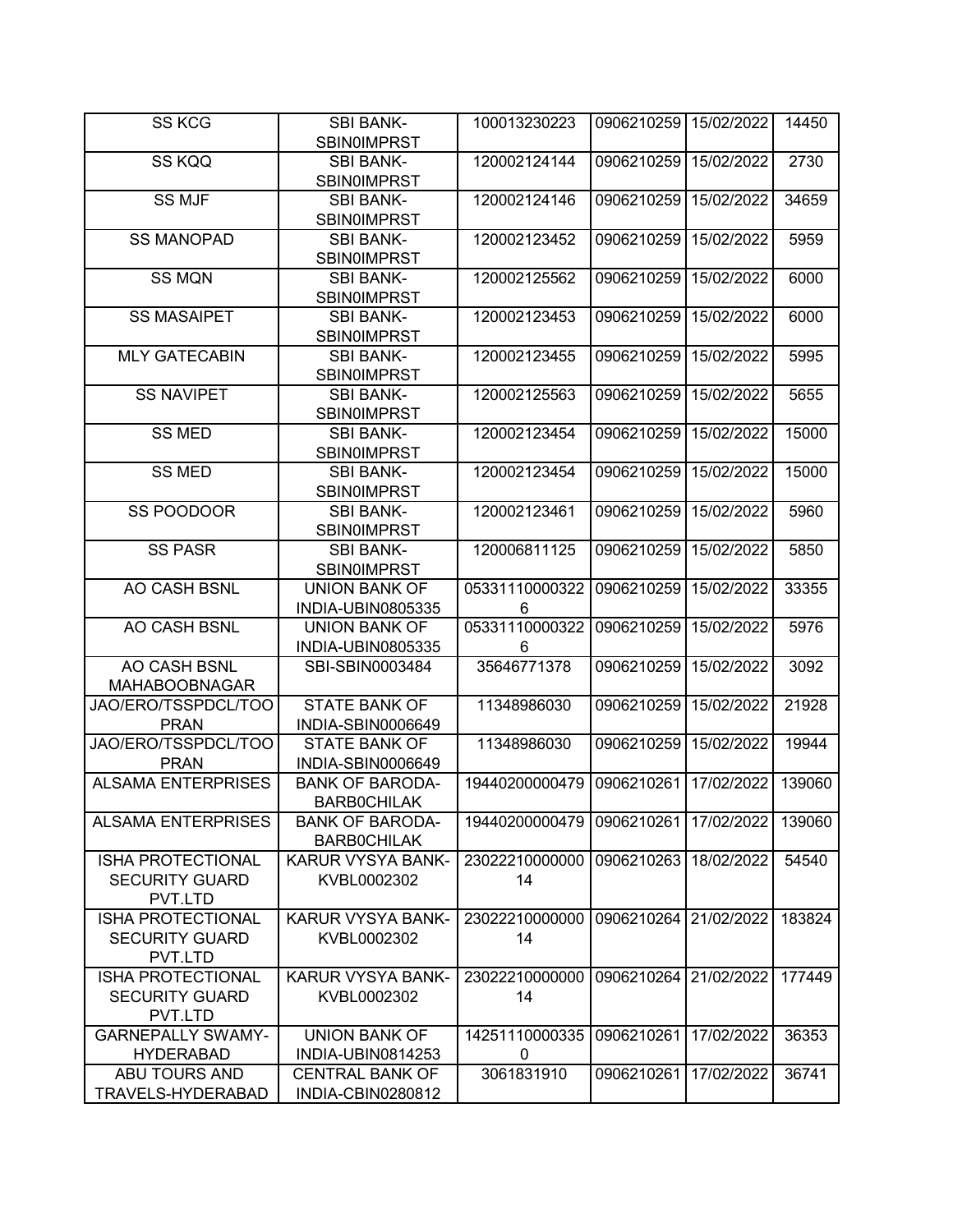| P VIJAY SIMHA           | <b>BANK OF BARODA-</b><br><b>BARBOMALKAJ</b> | 31120400000112 | 0906210261 | 17/02/2022 | 38279 |
|-------------------------|----------------------------------------------|----------------|------------|------------|-------|
|                         |                                              |                |            | 16/02/2022 |       |
| <b>SS SC HYB</b>        | <b>SBI BANK-</b><br><b>SBIN0IMPRST</b>       | 120002123462   | 0906210260 |            | 7504  |
| <b>SS SHNR</b>          | <b>SBI BANK-</b>                             | 100001281054   | 0906210260 | 16/02/2022 | 24923 |
|                         | <b>SBIN0IMPRST</b>                           |                |            |            |       |
| SS SVN                  | <b>SBI BANK-</b>                             | 120007791817   | 0906210260 | 16/02/2022 | 6000  |
|                         | <b>SBINOIMPRST</b>                           |                |            |            |       |
| <b>SS TMD</b>           | <b>SBI BANK-</b>                             | 120002148813   | 0906210260 | 16/02/2022 | 6000  |
|                         | <b>SBINOIMPRST</b>                           |                |            |            |       |
| <b>SS TMD</b>           | <b>SBI BANK-</b>                             | 120002148813   | 0906210260 | 16/02/2022 | 6000  |
|                         | <b>SBINOIMPRST</b>                           |                |            |            |       |
| <b>SS TMD</b>           | <b>SBI BANK-</b>                             | 120002148813   | 0906210260 | 16/02/2022 | 6000  |
|                         | <b>SBIN0IMPRST</b>                           |                |            |            |       |
| <b>SS TMD</b>           | <b>SBI BANK-</b>                             | 120002148813   | 0906210260 | 16/02/2022 | 3000  |
|                         | <b>SBIN0IMPRST</b>                           |                |            |            |       |
| <b>SS TMX</b>           | <b>SBI BANK-</b>                             | 120002123737   | 0906210260 | 16/02/2022 | 11945 |
|                         | <b>SBIN0IMPRST</b>                           |                |            |            |       |
| <b>SS UMRI</b>          | <b>SBI BANK-</b>                             | 120002123738   | 0906210260 | 16/02/2022 | 24960 |
|                         | <b>SBIN0IMPRST</b>                           |                |            |            |       |
| <b>SS UMRI</b>          | <b>SBI BANK-</b>                             | 120002123738   | 0906210260 | 16/02/2022 | 23400 |
|                         | <b>SBIN0IMPRST</b>                           |                |            |            |       |
| <b>SS UMDANAGAR</b>     | <b>SBI BANK-</b>                             | 120002182195   | 0906210260 | 16/02/2022 | 24120 |
|                         | <b>SBINOIMPRST</b>                           |                |            |            |       |
| <b>SS UKD</b>           | <b>SBI BANK-</b>                             | 120002123740   | 0906210260 | 16/02/2022 | 5850  |
|                         | <b>SBINOIMPRST</b>                           |                |            |            |       |
| <b>SS UKD</b>           | <b>SBI BANK-</b>                             | 120002123740   | 0906210260 | 16/02/2022 | 5850  |
|                         | <b>SBIN0IMPRST</b>                           |                |            |            |       |
| <b>SS WADIARAM</b>      | <b>SBI BANK-</b>                             | 120002125569   | 0906210260 | 16/02/2022 | 3900  |
| <b>SS WADIARAM</b>      | <b>SBIN0IMPRST</b><br><b>SBI BANK-</b>       | 120002125569   | 0906210260 | 16/02/2022 | 6000  |
|                         | <b>SBIN0IMPRST</b>                           |                |            |            |       |
| SS WPR                  | <b>SBI BANK-</b>                             | 100012693904   | 0906210260 | 16/02/2022 | 12500 |
|                         | <b>SBIN0IMPRST</b>                           |                |            |            |       |
| <b>TI KRNT</b>          | <b>SBI BANK-</b>                             | 100013860568   | 0906210260 | 16/02/2022 | 3000  |
|                         | <b>SBIN0IMPRST</b>                           |                |            |            |       |
| SR DOM HYB              | <b>SBI BANK-</b>                             | 100012821030   | 0906210263 | 18/02/2022 | 7499  |
|                         | <b>SBIN0IMPRST</b>                           |                |            |            |       |
| <b>CCC KCG</b>          | <b>SBI BANK-</b>                             | 100012686670   | 0906210263 | 18/02/2022 | 9850  |
|                         | <b>SBIN0IMPRST</b>                           |                |            |            |       |
| <b>SSE PWAY KRNT</b>    | <b>SBI BANK-</b>                             | 120002125570   | 0906210263 | 18/02/2022 | 4400  |
|                         | <b>SBINOIMPRST</b>                           |                |            |            |       |
| <b>HEALTH UNIT MBNR</b> | <b>SBI BANK-</b>                             | 100013273521   | 0906210263 | 18/02/2022 | 2365  |
|                         | <b>SBIN0IMPRST</b>                           |                |            |            |       |
| <b>HEALTH UNIT MBNR</b> | <b>SBI BANK-</b>                             | 100013273521   | 0906210263 | 18/02/2022 | 4983  |
|                         | <b>SBINOIMPRST</b>                           |                |            |            |       |
| <b>HEALTH UNIT KRNT</b> | <b>SBI BANK-</b>                             | 100013845549   | 0906210263 | 18/02/2022 | 4969  |
|                         | <b>SBINOIMPRST</b>                           |                |            |            |       |
| <b>CLI GWD</b>          | <b>SBI BANK-</b>                             | 100013866335   | 0906210263 | 18/02/2022 | 5930  |
|                         | <b>SBINOIMPRST</b>                           |                |            |            |       |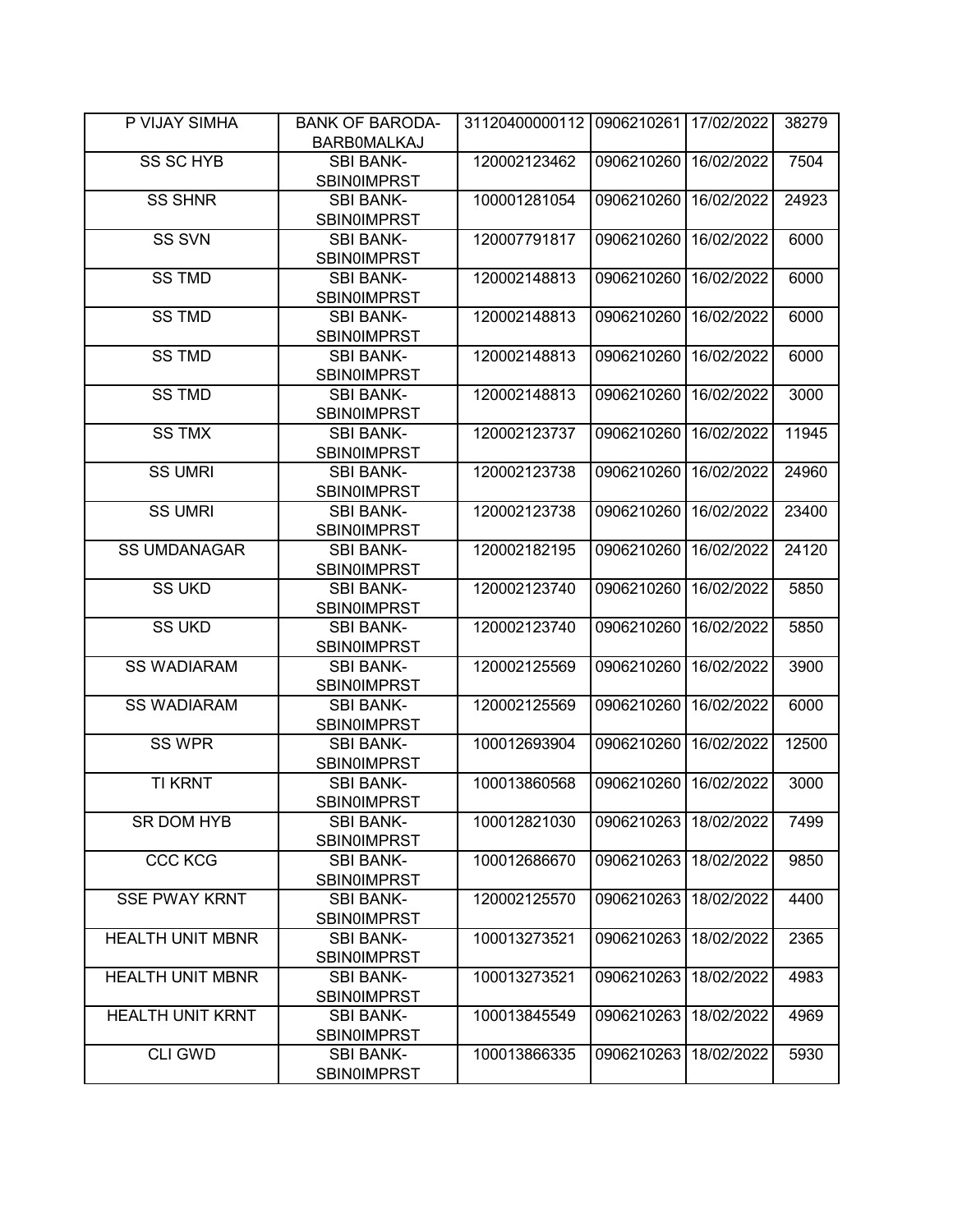| <b>DCMHYBSCR</b>                                              | <b>CANARA BANK-</b><br>CNRB0013046                           | 120000703763        | 0906210263            | 18/02/2022 | 3907    |
|---------------------------------------------------------------|--------------------------------------------------------------|---------------------|-----------------------|------------|---------|
| A.V.MOTORS                                                    | KOTAK MAHINDRA<br><b>BANK-KKBK0000552</b>                    | 05522980000473      | 0906210263            | 18/02/2022 | 29041   |
| <b>STAG MOTORS</b>                                            | <b>BANK OF BARODA-</b><br><b>BARB0HIMHYD</b>                 | 33900200001039      | 0906210263            | 18/02/2022 | 31222   |
| <b>STAG MOTORS</b>                                            | <b>BANK OF BARODA-</b><br><b>BARB0HIMHYD</b>                 | 33900200001039      | 0906210263            | 18/02/2022 | 23877   |
| <b>BINA PRASAD</b>                                            | <b>UNION BANK OF</b><br>INDIA-UBIN0535575                    | 35570205000015<br>5 | 0906210263            | 18/02/2022 | 141300  |
| <b>LORVEN PHARMA AND</b><br>SURGICALS-<br><b>SECUNDERABAD</b> | <b>UNION BANK OF</b><br>INDIA-UBIN0805785                    | 05783110000048<br>7 | 0906210263            | 18/02/2022 | 13728   |
| <b>LORVEN PHARMA AND</b><br>SURGICALS-<br><b>SECUNDERABAD</b> | <b>UNION BANK OF</b><br>INDIA-UBIN0805785                    | 05783110000048<br>7 | 0906210263            | 18/02/2022 | 3424    |
| <b>JOHNSON LIFTS</b><br>PRIVATE LIMITED.                      | <b>KOTAK MAHINDRA</b><br><b>BANK LIMITED-</b><br>KKBK0008488 | 425011008336        | 0906210263            | 18/02/2022 | 863405  |
| <b>SR DFM HYB</b>                                             | <b>SBI BANK-</b><br><b>SBIN0IMPRST</b>                       | 100013266474        | 0906210264            | 21/02/2022 | 5000    |
| ADRM/INFRA/HYB                                                | <b>SBI BANK-</b><br><b>SBIN0IMPRST</b>                       | 100013816722        | 0906210264            | 21/02/2022 | 2000    |
| <b>SR DSO/HYB</b>                                             | <b>SBI BANK-</b><br><b>SBINOIMPRST</b>                       | 100013266477        | 0906210264            | 21/02/2022 | 2000    |
| <b>SR DSO/HYB</b>                                             | <b>SBI BANK-</b><br>SBIN0IMPRST                              | 100013266477        | 0906210264            | 21/02/2022 | 4945    |
| <b>SVA RIKKON LUBES</b><br>PRIVATE LIMITED-<br>CHENNAI.       | <b>ICICI BANK LTD-</b><br>ICIC0006027                        | 602705042469        | 0906210263            | 18/02/2022 | 4003062 |
| <b>SSE TELE CTO HYB</b>                                       | <b>SBI BANK-</b><br><b>SBINOIMPRST</b>                       | 120007150797        | 0906210264            | 21/02/2022 | 4853    |
| <b>SSE TELE RN</b><br><b>EXCHANGE</b>                         | <b>SBI BANK-</b><br><b>SBIN0IMPRST</b>                       | 120002123863        | 0906210264            | 21/02/2022 | 5000    |
| <b>JE T GWD</b>                                               | <b>SBI BANK-</b><br><b>SBIN0IMPRST</b>                       | 100013807514        | 0906210264            | 21/02/2022 | 4907    |
| CC NZB                                                        | <b>SBI BANK-</b><br>SBIN0IMPRST                              | 120002123782        | 0906210264 21/02/2022 |            | 14670   |
| <b>SSE S MBNR</b>                                             | <b>SBI BANK-</b><br><b>SBINOIMPRST</b>                       | 120002125109        | 0906210264            | 21/02/2022 | 4885    |
| SRI BALAJI INDUSTRIES                                         | SBI-SBIN0012716                                              | 32222210714         | 0906210264 21/02/2022 |            | 34300   |
| AAO ERO APSPDCL                                               | <b>STATE BANK OF</b>                                         | 62347489234         | 0906210264            | 21/02/2022 | 7973    |
| KURNOOL(T)                                                    | INDIA-SBIN0020492                                            |                     |                       |            |         |
| AAO ERO APSPDCL                                               | <b>STATE BANK OF</b>                                         | 62347489234         | 0906210264            | 21/02/2022 | 67548   |
| <b>DHONE</b>                                                  | INDIA-SBIN0020492                                            |                     |                       |            |         |
| AAO ERO APSPDCL                                               | <b>STATE BANK OF</b>                                         | 62347489234         | 0906210264            | 21/02/2022 | 60777   |
| <b>KURNOOL(R)</b>                                             | INDIA-SBIN0020492                                            |                     |                       |            |         |
| AAO ERO TSNPDCL<br><b>BHAINSA</b>                             | <b>STATE BANK OF</b><br>INDIA-SBIN0020123                    | 52138895352         | 0906210264            | 21/02/2022 | 18837   |
| AAO ERO TSNPDCL                                               | <b>STATE BANK OF</b>                                         | 52138895352         | 0906210264            | 21/02/2022 | 71541   |
| <b>BHAINSA</b>                                                | INDIA-SBIN0020123                                            |                     |                       |            |         |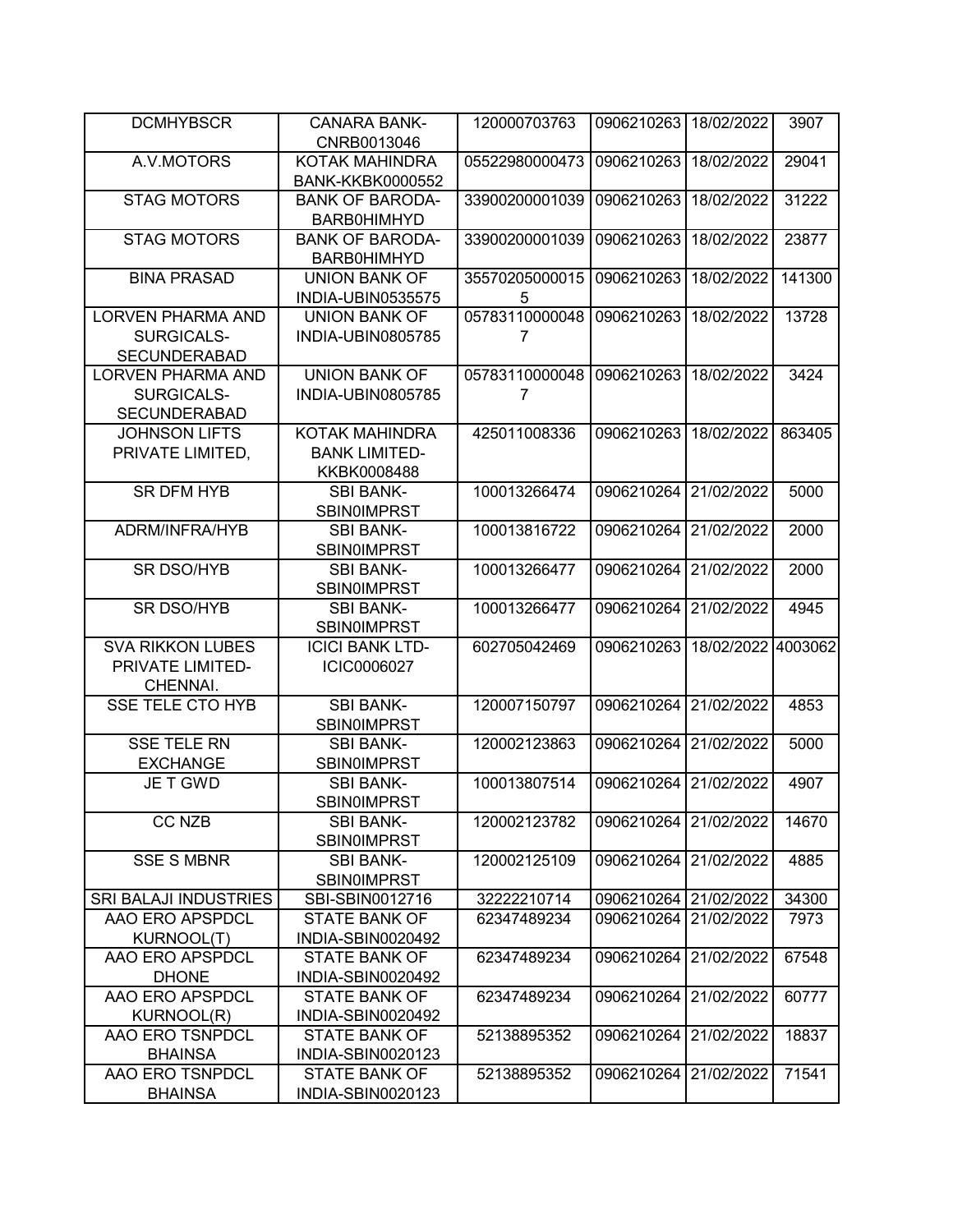| <b>MSEDCL SUB-DN-</b>      | <b>BANK OF</b>           | 20259300283    | 0906210264 21/02/2022 |            | 24130 |
|----------------------------|--------------------------|----------------|-----------------------|------------|-------|
| <b>DHARMABAD</b>           | MAHARASHTRA-             |                |                       |            |       |
|                            | MAHB0000419              |                |                       |            |       |
| <b>UMA MAHESHWARA</b>      | KOTAK MAHINDRA           | 700011024303   | 0906210264            | 21/02/2022 | 6000  |
| <b>CATERERS</b>            | <b>BANK LIMITED-</b>     |                |                       |            |       |
|                            | KKBK0007456              |                |                       |            |       |
| <b>UMA MAHESHWARA</b>      | KOTAK MAHINDRA           | 700011024303   | 0906210264            | 21/02/2022 | 6000  |
| <b>CATERERS</b>            | <b>BANK LIMITED-</b>     |                |                       |            |       |
|                            | KKBK0007456              |                |                       |            |       |
| <b>HEALTH UNIT MBNR</b>    | <b>SBI BANK-</b>         | 100013273521   | 0906210264            | 21/02/2022 | 4742  |
|                            | <b>SBIN0IMPRST</b>       |                |                       |            |       |
| <b>HEALTH UNIT MBNR</b>    |                          | 100013273521   | 0906210264            | 21/02/2022 | 2238  |
|                            | <b>SBI BANK-</b>         |                |                       |            |       |
|                            | <b>SBIN0IMPRST</b>       |                |                       |            |       |
| <b>HEALTH UNIT KRNT</b>    | <b>SBI BANK-</b>         | 100013845549   | 0906210264            | 21/02/2022 | 4893  |
|                            | <b>SBIN0IMPRST</b>       |                |                       |            |       |
| <b>HEALTH UNIT KCG HYB</b> | <b>SBI BANK-</b>         | 120002125156   | 0906210264            | 21/02/2022 | 9177  |
|                            | <b>SBINOIMPRST</b>       |                |                       |            |       |
| D MAHENDER REDDY           | <b>STATE BANK OF</b>     | 62033897726    | 0906210264            | 21/02/2022 | 42122 |
|                            | INDIA-SBIN0020244        |                |                       |            |       |
| <b>SREEKAR</b>             | <b>DBS BANK INDIA</b>    | 04613510000034 | 0906210264            | 21/02/2022 | 35636 |
| <b>CONSTRUCTIONS</b>       | LIMITED-DBSS0IN0461      | 22             |                       |            |       |
| <b>VENKATESWARA</b>        | <b>INDIAN BANK-</b>      | 50466249636    | 0906210264            | 21/02/2022 | 36355 |
| <b>ENTERPRISES</b>         | IDIB000W511              |                |                       |            |       |
| <b>GARNEPALLY SWAMY-</b>   | <b>UNION BANK OF</b>     | 14251110000335 | 0906210264            | 21/02/2022 | 36260 |
| <b>HYDERABAD</b>           | INDIA-UBIN0814253        | 0              |                       |            |       |
| <b>MYCURE/ SAHRUDAYA</b>   | <b>UNION BANK OF</b>     | 11071110000260 | 0906210267            | 22/02/2022 | 28679 |
| <b>HELATH CARE</b>         | INDIA-UBIN0811076        | 7              |                       |            |       |
|                            |                          |                |                       |            |       |
| <b>MYCURE/ SAHRUDAYA</b>   | <b>UNION BANK OF</b>     | 11071110000260 | 0906210267            | 22/02/2022 | 19233 |
| <b>HELATH CARE</b>         | INDIA-UBIN0811076        | $\overline{7}$ |                       |            |       |
|                            |                          |                |                       |            |       |
| <b>MYCURE/ SAHRUDAYA</b>   | <b>UNION BANK OF</b>     | 11071110000260 | 0906210267            | 22/02/2022 | 34201 |
| <b>HELATH CARE</b>         | <b>INDIA-UBIN0811076</b> | 7              |                       |            |       |
|                            |                          |                |                       |            |       |
| <b>MYCURE/ SAHRUDAYA</b>   | <b>UNION BANK OF</b>     | 11071110000260 | 0906210267            | 22/02/2022 | 15491 |
| <b>HELATH CARE</b>         | INDIA-UBIN0811076        | 7              |                       |            |       |
|                            |                          |                |                       |            |       |
| <b>MYCURE/ SAHRUDAYA</b>   | <b>UNION BANK OF</b>     | 11071110000260 | 0906210267 22/02/2022 |            | 6830  |
| <b>HELATH CARE</b>         | INDIA-UBIN0811076        | $\overline{7}$ |                       |            |       |
|                            |                          |                |                       |            |       |
| RBA HYB                    | <b>SBI BANK-</b>         | 100013861859   | 0906210266            | 22/02/2022 | 2500  |
|                            | <b>SBINOIMPRST</b>       |                |                       |            |       |
| SR DEN CO-ORD HYB          | <b>SBI BANK-</b>         | 120002125565   | 0906210266            | 22/02/2022 | 9806  |
|                            | <b>SBINOIMPRST</b>       |                |                       |            |       |
| SSE W WW SC                | <b>SBI BANK-</b>         | 100013273744   | 0906210266            | 22/02/2022 | 9835  |
|                            | <b>SBINOIMPRST</b>       |                |                       |            |       |
| SEW RN SC                  | <b>SBI BANK-</b>         | 100013807515   | 0906210266            | 22/02/2022 | 14906 |
|                            | <b>SBINOIMPRST</b>       |                |                       |            |       |
| <b>ADEN NZB</b>            | <b>SBI BANK-</b>         | 120002123786   | 0906210266            | 22/02/2022 | 10000 |
|                            | <b>SBINOIMPRST</b>       |                |                       |            |       |
|                            |                          |                |                       |            |       |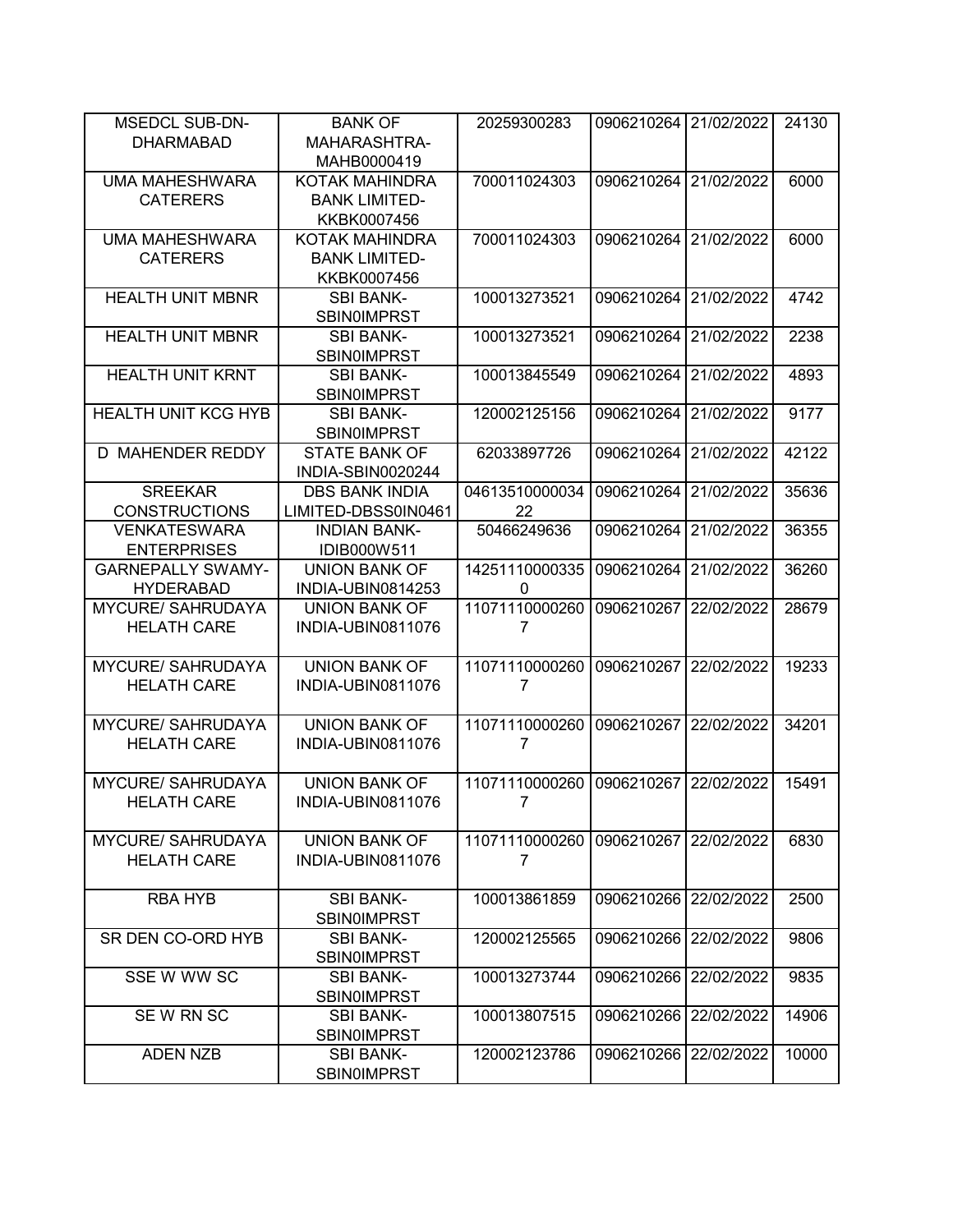| JE W GARDEN HYB                          | <b>SBI BANK-</b><br><b>SBINOIMPRST</b>       | 100013266470        | 0906210266 22/02/2022 |            | 14058 |
|------------------------------------------|----------------------------------------------|---------------------|-----------------------|------------|-------|
| <b>ADEN KRNT</b>                         | <b>SBI BANK-</b>                             | 120002123787        | 0906210266            | 22/02/2022 | 9801  |
|                                          | <b>SBIN0IMPRST</b>                           |                     |                       |            |       |
| <b>SR DEE TRD HYB</b>                    | <b>SBI BANK-</b><br><b>SBIN0IMPRST</b>       | 100013096082        | 0906210266            | 22/02/2022 | 3883  |
| <b>SSE PWAY MEDCHAL</b>                  | <b>SBI BANK-</b>                             | 120002123829        | 0906210266            | 22/02/2022 | 2100  |
|                                          | <b>SBINOIMPRST</b>                           |                     |                       |            |       |
| ADRM/INFRA/HYB                           | <b>SBI BANK-</b><br><b>SBIN0IMPRST</b>       | 100013816722        | 0906210268            | 23/02/2022 | 2000  |
| <b>SR.DPO HYB</b>                        | <b>SBI BANK-</b><br>SBIN0IMPRST              | 100013285191        | 0906210268            | 23/02/2022 | 26000 |
| <b>STAR WHITE TOURS</b>                  | <b>CENTRAL BANK OF</b><br>INDIA-CBIN0280310  | 1614500873          | 0906210268            | 23/02/2022 | 4656  |
| <b>STAR WHITE TOURS</b>                  | <b>CENTRAL BANK OF</b><br>INDIA-CBIN0280310  | 1614500873          | 0906210268            | 23/02/2022 | 7569  |
| M/S BALMER LAWRIE &<br><b>CO LIMITED</b> | <b>HDFC BANK LTD-</b><br>HDFC0000004         | 00040110000014      | 0906210268            | 23/02/2022 | 4689  |
| M/S BALMER LAWRIE &<br><b>CO LIMITED</b> | <b>HDFC BANK LTD-</b><br>HDFC0000004         | 00040110000014      | 0906210268            | 23/02/2022 | 25895 |
| M/S BALMER LAWRIE &                      | <b>HDFC BANK LTD-</b>                        | 00040110000014      | 0906210268            | 23/02/2022 | 25717 |
| <b>CO LIMITED</b>                        | HDFC0000004                                  |                     |                       |            |       |
| <b>PROFESSOR</b>                         | <b>CANARA BANK-</b>                          | 8686201050312       | 0906210268            | 23/02/2022 | 73580 |
| <b>ACCOUNTS IRIFM CASH</b>               | CNRB0008686                                  |                     |                       |            |       |
|                                          |                                              |                     |                       |            |       |
| <b>B.PADMA REDDY</b>                     | <b>UNION BANK OF</b><br>INDIA-UBIN0535460    | 35460201001857<br>4 | 0906210268            | 23/02/2022 | 819   |
| <b>SS AUTOMATIONS</b>                    | <b>BANK OF BARODA-</b><br><b>BARBOKHAIRA</b> | 09540200000906      | 0906210268            | 23/02/2022 | 14868 |
| <b>CCC KCG</b>                           | <b>SBI BANK-</b><br><b>SBIN0IMPRST</b>       | 100012686670        | 0906210269            | 24/02/2022 | 9685  |
| <b>SSE PWAY NZB</b>                      | <b>SBI BANK-</b><br><b>SBINOIMPRST</b>       | 100013257537        | 0906210269            | 24/02/2022 | 4800  |
| <b>SSE PWAY UMRI</b>                     | <b>SBI BANK-</b><br><b>SBIN0IMPRST</b>       | 100013257536        | 0906210269            | 24/02/2022 | 11960 |
| <b>SSE PWAY UMRI</b>                     | <b>SBI BANK-</b><br><b>SBINOIMPRST</b>       | 100013257536        | 0906210269 24/02/2022 |            | 4859  |
| krishna sai motors                       | <b>HDFC BANK LTD-</b><br>HDFC0001022         | 50200009656292      | 0906210269            | 24/02/2022 | 7374  |
| <b>VENKATESHWARA</b>                     | <b>CITY UNION BANK</b>                       | 25612000015585      | 0906210269            | 24/02/2022 | 1145  |
| <b>ENTERPRISES</b>                       | LTD-CIUB0000256                              | 4                   |                       |            |       |
| <b>MERQURI MEDICA</b>                    | <b>HDFC BANK LTD-</b>                        | 00422560007185      | 0906210269            | 24/02/2022 | 14000 |
| SRI BALAJI INDUSTRIES                    | HDFC0000042<br>SBI-SBIN0012716               | 32222210714         | 0906210269 24/02/2022 |            | 35000 |
| <b>IPF KMC</b>                           | <b>SBI BANK-</b>                             | 120002123744        | 0906210269            | 24/02/2022 | 1500  |
|                                          | <b>SBIN0IMPRST</b>                           |                     |                       |            |       |
| <b>IPF/MJF</b>                           | <b>SBI BANK-</b><br><b>SBIN0IMPRST</b>       | 100013305731        | 0906210269            | 24/02/2022 | 20000 |
| <b>CMS HYB</b>                           | <b>SBI BANK-</b><br><b>SBINOIMPRST</b>       | 100013266480        | 0906210269            | 24/02/2022 | 7710  |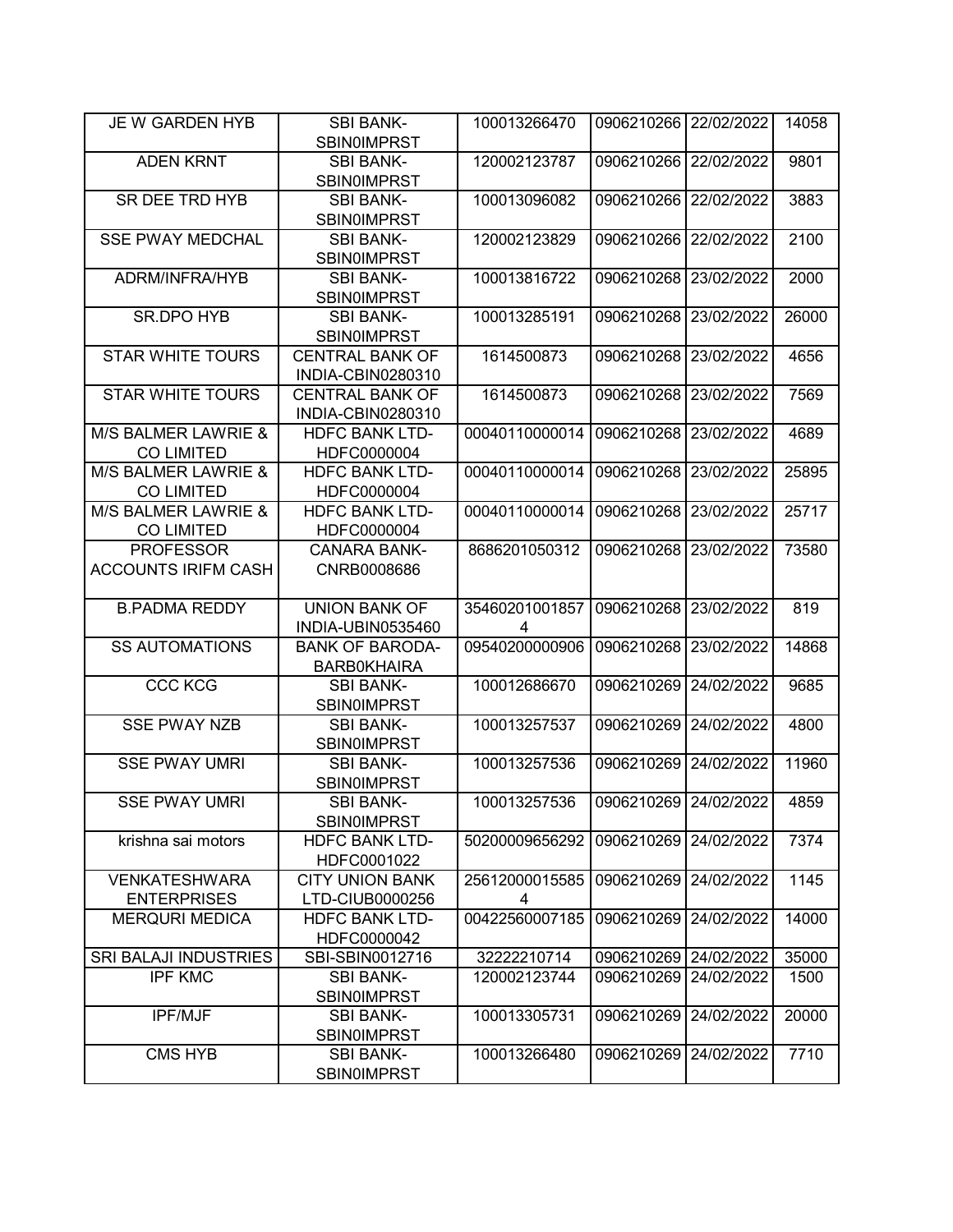| <b>MYCURE/ SAHRUDAYA</b> | <b>UNION BANK OF</b>                   | 11071110000260 | 0906210269 24/02/2022 |            | 17608  |
|--------------------------|----------------------------------------|----------------|-----------------------|------------|--------|
| <b>HELATH CARE</b>       | INDIA-UBIN0811076                      | 7              |                       |            |        |
|                          |                                        |                |                       |            |        |
| <b>MYCURE/ SAHRUDAYA</b> | <b>UNION BANK OF</b>                   | 11071110000260 | 0906210269            | 24/02/2022 | 23728  |
| <b>HELATH CARE</b>       | INDIA-UBIN0811076                      | 7              |                       |            |        |
|                          |                                        |                |                       |            |        |
| <b>MYCURE/ SAHRUDAYA</b> | <b>UNION BANK OF</b>                   | 11071110000260 | 0906210269            | 24/02/2022 | 13826  |
| <b>HELATH CARE</b>       | INDIA-UBIN0811076                      | 7              |                       |            |        |
|                          |                                        |                |                       |            |        |
| <b>MYCURE/ SAHRUDAYA</b> | <b>UNION BANK OF</b>                   | 11071110000260 | 0906210269            | 24/02/2022 | 8941   |
| <b>HELATH CARE</b>       | INDIA-UBIN0811076                      | 7              |                       |            |        |
|                          |                                        |                |                       |            |        |
| <b>RBA HYB</b>           | <b>SBI BANK-</b>                       | 100013861859   | 0906210269            | 24/02/2022 | 2500   |
|                          | <b>SBIN0IMPRST</b>                     |                |                       |            |        |
| <b>DRM HYB</b>           | <b>SBI BANK-</b>                       | 120002123457   | 0906210269            | 24/02/2022 | 10000  |
|                          | <b>SBIN0IMPRST</b>                     |                |                       |            |        |
| SS GLY                   | <b>SBI BANK-</b>                       | 120006912524   | 0906210271            | 25/02/2022 | 3120   |
|                          | <b>SBIN0IMPRST</b>                     |                |                       |            |        |
| <b>IPF NZB</b>           | <b>SBI BANK-</b>                       | 120002123780   | 0906210271            | 25/02/2022 | 1500   |
|                          | <b>SBINOIMPRST</b>                     |                |                       |            |        |
| <b>SR DSO/HYB</b>        | <b>SBI BANK-</b>                       | 100013266477   | 0906210271            | 25/02/2022 | 3995   |
|                          | <b>SBINOIMPRST</b>                     |                |                       |            |        |
| <b>MYCURE/ SAHRUDAYA</b> | <b>UNION BANK OF</b>                   | 11071110000260 | 0906210271            | 25/02/2022 | 3194   |
| <b>HELATH CARE</b>       | INDIA-UBIN0811076                      | 7              |                       |            |        |
|                          |                                        |                |                       |            |        |
| <b>MYCURE/ SAHRUDAYA</b> | <b>UNION BANK OF</b>                   | 11071110000260 | 0906210271            | 25/02/2022 | 18156  |
| <b>HELATH CARE</b>       | INDIA-UBIN0811076                      | 7              |                       |            |        |
|                          |                                        |                |                       |            |        |
| <b>MYCURE/ SAHRUDAYA</b> | <b>UNION BANK OF</b>                   | 11071110000260 | 0906210271            | 25/02/2022 | 12598  |
| <b>HELATH CARE</b>       | INDIA-UBIN0811076                      | $\overline{7}$ |                       |            |        |
|                          |                                        |                |                       |            |        |
| <b>MYCURE/ SAHRUDAYA</b> | <b>UNION BANK OF</b>                   | 11071110000260 | 0906210271            | 25/02/2022 | 101735 |
| <b>HELATH CARE</b>       | INDIA-UBIN0811076                      | 7              |                       |            |        |
|                          |                                        |                |                       |            |        |
| <b>DYNAMIQUE</b>         | <b>ICICI BANK LTD-</b>                 | 131805500913   | 0906210271            | 25/02/2022 | 20614  |
| INDUSTRIES-MEDCHAL       |                                        |                |                       |            |        |
|                          | ICIC0001318                            |                |                       |            |        |
| <b>MALKAJGIRI</b>        |                                        |                |                       |            |        |
| <b>SHIVA SAI</b>         | SBI-SBIN0012916                        | 36540067587    | 0906210271            | 25/02/2022 | 92940  |
| <b>ENTERPRISES-</b>      |                                        |                |                       |            |        |
| <b>SECUNDERABAD</b>      |                                        |                |                       |            |        |
| <b>ADEN ESTATE I HYB</b> | <b>SBI BANK-</b>                       | 120002123831   | 0906210271            | 25/02/2022 | 4992   |
|                          | <b>SBIN0IMPRST</b>                     |                |                       |            |        |
| SIPF QM HYB              | <b>SBI BANK-</b>                       | 120002124016   | 0906210271            | 25/02/2022 | 10000  |
|                          | <b>SBINOIMPRST</b>                     |                |                       |            |        |
| <b>NSR POWER</b>         | <b>CANARA BANK-</b>                    | 0799201000892  | 0906210271            | 25/02/2022 | 47984  |
| <b>ELECTRICAL WORKS</b>  | CNRB0000799                            |                |                       |            |        |
| 21st Century Electronics | YES BANK LTD-                          | 00978460000261 | 0906210271            | 25/02/2022 | 16045  |
| and Telecommunications   | YESB0000097                            | 3              |                       |            |        |
| <b>CMS HYB</b>           | <b>SBI BANK-</b><br><b>SBINOIMPRST</b> | 100013266480   | 0906210271            | 25/02/2022 | 1750   |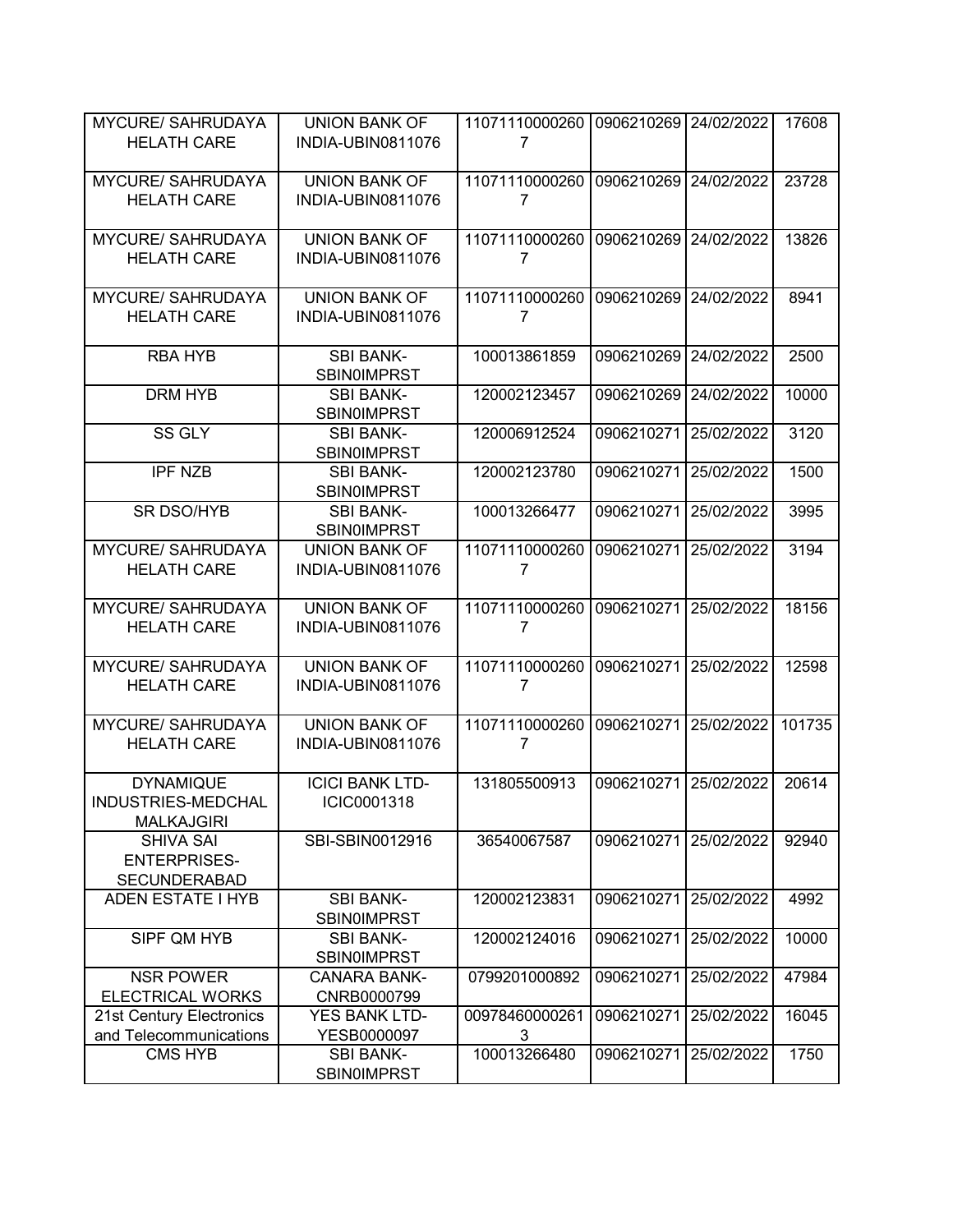| AO CASH BSNL                 | <b>UNION BANK OF</b>    | 05331110000322 | 0906210271 | 25/02/2022 | 47108  |
|------------------------------|-------------------------|----------------|------------|------------|--------|
|                              | INDIA-UBIN0805335       | 6              |            |            |        |
| AO CASH BSNL                 | <b>UNION BANK OF</b>    | 05331110000322 | 0906210271 | 25/02/2022 | 50563  |
|                              | INDIA-UBIN0805335       | 6              |            |            |        |
| AO CASH BSNL                 | <b>UNION BANK OF</b>    | 05331110000322 | 0906210271 | 25/02/2022 | 27254  |
|                              | INDIA-UBIN0805335       | 6              |            |            |        |
| AO CASH BSNL                 | <b>UNION BANK OF</b>    | 05331110000322 | 0906210271 | 25/02/2022 | 41947  |
|                              | INDIA-UBIN0805335       | 6              |            |            |        |
| AO CASH BSNL                 | <b>UNION BANK OF</b>    | 05331110000322 | 0906210271 | 25/02/2022 | 42934  |
|                              | INDIA-UBIN0805335       | 6              |            |            |        |
| AO CASH BSNL                 | <b>UNION BANK OF</b>    | 05331110000322 | 0906210271 | 25/02/2022 | 41871  |
|                              | INDIA-UBIN0805335       | 6              |            |            |        |
| AO CASH BSNL                 | <b>UNION BANK OF</b>    | 05331110000322 | 0906210271 | 25/02/2022 | 37859  |
|                              | INDIA-UBIN0805335       | 6              |            |            |        |
| <b>M/S BHAVANA TRAVELS</b>   | <b>UNION BANK OF</b>    | 54100101005072 | 0906210272 | 25/02/2022 | 49223  |
|                              | INDIA-UBIN0554103       | 0              |            |            |        |
| <b>M/S BHAVANA TRAVELS</b>   | <b>UNION BANK OF</b>    | 54100101005072 | 0906210272 | 25/02/2022 | 51878  |
|                              | INDIA-UBIN0554103       | $\Omega$       |            |            |        |
| <b>VENKATESWARA</b>          | <b>INDIAN BANK-</b>     | 50466249636    | 0906210273 | 28/02/2022 | 34905  |
| <b>ENTERPRISES</b>           | IDIB000W511             |                |            |            |        |
| <b>DRM HYB</b>               | <b>SBI BANK-</b>        | 120002123457   | 0906210272 | 25/02/2022 | 6000   |
|                              | <b>SBIN0IMPRST</b>      |                |            |            |        |
| <b>SLE HOSPITALITY</b>       | <b>INDIAN OVERSEAS</b>  | 16870200000015 | 0906210273 | 28/02/2022 | 61947  |
| <b>MANAGEMENT</b>            | <b>BANK-IOBA0001687</b> | 5              |            |            |        |
| <b>SERVICES</b>              |                         |                |            |            |        |
| <b>SLE HOSPITALITY</b>       | <b>INDIAN OVERSEAS</b>  | 16870200000015 | 0906210273 | 28/02/2022 | 61947  |
| <b>MANAGEMENT</b>            | <b>BANK-IOBA0001687</b> | 5              |            |            |        |
| <b>SERVICES</b>              |                         |                |            |            |        |
| <b>SRI BALAJI INDUSTRIES</b> | SBI-SBIN0012716         | 32222210714    | 0906210273 | 28/02/2022 | 265152 |
| PULLA MUKESH KUMAR           | SBI-SBIN0002714         | 20226596176    | 0906210273 | 28/02/2022 | 71681  |
|                              |                         |                |            |            |        |
| <b>KHYBER SECURITY</b>       | <b>AXIS BANK-</b>       | 92002002594328 | 0906210273 | 28/02/2022 | 48061  |
| <b>AND SERVICES</b>          | UTIB0003984             | 4              |            |            |        |
| PRIVATE LIMITED              |                         |                |            |            |        |
| <b>KHYBER SECURITY</b>       | <b>AXIS BANK-</b>       | 92002002594328 | 0906210273 | 28/02/2022 | 48061  |
| AND SERVICES                 | UTIB0003984             | 4              |            |            |        |
| PRIVATE LIMITED              |                         |                |            |            |        |
| <b>ALSAMA ENTERPRISES</b>    | <b>BANK OF BARODA-</b>  | 19440200000479 | 0906210273 | 28/02/2022 | 166475 |
|                              | <b>BARBOCHILAK</b>      |                |            |            |        |
| <b>VENKATESWARA</b>          | <b>INDIAN BANK-</b>     | 50466249636    | 0906210273 | 28/02/2022 | 39718  |
| <b>ENTERPRISES</b>           | IDIB000W511             |                |            |            |        |
| <b>KHYBER SECURITY</b>       | <b>AXIS BANK-</b>       | 92002002594328 | 0906210273 | 28/02/2022 | 36346  |
| AND SERVICES                 | UTIB0003984             | 4              |            |            |        |
| PRIVATE LIMITED              |                         |                |            |            |        |
| D MAHENDER REDDY             | <b>STATE BANK OF</b>    | 62033897726    | 0906210273 | 28/02/2022 | 42122  |
|                              | INDIA-SBIN0020244       |                |            |            |        |
| D MAHENDER REDDY             | <b>STATE BANK OF</b>    | 62033897726    | 0906210273 | 28/02/2022 | 83781  |
|                              | INDIA-SBIN0020244       |                |            |            |        |
| SR DFM HYB                   | <b>SBI BANK-</b>        | 100013266474   | 0906210275 | 03/03/2022 | 4886   |
|                              | <b>SBIN0IMPRST</b>      |                |            |            |        |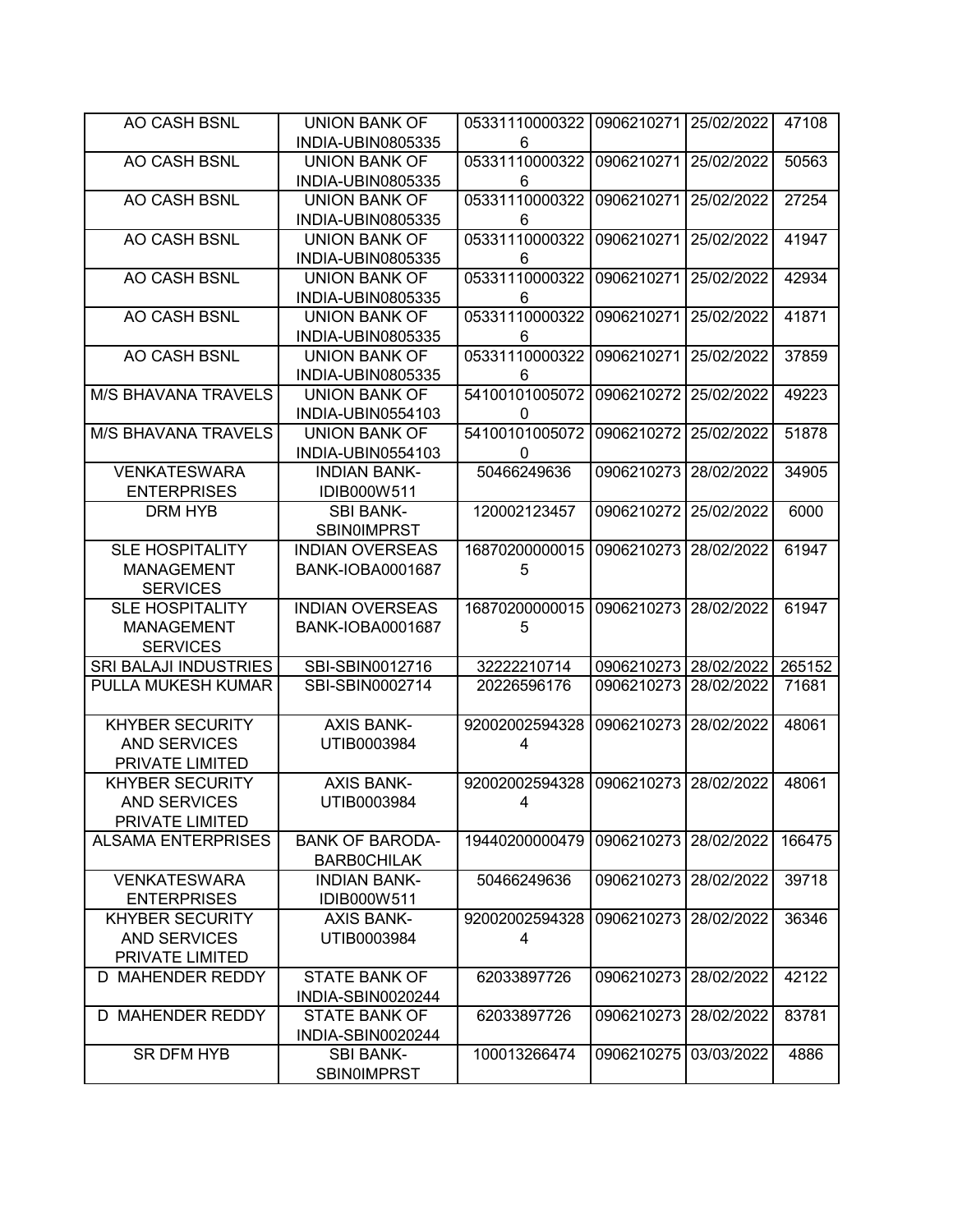| AMM EMU CS MLY                                               | <b>SBI BANK-</b><br><b>SBIN0IMPRST</b>       | 100013234048                                           | 0906210275 03/03/2022 |            | 2000   |
|--------------------------------------------------------------|----------------------------------------------|--------------------------------------------------------|-----------------------|------------|--------|
| AMM DSL MLY                                                  | <b>SBI BANK-</b><br><b>SBIN0IMPRST</b>       | 120002123968                                           | 0906210275            | 03/03/2022 | 2000   |
| SR DSTE HYB                                                  | <b>SBI BANK-</b><br><b>SBIN0IMPRST</b>       | 120002123830                                           | 0906210275            | 03/03/2022 | 6349   |
| SSE/TELE/DRM                                                 | <b>SBI BANK-</b><br><b>SBIN0IMPRST</b>       | 120007353064                                           | 0906210275            | 03/03/2022 | 4649   |
| <b>SSE TELE GM</b><br><b>COMPOUND</b>                        | <b>SBI BANK-</b><br><b>SBIN0IMPRST</b>       | 100013266479                                           | 0906210275            | 03/03/2022 | 4717   |
| SR.DMM                                                       | <b>SBI BANK-</b><br><b>SBIN0IMPRST</b>       | 120002125158                                           | 0906210275            | 03/03/2022 | 10915  |
| <b>Chairman Divisional SBF</b><br>Committee & Sr.DPO/HYB     | <b>CANARA BANK-</b><br>CNRB0013046           | 30462010168758                                         | 0906210275            | 03/03/2022 | 50000  |
| SR.DPO HYB                                                   | <b>SBI BANK-</b><br>SBIN0IMPRST              | 100013285191                                           | 0906210276            | 03/03/2022 | 2000   |
| ADEN ESTATE II HYB                                           | <b>SBI BANK-</b><br><b>SBIN0IMPRST</b>       | 120002125159                                           | 0906210276            | 03/03/2022 | 5000   |
| <b>SSE W IRISET SC</b>                                       | <b>SBI BANK-</b><br><b>SBIN0IMPRST</b>       | 100013864280                                           | 0906210276            | 03/03/2022 | 9567   |
| <b>SSE W SLGD</b>                                            | <b>SBI BANK-</b><br><b>SBINOIMPRST</b>       | 120002125202                                           | 0906210276            | 03/03/2022 | 19989  |
| JE W SO-II SLGD                                              | <b>SBI BANK-</b><br><b>SBIN0IMPRST</b>       | 120007251911                                           | 0906210276            | 03/03/2022 | 9769   |
| SSE W WW SC                                                  | <b>SBI BANK-</b><br><b>SBIN0IMPRST</b>       | 100013273744                                           | 0906210276            | 03/03/2022 | 9858   |
| SSE C W KCG                                                  | <b>SBI BANK-</b><br>SBIN0IMPRST              | 120007708315                                           | 0906210276            | 03/03/2022 | 93984  |
| <b>SSE PWAY MBNR</b>                                         | <b>SBI BANK-</b><br><b>SBIN0IMPRST</b>       | 100013285363                                           | 0906210276            | 03/03/2022 | 4550   |
| <b>STAG MOTORS</b>                                           | <b>BANK OF BARODA-</b><br><b>BARB0HIMHYD</b> | 33900200001039                                         | 0906210276            | 03/03/2022 | 36663  |
| <b>Himalayan Power</b>                                       | PUNJAB NATIONAL                              | 01100087000112                                         | 0906210276            | 03/03/2022 | 77922  |
| Machine Mfg Co                                               | <b>BANK-PUNB0011000</b>                      | 87                                                     |                       |            |        |
| <b>GVK LEARNING</b><br><b>COORDINATES</b>                    | <b>AXIS BANK-</b><br>UTIB0000027             | 91602004195998 0906210276 03/03/2022<br>$\overline{7}$ |                       |            | 139121 |
| <b>AZURE POWER</b><br><b>ROOFTOP EIGHT</b><br>PRIVATE LIMITE | <b>INDUSIND BANK LTD -</b><br>INDB0000005    | 201002312751                                           | 0906210276 03/03/2022 |            | 30069  |
| <b>AZURE POWER</b><br><b>ROOFTOP EIGHT</b><br>PRIVATE LIMITE | <b>INDUSIND BANK LTD -</b><br>INDB0000005    | 201002312751                                           | 0906210276 03/03/2022 |            | 20200  |
| DRM HYB                                                      | <b>SBI BANK-</b><br><b>SBIN0IMPRST</b>       | 120002123457                                           | 0906210276            | 03/03/2022 | 3000   |
| <b>SSE W KCG</b>                                             | <b>SBI BANK-</b><br><b>SBIN0IMPRST</b>       | 100013978280                                           | 0906210276            | 03/03/2022 | 9264   |
| AO CASH BSNL                                                 | <b>UNION BANK OF</b><br>INDIA-UBIN0805335    | 05331110000322<br>6                                    | 0906210279            | 04/03/2022 | 84834  |
| AO CASH BSNL                                                 | <b>UNION BANK OF</b><br>INDIA-UBIN0805335    | 05331110000322<br>6                                    | 0906210279            | 04/03/2022 | 75246  |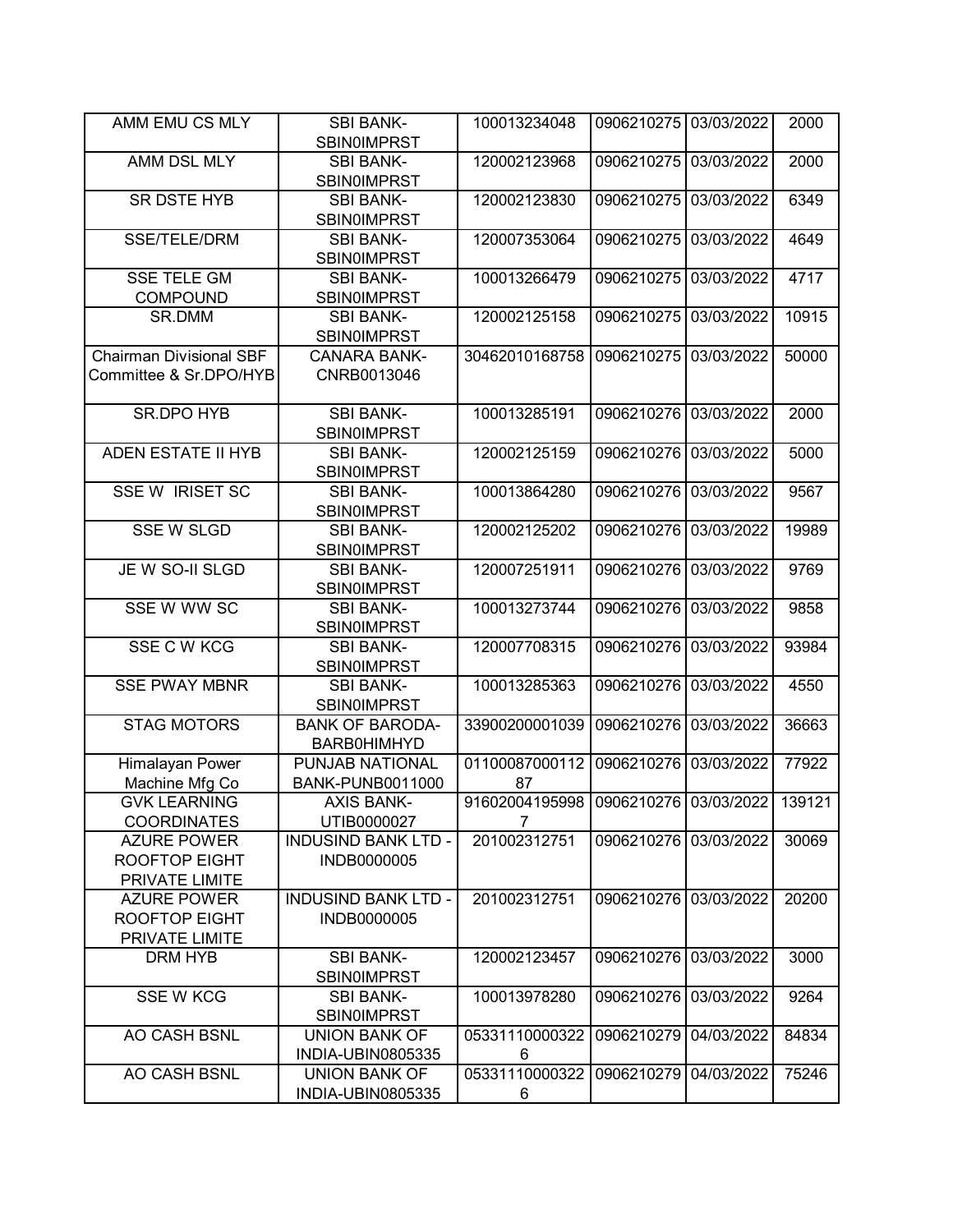| AO CASH BSNL              | <b>UNION BANK OF</b>   | 05331110000322 | 0906210279 04/03/2022 |            | 41563   |
|---------------------------|------------------------|----------------|-----------------------|------------|---------|
|                           | INDIA-UBIN0805335      | 6              |                       |            |         |
| AO CASH BSNL              | <b>UNION BANK OF</b>   | 05331110000322 | 0906210279            | 04/03/2022 | 41599   |
|                           | INDIA-UBIN0805335      | 6              |                       |            |         |
| <b>AO CASH BSNL</b>       | <b>UNION BANK OF</b>   | 05331110000322 | 0906210279            | 04/03/2022 | 42703   |
|                           | INDIA-UBIN0805335      | 6              |                       |            |         |
| AO CASH BSNL              | <b>UNION BANK OF</b>   | 05331110000322 | 0906210279            | 04/03/2022 | 28950   |
|                           | INDIA-UBIN0805335      | 6              |                       |            |         |
| AO CASH BSNL              | <b>UNION BANK OF</b>   | 05331110000322 | 0906210279            | 04/03/2022 | 190373  |
|                           | INDIA-UBIN0805335      | 6              |                       |            |         |
| <b>TSSPDCL HT SC 514</b>  | SBI-SBIN0004266        | SPDCLPSEC514   | 0906210280            | 07/03/2022 | 201222  |
| TSSPDCL HT SC 506         | SBI-SBIN0004266        | SPDCLPSEC506   | 0906210281            | 08/03/2022 | 4918097 |
|                           |                        |                |                       |            |         |
| <b>TSSPDCL HT SEC487</b>  | SBI-SBIN0004266        | SPDCLPSEC487   | 0906210281            | 08/03/2022 | 7096525 |
|                           |                        |                |                       |            |         |
| <b>TSSPDCL</b>            | SBI-SBIN0004266        | SPDCLPSEC215   | 0906210280            | 07/03/2022 | 61709   |
|                           |                        | 8              |                       |            |         |
| <b>TSSPDCL HT HBG664</b>  | SBI-SBIN0004266        | SPDCLPHBG664   | 0906210280            | 07/03/2022 | 252803  |
|                           |                        |                |                       |            |         |
| <b>TSSPDCL HT HBG1786</b> | SBI-SBIN0004266        | SPDCLPHBG178   | 0906210280            | 07/03/2022 | 672483  |
|                           |                        | 6              |                       |            |         |
| TSSPDCL HT HDC 925        | SBI-SBIN0004266        | SPDCLPHDC925   | 0906210280            | 07/03/2022 | 51140   |
| <b>TSSPDCL HT HDC 204</b> | SBI-SBIN0004266        | SPDCLPHDC204   | 0906210280            | 07/03/2022 | 227577  |
| <b>TSSPDCL HT MBN 574</b> | SBI-SBIN0004266        | SPDCLPMBN574   | 0906210280            | 07/03/2022 | 272881  |
|                           |                        |                |                       |            |         |
| <b>TSSPDCL HT GDL934</b>  | SBI-SBIN0004266        | SPDCLPGDL934   | 0906210280            | 07/03/2022 | 89232   |
| SAOHTTSNPDCL              | <b>STATE BANK OF</b>   | 62488420712    | 0906210280            | 07/03/2022 | 542240  |
|                           | INDIA-SBIN0020150      |                |                       |            |         |
| TSSPDCL HT HDC 1034       | SBI-SBIN0004266        | SPDCLPHDC103   | 0906210280            | 07/03/2022 | 232055  |
|                           |                        | 4              |                       |            |         |
| TSSPDCL HT HDC 1082       | SBI-SBIN0004266        | SPDCLPHDC108   | 0906210280            | 07/03/2022 | 117125  |
|                           |                        | 2              |                       |            |         |
| TSSPDCL, HT HDC-1161      | SBI-SBIN0004266        | SPDCLPHDC116   | 0906210280            | 07/03/2022 | 204485  |
|                           |                        |                |                       |            |         |
| <b>MEGA ENTERPRISES</b>   | <b>ICICI BANK LTD-</b> | 131505500487   | 0906210281            | 08/03/2022 | 96921   |
|                           | ICIC0001315            |                |                       |            |         |
| M/S.CLOUD NINE            | <b>BANK OF INDIA-</b>  | 00152011000065 | 0906210281            | 08/03/2022 | 7517    |
| <b>GRAPHICS PVT.LTD</b>   | BKID0000015            | 5              |                       |            |         |
| M/S.CLOUD NINE            | <b>BANK OF INDIA-</b>  | 00152011000065 | 0906210281            | 08/03/2022 | 20453   |
| <b>GRAPHICS PVT.LTD</b>   | BKID0000015            | 5              |                       |            |         |
| M/S.CLOUD NINE            | <b>BANK OF INDIA-</b>  | 00152011000065 | 0906210281            | 08/03/2022 | 18257   |
| <b>GRAPHICS PVT.LTD</b>   | BKID0000015            | 5              |                       |            |         |
| KUNAL ENTERPRISES-        | <b>BANK OF BARODA-</b> | 19440200000527 | 0906210281            | 08/03/2022 | 17785   |
| <b>SECUNDERABAD</b>       | <b>BARBOCHILAK</b>     |                |                       |            |         |
| SR DME                    | <b>SBI BANK-</b>       | 120002123459   | 0906210280            | 07/03/2022 | 4353    |
|                           | <b>SBINOIMPRST</b>     |                |                       |            |         |
| SR DOM HYB                | <b>SBI BANK-</b>       | 100012821030   | 0906210280            | 07/03/2022 | 7499    |
|                           | <b>SBINOIMPRST</b>     |                |                       |            |         |
| SR DOM HYB                | <b>SBI BANK-</b>       | 100012821030   | 0906210280            | 07/03/2022 | 7496    |
|                           | <b>SBINOIMPRST</b>     |                |                       |            |         |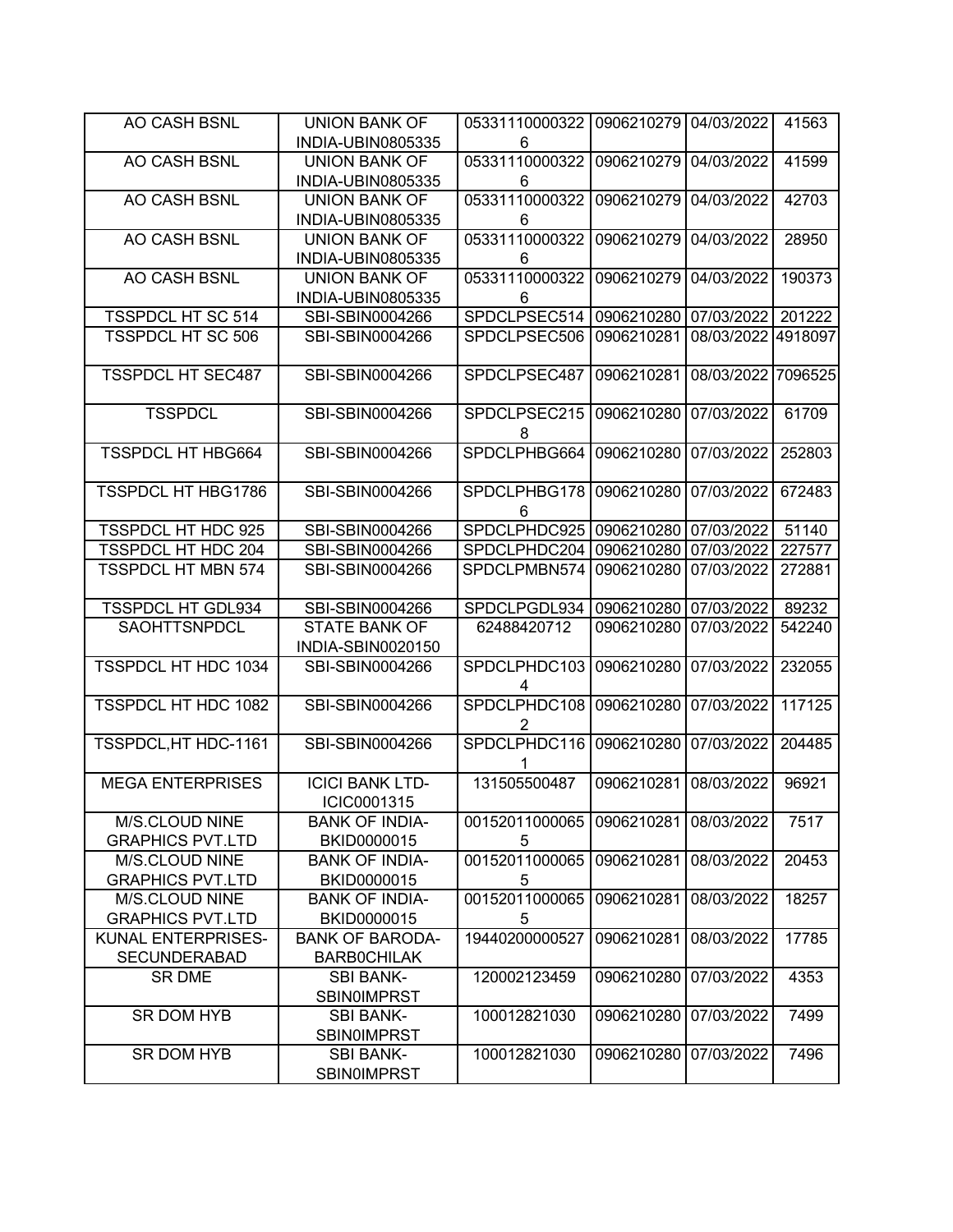| <b>SR DOM HYB</b>     | <b>SBI BANK-</b><br><b>SBIN0IMPRST</b> | 100012821030 | 0906210280            | 07/03/2022 | 7499  |
|-----------------------|----------------------------------------|--------------|-----------------------|------------|-------|
|                       |                                        |              |                       |            |       |
| SE W GOC SC           | <b>SBI BANK-</b><br><b>SBIN0IMPRST</b> | 100013871194 | 0906210280            | 07/03/2022 | 9543  |
| ADEN TM HYB SC        | <b>SBI BANK-</b><br><b>SBIN0IMPRST</b> | 120002153494 | 0906210280            | 07/03/2022 | 97328 |
|                       |                                        |              |                       |            |       |
| <b>JE TELECOM MJF</b> | <b>SBI BANK-</b><br><b>SBINOIMPRST</b> | 120002124009 | 0906210280            | 07/03/2022 | 4986  |
| <b>SSE SIG KCG</b>    | <b>SBI BANK-</b>                       | 100013279547 | 0906210280            | 07/03/2022 | 5000  |
|                       | <b>SBIN0IMPRST</b>                     |              |                       |            |       |
| <b>SSE PWAY KCG</b>   | <b>SBI BANK-</b><br><b>SBIN0IMPRST</b> | 100013816730 | 0906210280            | 07/03/2022 | 13400 |
| <b>SSE PWAY KRNT</b>  | <b>SBI BANK-</b>                       | 120002125570 | 0906210280            | 07/03/2022 | 11150 |
|                       | <b>SBIN0IMPRST</b>                     |              |                       |            |       |
|                       |                                        |              |                       |            |       |
| <b>IPF KMC</b>        | <b>SBI BANK-</b><br><b>SBIN0IMPRST</b> | 120002123744 | 0906210280            | 07/03/2022 | 1500  |
| <b>SSE PWAY NZB</b>   | <b>SBI BANK-</b>                       | 100013257537 | 0906210280            | 07/03/2022 | 4200  |
|                       | <b>SBIN0IMPRST</b>                     |              |                       |            |       |
| ASIPF/RPF/DAB         | <b>SBI BANK-</b>                       | 100013279427 | 0906210280            | 07/03/2022 | 1500  |
|                       | <b>SBIN0IMPRST</b>                     |              |                       |            |       |
| DRM HYB               | <b>SBI BANK-</b>                       | 120002123457 | 0906210281            | 08/03/2022 | 8000  |
|                       | <b>SBIN0IMPRST</b>                     |              |                       |            |       |
| <b>MSEDCL SUB-DN-</b> | <b>BANK OF</b>                         | 20259300283  | 0906210280            | 07/03/2022 | 1040  |
| <b>DHARMABAD</b>      | MAHARASHTRA-                           |              |                       |            |       |
|                       | MAHB0000419                            |              |                       |            |       |
| <b>MSEDCL SUB-DN-</b> | <b>BANK OF</b>                         | 20259300283  | 0906210280            | 07/03/2022 | 1180  |
| <b>DHARMABAD</b>      | MAHARASHTRA-                           |              |                       |            |       |
|                       | MAHB0000419                            |              |                       |            |       |
| <b>MSEDCL SUB-DN-</b> | <b>BANK OF</b>                         | 20259300283  | 0906210280            | 07/03/2022 | 650   |
| <b>DHARMABAD</b>      | MAHARASHTRA-                           |              |                       |            |       |
|                       |                                        |              |                       |            |       |
|                       | MAHB0000419                            |              |                       |            |       |
| <b>MSEDCL SUB-DN-</b> | <b>BANK OF</b>                         | 20259300283  | 0906210280            | 07/03/2022 | 43210 |
| <b>DHARMABAD</b>      | MAHARASHTRA-                           |              |                       |            |       |
|                       | MAHB0000419                            |              |                       |            |       |
| <b>MSEDCL SUB-DN-</b> | <b>BANK OF</b>                         | 20259300283  | 0906210280            | 07/03/2022 | 1100  |
| <b>DHARMABAD</b>      | MAHARASHTRA-                           |              |                       |            |       |
|                       | MAHB0000419                            |              |                       |            |       |
| <b>MSEDCL UMRI</b>    | SBI-SBIN0005938                        | 11680252134  | 0906210280 07/03/2022 |            | 370   |
| <b>MSEDCL SUB-DN-</b> | <b>BANK OF</b>                         | 20259300283  | 0906210280            | 07/03/2022 | 23450 |
| <b>DHARMABAD</b>      | MAHARASHTRA-                           |              |                       |            |       |
|                       | MAHB0000419                            |              |                       |            |       |
| <b>MSEDCL SUB-DN-</b> | <b>BANK OF</b>                         | 20259300283  | 0906210280            | 07/03/2022 | 12600 |
| <b>DHARMABAD</b>      | MAHARASHTRA-                           |              |                       |            |       |
|                       | MAHB0000419                            |              |                       |            |       |
| <b>MSEDCL SUB-DN-</b> | <b>BANK OF</b>                         | 20259300283  | 0906210280            | 07/03/2022 | 790   |
| <b>DHARMABAD</b>      | MAHARASHTRA-                           |              |                       |            |       |
|                       | MAHB0000419                            |              |                       |            |       |
| <b>MSEDCL SUB-DN-</b> | <b>BANK OF</b>                         | 20259300283  | 0906210280            | 07/03/2022 | 140   |
| <b>DHARMABAD</b>      | MAHARASHTRA-                           |              |                       |            |       |
|                       | MAHB0000419                            |              |                       |            |       |
| AE MSEDCL UMRI        | SBI-SBIN0005938                        | 11680252134  | 0906210280 07/03/2022 |            | 230   |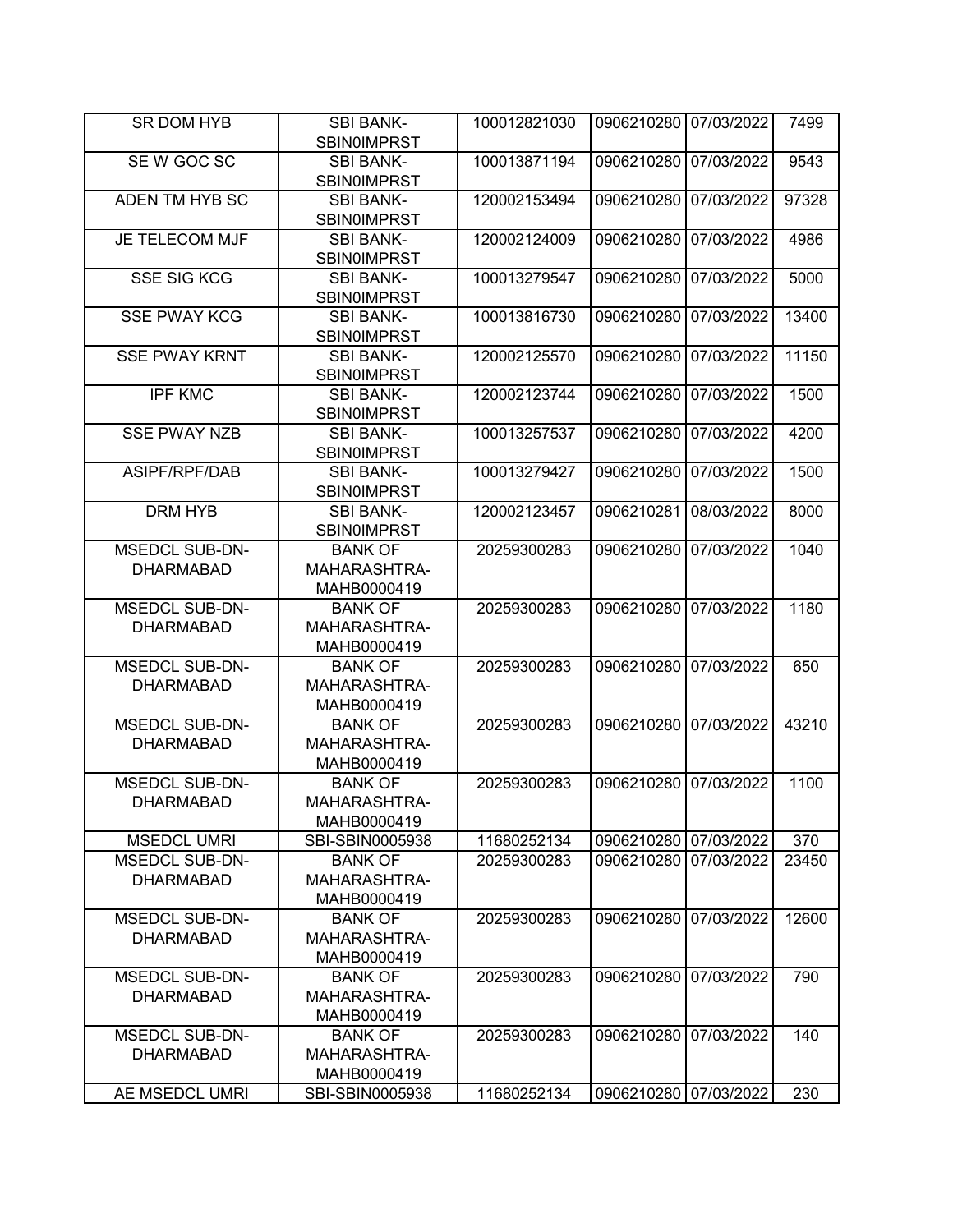| AE MSEDCL UMRI             | SBI-SBIN0005938                  | 11680252134         | 0906210280            | 07/03/2022         | 18063        |
|----------------------------|----------------------------------|---------------------|-----------------------|--------------------|--------------|
| AE SDN MSEDCL UMRI         | SBI-SBIN0005938                  | 11680252134         | 0906210280            | 07/03/2022         | 3420         |
| <b>BHARATI AIRTEL LTD</b>  | <b>ICICI BANK LTD-</b>           | 000805002144        | 0906210281            | 08/03/2022         | 161156       |
| <b>HYDERABAD</b>           | <b>ICIC0000008</b>               |                     |                       |                    |              |
| <b>BHARATI AIRTEL LTD</b>  | <b>ICICI BANK LTD-</b>           | 000805002144        | 0906210281            | 08/03/2022         | 39548        |
| <b>HYDERABAD</b>           | <b>ICIC0000008</b>               |                     |                       |                    |              |
| COMMISSIONER,              | <b>STATE BANK OF</b>             | 62007226282         | 0906210282            | 09/03/2022         | 86409        |
| <b>KUNOOL MUNICIPAL</b>    | INDIA-SBIN0020977                |                     |                       |                    |              |
| <b>CORPORATION</b>         |                                  |                     |                       |                    |              |
| <b>ADEN KCG</b>            | <b>SBI BANK-</b>                 | 120002123832        | 0906210282            | 09/03/2022         | 7266         |
|                            | <b>SBIN0IMPRST</b>               |                     |                       |                    |              |
| SR. DEE CARSHED MLY        | <b>SBI BANK-</b>                 | 120002125161        | 0906210282            | 09/03/2022         | 12756        |
|                            | <b>SBIN0IMPRST</b>               |                     |                       |                    |              |
| <b>IPF KCG</b>             | <b>SBI BANK-</b>                 | 120002123860        | 0906210282            | 09/03/2022         | 10000        |
|                            | <b>SBIN0IMPRST</b>               |                     |                       |                    |              |
| <b>IPF MBNR</b>            | <b>SBI BANK-</b>                 | 120002125607        | 0906210282            | 09/03/2022         | 10000        |
|                            | <b>SBIN0IMPRST</b>               |                     |                       |                    |              |
| <b>HEALTH UNIT KCG HYB</b> | <b>SBI BANK-</b>                 | 120002125156        | 0906210282            | 09/03/2022         | 10000        |
|                            | <b>SBINOIMPRST</b>               |                     |                       |                    |              |
| SR DEE HYB                 | <b>SBI BANK-</b>                 | 100013257113        | 0906210282            | 09/03/2022         | 10000        |
|                            | <b>SBIN0IMPRST</b>               |                     |                       |                    |              |
| SE EM RN HYB               | <b>SBI BANK-</b>                 | 120002123818        | 0906210282            | 09/03/2022         | 7000         |
|                            | <b>SBIN0IMPRST</b>               |                     |                       |                    |              |
| <b>TSSPDCL</b>             | SBI-SBIN0004266                  | SPDCLPHBG315        | 0906210282            | 09/03/2022         | 206734       |
|                            |                                  | 0                   |                       |                    |              |
| <b>IPF NZB</b>             | <b>SBI BANK-</b>                 | 120002123780        | 0906210282            | 09/03/2022         | 1500         |
|                            | <b>SBIN0IMPRST</b>               |                     |                       |                    |              |
| APSPDCL HT 210 KNL         | <b>STATE BANK OF</b>             | 62304443776         | 0906210282            | 09/03/2022         | 338990       |
| <b>HMWS &amp; SB</b>       | INDIA-SBIN0020492                | 14461106450003      | 0906210282            |                    | 2740028      |
|                            | <b>AXIS BANK-</b>                |                     |                       | 09/03/2022         |              |
| HYDERABAD,                 | UTIB0CCH274<br><b>AXIS BANK-</b> | 8<br>14460505330111 | 0906210282            | 09/03/2022         | 3<br>2955516 |
| HMWSSB KCGSTN              | UTIB0CCH274                      | $\mathbf{0}$        |                       |                    |              |
| HMWS&SB NLGD               | <b>AXIS BANK-</b>                | 14460761737169      | 0906210282            | 09/03/2022 3594282 |              |
|                            | UTIB0CCH274                      | 4                   |                       |                    |              |
| SR DFM HYB                 | SBI BANK-                        | 100013266474        | 0906210282 09/03/2022 |                    | 5000         |
|                            | <b>SBINOIMPRST</b>               |                     |                       |                    |              |
| <b>IPF MBNR</b>            | <b>SBI BANK-</b>                 | 120002125607        | 0906210283            | 11/03/2022         | 1500         |
|                            | <b>SBIN0IMPRST</b>               |                     |                       |                    |              |
| <b>SSE PWAY NZB</b>        | <b>SBI BANK-</b>                 | 100013257537        | 0906210283            | 11/03/2022         | 11813        |
|                            | <b>SBIN0IMPRST</b>               |                     |                       |                    |              |
| <b>SSE PWAY UMRI</b>       | <b>SBI BANK-</b>                 | 100013257536        | 0906210283            | 11/03/2022         | 4969         |
|                            | <b>SBIN0IMPRST</b>               |                     |                       |                    |              |
| <b>SSE PWAY UMRI</b>       | <b>SBI BANK-</b>                 | 100013257536        | 0906210283            | 11/03/2022         | 11815        |
|                            | <b>SBINOIMPRST</b>               |                     |                       |                    |              |
| <b>SR DCM HYB</b>          | <b>SBI BANK-</b>                 | 120002125153        | 0906210283            | 11/03/2022         | 7500         |
|                            | <b>SBIN0IMPRST</b>               |                     |                       |                    |              |
| <b>SSE TRD KCG</b>         | <b>SBI BANK-</b>                 | 100013864786        | 0906210283            | 11/03/2022         | 5310         |
|                            | <b>SBIN0IMPRST</b>               |                     |                       |                    |              |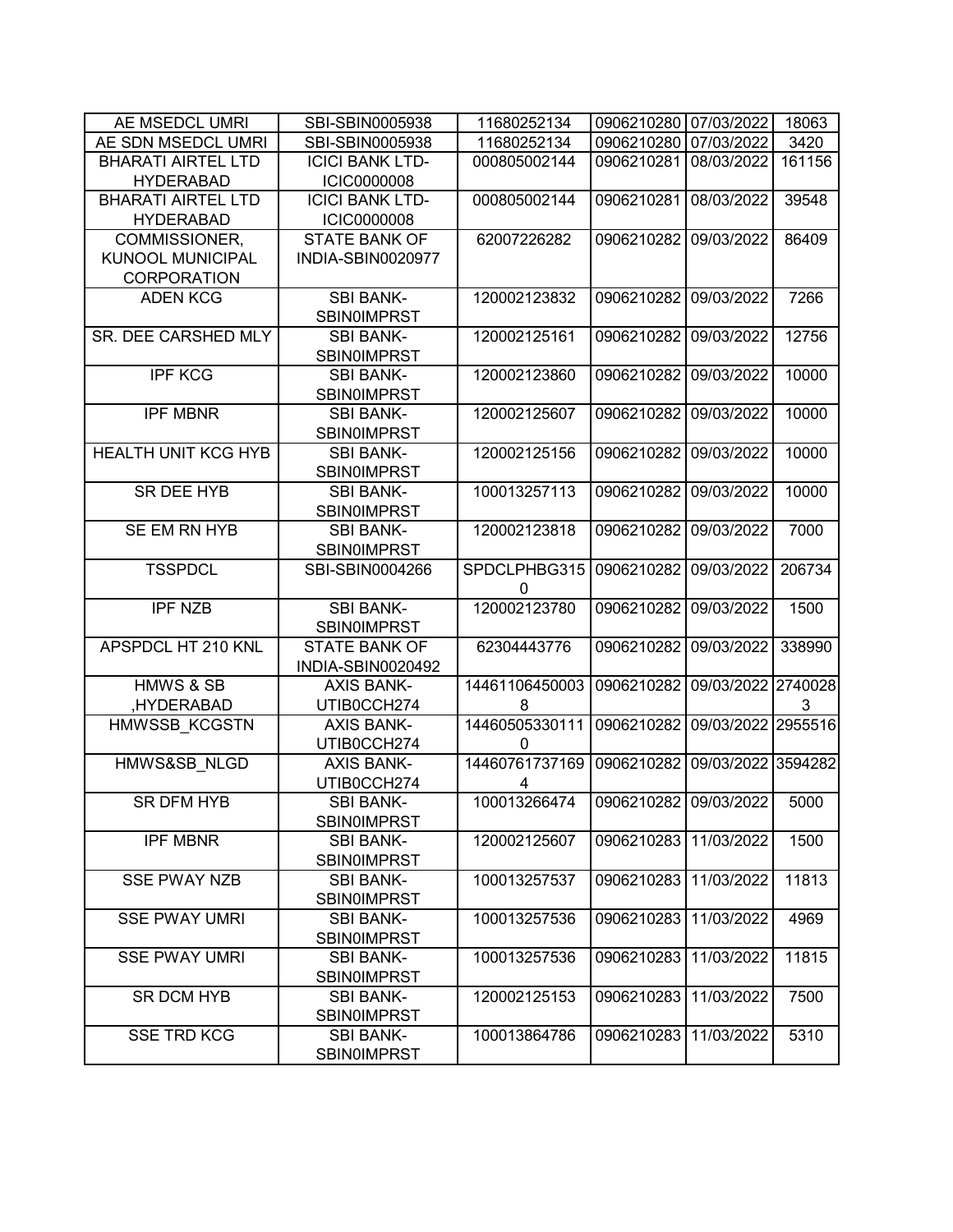| <b>MANORAMA</b><br><b>SUPERSECIALITY</b> | SBI-SBIN0005324      | 36712897459    | 0906210283 11/03/2022 |            | 10924   |
|------------------------------------------|----------------------|----------------|-----------------------|------------|---------|
| <b>HOSPITAL</b>                          |                      |                |                       |            |         |
| <b>MANORAMA</b>                          | SBI-SBIN0005324      | 36712897459    | 0906210283 11/03/2022 |            | 10659   |
| <b>SUPERSECIALITY</b>                    |                      |                |                       |            |         |
| <b>HOSPITAL</b>                          |                      |                |                       |            |         |
| <b>MANORAMA</b>                          | SBI-SBIN0005324      | 36712897459    | 0906210283            | 11/03/2022 | 9824    |
| <b>SUPERSECIALITY</b>                    |                      |                |                       |            |         |
| <b>HOSPITAL</b>                          |                      |                |                       |            |         |
| <b>MANORAMA</b>                          | SBI-SBIN0005324      | 36712897459    | 0906210283            | 11/03/2022 | 10924   |
| <b>SUPERSECIALITY</b>                    |                      |                |                       |            |         |
| <b>HOSPITAL</b>                          |                      |                |                       |            |         |
| <b>MANORAMA</b>                          | SBI-SBIN0005324      | 36712897459    | 0906210283            | 11/03/2022 | 10924   |
| <b>SUPERSECIALITY</b>                    |                      |                |                       |            |         |
| <b>HOSPITAL</b>                          |                      |                |                       |            |         |
| <b>MANORAMA</b>                          | SBI-SBIN0005324      | 36712897459    | 0906210283            | 11/03/2022 | 10343   |
| <b>SUPERSECIALITY</b>                    |                      |                |                       |            |         |
| <b>HOSPITAL</b>                          |                      |                |                       |            |         |
| <b>BINA PRASAD</b>                       | <b>UNION BANK OF</b> | 35570205000015 | 0906210283            | 11/03/2022 | 141300  |
|                                          | INDIA-UBIN0535575    | 5              |                       |            |         |
| JE W SO-II SLGD                          | <b>SBI BANK-</b>     | 120007251911   | 0906210283            | 11/03/2022 | 9451    |
|                                          | <b>SBIN0IMPRST</b>   |                |                       |            |         |
| SEW GOC SC                               | <b>SBI BANK-</b>     | 100013871194   | 0906210283            | 11/03/2022 | 9860    |
|                                          | <b>SBINOIMPRST</b>   |                |                       |            |         |
| SSE W WW SC                              | <b>SBI BANK-</b>     | 100013273744   | 0906210283            | 11/03/2022 | 9788    |
|                                          | <b>SBINOIMPRST</b>   |                |                       |            |         |
| <b>JE ORH SC</b>                         | <b>SBI BANK-</b>     | 120002123972   | 0906210283            | 11/03/2022 | 4772    |
|                                          | <b>SBINOIMPRST</b>   |                |                       |            |         |
| <b>ADEN NZB</b>                          | <b>SBI BANK-</b>     | 120002123786   | 0906210283            | 11/03/2022 | 10000   |
|                                          | <b>SBINOIMPRST</b>   |                |                       |            |         |
| JE TELE NZB                              | <b>SBI BANK-</b>     | 120002123785   | 0906210283            | 11/03/2022 | 4990    |
|                                          | <b>SBINOIMPRST</b>   |                |                       |            |         |
| <b>TSSPDCL HYDERABAD</b>                 | <b>STATE BANK OF</b> | 52117470582    | 0906210286            | 11/03/2022 | 1313630 |
|                                          | INDIA-SBIN0020066    |                |                       |            |         |
| <b>SS AKKANAPET</b>                      | <b>SBI BANK-</b>     | 120002124018   | 0906210286            | 11/03/2022 | 12000   |
|                                          | <b>SBIN0IMPRST</b>   |                |                       |            |         |
| <b>SS BABR</b>                           | <b>SBI BANK-</b>     | 120002124019   | 0906210286            | 11/03/2022 | 6000    |
|                                          | <b>SBIN0IMPRST</b>   |                |                       |            |         |
| <b>SS BOGOLU</b>                         | <b>SBI BANK-</b>     | 120002123868   | 0906210286            | 11/03/2022 | 5850    |
|                                          | <b>SBIN0IMPRST</b>   |                |                       |            |         |
| <b>SS BDVL</b>                           | <b>SBI BANK-</b>     | 120002124097   | 0906210286            | 11/03/2022 | 14995   |
|                                          | <b>SBIN0IMPRST</b>   |                |                       |            |         |
| <b>SS CAVELRY</b>                        | <b>SBI BANK-</b>     | 120002124055   | 0906210286            | 11/03/2022 | 14925   |
| <b>BARRACKS</b>                          | <b>SBIN0IMPRST</b>   |                |                       |            |         |
| <b>SS DKC</b>                            | <b>SBI BANK-</b>     | 120002124056   | 0906210286            | 11/03/2022 | 12000   |
|                                          | <b>SBIN0IMPRST</b>   |                |                       |            |         |
| SS DTP                                   | SBI BANK-            | 120002180995   | 0906210286            | 11/03/2022 | 6000    |
|                                          | <b>SBIN0IMPRST</b>   |                |                       |            |         |
| <b>SS DUPADU</b>                         | <b>SBI BANK-</b>     | 120002124100   | 0906210286            | 11/03/2022 | 5850    |
|                                          | <b>SBIN0IMPRST</b>   |                |                       |            |         |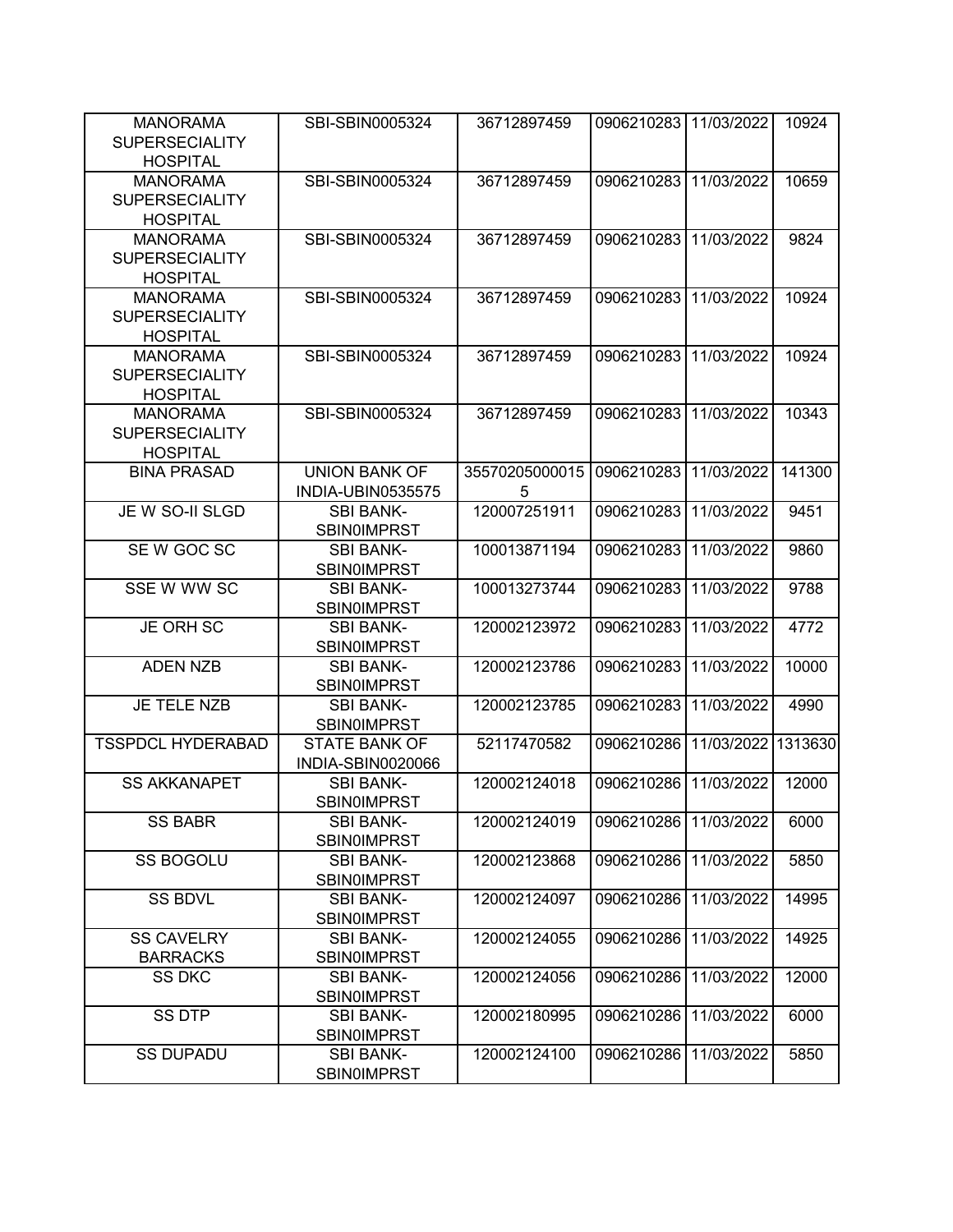| SS GWD                 | <b>SBI BANK-</b>                       | 120002124136 | 0906210286 11/03/2022 |            | 35000 |
|------------------------|----------------------------------------|--------------|-----------------------|------------|-------|
|                        | <b>SBIN0IMPRST</b>                     |              |                       |            |       |
| <b>SS GLY</b>          | <b>SBI BANK-</b>                       | 120006912524 | 0906210286 11/03/2022 |            | 6000  |
|                        | <b>SBIN0IMPRST</b>                     |              |                       |            |       |
| <b>SS ITIKYALA</b>     | <b>SBI BANK-</b>                       | 120002125524 | 0906210286            | 11/03/2022 | 5850  |
|                        | <b>SBIN0IMPRST</b>                     |              |                       |            |       |
| <b>SS ITIKYALA</b>     | <b>SBI BANK-</b>                       | 120002125524 | 0906210286            | 11/03/2022 | 5460  |
|                        | <b>SBINOIMPRST</b>                     |              |                       |            |       |
| SS JCL                 | <b>SBI BANK-</b>                       | 120002124139 | 0906210286            | 11/03/2022 | 24820 |
|                        | <b>SBIN0IMPRST</b>                     |              |                       |            |       |
| <b>SS KCG</b>          | <b>SBI BANK-</b>                       | 100013230223 | 0906210286            | 11/03/2022 | 14400 |
|                        | <b>SBIN0IMPRST</b>                     |              |                       |            |       |
| <b>SS KEK</b>          | <b>SBI BANK-</b>                       | 120002125525 | 0906210286            | 11/03/2022 | 5850  |
|                        | <b>SBIN0IMPRST</b>                     |              |                       |            |       |
| <b>SS KEK</b>          | <b>SBI BANK-</b>                       | 120002125525 | 0906210286            | 11/03/2022 | 5850  |
|                        | <b>SBIN0IMPRST</b>                     |              |                       |            |       |
| SS KQQ                 | <b>SBI BANK-</b>                       | 120002124144 | 0906210286            | 11/03/2022 | 5815  |
|                        | <b>SBINOIMPRST</b>                     |              |                       |            |       |
| <b>SS MJF</b>          | <b>SBI BANK-</b>                       | 120002124146 | 0906210286 11/03/2022 |            | 32378 |
|                        | <b>SBINOIMPRST</b>                     |              |                       |            |       |
| <b>SS MANOPAD</b>      | <b>SBI BANK-</b>                       | 120002123452 | 0906210286            | 11/03/2022 | 5706  |
|                        | <b>SBIN0IMPRST</b>                     |              |                       |            |       |
| <b>SS MQN</b>          | <b>SBI BANK-</b>                       | 120002125562 | 0906210286            | 11/03/2022 | 6000  |
|                        | <b>SBIN0IMPRST</b>                     |              |                       |            |       |
| <b>SS MED</b>          | <b>SBI BANK-</b>                       | 120002123454 | 0906210286            | 11/03/2022 | 15000 |
|                        | <b>SBIN0IMPRST</b>                     |              |                       |            |       |
| <b>SS MIRZAPALLY</b>   | <b>SBI BANK-</b>                       | 100013839759 | 0906210286            | 11/03/2022 | 5850  |
|                        | <b>SBINOIMPRST</b>                     |              |                       |            |       |
| <b>SS MIRZAPALLY</b>   | <b>SBI BANK-</b>                       | 100013839759 | 0906210286            | 11/03/2022 | 5850  |
|                        | <b>SBIN0IMPRST</b>                     |              |                       |            |       |
| <b>MLY GATECABIN</b>   | <b>SBI BANK-</b>                       | 120002123455 | 0906210286            | 11/03/2022 | 5995  |
| SS POODOOR             | <b>SBINOIMPRST</b><br><b>SBI BANK-</b> | 120002123461 | 0906210286            | 11/03/2022 | 5950  |
|                        | <b>SBIN0IMPRST</b>                     |              |                       |            |       |
| <b>SS PASR</b>         | <b>SBI BANK-</b>                       | 120006811125 | 0906210286            | 11/03/2022 | 5850  |
|                        | <b>SBIN0IMPRST</b>                     |              |                       |            |       |
| <b>SS SHNR</b>         | <b>SBI BANK-</b>                       | 100001281054 | 0906210286 11/03/2022 |            | 24649 |
|                        | <b>SBIN0IMPRST</b>                     |              |                       |            |       |
| <b>SS SC HYB</b>       | <b>SBI BANK-</b>                       | 120002123462 | 0906210286 11/03/2022 |            | 7504  |
|                        | <b>SBIN0IMPRST</b>                     |              |                       |            |       |
| <b>SS SRIRAM NAGAR</b> | <b>SBI BANK-</b>                       | 120002123500 | 0906210286 11/03/2022 |            | 12000 |
|                        | <b>SBINOIMPRST</b>                     |              |                       |            |       |
| <b>SS TMX</b>          | <b>SBI BANK-</b>                       | 120002123737 | 0906210286            | 11/03/2022 | 11980 |
|                        | <b>SBIN0IMPRST</b>                     |              |                       |            |       |
| <b>SS UMDANAGAR</b>    | <b>SBI BANK-</b>                       | 120002182195 | 0906210286            | 11/03/2022 | 24120 |
|                        | <b>SBIN0IMPRST</b>                     |              |                       |            |       |
| <b>SS UPPALVAI</b>     | <b>SBI BANK-</b>                       | 120002123739 | 0906210286            | 11/03/2022 | 6000  |
|                        | <b>SBINOIMPRST</b>                     |              |                       |            |       |
| <b>SS UKD</b>          | <b>SBI BANK-</b>                       | 120002123740 | 0906210286            | 11/03/2022 | 5850  |
|                        | <b>SBIN0IMPRST</b>                     |              |                       |            |       |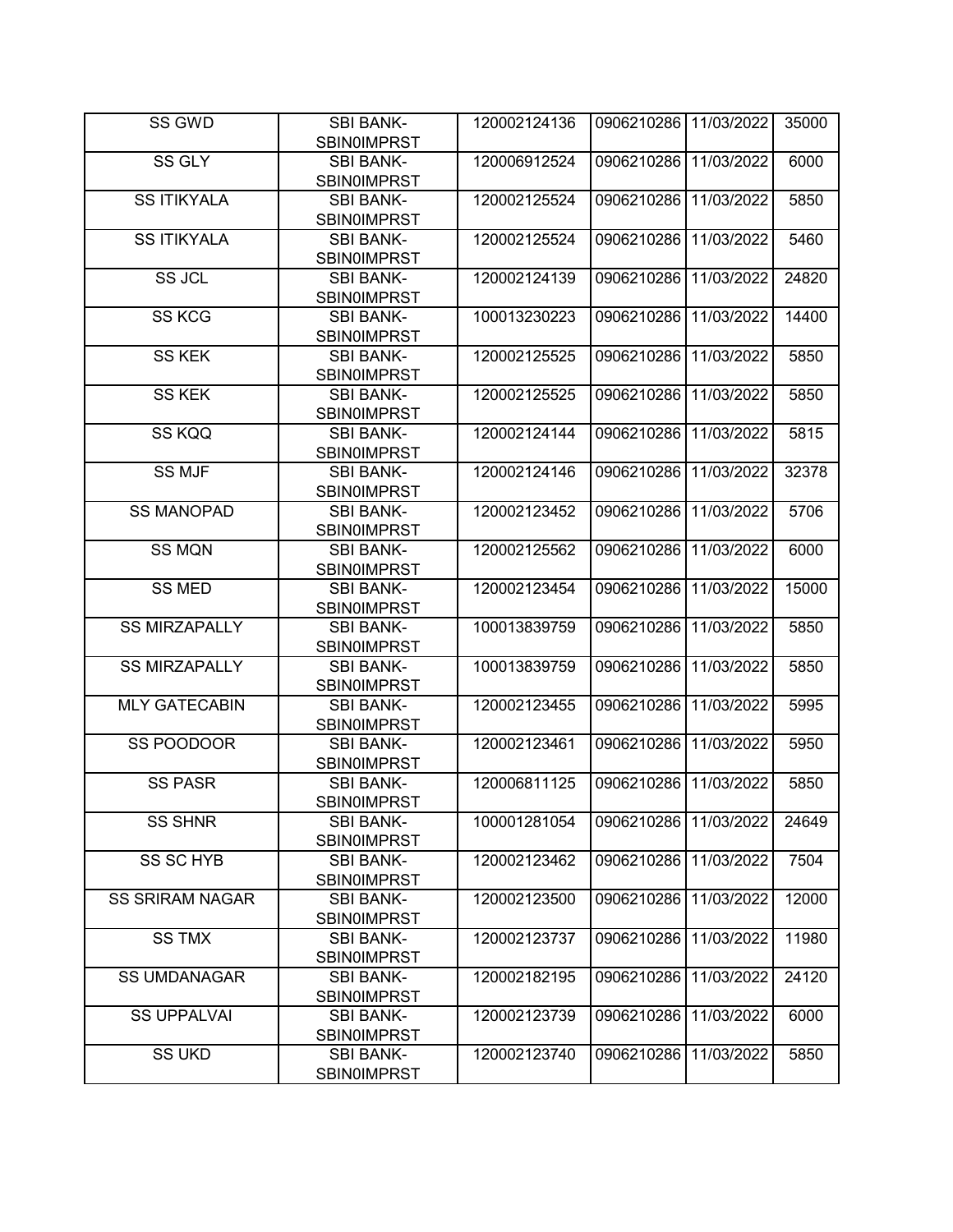| <b>SS WPR</b>                                                | <b>SBI BANK-</b><br><b>SBIN0IMPRST</b>           | 100012693904        | 0906210286 11/03/2022 |            | 12500  |
|--------------------------------------------------------------|--------------------------------------------------|---------------------|-----------------------|------------|--------|
| <b>TI KRNT</b>                                               | <b>SBI BANK-</b><br><b>SBIN0IMPRST</b>           | 100013860568        | 0906210286            | 11/03/2022 | 3000   |
| <b>SR DFM HYB</b>                                            | <b>SBI BANK-</b><br><b>SBIN0IMPRST</b>           | 100013266474        | 0906210286            | 11/03/2022 | 5000   |
| <b>MANORAMA</b><br><b>SUPERSECIALITY</b><br><b>HOSPITAL</b>  | SBI-SBIN0005324                                  | 36712897459         | 0906220003            | 01/04/2022 | 10924  |
| <b>MANORAMA</b><br><b>SUPERSECIALITY</b><br><b>HOSPITAL</b>  | SBI-SBIN0005324                                  | 36712897459         | 0906220003            | 01/04/2022 | 10924  |
| <b>MANORAMA</b><br><b>SUPERSECIALITY</b><br><b>HOSPITAL</b>  | SBI-SBIN0005324                                  | 36712897459         | 0906220003            | 01/04/2022 | 10924  |
| <b>MANORAMA</b><br><b>SUPERSECIALITY</b><br><b>HOSPITAL</b>  | SBI-SBIN0005324                                  | 36712897459         | 0906220003            | 01/04/2022 | 8862   |
| <b>MANORAMA</b><br><b>SUPERSECIALITY</b><br><b>HOSPITAL</b>  | SBI-SBIN0005324                                  | 36712897459         | 0906220003            | 01/04/2022 | 10924  |
| PROTOCOL OFFICER<br><b>SC RAILWAY AT NEW</b><br><b>DELHI</b> | <b>STATE BANK OF</b><br><b>INDIA-SBIN0003771</b> | 33840655876         | 0906210287            | 16/03/2022 | 12184  |
| <b>MANORAMA</b><br><b>SUPERSECIALITY</b><br><b>HOSPITAL</b>  | SBI-SBIN0005324                                  | 36712897459         | 0906220003            | 01/04/2022 | 9623   |
| <b>DRM HYB</b>                                               | <b>SBI BANK-</b><br><b>SBIN0IMPRST</b>           | 120002123457        | 0906210287            | 16/03/2022 | 3000   |
| <b>VIRTUOSO</b><br><b>TECHNOLOGIES INDIA</b><br>PVT.LTD      | <b>ICICI BANK LTD-</b><br>ICIC0000031            | 003105000278        | 0906210287            | 16/03/2022 | 38941  |
| AO CASH BSNL<br><b>MAHABOOBNAGAR</b>                         | SBI-SBIN0003484                                  | 35646771378         | 0906210287            | 16/03/2022 | 3092   |
| <b>AO CASH BSNL</b>                                          | <b>UNION BANK OF</b><br>INDIA-UBIN0805335        | 05331110000322<br>6 | 0906210287            | 16/03/2022 | 14876  |
| AAO ERO TSNPDCL<br><b>BHAINSA</b>                            | <b>STATE BANK OF</b><br>INDIA-SBIN0020123        | 52138895352         | 0906210287            | 16/03/2022 | 8976   |
| AAO ERO TSNPDCL<br><b>BHAINSA</b>                            | <b>STATE BANK OF</b><br>INDIA-SBIN0020123        | 52138895352         | 0906210287            | 16/03/2022 | 102399 |
| <b>MSEDCL SUB-DN-</b><br><b>DHARMABAD</b>                    | <b>BANK OF</b><br>MAHARASHTRA-<br>MAHB0000419    | 20259300283         | 0906210287            | 16/03/2022 | 5182   |
| <b>MSEDCL SUB-DN-</b><br><b>DHARMABAD</b>                    | <b>BANK OF</b><br>MAHARASHTRA-<br>MAHB0000419    | 20259300283         | 0906210287            | 16/03/2022 | 26726  |
| AE MSEDCL UMRI                                               | SBI-SBIN0005938                                  | 11680252134         | 0906210287            | 16/03/2022 | 460    |
| AE MSEDCL UMRI                                               | SBI-SBIN0005938                                  | 11680252134         | 0906210287            | 16/03/2022 | 18520  |
| AE MSEDCL UMRI                                               | SBI-SBIN0005938                                  | 11680252134         | 0906210287            | 16/03/2022 | 21190  |
| AE MSEDCL UMRI                                               | SBI-SBIN0005938                                  | 11680252134         | 0906210287            | 16/03/2022 | 52930  |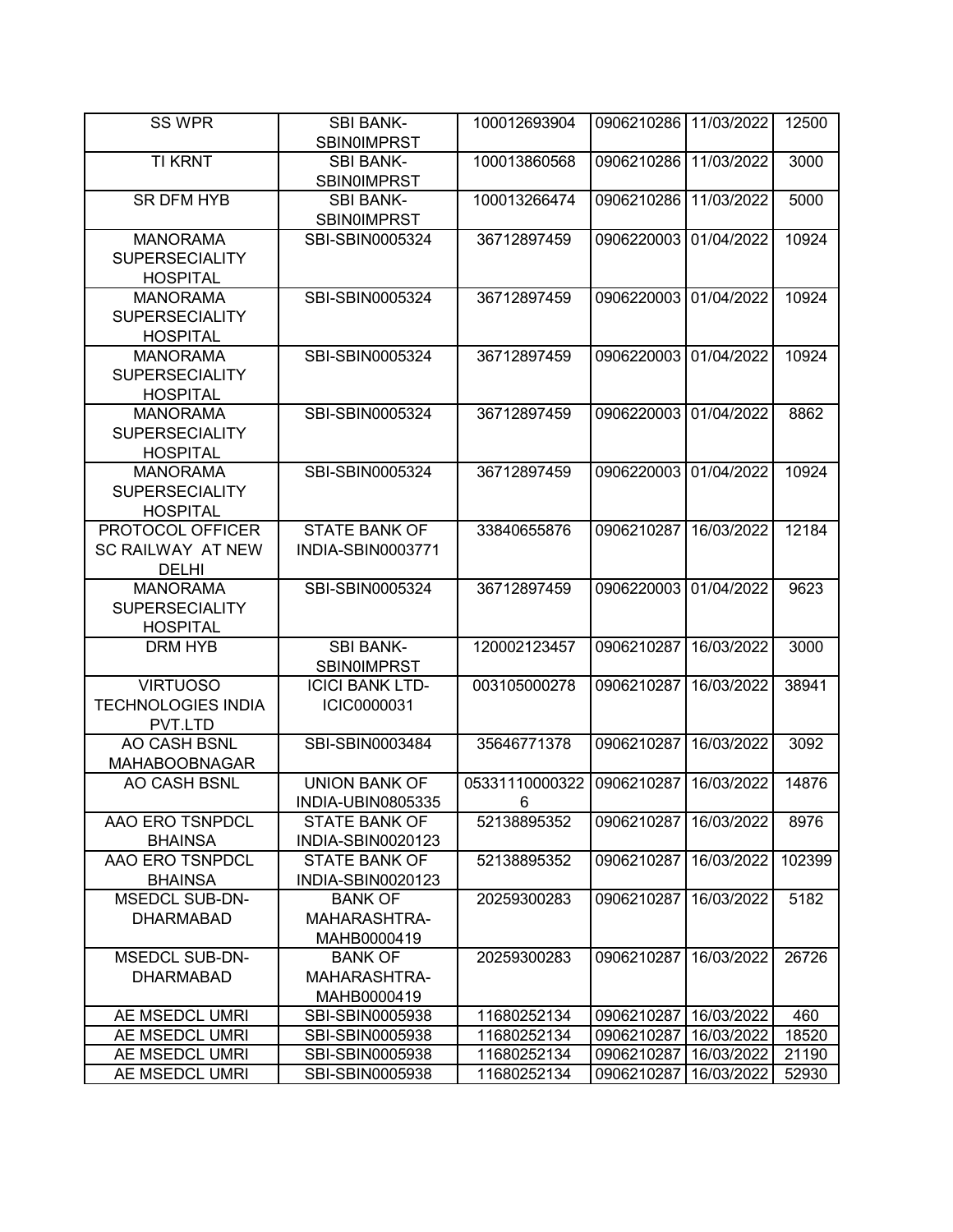| <b>PROFESSOR</b>           | <b>CANARA BANK-</b>                        | 8686201050312  | 0906210290 23/03/2022 |            | 70300  |
|----------------------------|--------------------------------------------|----------------|-----------------------|------------|--------|
| <b>ACCOUNTS IRIFM CASH</b> | CNRB0008686                                |                |                       |            |        |
|                            |                                            |                |                       |            |        |
| <b>SR DSO/HYB</b>          | <b>SBI BANK-</b>                           | 100013266477   | 0906210290            | 23/03/2022 | 1805   |
|                            | <b>SBINOIMPRST</b>                         |                |                       |            |        |
| SR DOM HYB                 | <b>SBI BANK-</b>                           | 100012821030   | 0906210290            | 23/03/2022 | 7499   |
|                            | <b>SBIN0IMPRST</b>                         |                |                       |            |        |
| <b>M/S PALEPU</b>          | <b>BANK OF BARODA-</b>                     | 31120100005566 | 0906210288            | 21/03/2022 | 38279  |
| VIJAYASIMHA                | <b>BARBOMALKAJ</b>                         |                |                       |            |        |
| ADRM/INFRA/HYB             | <b>SBI BANK-</b>                           | 100013816722   | 0906210290            | 23/03/2022 | 2000   |
| AAO ERO APSPDCL            | <b>SBINOIMPRST</b><br><b>STATE BANK OF</b> | 62347489234    | 0906210289            | 22/03/2022 | 4613   |
| <b>KURNOOL(T)</b>          | INDIA-SBIN0020492                          |                |                       |            |        |
| AAO ERO APSPDCL            | <b>STATE BANK OF</b>                       | 62347489234    | 0906210289            | 22/03/2022 | 58985  |
| <b>KURNOOL(R)</b>          | INDIA-SBIN0020492                          |                |                       |            |        |
| AAO ERO APSPDCL            | <b>STATE BANK OF</b>                       | 62347489234    | 0906210289            | 22/03/2022 | 59266  |
| <b>DHONE</b>               | INDIA-SBIN0020492                          |                |                       |            |        |
| AAO.SUB-                   | <b>STATE BANK OF</b>                       | 37621816725    | 0906210289            | 22/03/2022 | 56516  |
| ERO/TSNPDCL.NAVIPET        | INDIA-SBIN0021367                          |                |                       |            |        |
|                            |                                            |                |                       |            |        |
| AAO ERO KAMAREDDY          | <b>STATE BANK OF</b>                       | 37621859555    | 0906210289            | 22/03/2022 | 38019  |
| <b>RURAL</b>               | INDIA-SBIN0020111                          |                |                       |            |        |
| AAO ERO TSNPDCL            | <b>STATE BANK OF</b>                       | 52078165570    | 0906210289            | 22/03/2022 | 90520  |
| <b>BHODHAN</b>             | INDIA-SBIN0020109                          |                |                       |            |        |
| AAO ERO TSNPDCL            | <b>CANARA BANK-</b>                        | 35143020000043 | 0906210289            | 22/03/2022 | 81339  |
| <b>DOMAKONDA</b>           | CNRB0013514                                |                |                       |            |        |
| AAO ERO TSNPDCL            | <b>STATE BANK OF</b>                       | 52122114049    | 0906210289            | 22/03/2022 | 155557 |
| <b>KAMAREDDY</b>           | INDIA-SBIN0020111                          |                |                       |            |        |
| AAO ERO TSNPDCL            | <b>STATE BANK OF</b>                       | 62186762919    | 0906210289            | 22/03/2022 | 174622 |
| RURAL NIZAMABAD            | INDIA-SBIN0020108                          |                |                       |            |        |
| AAO ERO TSNPDCL            | <b>STATE BANK OF</b>                       | 62186762964    | 0906210289            | 22/03/2022 | 15472  |
| TOWN NIZAMABAD             | INDIA-SBIN0020108                          |                |                       |            |        |
| AAO ERO TSNPDCL            | <b>STATE BANK OF</b>                       | 37619664399    | 0906210289            | 22/03/2022 | 195783 |
| <b>TOWN II NIZAMABAD</b>   | INDIA-SBIN0020108                          |                |                       |            |        |
| <b>MSEDCL SUB-DN-</b>      | <b>BANK OF</b>                             | 20259300283    | 0906210289            | 22/03/2022 | 28560  |
| <b>DHARMABAD</b>           | MAHARASHTRA-                               |                |                       |            |        |
|                            | MAHB0000419                                |                |                       |            |        |
| <b>SSE W KCG</b>           | <b>SBI BANK-</b>                           | 100013978280   | 0906210291            | 23/03/2022 | 8972   |
|                            | <b>SBIN0IMPRST</b>                         |                |                       |            |        |
| <b>ADEN LANDS</b>          | <b>SBI BANK-</b>                           | 120002125160   | 0906210291            | 23/03/2022 | 4818   |
| DRM HYB                    | <b>SBIN0IMPRST</b><br><b>SBI BANK-</b>     | 120002123457   | 0906210291            | 23/03/2022 | 10000  |
|                            | <b>SBIN0IMPRST</b>                         |                |                       |            |        |
| <b>VENKATESWARA</b>        | <b>INDIAN BANK-</b>                        | 50466249636    | 0906210292            | 25/03/2022 | 39718  |
| <b>ENTERPRISES</b>         | IDIB000W511                                |                |                       |            |        |
| <b>MSEDCL SUB-DN-</b>      | <b>BANK OF</b>                             | 20259300283    | 0906210293            | 25/03/2022 | 998    |
| <b>DHARMABAD</b>           | MAHARASHTRA-                               |                |                       |            |        |
|                            | MAHB0000419                                |                |                       |            |        |
| <b>MSEDCL SUB-DN-</b>      | <b>BANK OF</b>                             | 20259300283    | 0906210293            | 25/03/2022 | 740    |
| <b>DHARMABAD</b>           | MAHARASHTRA-                               |                |                       |            |        |
|                            | MAHB0000419                                |                |                       |            |        |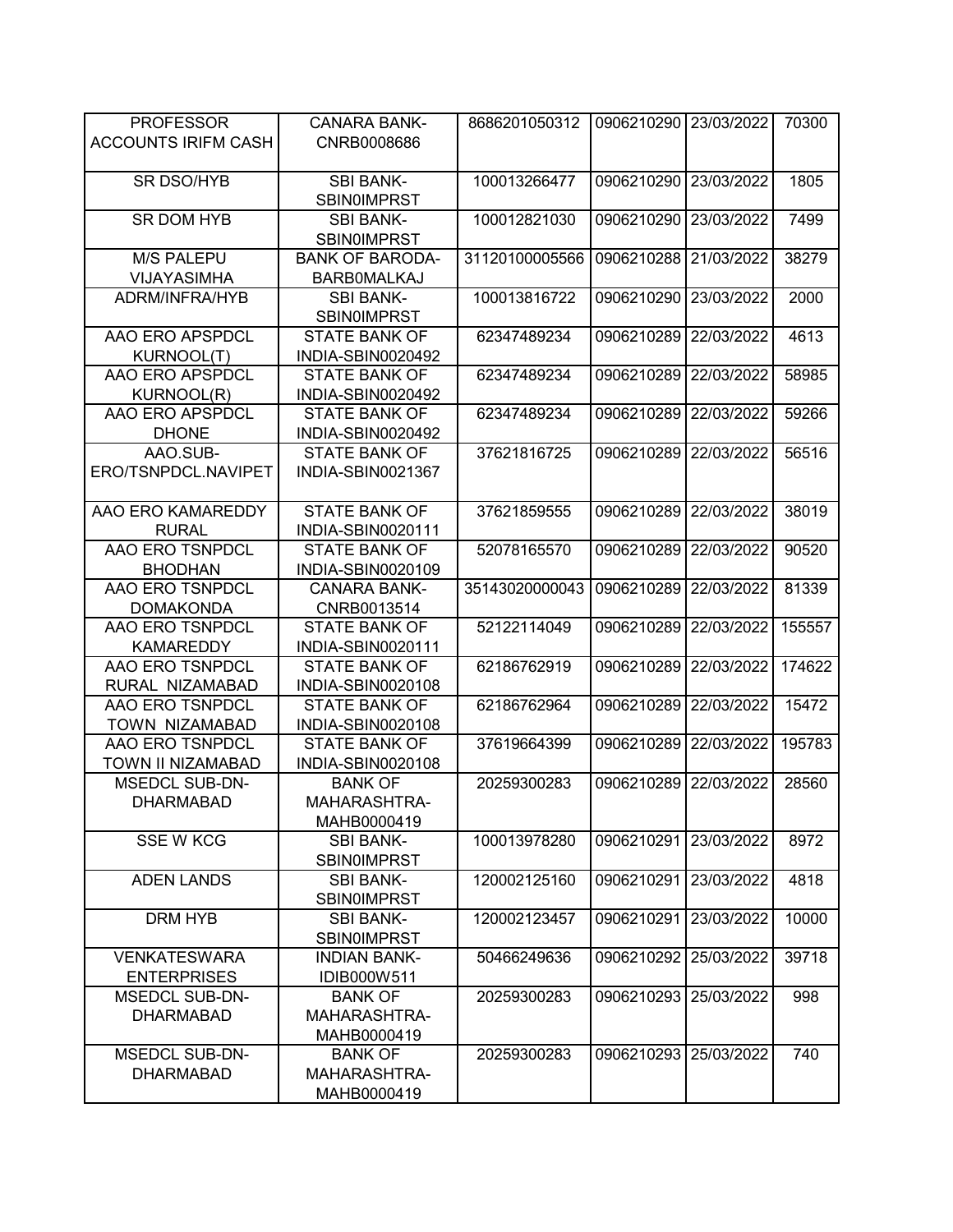| <b>MSEDCL SUB-DN-</b>          | <b>BANK OF</b>                        | 20259300283    | 0906210293 25/03/2022 |            | 43710   |
|--------------------------------|---------------------------------------|----------------|-----------------------|------------|---------|
| <b>DHARMABAD</b>               | MAHARASHTRA-                          |                |                       |            |         |
|                                | MAHB0000419                           |                |                       |            |         |
| <b>MSEDCL SUB-DN-</b>          | <b>BANK OF</b>                        | 20259300283    | 0906210293 25/03/2022 |            | 1082    |
| <b>DHARMABAD</b>               | MAHARASHTRA-                          |                |                       |            |         |
|                                | MAHB0000419                           |                |                       |            |         |
| <b>MSEDCL UMRI</b>             | SBI-SBIN0005938                       | 11680252134    | 0906210293            | 25/03/2022 | 380     |
| <b>MSEDCL SUB-DN-</b>          | <b>BANK OF</b>                        | 20259300283    | 0906210293            | 25/03/2022 | 23160   |
| <b>DHARMABAD</b>               | MAHARASHTRA-                          |                |                       |            |         |
|                                | MAHB0000419                           |                |                       |            |         |
| <b>MSEDCL SUB-DN-</b>          | <b>BANK OF</b>                        | 20259300283    | 0906210293            | 25/03/2022 | 13476   |
| <b>DHARMABAD</b>               | MAHARASHTRA-                          |                |                       |            |         |
|                                | MAHB0000419                           |                |                       |            |         |
| AE MSEDCL UMRI                 | SBI-SBIN0005938                       | 11680252134    | 0906210293            | 25/03/2022 | 440     |
| AE MSEDCL UMRI                 | SBI-SBIN0005938                       | 11680252134    | 0906210293            | 25/03/2022 | 16528   |
| AE SDN MSEDCL UMRI             | SBI-SBIN0005938                       | 11680252134    | 0906210293            | 25/03/2022 | 3570    |
| <b>TSSPDCL HT SC 514</b>       | SBI-SBIN0004266                       | SPDCLPSEC514   | 0906210293            | 25/03/2022 | 6990    |
| <b>RDO LAO</b>                 | <b>STATE BANK OF</b>                  | 40745535099    | 0906210293            | 25/03/2022 | 6000000 |
| <b>MAHABUBNAGAR</b>            | INDIA-SBIN0021102                     |                |                       |            |         |
| <b>PERUR RAILWAYS</b>          |                                       |                |                       |            |         |
| <b>SR DFM HYB</b>              | <b>SBI BANK-</b>                      | 100013266474   | 0906210293            | 25/03/2022 | 5000    |
|                                | <b>SBIN0IMPRST</b>                    |                |                       |            |         |
| <b>PROFESSOR</b>               | <b>CANARA BANK-</b>                   | 8686201050312  | 0906210295            | 29/03/2022 | 73400   |
| <b>ACCOUNTS IRIFM CASH</b>     | CNRB0008686                           |                |                       |            |         |
|                                |                                       |                |                       |            |         |
| <b>SR DFM HYB</b>              | <b>SBI BANK-</b>                      | 100013266474   | 0906210295            | 29/03/2022 | 4985    |
|                                | <b>SBIN0IMPRST</b>                    |                |                       |            |         |
| <b>PA IRIFM IMPREST</b>        | <b>SBI BANK-</b>                      | 100013266473   | 0906210295            | 29/03/2022 | 24353   |
|                                | SBIN0IMPRST                           |                |                       |            |         |
| <b>SRI KRISHNA TOURS &amp;</b> | <b>UNION BANK OF</b>                  | 12391110000013 | 0906220003            | 01/04/2022 | 15295   |
| <b>TRAVELS</b>                 | INDIA-UBIN0812391                     | 1              |                       |            |         |
| <b>NSR POWER</b>               | <b>CANARA BANK-</b>                   | 0799201000892  | 0906220003            | 01/04/2022 | 47984   |
| <b>ELECTRICAL WORKS</b>        | CNRB0000799                           |                |                       |            |         |
| <b>GARNEPALLY SWAMY-</b>       | <b>UNION BANK OF</b>                  | 14251110000335 | 0906210297            | 31/03/2022 | 37318   |
| <b>HYDERABAD</b>               | INDIA-UBIN0814253                     | 0              |                       |            |         |
| <b>SIVA SAI ENTERPRISES</b>    | <b>STATE BANK OF</b>                  | 38991981684    | 0906210297 31/03/2022 |            | 44921   |
|                                | INDIA-SBIN0006645                     |                |                       |            |         |
| <b>SIVA SAI ENTERPRISES</b>    | <b>STATE BANK OF</b>                  | 38991981684    | 0906210297            | 31/03/2022 | 44921   |
|                                | INDIA-SBIN0006645                     |                |                       |            |         |
| <b>SIVA SAI ENTERPRISES</b>    | <b>STATE BANK OF</b>                  | 38991981684    | 0906210297            | 31/03/2022 | 44921   |
|                                | INDIA-SBIN0006645                     |                |                       |            |         |
| <b>LALAJI ASHOK KUMAR</b>      | <b>ICICI BANK LTD-</b>                | 004801622067   | 0906210301            | 31/03/2022 | 34425   |
|                                | <b>ICIC0000048</b>                    |                |                       |            |         |
| <b>LALAJI ASHOK KUMAR</b>      | <b>ICICI BANK LTD-</b>                | 004801622067   | 0906210301            | 31/03/2022 | 34425   |
| <b>LALAJI ASHOK KUMAR</b>      | ICIC0000048                           |                |                       | 31/03/2022 |         |
|                                | <b>ICICI BANK LTD-</b>                | 004801622067   | 0906210301            |            | 34425   |
| <b>LALAJI ASHOK KUMAR</b>      | ICIC0000048<br><b>ICICI BANK LTD-</b> | 004801622067   | 0906210301            | 31/03/2022 | 34425   |
|                                |                                       |                |                       |            |         |
| <b>SIVA SAI ENTERPRISES</b>    | ICIC0000048<br><b>STATE BANK OF</b>   | 38991981684    | 0906210301            | 31/03/2022 | 44921   |
|                                | INDIA-SBIN0006645                     |                |                       |            |         |
|                                |                                       |                |                       |            |         |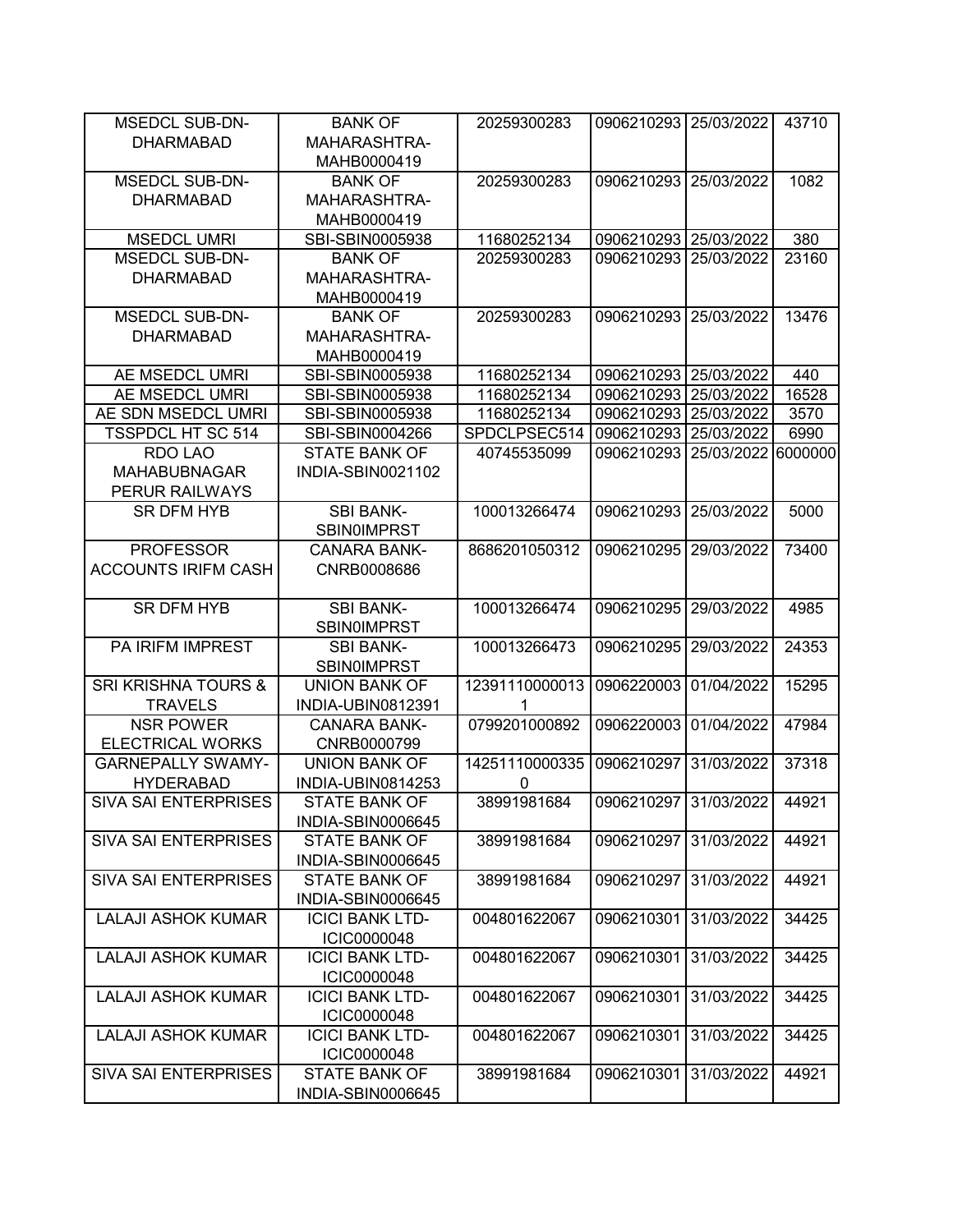| AO CASH BSNL                           | <b>UNION BANK OF</b>     | 05331110000322            | 0906220003                    | 01/04/2022         | 31941   |
|----------------------------------------|--------------------------|---------------------------|-------------------------------|--------------------|---------|
|                                        | INDIA-UBIN0805335        | 6                         |                               |                    |         |
| PRINCIPAL RJC                          | <b>STATE BANK OF</b>     | 52020520521               | 0906220003                    | 01/04/2022         | 8000    |
| LALAGUDA                               | INDIA-SBIN0020082        |                           |                               |                    |         |
| M/S BALMER LAWRIE &                    | <b>HDFC BANK LTD-</b>    | 00040110000014            | 0906220003                    | 01/04/2022         | 5857    |
| <b>CO LIMITED</b>                      | HDFC0000004              |                           |                               |                    |         |
| M/S BALMER LAWRIE &                    | <b>HDFC BANK LTD-</b>    | 00040110000014            | 0906220003                    | 01/04/2022         | 29538   |
| <b>CO LIMITED</b>                      | HDFC0000004              |                           |                               |                    |         |
| M/S BALMER LAWRIE &                    | <b>HDFC BANK LTD-</b>    | 00040110000014            | 0906220003                    | 01/04/2022         | 10002   |
| <b>CO LIMITED</b>                      | HDFC0000004              |                           |                               |                    |         |
| M/S BALMER LAWRIE &                    | <b>HDFC BANK LTD-</b>    | 00040110000014            | 0906220003                    | 01/04/2022         | 8176    |
| <b>CO LIMITED</b>                      | HDFC0000004              |                           |                               |                    |         |
| THE COMMISSIONER,                      | <b>STATE BANK OF</b>     | 52082155599               | 0906220003                    | 01/04/2022         | 1500000 |
| <b>GHMC</b>                            | INDIA-SBIN0020432        |                           |                               |                    | 0       |
| <b>KHYBER SECURITY</b>                 | <b>AXIS BANK-</b>        | 92002002594328            | 0906210300                    | 31/03/2022         | 36260   |
| <b>AND SERVICES</b>                    | UTIB0003984              | 4                         |                               |                    |         |
| PRIVATE LIMITED                        |                          |                           |                               |                    |         |
| <b>KHYBER SECURITY</b>                 | <b>AXIS BANK-</b>        | 92002002594328            | 0906210300                    | 31/03/2022         | 36260   |
| <b>AND SERVICES</b>                    | UTIB0003984              | 4                         |                               |                    |         |
| PRIVATE LIMITED                        |                          |                           |                               |                    |         |
| SR DPO HYB                             | SELF CHEQUE-             | 000                       | 190195                        | 31/03/2022         | 376000  |
| A ARJUN RAO-                           | THE LAKSHMI VILAS        | 04616110000003            | 0906210229                    | 04/01/2022         | 373146  |
| <b>HYDERABAD</b>                       | <b>BANK LTD-</b>         | 61                        |                               |                    |         |
|                                        | LAVB0000461              |                           |                               |                    |         |
| <b>ZEN TECH</b>                        | <b>CANARA BANK-</b>      | 30301010003628            | 0906210229                    | 04/01/2022         | 573213  |
| <b>ENGINEERING</b>                     | CNRB0013030              |                           |                               |                    |         |
| SERVICES-                              |                          |                           |                               |                    |         |
| <b>SECUNDERABAD</b>                    |                          |                           |                               |                    |         |
| <b>SANYU INFRA</b><br>PROJECTS PRIVATE | <b>BANK OF BARODA-</b>   | 09540400000158            | 0906210229                    | 04/01/2022 5756980 |         |
| LIMITED-HYDERABAD                      | <b>BARB0TILHYD</b>       |                           |                               |                    |         |
| M/S CHAANAKYA                          | <b>STATE BANK OF</b>     | 64150738641               | 0906210229                    | 04/01/2022         | 59006   |
| <b>ENTERPRISES, WEST</b>               | INDIA-SBIN0040462        |                           |                               |                    |         |
| MARREDPALLY,                           |                          |                           |                               |                    |         |
| <b>SECUNDERABAD</b>                    |                          |                           |                               |                    |         |
| <b>M/S PADMAVATHI</b>                  | <b>ICICI BANK LTD-</b>   | 059805003973              | 0906210229 04/01/2022 2564313 |                    |         |
| <b>HOSPITATILY &amp;</b>               | <b>ICIC0000598</b>       |                           |                               |                    |         |
| <b>FACILITIES</b>                      |                          |                           |                               |                    |         |
| <b>MANAGEMENT</b>                      |                          |                           |                               |                    |         |
| SERVICE, PT.                           |                          |                           |                               |                    |         |
| A ARJUN RAO-                           | <b>THE LAKSHMI VILAS</b> | 04616110000003 0906210229 |                               | 04/01/2022         | 469016  |
| <b>HYDERABAD</b>                       | <b>BANK LTD-</b>         | 61                        |                               |                    |         |
|                                        | LAVB0000461              |                           |                               |                    |         |
| A ARJUN RAO-                           | THE LAKSHMI VILAS        | 04616110000003            | 0906210229                    | 04/01/2022         | 474138  |
| <b>HYDERABAD</b>                       | <b>BANK LTD-</b>         | 61                        |                               |                    |         |
|                                        | LAVB0000461              |                           |                               |                    |         |
| A ARJUN RAO-                           | THE LAKSHMI VILAS        | 04616110000003            | 0906210229                    | 04/01/2022         | 370517  |
| <b>HYDERABAD</b>                       | <b>BANK LTD-</b>         | 61                        |                               |                    |         |
|                                        | LAVB0000461              |                           |                               |                    |         |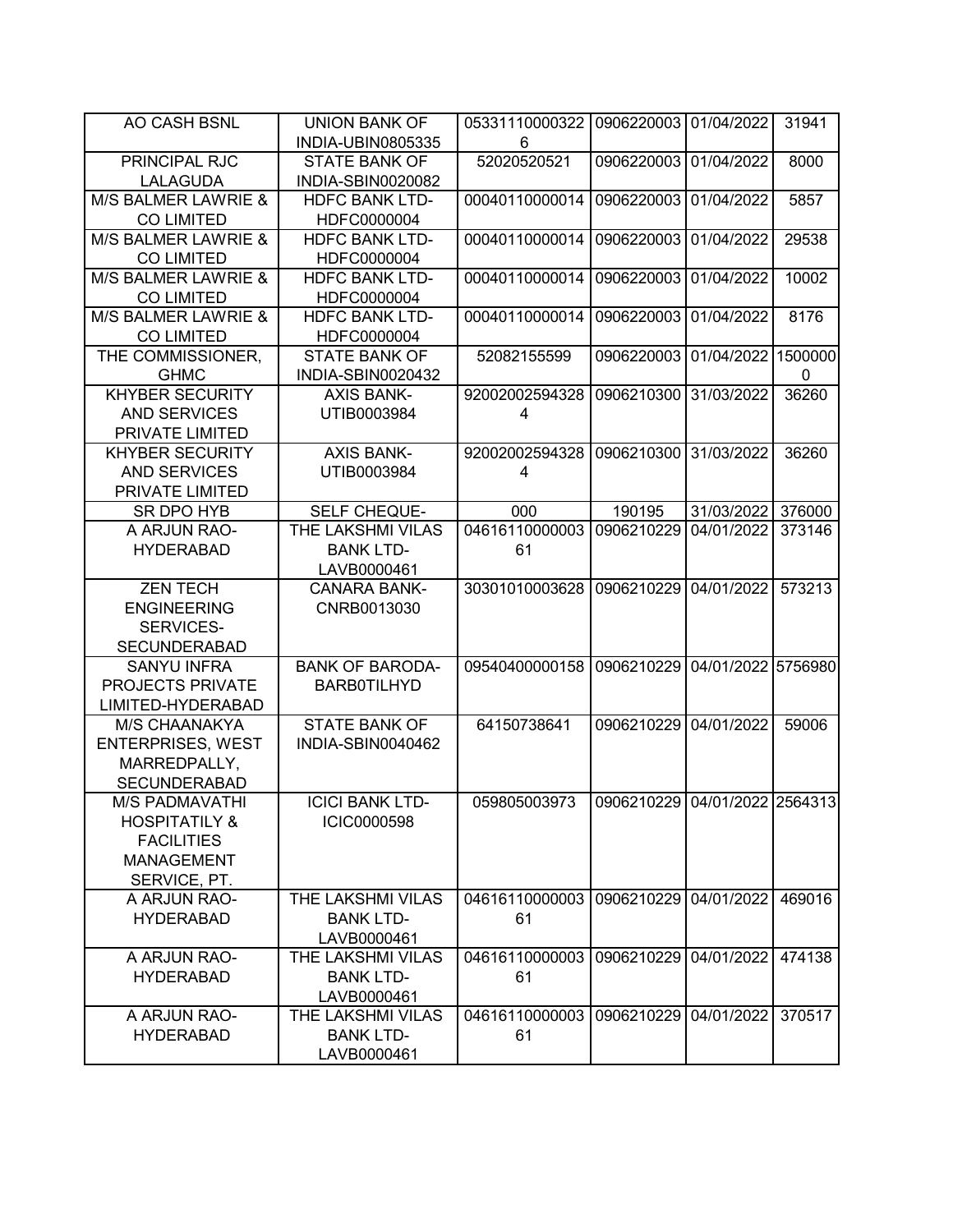| A ARJUN RAO-                             | THE LAKSHMI VILAS          | 04616110000003 | 0906210229                   | 04/01/2022 | 425445 |
|------------------------------------------|----------------------------|----------------|------------------------------|------------|--------|
| <b>HYDERABAD</b>                         | <b>BANK LTD-</b>           | 61             |                              |            |        |
|                                          | LAVB0000461                |                |                              |            |        |
| A ARJUN RAO-                             | THE LAKSHMI VILAS          | 04616110000003 | 0906210229                   | 04/01/2022 | 463843 |
| <b>HYDERABAD</b>                         | <b>BANK LTD-</b>           | 61             |                              |            |        |
|                                          | LAVB0000461                |                |                              |            |        |
| A ARJUN RAO-                             | THE LAKSHMI VILAS          | 04616110000003 | 0906210229                   | 04/01/2022 | 242280 |
| <b>HYDERABAD</b>                         | <b>BANK LTD-</b>           | 61             |                              |            |        |
|                                          | LAVB0000461                |                |                              |            |        |
| A ARJUN RAO-                             | THE LAKSHMI VILAS          | 04616110000003 | 0906210229                   | 04/01/2022 | 364567 |
| <b>HYDERABAD</b>                         | <b>BANK LTD-</b>           | 61             |                              |            |        |
|                                          | LAVB0000461                |                |                              |            |        |
| RAVITEJA AND CO-                         | SBI-SBIN0001173            | 34858377661    | 0906210229                   | 04/01/2022 | 276101 |
|                                          |                            |                |                              |            |        |
| <b>PRAKASAM</b>                          |                            |                |                              |            |        |
| PRIYA FOODS-                             | <b>ICICI BANK LIMITED-</b> | 237305500124   | 0906210232                   | 07/01/2022 | 140978 |
| <b>SECUNDERABAD</b>                      | ICIC0002373                |                |                              |            |        |
| PRIYA FOODS-                             | <b>ICICI BANK LIMITED-</b> | 237305500124   | 0906210232                   | 07/01/2022 | 130635 |
| <b>SECUNDERABAD</b>                      | ICIC0002373                |                |                              |            |        |
| <b>NATIONAL ENGG &amp;</b>               | <b>AXIS BANK-</b>          | 91202005001662 | 0906210232                   | 07/01/2022 | 135921 |
| <b>FABRICATION WKS</b>                   | UTIB0001304                | $\overline{2}$ |                              |            |        |
| A.DASHARATH KUMAR                        | <b>STATE BANK OF</b>       | 62243078945    | 0906210232                   | 07/01/2022 | 177002 |
|                                          | INDIA-SBIN0020064          |                |                              |            |        |
| <b>SRI JYOTHI</b>                        | <b>CANARA BANK-</b>        | 1286201001504  | 0906210232                   | 07/01/2022 | 87400  |
| <b>ENGINEERING</b>                       | CNRB0001286                |                |                              |            |        |
| CORPORATION-                             |                            |                |                              |            |        |
| <b>HYDERABAD</b>                         |                            |                |                              |            |        |
| <b>BASANTHI</b>                          | KOTAK MAHINDRA             | 700044011042   | 0906210229                   | 04/01/2022 | 314559 |
| CONSTRUCTIONS-                           | <b>BANK LIMITED-</b>       |                |                              |            |        |
| <b>HYDERABAD</b>                         | KKBK0007456                |                |                              |            |        |
| <b>BASANTHI</b>                          | <b>KOTAK MAHINDRA</b>      | 700044011042   | 0906210229                   | 04/01/2022 | 433293 |
|                                          |                            |                |                              |            |        |
| CONSTRUCTIONS-                           | <b>BANK LIMITED-</b>       |                |                              |            |        |
| <b>HYDERABAD</b>                         | KKBK0007456                |                |                              |            |        |
| <b>BASANTHI</b>                          | KOTAK MAHINDRA             | 700044011042   | 0906210229                   | 04/01/2022 | 457219 |
| <b>CONSTRUCTIONS-</b>                    | <b>BANK LIMITED-</b>       |                |                              |            |        |
| <b>HYDERABAD</b>                         | KKBK0007456                |                |                              |            |        |
| BASANTHI                                 | KOTAK MAHINDRA             | 700044011042   | 0906210229 04/01/2022 380175 |            |        |
| CONSTRUCTIONS-                           | <b>BANK LIMITED-</b>       |                |                              |            |        |
| <b>HYDERABAD</b>                         | KKBK0007456                |                |                              |            |        |
| <b>BASANTHI</b>                          | KOTAK MAHINDRA             | 700044011042   | 0906210229                   | 04/01/2022 | 470394 |
| CONSTRUCTIONS-                           | <b>BANK LIMITED-</b>       |                |                              |            |        |
| <b>HYDERABAD</b>                         | KKBK0007456                |                |                              |            |        |
| A ARJUN RAO-                             | THE LAKSHMI VILAS          | 04616110000003 | 0906210229                   | 04/01/2022 | 333004 |
| <b>HYDERABAD</b>                         | <b>BANK LTD-</b>           | 61             |                              |            |        |
|                                          | LAVB0000461                |                |                              |            |        |
| M/S SLNS ENTERPRISES THE A.P. MAHESH CO- |                            | 00700120001545 | 0906210232                   | 07/01/2022 | 55734  |
|                                          | OP URBAN BANK LT-          | $\overline{2}$ |                              |            |        |
|                                          | APMC0000007                |                |                              |            |        |
| <b>K PADMAJA</b>                         | <b>AXIS BANK-</b>          | 91802000514722 | 0906210232                   | 07/01/2022 | 55734  |
|                                          |                            |                |                              |            |        |
|                                          | UTIB0001455                | 3              |                              |            |        |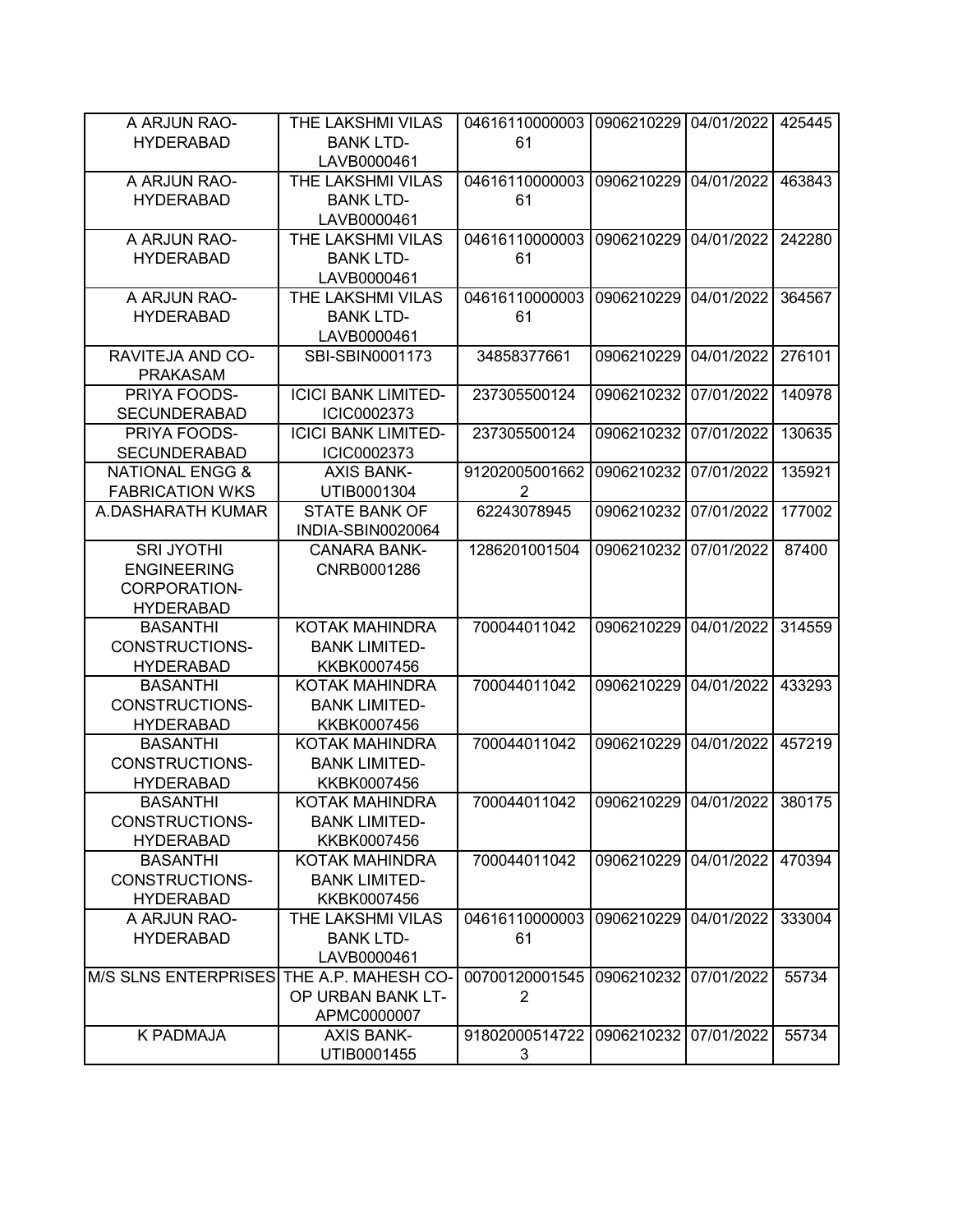| <b>DHARMIK</b>             | <b>UNION BANK OF</b>    | 51010100380794          | 0906210229 | 04/01/2022         | 111476 |
|----------------------------|-------------------------|-------------------------|------------|--------------------|--------|
| <b>ENTERPRISES-</b>        | INDIA-UBIN0906719       | 1                       |            |                    |        |
| <b>HYDERABAD</b>           |                         |                         |            |                    |        |
| MK IMPEX-HYDERABAD         | <b>ICICI BANK LTD-</b>  | 000805501382            | 0906210232 | 07/01/2022         | 100000 |
|                            |                         |                         |            |                    |        |
|                            | <b>ICIC0000008</b>      |                         |            |                    |        |
| NITHYA ENTERPRISES         | <b>ICICI BANK LTD-</b>  | 111105002350            | 0906210230 | 05/01/2022         | 312323 |
|                            | ICIC0001111             |                         |            |                    |        |
| A ARJUN RAO-               | THE LAKSHMI VILAS       | 04616110000003          | 0906210230 | 05/01/2022         | 467731 |
| <b>HYDERABAD</b>           | <b>BANK LTD-</b>        | 61                      |            |                    |        |
|                            | LAVB0000461             |                         |            |                    |        |
| A ARJUN RAO-               | THE LAKSHMI VILAS       | 04616110000003          | 0906210230 | 05/01/2022         | 339235 |
| <b>HYDERABAD</b>           | <b>BANK LTD-</b>        | 61                      |            |                    |        |
|                            | LAVB0000461             |                         |            |                    |        |
| A ARJUN RAO-               | THE LAKSHMI VILAS       | 04616110000003          | 0906210230 | 05/01/2022         | 468832 |
| <b>HYDERABAD</b>           | <b>BANK LTD-</b>        | 61                      |            |                    |        |
|                            | LAVB0000461             |                         |            |                    |        |
| A ARJUN RAO-               | THE LAKSHMI VILAS       | 04616110000003          | 0906210230 | 05/01/2022         | 416425 |
| <b>HYDERABAD</b>           | <b>BANK LTD-</b>        | 61                      |            |                    |        |
|                            | LAVB0000461             |                         |            |                    |        |
| A ARJUN RAO-               | THE LAKSHMI VILAS       | 04616110000003          | 0906210230 | 05/01/2022         | 475613 |
| <b>HYDERABAD</b>           | <b>BANK LTD-</b>        | 61                      |            |                    |        |
|                            | LAVB0000461             |                         |            |                    |        |
| A ARJUN RAO-               | THE LAKSHMI VILAS       | 04616110000003          | 0906210230 | 05/01/2022         | 420867 |
| <b>HYDERABAD</b>           | <b>BANK LTD-</b>        | 61                      |            |                    |        |
|                            | LAVB0000461             |                         |            |                    |        |
| A ARJUN RAO-               | THE LAKSHMI VILAS       | 04616110000003          | 0906210230 | 05/01/2022         | 475466 |
|                            |                         |                         |            |                    |        |
| <b>HYDERABAD</b>           | <b>BANK LTD-</b>        | 61                      |            |                    |        |
|                            | LAVB0000461             |                         |            |                    |        |
| A ARJUN RAO-               | THE LAKSHMI VILAS       | 04616110000003          | 0906210230 | 05/01/2022         | 179485 |
| <b>HYDERABAD</b>           | <b>BANK LTD-</b>        | 61                      |            |                    |        |
|                            | LAVB0000461             |                         |            |                    |        |
| <b>M/S AIRAJ</b>           | <b>UNION BANK OF</b>    | 34290101003618          | 0906210232 | 07/01/2022         | 115894 |
| <b>CONSTRUCTIONS</b>       | INDIA-UBIN0534293       | 1                       |            |                    |        |
| <b>VIJAY KRISHNA</b>       | SBI-SBIN0000916         | 32773903936             | 0906210232 | 07/01/2022         | 95854  |
| <b>ENTERPRISES-</b>        |                         |                         |            |                    |        |
| SECUNDERABAD               |                         |                         |            |                    |        |
| M/S A R INFOTECH,          | KOTAK MAHINDRA          | 7112134265              | 0906210230 | 05/01/2022         | 952476 |
|                            | <b>BANK-KKBK0000554</b> |                         |            |                    |        |
| <b>SREE MEHER LAKSHMI</b>  | <b>STATE BANK OF</b>    | 62029523007             | 0906210232 | 07/01/2022 2608218 |        |
| AND CO                     | INDIA-SBIN0020244       |                         |            |                    |        |
| <b>VITTAL RAJESH-</b>      | <b>INDIAN BANK-</b>     | 50359804423             | 0906210230 | 05/01/2022         | 191496 |
| <b>HYDERABAD</b>           | IDIB000W511             |                         |            |                    |        |
| <b>MARK INTERNATIONAL</b>  | <b>AXIS BANK-</b>       | 91702002659826          | 0906210232 | 07/01/2022         | 170678 |
| <b>PVT LMTD</b>            | UTIB0000289             | 1                       |            |                    |        |
| <b>NATIONAL ENGG &amp;</b> | <b>AXIS BANK-</b>       | 91202005001662          | 0906210232 | 07/01/2022         | 24760  |
| <b>FABRICATION WKS</b>     | UTIB0001304             | $\overline{\mathbf{c}}$ |            |                    |        |
| LAKSHMI GANAPATHI          | <b>BANK OF INDIA-</b>   | 86142511000002          | 0906210230 | 05/01/2022         | 424612 |
| <b>ENTER</b>               | BKID0008614             | 5                       |            |                    |        |
| <b>G VIJAYA VARDHAN</b>    | <b>UNION BANK OF</b>    | 02511001100435          | 0906210232 | 07/01/2022         | 468000 |
|                            | INDIA-UBIN0802514       | 1                       |            |                    |        |
|                            |                         |                         |            |                    |        |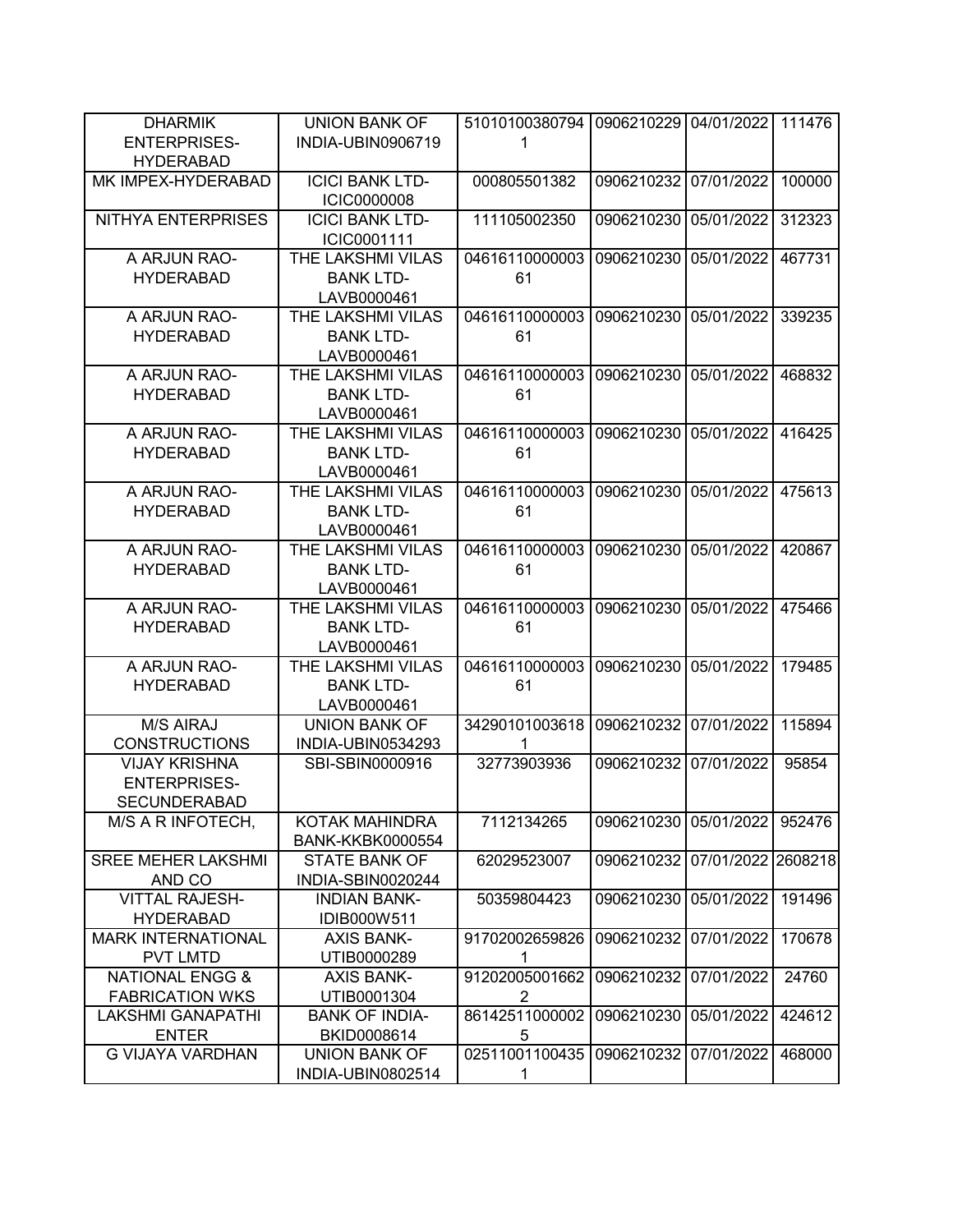| Y JAGAN RAO-                                 | THE LAKSHMI VILAS        | 04613600000005 | 0906210232 07/01/2022 |            | 25567   |
|----------------------------------------------|--------------------------|----------------|-----------------------|------------|---------|
| <b>SECUNDERABAD</b>                          | <b>BANK LTD-</b>         | 02             |                       |            |         |
|                                              | LAVB0000461              |                |                       |            |         |
| <b>SIMHADRI</b>                              | <b>CENTRAL BANK OF</b>   | 3811032452     | 0906210232            | 07/01/2022 | 87101   |
| <b>ENTERPRISES-</b>                          | INDIA-CBIN0280813        |                |                       |            |         |
| <b>SECUNDERABAD</b>                          |                          |                |                       |            |         |
| N R EQUIPMENTS-                              | <b>UCO BANK-</b>         | 09790510000809 | 0906210232            | 07/01/2022 | 1938302 |
| <b>RANGA REDDY</b>                           | <b>UCBA0000979</b>       |                |                       |            |         |
| <b>COMMISSIONER OF</b>                       | <b>STATE BANK OF</b>     | 52203651730    | 0906210232            | 07/01/2022 | 389746  |
| POLICE, CYBERABAD,                           | INDIA-SBIN0020496        |                |                       |            |         |
|                                              |                          |                |                       |            |         |
| <b>HYDERABAD</b><br><b>ADMN OFFICER DIST</b> | <b>STATE BANK OF</b>     | 00000052163303 | 0906210232            | 07/01/2022 | 335984  |
|                                              |                          |                |                       |            |         |
| <b>POLICE MBNR</b>                           | INDIA-SBIN0020184        | 026            |                       |            |         |
| SUPERINTENDENT OF                            | <b>STATE BANK OF</b>     | 52128125850    | 0906210232            | 07/01/2022 | 2114801 |
| <b>POLICE</b>                                | INDIA-SBIN0020094        |                |                       |            |         |
| <b>DARBE LOGISTICS</b>                       | <b>AXIS BANK-</b>        | 91802005493558 | 0906210232            | 07/01/2022 | 100000  |
|                                              | UTIB0001454              | 1              |                       |            |         |
| <b>SAI ENTERPRISES</b>                       | <b>KARUR VYSYA BANK-</b> | 14761350000015 | 0906210232            | 07/01/2022 | 145500  |
|                                              | KVBL0001476              | 26             |                       |            |         |
| <b>SHRI. CHAKKA SAI</b>                      | <b>HDFC BANK LTD-</b>    | 05681070038883 | 0906210232            | 07/01/2022 | 317780  |
| <b>KRISHNA, M/S SREE</b>                     | HDFC0000568              |                |                       |            |         |
| <b>VENKATESHWARA ENT</b>                     |                          |                |                       |            |         |
| <b>MD KHAJA</b>                              | SBI-SBIN0008026          | 20137038101    | 0906210232 07/01/2022 |            | 100000  |
| <b>BASANTHI</b>                              | KOTAK MAHINDRA           | 700044011042   | 0906210232            | 07/01/2022 | 7373510 |
| CONSTRUCTIONS-                               | <b>BANK LIMITED-</b>     |                |                       |            |         |
| <b>HYDERABAD</b>                             | KKBK0007456              |                |                       |            |         |
| A ARJUN RAO-                                 | THE LAKSHMI VILAS        | 04616110000003 | 0906210232            | 07/01/2022 | 424415  |
| <b>HYDERABAD</b>                             | <b>BANK LTD-</b>         | 61             |                       |            |         |
|                                              | LAVB0000461              |                |                       |            |         |
| <b>RAYSLINE</b>                              | <b>HDFC BANK LTD-</b>    | 50200052818101 | 0906210232            | 07/01/2022 | 851750  |
| <b>INFRASTRUCTURES</b>                       | HDFC0002479              |                |                       |            |         |
| PRIVATE LIMITED-                             |                          |                |                       |            |         |
| <b>HYDERABAD</b>                             |                          |                |                       |            |         |
| F TECH                                       | <b>UNION BANK OF</b>     | 34290401001600 | 0906210233            | 10/01/2022 | 1932542 |
| <b>CONSTRUCTION-</b>                         | INDIA-UBIN0534293        | $\overline{2}$ |                       |            |         |
| <b>PARBHANI</b>                              |                          |                |                       |            |         |
| <b>B ALEEM MIAH-</b>                         | <b>INDIAN BANK-</b>      | 7135327467     | 0906210233            | 10/01/2022 | 197430  |
| <b>KURNOOL</b>                               | IDIB000P268              |                |                       |            |         |
| <b>B ALEEM MIAH-</b>                         | <b>INDIAN BANK-</b>      | 7135327467     | 0906210233            | 10/01/2022 | 253345  |
| <b>KURNOOL</b>                               | IDIB000P268              |                |                       |            |         |
| <b>B ALEEM MIAH-</b>                         | <b>INDIAN BANK-</b>      | 7135327467     | 0906210233            | 10/01/2022 | 278676  |
| <b>KURNOOL</b>                               | IDIB000P268              |                |                       |            |         |
| <b>B ALEEM MIAH-</b>                         | <b>INDIAN BANK-</b>      | 7135327467     | 0906210233            | 10/01/2022 | 136010  |
| <b>KURNOOL</b>                               | IDIB000P268              |                |                       |            |         |
| <b>B ALEEM MIAH-</b>                         | <b>INDIAN BANK-</b>      | 7135327467     | 0906210233            | 10/01/2022 | 288621  |
| <b>KURNOOL</b>                               | IDIB000P268              |                |                       |            |         |
| <b>B ALEEM MIAH-</b>                         | <b>INDIAN BANK-</b>      | 7135327467     | 0906210233            | 10/01/2022 | 105587  |
| <b>KURNOOL</b>                               | IDIB000P268              |                |                       |            |         |
|                                              |                          |                |                       |            |         |
| <b>B ALEEM MIAH-</b>                         | <b>INDIAN BANK-</b>      | 7135327467     | 0906210233            | 10/01/2022 | 287769  |
| <b>KURNOOL</b>                               | IDIB000P268              |                |                       |            |         |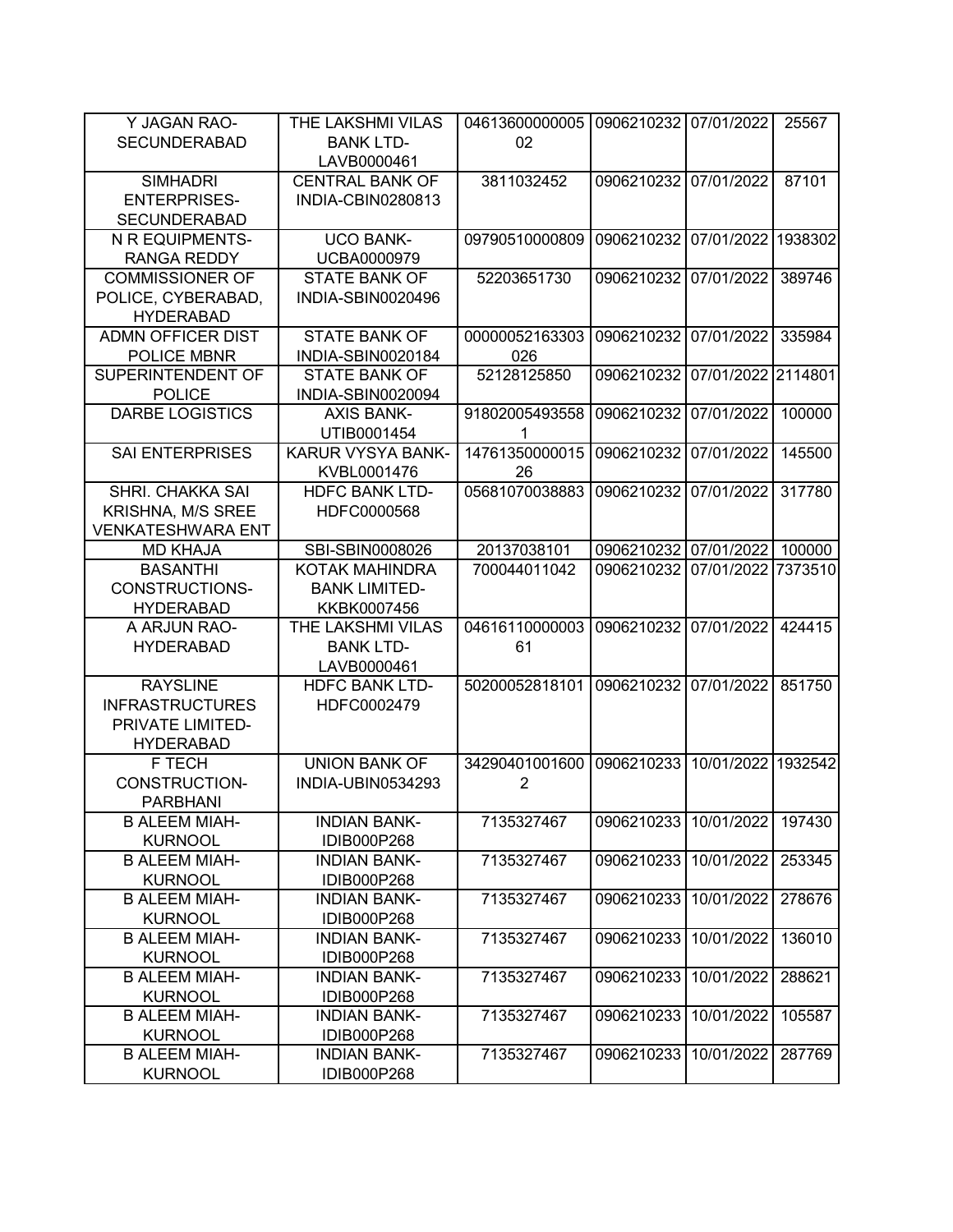| <b>MANCHALA VIJAYA</b>      | <b>AXIS BANK-</b>       | 24401020000025 | 0906210233                    | 10/01/2022         | 956286  |
|-----------------------------|-------------------------|----------------|-------------------------------|--------------------|---------|
| GOPAL-KURNOOL               | UTIB0000244             | 9              |                               |                    |         |
| <b>GVK LEARNING</b>         | <b>AXIS BANK-</b>       | 91602004195998 | 0906210233                    | 10/01/2022         | 31515   |
| <b>COORDINATES</b>          | UTIB0000027             | 7              |                               |                    |         |
| <b>FRANCIS KLIEN AND CO</b> | PUNJAB NATIONAL         | 10491100002360 | 0906210233                    | 10/01/2022         | 37587   |
| <b>PVT LTD</b>              | <b>BANK-PUNB0104910</b> |                |                               |                    |         |
| <b>M/S THOKA ANIL KUMAR</b> | <b>STATE BANK OF</b>    | 38042448146    | 0906210233                    | 10/01/2022         | 76975   |
|                             | INDIA-SBIN0006645       |                |                               |                    |         |
| <b>OTIS ELEVATOR</b>        | <b>CITIBANK NA-</b>     | 0001041037     | 0906210233                    | 10/01/2022         | 128912  |
| <b>COMPANY INDIA LTD</b>    | CITI0100000             |                |                               |                    |         |
| <b>ICON POWER</b>           | <b>KOTAK MAHINDRA</b>   | 5612857752     | 0906210233                    | 10/01/2022         | 1326052 |
| <b>SOLUTIONS PRIVATE</b>    | <b>BANK LIMITED-</b>    |                |                               |                    | 8       |
| LIMITED-GURGAON             | KKBK0004258             |                |                               |                    |         |
| P JANARDHAN RAO-            | <b>KOTAK MAHINDRA</b>   | 730011026939   | 0906210233                    | 10/01/2022         | 364203  |
| <b>HYDERABAD</b>            | <b>BANK LIMITED-</b>    |                |                               |                    |         |
|                             | KKBK0007457             |                |                               |                    |         |
| <b>SRI SAI</b>              | <b>CANARA BANK-</b>     | 30301010002650 | 0906210233                    | 10/01/2022         | 148002  |
| <b>K.K.ENTERPRISES</b>      | CNRB0013030             |                |                               |                    |         |
| <b>SRI SAI</b>              | <b>CANARA BANK-</b>     | 30301010002650 | 0906210233                    | 10/01/2022         | 148110  |
| <b>K.K.ENTERPRISES</b>      | CNRB0013030             |                |                               |                    |         |
| <b>B ALEEM MIAH-</b>        | <b>INDIAN BANK-</b>     | 7135327467     | 0906210234                    | 11/01/2022         | 193348  |
| <b>KURNOOL</b>              | IDIB000P268             |                |                               |                    |         |
| <b>S N COMMERCIALS</b>      | PUNJAB NATIONAL         | 11001010038070 | 0906210234                    | 11/01/2022         | 18796   |
|                             | BANK-PUNB0110010        |                |                               |                    |         |
| PARAS ELECTRONICS-          | PUNJAB NATIONAL         | 39350021000028 | 0906210234                    | 11/01/2022         | 2084389 |
| <b>HYDERABAD</b>            | <b>BANK-PUNB0393500</b> | 29             |                               |                    |         |
| PASULA SAI KUMAR            | <b>INDIAN BANK-</b>     | 50495455270    | 0906210234                    | 11/01/2022         | 53196   |
|                             | IDIB000W511             |                |                               |                    |         |
| M/S MCSR                    | <b>BANK OF BARODA-</b>  | 75390500000034 | 0906210234                    | 11/01/2022         | 722731  |
| <b>CONSTRUCTIONS</b>        | <b>BARBOVJCUDD</b>      |                |                               |                    |         |
| M/S. ARYA                   | <b>HDFC BANK LTD-</b>   | 00600350110169 | 0906210234                    | 11/01/2022         | 52696   |
| <b>COMMUNICATION &amp;</b>  | HDFC0000060             |                |                               |                    |         |
| <b>ELECTRONICS</b>          |                         |                |                               |                    |         |
| <b>SERVICES</b>             |                         |                |                               |                    |         |
| <b>STATCON POWER</b>        | <b>STATE BANK OF</b>    | 30258041949    | 0906210234                    | 11/01/2022         | 33393   |
| CONTROCLS LTD               | INDIA-SBIN0004077       |                |                               |                    |         |
| <b>KANAMARLAPUDI</b>        | PUNJAB AND SIND         | 10131300000011 | 0906210234 11/01/2022         |                    | 759467  |
| <b>CHANDRA SEKHAR-</b>      | <b>BANK-PSIB0021013</b> |                |                               |                    |         |
| SINGARAYAKONDA              |                         |                |                               |                    |         |
| G SATYANARAYANA             | THE LAKSHMI VILAS       | 04613600000005 | 0906210234 11/01/2022         |                    | 420899  |
| RAO-HYDERABAD               | <b>BANK LTD-</b>        | 33             |                               |                    |         |
|                             | LAVB0000461             |                |                               |                    |         |
| <b>SREE MEHER LAKSHMI</b>   | <b>STATE BANK OF</b>    | 62029523007    | 0906210234 11/01/2022 2869010 |                    |         |
| AND CO-HYDERABAD            | INDIA-SBIN0020244       |                |                               |                    |         |
|                             |                         |                |                               |                    |         |
| <b>SREE MEHER LAKSHMI</b>   | <b>STATE BANK OF</b>    | 62029523007    | 0906210234                    | 11/01/2022 1815624 |         |
| AND CO-HYDERABAD            | INDIA-SBIN0063791       |                |                               |                    |         |
|                             |                         |                |                               |                    |         |
| N BHASKAR RAO-              | KOTAK MAHINDRA          | 731011007766   | 0906210234                    | 11/01/2022         | 350046  |
| <b>HYDERRABAD</b>           | <b>BANK LIMITED-</b>    |                |                               |                    |         |
|                             | KKBK0007458             |                |                               |                    |         |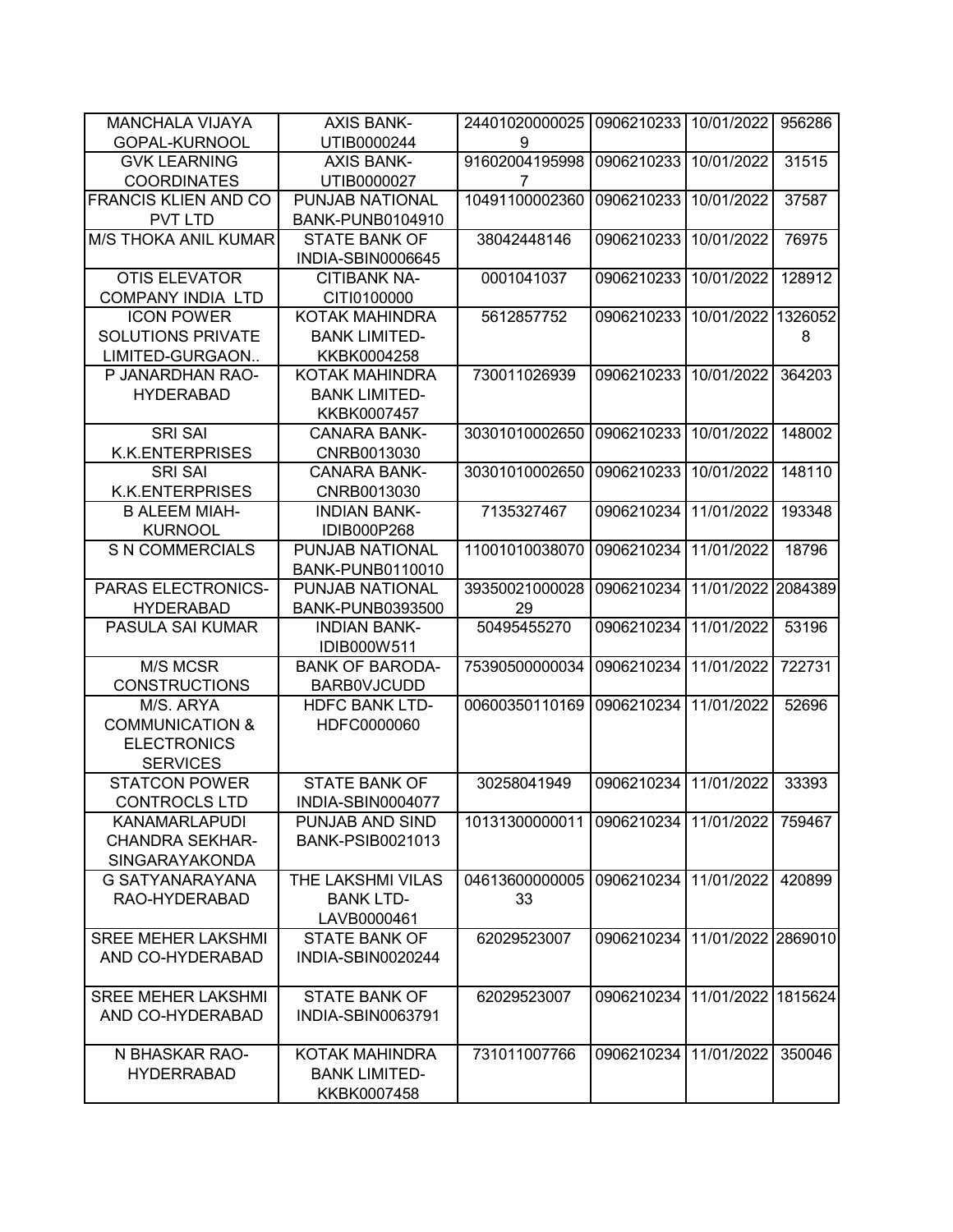| N BHASKAR RAO-            | KOTAK MAHINDRA       | 731011007766   | 0906210234 11/01/2022 |            | 96352  |
|---------------------------|----------------------|----------------|-----------------------|------------|--------|
| <b>HYDERRABAD</b>         | <b>BANK LIMITED-</b> |                |                       |            |        |
|                           | KKBK0007458          |                |                       |            |        |
| N BHASKAR RAO-            | KOTAK MAHINDRA       | 731011007766   | 0906210234            | 11/01/2022 | 146501 |
| <b>HYDERRABAD</b>         | <b>BANK LIMITED-</b> |                |                       |            |        |
|                           | KKBK0007458          |                |                       |            |        |
| N BHASKAR RAO-            | KOTAK MAHINDRA       | 731011007766   | 0906210234            | 11/01/2022 | 261005 |
| <b>HYDERRABAD</b>         | <b>BANK LIMITED-</b> |                |                       |            |        |
|                           |                      |                |                       |            |        |
|                           | KKBK0007458          |                |                       |            |        |
| A ARJUN RAO-              | THE LAKSHMI VILAS    | 04616110000003 | 0906210234            | 11/01/2022 | 466109 |
| <b>HYDERABAD</b>          | <b>BANK LTD-</b>     | 61             |                       |            |        |
|                           | LAVB0000461          |                |                       |            |        |
| A ARJUN RAO-              | THE LAKSHMI VILAS    | 04616110000003 | 0906210234            | 11/01/2022 | 113508 |
| <b>HYDERABAD</b>          | <b>BANK LTD-</b>     | 61             |                       |            |        |
|                           | LAVB0000461          |                |                       |            |        |
| A ARJUN RAO-              | THE LAKSHMI VILAS    | 04616110000003 | 0906210234            | 11/01/2022 | 274005 |
| <b>HYDERABAD</b>          | <b>BANK LTD-</b>     | 61             |                       |            |        |
|                           | LAVB0000461          |                |                       |            |        |
| A ARJUN RAO-              | THE LAKSHMI VILAS    | 04616110000003 | 0906210234            | 11/01/2022 | 217790 |
| <b>HYDERABAD</b>          | <b>BANK LTD-</b>     | 61             |                       |            |        |
|                           | LAVB0000461          |                |                       |            |        |
| A ARJUN RAO-              | THE LAKSHMI VILAS    | 04616110000003 | 0906210234            | 11/01/2022 | 76568  |
|                           |                      |                |                       |            |        |
| <b>HYDERABAD</b>          | <b>BANK LTD-</b>     | 61             |                       |            |        |
|                           | LAVB0000461          |                |                       |            |        |
| <b>EFFTRONICS SYSTEMS</b> | <b>UNION BANK OF</b> | 01341304610096 | 0906210234            | 11/01/2022 | 162178 |
| PRIVATE LIMITED-          | INDIA-UBIN0801348    | 0              |                       |            |        |
| <b>MANGALAGIRI GUNTUR</b> |                      |                |                       |            |        |
|                           |                      |                |                       |            |        |
| <b>EFFTRONICS SYSTEMS</b> | <b>UNION BANK OF</b> | 01341304610096 | 0906210234            | 11/01/2022 | 51571  |
| PRIVATE LIMITED-          | INDIA-UBIN0801348    | $\Omega$       |                       |            |        |
| <b>MANGALAGIRI GUNTUR</b> |                      |                |                       |            |        |
|                           |                      |                |                       |            |        |
| <b>EFFTRONICS SYSTEMS</b> | <b>UNION BANK OF</b> | 01341304610096 | 0906210234            | 11/01/2022 | 158700 |
| PRIVATE LIMITED-          | INDIA-UBIN0801348    | 0              |                       |            |        |
| <b>MANGALAGIRI GUNTUR</b> |                      |                |                       |            |        |
|                           |                      |                |                       |            |        |
| A ARJUN RAO-              | THE LAKSHMI VILAS    | 04616110000003 | 0906210234 11/01/2022 |            | 445664 |
| <b>HYDERABAD</b>          | <b>BANK LTD-</b>     | 61             |                       |            |        |
|                           | LAVB0000461          |                |                       |            |        |
| A ARJUN RAO-              | THE LAKSHMI VILAS    | 04616110000003 | 0906210235 12/01/2022 |            | 56077  |
| <b>HYDERABAD</b>          | <b>BANK LTD-</b>     | 61             |                       |            |        |
|                           |                      |                |                       |            |        |
|                           | LAVB0000461          |                |                       |            |        |
| A ARJUN RAO-              | THE LAKSHMI VILAS    | 04616110000003 | 0906210235            | 12/01/2022 | 305653 |
| <b>HYDERABAD</b>          | <b>BANK LTD-</b>     | 61             |                       |            |        |
|                           | LAVB0000461          |                |                       |            |        |
| A ARJUN RAO-              | THE LAKSHMI VILAS    | 04616110000003 | 0906210235            | 12/01/2022 | 408519 |
| <b>HYDERABAD</b>          | <b>BANK LTD-</b>     | 61             |                       |            |        |
|                           | LAVB0000461          |                |                       |            |        |
| A ARJUN RAO-              | THE LAKSHMI VILAS    | 04616110000003 | 0906210235            | 12/01/2022 | 316507 |
| <b>HYDERABAD</b>          | <b>BANK LTD-</b>     | 61             |                       |            |        |
|                           | LAVB0000461          |                |                       |            |        |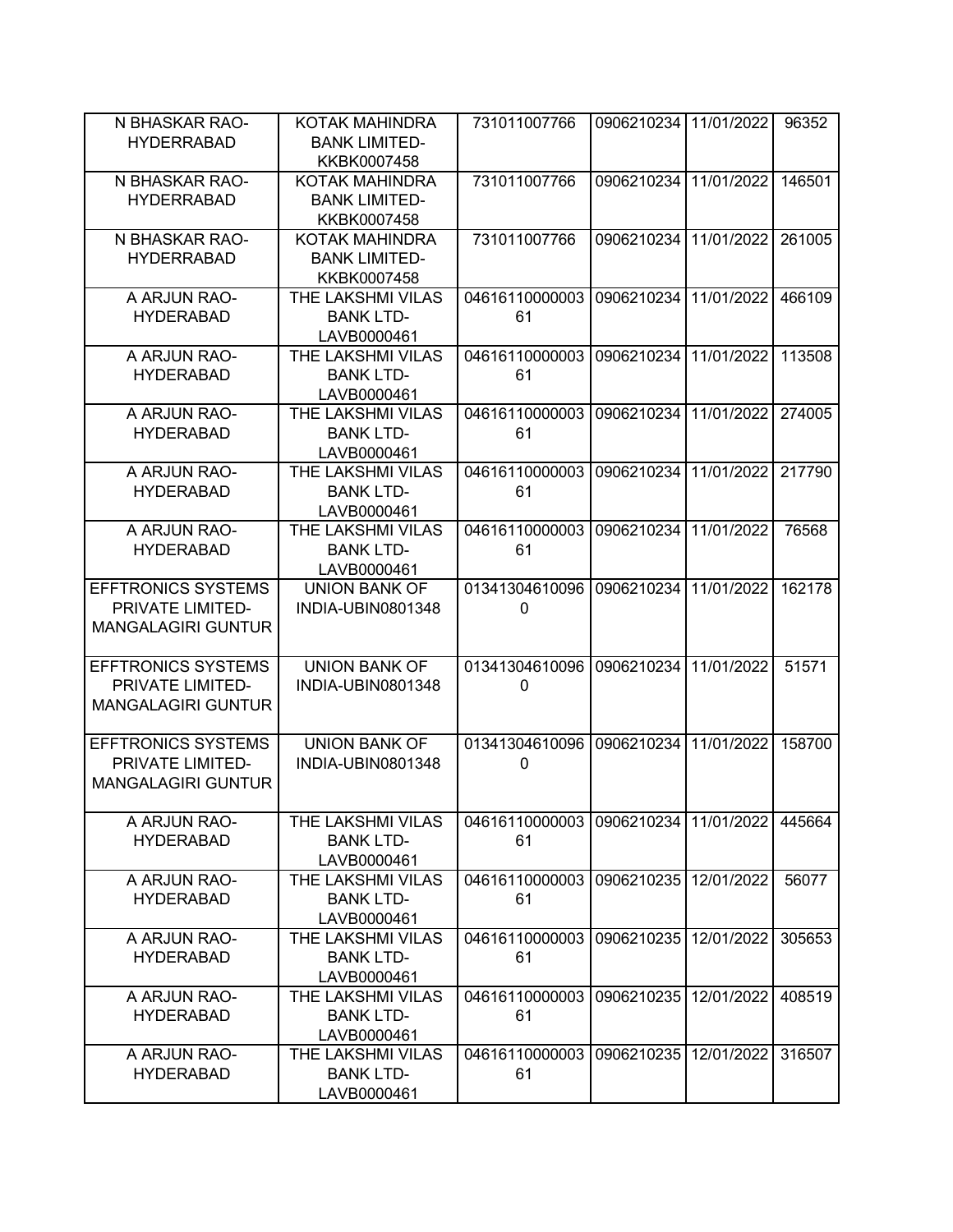| A ARJUN RAO-                  | THE LAKSHMI VILAS     | 04616110000003 | 0906210235 12/01/2022   |            | 108113  |
|-------------------------------|-----------------------|----------------|-------------------------|------------|---------|
| <b>HYDERABAD</b>              | <b>BANK LTD-</b>      | 61             |                         |            |         |
|                               | LAVB0000461           |                |                         |            |         |
| <b>KCN ENGINEERS AND</b>      | <b>STATE BANK OF</b>  | 38513707200    | 0906210235              | 12/01/2022 | 134013  |
| INFRA-HYDERABAD               | INDIA-SBIN0018047     |                |                         |            |         |
| <b>SREE RAMA</b>              | <b>CANARA BANK-</b>   | 0799201000666  | 0906210236              | 13/01/2022 | 47927   |
| <b>ENGINEERING WORKS</b>      | CNRB0000799           |                |                         |            |         |
| <b>SIRVEEN CONTROL</b>        | SBI-SBIN0002769       | 37203047571    | 0906210236              | 13/01/2022 | 1859716 |
| <b>SYSTEMS PRIVATE</b>        |                       |                |                         |            |         |
| LIMITED-.RANGAREDDY           |                       |                |                         |            |         |
| <b>DILEEP KUMAR-</b>          | <b>CANARA BANK-</b>   | 2611285000002  | 0906210236              | 13/01/2022 | 1825349 |
| <b>LUCKNOW</b>                | CNRB0002611           |                |                         |            |         |
| <b>SWASTIK</b>                | <b>UNION BANK OF</b>  | 23541110000180 | 0906210236              | 13/01/2022 | 33936   |
| <b>ENTERPRISES-</b>           | INDIA-UBIN0823546     | $\overline{2}$ |                         |            |         |
| <b>HYDERABAD</b>              |                       |                |                         |            |         |
| <b>GENERAL AUTO</b>           | <b>BANK OF INDIA-</b> | 00383010000058 | 0906210236              | 13/01/2022 | 1072418 |
| <b>ELECTRIC</b>               | BKID0000038           | 0              |                         |            |         |
| <b>CORPORATIONMUMBAI</b>      |                       |                |                         |            |         |
| <b>D RAVINDRA BABU-</b>       | <b>UNION BANK OF</b>  | 05053104300578 | 0906210236              | 13/01/2022 | 1333458 |
| <b>HYDERABAD</b>              | INDIA-UBIN0805050     | $\Omega$       |                         |            |         |
| <b>BASANTHI</b>               | KOTAK MAHINDRA        | 700044011042   | 0906210235              | 12/01/2022 | 381267  |
| <b>CONSTRUCTIONS-</b>         | <b>BANK LIMITED-</b>  |                |                         |            |         |
| <b>HYDERABAD</b>              | KKBK0007456           |                |                         |            |         |
| <b>BASANTHI</b>               | KOTAK MAHINDRA        | 700044011042   | 0906210235              | 12/01/2022 | 461478  |
| <b>CONSTRUCTIONS-</b>         | <b>BANK LIMITED-</b>  |                |                         |            |         |
| <b>HYDERABAD</b>              | KKBK0007456           |                |                         |            |         |
| M/S. D SRINIVAS               | <b>IDBI BANK LTD-</b> | 02971020000177 | 0906210235              | 12/01/2022 | 42314   |
|                               | IBKL0000297           | 27             |                         |            |         |
| <b>M/S BHAVYESH</b>           | <b>UNION BANK OF</b>  | 51010100716928 | 0906210235              | 12/01/2022 | 187757  |
| <b>TRAVELS</b>                | INDIA-UBIN0901661     | 9              |                         |            |         |
| N BHASKAR RAO-                | <b>KOTAK MAHINDRA</b> | 731011007766   | 0906210235              | 12/01/2022 | 393513  |
| <b>HYDERRABAD</b>             | <b>BANK LIMITED-</b>  |                |                         |            |         |
|                               | KKBK0007458           |                |                         |            |         |
| <b>SURESH TRADERS-</b>        | THE FEDERAL BANK      | 13955500002068 | 0906210236              | 13/01/2022 | 1357552 |
| SECUNDERABAD.                 | LTD-FDRL0001395       |                |                         |            | 8       |
| <b>MANASA LAXMI</b>           | <b>INDUSIND BANK-</b> | 259396230324   | 0906210236 13/01/2022   |            | 609797  |
| <b>ENTERPRISES</b>            | INDB0001052           |                |                         |            |         |
| M GANESH-HYDERABAD            | SBI-SBIN0003607       | 30228180048    | 0906210235   12/01/2022 |            | 424146  |
|                               |                       |                |                         |            |         |
| M GANESH-HYDERABAD            | SBI-SBIN0003607       | 30228180048    | 0906210235              | 12/01/2022 | 356586  |
|                               |                       |                |                         |            |         |
| K VENKATESHAM                 | <b>INDIAN BANK-</b>   | 50314585899    | 0906210236              | 13/01/2022 | 1545714 |
|                               | IDIB000W511           |                |                         |            |         |
| A ARJUN RAO-                  | THE LAKSHMI VILAS     | 04616110000003 | 0906210236              | 13/01/2022 | 1207965 |
| <b>HYDERABAD</b>              | <b>BANK LTD-</b>      | 61             |                         |            | 0       |
|                               | LAVB0000461           |                |                         |            |         |
| <b>Ramky Enviro Engineers</b> | <b>AXIS BANK-</b>     | 00801020002702 | 0906210236              | 13/01/2022 | 481422  |
| Ltd                           | UTIB0000008           | 5              |                         |            |         |
| M GANESH-HYDERABAD            | SBI-SBIN0003607       | 30228180048    | 0906210236              | 13/01/2022 | 317227  |
|                               |                       |                |                         |            |         |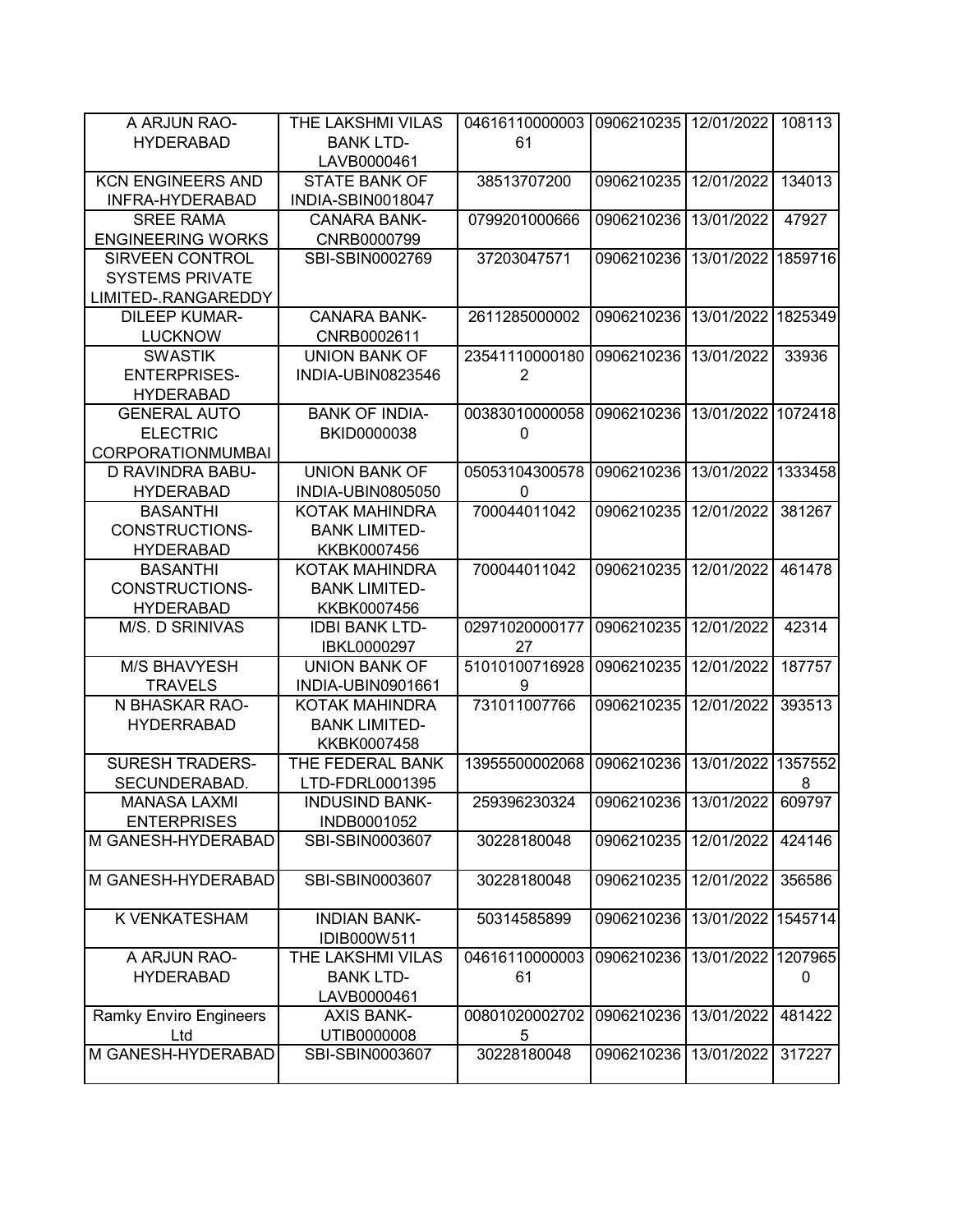| M GANESH-HYDERABAD                                                 | SBI-SBIN0003607                                             | 30228180048          | 0906210236            | 13/01/2022         | 367290  |
|--------------------------------------------------------------------|-------------------------------------------------------------|----------------------|-----------------------|--------------------|---------|
| AMARA RAJA POWER<br>SYSTEMS LTD.                                   | <b>STATE BANK OF</b><br>INDIA-SBIN0016292                   | 10306769135          | 0906210236            | 13/01/2022 2102938 |         |
| <b>MAGNA TECHNO</b><br>SERVICES-HYDERABAD                          | THE FEDERAL BANK<br>LTD-FDRL0001667                         | 16670200001636       | 0906210236            | 13/01/2022         | 1819467 |
| M/S.GLOBAL<br><b>OUTSOURCING</b><br><b>SERVICES</b>                | <b>HDFC BANK LTD-</b><br>HDFC0000021                        | 50200049169998       | 0906210236            | 13/01/2022         | 640930  |
| M/S.GLOBAL<br><b>OUTSOURCING</b><br><b>SERVICES</b>                | <b>HDFC BANK LTD-</b><br>HDFC0000021                        | 50200049169998       | 0906210236            | 13/01/2022         | 361156  |
| <b>ARFA ELECTRICALS</b><br><b>AND ENGINEERING</b><br>WORKS-NANDED. | <b>STATE BANK OF</b><br>INDIA-SBIN0020452                   | 62447760756          | 0906210236            | 13/01/2022         | 316200  |
| A ARJUN RAO-<br><b>HYDERABAD</b>                                   | THE LAKSHMI VILAS<br><b>BANK LTD-</b><br>LAVB0000461        | 04616110000003<br>61 | 0906210236            | 13/01/2022         | 425056  |
| <b>DIDDI RAJU-</b><br><b>HYDERABAD</b>                             | <b>THE LAKSHMI VILAS</b><br><b>BANK LTD-</b><br>LAVB0000461 | 04616110000003<br>35 | 0906210236            | 13/01/2022         | 397090  |
| <b>DIDDI RAJU-</b><br><b>HYDERABAD</b>                             | THE LAKSHMI VILAS<br><b>BANK LTD-</b><br>LAVB0000461        | 04616110000003<br>35 | 0906210236            | 13/01/2022         | 405262  |
| <b>DIDDI RAJU-</b><br><b>HYDERABAD</b>                             | THE LAKSHMI VILAS<br><b>BANK LTD-</b><br>LAVB0000461        | 04616110000003<br>35 | 0906210236            | 13/01/2022         | 426998  |
| <b>DIDDI RAJU-</b><br><b>HYDERABAD</b>                             | THE LAKSHMI VILAS<br><b>BANK LTD-</b><br>LAVB0000461        | 04616110000003<br>35 | 0906210236            | 13/01/2022         | 360502  |
| <b>STATCON</b><br><b>ELECTRONICS INDIA</b><br><b>LIMITED</b>       | <b>STATE BANK OF</b><br>INDIA-SBIN0004077                   | 30258041949          | 0906210236            | 13/01/2022         | 1617044 |
| A ARJUN RAO-<br><b>HYDERABAD</b>                                   | THE LAKSHMI VILAS<br><b>BANK LTD-</b><br>LAVB0000461        | 04616110000003<br>61 | 0906210238            | 17/01/2022         | 244858  |
| A ARJUN RAO-<br><b>HYDERABAD</b>                                   | THE LAKSHMI VILAS<br><b>BANK LTD-</b><br>LAVB0000461        | 04616110000003<br>61 | 0906210238 17/01/2022 |                    | 452722  |
| A ARJUN RAO-<br><b>HYDERABAD</b>                                   | THE LAKSHMI VILAS<br><b>BANK LTD-</b><br>LAVB0000461        | 04616110000003<br>61 | 0906210238 17/01/2022 |                    | 335968  |
| A ARJUN RAO-<br><b>HYDERABAD</b>                                   | THE LAKSHMI VILAS<br><b>BANK LTD-</b><br>LAVB0000461        | 04616110000003<br>61 | 0906210238            | 17/01/2022         | 457374  |
| A ARJUN RAO-<br><b>HYDERABAD</b>                                   | THE LAKSHMI VILAS<br><b>BANK LTD-</b><br>LAVB0000461        | 04616110000003<br>61 | 0906210238            | 17/01/2022         | 436615  |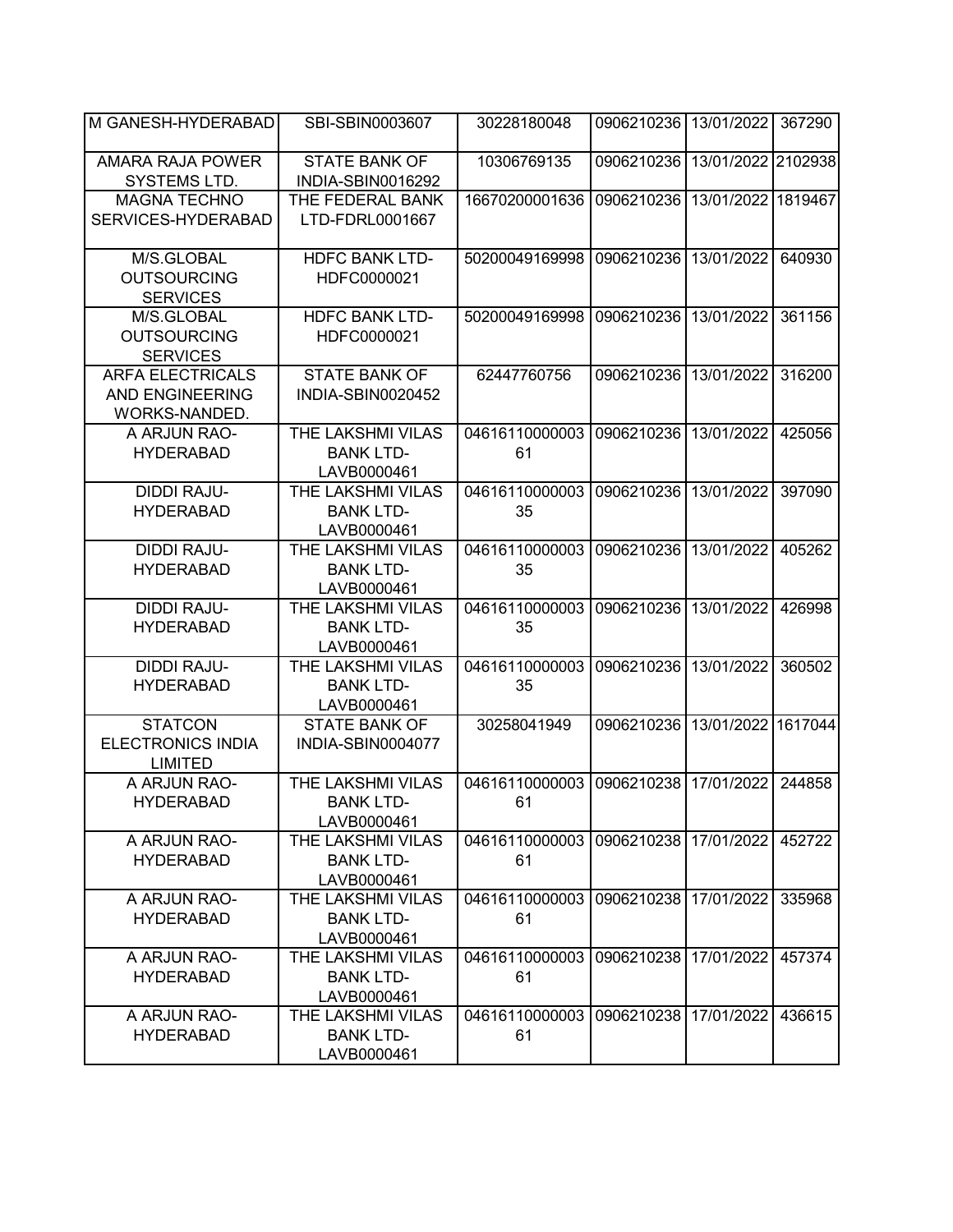| 0906210238 17/01/2022<br>A ARJUN RAO-<br>04616110000003<br>395678<br><b>BANK LTD-</b><br>61<br><b>HYDERABAD</b><br>LAVB0000461<br>04616110000003<br>0906210238 17/01/2022<br>A ARJUN RAO-<br>THE LAKSHMI VILAS<br>464915<br><b>BANK LTD-</b><br>61<br><b>HYDERABAD</b><br>LAVB0000461<br>04616110000003<br>A ARJUN RAO-<br>THE LAKSHMI VILAS<br>0906210238<br>17/01/2022<br>387223<br><b>BANK LTD-</b><br>61<br><b>HYDERABAD</b><br>LAVB0000461<br>04616110000003<br>A ARJUN RAO-<br>THE LAKSHMI VILAS<br>0906210238<br>17/01/2022<br>428798<br><b>BANK LTD-</b><br>61<br><b>HYDERABAD</b><br>LAVB0000461<br>04616110000003<br>A ARJUN RAO-<br>THE LAKSHMI VILAS<br>0906210238<br>17/01/2022<br>345139<br><b>BANK LTD-</b><br>61<br><b>HYDERABAD</b><br>LAVB0000461<br>04616110000003<br>A ARJUN RAO-<br>THE LAKSHMI VILAS<br>0906210238<br>17/01/2022<br>417275<br><b>HYDERABAD</b><br><b>BANK LTD-</b><br>61<br>LAVB0000461<br>A ARJUN RAO-<br>THE LAKSHMI VILAS<br>04616110000003<br>0906210238<br>17/01/2022<br>326408<br><b>HYDERABAD</b><br><b>BANK LTD-</b><br>61<br>LAVB0000461<br>17/01/2022<br>1257155<br><b>MEDHA SERVO DRIVES</b><br><b>STATE BANK OF</b><br>10374360383<br>0906210238<br><b>PVT LTD</b><br>INDIA-SBIN0004168<br>S IRVEEN CONTROL<br>10072583482<br>0906210238<br>17/01/2022<br>433297<br>SBI-SBIN0002769<br><b>SYSTEMS</b><br><b>AXIS BANK-</b><br>0906210238<br><b>SHARMA INTERIOR</b><br>91802001495126<br>17/01/2022<br>153280<br>UTIB0000430<br>4<br><b>SREE MEHER LAKSHMI</b><br>62029523007<br>0906210238<br>17/01/2022<br><b>STATE BANK OF</b><br>637489<br>AND CO-HYDERABAD<br>INDIA-SBIN0020244<br><b>FIRST MAN</b><br><b>ICICI BANK LTD-</b><br>613405024807<br>0906210238<br>17/01/2022<br>734307<br><b>MANAGEMENT</b><br>ICIC0006134<br><b>SERVICES PVT LTD</b><br><b>ICICI BANK LTD-</b><br><b>FIRST MAN</b><br>613405024807<br>0906210238<br>17/01/2022<br>903242<br><b>MANAGEMENT</b><br>ICIC0006134<br><b>SERVICES PVT LTD</b><br><b>SRIKARG PROJECTS</b><br>295914<br><b>HDFC BANK LTD-</b><br>50200053765485<br>0906210238 17/01/2022<br>PRIVATE LIMITED-<br>HDFC0000562<br><b>HYDERABAD</b><br>P VENKATESHWAR<br><b>INDIAN BANK-</b><br>880575135<br>0906210238 17/01/2022<br>791980<br>RAO-KURNOOL<br>IDIB000K061<br>01341304610096<br><b>EFFTRONICS SYSTEMS</b><br><b>UNION BANK OF</b><br>0906210239<br>18/01/2022<br>165287<br><b>PVT LTD</b><br>INDIA-UBIN0801348<br>0<br>01341304610096<br>647627<br><b>EFFTRONICS SYSTEMS</b><br>0906210239<br>18/01/2022<br><b>UNION BANK OF</b><br><b>PVT LTD</b><br>INDIA-UBIN0801348<br>0<br><b>SUKHILA POWER</b><br><b>UCO BANK-</b><br>14410510000496<br>0906210239<br>18/01/2022<br>97619<br>ELECTRONICS PVT LTD<br>UCBA0001441<br><b>M/S SKYBASE</b><br><b>AXIS BANK-</b><br>91702005570128<br>0906210239<br>18/01/2022<br>39549 |                         |                   |   |  |  |
|---------------------------------------------------------------------------------------------------------------------------------------------------------------------------------------------------------------------------------------------------------------------------------------------------------------------------------------------------------------------------------------------------------------------------------------------------------------------------------------------------------------------------------------------------------------------------------------------------------------------------------------------------------------------------------------------------------------------------------------------------------------------------------------------------------------------------------------------------------------------------------------------------------------------------------------------------------------------------------------------------------------------------------------------------------------------------------------------------------------------------------------------------------------------------------------------------------------------------------------------------------------------------------------------------------------------------------------------------------------------------------------------------------------------------------------------------------------------------------------------------------------------------------------------------------------------------------------------------------------------------------------------------------------------------------------------------------------------------------------------------------------------------------------------------------------------------------------------------------------------------------------------------------------------------------------------------------------------------------------------------------------------------------------------------------------------------------------------------------------------------------------------------------------------------------------------------------------------------------------------------------------------------------------------------------------------------------------------------------------------------------------------------------------------------------------------------------------------------------------------------------------------------------------------------------------------------------------------------------------------------------------------------------------------------------------------------------------------------------------------------------------------------------------------------------------------------------|-------------------------|-------------------|---|--|--|
|                                                                                                                                                                                                                                                                                                                                                                                                                                                                                                                                                                                                                                                                                                                                                                                                                                                                                                                                                                                                                                                                                                                                                                                                                                                                                                                                                                                                                                                                                                                                                                                                                                                                                                                                                                                                                                                                                                                                                                                                                                                                                                                                                                                                                                                                                                                                                                                                                                                                                                                                                                                                                                                                                                                                                                                                                                 |                         | THE LAKSHMI VILAS |   |  |  |
|                                                                                                                                                                                                                                                                                                                                                                                                                                                                                                                                                                                                                                                                                                                                                                                                                                                                                                                                                                                                                                                                                                                                                                                                                                                                                                                                                                                                                                                                                                                                                                                                                                                                                                                                                                                                                                                                                                                                                                                                                                                                                                                                                                                                                                                                                                                                                                                                                                                                                                                                                                                                                                                                                                                                                                                                                                 |                         |                   |   |  |  |
|                                                                                                                                                                                                                                                                                                                                                                                                                                                                                                                                                                                                                                                                                                                                                                                                                                                                                                                                                                                                                                                                                                                                                                                                                                                                                                                                                                                                                                                                                                                                                                                                                                                                                                                                                                                                                                                                                                                                                                                                                                                                                                                                                                                                                                                                                                                                                                                                                                                                                                                                                                                                                                                                                                                                                                                                                                 |                         |                   |   |  |  |
|                                                                                                                                                                                                                                                                                                                                                                                                                                                                                                                                                                                                                                                                                                                                                                                                                                                                                                                                                                                                                                                                                                                                                                                                                                                                                                                                                                                                                                                                                                                                                                                                                                                                                                                                                                                                                                                                                                                                                                                                                                                                                                                                                                                                                                                                                                                                                                                                                                                                                                                                                                                                                                                                                                                                                                                                                                 |                         |                   |   |  |  |
|                                                                                                                                                                                                                                                                                                                                                                                                                                                                                                                                                                                                                                                                                                                                                                                                                                                                                                                                                                                                                                                                                                                                                                                                                                                                                                                                                                                                                                                                                                                                                                                                                                                                                                                                                                                                                                                                                                                                                                                                                                                                                                                                                                                                                                                                                                                                                                                                                                                                                                                                                                                                                                                                                                                                                                                                                                 |                         |                   |   |  |  |
|                                                                                                                                                                                                                                                                                                                                                                                                                                                                                                                                                                                                                                                                                                                                                                                                                                                                                                                                                                                                                                                                                                                                                                                                                                                                                                                                                                                                                                                                                                                                                                                                                                                                                                                                                                                                                                                                                                                                                                                                                                                                                                                                                                                                                                                                                                                                                                                                                                                                                                                                                                                                                                                                                                                                                                                                                                 |                         |                   |   |  |  |
|                                                                                                                                                                                                                                                                                                                                                                                                                                                                                                                                                                                                                                                                                                                                                                                                                                                                                                                                                                                                                                                                                                                                                                                                                                                                                                                                                                                                                                                                                                                                                                                                                                                                                                                                                                                                                                                                                                                                                                                                                                                                                                                                                                                                                                                                                                                                                                                                                                                                                                                                                                                                                                                                                                                                                                                                                                 |                         |                   |   |  |  |
|                                                                                                                                                                                                                                                                                                                                                                                                                                                                                                                                                                                                                                                                                                                                                                                                                                                                                                                                                                                                                                                                                                                                                                                                                                                                                                                                                                                                                                                                                                                                                                                                                                                                                                                                                                                                                                                                                                                                                                                                                                                                                                                                                                                                                                                                                                                                                                                                                                                                                                                                                                                                                                                                                                                                                                                                                                 |                         |                   |   |  |  |
|                                                                                                                                                                                                                                                                                                                                                                                                                                                                                                                                                                                                                                                                                                                                                                                                                                                                                                                                                                                                                                                                                                                                                                                                                                                                                                                                                                                                                                                                                                                                                                                                                                                                                                                                                                                                                                                                                                                                                                                                                                                                                                                                                                                                                                                                                                                                                                                                                                                                                                                                                                                                                                                                                                                                                                                                                                 |                         |                   |   |  |  |
|                                                                                                                                                                                                                                                                                                                                                                                                                                                                                                                                                                                                                                                                                                                                                                                                                                                                                                                                                                                                                                                                                                                                                                                                                                                                                                                                                                                                                                                                                                                                                                                                                                                                                                                                                                                                                                                                                                                                                                                                                                                                                                                                                                                                                                                                                                                                                                                                                                                                                                                                                                                                                                                                                                                                                                                                                                 |                         |                   |   |  |  |
|                                                                                                                                                                                                                                                                                                                                                                                                                                                                                                                                                                                                                                                                                                                                                                                                                                                                                                                                                                                                                                                                                                                                                                                                                                                                                                                                                                                                                                                                                                                                                                                                                                                                                                                                                                                                                                                                                                                                                                                                                                                                                                                                                                                                                                                                                                                                                                                                                                                                                                                                                                                                                                                                                                                                                                                                                                 |                         |                   |   |  |  |
|                                                                                                                                                                                                                                                                                                                                                                                                                                                                                                                                                                                                                                                                                                                                                                                                                                                                                                                                                                                                                                                                                                                                                                                                                                                                                                                                                                                                                                                                                                                                                                                                                                                                                                                                                                                                                                                                                                                                                                                                                                                                                                                                                                                                                                                                                                                                                                                                                                                                                                                                                                                                                                                                                                                                                                                                                                 |                         |                   |   |  |  |
|                                                                                                                                                                                                                                                                                                                                                                                                                                                                                                                                                                                                                                                                                                                                                                                                                                                                                                                                                                                                                                                                                                                                                                                                                                                                                                                                                                                                                                                                                                                                                                                                                                                                                                                                                                                                                                                                                                                                                                                                                                                                                                                                                                                                                                                                                                                                                                                                                                                                                                                                                                                                                                                                                                                                                                                                                                 |                         |                   |   |  |  |
|                                                                                                                                                                                                                                                                                                                                                                                                                                                                                                                                                                                                                                                                                                                                                                                                                                                                                                                                                                                                                                                                                                                                                                                                                                                                                                                                                                                                                                                                                                                                                                                                                                                                                                                                                                                                                                                                                                                                                                                                                                                                                                                                                                                                                                                                                                                                                                                                                                                                                                                                                                                                                                                                                                                                                                                                                                 |                         |                   |   |  |  |
|                                                                                                                                                                                                                                                                                                                                                                                                                                                                                                                                                                                                                                                                                                                                                                                                                                                                                                                                                                                                                                                                                                                                                                                                                                                                                                                                                                                                                                                                                                                                                                                                                                                                                                                                                                                                                                                                                                                                                                                                                                                                                                                                                                                                                                                                                                                                                                                                                                                                                                                                                                                                                                                                                                                                                                                                                                 |                         |                   |   |  |  |
|                                                                                                                                                                                                                                                                                                                                                                                                                                                                                                                                                                                                                                                                                                                                                                                                                                                                                                                                                                                                                                                                                                                                                                                                                                                                                                                                                                                                                                                                                                                                                                                                                                                                                                                                                                                                                                                                                                                                                                                                                                                                                                                                                                                                                                                                                                                                                                                                                                                                                                                                                                                                                                                                                                                                                                                                                                 |                         |                   |   |  |  |
|                                                                                                                                                                                                                                                                                                                                                                                                                                                                                                                                                                                                                                                                                                                                                                                                                                                                                                                                                                                                                                                                                                                                                                                                                                                                                                                                                                                                                                                                                                                                                                                                                                                                                                                                                                                                                                                                                                                                                                                                                                                                                                                                                                                                                                                                                                                                                                                                                                                                                                                                                                                                                                                                                                                                                                                                                                 |                         |                   |   |  |  |
|                                                                                                                                                                                                                                                                                                                                                                                                                                                                                                                                                                                                                                                                                                                                                                                                                                                                                                                                                                                                                                                                                                                                                                                                                                                                                                                                                                                                                                                                                                                                                                                                                                                                                                                                                                                                                                                                                                                                                                                                                                                                                                                                                                                                                                                                                                                                                                                                                                                                                                                                                                                                                                                                                                                                                                                                                                 |                         |                   |   |  |  |
|                                                                                                                                                                                                                                                                                                                                                                                                                                                                                                                                                                                                                                                                                                                                                                                                                                                                                                                                                                                                                                                                                                                                                                                                                                                                                                                                                                                                                                                                                                                                                                                                                                                                                                                                                                                                                                                                                                                                                                                                                                                                                                                                                                                                                                                                                                                                                                                                                                                                                                                                                                                                                                                                                                                                                                                                                                 |                         |                   |   |  |  |
|                                                                                                                                                                                                                                                                                                                                                                                                                                                                                                                                                                                                                                                                                                                                                                                                                                                                                                                                                                                                                                                                                                                                                                                                                                                                                                                                                                                                                                                                                                                                                                                                                                                                                                                                                                                                                                                                                                                                                                                                                                                                                                                                                                                                                                                                                                                                                                                                                                                                                                                                                                                                                                                                                                                                                                                                                                 |                         |                   |   |  |  |
|                                                                                                                                                                                                                                                                                                                                                                                                                                                                                                                                                                                                                                                                                                                                                                                                                                                                                                                                                                                                                                                                                                                                                                                                                                                                                                                                                                                                                                                                                                                                                                                                                                                                                                                                                                                                                                                                                                                                                                                                                                                                                                                                                                                                                                                                                                                                                                                                                                                                                                                                                                                                                                                                                                                                                                                                                                 |                         |                   |   |  |  |
|                                                                                                                                                                                                                                                                                                                                                                                                                                                                                                                                                                                                                                                                                                                                                                                                                                                                                                                                                                                                                                                                                                                                                                                                                                                                                                                                                                                                                                                                                                                                                                                                                                                                                                                                                                                                                                                                                                                                                                                                                                                                                                                                                                                                                                                                                                                                                                                                                                                                                                                                                                                                                                                                                                                                                                                                                                 |                         |                   |   |  |  |
|                                                                                                                                                                                                                                                                                                                                                                                                                                                                                                                                                                                                                                                                                                                                                                                                                                                                                                                                                                                                                                                                                                                                                                                                                                                                                                                                                                                                                                                                                                                                                                                                                                                                                                                                                                                                                                                                                                                                                                                                                                                                                                                                                                                                                                                                                                                                                                                                                                                                                                                                                                                                                                                                                                                                                                                                                                 |                         |                   |   |  |  |
|                                                                                                                                                                                                                                                                                                                                                                                                                                                                                                                                                                                                                                                                                                                                                                                                                                                                                                                                                                                                                                                                                                                                                                                                                                                                                                                                                                                                                                                                                                                                                                                                                                                                                                                                                                                                                                                                                                                                                                                                                                                                                                                                                                                                                                                                                                                                                                                                                                                                                                                                                                                                                                                                                                                                                                                                                                 |                         |                   |   |  |  |
|                                                                                                                                                                                                                                                                                                                                                                                                                                                                                                                                                                                                                                                                                                                                                                                                                                                                                                                                                                                                                                                                                                                                                                                                                                                                                                                                                                                                                                                                                                                                                                                                                                                                                                                                                                                                                                                                                                                                                                                                                                                                                                                                                                                                                                                                                                                                                                                                                                                                                                                                                                                                                                                                                                                                                                                                                                 |                         |                   |   |  |  |
|                                                                                                                                                                                                                                                                                                                                                                                                                                                                                                                                                                                                                                                                                                                                                                                                                                                                                                                                                                                                                                                                                                                                                                                                                                                                                                                                                                                                                                                                                                                                                                                                                                                                                                                                                                                                                                                                                                                                                                                                                                                                                                                                                                                                                                                                                                                                                                                                                                                                                                                                                                                                                                                                                                                                                                                                                                 |                         |                   |   |  |  |
|                                                                                                                                                                                                                                                                                                                                                                                                                                                                                                                                                                                                                                                                                                                                                                                                                                                                                                                                                                                                                                                                                                                                                                                                                                                                                                                                                                                                                                                                                                                                                                                                                                                                                                                                                                                                                                                                                                                                                                                                                                                                                                                                                                                                                                                                                                                                                                                                                                                                                                                                                                                                                                                                                                                                                                                                                                 |                         |                   |   |  |  |
|                                                                                                                                                                                                                                                                                                                                                                                                                                                                                                                                                                                                                                                                                                                                                                                                                                                                                                                                                                                                                                                                                                                                                                                                                                                                                                                                                                                                                                                                                                                                                                                                                                                                                                                                                                                                                                                                                                                                                                                                                                                                                                                                                                                                                                                                                                                                                                                                                                                                                                                                                                                                                                                                                                                                                                                                                                 |                         |                   |   |  |  |
|                                                                                                                                                                                                                                                                                                                                                                                                                                                                                                                                                                                                                                                                                                                                                                                                                                                                                                                                                                                                                                                                                                                                                                                                                                                                                                                                                                                                                                                                                                                                                                                                                                                                                                                                                                                                                                                                                                                                                                                                                                                                                                                                                                                                                                                                                                                                                                                                                                                                                                                                                                                                                                                                                                                                                                                                                                 |                         |                   |   |  |  |
|                                                                                                                                                                                                                                                                                                                                                                                                                                                                                                                                                                                                                                                                                                                                                                                                                                                                                                                                                                                                                                                                                                                                                                                                                                                                                                                                                                                                                                                                                                                                                                                                                                                                                                                                                                                                                                                                                                                                                                                                                                                                                                                                                                                                                                                                                                                                                                                                                                                                                                                                                                                                                                                                                                                                                                                                                                 |                         |                   |   |  |  |
|                                                                                                                                                                                                                                                                                                                                                                                                                                                                                                                                                                                                                                                                                                                                                                                                                                                                                                                                                                                                                                                                                                                                                                                                                                                                                                                                                                                                                                                                                                                                                                                                                                                                                                                                                                                                                                                                                                                                                                                                                                                                                                                                                                                                                                                                                                                                                                                                                                                                                                                                                                                                                                                                                                                                                                                                                                 |                         |                   |   |  |  |
|                                                                                                                                                                                                                                                                                                                                                                                                                                                                                                                                                                                                                                                                                                                                                                                                                                                                                                                                                                                                                                                                                                                                                                                                                                                                                                                                                                                                                                                                                                                                                                                                                                                                                                                                                                                                                                                                                                                                                                                                                                                                                                                                                                                                                                                                                                                                                                                                                                                                                                                                                                                                                                                                                                                                                                                                                                 |                         |                   |   |  |  |
|                                                                                                                                                                                                                                                                                                                                                                                                                                                                                                                                                                                                                                                                                                                                                                                                                                                                                                                                                                                                                                                                                                                                                                                                                                                                                                                                                                                                                                                                                                                                                                                                                                                                                                                                                                                                                                                                                                                                                                                                                                                                                                                                                                                                                                                                                                                                                                                                                                                                                                                                                                                                                                                                                                                                                                                                                                 |                         |                   |   |  |  |
|                                                                                                                                                                                                                                                                                                                                                                                                                                                                                                                                                                                                                                                                                                                                                                                                                                                                                                                                                                                                                                                                                                                                                                                                                                                                                                                                                                                                                                                                                                                                                                                                                                                                                                                                                                                                                                                                                                                                                                                                                                                                                                                                                                                                                                                                                                                                                                                                                                                                                                                                                                                                                                                                                                                                                                                                                                 |                         |                   |   |  |  |
|                                                                                                                                                                                                                                                                                                                                                                                                                                                                                                                                                                                                                                                                                                                                                                                                                                                                                                                                                                                                                                                                                                                                                                                                                                                                                                                                                                                                                                                                                                                                                                                                                                                                                                                                                                                                                                                                                                                                                                                                                                                                                                                                                                                                                                                                                                                                                                                                                                                                                                                                                                                                                                                                                                                                                                                                                                 |                         |                   |   |  |  |
|                                                                                                                                                                                                                                                                                                                                                                                                                                                                                                                                                                                                                                                                                                                                                                                                                                                                                                                                                                                                                                                                                                                                                                                                                                                                                                                                                                                                                                                                                                                                                                                                                                                                                                                                                                                                                                                                                                                                                                                                                                                                                                                                                                                                                                                                                                                                                                                                                                                                                                                                                                                                                                                                                                                                                                                                                                 |                         |                   |   |  |  |
|                                                                                                                                                                                                                                                                                                                                                                                                                                                                                                                                                                                                                                                                                                                                                                                                                                                                                                                                                                                                                                                                                                                                                                                                                                                                                                                                                                                                                                                                                                                                                                                                                                                                                                                                                                                                                                                                                                                                                                                                                                                                                                                                                                                                                                                                                                                                                                                                                                                                                                                                                                                                                                                                                                                                                                                                                                 |                         |                   |   |  |  |
|                                                                                                                                                                                                                                                                                                                                                                                                                                                                                                                                                                                                                                                                                                                                                                                                                                                                                                                                                                                                                                                                                                                                                                                                                                                                                                                                                                                                                                                                                                                                                                                                                                                                                                                                                                                                                                                                                                                                                                                                                                                                                                                                                                                                                                                                                                                                                                                                                                                                                                                                                                                                                                                                                                                                                                                                                                 |                         |                   |   |  |  |
|                                                                                                                                                                                                                                                                                                                                                                                                                                                                                                                                                                                                                                                                                                                                                                                                                                                                                                                                                                                                                                                                                                                                                                                                                                                                                                                                                                                                                                                                                                                                                                                                                                                                                                                                                                                                                                                                                                                                                                                                                                                                                                                                                                                                                                                                                                                                                                                                                                                                                                                                                                                                                                                                                                                                                                                                                                 |                         |                   |   |  |  |
|                                                                                                                                                                                                                                                                                                                                                                                                                                                                                                                                                                                                                                                                                                                                                                                                                                                                                                                                                                                                                                                                                                                                                                                                                                                                                                                                                                                                                                                                                                                                                                                                                                                                                                                                                                                                                                                                                                                                                                                                                                                                                                                                                                                                                                                                                                                                                                                                                                                                                                                                                                                                                                                                                                                                                                                                                                 |                         |                   |   |  |  |
|                                                                                                                                                                                                                                                                                                                                                                                                                                                                                                                                                                                                                                                                                                                                                                                                                                                                                                                                                                                                                                                                                                                                                                                                                                                                                                                                                                                                                                                                                                                                                                                                                                                                                                                                                                                                                                                                                                                                                                                                                                                                                                                                                                                                                                                                                                                                                                                                                                                                                                                                                                                                                                                                                                                                                                                                                                 |                         |                   |   |  |  |
|                                                                                                                                                                                                                                                                                                                                                                                                                                                                                                                                                                                                                                                                                                                                                                                                                                                                                                                                                                                                                                                                                                                                                                                                                                                                                                                                                                                                                                                                                                                                                                                                                                                                                                                                                                                                                                                                                                                                                                                                                                                                                                                                                                                                                                                                                                                                                                                                                                                                                                                                                                                                                                                                                                                                                                                                                                 |                         |                   |   |  |  |
|                                                                                                                                                                                                                                                                                                                                                                                                                                                                                                                                                                                                                                                                                                                                                                                                                                                                                                                                                                                                                                                                                                                                                                                                                                                                                                                                                                                                                                                                                                                                                                                                                                                                                                                                                                                                                                                                                                                                                                                                                                                                                                                                                                                                                                                                                                                                                                                                                                                                                                                                                                                                                                                                                                                                                                                                                                 |                         |                   |   |  |  |
|                                                                                                                                                                                                                                                                                                                                                                                                                                                                                                                                                                                                                                                                                                                                                                                                                                                                                                                                                                                                                                                                                                                                                                                                                                                                                                                                                                                                                                                                                                                                                                                                                                                                                                                                                                                                                                                                                                                                                                                                                                                                                                                                                                                                                                                                                                                                                                                                                                                                                                                                                                                                                                                                                                                                                                                                                                 |                         |                   |   |  |  |
|                                                                                                                                                                                                                                                                                                                                                                                                                                                                                                                                                                                                                                                                                                                                                                                                                                                                                                                                                                                                                                                                                                                                                                                                                                                                                                                                                                                                                                                                                                                                                                                                                                                                                                                                                                                                                                                                                                                                                                                                                                                                                                                                                                                                                                                                                                                                                                                                                                                                                                                                                                                                                                                                                                                                                                                                                                 |                         |                   |   |  |  |
|                                                                                                                                                                                                                                                                                                                                                                                                                                                                                                                                                                                                                                                                                                                                                                                                                                                                                                                                                                                                                                                                                                                                                                                                                                                                                                                                                                                                                                                                                                                                                                                                                                                                                                                                                                                                                                                                                                                                                                                                                                                                                                                                                                                                                                                                                                                                                                                                                                                                                                                                                                                                                                                                                                                                                                                                                                 |                         |                   |   |  |  |
|                                                                                                                                                                                                                                                                                                                                                                                                                                                                                                                                                                                                                                                                                                                                                                                                                                                                                                                                                                                                                                                                                                                                                                                                                                                                                                                                                                                                                                                                                                                                                                                                                                                                                                                                                                                                                                                                                                                                                                                                                                                                                                                                                                                                                                                                                                                                                                                                                                                                                                                                                                                                                                                                                                                                                                                                                                 |                         |                   |   |  |  |
|                                                                                                                                                                                                                                                                                                                                                                                                                                                                                                                                                                                                                                                                                                                                                                                                                                                                                                                                                                                                                                                                                                                                                                                                                                                                                                                                                                                                                                                                                                                                                                                                                                                                                                                                                                                                                                                                                                                                                                                                                                                                                                                                                                                                                                                                                                                                                                                                                                                                                                                                                                                                                                                                                                                                                                                                                                 |                         |                   |   |  |  |
|                                                                                                                                                                                                                                                                                                                                                                                                                                                                                                                                                                                                                                                                                                                                                                                                                                                                                                                                                                                                                                                                                                                                                                                                                                                                                                                                                                                                                                                                                                                                                                                                                                                                                                                                                                                                                                                                                                                                                                                                                                                                                                                                                                                                                                                                                                                                                                                                                                                                                                                                                                                                                                                                                                                                                                                                                                 | <b>INFOTECH PVT.LTD</b> | UTIB0001304       | 1 |  |  |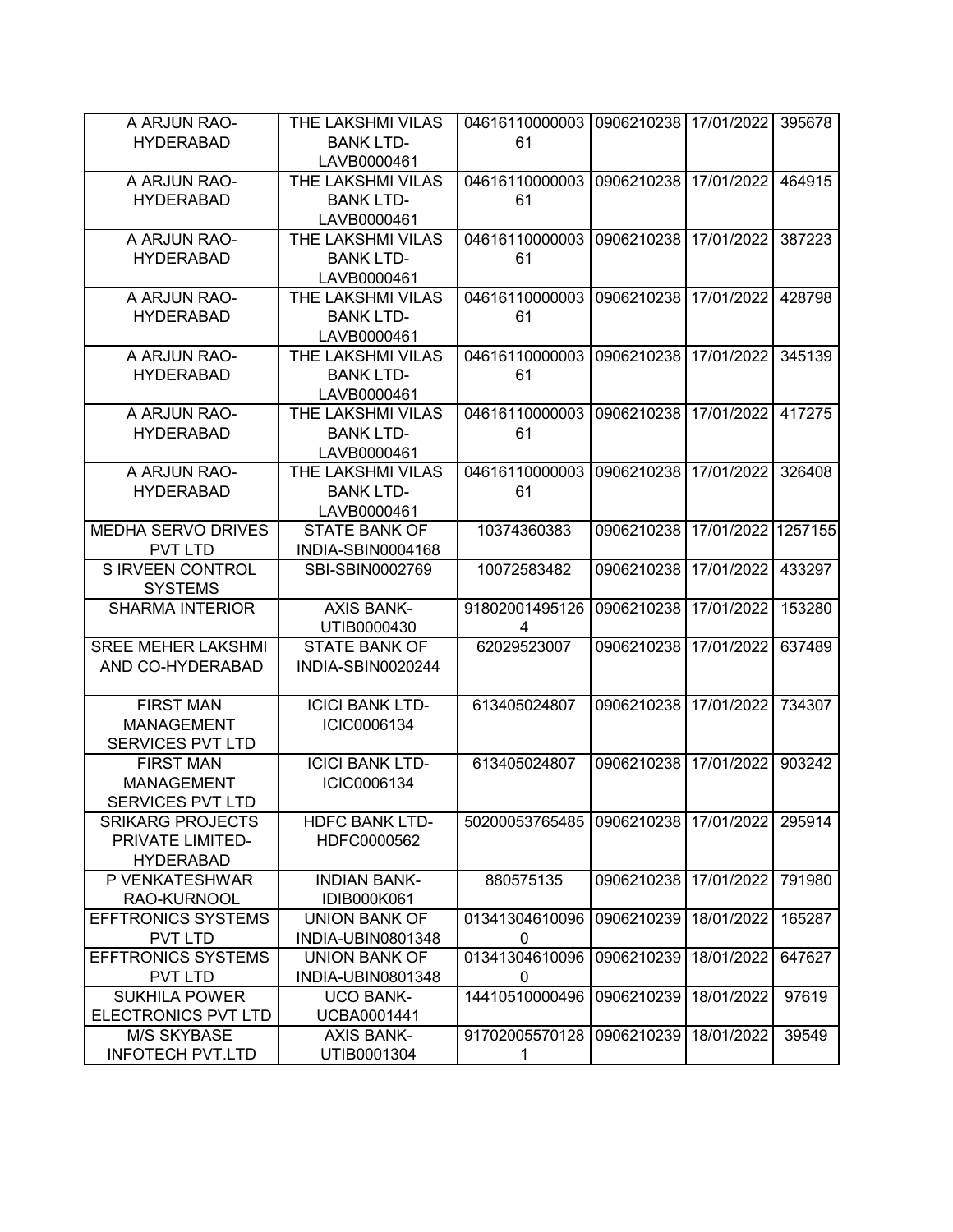| <b>BASANTHI</b>          | KOTAK MAHINDRA        | 700044011042                                 | 0906210239 | 18/01/2022         | 390359  |
|--------------------------|-----------------------|----------------------------------------------|------------|--------------------|---------|
| <b>CONSTRUCTIONS-</b>    | <b>BANK LIMITED-</b>  |                                              |            |                    |         |
| <b>HYDERABAD</b>         | KKBK0007456           |                                              |            |                    |         |
| <b>BASANTHI</b>          | KOTAK MAHINDRA        | 700044011042                                 | 0906210239 | 18/01/2022         | 422535  |
| <b>CONSTRUCTIONS-</b>    | <b>BANK LIMITED-</b>  |                                              |            |                    |         |
| <b>HYDERABAD</b>         | KKBK0007456           |                                              |            |                    |         |
| <b>BASANTHI</b>          | KOTAK MAHINDRA        | 700044011042                                 | 0906210239 | 18/01/2022         | 395399  |
| <b>CONSTRUCTIONS-</b>    | <b>BANK LIMITED-</b>  |                                              |            |                    |         |
| <b>HYDERABAD</b>         | KKBK0007456           |                                              |            |                    |         |
| <b>GV CONSTRUCTIONS-</b> | <b>BANK OF INDIA-</b> | 86912011000005                               | 0906210239 | 18/01/2022         | 1315081 |
| <b>HYDERABAD</b>         | BKID0008691           | 4                                            |            |                    |         |
| <b>DIDDI RAJU-</b>       | THE LAKSHMI VILAS     | 04616110000003                               | 0906210240 | 19/01/2022         | 101503  |
| <b>HYDERABAD</b>         | <b>BANK LTD-</b>      | 35                                           |            |                    |         |
|                          | LAVB0000461           |                                              |            |                    |         |
| <b>DIDDI RAJU-</b>       | THE LAKSHMI VILAS     | 04616110000003                               | 0906210240 | 19/01/2022         | 143547  |
| <b>HYDERABAD</b>         | <b>BANK LTD-</b>      | 35                                           |            |                    |         |
|                          | LAVB0000461           |                                              |            |                    |         |
| <b>DIDDI RAJU-</b>       | THE LAKSHMI VILAS     | 04616110000003                               | 0906210240 | 19/01/2022         | 160349  |
| <b>HYDERABAD</b>         | <b>BANK LTD-</b>      | 35                                           |            |                    |         |
|                          | LAVB0000461           |                                              |            |                    |         |
| <b>DIDDI RAJU-</b>       | THE LAKSHMI VILAS     | 04616110000003                               | 0906210240 | 19/01/2022         | 62243   |
| <b>HYDERABAD</b>         | <b>BANK LTD-</b>      | 35                                           |            |                    |         |
|                          | LAVB0000461           |                                              |            |                    |         |
| <b>SRI SAI GANESH</b>    | THE LAKSHMI VILAS     | 04613510000046                               | 0906210240 | 19/01/2022 2417377 |         |
| METAL-RANGAREDDY         | <b>BANK LTD-</b>      | 36                                           |            |                    |         |
|                          | LAVB0000461           |                                              |            |                    |         |
| <b>SUREKHA GOODS</b>     | <b>STATE BANK OF</b>  | 62020039908                                  | 0906210240 | 19/01/2022         | 410068  |
| <b>TRANSPORT CO-</b>     | INDIA-SBIN0020898     |                                              |            |                    |         |
| <b>HYDERABAD</b>         |                       |                                              |            |                    |         |
| M/S CHAANAKYA            | <b>STATE BANK OF</b>  | 64150738641                                  | 0906210240 | 19/01/2022         | 59006   |
| <b>ENTERPRISES, WEST</b> | INDIA-SBIN0040462     |                                              |            |                    |         |
| MARREDPALLY,             |                       |                                              |            |                    |         |
| <b>SECUNDERABAD</b>      |                       |                                              |            |                    |         |
| <b>SK SAFETY</b>         | <b>AXIS BANK -</b>    | 91503003297661                               | 0906210240 | 19/01/2022         | 261465  |
|                          | UTIB0001634           |                                              |            |                    |         |
| WINGS(P)LTD              |                       | 4                                            |            |                    |         |
| A ARJUN RAO-             | THE LAKSHMI VILAS     | 04616110000003 0906210241 20/01/2022 1118523 |            |                    |         |
| <b>HYDERABAD</b>         | <b>BANK LTD-</b>      | 61                                           |            |                    | 1       |
|                          | LAVB0000461           |                                              |            |                    |         |
| <b>D SRINIVAS-</b>       | <b>IDBI BANK LTD-</b> | 02971020000177                               | 0906210241 | 20/01/2022         | 227000  |
| <b>HYDERABAD</b>         | IBKL0000297           | 27                                           |            |                    |         |
| <b>BHAVYESH TRAVELS-</b> | <b>UNION BANK OF</b>  | 51010100716928                               | 0906210241 | 20/01/2022         | 105376  |
| <b>HYDERABAD</b>         | INDIA-UBIN0901661     | 9                                            |            |                    |         |
| A ARJUN RAO-             | THE LAKSHMI VILAS     | 04616110000003                               | 0906210241 | 20/01/2022         | 466342  |
| <b>HYDERABAD</b>         | <b>BANK LTD-</b>      | 61                                           |            |                    |         |
|                          | LAVB0000461           |                                              |            |                    |         |
| A ARJUN RAO-             | THE LAKSHMI VILAS     | 04616110000003                               | 0906210241 | 20/01/2022         | 314796  |
| <b>HYDERABAD</b>         | <b>BANK LTD-</b>      | 61                                           |            |                    |         |
|                          | LAVB0000461           |                                              |            |                    |         |
| V PURNACHANDER RAO       | <b>IDBI BANK LTD-</b> | 04391040000225                               | 0906210241 | 20/01/2022         | 51084   |
|                          | IBKL0000439           | 98                                           |            |                    |         |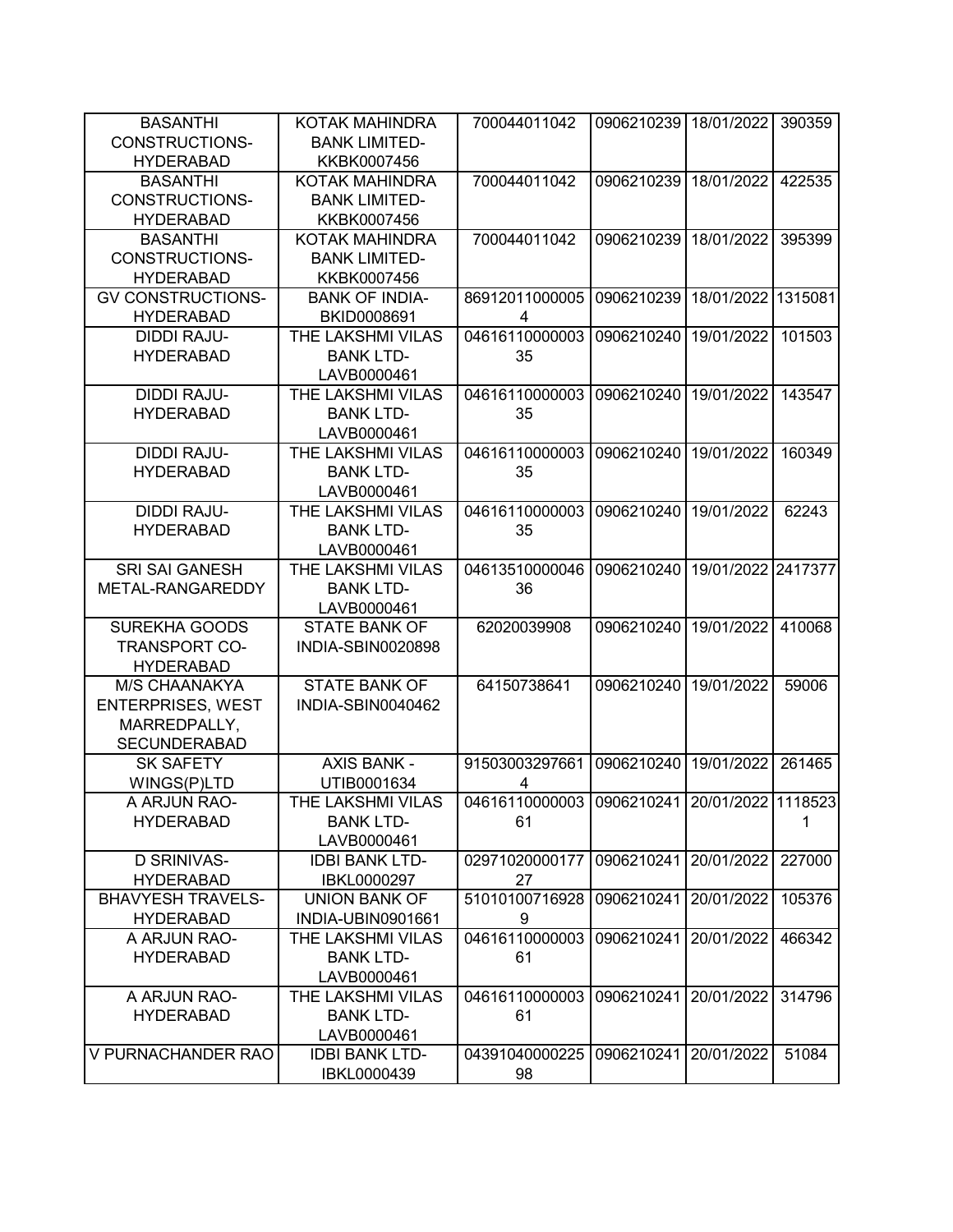| PRADEEP REDDY             | <b>STATE BANK OF</b>                      | 62113275547    | 0906210241            | 20/01/2022 | 52788   |
|---------------------------|-------------------------------------------|----------------|-----------------------|------------|---------|
| <b>AKKALA</b>             | INDIA-SBIN0020450                         |                |                       |            |         |
| RAVITEJA & COMPANY        | SBI-SBIN0001173                           | 34858377661    | 0906210241            | 20/01/2022 | 383541  |
| <b>BALAJI SERVICES</b>    | <b>CANARA BANK-</b>                       | 30501010003787 | 0906210241            | 20/01/2022 | 88913   |
|                           | CNRB0013050                               |                |                       |            |         |
| M GANESH-HYDERABAD        | SBI-SBIN0003607                           | 30228180048    | 0906210241            | 20/01/2022 | 3711913 |
| <b>SHAIKH SAMEER</b>      | SBI-SBIN0003406                           | 38895183050    | 0906210241            | 20/01/2022 | 1673611 |
| ABDULKADAR-BEED           |                                           |                |                       |            |         |
| N BHASKAR RAO-            | KOTAK MAHINDRA                            | 731011007766   | 0906210241            | 20/01/2022 | 466149  |
| <b>HYDERRABAD</b>         | <b>BANK LIMITED-</b>                      |                |                       |            |         |
|                           | KKBK0007458                               |                |                       |            |         |
| N BHASKAR RAO-            | KOTAK MAHINDRA                            | 731011007766   | 0906210241            | 20/01/2022 | 467310  |
| <b>HYDERRABAD</b>         | <b>BANK LIMITED-</b>                      |                |                       |            |         |
|                           | KKBK0007458                               |                |                       |            |         |
| N BHASKAR RAO-            | <b>KOTAK MAHINDRA</b>                     | 731011007766   | 0906210242            | 21/01/2022 | 328800  |
| <b>HYDERRABAD</b>         | <b>BANK LIMITED-</b>                      |                |                       |            |         |
|                           | KKBK0007458                               |                |                       |            |         |
| N BHASKAR RAO-            | <b>KOTAK MAHINDRA</b>                     | 731011007766   | 0906210242            | 21/01/2022 | 323052  |
| <b>HYDERRABAD</b>         | <b>BANK LIMITED-</b>                      |                |                       |            |         |
|                           | KKBK0007458                               |                |                       |            |         |
| <b>ROHIT SANITATION-</b>  | <b>CANARA BANK-</b>                       | 0844256000627  | 0906210242            | 21/01/2022 | 1936688 |
| HYDERABAD.                | CNRB0000844                               |                |                       |            |         |
| <b>SHAKTI PUMPS INDIA</b> | <b>AXIS BANK-</b>                         | 91203000395954 | 0906210242            | 21/01/2022 | 1454668 |
| LIMITED-PITHAMPUR         | UTIB0000043                               | 8              |                       |            |         |
| <b>DIDDI RAJU-</b>        | THE LAKSHMI VILAS                         | 04616110000003 | 0906210242            | 21/01/2022 | 438754  |
| <b>HYDERABAD</b>          | <b>BANK LTD-</b>                          | 35             |                       |            |         |
|                           | LAVB0000461                               |                |                       |            |         |
| <b>DIDDI RAJU-</b>        | THE LAKSHMI VILAS                         | 04616110000003 | 0906210242            | 21/01/2022 | 440333  |
| <b>HYDERABAD</b>          | <b>BANK LTD-</b>                          | 35             |                       |            |         |
|                           | LAVB0000461                               |                |                       |            |         |
| <b>DIDDI RAJU-</b>        | THE LAKSHMI VILAS                         | 04616110000003 | 0906210242            | 21/01/2022 | 439627  |
| <b>HYDERABAD</b>          | <b>BANK LTD-</b>                          | 35             |                       |            |         |
|                           | LAVB0000461                               |                |                       |            |         |
| <b>DIDDI RAJU-</b>        | THE LAKSHMI VILAS                         | 04616110000003 | 0906210242            | 21/01/2022 | 433911  |
| <b>HYDERABAD</b>          | <b>BANK LTD-</b>                          | 35             |                       |            |         |
|                           |                                           |                |                       |            |         |
|                           | LAVB0000461                               |                |                       |            |         |
| DIDDI RAJU-               | THE LAKSHMI VILAS                         | 04616110000003 | 0906210242 21/01/2022 |            | 384416  |
| <b>HYDERABAD</b>          | <b>BANK LTD-</b>                          | 35             |                       |            |         |
|                           | LAVB0000461                               |                |                       |            |         |
| MOTKU GOPI-MEDAK.         | <b>STATE BANK OF</b>                      | 62022794235    | 0906210242 21/01/2022 |            | 415363  |
|                           | INDIA-SBIN0020504                         |                |                       |            |         |
| MOTKU GOPI-MEDAK.         | <b>STATE BANK OF</b>                      | 62022794235    | 0906210242            | 21/01/2022 | 470714  |
|                           | INDIA-SBIN0020504                         |                |                       |            |         |
| <b>MOTKU GOPI-MEDAK.</b>  | <b>STATE BANK OF</b>                      | 62022794235    | 0906210242            | 21/01/2022 | 384544  |
|                           | INDIA-SBIN0020504                         |                |                       |            |         |
| MOTKU GOPI-MEDAK.         | <b>STATE BANK OF</b>                      | 62022794235    | 0906210242            | 21/01/2022 | 412014  |
|                           | INDIA-SBIN0020504                         |                |                       |            |         |
| MOTKU GOPI-MEDAK.         | <b>STATE BANK OF</b><br>INDIA-SBIN0020504 | 62022794235    | 0906210242            | 21/01/2022 | 353623  |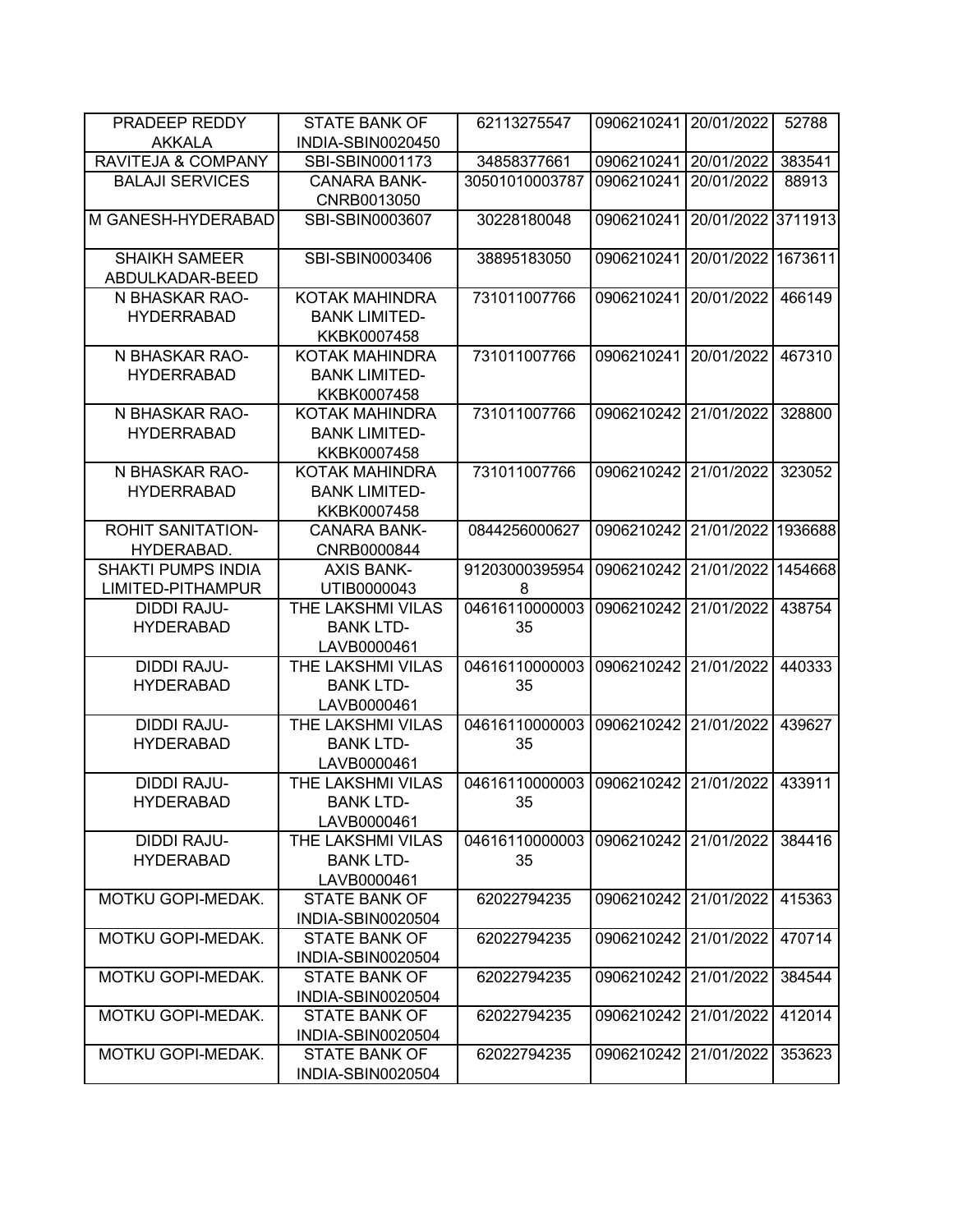| N BHASKAR RAO-            | KOTAK MAHINDRA         | 731011007766   | 0906210242 21/01/2022 |            | 365617  |
|---------------------------|------------------------|----------------|-----------------------|------------|---------|
| <b>HYDERRABAD</b>         | <b>BANK LIMITED-</b>   |                |                       |            |         |
|                           | KKBK0007458            |                |                       |            |         |
| MOTKU GOPI-MEDAK.         | <b>STATE BANK OF</b>   | 62022794235    | 0906210242            | 21/01/2022 | 119859  |
|                           | INDIA-SBIN0020504      |                |                       |            |         |
| MOTKU GOPI-MEDAK.         | <b>STATE BANK OF</b>   | 62022794235    | 0906210242            | 21/01/2022 | 147115  |
|                           | INDIA-SBIN0020504      |                |                       |            |         |
| <b>KRISHNA</b>            | <b>CANARA BANK-</b>    | 30151010002017 | 0906210242            | 21/01/2022 | 689560  |
|                           |                        |                |                       |            |         |
| <b>CONSTRUCTIONS</b>      | CNRB0013008            |                |                       |            |         |
| MOTKU GOPI-MEDAK.         | <b>STATE BANK OF</b>   | 62022794235    | 0906210243            | 25/01/2022 | 144373  |
|                           | INDIA-SBIN0020504      |                |                       |            |         |
| <b>MOTKU GOPI-MEDAK.</b>  | <b>STATE BANK OF</b>   | 62022794235    | 0906210243            | 25/01/2022 | 290812  |
|                           | INDIA-SBIN0020504      |                |                       |            |         |
| MOTKU GOPI-MEDAK.         | <b>STATE BANK OF</b>   | 62022794235    | 0906210243            | 25/01/2022 | 245603  |
|                           | INDIA-SBIN0020504      |                |                       |            |         |
| <b>SRI SAI</b>            | <b>CANARA BANK-</b>    | 30301010002650 | 0906210243            | 25/01/2022 | 148054  |
| <b>K.K.ENTERPRISES</b>    | CNRB0013030            |                |                       |            |         |
| <b>SRI SAI</b>            | <b>CANARA BANK-</b>    | 30301010002650 | 0906210243            | 25/01/2022 | 148225  |
| <b>K.K.ENTERPRISES</b>    | CNRB0013030            |                |                       |            |         |
| <b>SRI SAI</b>            | <b>CANARA BANK-</b>    | 30301010002650 | 0906210243            | 25/01/2022 | 148388  |
| <b>K.K.ENTERPRISES</b>    | CNRB0013030            |                |                       |            |         |
| <b>SRI SAI</b>            | <b>CANARA BANK-</b>    | 30301010002650 | 0906210243            | 25/01/2022 | 148329  |
| <b>K.K.ENTERPRISES</b>    | CNRB0013030            |                |                       |            |         |
| <b>MEDHA SERVO DRIVES</b> | <b>STATE BANK OF</b>   | 10374360383    | 0906210245            | 28/01/2022 | 18548   |
| PVT LTD-HYDERABAD         | INDIA-SBIN0004168      |                |                       |            |         |
|                           |                        |                |                       |            |         |
| <b>MEDHA SERVO DRIVES</b> | <b>STATE BANK OF</b>   | 10374360383    | 0906210245            | 28/01/2022 | 42628   |
| PVT LTD-HYDERABAD         | INDIA-SBIN0004168      |                |                       |            |         |
|                           |                        |                |                       |            |         |
| SRINIVASA SALES AND       | <b>BANK OF BARODA-</b> | 05160500000053 | 0906210245            | 28/01/2022 | 37275   |
| <b>SERVICE PRIVATE</b>    | <b>BARBOVIJAYA</b>     |                |                       |            |         |
| LIMITED-VIJAYAWADA.       |                        |                |                       |            |         |
|                           |                        |                |                       |            |         |
| <b>G S ARUN ENGINEERS</b> | <b>CANARA BANK-</b>    | 30451250001230 | 0906210243            | 25/01/2022 | 1006454 |
| AND CONTRACTORS-          | CNRB0013045            |                |                       |            |         |
| <b>HYDERABAD</b>          |                        |                |                       |            |         |
| <b>B ALEEM MIAH-</b>      | <b>INDIAN BANK-</b>    | 7135327467     | 0906210243            | 25/01/2022 | 164125  |
| <b>KURNOOL</b>            | IDIB000P268            |                |                       |            |         |
| MOTKU GOPI-MEDAK.         | <b>STATE BANK OF</b>   | 62022794235    | 0906210243            | 25/01/2022 | 473476  |
|                           | INDIA-SBIN0020504      |                |                       |            |         |
| MOTKU GOPI-MEDAK.         | <b>STATE BANK OF</b>   | 62022794235    | 0906210243            | 25/01/2022 | 306320  |
|                           | INDIA-SBIN0020504      |                |                       |            |         |
| <b>MOTKU GOPI-MEDAK.</b>  | <b>STATE BANK OF</b>   | 62022794235    | 0906210243            | 25/01/2022 | 225558  |
|                           | INDIA-SBIN0020504      |                |                       |            |         |
| MOTKU GOPI-MEDAK.         | <b>STATE BANK OF</b>   | 62022794235    | 0906210243            | 25/01/2022 | 375091  |
|                           | INDIA-SBIN0020504      |                |                       |            |         |
| MOTKU GOPI-MEDAK.         | <b>STATE BANK OF</b>   | 62022794235    | 0906210243            | 25/01/2022 | 243051  |
|                           | INDIA-SBIN0020504      |                |                       |            |         |
| MOTKU GOPI-MEDAK.         | <b>STATE BANK OF</b>   | 62022794235    | 0906210243            | 25/01/2022 | 416806  |
|                           | INDIA-SBIN0020504      |                |                       |            |         |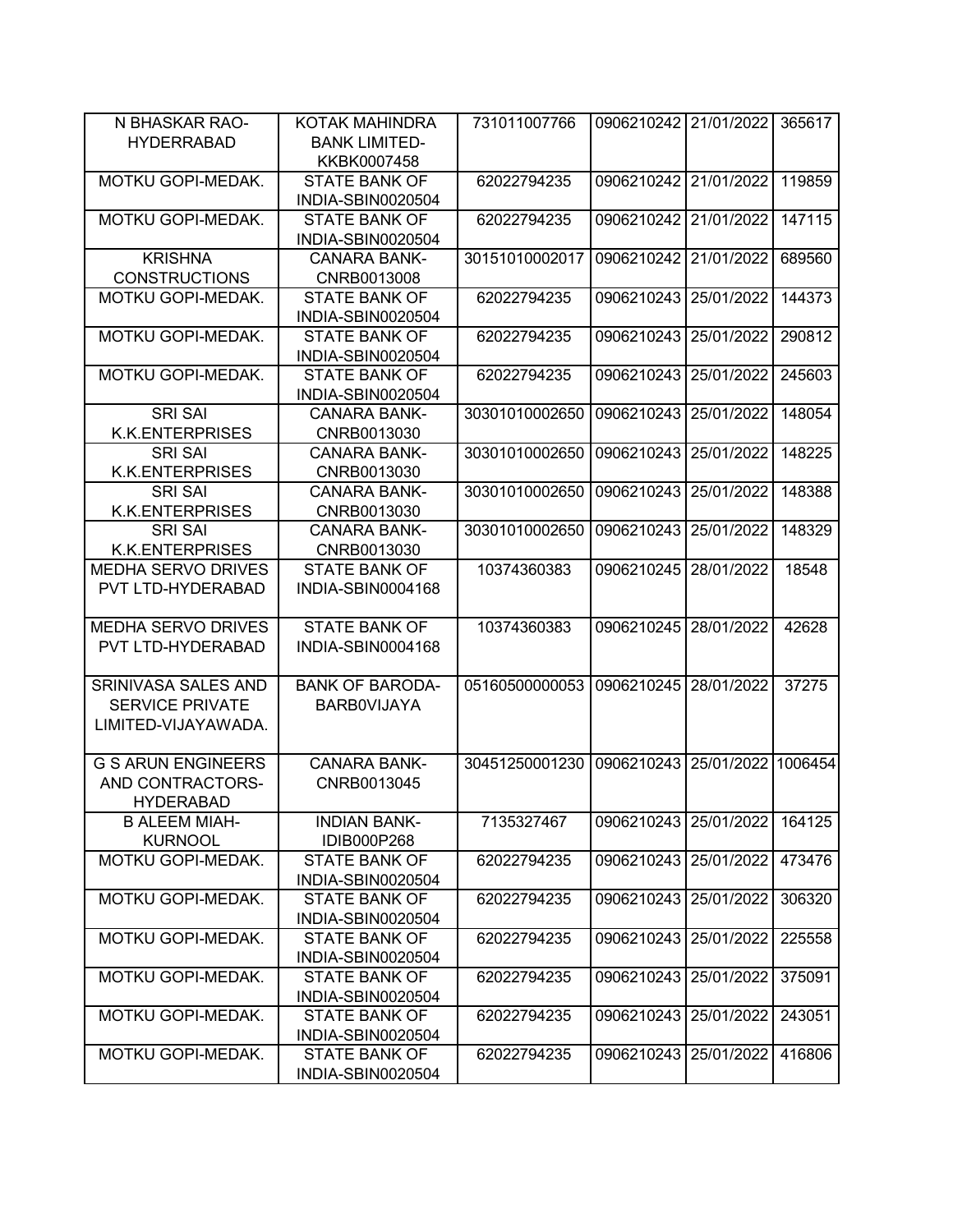| MOTKU GOPI-MEDAK.                                                                                 | <b>STATE BANK OF</b><br>INDIA-SBIN0020504            | 62022794235                      | 0906210243              | 25/01/2022         | 287540  |
|---------------------------------------------------------------------------------------------------|------------------------------------------------------|----------------------------------|-------------------------|--------------------|---------|
| MOTKU GOPI-MEDAK.                                                                                 | <b>STATE BANK OF</b><br>INDIA-SBIN0020504            | 62022794235                      | 0906210243              | 25/01/2022         | 358735  |
| MOTKU GOPI-MEDAK.                                                                                 | <b>STATE BANK OF</b><br>INDIA-SBIN0020504            | 62022794235                      | 0906210243              | 25/01/2022         | 120096  |
| THARU & SONS                                                                                      | SOUTH INDIAN BANK-<br>SIBL0000228                    | 02280810000009<br>65             | 0906210243              | 25/01/2022 2391959 |         |
| <b>DIDDI RAJU-</b><br><b>HYDERABAD</b>                                                            | THE LAKSHMI VILAS<br><b>BANK LTD-</b><br>LAVB0000461 | 04616110000003<br>35             | 0906210243              | 25/01/2022         | 438070  |
| <b>CHIRANJEEVI</b><br><b>CREATIONS</b>                                                            | <b>CENTRAL BANK OF</b><br>INDIA-CBIN0283883          | 3174022978                       | 0906210243              | 25/01/2022         | 641433  |
| <b>SRI DHANALAKSHMI</b><br><b>ENGINEERING</b><br><b>ENTERPRISES</b>                               | <b>UNION BANK OF</b><br>INDIA-UBIN0800945            | 00943110000050<br>$\overline{2}$ | 0906210245              | 28/01/2022         | 700866  |
| K LINGAREDDY -<br><b>NIZAMABAD</b>                                                                | <b>BANK OF BARODA-</b><br><b>BARB0TILHYD</b>         | 24200400000146                   | 0906210245              | 28/01/2022         | 1328842 |
| <b>AFSAR RIAZ</b><br><b>CONSTRUCTION</b><br>CORPORATION-<br>HYDERABAD.                            | <b>HDFC BANK-</b><br>HDFC0004291                     | 59209949412259                   | 0906210245              | 28/01/2022         | 7386625 |
| <b>ANNAPURNA</b><br><b>CONSTRUCTIONS</b>                                                          | <b>BANK OF BARODA-</b><br><b>BARBOMALKAJ</b>         | 31120400000021                   | 0906210245              | 28/01/2022         | 721320  |
| <b>M/S V.K.ENGINEERS</b>                                                                          | <b>CITY UNION BANK</b><br>LTD-CIUB0000076            | 07612000010463<br>7              | 0906210245              | 28/01/2022         | 115941  |
| <b>OBEROI THERMIT</b><br>PRIVATE LIMITED-<br><b>NOIDA</b>                                         | <b>IDFC BANK LIMITED-</b><br>IDFB0020151             | 10004983275                      | 0906210245              | 28/01/2022         | 1829009 |
| <b>HAREESH</b><br><b>ENTERPRISES-</b><br><b>HYDERABAD</b>                                         | <b>KARUR VYSYA BANK-</b><br>KVBL0001460              | 14601350000028<br>64             | 0906210245              | 28/01/2022 5544653 |         |
| D RAVINDRA BABU-<br><b>HYDERABAD</b>                                                              | <b>UNION BANK OF</b><br>INDIA-UBIN0805050            | 05053104300578<br>0              | 0906210245              | 28/01/2022         | 1573892 |
| <b>NIRAJAN KUMAR</b>                                                                              | <b>IDBI BANK LTD-</b><br>IBKL0000446                 | 04461020000096<br>45             | 0906210245              | 28/01/2022         | 424563  |
| <b>NINIKATECHNOLOGIES</b><br>PRIVATE LIMITED                                                      | <b>HDFC BANK LTD-</b><br>HDFC0000377                 | 50200045259913                   | 0906210245   28/01/2022 |                    | 135709  |
| M/S MEGA<br><b>CONSTRUCTIONS</b>                                                                  | <b>BANK OF INDIA-</b><br>BKID0005662                 | 56622011000010<br>5              | 0906210245              | 28/01/2022         | 440928  |
| <b>AARUNYA</b><br>CONTEMPORARY<br><b>ENVIRONMENT</b><br><b>SOLUTIONS LLP-</b><br><b>BANGALORE</b> | STATE BANK OF<br>INDIA-SBIN0004051                   | 39678485054                      | 0906210245              | 28/01/2022         | 763449  |
| <b>GURRAM HARI KUMAR-</b><br><b>HYDERABAD</b>                                                     | <b>STATE BANK OF</b><br>INDIA-SBIN0020454            | 62321371550                      | 0906210248              | 31/01/2022         | 46055   |
| <b>HARSHA ENTERPRISES-</b><br>RANGA REDDY                                                         | <b>STATE BANK OF</b><br>INDIA-SBIN0021268            | 62415023584                      | 0906210248              | 31/01/2022         | 1488092 |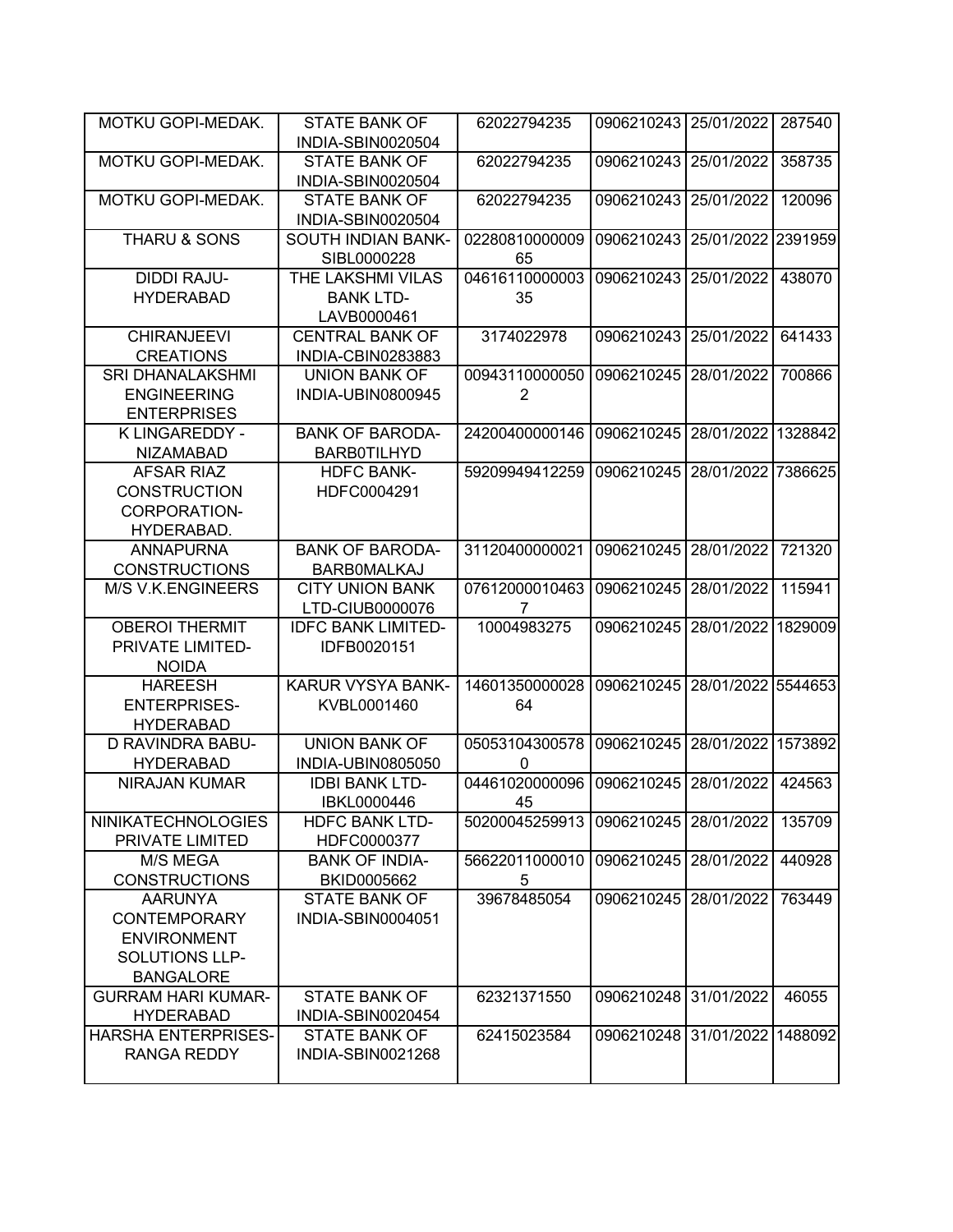| <b>LAKSHMI GANAPATHI</b>  | <b>BANK OF INDIA-</b> | 86142511000002 | 0906210248 31/01/2022 1701637 |                    |         |
|---------------------------|-----------------------|----------------|-------------------------------|--------------------|---------|
| <b>ENTERPRISES-</b>       | BKID0008614           | 5              |                               |                    |         |
| <b>SECUNDERABAD</b>       |                       |                |                               |                    |         |
| <b>ELESHETTY NARSIMHA</b> | SBI-SBIN0013138       | 20062001413    | 0906210248 31/01/2022         |                    | 333961  |
| RAO-HYDERABAD             |                       |                |                               |                    |         |
|                           |                       |                |                               |                    |         |
| <b>SRI SURYA TRAVELS</b>  | <b>HDFC BANK-</b>     | 50200027408739 | 0906210250                    | 02/02/2022         | 263744  |
|                           | HDFC0004684           |                |                               |                    |         |
| <b>S R ENTERPRISES</b>    | <b>INDIAN BANK-</b>   | 414617876      | 0906210250                    | 02/02/2022         | 738269  |
|                           |                       |                |                               |                    |         |
|                           | IDIB000M147           |                |                               |                    |         |
| <b>GOLDEN STAR</b>        | <b>HDFC BANK-</b>     | 50200038071152 | 0906210250                    | 02/02/2022         | 1926406 |
| <b>FACILITIES AND</b>     | HDFC0003739           |                |                               |                    |         |
| <b>SERVCES PRIVATE</b>    |                       |                |                               |                    |         |
| <b>LIMITED</b>            |                       |                |                               |                    |         |
| <b>GOLDEN STAR</b>        | <b>HDFC BANK-</b>     | 50200038071152 | 0906210250                    | 02/02/2022 2097961 |         |
| <b>FACILITIES AND</b>     | HDFC0003739           |                |                               |                    |         |
| <b>SERVCES PRIVATE</b>    |                       |                |                               |                    |         |
| <b>LIMITED</b>            |                       |                |                               |                    |         |
| <b>SOBIA ENGINEERING</b>  | <b>CANARA BANK-</b>   | 0799201001029  | 0906210250                    | 02/02/2022         | 411822  |
|                           | CNRB0000799           |                |                               |                    |         |
| <b>APCON ENTERPRISES-</b> | <b>UNION BANK OF</b>  | 21923110000014 | 0906210250                    | 02/02/2022         | 697607  |
| <b>HYDERABAD</b>          | INDIA-UBIN0821926     | 0              |                               |                    |         |
| <b>DPS SALES AND</b>      | <b>STATE BANK OF</b>  | 64022468445    | 0906210251                    | 03/02/2022         | 815578  |
| SERVICES (INDIA)-         | INDIA-SBIN0016443     |                |                               |                    |         |
| <b>HYDERABAD</b>          |                       |                |                               |                    |         |
| <b>LAKSHMI GANAPATHI</b>  | <b>BANK OF INDIA-</b> | 86142511000002 | 0906210251                    | 03/02/2022         | 49847   |
| <b>ENTERPRISES-</b>       | BKID0008614           | 5              |                               |                    |         |
| <b>SECUNDERABAD</b>       |                       |                |                               |                    |         |
| <b>LAKSHMI GANAPATHI</b>  | <b>BANK OF INDIA-</b> | 86142511000002 | 0906210251                    | 03/02/2022         | 49951   |
| <b>ENTERPRISES-</b>       | BKID0008614           | 5              |                               |                    |         |
|                           |                       |                |                               |                    |         |
| <b>SECUNDERABAD</b>       | <b>UNION BANK OF</b>  |                |                               |                    |         |
| <b>VENKATESWARA</b>       |                       | 04253110000007 | 0906210251                    | 03/02/2022 1117828 |         |
| <b>REDDY GUJJULA-</b>     | INDIA-UBIN0804258     | $\mathbf 0$    |                               |                    |         |
| <b>GUNTUR</b>             |                       |                |                               |                    |         |
| <b>COLOUR ADO MEDIA</b>   | <b>STATE BANK OF</b>  | 37329536536    | 0906210251                    | 03/02/2022         | 16677   |
|                           | INDIA-SBIN0018276     |                |                               |                    |         |
| M GANESH-HYDERABAD        | SBI-SBIN0003607       | 30228180048    | 0906210253                    | 04/02/2022         | 347703  |
|                           |                       |                |                               |                    |         |
| M GANESH-HYDERABAD        | SBI-SBIN0003607       | 30228180048    | 0906210253                    | 04/02/2022         | 358989  |
|                           |                       |                |                               |                    |         |
| M GANESH-HYDERABAD        | SBI-SBIN0003607       | 30228180048    | 0906210253                    | 04/02/2022         | 271564  |
|                           |                       |                |                               |                    |         |
| M GANESH-HYDERABAD        | SBI-SBIN0003607       | 30228180048    | 0906210253                    | 04/02/2022         | 247152  |
|                           |                       |                |                               |                    |         |
| <b>BASANTHI</b>           | KOTAK MAHINDRA        | 700044011042   | 0906210253                    | 04/02/2022         | 380064  |
| CONSTRUCTIONS-            | <b>BANK LIMITED-</b>  |                |                               |                    |         |
| <b>HYDERABAD</b>          | KKBK0007456           |                |                               |                    |         |
| <b>BASANTHI</b>           | KOTAK MAHINDRA        | 700044011042   | 0906210253                    | 04/02/2022         | 304916  |
| CONSTRUCTIONS-            | <b>BANK LIMITED-</b>  |                |                               |                    |         |
| <b>HYDERABAD</b>          | KKBK0007456           |                |                               |                    |         |
|                           |                       |                |                               |                    |         |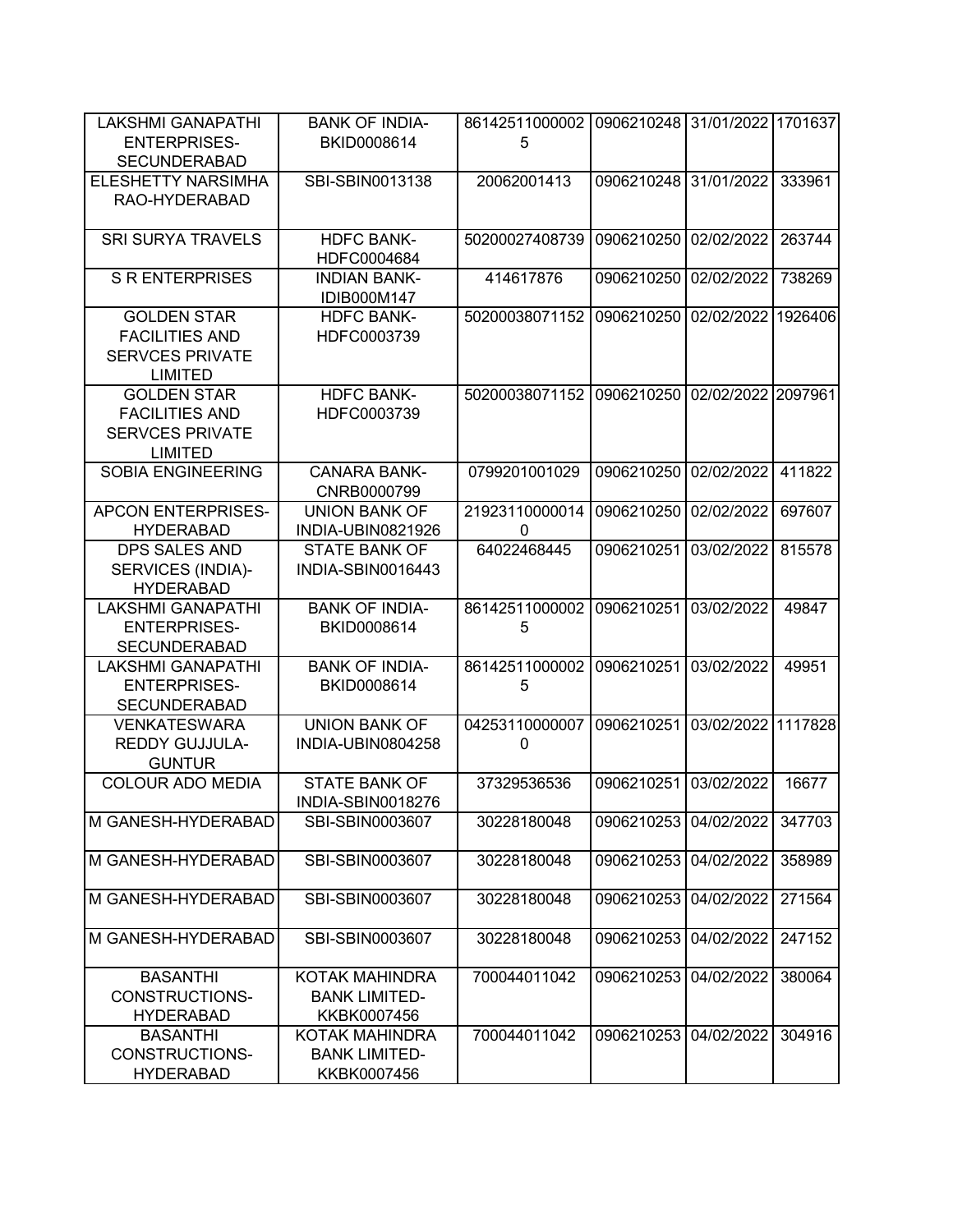| <b>DIDDI RAJU-</b>       | THE LAKSHMI VILAS         | 04616110000003 | 0906210253 | 04/02/2022 | 319754  |
|--------------------------|---------------------------|----------------|------------|------------|---------|
| <b>HYDERABAD</b>         | <b>BANK LTD-</b>          | 35             |            |            |         |
|                          | LAVB0000461               |                |            |            |         |
| <b>DIDDI RAJU-</b>       | THE LAKSHMI VILAS         | 04616110000003 | 0906210253 | 04/02/2022 | 171506  |
| <b>HYDERABAD</b>         | <b>BANK LTD-</b>          | 35             |            |            |         |
|                          | LAVB0000461               |                |            |            |         |
| <b>DIDDI RAJU-</b>       | THE LAKSHMI VILAS         | 04616110000003 | 0906210253 | 04/02/2022 | 253517  |
| <b>HYDERABAD</b>         | <b>BANK LTD-</b>          | 35             |            |            |         |
|                          | LAVB0000461               |                |            |            |         |
| <b>DIDDI RAJU-</b>       | THE LAKSHMI VILAS         | 04616110000003 | 0906210253 | 04/02/2022 | 322059  |
| <b>HYDERABAD</b>         | <b>BANK LTD-</b>          | 35             |            |            |         |
|                          | LAVB0000461               |                |            |            |         |
| <b>DIDDI RAJU-</b>       | THE LAKSHMI VILAS         | 04616110000003 | 0906210253 | 04/02/2022 | 101791  |
| <b>HYDERABAD</b>         | <b>BANK LTD-</b>          | 35             |            |            |         |
|                          | LAVB0000461               |                |            |            |         |
| <b>SANYU INFRA</b>       | <b>BANK OF BARODA-</b>    | 09540400000158 | 0906210254 | 08/02/2022 | 2742935 |
| PROJECTS PRIVATE         | <b>BARB0TILHYD</b>        |                |            |            |         |
|                          |                           |                |            |            |         |
| LIMITED-HYDERABAD        |                           |                |            |            |         |
| <b>M/S DYNAMIC</b>       | <b>IDFC BANK LIMITED-</b> | 10027594125    | 0906210254 | 08/02/2022 | 49977   |
| <b>ENTERPRISES</b>       | IDFB0042201               |                |            |            |         |
| <b>MOHAMMED</b>          | SBI-SBIN0012720           | 40175551121    | 0906210254 | 08/02/2022 | 1486    |
| HAZEEZULLA SHAREEF       |                           |                |            |            |         |
| P JANARDHAN RAO-         | <b>KOTAK MAHINDRA</b>     | 730011026939   | 0906210257 | 11/02/2022 | 60732   |
| <b>HYDERABAD</b>         | <b>BANK LIMITED-</b>      |                |            |            |         |
|                          | KKBK0007457               |                |            |            |         |
| <b>DHARMIK</b>           | <b>UNION BANK OF</b>      | 51010100380794 | 0906210257 | 11/02/2022 | 59904   |
| <b>ENTERPRISES-</b>      | INDIA-UBIN0906719         | 1              |            |            |         |
| <b>HYDERABAD</b>         |                           |                |            |            |         |
| M/S M K IMPEX            | <b>ICICI BANK LTD-</b>    | 000805501382   | 0906210254 | 08/02/2022 | 100000  |
|                          | <b>ICIC0000008</b>        |                |            |            |         |
| M/S M K IMPEX            | <b>ICICI BANK LTD-</b>    | 000805501382   | 0906210254 | 08/02/2022 | 100000  |
|                          | <b>ICIC0000008</b>        |                |            |            |         |
| <b>MADHAV RAO DYNOBA</b> | <b>STATE BANK OF</b>      | 62138093012    | 0906210254 | 08/02/2022 | 55734   |
| <b>GUNDILE</b>           | INDIA-SBIN0020039         |                |            |            |         |
| <b>MOHAMMED ASHAQ</b>    | <b>HDFC BANK LTD-</b>     | 50200017993869 | 0906210254 | 08/02/2022 | 55734   |
| <b>MAJID</b>             | HDFC0000318               |                |            |            |         |
| <b>DIDDI RAJU-</b>       | THE LAKSHMI VILAS         | 04616110000003 | 0906210254 | 08/02/2022 | 257845  |
| <b>HYDERABAD</b>         | <b>BANK LTD-</b>          | 35             |            |            |         |
|                          | LAVB0000461               |                |            |            |         |
| <b>MAHA INFRA AND</b>    | <b>STATE BANK OF</b>      | 67341251369    | 0906210255 | 09/02/2022 | 847909  |
| <b>DEVELOPERS-</b>       | INDIA-SBIN0070743         |                |            |            |         |
| <b>HYDERABAD</b>         |                           |                |            |            |         |
| M/S.GLOBAL               | <b>HDFC BANK LTD-</b>     | 50200049169998 | 0906210255 | 09/02/2022 | 238948  |
| <b>OUTSOURCING</b>       | HDFC0000021               |                |            |            |         |
| <b>SERVICES</b>          |                           |                |            |            |         |
| M/S.GLOBAL               | <b>HDFC BANK LTD-</b>     | 50200049169998 | 0906210255 | 09/02/2022 | 695492  |
| <b>OUTSOURCING</b>       | HDFC0000021               |                |            |            |         |
| <b>SERVICES</b>          |                           |                |            |            |         |
| S C R NIRMAN PRIVATE     | <b>AXIS BANK -</b>        | 91703005331911 | 0906210255 | 09/02/2022 | 4427307 |
| LIMITED-HYDERABAD        | UTIB0001634               | 5              |            |            |         |
|                          |                           |                |            |            |         |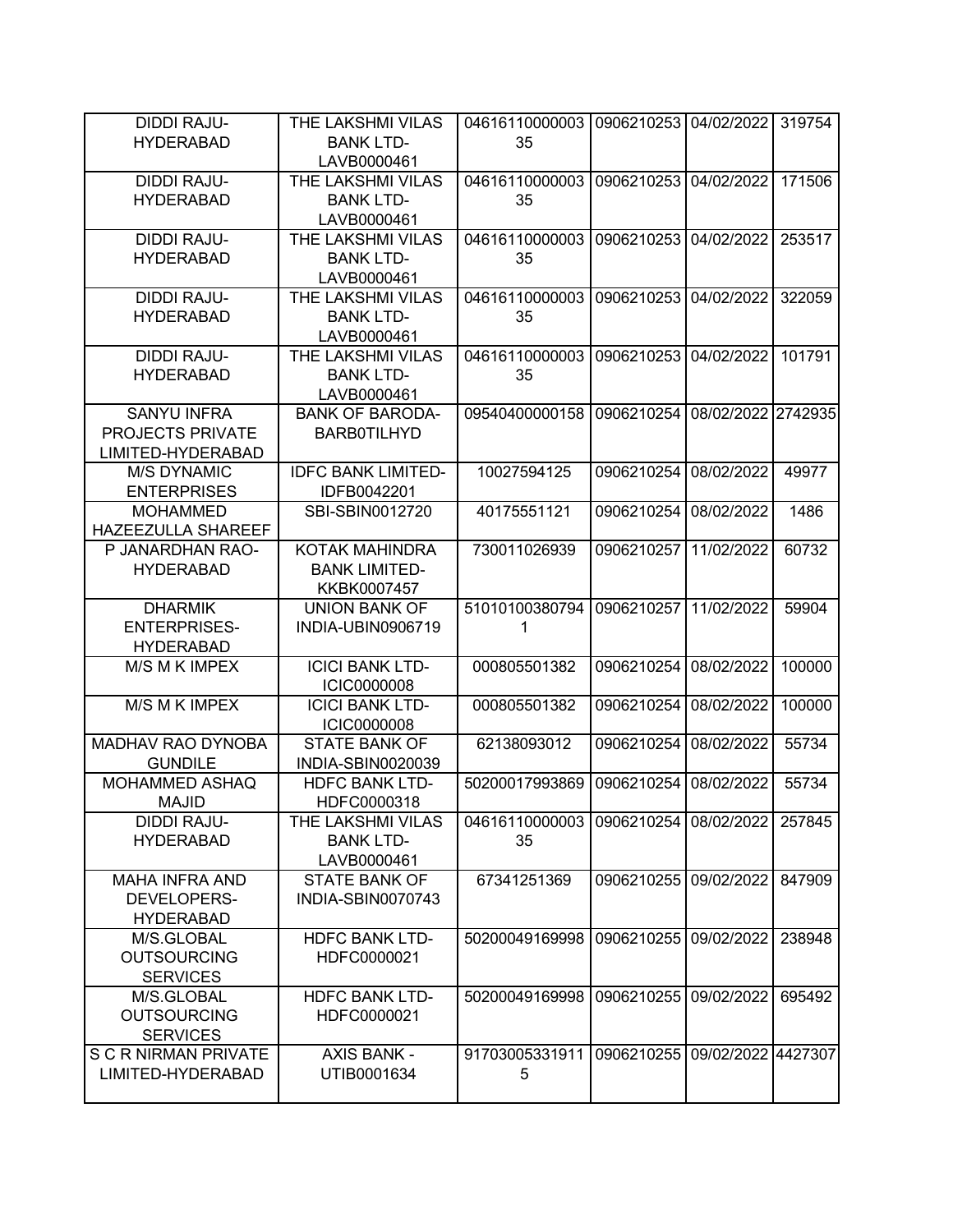| M LAXMINARAYANA-          | THE LAKSHMI VILAS     | 04616110000002 | 0906210256            | 11/02/2022         | 94695   |
|---------------------------|-----------------------|----------------|-----------------------|--------------------|---------|
| <b>HYDERABAD</b>          | <b>BANK LTD-</b>      | 33             |                       |                    |         |
|                           | LAVB0000461           |                |                       |                    |         |
| M LAXMINARAYANA-          | THE LAKSHMI VILAS     | 04616110000002 | 0906210256            | 11/02/2022         | 349825  |
| <b>HYDERABAD</b>          | <b>BANK LTD-</b>      | 33             |                       |                    |         |
|                           | LAVB0000461           |                |                       |                    |         |
| M LAXMINARAYANA-          | THE LAKSHMI VILAS     | 04616110000002 | 0906210256            | 11/02/2022         | 433432  |
| <b>HYDERABAD</b>          | <b>BANK LTD-</b>      | 33             |                       |                    |         |
|                           | LAVB0000461           |                |                       |                    |         |
| M LAXMINARAYANA-          | THE LAKSHMI VILAS     | 04616110000002 | 0906210256            | 11/02/2022         | 231761  |
|                           | <b>BANK LTD-</b>      | 33             |                       |                    |         |
| <b>HYDERABAD</b>          |                       |                |                       |                    |         |
|                           | LAVB0000461           |                |                       |                    |         |
| M LAXMINARAYANA-          | THE LAKSHMI VILAS     | 04616110000002 | 0906210256            | 11/02/2022         | 384259  |
| <b>HYDERABAD</b>          | <b>BANK LTD-</b>      | 33             |                       |                    |         |
|                           | LAVB0000461           |                |                       |                    |         |
| N BHASKAR RAO-            | KOTAK MAHINDRA        | 731011007766   | 0906210256            | 11/02/2022         | 383631  |
| <b>HYDERRABAD</b>         | <b>BANK LIMITED-</b>  |                |                       |                    |         |
|                           | KKBK0007458           |                |                       |                    |         |
| N BHASKAR RAO-            | KOTAK MAHINDRA        | 731011007766   | 0906210256            | 11/02/2022         | 235152  |
| <b>HYDERRABAD</b>         | <b>BANK LIMITED-</b>  |                |                       |                    |         |
|                           | KKBK0007458           |                |                       |                    |         |
| <b>M/S SREE RAMA ENGG</b> | <b>CANARA BANK-</b>   | 0799201000666  | 0906210256            | 11/02/2022         | 51410   |
| <b>WORKS</b>              | CNRB0000799           |                |                       |                    |         |
| M/S SREE RAMA ENGG        | <b>CANARA BANK-</b>   | 0799201000666  | 0906210256            | 11/02/2022         | 51410   |
| <b>WORKS</b>              | CNRB0000799           |                |                       |                    |         |
| <b>BASANTHI</b>           | KOTAK MAHINDRA        | 700044011042   | 0906210256            | 11/02/2022         | 333992  |
| <b>CONSTRUCTIONS-</b>     | <b>BANK LIMITED-</b>  |                |                       |                    |         |
| <b>HYDERABAD</b>          | KKBK0007456           |                |                       |                    |         |
| <b>BASANTHI</b>           | <b>KOTAK MAHINDRA</b> | 700044011042   | 0906210256            | 11/02/2022         | 385508  |
| <b>CONSTRUCTIONS-</b>     | <b>BANK LIMITED-</b>  |                |                       |                    |         |
| <b>HYDERABAD</b>          | KKBK0007456           |                |                       |                    |         |
| <b>BASANTHI</b>           | <b>KOTAK MAHINDRA</b> | 700044011042   | 0906210256            | 11/02/2022         | 379796  |
| <b>CONSTRUCTIONS-</b>     | <b>BANK LIMITED-</b>  |                |                       |                    |         |
| <b>HYDERABAD</b>          | KKBK0007456           |                |                       |                    |         |
| <b>BASANTHI</b>           | <b>KOTAK MAHINDRA</b> | 700044011042   | 0906210256            | 11/02/2022         | 407264  |
| CONSTRUCTIONS-            | <b>BANK LIMITED-</b>  |                |                       |                    |         |
| <b>HYDERABAD</b>          | KKBK0007456           |                |                       |                    |         |
| <b>SRI SAI GANESH</b>     | THE LAKSHMI VILAS     | 04613510000046 | 0906210256 11/02/2022 |                    | 818666  |
| METAL-RANGAREDDY          | <b>BANK LTD-</b>      | 36             |                       |                    |         |
|                           | LAVB0000461           |                |                       |                    |         |
| <b>B ALEEM MIAH</b>       | <b>UNION BANK OF</b>  | 13791110000048 | 0906210257            | 11/02/2022         | 1040015 |
|                           | INDIA-UBIN0813796     | 7              |                       |                    |         |
| <b>MEDHA SERVO DRIVES</b> | <b>STATE BANK OF</b>  | 10374360383    | 0906210257            | 11/02/2022         | 486385  |
| PVT LTD-HYDERABAD         | INDIA-SBIN0004168     |                |                       |                    |         |
|                           |                       |                |                       |                    |         |
| MEDHA SERVO DRIVES        | <b>STATE BANK OF</b>  | 10374360383    | 0906210257            | 11/02/2022         | 217120  |
| PVT LTD-HYDERABAD         | INDIA-SBIN0004168     |                |                       |                    |         |
|                           |                       |                |                       |                    |         |
| <b>D MAHENDER REDDY-</b>  | THE LAKSHMI VILAS     | 04616110000001 | 0906210258            | 15/02/2022 5159405 |         |
| <b>RANAGAREDDY</b>        | <b>BANK LTD-</b>      | 00             |                       |                    |         |
|                           | LAVB0000461           |                |                       |                    |         |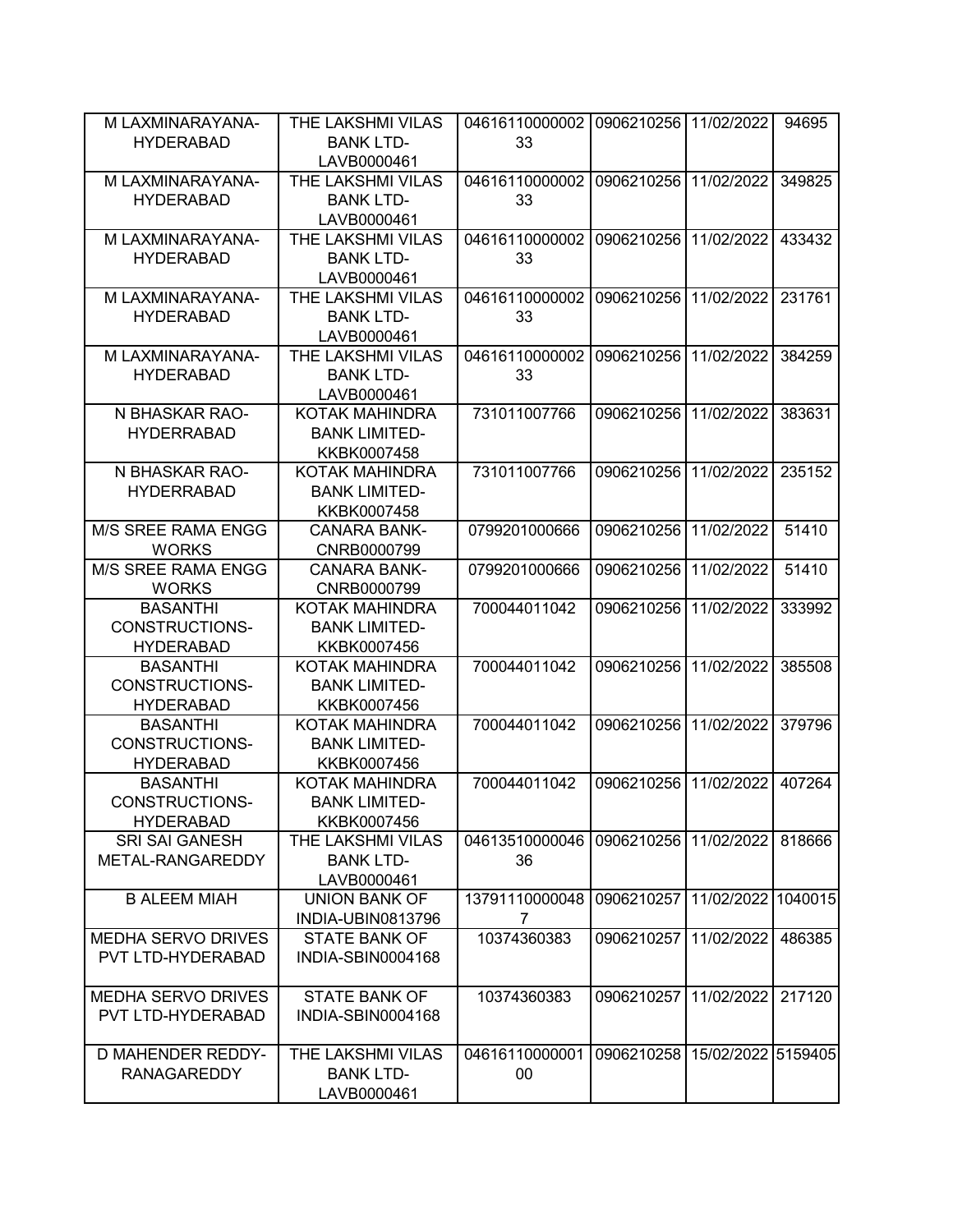| <b>GV CONSTRUCTIONS-</b>   | <b>BANK OF INDIA-</b>  | 86912011000005 | 0906210258 | 15/02/2022 2441534 |         |
|----------------------------|------------------------|----------------|------------|--------------------|---------|
| <b>HYDERABAD</b>           | BKID0008691            | 4              |            |                    |         |
| <b>MOKSHASR</b>            | <b>ICICI BANK LTD-</b> | 018305010809   | 0906210258 | 15/02/2022         | 6780644 |
| <b>INFRASTRUCTURE</b>      | ICIC0000183            |                |            |                    |         |
| PRIVATE LIMITD             |                        |                |            |                    |         |
| <b>HIMA ENTERPRISES-</b>   | <b>BANK OF INDIA-</b>  | 86042511000000 | 0906210258 | 15/02/2022         | 802676  |
| <b>SECUNDERABAD</b>        | BKID0008604            | 6              |            |                    |         |
| <b>DEVINENI</b>            | <b>UNION BANK OF</b>   | 05053104300580 | 0906210260 | 16/02/2022         | 612297  |
| <b>CONSTRUCTIONS-</b>      | INDIA-UBIN0805050      | 9              |            |                    |         |
| <b>HYDERABAD</b>           |                        |                |            |                    |         |
| <b>SRI VENKATESWARA</b>    | <b>AXIS BANK-</b>      | 91802007288918 | 0906210260 | 16/02/2022         | 1298783 |
| <b>TECHNOLOGIES-</b>       | UTIB0000698            | 1              |            |                    |         |
| <b>HYDERABAD</b>           |                        |                |            |                    |         |
| <b>MANASALAXMI</b>         | <b>INDUSIND BANK-</b>  | 259396230324   | 0906210260 | 16/02/2022         | 1131152 |
| <b>ENTERPRISES</b>         | INDB0001052            |                |            |                    |         |
| THE INDIA THERMIT          | <b>ICICI BANK LTD-</b> | 628805002088   | 0906210260 | 16/02/2022 3225866 |         |
| <b>CORPORATION</b>         | ICIC0006288            |                |            |                    |         |
| LIMITED-KANPUR             |                        |                |            |                    |         |
| <b>TIRUMALA</b>            | <b>BANK OF BARODA-</b> | 75790400000445 | 0906210260 | 16/02/2022         | 1423636 |
| <b>ENTERPRISES-</b>        | <b>BARBOVJGANA</b>     |                |            |                    |         |
| <b>HYDERABAD</b>           |                        |                |            |                    |         |
| RAMPRASAD SOMPALLI-        | <b>STATE BANK OF</b>   | 52095084359    | 0906210260 | 16/02/2022         | 3180954 |
| <b>KURNOOL</b>             | INDIA-SBIN0020244      |                |            |                    |         |
| F TECH                     | <b>UNION BANK OF</b>   | 34290401001600 | 0906210260 | 16/02/2022         | 4237660 |
| CONSTRUCTION-              | INDIA-UBIN0534293      | $\overline{2}$ |            |                    |         |
| <b>PARBHANI</b>            |                        |                |            |                    |         |
| I KESHAVA RATNAM-          | <b>STATE BANK OF</b>   | 62095670473    | 0906210260 | 16/02/2022         | 923314  |
| <b>HYDERABAD</b>           | INDIA-SBIN0020244      |                |            |                    |         |
| N RAMAKRISHNA-             | <b>STATE BANK OF</b>   | 10043355358    | 0906210260 | 16/02/2022         | 949976  |
| <b>NANDED</b>              | INDIA-SBIN0006645      |                |            |                    |         |
| NIRAJAN KUMAR              | <b>IDBI BANK LTD-</b>  | 04461020000096 | 0906210260 | 16/02/2022         | 334440  |
|                            | IBKL0000446            | 45             |            |                    |         |
| DAT INFORMATICS PVT        | <b>UCO BANK-</b>       | 18710500001017 | 0906210260 | 16/02/2022         | 1009240 |
| <b>LTD-NEW DELHI</b>       | UCBA0001871            |                |            |                    | 2       |
| <b>M/S VENKATESHWARA</b>   | <b>INDIAN BANK-</b>    | 50188912056    | 0906210260 | 16/02/2022         | 180079  |
| AGENCIES/SECUNDERA         | IDIB000W511            |                |            |                    |         |
| <b>BAD</b>                 |                        |                |            |                    |         |
|                            |                        |                |            |                    |         |
| <b>SINEPRO</b>             | KARNATAKA BANK         | 32970006001156 | 0906210260 | 16/02/2022         | 1647182 |
| <b>ENGINEERING PRIVATE</b> | LTD-KARB0000329        | 01             |            |                    |         |
| LIMITED-HYDERABAD          |                        |                |            |                    |         |
|                            |                        |                |            |                    |         |
| P JANARDHAN RAO-           | KOTAK MAHINDRA         | 730011026939   | 0906210260 | 16/02/2022         | 133794  |
| <b>HYDERABAD</b>           | <b>BANK LIMITED-</b>   |                |            |                    |         |
|                            | KKBK0007457            |                |            |                    |         |
| P JANARDHAN RAO-           | KOTAK MAHINDRA         | 730011026939   | 0906210260 | 16/02/2022         | 409730  |
| <b>HYDERABAD</b>           | <b>BANK LIMITED-</b>   |                |            |                    |         |
|                            | KKBK0007457            |                |            |                    |         |
| <b>LINUS BUSSINESS</b>     | <b>HDFC BANK LTD-</b>  | 50200039017390 | 0906210260 | 16/02/2022         | 130454  |
| <b>SOLUTION</b>            | HDFC0000642            |                |            |                    |         |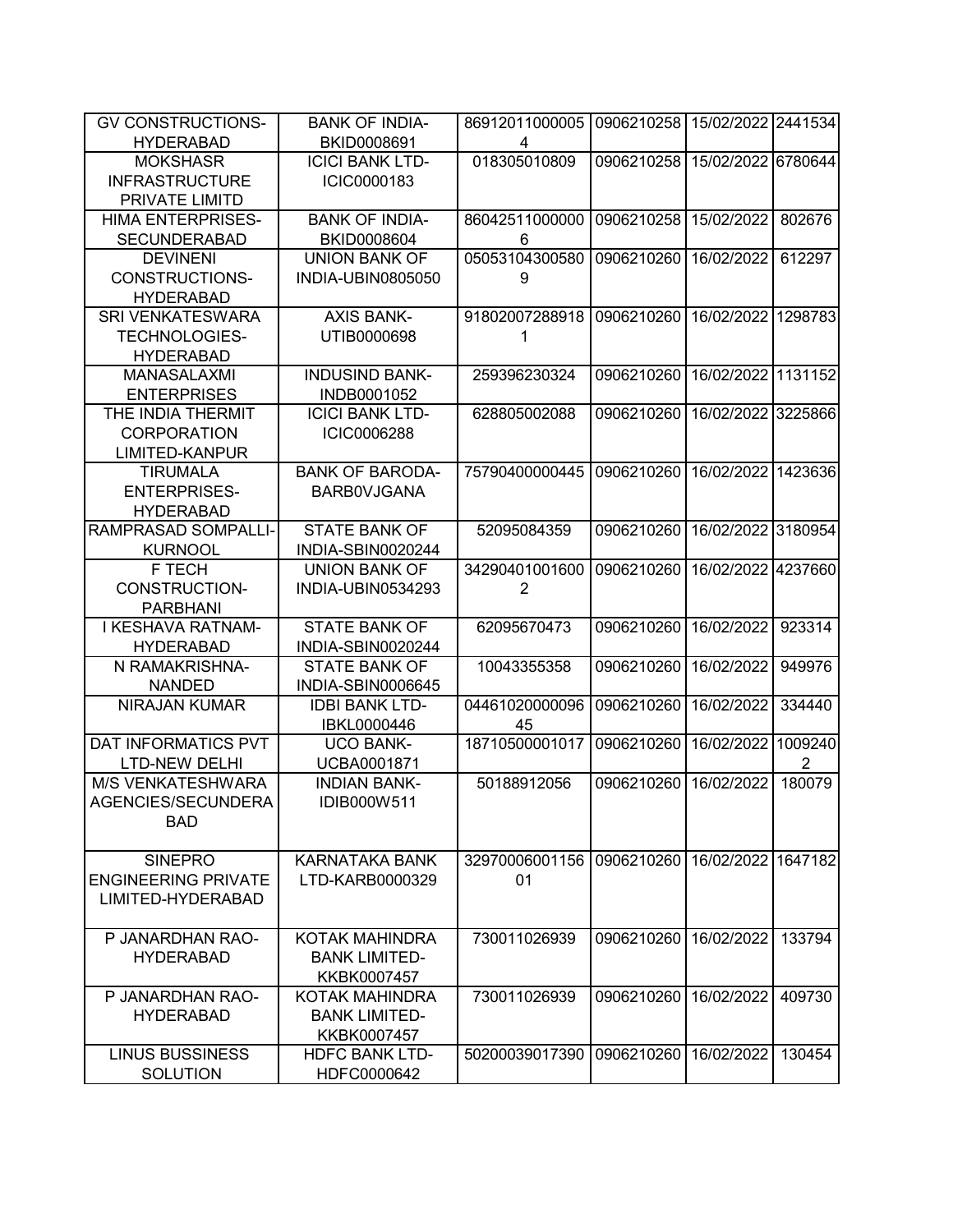| <b>AGENCIES</b>             | <b>HDFC BANK LTD-</b><br>HDFC0000050      | 50200029149018 | 0906210261              | 17/02/2022         | 49353   |
|-----------------------------|-------------------------------------------|----------------|-------------------------|--------------------|---------|
| <b>SAI LAKSHMI</b>          | <b>HDFC BANK LTD-</b>                     | 17447610000026 | 0906210262              | 17/02/2022         | 1612461 |
| <b>CONSTRUCTIONS-</b>       | HDFC0001744                               |                |                         |                    |         |
| <b>BANGALORE</b>            |                                           |                |                         |                    |         |
| <b>SANYU INFRA</b>          | <b>BANK OF BARODA-</b>                    | 09540400000158 | 0906210262              | 17/02/2022 8016115 |         |
|                             |                                           |                |                         |                    |         |
| PROJECTS PRIVATE            | <b>BARBOTILHYD</b>                        |                |                         |                    |         |
| LIMITED-HYDERABAD           |                                           |                |                         |                    |         |
| <b>COMMISSIONER OF</b>      | <b>STATE BANK OF</b>                      | 52203651730    | 0906210261              | 17/02/2022         | 849140  |
| POLICE, CYBERABAD,          | INDIA-SBIN0020496                         |                |                         |                    |         |
| <b>HYDERABAD</b>            |                                           |                |                         |                    |         |
| <b>ADMN OFFICER DIST</b>    | <b>STATE BANK OF</b>                      | 00000052163303 | 0906210261              | 17/02/2022         | 730139  |
| POLICE MBNR                 | INDIA-SBIN0020184                         | 026            |                         |                    |         |
| <b>FRANCIS KLIEN AND CO</b> | PUNJAB NATIONAL                           | 10491100002360 | 0906210261              | 17/02/2022         | 37905   |
| <b>PVT LTD</b>              | <b>BANK-PUNB0104910</b>                   |                |                         |                    |         |
| PINNACLE INFRA-             | <b>STATE BANK OF</b>                      | 38096178355    | 0906210262              | 17/02/2022         | 5572402 |
| HYDERABAD.                  | INDIA-SBIN0003098                         |                |                         |                    |         |
| <b>LALITHA ENTERPRISES-</b> | <b>DEVELOPMENT</b>                        | 05120100000887 | 0906210261              | 17/02/2022         | 416634  |
| <b>HYDERABAD</b>            | <b>CREDIT BANK</b>                        |                |                         |                    |         |
|                             | LIMITED-DCBL0000051                       |                |                         |                    |         |
| NINIKA TECHNOLOGIES         | <b>HDFC BANK LTD-</b>                     | 50200045259913 | 0906210262              | 17/02/2022         | 875545  |
| PVT LTD-SANGAREDDY          | HDFC0000377                               |                |                         |                    |         |
|                             |                                           |                |                         |                    |         |
| SRI NR TELESYSTEMS          | <b>IDBI BANK LTD-</b>                     | 10571020000087 | 0906210261              | 17/02/2022         | 679173  |
|                             | IBKL0001057                               | 09             |                         |                    |         |
| <b>M/S THOKA ANIL KUMAR</b> | <b>STATE BANK OF</b>                      | 38042448146    | 0906210261              | 17/02/2022         | 38487   |
|                             | INDIA-SBIN0006645                         |                |                         |                    |         |
|                             |                                           | 414617876      |                         |                    |         |
| <b>S.R.ENTERPRISES</b>      | <b>INDIAN BANK-</b>                       |                | 0906210262              | 17/02/2022         |         |
|                             | IDIB000M147                               |                |                         |                    |         |
| <b>M/S KRISHNA</b>          | <b>CANARA BANK-</b>                       | 30151010002017 | 0906210261              | 17/02/2022         | 410165  |
| <b>CONSTRUCTIONS</b>        | CNRB0013008                               |                |                         |                    |         |
| <b>SUNKARI SRAVAN-</b>      |                                           | 62265587153    | 0906210261              | 17/02/2022         | 144198  |
|                             | <b>STATE BANK OF</b>                      |                |                         |                    |         |
| <b>NIZAMABAD</b>            | INDIA-SBIN0020389<br><b>UNION BANK OF</b> | 11801010006108 | 0906210261              |                    |         |
| MOGULLA ANILKUMAR           |                                           |                |                         | 17/02/2022         | 135968  |
| GOUD-RANGAREDDY             | INDIA-UBIN0811807                         | 0              |                         |                    |         |
| N BHASKAR RAO-              | KOTAK MAHINDRA                            | 731011007766   | 0906210262   17/02/2022 |                    | 262309  |
| <b>HYDERRABAD</b>           | <b>BANK LIMITED-</b>                      |                |                         |                    |         |
|                             | KKBK0007458                               |                |                         |                    |         |
| N BHASKAR RAO-              | <b>KOTAK MAHINDRA</b>                     | 731011007766   | 0906210262              | 17/02/2022         | 327656  |
| <b>HYDERRABAD</b>           | <b>BANK LIMITED-</b>                      |                |                         |                    |         |
|                             | KKBK0007458                               |                |                         |                    |         |
| M LAXMINARAYANA-            | THE LAKSHMI VILAS                         | 04616110000002 | 0906210262              | 17/02/2022         | 300695  |
| <b>HYDERABAD</b>            | <b>BANK LTD-</b>                          | 33             |                         |                    |         |
|                             | LAVB0000461                               |                |                         |                    |         |
| AJAY AND CO                 | KOTAK MAHINDRA                            | 730011018495   | 0906210262 17/02/2022   |                    | 323010  |
|                             | <b>BANK LIMITED-</b>                      |                |                         |                    |         |
|                             | KKBK0007457                               |                |                         |                    |         |
| AJAY AND CO.-               | <b>KOTAK MAHINDRA</b>                     | 730011018495   | 0906210262              | 17/02/2022         | 196768  |
| <b>HYDERABAD</b>            | <b>BANK LIMITED-</b><br>KKBK0007457       |                |                         |                    | 3181322 |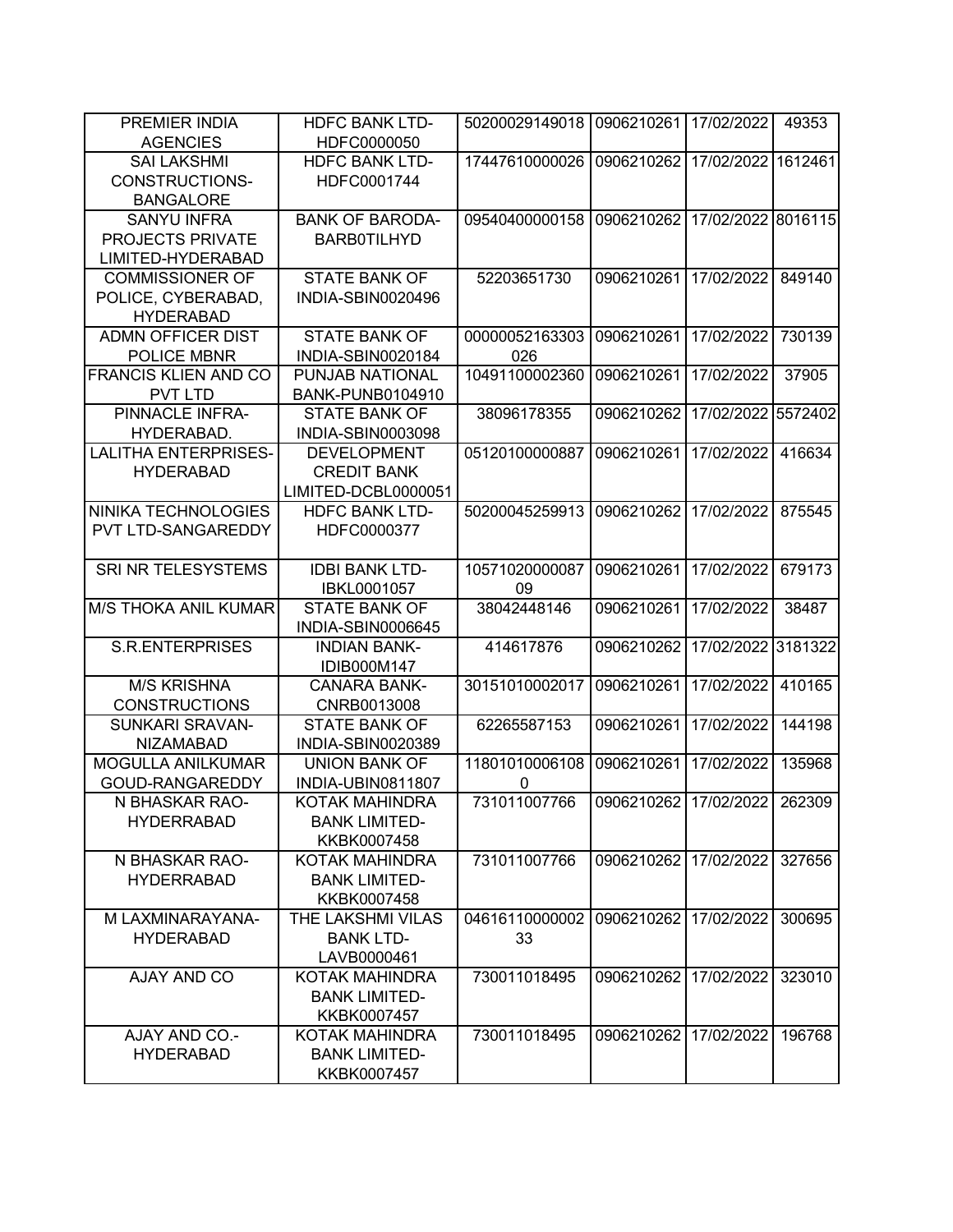| <b>FIRST MAN</b><br><b>MANAGEMENT</b><br><b>SERVICES PVT LTD</b> | <b>ICICI BANK LTD-</b><br>ICIC0006134                | 613405024807         | 0906210262            | 17/02/2022 | 406287  |
|------------------------------------------------------------------|------------------------------------------------------|----------------------|-----------------------|------------|---------|
| <b>PSR</b><br><b>ENTERPRISESMEDCHAL</b>                          | <b>HDFC BANK-</b><br>HDFC0CTGB19                     | 10191002100045<br>6  | 0906210262            | 17/02/2022 | 58176   |
| <b>FIRST MAN</b><br><b>MANAGEMENT</b><br><b>SERVICES PVT LTD</b> | <b>ICICI BANK LTD-</b><br>ICIC0006134                | 613405024807         | 0906210262            | 17/02/2022 | 233961  |
| <b>SREE RAMA</b><br><b>ENGINEERING WORKS</b>                     | <b>CANARA BANK-</b><br>CNRB0000799                   | 0799201000666        | 0906210262            | 17/02/2022 | 47927   |
| <b>M/S DYNAMIC</b><br><b>ENTERPRISES</b>                         | <b>IDFC BANK LIMITED-</b><br>IDFB0042201             | 10027594125          | 0906210262            | 17/02/2022 | 52660   |
| MOTKU GOPI-MEDAK.                                                | <b>STATE BANK OF</b><br>INDIA-SBIN0020504            | 62022794235          | 0906210262            | 17/02/2022 | 233338  |
| Y CHINNA REDDY-<br><b>NELLORE</b>                                | <b>KARNATAKA BANK</b><br>LTD-KARB0000331             | 33170001000540<br>01 | 0906210263            | 18/02/2022 | 1263188 |
| M SRINIVAS-<br><b>HYDERABAD</b>                                  | THE LAKSHMI VILAS<br><b>BANK LTD-</b><br>LAVB0000461 | 04613600000003<br>84 | 0906210263            | 18/02/2022 | 644356  |
| <b>M/S SKYBASE</b><br><b>INFOTECH PVT.LTD</b>                    | <b>AXIS BANK-</b><br>UTIB0001304                     | 91702005570128<br>1  | 0906210263            | 18/02/2022 | 36049   |
| <b>SAI SRINIVAS</b><br><b>CHOWHAN LAVUDIA</b>                    | SBI-SBIN0012664                                      | 20320210732          | 0906210269            | 24/02/2022 | 16120   |
| P SADANANDAM                                                     | SBI-SBIN0002772                                      | 10056719163          | 0906210269            | 24/02/2022 | 12160   |
| E N RAJESHWAR RAO                                                | <b>CANARA BANK-</b><br>CNRB0013063                   | 30192010035517       | 0906210269            | 24/02/2022 | 11692   |
| <b>VENKATA RAMANA W/O</b><br>LATE.V.VENKATESHWA<br>RA RAO        | <b>STATE BANK OF</b><br>INDIA-SBIN0021652            | 37293422672          | 0906210269            | 24/02/2022 | 11824   |
| <b>K SWAMY</b>                                                   | <b>STATE BANK OF</b><br>INDIA-SBIN0020572            | 52131594929          | 0906210269            | 24/02/2022 | 11572   |
| M KRISHNA KUMARI                                                 | <b>CANARA BANK-</b><br>CNRB0013024                   | 30242010043895       | 0906210269            | 24/02/2022 | 10372   |
| KONDA ANAND RAO                                                  | STATE BANK OF<br>INDIA-SBIN0020244                   | 52095138851          | 0906210269 24/02/2022 |            | 12592   |
| <b>NADIGAPPU</b><br><b>MADHUSUDHAN RAO</b>                       | <b>BANK OF INDIA-</b><br>BKID0008604                 | 86041011000153<br>9  | 0906210269            | 24/02/2022 | 16144   |
| NAGULAPALLY ANJAIAH                                              | <b>ICICI BANK LTD-</b><br><b>ICIC0000048</b>         | 004801622192         | 0906210269            | 24/02/2022 | 17932   |
| DAYYALA SWAMY                                                    | <b>STATE BANK OF</b><br>INDIA-SBIN0020244            | 62332596424          | 0906210269            | 24/02/2022 | 15028   |
| M THULSIRAJ                                                      | <b>CANARA BANK-</b><br>CNRB0013019                   | 30192010042847       | 0906210269            | 24/02/2022 | 13900   |
| <b>KANDUKURI RAMESH</b>                                          | SBI-SBIN0011666                                      | 20042584431          | 0906210269            | 24/02/2022 | 13468   |
| NAMPALLY VENKATAIAH                                              | <b>STATE BANK OF</b><br>INDIA-SBIN0020758            | 52006445574          | 0906210269            | 24/02/2022 | 16504   |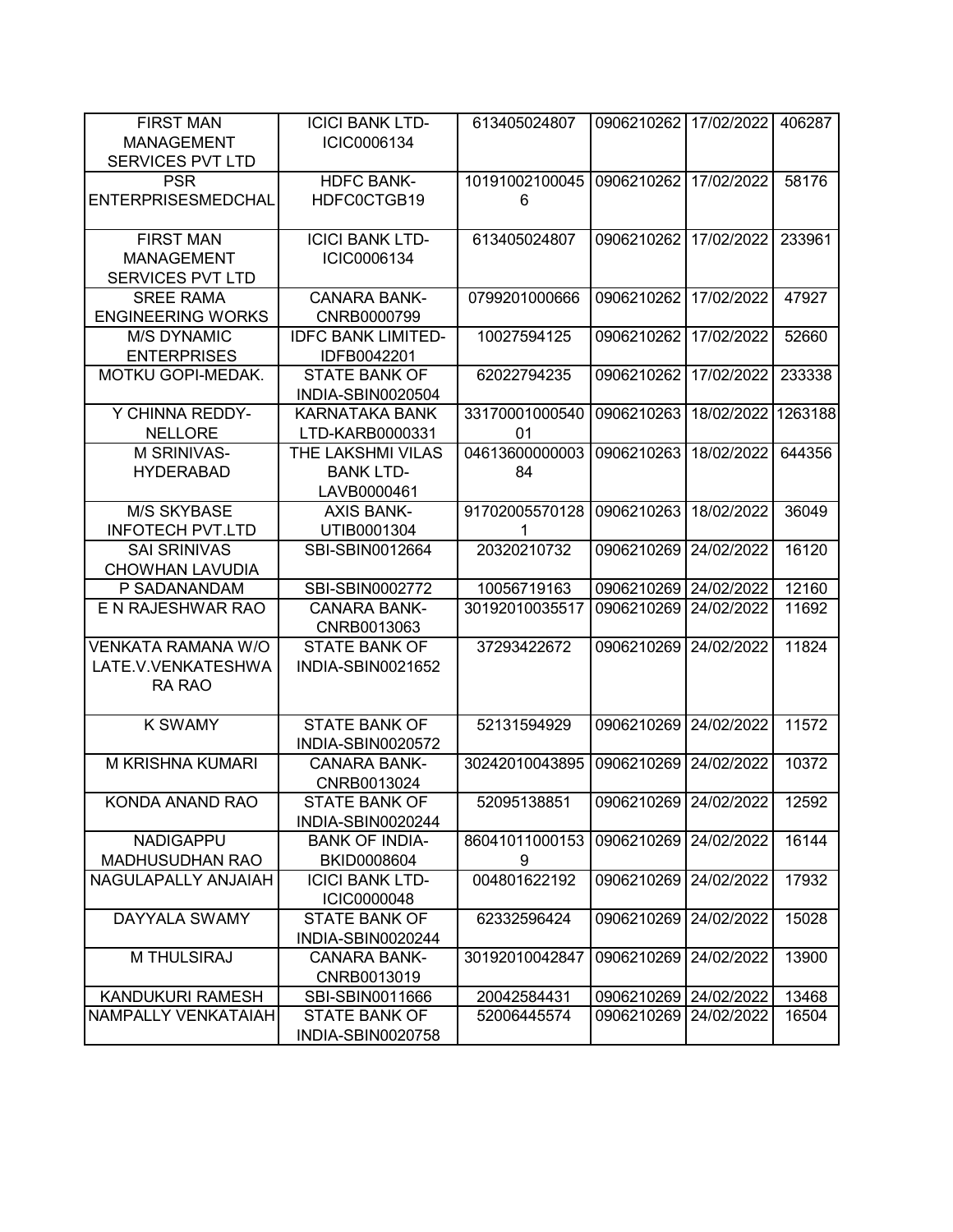| HITACHI HI REL POWER<br><b>ELECTRONICS PVT LTD-</b><br><b>GANDHINAGAR</b> | <b>ICICI BANK LTD-</b><br>ICIC0000024                | 002451000108         | 0906210263            | 18/02/2022 | 799378  |
|---------------------------------------------------------------------------|------------------------------------------------------|----------------------|-----------------------|------------|---------|
| <b>BINGI NAGA VENKAT</b><br><b>KUMAR</b>                                  | <b>AXIS BANK-</b><br>UTIB0000016                     | 91401004227940<br>7  | 0906210269            | 24/02/2022 | 13636   |
| P VENKAT NARENDHAR<br><b>RAO</b>                                          | SBI-SBIN0012916                                      | 20291873187          | 0906210269            | 24/02/2022 | 10984   |
| M RAMALINGAM                                                              | <b>CANARA BANK-</b><br>CNRB0013046                   | 30462010044471       | 0906210269            | 24/02/2022 | 14752   |
| <b>B SRINIVAS</b>                                                         | <b>CANARA BANK-</b><br>CNRB0013046                   | 30462010146073       | 0906210269            | 24/02/2022 | 16732   |
| S SAIBABA                                                                 | <b>CANARA BANK-</b><br>CNRB0013019                   | 30192010115867       | 0906210269            | 24/02/2022 | 11788   |
| <b>ARCOT RAJ KUMAR</b><br><b>SUNIL KUMAR</b>                              | <b>STATE BANK OF</b><br>INDIA-SBIN0021458            | 52009457712          | 0906210269            | 24/02/2022 | 9400    |
| <b>K SRISAILAM</b>                                                        | <b>CANARA BANK-</b><br>CNRB0013017                   | 30172010028868       | 0906210269            | 24/02/2022 | 13000   |
| A V SUBBARAO                                                              | <b>CANARA BANK-</b><br>CNRB0013024                   | 30242010048519       | 0906210269            | 24/02/2022 | 13384   |
| <b>BURUGULA BENJAMIN</b>                                                  | <b>CANARA BANK-</b><br>CNRB0000799                   | 0799101014477        | 0906210269            | 24/02/2022 | 17704   |
| <b>G ASHOK</b>                                                            | <b>CANARA BANK-</b><br>CNRB0013019                   | 30192010044947       | 0906210269            | 24/02/2022 | 18112   |
| PAL FREIGHT<br>FORWARDER-NEW<br><b>DELHI</b>                              | <b>AXIS BANK-</b><br>UTIB0001147                     | 91402003699131<br>6  | 0906210295            | 29/03/2022 | 400000  |
| S CHANDRAPAL-<br><b>HYDERABAD</b>                                         | <b>CANARA BANK-</b><br>CNRB0013017                   | 30171400000093       | 0906210263            | 18/02/2022 | 2515934 |
| <b>LUMINOUS EXPRESS</b><br><b>CARGO PRIVATE</b><br>LIMITED-HYDERABAD      | <b>AXIS BANK-</b><br>UTIB0000008                     | 00801020007630<br>4  | 0906210295            | 29/03/2022 | 400000  |
| <b>BULLET LOGISTICS-</b><br><b>DELHI</b>                                  | <b>ICICI BANK LTD-</b><br>ICIC0001358                | 135805501055         | 0906210295            | 29/03/2022 | 400000  |
| MOTKU GOPI-MEDAK.                                                         | <b>STATE BANK OF</b><br>INDIA-SBIN0020504            | 62022794235          | 0906210263            | 18/02/2022 | 771323  |
| S GANGADHARA RAO<br>AND COMPANY-<br><b>SECUNDERABAD</b>                   | <b>INDIAN OVERSEAS</b><br>BANK-IOBA0000623           | 06230200000078<br>3  | 0906210263 18/02/2022 |            | 237273  |
| S GANGADHARA RAO<br>AND COMPANY-<br><b>SECUNDERABAD</b>                   | <b>INDIAN OVERSEAS</b><br>BANK-IOBA0000623           | 06230200000078<br>3  | 0906210263 18/02/2022 |            | 419752  |
| S GANGADHARA RAO<br>AND COMPANY-<br><b>SECUNDERABAD</b>                   | <b>INDIAN OVERSEAS</b><br>BANK-IOBA0000623           | 06230200000078<br>3  | 0906210263            | 18/02/2022 | 369715  |
| S GANGADHARA RAO<br>AND COMPANY-<br><b>SECUNDERABAD</b>                   | <b>INDIAN OVERSEAS</b><br>BANK-IOBA0000623           | 06230200000078<br>3  | 0906210263            | 18/02/2022 | 384695  |
| DIDDI RAJU-<br><b>HYDERABAD</b>                                           | THE LAKSHMI VILAS<br><b>BANK LTD-</b><br>LAVB0000461 | 04616110000003<br>35 | 0906210264 21/02/2022 |            | 422017  |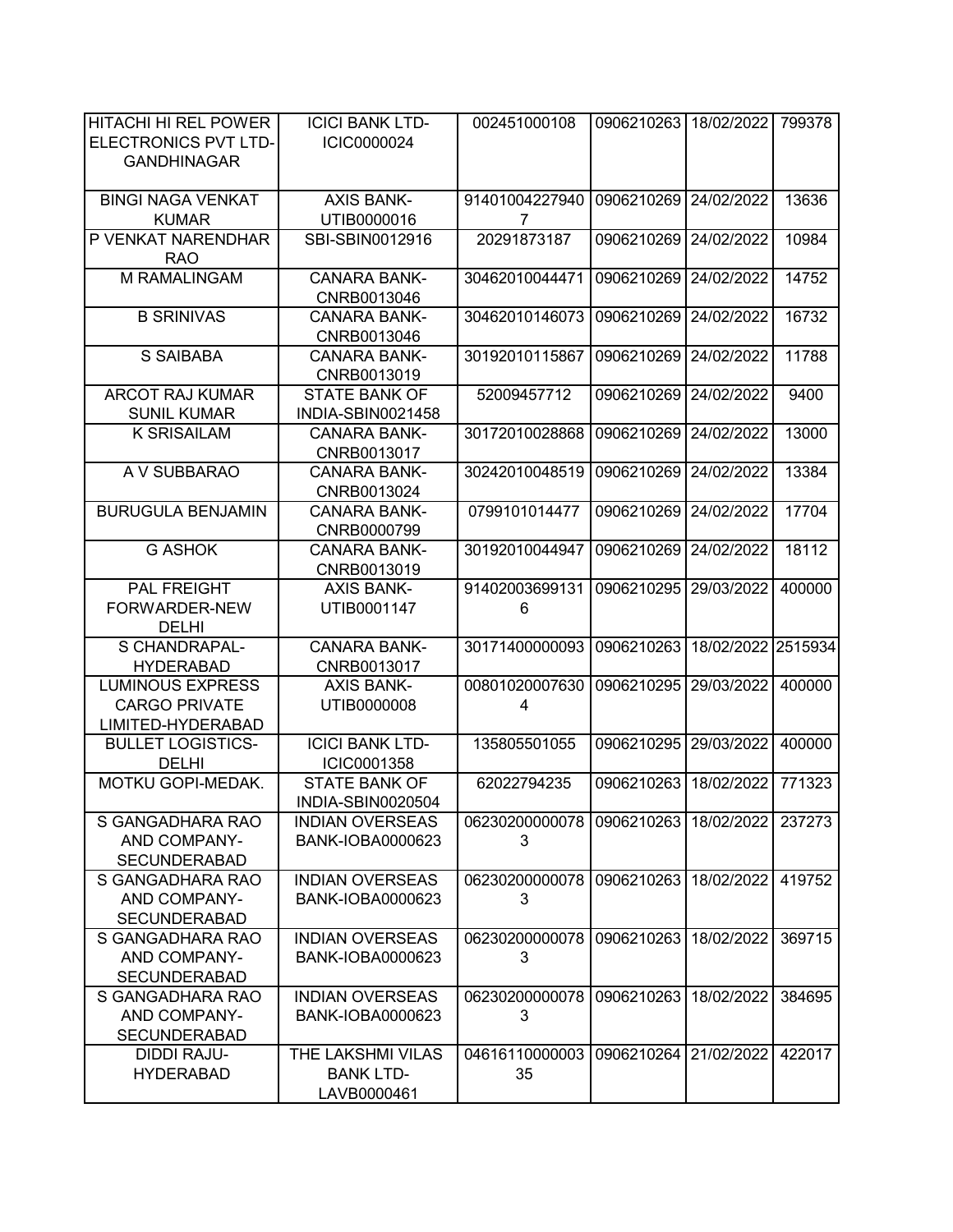| K VENKATESHAM                                                    | <b>INDIAN BANK-</b><br>IDIB000W511                              | 50314585899                      | 0906210264 | 21/02/2022 | 769442  |
|------------------------------------------------------------------|-----------------------------------------------------------------|----------------------------------|------------|------------|---------|
| <b>CHIRANJEEVI</b><br><b>CREATIONS</b>                           | <b>CENTRAL BANK OF</b><br>INDIA-CBIN0283883                     | 3174022978                       | 0906210264 | 21/02/2022 | 211517  |
| <b>B ALEEM MIAH-</b><br><b>KURNOOL</b>                           | <b>INDIAN BANK-</b><br>IDIB000P268                              | 7135327467                       | 0906210264 | 21/02/2022 | 838492  |
| <b>SREE MEHER LAKSHMI</b><br>AND CO-HYDERABAD                    | <b>STATE BANK OF</b><br><b>INDIA-SBIN0063791</b>                | 62029523007                      | 0906210264 | 21/02/2022 | 3263800 |
| SUPERINTENDENT OF<br><b>POLICE</b>                               | <b>STATE BANK OF</b><br>INDIA-SBIN0020094                       | 52128125850                      | 0906210264 | 21/02/2022 | 4834282 |
| <b>T KOTESWARA RAO</b>                                           | <b>INDIAN BANK-</b><br>IDIB000G001                              | 411469410                        | 0906210264 | 21/02/2022 | 1304571 |
| <b>DIDDI RAJU-</b><br><b>HYDERABAD</b>                           | THE LAKSHMI VILAS<br><b>BANK LTD-</b><br>LAVB0000461            | 04616110000003<br>35             | 0906210264 | 21/02/2022 | 343820  |
| <b>SWASTIK</b><br><b>ENTERPRISES-</b><br><b>HYDERABAD</b>        | <b>UNION BANK OF</b><br>INDIA-UBIN0823546                       | 23541110000180<br>$\overline{2}$ | 0906210264 | 21/02/2022 | 100624  |
| <b>MANASA LAXMI</b><br><b>ENTERPRISES</b>                        | <b>INDUSIND BANK-</b><br>INDB0001052                            | 259396230324                     | 0906210264 | 21/02/2022 | 104561  |
| <b>KRISHNA</b><br><b>CONSTRUCTIONS</b>                           | <b>CANARA BANK-</b><br>CNRB0013008                              | 30151010002017                   | 0906210264 | 21/02/2022 | 197628  |
| <b>D SRINIVAS</b>                                                | <b>HDFC BANK-</b><br>HDFC0004291                                | 03682000000718                   | 0906210265 | 21/02/2022 | 84699   |
| <b>FIRST MAN</b><br><b>MANAGEMENT</b><br><b>SERVICES PVT LTD</b> | <b>ICICI BANK LTD-</b><br>ICIC0006134                           | 613405024807                     | 0906210265 | 21/02/2022 | 97950   |
| <b>INFILTRATION</b><br><b>TECHNOLOGY</b>                         | <b>TELANGANA STATE</b><br><b>COOP APEX BANK-</b><br>TSAB0000139 | 99390030000003<br>1              | 0906210265 | 21/02/2022 | 93256   |
| UNIVERSAL ENVIRO<br><b>ASSOCIATES-</b><br><b>HYDERABAD</b>       | KARUR VYSYA BANK-<br>KVBL0001483                                | 14831350000071<br>02             | 0906210265 | 21/02/2022 | 54816   |
| <b>BASANTHI</b><br>CONSTRUCTIONS-<br><b>HYDERABAD</b>            | KOTAK MAHINDRA<br><b>BANK LIMITED-</b><br>KKBK0007456           | 700044011042                     | 0906210265 | 21/02/2022 | 302493  |
| <b>TRICOM TECH</b><br><b>SERVICES</b>                            | <b>UNION BANK OF</b><br>INDIA-UBIN0906701                       | 51010100392886<br>$\mathbf 0$    | 0906210265 | 21/02/2022 | 2641    |
| <b>ESCON ELEVATORS</b>                                           | SOUTH INDIAN BANK-<br>SIBL0000409                               | 04090830000000<br>28             | 0906210265 | 21/02/2022 | 65118   |
| <b>ESCON ELEVATORS</b>                                           | SOUTH INDIAN BANK-<br>SIBL0000409                               | 04090830000000<br>28             | 0906210265 | 21/02/2022 | 58510   |
| <b>OTIS ELEVATOR</b><br><b>COMPANY INDIA LTD</b>                 | <b>CITIBANK NA-</b><br>CITI0100000                              | 0001041037                       | 0906210265 | 21/02/2022 | 104559  |
| NIMBLE INFRA PRIVATE<br>LIMITED-KOLKATA                          | <b>UCO BANK-</b><br>UCBA0000537                                 | 05370510000908                   | 0906210265 | 21/02/2022 | 904118  |
| <b>SK SAFETY</b><br>WINGS(P)LTD                                  | <b>AXIS BANK -</b><br>UTIB0001634                               | 91503003297661<br>4              | 0906210265 | 21/02/2022 | 246235  |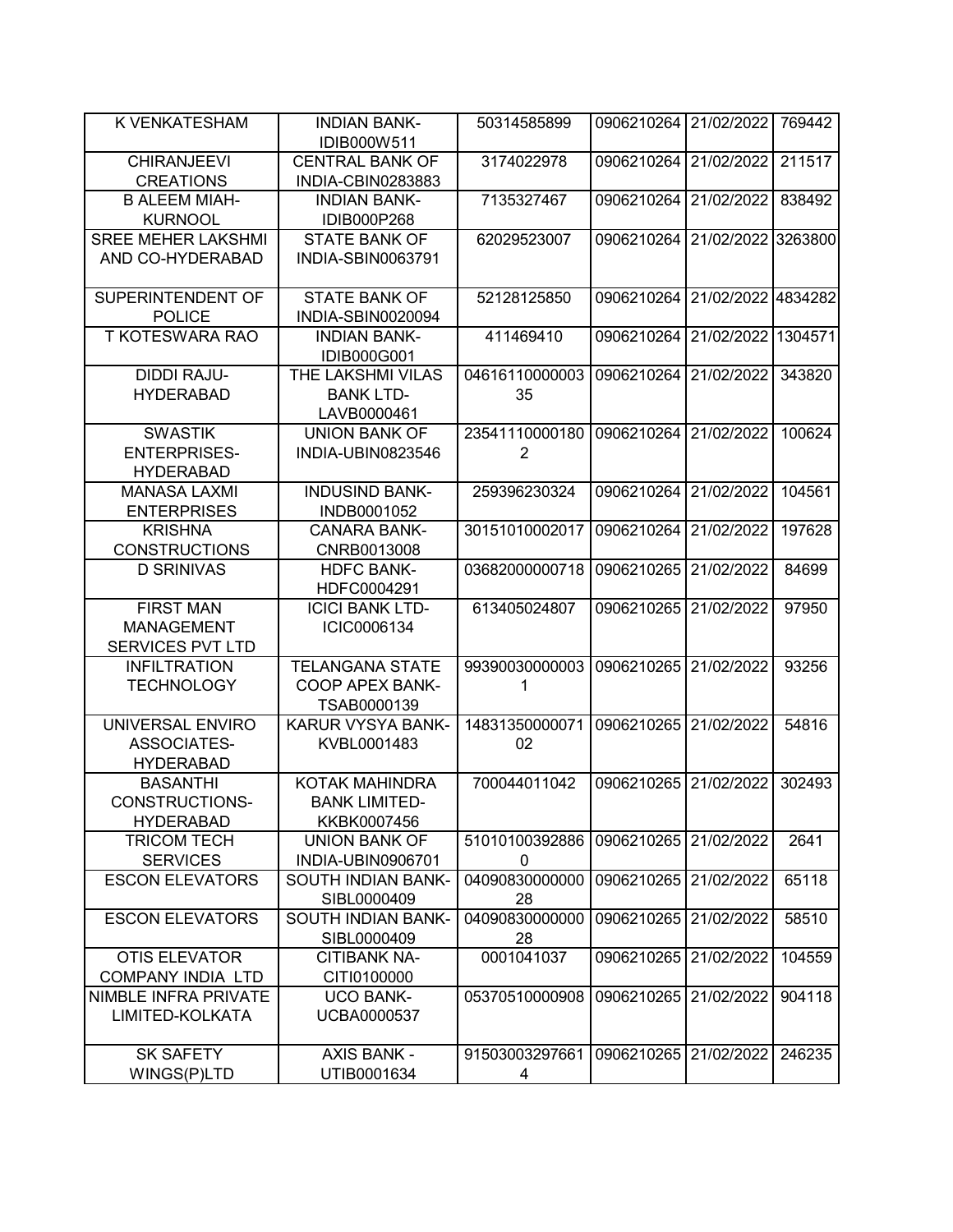| <b>M/S BHAVYESH</b>                   | <b>UNION BANK OF</b>                      | 51010100716928 | 0906210265 | 21/02/2022         | 105192  |
|---------------------------------------|-------------------------------------------|----------------|------------|--------------------|---------|
| <b>TRAVELS</b>                        | INDIA-UBIN0901661                         | 9              |            |                    |         |
| <b>M/S BHAVYESH</b>                   | <b>UNION BANK OF</b>                      | 51010100716928 | 0906210265 | 21/02/2022         | 85556   |
| <b>TRAVELS</b>                        | INDIA-UBIN0901661                         | 9              |            |                    |         |
| <b>DODLA KARUNA</b>                   | <b>STATE BANK OF</b>                      | 30001483981    | 0906210265 | 21/02/2022         | 165679  |
| <b>ENTERPRISES-</b>                   | INDIA-SBIN0008779                         |                |            |                    |         |
| <b>HYDERABAD</b>                      |                                           |                |            |                    |         |
| <b>FAIZAN ELECTRICALS-</b>            | THE JAMMU AND                             | 05300101000005 | 0906210266 | 22/02/2022 1050683 |         |
| <b>MUMBAI</b>                         | KASHMIR BANK LTD-                         | 45             |            |                    |         |
|                                       | <b>JAKA0MAHIMM</b>                        |                |            |                    |         |
| C AYYAPU REDDY-                       | <b>STATE BANK OF</b>                      | 62128844927    | 0906210266 | 22/02/2022         | 965308  |
| <b>MAHABUBNAGAR</b>                   | INDIA-SBIN0020187                         |                |            |                    |         |
| MOTKU GOPI-MEDAK.                     | <b>STATE BANK OF</b>                      | 62022794235    | 0906210266 | 22/02/2022         | 410490  |
| MOTKU GOPI-MEDAK.                     | INDIA-SBIN0020504<br><b>STATE BANK OF</b> | 62022794235    | 0906210266 | 22/02/2022         | 352244  |
|                                       | INDIA-SBIN0020504                         |                |            |                    |         |
| <b>D MAHENDER REDDY-</b>              | THE LAKSHMI VILAS                         | 04616110000001 | 0906210266 | 22/02/2022         | 4632833 |
| <b>RANAGAREDDY</b>                    | <b>BANK LTD-</b>                          | 00             |            |                    |         |
|                                       | LAVB0000461                               |                |            |                    |         |
| <b>ATTILI SUBBA RAO-</b>              | <b>ICICI BANK LTD-</b>                    | 630805155858   | 0906210268 | 23/02/2022         | 117317  |
| <b>HYDERABAD</b>                      | <b>ICIC0006308</b>                        |                |            |                    |         |
| <b>M/S GURDEV</b>                     | <b>BANK OF INDIA-</b>                     | 62022011000032 | 0906210268 | 23/02/2022         | 952091  |
| <b>CONSULTANCE</b>                    | BKID0006202                               | 5              |            |                    |         |
| <b>SERVICES GROUP</b>                 |                                           |                |            |                    |         |
| <b>FIRST MAN</b>                      | <b>ICICI BANK LTD-</b>                    | 613405024807   | 0906210268 | 23/02/2022         | 846642  |
| <b>MANAGEMENT</b>                     | ICIC0006134                               |                |            |                    |         |
| <b>SERVICES PVT LTD</b>               |                                           |                |            |                    |         |
| <b>SURYA AUTOMATION</b>               | <b>ICICI BANK LTD-</b>                    | 024405005068   | 0906210268 | 23/02/2022         | 953940  |
| <b>SYSTEMS</b>                        | ICIC0000244                               |                |            |                    |         |
| <b>HIGHLIGHT</b>                      | <b>STATE BANK OF</b>                      | 52084105352    | 0906210268 | 23/02/2022         | 3019555 |
| <b>ELECTRICAL</b>                     | INDIA-SBIN0020920                         |                |            |                    |         |
| CONTRUCTIONS-                         |                                           |                |            |                    |         |
| <b>MAHABUBNAGAR</b>                   |                                           |                |            |                    |         |
| <b>HUGHES AND HUGHES</b>              | <b>STATE BANK OF</b>                      | 37988253353    | 0906210268 | 23/02/2022         | 61854   |
| <b>CHEM LIMITED</b>                   | INDIA-SBIN0013913                         |                |            |                    |         |
|                                       |                                           |                |            |                    |         |
| <b>FIRST MAN</b><br><b>MANAGEMENT</b> | <b>ICICI BANK LTD-</b>                    | 613405024807   | 0906210268 | 23/02/2022         | 289920  |
| <b>SERVICES PVT LTD</b>               | ICIC0006134                               |                |            |                    |         |
| <b>FIRST MAN</b>                      | <b>ICICI BANK LTD-</b>                    | 613405024807   | 0906210268 | 23/02/2022         | 262690  |
| <b>MANAGEMENT</b>                     | ICIC0006134                               |                |            |                    |         |
| <b>SERVICES PVT LTD</b>               |                                           |                |            |                    |         |
| <b>FIRST MAN</b>                      | <b>ICICI BANK LTD-</b>                    | 613405024807   | 0906210268 | 23/02/2022         | 141985  |
| <b>MANAGEMENT</b>                     | ICIC0006134                               |                |            |                    |         |
| <b>SERVICES PVT LTD</b>               |                                           |                |            |                    |         |
| <b>FIRST MAN</b>                      | <b>ICICI BANK LTD-</b>                    | 613405024807   | 0906210268 | 23/02/2022         | 40496   |
| <b>MANAGEMENT</b>                     | ICIC0006134                               |                |            |                    |         |
| <b>SERVICES PVT LTD</b>               |                                           |                |            |                    |         |
| <b>FIRST MAN</b>                      | <b>ICICI BANK LTD-</b>                    | 613405024807   | 0906210268 | 23/02/2022         | 54103   |
| <b>MANAGEMENT</b>                     | ICIC0006134                               |                |            |                    |         |
| <b>SERVICES PVT LTD</b>               |                                           |                |            |                    |         |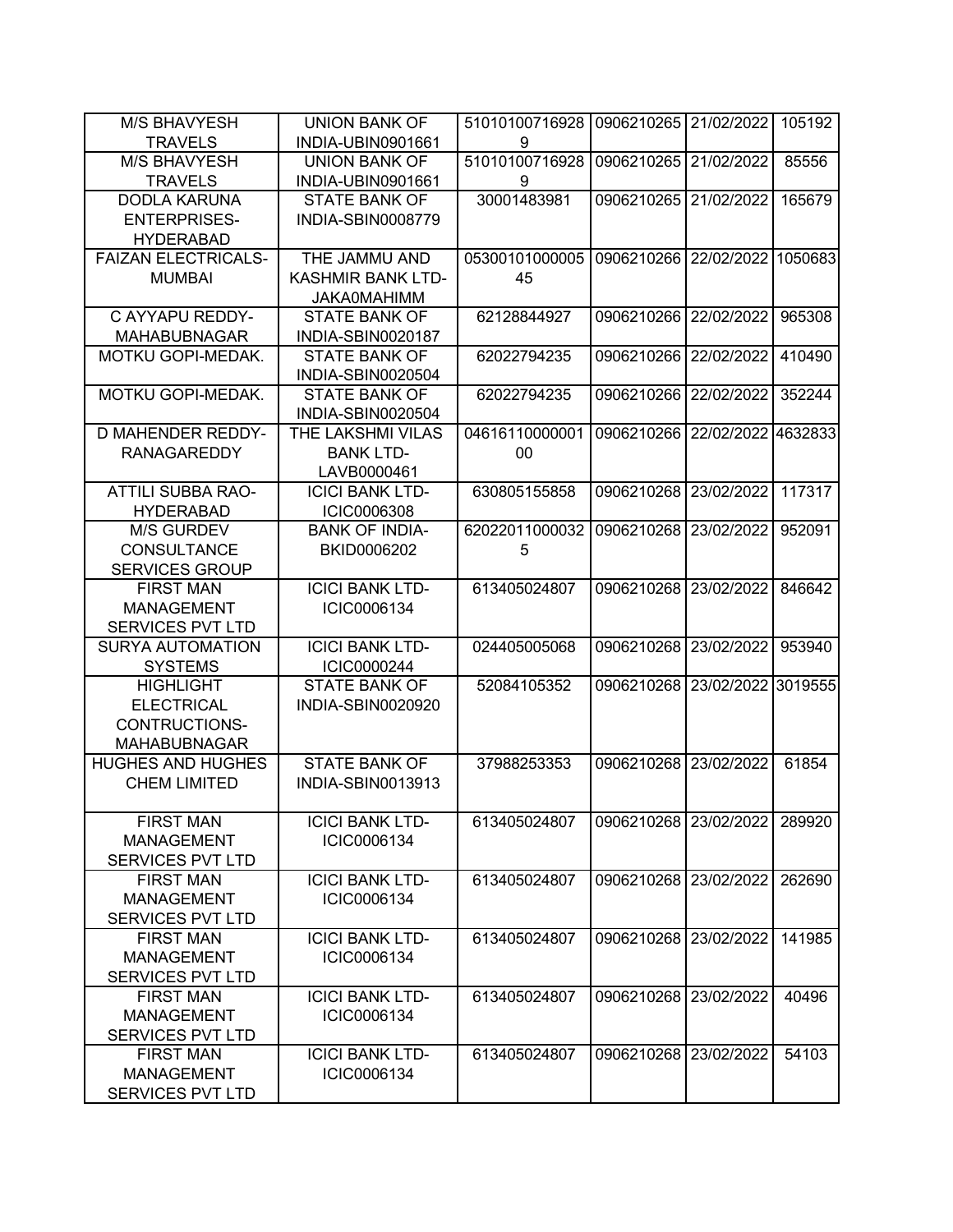| <b>BENCO HYDRAULICS</b> | <b>BANK OF</b>        | 20098668226    | 0906210268 | 23/02/2022 | 852067  |
|-------------------------|-----------------------|----------------|------------|------------|---------|
| <b>LIMITED</b>          | MAHARASHTRA-          |                |            |            |         |
|                         | MAHB0000031           |                |            |            |         |
| <b>B ALEEM MIAH-</b>    | <b>UNION BANK OF</b>  | 13791110000048 | 0906210268 | 23/02/2022 | 724924  |
| <b>KURNOOL</b>          | INDIA-UBIN0813796     | 7              |            |            |         |
| <b>D SRINIVAS-</b>      | <b>HDFC BANK-</b>     | 03682000000718 | 0906210269 | 24/02/2022 | 2551254 |
| <b>SECUNDRABAD</b>      | HDFC0004291           |                |            |            |         |
| M GANESH-HYDERABAD      | SBI-SBIN0003607       | 30228180048    | 0906210269 | 24/02/2022 | 227062  |
|                         |                       |                |            |            |         |
| M GANESH-HYDERABAD      | SBI-SBIN0003607       | 30228180048    | 0906210269 | 24/02/2022 | 342368  |
|                         |                       |                |            |            |         |
| M GANESH-HYDERABAD      | SBI-SBIN0003607       | 30228180048    | 0906210269 | 24/02/2022 | 356144  |
|                         |                       |                |            |            |         |
| M GANESH-HYDERABAD      | SBI-SBIN0003607       | 30228180048    | 0906210269 | 24/02/2022 | 354479  |
|                         |                       |                |            |            |         |
| M GANESH-HYDERABAD      | SBI-SBIN0003607       | 30228180048    | 0906210269 | 24/02/2022 | 333418  |
|                         |                       |                |            |            |         |
| M GANESH-HYDERABAD      | SBI-SBIN0003607       | 30228180048    | 0906210269 | 24/02/2022 | 333429  |
|                         |                       |                |            |            |         |
| M GANESH-HYDERABAD      | SBI-SBIN0003607       | 30228180048    | 0906210269 | 24/02/2022 | 98477   |
|                         |                       |                |            |            |         |
| M GANESH-HYDERABAD      | SBI-SBIN0003607       | 30228180048    | 0906210269 | 24/02/2022 | 152785  |
|                         |                       |                |            |            |         |
| M GANESH-HYDERABAD      | SBI-SBIN0003607       | 30228180048    | 0906210269 | 24/02/2022 | 220714  |
|                         |                       |                |            |            |         |
| M GANESH-HYDERABAD      | SBI-SBIN0003607       | 30228180048    | 0906210269 | 24/02/2022 | 127997  |
|                         |                       |                |            |            |         |
| M GANESH-HYDERABAD      | SBI-SBIN0003607       | 30228180048    | 0906210269 | 24/02/2022 | 369854  |
|                         |                       |                |            |            |         |
| D RAVINDRA BABU-        | <b>UNION BANK OF</b>  | 05053104300578 | 0906210269 | 24/02/2022 | 1553400 |
| <b>HYDERABAD</b>        | INDIA-UBIN0805050     | $\mathbf{0}$   |            |            |         |
| <b>D SRINIVAS-</b>      | <b>IDBI BANK LTD-</b> | 02971020000177 | 0906210269 | 24/02/2022 | 204060  |
| <b>HYDERABAD</b>        | IBKL0000297           | 27             |            |            |         |
| <b>BASANTHI</b>         | <b>KOTAK MAHINDRA</b> | 700044011042   | 0906210269 | 24/02/2022 | 465767  |
| <b>CONSTRUCTIONS-</b>   | <b>BANK LIMITED-</b>  |                |            |            |         |
| <b>HYDERABAD</b>        | KKBK0007456           |                |            |            |         |
| M LAXMINARAYANA-        | THE LAKSHMI VILAS     | 04616110000002 | 0906210271 | 25/02/2022 | 87146   |
| <b>HYDERABAD</b>        | <b>BANK LTD-</b>      | 33             |            |            |         |
|                         | LAVB0000461           |                |            |            |         |
| M LAXMINARAYANA-        | <b>DBS BANK INDIA</b> | 04616110000002 | 0906210271 | 25/02/2022 | 436795  |
| <b>HYDERABAD</b>        | LIMITED-DBSS0IN0461   | 33             |            |            |         |
| M LAXMINARAYANA-        | <b>DBS BANK INDIA</b> | 04616110000002 | 0906210271 | 25/02/2022 | 390482  |
| <b>HYDERABAD</b>        | LIMITED-DBSS0IN0461   | 33             |            |            |         |
| M LAXMINARAYANA-        | <b>DBS BANK INDIA</b> | 04616110000002 | 0906210271 | 25/02/2022 | 397620  |
| <b>HYDERABAD</b>        | LIMITED-DBSS0IN0461   | 33             |            |            |         |
| M LAXMINARAYANA-        | <b>DBS BANK INDIA</b> | 04616110000002 | 0906210271 | 25/02/2022 | 251282  |
| <b>HYDERABAD</b>        | LIMITED-DBSS0IN0461   | 33             |            |            |         |
| M LAXMINARAYANA-        | <b>DBS BANK INDIA</b> | 04616110000002 | 0906210271 | 25/02/2022 | 299225  |
| <b>HYDERABAD</b>        | LIMITED-DBSS0IN0461   | 33             |            |            |         |
| M LAXMINARAYANA-        | <b>DBS BANK INDIA</b> | 04616110000002 | 0906210271 | 25/02/2022 | 238422  |
| <b>HYDERABAD</b>        | LIMITED-DBSS0IN0461   | 33             |            |            |         |
|                         |                       |                |            |            |         |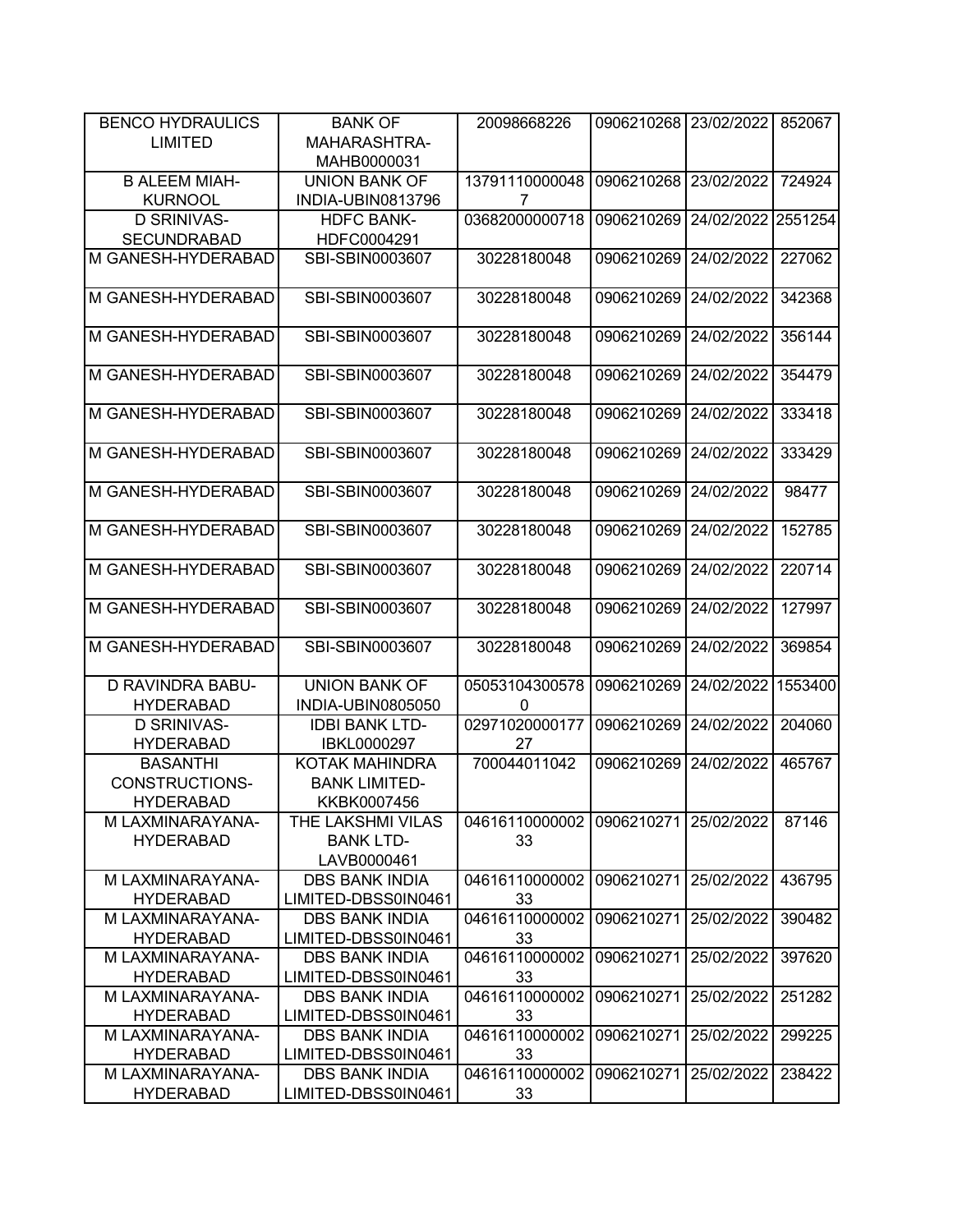| M LAXMINARAYANA-           | <b>DBS BANK INDIA</b>     | 04616110000002 | 0906210271 | 25/02/2022         | 363994  |
|----------------------------|---------------------------|----------------|------------|--------------------|---------|
| <b>HYDERABAD</b>           | LIMITED-DBSS0IN0461       | 33             |            |                    |         |
| <b>DIDDI RAJU-</b>         | THE LAKSHMI VILAS         | 04616110000003 | 0906210271 | 25/02/2022         | 332381  |
| <b>HYDERABAD</b>           | <b>BANK LTD-</b>          | 35             |            |                    |         |
|                            | LAVB0000461               |                |            |                    |         |
| <b>DIDDI RAJU-</b>         | THE LAKSHMI VILAS         | 04616110000003 | 0906210271 | 25/02/2022         | 196054  |
| <b>HYDERABAD</b>           | <b>BANK LTD-</b>          | 35             |            |                    |         |
|                            | LAVB0000461               |                |            |                    |         |
| <b>DIDDI RAJU-</b>         | THE LAKSHMI VILAS         | 04616110000003 | 0906210271 | 25/02/2022         | 301008  |
| <b>HYDERABAD</b>           | <b>BANK LTD-</b>          | 35             |            |                    |         |
|                            | LAVB0000461               |                |            |                    |         |
| K.VENKATESHAM              | <b>INDIAN BANK-</b>       | 50314585899    | 0906210269 | 24/02/2022         | 558257  |
| <b>CONTRACTOR</b>          | IDIB000W511               |                |            |                    |         |
| <b>GVK LEARNING</b>        | <b>AXIS BANK-</b>         | 91602004195998 | 0906210269 | 24/02/2022         | 31515   |
| <b>COORDINATES</b>         | UTIB0000027               | 7              |            |                    |         |
| <b>SRI SAI</b>             | <b>CANARA BANK-</b>       | 30301010002650 | 0906210269 | 24/02/2022         | 144163  |
| <b>K.K.ENTERPRISES</b>     | CNRB0013030               |                |            |                    |         |
| <b>SRIKARG PROJECTS</b>    | <b>HDFC BANK LTD-</b>     | 50200053765485 | 0906210271 | 25/02/2022         | 1442675 |
| PRIVATE LIMITED-           | HDFC0000562               |                |            |                    |         |
| <b>HYDERABAD</b>           |                           |                |            |                    |         |
| <b>KCN ENGINEERS AND</b>   | <b>STATE BANK OF</b>      | 38513707200    | 0906210271 | 25/02/2022         | 652046  |
| INFRA-HYDERABAD            | INDIA-SBIN0018047         |                |            |                    |         |
| <b>M/S SRINIVASA SALES</b> | <b>BANK OF BARODA-</b>    | 05160500000053 | 0906210271 | 25/02/2022         | 895862  |
| & SERVICES PVT LT          | <b>BARBOVIJAYA</b>        |                |            |                    |         |
| <b>M/S DYNAMIC</b>         | <b>IDFC BANK LIMITED-</b> | 10027594125    | 0906210271 | 25/02/2022         | 52660   |
| <b>ENTERPRISES</b>         | IDFB0042201               |                |            |                    |         |
| K LINGAREDDY -             | <b>BANK OF BARODA-</b>    | 24200400000146 | 0906210271 | 25/02/2022         | 1853440 |
| <b>NIZAMABAD</b>           | <b>BARB0TILHYD</b>        |                |            |                    |         |
| ANJANEYULU                 | <b>STATE BANK OF</b>      | 52095154567    | 0906210271 | 25/02/2022         | 613782  |
| JITULOLLAM-                | INDIA-SBIN0020244         |                |            |                    |         |
| <b>HYDERABAD</b>           |                           |                |            |                    |         |
| M GANESH-HYDERABAD         | SBI-SBIN0003607           | 30228180048    | 0906210271 | 25/02/2022         | 70391   |
|                            |                           |                |            |                    |         |
| M LAXMINARAYANA-           | THE LAKSHMI VILAS         | 04616110000002 | 0906210271 | 25/02/2022         | 417680  |
| <b>HYDERABAD</b>           | <b>BANK LTD-</b>          | 33             |            |                    |         |
|                            | LAVB0000461               |                |            |                    |         |
| <b>SQUAD7 SECURITY</b>     | <b>INDIAN OVERSEAS</b>    | 17320200002031 | 0906210271 | 25/02/2022         | 80292   |
| AND ALLIED SERVICES        | <b>BANK-IOBA0001732</b>   |                |            |                    |         |
| <b>SQUAD7 SECURITY</b>     | <b>INDIAN OVERSEAS</b>    | 17320200002031 | 0906210271 | 25/02/2022         | 83337   |
| AND ALLIED SERVICES        | <b>BANK-IOBA0001732</b>   | 1              |            |                    |         |
| <b>SQUAD7 SECURITY</b>     | <b>INDIAN OVERSEAS</b>    | 17320200002031 | 0906210271 | 25/02/2022         | 83337   |
| AND ALLIED SERVICES        | <b>BANK-IOBA0001732</b>   | 1              |            |                    |         |
| <b>SQUAD7 SECURITY</b>     | <b>INDIAN OVERSEAS</b>    | 17320200002031 | 0906210271 | 25/02/2022         | 83337   |
| AND ALLIED SERVICES        | BANK-IOBA0001732          | 1              |            |                    |         |
| <b>SQUAD7 SECURITY</b>     | <b>INDIAN OVERSEAS</b>    | 17320200002031 | 0906210272 | 25/02/2022         | 83337   |
| AND ALLIED SERVICES        | <b>BANK-IOBA0001732</b>   |                |            |                    |         |
| <b>SQUAD7 SECURITY</b>     | <b>INDIAN OVERSEAS</b>    | 17320200002031 | 0906210272 | 25/02/2022         | 83337   |
| AND ALLIED SERVICES        | BANK-IOBA0001732          | 1              |            |                    |         |
| N BHASKAR RAO-             | <b>DBS BANK INDIA</b>     | 04616110000003 | 0906210271 | 25/02/2022 2537282 |         |
| <b>HYDERRABAD</b>          | LIMITED-DBSS0IN0461       | 59             |            |                    |         |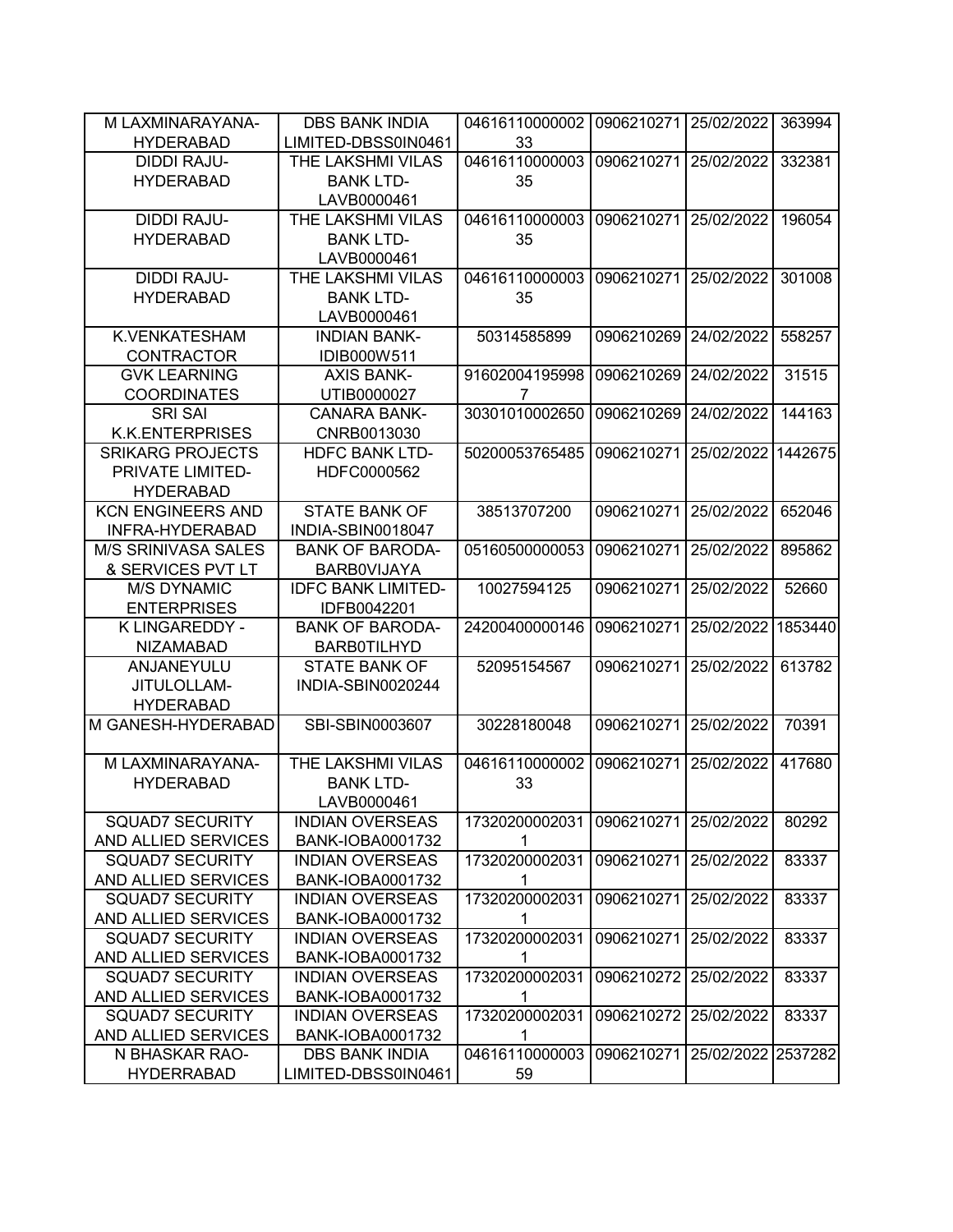| M LAXMINARAYANA-            | THE LAKSHMI VILAS                        | 04616110000002                              | 0906210271 | 25/02/2022         | 318350  |
|-----------------------------|------------------------------------------|---------------------------------------------|------------|--------------------|---------|
| <b>HYDERABAD</b>            | <b>BANK LTD-</b>                         | 33                                          |            |                    |         |
|                             | LAVB0000461                              |                                             |            |                    |         |
| M LAXMINARAYANA-            | THE LAKSHMI VILAS                        | 04616110000002                              | 0906210271 | 25/02/2022         | 266946  |
| <b>HYDERABAD</b>            | <b>BANK LTD-</b>                         | 33                                          |            |                    |         |
|                             | LAVB0000461                              |                                             |            |                    |         |
| M LAXMINARAYANA-            | THE LAKSHMI VILAS                        | 04616110000002                              | 0906210271 | 25/02/2022         | 258494  |
| <b>HYDERABAD</b>            | <b>BANK LTD-</b>                         | 33                                          |            |                    |         |
|                             | LAVB0000461                              |                                             |            |                    |         |
| M LAXMINARAYANA-            | THE LAKSHMI VILAS                        | 04616110000002                              | 0906210272 | 25/02/2022         | 158743  |
| <b>HYDERABAD</b>            | <b>BANK LTD-</b>                         | 33                                          |            |                    |         |
|                             | LAVB0000461                              |                                             |            |                    |         |
| M LAXMINARAYANA-            | THE LAKSHMI VILAS                        | 04616110000002                              | 0906210272 | 25/02/2022         | 293663  |
| <b>HYDERABAD</b>            | <b>BANK LTD-</b>                         | 33                                          |            |                    |         |
|                             | LAVB0000461                              |                                             |            |                    |         |
| M LAXMINARAYANA-            | THE LAKSHMI VILAS                        | 04616110000002                              | 0906210272 | 25/02/2022         | 213725  |
| <b>HYDERABAD</b>            | <b>BANK LTD-</b>                         | 33                                          |            |                    |         |
|                             | LAVB0000461                              |                                             |            |                    |         |
| M LAXMINARAYANA-            | THE LAKSHMI VILAS                        | 04616110000002                              | 0906210272 | 25/02/2022         | 258388  |
| <b>HYDERABAD</b>            | <b>BANK LTD-</b>                         | 33                                          |            |                    |         |
|                             | LAVB0000461                              |                                             |            |                    |         |
| <b>M/S SAI RAM</b>          | <b>STATE BANK OF</b>                     | 62194007127                                 | 0906210274 | 02/03/2022         | 37125   |
| <b>ENTERPRISES,</b>         | INDIA-SBIN0020244                        |                                             |            |                    |         |
| OM SRI SAI LAXMI            | <b>IDBI BANK LTD-</b>                    | 12741020000073                              | 0906210274 | 02/03/2022         | 99881   |
| <b>VENKATESHWARA</b>        | IBKL0001274                              | 68                                          |            |                    |         |
| <b>ENTERPRISES</b>          |                                          |                                             |            |                    |         |
| <b>FIRST MAN</b>            | <b>ICICI BANK LTD-</b>                   | 613405024807                                | 0906210274 | 02/03/2022         | 62540   |
| <b>MANAGEMENT</b>           | ICIC0006134                              |                                             |            |                    |         |
| <b>SERVICES PVT LTD</b>     |                                          |                                             |            |                    |         |
| <b>FIRST MAN</b>            | <b>ICICI BANK LTD-</b>                   | 613405024807                                | 0906210274 | 02/03/2022         | 802332  |
| <b>MANAGEMENT</b>           | ICIC0006134                              |                                             |            |                    |         |
| <b>SERVICES PVT LTD</b>     |                                          |                                             |            |                    |         |
| <b>M/S LALITA</b>           | <b>DEVELOPMENT</b>                       | 05120100000887                              | 0906210274 | 02/03/2022         | 27492   |
| <b>ENTERPRISES</b>          | <b>CREDIT BANK</b>                       |                                             |            |                    |         |
|                             | LIMITED-DCBL0000051                      |                                             |            |                    |         |
| <b>LALITHA ENTERPRISES-</b> |                                          | 05120100000887 0906210272 25/02/2022 302436 |            |                    |         |
| <b>HYDERABAD</b>            | <b>DEVELOPMENT</b><br><b>CREDIT BANK</b> |                                             |            |                    |         |
|                             |                                          |                                             |            |                    |         |
|                             | LIMITED-DCBL0000051                      |                                             |            | 02/03/2022         |         |
| <b>VENUS TECHNOLOGIES</b>   | <b>BANK OF BARODA-</b>                   | 71700200000036                              | 0906210274 |                    | 20762   |
|                             | <b>BARBODBSECE</b>                       |                                             |            |                    |         |
| <b>LAKSHMI GANAPATHI</b>    | <b>BANK OF INDIA-</b>                    | 86142511000002                              | 0906210272 | 25/02/2022 2098600 |         |
| <b>ENTERPRISES-</b>         | BKID0008614                              | 5                                           |            |                    |         |
| <b>SECUNDERABAD</b>         |                                          |                                             |            |                    |         |
| <b>VISON LABS</b>           | <b>UNION BANK OF</b>                     | 15931110000006                              | 0906210272 | 25/02/2022         | 83343   |
|                             | INDIA-UBIN0830461                        | 1                                           |            |                    |         |
| <b>M/S BHAVYESH</b>         | <b>UNION BANK OF</b>                     | 51010100716928                              | 0906210272 | 25/02/2022         | 187757  |
| <b>TRAVELS</b>              | INDIA-UBIN0901661                        | 9                                           |            |                    |         |
| N R EQUIPMENTS-             | <b>UCO BANK-</b>                         | 09790510000809                              | 0906210275 | 03/03/2022         | 1510396 |
| <b>RANGA REDDY</b>          | UCBA0000979                              |                                             |            |                    |         |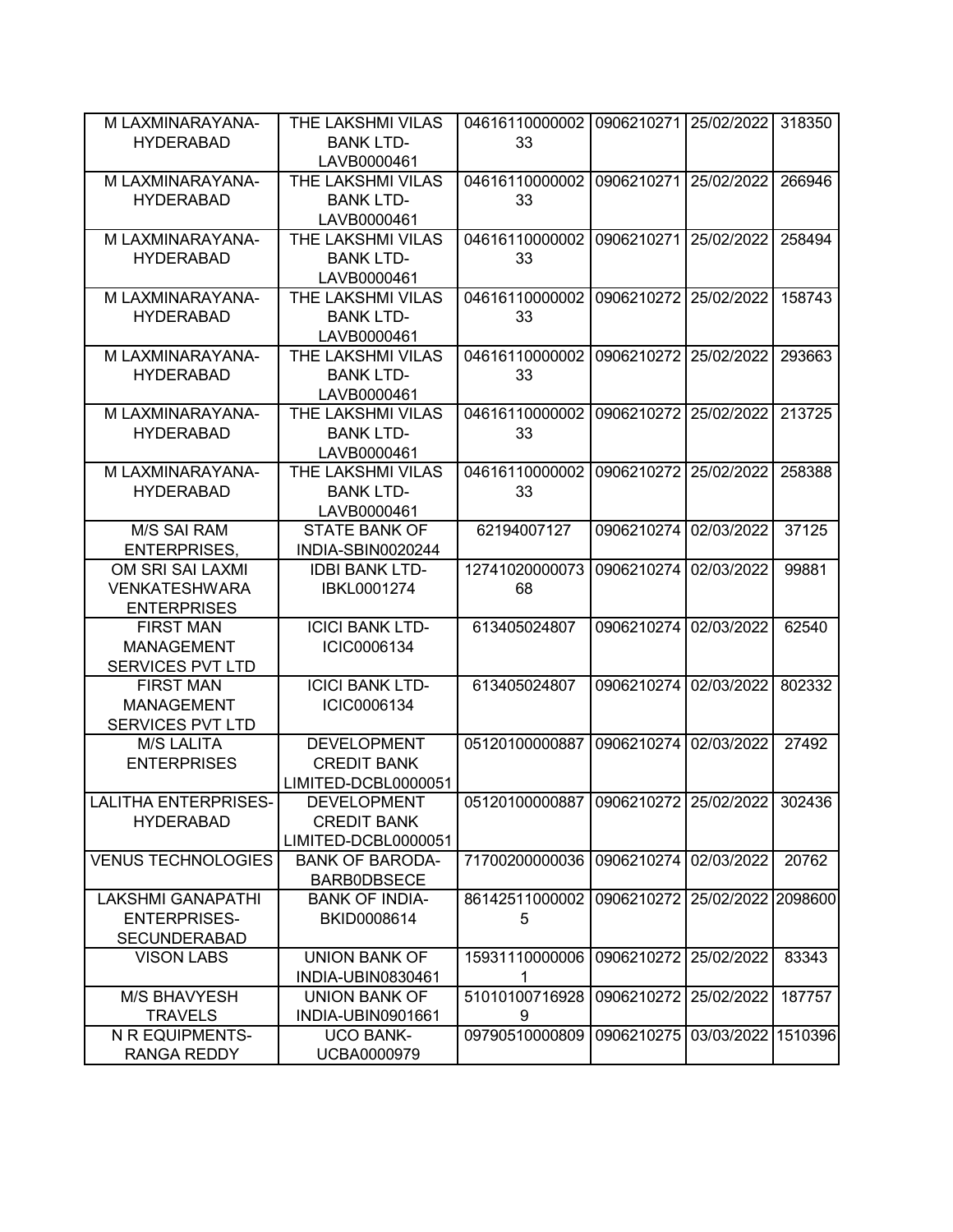| <b>VEERA ANJANEYULU</b>   | <b>CITY UNION BANK</b>    | 15512000018898 | 0906210275 | 03/03/2022 3134481 |              |
|---------------------------|---------------------------|----------------|------------|--------------------|--------------|
| <b>TANNERU-</b>           | LTD-CIUB0000155           | 9              |            |                    |              |
| <b>SECUNDERABAD</b>       |                           |                |            |                    |              |
| I KESHAVA RATNAM-         | <b>STATE BANK OF</b>      | 62095670473    | 0906210275 | 03/03/2022         | 976636       |
| <b>HYDERABAD</b>          | INDIA-SBIN0020244         |                |            |                    |              |
| <b>M/S DYNAMIC</b>        | <b>IDFC BANK LIMITED-</b> | 10027594125    | 0906210275 | 03/03/2022         | 212687       |
| <b>ENTERPRISES</b>        | IDFB0042201               |                |            |                    |              |
| PEYUSH TRADERS            | <b>BANK OF</b>            | 60046089570    | 0906210275 | 03/03/2022         | 1703502      |
|                           | MAHARASHTRA-              |                |            |                    |              |
|                           | MAHB0001298               |                |            |                    |              |
| ALL SERVICES GLOBAL       | <b>STATE BANK OF</b>      | 65042980995    | 0906210275 | 03/03/2022         | 4148337      |
| <b>PVT LMTD</b>           | INDIA-SBIN0004732         |                |            |                    |              |
| M/S. N M                  | UNION BANK OF             | 20661110000273 | 0906210275 | 03/03/2022         | 1053138      |
| <b>TECHNOLOGIES &amp;</b> | INDIA-UBIN0820661         | 1              |            |                    |              |
| <b>CONSULTING SERVICE</b> |                           |                |            |                    |              |
| SUREKHA GOODS             | <b>STATE BANK OF</b>      | 62020039908    | 0906210275 | 03/03/2022         | 111318       |
| <b>TRANSPORT CO-</b>      | INDIA-SBIN0020898         |                |            |                    |              |
| <b>HYDERABAD</b>          |                           |                |            |                    |              |
| F TECH                    | <b>UNION BANK OF</b>      | 34290401001600 | 0906210277 | 04/03/2022 4997569 |              |
| <b>CONSTRUCTION-</b>      | INDIA-UBIN0534293         | $\overline{2}$ |            |                    |              |
| <b>PARBHANI</b>           |                           |                |            |                    |              |
| <b>SREE MEHER LAKSHMI</b> | <b>STATE BANK OF</b>      | 62029523007    | 0906210277 | 04/03/2022         | 3630843      |
| AND CO-HYDERABAD          | INDIA-SBIN0020244         |                |            |                    |              |
| M/S CHAANAKYA             | <b>STATE BANK OF</b>      | 64150738641    | 0906210277 | 04/03/2022         | 59006        |
| <b>ENTERPRISES, WEST</b>  | INDIA-SBIN0040462         |                |            |                    |              |
| MARREDPALLY,              |                           |                |            |                    |              |
| <b>SECUNDERABAD</b>       |                           |                |            |                    |              |
| M/S SREE RAMA ENG         | <b>CANARA BANK-</b>       | 0799201000666  | 0906210277 | 04/03/2022         | 40715        |
| <b>WORKS</b>              | CNRB0000799               |                |            |                    |              |
| <b>NARSIMHA V-</b>        | SBI-SBIN0003257           | 62078451475    | 0906210279 | 04/03/2022         | 2293156      |
| <b>HYDERABAD</b>          |                           |                |            |                    | $\mathbf{0}$ |
| <b>DYNAMIC SERVICE</b>    | PUNJAB NATIONAL           | 1096250031523  | 0906210277 | 04/03/2022         | 3254515      |
|                           | <b>BANK-PUNB0109620</b>   |                |            |                    |              |
| <b>M/S PADMAVATHI</b>     | <b>ICICI BANK LTD-</b>    | 059805003973   | 0906210277 | 04/03/2022         | 4053097      |
| <b>HOSPITATILY &amp;</b>  | ICIC0000598               |                |            |                    |              |
| <b>FACILITIES</b>         |                           |                |            |                    |              |
| <b>MANAGEMENT</b>         |                           |                |            |                    |              |
| SERVICE, PT.              |                           |                |            |                    |              |
| <b>M/S PADMAVATHI</b>     | <b>ICICI BANK LTD-</b>    | 059805003973   | 0906210277 | 04/03/2022         | 1981444      |
| <b>HOSPITATILY &amp;</b>  | ICIC0000598               |                |            |                    |              |
| <b>FACILITIES</b>         |                           |                |            |                    |              |
| <b>MANAGEMENT</b>         |                           |                |            |                    |              |
| SERVICE, PT.              |                           |                |            |                    |              |
| MOTKU GOPI-MEDAK.         | <b>STATE BANK OF</b>      | 62022794235    | 0906210279 | 04/03/2022         | 457648       |
|                           | INDIA-SBIN0020504         |                |            |                    |              |
| MOTKU GOPI-MEDAK.         | <b>STATE BANK OF</b>      | 62022794235    | 0906210279 | 04/03/2022         | 352515       |
|                           | INDIA-SBIN0020504         |                |            |                    |              |
| MOTKU GOPI-MEDAK.         | <b>STATE BANK OF</b>      | 62022794235    | 0906210279 | 04/03/2022         | 299788       |
|                           | INDIA-SBIN0020504         |                |            |                    |              |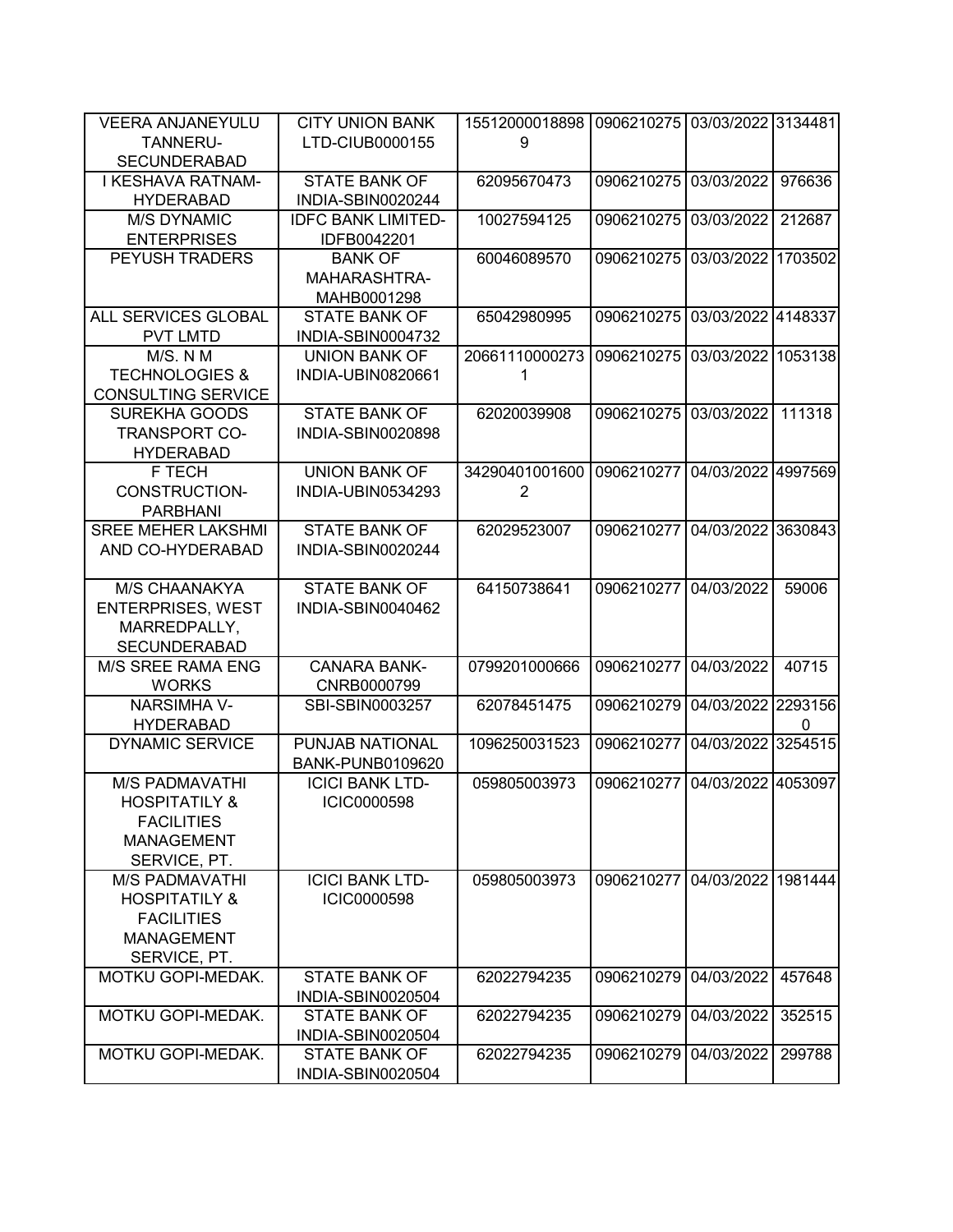| MOTKU GOPI-MEDAK.         | <b>STATE BANK OF</b>                      | 62022794235        | 0906210279 | 04/03/2022         | 286977  |
|---------------------------|-------------------------------------------|--------------------|------------|--------------------|---------|
|                           | INDIA-SBIN0020504                         |                    |            |                    |         |
| <b>MOTKU GOPI-MEDAK.</b>  | <b>STATE BANK OF</b>                      | 62022794235        | 0906210279 | 04/03/2022         | 227137  |
|                           | INDIA-SBIN0020504                         |                    |            |                    |         |
| MOTKU GOPI-MEDAK.         | <b>STATE BANK OF</b>                      | 62022794235        | 0906210279 | 04/03/2022         | 221716  |
|                           | INDIA-SBIN0020504                         |                    |            |                    |         |
| MOTKU GOPI-MEDAK.         | <b>STATE BANK OF</b>                      | 62022794235        | 0906210279 | 04/03/2022         | 179819  |
|                           | INDIA-SBIN0020504                         |                    |            |                    |         |
| <b>B ALEEM MIAH</b>       | <b>UNION BANK OF</b><br>INDIA-UBIN0813796 | 13791110000048     | 0906210279 | 04/03/2022         | 175230  |
|                           |                                           | 7<br>1730011018495 | 0906210279 | 04/03/2022         | 907006  |
| M/S AJAY & CO             | KOTAK MAHINDRA                            |                    |            |                    |         |
|                           | <b>BANK LIMITED-</b>                      |                    |            |                    |         |
|                           | KKBK0007457                               |                    |            |                    |         |
| <b>AFSAR RIAZ</b>         | <b>HDFC BANK-</b>                         | 59209949412259     | 0906210279 | 04/03/2022         | 1444772 |
| <b>CONSTRUCTION</b>       | HDFC0004291                               |                    |            |                    |         |
| <b>CORPORATION-</b>       |                                           |                    |            |                    |         |
| HYDERABAD.                |                                           |                    |            |                    |         |
| <b>SAHARA</b>             | SBI-SBIN0004361                           | 34903674905        | 0906210279 | 04/03/2022         | 124504  |
| <b>CONSTRUCTIONS</b>      |                                           |                    |            |                    |         |
| <b>M NARENDER KUMAR-</b>  | <b>THE LAKSHMI VILAS</b>                  | 04613600000003     | 0906210279 | 04/03/2022         | 627728  |
| <b>HYDERABAD</b>          | <b>BANK LTD-</b>                          | 10                 |            |                    |         |
|                           | LAVB0000461                               |                    |            |                    |         |
| K LINGAREDDY -            | <b>BANK OF BARODA-</b>                    | 24200400000146     | 0906210279 | 04/03/2022         | 4377560 |
| <b>NIZAMABAD</b>          | <b>BARB0TILHYD</b>                        |                    |            |                    |         |
| <b>ICON POWER</b>         | KOTAK MAHINDRA                            | 5612857752         | 0906210279 | 04/03/2022         | 3467629 |
| <b>SOLUTIONS PRIVATE</b>  | <b>BANK LIMITED-</b>                      |                    |            |                    |         |
| LIMITED-GURGAON           | KKBK0004258                               |                    |            |                    |         |
| <b>M/S SREE RAMA ENG</b>  | <b>CANARA BANK-</b>                       | 0799201000666      | 0906210279 | 04/03/2022         | 43563   |
| <b>WORKS</b>              | CNRB0000799                               |                    |            |                    |         |
| <b>ASKANY TIRUMALA</b>    | <b>STATE BANK OF</b>                      | 52095081755        | 0906210281 | 08/03/2022         | 1044216 |
| SAGAR-HYDERABAD           | INDIA-SBIN0020244                         |                    |            |                    |         |
| <b>RAVITEJA AND CO-</b>   | SBI-SBIN0001173                           | 34858377661        | 0906210281 | 08/03/2022         | 127144  |
| <b>PRAKASAM</b>           |                                           |                    |            |                    |         |
| <b>FIRST MAN</b>          | <b>ICICI BANK LTD-</b>                    | 613405024807       | 0906210281 | 08/03/2022         | 406287  |
| <b>MANAGEMENT</b>         | ICIC0006134                               |                    |            |                    |         |
| SERVICES PVT LTD          |                                           |                    |            |                    |         |
| S GANGADHAR RAO           | <b>INDIAN OVERSEAS</b>                    | 06230200000078     | 0906210281 | 08/03/2022         | 928461  |
| AND CO                    | BANK-IOBA0000623                          | 3                  |            |                    |         |
| M/S.GLOBAL                | <b>HDFC BANK LTD-</b>                     | 50200049169998     | 0906210281 | 08/03/2022         | 657406  |
| <b>OUTSOURCING</b>        | HDFC0000021                               |                    |            |                    |         |
| <b>SERVICES</b>           |                                           |                    |            |                    |         |
| M/S.GLOBAL                | <b>HDFC BANK LTD-</b>                     | 50200049169998     | 0906210281 | 08/03/2022         | 252090  |
| <b>OUTSOURCING</b>        | HDFC0000021                               |                    |            |                    |         |
| <b>SERVICES</b>           |                                           |                    |            |                    |         |
| <b>GURRAM HARI KUMAR-</b> | <b>STATE BANK OF</b>                      | 62321371550        | 0906210281 | 08/03/2022         | 46055   |
| <b>HYDERABAD</b>          | INDIA-SBIN0020454                         |                    |            |                    |         |
| <b>SRI SAI GANESH</b>     | <b>DBS BANK INDIA</b>                     | 04613510000046     | 0906210282 | 09/03/2022 2101517 |         |
| METAL-RANGAREDDY          | LIMITED-DBSS0IN0461                       | 36                 |            |                    |         |
| DIDDI RAJU-               | <b>DBS BANK INDIA</b>                     | 04616110000003     | 0906210282 | 09/03/2022         | 440030  |
| <b>HYDERABAD</b>          | LIMITED-DBSS0IN0461                       | 35                 |            |                    |         |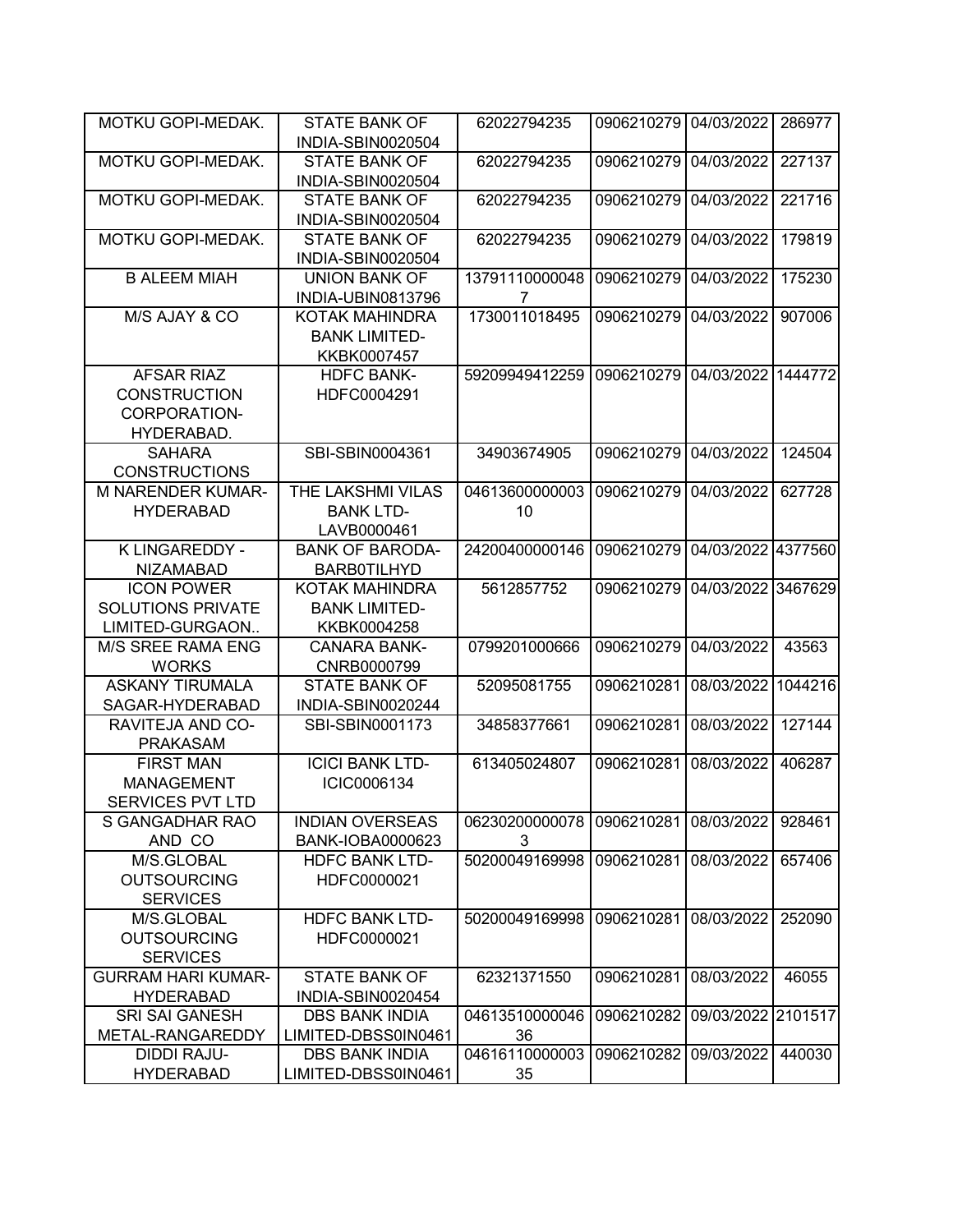| M LAXMINARAYANA-          | <b>DBS BANK INDIA</b>  | 04616110000002 | 0906210282 09/03/2022        |                    | 332591  |
|---------------------------|------------------------|----------------|------------------------------|--------------------|---------|
| <b>HYDERABAD</b>          | LIMITED-DBSS0IN0461    | 33             |                              |                    |         |
| <b>DEVINENI</b>           | <b>UNION BANK OF</b>   | 05053104300580 | 0906210283                   | 11/03/2022         | 1462673 |
| CONSTRUCTIONS-            | INDIA-UBIN0805050      | 9              |                              |                    |         |
| <b>HYDERABAD</b>          |                        |                |                              |                    |         |
| <b>ADMN OFFICER DIST</b>  | <b>STATE BANK OF</b>   | 00000052163303 | 0906210282                   | 09/03/2022         | 363611  |
| POLICE MBNR               | INDIA-SBIN0020184      | 026            |                              |                    |         |
| <b>COMMISSIONER OF</b>    | <b>STATE BANK OF</b>   | 52203651730    | 0906210282                   | 09/03/2022         | 429752  |
| POLICE, CYBERABAD,        | INDIA-SBIN0020496      |                |                              |                    |         |
| <b>HYDERABAD</b>          |                        |                |                              |                    |         |
| <b>OPTONET</b>            | <b>INDIAN BANK-</b>    | 865816796      | 0906210284                   | 11/03/2022         | 1089818 |
| <b>TECHNOLOGIES</b>       | <b>IDIB000S013</b>     |                |                              |                    |         |
| PRIVATE LIMITED-          |                        |                |                              |                    |         |
| SECUNDERABAD.             |                        |                |                              |                    |         |
| <b>CHIRANJEEVI</b>        | <b>CENTRAL BANK OF</b> | 3174022978     | 0906210290                   | 23/03/2022         | 74340   |
| <b>CREATIONS</b>          | INDIA-CBIN0283883      |                |                              |                    |         |
| <b>G S ARUN ENGINEERS</b> | <b>CANARA BANK-</b>    | 30451250001230 | 0906210284                   | 11/03/2022         | 1693632 |
| AND CONTRACTORS-          | CNRB0013045            |                |                              |                    |         |
| <b>HYDERABAD</b>          |                        |                |                              |                    |         |
| <b>SANYU INFRA</b>        | <b>BANK OF BARODA-</b> | 09540400000158 | 0906210284                   | 11/03/2022 5506677 |         |
| PROJECTS PRIVATE          | <b>BARB0TILHYD</b>     |                |                              |                    |         |
| LIMITED-HYDERABAD         |                        |                |                              |                    |         |
| <b>LALAN SINGH</b>        | <b>CANARA BANK-</b>    | 0843101100946  | 0906210290                   | 23/03/2022         | 77777   |
|                           | CNRB0000843            |                |                              |                    |         |
| <b>M/S SKYBASE</b>        | <b>AXIS BANK-</b>      | 91702005570128 | 0906210295                   | 29/03/2022         | 35419   |
| <b>INFOTECH PVT.LTD</b>   | UTIB0001304            |                |                              |                    |         |
| <b>M/S SKYBASE</b>        | <b>AXIS BANK-</b>      | 91702005570128 | 0906210295                   | 29/03/2022         | 35419   |
| <b>INFOTECH PVT.LTD</b>   | UTIB0001304            |                |                              |                    |         |
| <b>SUNNET SOLUTIONS</b>   | <b>STATE BANK OF</b>   | 30909591533    | 0906210284                   | 11/03/2022         | 450999  |
| PRIVATE LIMITED-          | INDIA-SBIN0007315      |                |                              |                    |         |
| <b>HYDERABAD</b>          |                        |                |                              |                    |         |
| <b>D SRINIVAS-</b>        | <b>HDFC BANK-</b>      | 03682000000718 | 0906210284                   | 11/03/2022         | 374209  |
| <b>SECUNDRABAD</b>        | HDFC0004291            |                |                              |                    |         |
| <b>ATTILI SUBBA RAO-</b>  | <b>ICICI BANK LTD-</b> | 630805155858   | 0906210284                   | 11/03/2022         | 4179869 |
| <b>HYDERABAD</b>          | <b>ICIC0006308</b>     |                |                              |                    |         |
| N BHASKAR RAO             | <b>KOTAK MAHINDRA</b>  | 731011007766   | 0906210290 23/03/2022 821723 |                    |         |
|                           | <b>BANK LIMITED-</b>   |                |                              |                    |         |
|                           | KKBK0007458            |                |                              |                    |         |
| <b>GV CONSTRUCTIONS-</b>  | <b>BANK OF INDIA-</b>  | 86912011000005 | 0906210286                   | 11/03/2022 2451757 |         |
| <b>HYDERABAD</b>          | BKID0008691            | 4              |                              |                    |         |
| N BHASKAR RAO-            | <b>DBS BANK INDIA</b>  | 04613280000004 | 0906210288                   | 21/03/2022 2322809 |         |
| <b>HYDERRABAD</b>         | LIMITED-DBSS0IN0461    | 12             |                              |                    |         |
| N RAMAKRISHNA-            | <b>STATE BANK OF</b>   | 10043355358    | 0906210288                   | 21/03/2022 5720684 |         |
| <b>NANDED</b>             | INDIA-SBIN0006645      |                |                              |                    |         |
| M LAXMINARAYANA-          | <b>STATE BANK OF</b>   | 52095081700    | 0906210288                   | 21/03/2022         | 1531681 |
| <b>HYDERABAD</b>          | INDIA-SBIN0020244      |                |                              |                    |         |
| MUNI SUBBA REDDY          | <b>STATE BANK OF</b>   | 37587184814    | 0906210288                   | 21/03/2022 3780507 |         |
| <b>BACHU-KADAPA</b>       | INDIA-SBIN0063789      |                |                              |                    |         |
| I KESHAVA RATNAM-         | <b>STATE BANK OF</b>   | 62095670473    | 0906210288                   | 21/03/2022 2531610 |         |
| <b>HYDERABAD</b>          | INDIA-SBIN0020244      |                |                              |                    |         |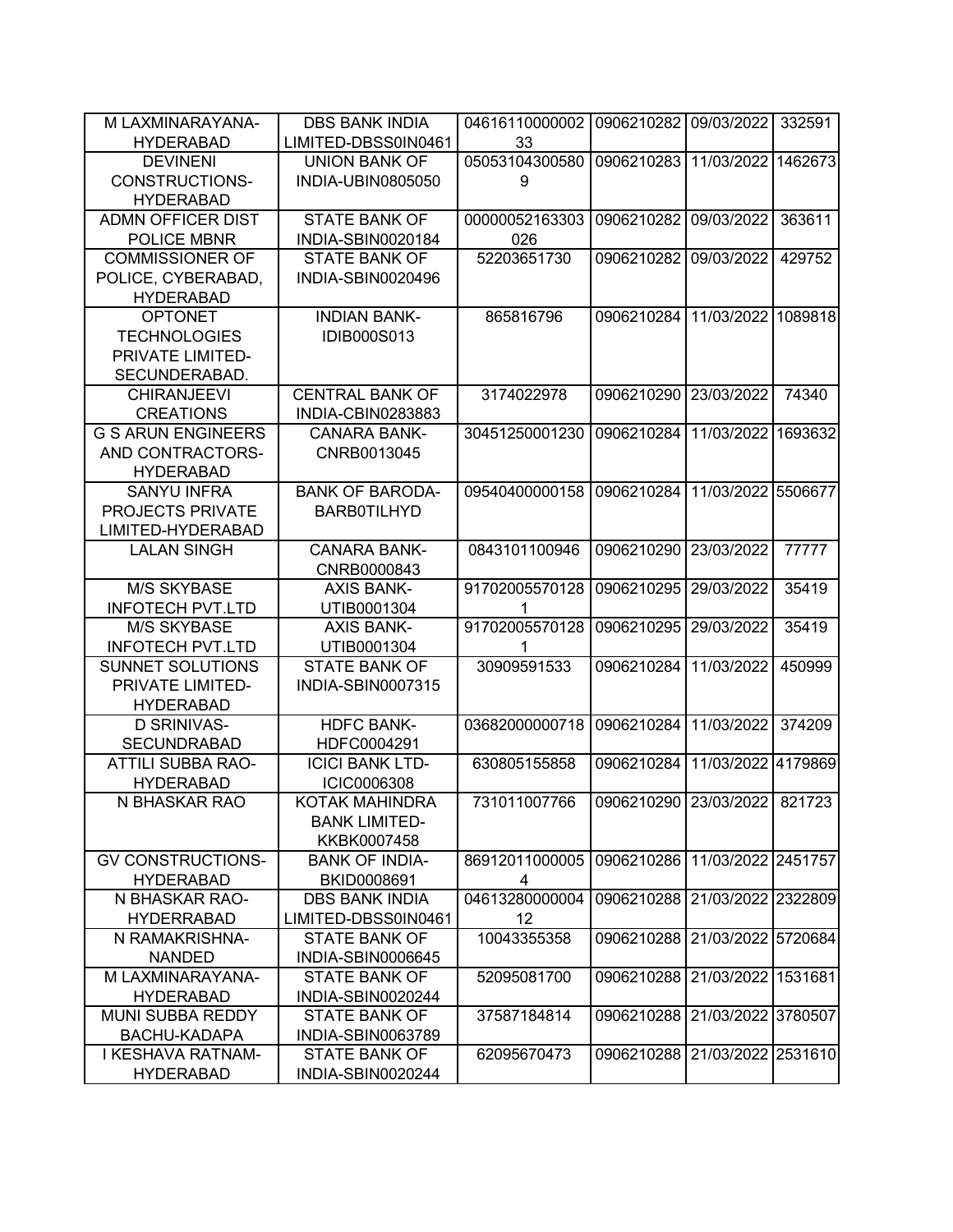| <b>NARASIMHA</b>         | <b>BANK OF BARODA-</b>  | 40860621100001                               | 0906210288 21/03/2022 |                    | 158235  |
|--------------------------|-------------------------|----------------------------------------------|-----------------------|--------------------|---------|
| CONTRACTORS-             | <b>BARBOVJBANJ</b>      | 6                                            |                       |                    |         |
| HYDERABAD.               |                         |                                              |                       |                    |         |
| <b>NARSIMHA V-</b>       | <b>STATE BANK OF</b>    | 62078451475                                  | 0906210288            | 21/03/2022 8286701 |         |
| <b>HYDERABAD</b>         | INDIA-SBIN0020072       |                                              |                       |                    |         |
| <b>S CHANDRAPAL-</b>     | <b>CANARA BANK-</b>     | 30171400000093                               | 0906210288            | 21/03/2022 2304112 |         |
| <b>HYDERABAD</b>         | CNRB0013017             |                                              |                       |                    |         |
| <b>SURESH TRADERS-</b>   | THE FEDERAL BANK        | 13955500002068                               | 0906210288            | 21/03/2022 2644306 |         |
| SECUNDERABAD.            | LTD-FDRL0001395         |                                              |                       |                    |         |
| <b>CHALAGONI</b>         | <b>STATE BANK OF</b>    | 64047947304                                  | 0906210288            | 21/03/2022         | 8681096 |
| JANARDHAN-GUNTUR         | INDIA-SBIN0020346       |                                              |                       |                    |         |
| MOTKU GOPI-MEDAK.        | <b>STATE BANK OF</b>    | 62022794235                                  | 0906220004            | 01/04/2022         | 654867  |
|                          |                         |                                              |                       |                    |         |
|                          | INDIA-SBIN0020504       |                                              |                       |                    |         |
| A.ARJUN RAO              | <b>DBS BANK INDIA</b>   | 04616110000003                               | 0906210296            | 30/03/2022         | 824764  |
|                          | LIMITED-DBSS0IN0461     | 61                                           |                       |                    |         |
| A.ARJUN RAO              | <b>DBS BANK INDIA</b>   | 04616110000003                               | 0906210296            | 30/03/2022         | 1762331 |
|                          | LIMITED-DBSS0IN0461     | 61                                           |                       |                    |         |
| <b>M NARENDER KUMAR-</b> | <b>DBS BANK INDIA</b>   | 04613600000003                               | 0906210290            | 23/03/2022         | 627728  |
| <b>HYDERABAD</b>         | LIMITED-DBSS0IN0461     | 10                                           |                       |                    |         |
| BEJAWADA HARIBABU-       | <b>UNION BANK OF</b>    | 00933110000063                               | 0906210291            | 23/03/2022 5295158 |         |
| <b>BANGALORE</b>         | INDIA-UBIN0800937       | 6                                            |                       |                    |         |
| A ARJUN RAO-             | <b>STATE BANK OF</b>    | 52095079382                                  | 0906210291            | 23/03/2022 5281535 |         |
| <b>HYDERABAD</b>         | INDIA-SBIN0020244       |                                              |                       |                    |         |
| <b>CHANDRA AC</b>        | <b>CANARA BANK-</b>     | 30621400000489                               | 0906210291            | 23/03/2022         | 1144881 |
| <b>REFRIGERATION AND</b> | CNRB0013062             |                                              |                       |                    |         |
| <b>ELECTRONIC</b>        |                         |                                              |                       |                    |         |
| <b>ELECTRICAL WORKS-</b> |                         |                                              |                       |                    |         |
| <b>HYDERABAD</b>         |                         |                                              |                       |                    |         |
| SRI VENKATA KRISHNA      | <b>INDIAN BANK-</b>     | 741771979                                    | 0906210294            | 28/03/2022         | 33874   |
| <b>ENTERPRISES-</b>      | IDIB000K160             |                                              |                       |                    |         |
| <b>HYDERABAD</b>         |                         |                                              |                       |                    |         |
|                          |                         |                                              |                       |                    |         |
| <b>SRIKARG PROJECTS</b>  | <b>HDFC BANK LTD-</b>   | 50200053765485                               | 0906210291            | 23/03/2022 1746262 |         |
| PRIVATE LIMITED-         | HDFC0000562             |                                              |                       |                    |         |
| <b>HYDERABAD</b>         |                         |                                              |                       |                    |         |
| <b>SAI LAKSHMI</b>       | YES BANK-               | 06316340000059 0906210292 25/03/2022 2115321 |                       |                    |         |
| CONSTRUCTIONS-           | YESB0000631             | 9                                            |                       |                    |         |
| <b>BANGALORE</b>         |                         |                                              |                       |                    |         |
| <b>SURYADEVARA</b>       | PUNJAB AND SIND         | 03181300002609                               | 0906210292            | 25/03/2022 5730749 |         |
| SAMBASIVA RAO-           | <b>BANK-PSIB0000318</b> |                                              |                       |                    |         |
| <b>KRISHNA</b>           |                         |                                              |                       |                    |         |
| <b>GV CONSTRUCTIONS-</b> | <b>BANK OF INDIA-</b>   | 86912011000005                               | 0906210292            | 25/03/2022 3052814 |         |
| <b>HYDERABAD</b>         | BKID0008691             | 4                                            |                       |                    |         |
| A ARJUN RAO-             | <b>STATE BANK OF</b>    | 52095079382                                  | 0906210292            | 25/03/2022 2417790 |         |
| <b>HYDERABAD</b>         | INDIA-SBIN0020244       |                                              |                       |                    |         |
|                          |                         |                                              | 0906210292            |                    |         |
| <b>SAI ENGINEERING</b>   | THE LAKSHMI VILAS       | 04616110000002                               |                       | 25/03/2022         | 555540  |
| WORKS-HYDERABAD          | <b>BANK LTD-</b>        | 90                                           |                       |                    |         |
|                          | LAVB0000461             |                                              |                       |                    |         |
| <b>SONAL ENTERPRISES</b> | KOTAK MAHINDRA          | 7113980038                                   | 0906210292            | 25/03/2022 3585017 |         |
| PVT. LTD.-DELHI          | <b>BANK-KKBK0000198</b> |                                              |                       |                    |         |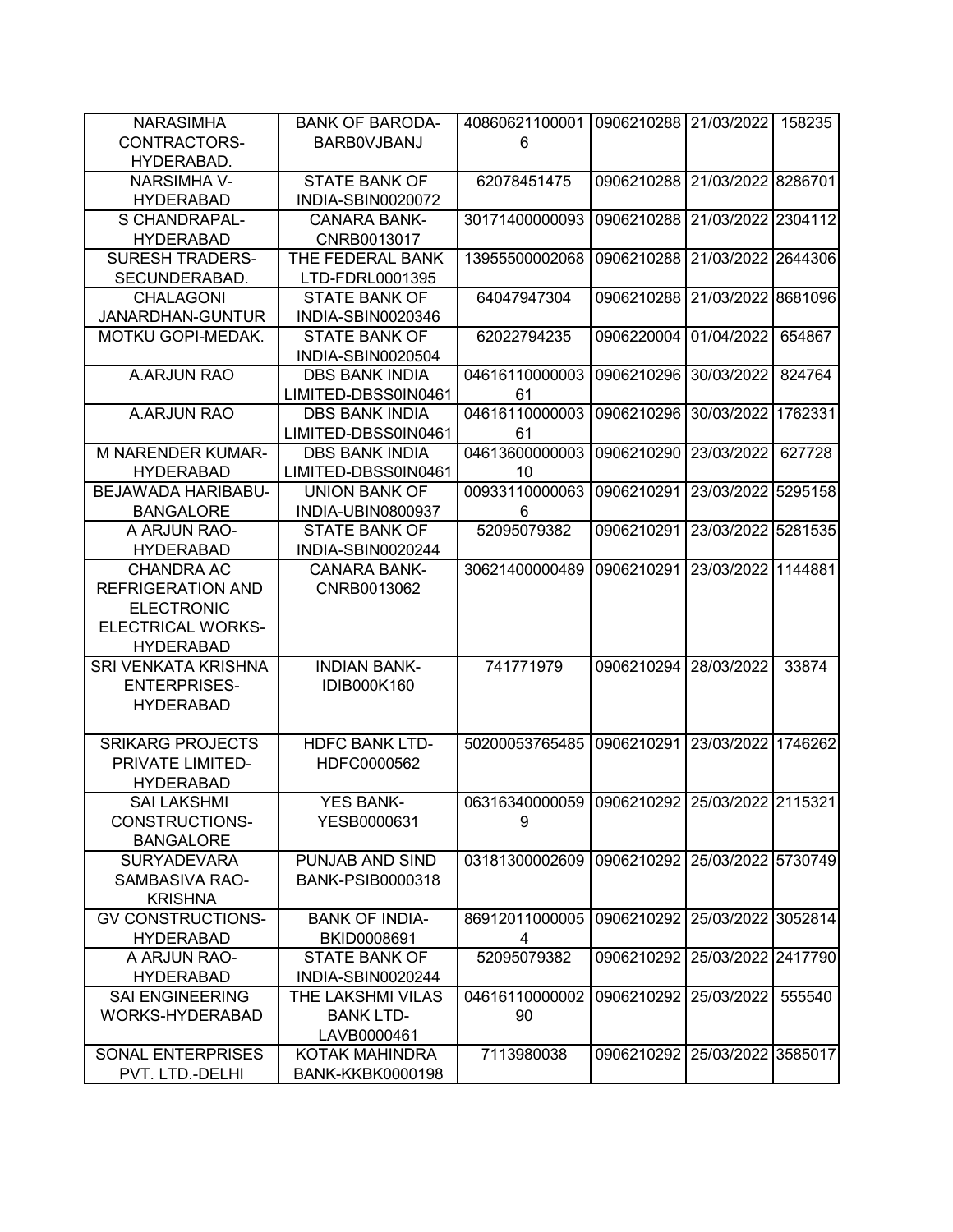| NAGALAKSHMI<br><b>ENTERPRISES-</b> | <b>BANK OF BARODA-</b><br><b>BARBOCHILAK</b> | 19440400000141 | 0906210292            | 25/03/2022         | 806968  |
|------------------------------------|----------------------------------------------|----------------|-----------------------|--------------------|---------|
| <b>SECUNDERABAD</b>                |                                              |                |                       |                    |         |
| Y CHINNA REDDY-                    | <b>KARNATAKA BANK</b>                        | 33170001000540 | 0906210293            | 25/03/2022 3840101 |         |
| <b>NELLORE</b>                     | LTD-KARB0000331                              | 01             |                       |                    |         |
| S C R NIRMAN PRIVATE               | <b>AXIS BANK -</b>                           | 91703005331911 | 0906210293            | 25/03/2022 5069520 |         |
| LIMITED-HYDERABAD                  | UTIB0001634                                  | 5              |                       |                    |         |
| SHEETAL AIRCON-                    | <b>BANK OF</b>                               | 60098688574    | 0906210293            | 25/03/2022 3887714 |         |
| <b>HYDERABAD</b>                   | MAHARASHTRA-                                 |                |                       |                    |         |
|                                    | MAHB0001577                                  |                |                       |                    |         |
| <b>VITTAL RAJESH-</b>              | <b>INDIAN BANK-</b>                          | 50359804423    | 0906210295            | 29/03/2022         | 201900  |
| <b>HYDERABAD</b>                   | IDIB000W511                                  |                |                       |                    |         |
| TEJA CONSTRUCTIONS-                | <b>AXIS BANK-</b>                            | 92102001346523 | 0906210295            | 29/03/2022         | 201900  |
| <b>VISAKHAPATNAM</b>               | UTIB0000369                                  | 6              |                       |                    |         |
| NAGALAKSHMI                        | <b>BANK OF BARODA-</b>                       | 19440400000141 | 0906210295            | 29/03/2022         | 109500  |
| <b>ENTERPRISES-</b>                | <b>BARBOCHILAK</b>                           |                |                       |                    |         |
| <b>SECUNDERABAD</b>                |                                              |                |                       |                    |         |
| <b>VITTAL RAJESH-</b>              | <b>INDIAN BANK-</b>                          | 50359804423    | 0906210295            | 29/03/2022         | 109500  |
| <b>HYDERABAD</b>                   | IDIB000W511                                  |                |                       |                    |         |
| <b>LAKSHMI GANAPATHI</b>           | <b>BANK OF INDIA-</b>                        | 86142511000002 | 0906210295            | 29/03/2022         | 109500  |
| <b>ENTERPRISES-</b>                | BKID0008614                                  | 5              |                       |                    |         |
| <b>SECUNDERABAD</b>                |                                              |                |                       |                    |         |
| <b>SRINIVASULU P-</b>              | <b>UNION BANK OF</b>                         | 08601110000004 | 0906210295            | 29/03/2022         | 248900  |
| <b>MANGALORE</b>                   | INDIA-UBIN0901296                            | 3              |                       |                    |         |
| <b>DARBE LOGISTICS-</b>            | <b>AXIS BANK-</b>                            | 91802005493558 | 0906210295            | 29/03/2022         | 100000  |
| <b>HYDERABAD</b>                   | UTIB0001454                                  | 1              |                       |                    |         |
| MK IMPEX-HYDERABAD                 | <b>ICICI BANK LTD-</b>                       | 000805501382   | 0906210295            | 29/03/2022         | 100000  |
|                                    | <b>ICIC0000008</b>                           |                |                       |                    |         |
| <b>SUNSHINE ENGINEERS</b>          | <b>BANK OF BARODA-</b>                       | 82770200001955 | 0906210295            | 29/03/2022         | 180600  |
| AND CONSULTANTS-                   | <b>BARBOVJSAVI</b>                           |                |                       |                    |         |
| DELHI.                             |                                              |                |                       |                    |         |
| <b>CUMMINS INDIA</b>               | <b>HDFC BANK LTD-</b>                        | 00070310000559 | 0906210295            | 29/03/2022         | 180600  |
| LIMITED-PUNE.                      | HDFC0000007                                  |                |                       |                    |         |
| MK IMPEX-HYDERABAD                 | <b>ICICI BANK LTD-</b>                       | 000805501382   | 0906210295            | 29/03/2022         | 100000  |
|                                    | <b>ICIC0000008</b>                           |                |                       |                    |         |
| NAGALAKSHMI                        | <b>BANK OF BARODA-</b>                       | 19440400000141 | 0906210293 25/03/2022 |                    | 384689  |
| <b>ENTERPRISES-</b>                | <b>BARBOCHILAK</b>                           |                |                       |                    |         |
| SECUNDERABAD                       |                                              |                |                       |                    |         |
| RAMA TELECOM                       | <b>INDIAN BANK-</b>                          | 459982926      | 0906210293 25/03/2022 |                    | 1431228 |
| <b>PRIVATE</b>                     | <b>IDIB000S073</b>                           |                |                       |                    |         |
| <b>LIMITEDKOLKATA</b>              |                                              |                |                       |                    |         |
| <b>SREE RAMA</b>                   | <b>CANARA BANK-</b>                          | 0799201000666  | 0906210293            | 25/03/2022         | 47927   |
| <b>ENGINEERING WORKS</b>           | CNRB0000799                                  |                |                       |                    |         |
| <b>SRI PAVITHRA</b>                | UNION BANK OF                                | 10993104301004 | 0906210293            | 25/03/2022         | 1585550 |
| CONSTRUCTIONS-                     | INDIA-UBIN0561631                            | 0              |                       |                    |         |
| <b>KADAPA</b>                      |                                              |                |                       |                    |         |
| MCSR                               | <b>BANK OF BARODA-</b>                       | 40070621100003 | 0906210294            | 28/03/2022         | 1353346 |
| CONSTRUCTIONS-                     | <b>BARBOVJCUDD</b>                           | 4              |                       |                    |         |
| <b>CUDDAPAH</b>                    |                                              |                |                       |                    |         |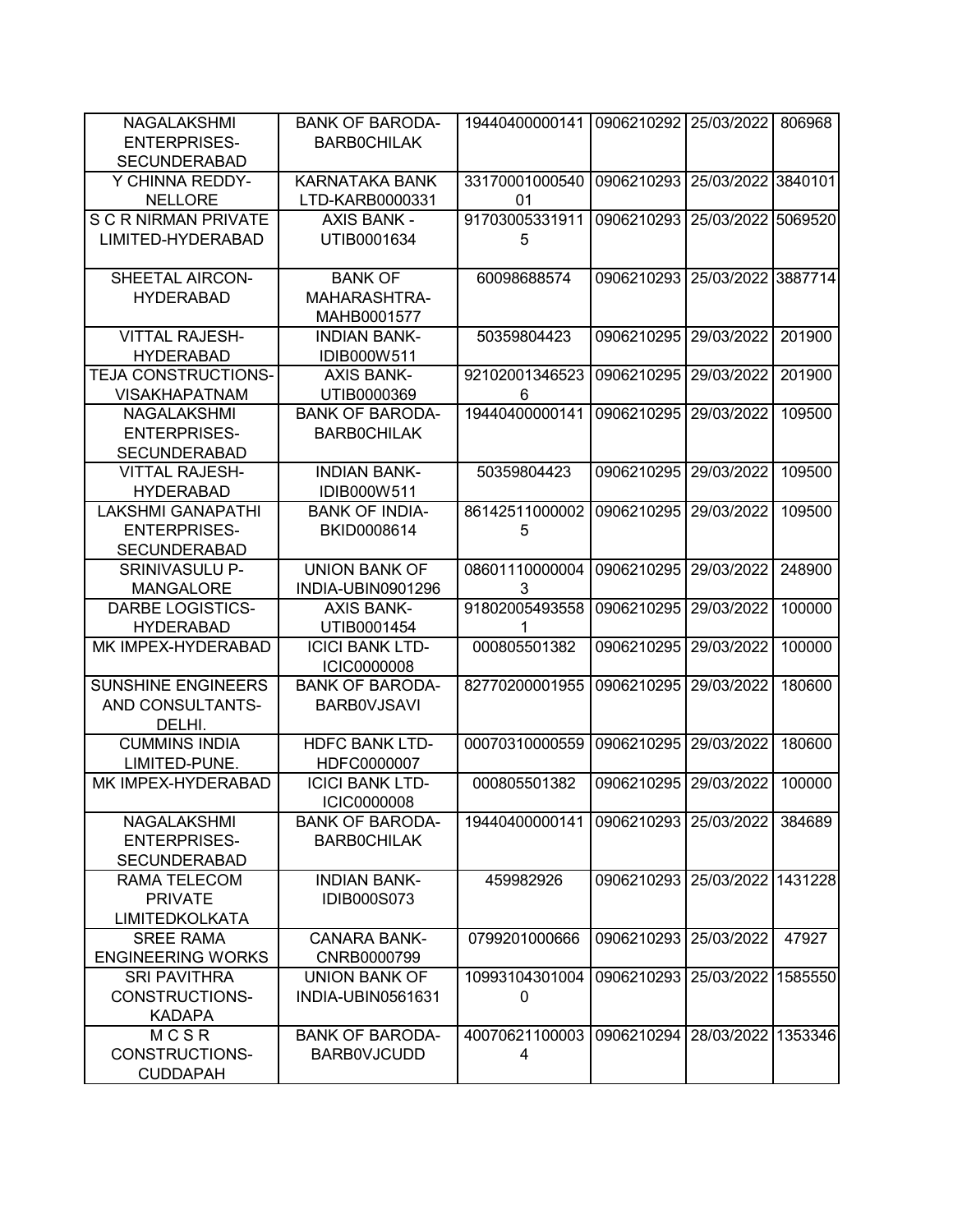| <b>SANYU INFRA</b>                             | <b>BANK OF BARODA-</b>   | 09540400000158       | 0906210294 | 28/03/2022 2558019 |         |
|------------------------------------------------|--------------------------|----------------------|------------|--------------------|---------|
| <b>PROJECTS PRIVATE</b>                        | <b>BARB0TILHYD</b>       |                      |            |                    |         |
| LIMITED-HYDERABAD                              |                          |                      |            |                    |         |
| RAMPRASAD SOMPALLI-                            | <b>STATE BANK OF</b>     | 52095084359          | 0906210294 | 28/03/2022 2065741 |         |
| <b>KURNOOL</b>                                 | INDIA-SBIN0020244        |                      |            |                    |         |
| <b>RAMPRASAD SOMPALLI-</b>                     | <b>STATE BANK OF</b>     | 52095084359          | 0906210294 | 28/03/2022         | 1440331 |
| <b>KURNOOL</b>                                 | INDIA-SBIN0020244        |                      |            |                    |         |
| A ARJUN RAO-                                   | THE LAKSHMI VILAS        | 04616110000003       | 0906210294 | 28/03/2022         | 6352501 |
| <b>HYDERABAD</b>                               | <b>BANK LTD-</b>         | 61                   |            |                    |         |
|                                                | LAVB0000461              |                      |            |                    |         |
| <b>SAI CONSTRUCTION</b>                        | <b>STATE BANK OF</b>     | 62001709491          | 0906210294 | 28/03/2022 7927775 |         |
| CORPORATION-                                   | INDIA-SBIN0020299        |                      |            |                    |         |
| <b>SECUNDERABAD</b>                            |                          |                      |            |                    |         |
| Y JANARDHAN RAO-                               | <b>DBS BANK INDIA</b>    | 04616110000003       | 0906210295 | 29/03/2022         | 135900  |
| <b>HYDERABAD</b>                               | LIMITED-DBSS0IN0461      | 47                   |            |                    |         |
| <b>LALITHA ENTERPRISES-</b>                    | <b>DEVELOPMENT</b>       | 05120100000887       | 0906210295 | 29/03/2022         | 135900  |
| <b>HYDERABAD</b>                               | <b>CREDIT BANK</b>       |                      |            |                    |         |
|                                                | LIMITED-DCBL0000051      |                      |            |                    |         |
| SAI RAM ENTERPRISES-                           | <b>STATE BANK OF</b>     | 62194007127          | 0906210295 | 29/03/2022         | 135900  |
| <b>SECUNDERABAD</b>                            | INDIA-SBIN0020244        |                      |            |                    |         |
|                                                |                          |                      |            |                    |         |
| <b>OPTONET</b>                                 | <b>INDIAN BANK-</b>      | 865816796            | 0906210295 | 29/03/2022         | 230100  |
| <b>TECHNOLOGIES</b>                            | <b>IDIB000S013</b>       |                      |            |                    |         |
| PRIVATE LIMITED-                               |                          |                      |            |                    |         |
| SECUNDERABAD.                                  | <b>KARUR VYSYA BANK-</b> |                      |            |                    |         |
| <b>FAMOUS ENGINEERING</b><br>SERVICES-MEDCHAL- | KVBL0001460              | 14601150000037<br>59 | 0906210295 | 29/03/2022         | 36700   |
| <b>MALKAJGIRI</b>                              |                          |                      |            |                    |         |
|                                                |                          |                      |            |                    |         |
| <b>ICON POWER</b>                              | <b>KOTAK MAHINDRA</b>    | 5612857752           | 0906210295 | 29/03/2022         | 230100  |
| <b>SOLUTIONS PRIVATE</b>                       | <b>BANK LIMITED-</b>     |                      |            |                    |         |
| LIMITED-GURGAON                                | KKBK0004258              |                      |            |                    |         |
| <b>XTREME ICT PRIVATE</b>                      | <b>HDFC BANK-</b>        | 50200024503059       | 0906210295 | 29/03/2022         | 230100  |
| LIMITED-HYDERABAD                              | HDFC0009182              |                      |            |                    |         |
| <b>D MAHENDER REDDY-</b>                       | <b>YES BANK-</b>         | 08178460000047       | 0906210294 | 28/03/2022         | 2196940 |
| <b>RANAGAREDDY</b>                             | YESB0000817              | 4                    |            |                    |         |
| A ARJUN RAO-                                   | <b>DBS BANK INDIA</b>    | 04616110000003       | 0906210295 | 29/03/2022         | 1495247 |
| <b>HYDERABAD</b>                               | LIMITED-DBSS0IN0461      | 61                   |            |                    | 6       |
| <b>SK SAFETY</b>                               | <b>AXIS BANK -</b>       | 91503003297661       | 0906210295 | 29/03/2022         | 227977  |
| WINGS(P)LTD                                    | UTIB0001634              | 4                    |            |                    |         |
| <b>BASANTHI</b>                                | KOTAK MAHINDRA           | 700044011042         | 0906210296 | 30/03/2022 2614279 |         |
| <b>CONSTRUCTIONS-</b>                          | <b>BANK LIMITED-</b>     |                      |            |                    |         |
| <b>HYDERABAD</b>                               | KKBK0007456              |                      |            |                    |         |
| AFSAR RIAZ                                     | <b>HDFC BANK-</b>        | 59209949412259       | 0906210296 | 30/03/2022         | 1375504 |
| <b>CONSTRUCTION</b>                            | HDFC0004291              |                      |            |                    | 7       |
| CORPORATION-                                   |                          |                      |            |                    |         |
| HYDERABAD.                                     |                          |                      |            |                    |         |
| PINNACLE INFRA-                                | <b>STATE BANK OF</b>     | 38096178355          | 0906210296 | 30/03/2022         | 6936864 |
| HYDERABAD.                                     | INDIA-SBIN0003098        |                      |            |                    |         |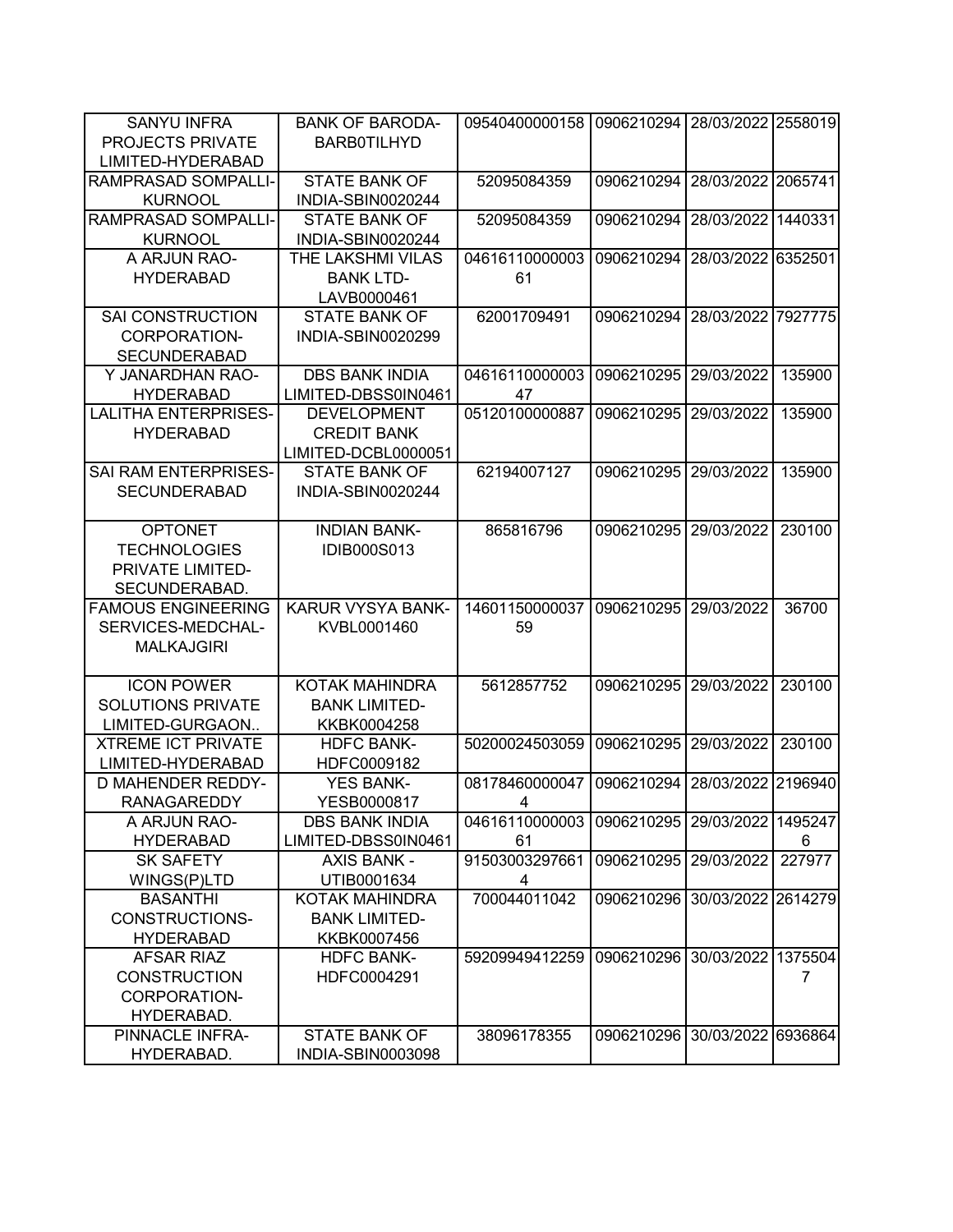| TVM SIGNALLING AND       | <b>STATE BANK OF</b>     | 31525336161    | 0906210296 30/03/2022 1131399 |                    |         |
|--------------------------|--------------------------|----------------|-------------------------------|--------------------|---------|
| <b>TRANSPORTATION</b>    | <b>INDIA-SBIN0006959</b> |                |                               |                    | 1       |
| <b>SYSTEMS PRIVATE</b>   |                          |                |                               |                    |         |
| <b>LIMITEDBANEGALORE</b> |                          |                |                               |                    |         |
| <b>SAI ENGINEERING</b>   | <b>DBS BANK INDIA</b>    | 04616110000002 | 0906210296                    | 30/03/2022         | 796174  |
| WORKS-HYDERABAD          | LIMITED-DBSS0IN0461      | 90             |                               |                    |         |
| MCSR                     | <b>BANK OF BARODA-</b>   | 40070621100003 | 0906210296                    | 30/03/2022         | 1867630 |
| <b>CONSTRUCTIONS-</b>    | <b>BARBOVJCUDD</b>       | 4              |                               |                    | 6       |
| <b>CUDDAPAH</b>          |                          |                |                               |                    |         |
| PIONEER INTERIOR         | SBI-SBIN0002728          | 33403813153    | 0906210296                    | 30/03/2022         | 753303  |
| <b>PROJECTS PRIVATE</b>  |                          |                |                               |                    |         |
| <b>LIMITED</b>           |                          |                |                               |                    |         |
| PIONEER INTERIOR         | SBI-SBIN0002728          | 33403813153    | 0906210296                    | 30/03/2022         | 496466  |
| <b>PROJECTS PRIVATE</b>  |                          |                |                               |                    |         |
| <b>LIMITED</b>           |                          |                |                               |                    |         |
| S GANGADHAR RAO          | <b>INDIAN OVERSEAS</b>   | 06230200000078 | 0906210296                    | 30/03/2022         | 920941  |
| AND CO                   | BANK-IOBA0000623         | 3              |                               |                    |         |
| <b>SIEMENS LTD-NAVI</b>  | <b>DEUTSCHE BANK AG-</b> | 0000786000     | 0906210304                    | 31/03/2022         | 1724219 |
| MUMBAI.                  | DEUT0784BBY              |                |                               |                    |         |
| <b>DEVINENI</b>          | <b>UNION BANK OF</b>     | 05053104300580 | 0906210297                    | 31/03/2022         | 1630966 |
| CONSTRUCTIONS-           | INDIA-UBIN0805050        | 9              |                               |                    |         |
| <b>HYDERABAD</b>         |                          |                |                               |                    |         |
| M SRINIVAS-              | <b>DBS BANK INDIA</b>    | 04613600000003 | 0906210297                    | 31/03/2022 1272957 |         |
| <b>HYDERABAD</b>         | LIMITED-DBSS0IN0461      | 84             |                               |                    |         |
| N R EQUIPMENTS-          | <b>UCO BANK-</b>         | 09790510000809 | 0906210297                    | 31/03/2022 2518742 |         |
| <b>RANGA REDDY</b>       | UCBA0000979              |                |                               |                    |         |
| <b>AFSAR RIAZ</b>        | <b>HDFC BANK-</b>        | 59209949412259 | 0906210297                    | 31/03/2022 3047714 |         |
| <b>CONSTRUCTION</b>      | HDFC0004291              |                |                               |                    |         |
| CORPORATION-             |                          |                |                               |                    |         |
|                          |                          |                |                               |                    |         |
| HYDERABAD.               |                          |                |                               | 01/04/2022         |         |
| <b>SANYU INFRA</b>       | <b>BANK OF BARODA-</b>   | 09540400000158 | 0906220004                    |                    | 4469729 |
| PROJECTS PRIVATE         | <b>BARB0TILHYD</b>       |                |                               |                    |         |
| LIMITED-HYDERABAD        |                          |                |                               |                    |         |
| D RAVINDRA BABU-         | <b>UNION BANK OF</b>     | 05053104300578 | 0906220004                    | 01/04/2022         | 597646  |
| <b>HYDERABAD</b>         | INDIA-UBIN0805050        | $\mathbf{0}$   |                               |                    |         |
| <b>SRI VIGNESWARA</b>    | <b>INDIAN BANK-</b>      | 50492426728    | 0906220004 01/04/2022         |                    | 138942  |
| <b>ENTERPRISES-</b>      | IDIB000W511              |                |                               |                    |         |
| <b>HYDERABAD</b>         |                          |                |                               |                    |         |
| <b>SRI VIGNESWARA</b>    | <b>INDIAN BANK-</b>      | 50492426728    | 0906220004                    | 01/04/2022         | 215626  |
| <b>ENTERPRISES-</b>      | IDIB000W511              |                |                               |                    |         |
| <b>HYDERABAD</b>         |                          |                |                               |                    |         |
| <b>PARTRONICS</b>        | <b>BANK OF BARODA-</b>   | 17420500000044 | 0906220004                    | 01/04/2022         | 223000  |
|                          | <b>BARB0ASHOKN</b>       |                |                               |                    |         |
| SUNNET SOLUTIONS         | <b>STATE BANK OF</b>     | 30909591533    | 0906220004                    | 01/04/2022         | 24667   |
| PVT. LTD.,               | INDIA-SBIN0007315        |                |                               |                    |         |
| <b>SUNNET SOLUTIONS</b>  | <b>STATE BANK OF</b>     | 30909591533    | 0906220004                    | 01/04/2022         | 24667   |
| PVT. LTD.,               | INDIA-SBIN0007315        |                |                               |                    |         |
| SUNNET SOLUTIONS         | <b>STATE BANK OF</b>     | 30909591533    | 0906210297                    | 31/03/2022 5263897 |         |
| PRIVATE LIMITED-         | INDIA-SBIN0007315        |                |                               |                    |         |
| <b>HYDERABAD</b>         |                          |                |                               |                    |         |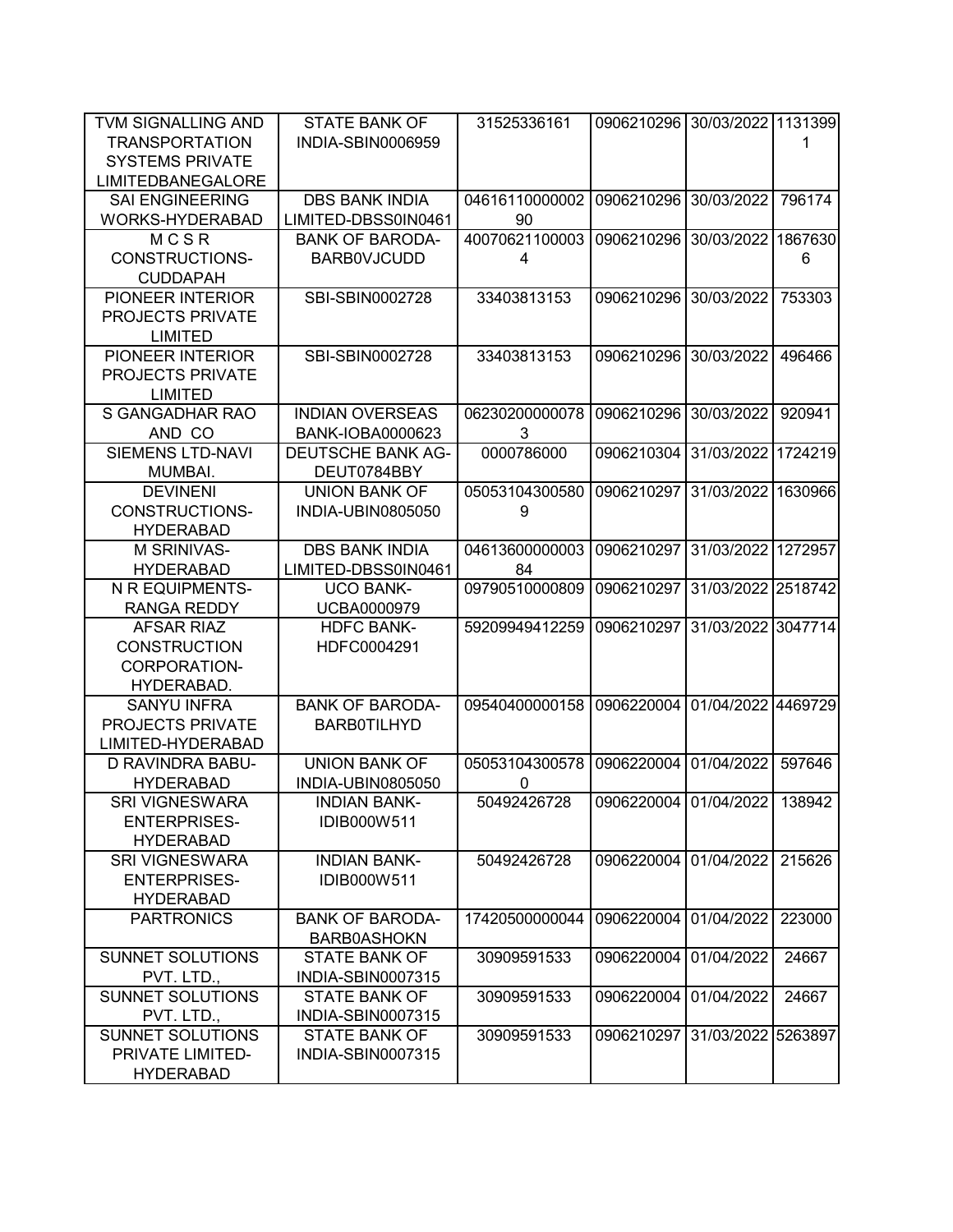| <b>M/S SHIVANI</b>        | <b>BANK OF BARODA-</b>              | 71700200000021 | 0906220004            | 01/04/2022 | 30900  |
|---------------------------|-------------------------------------|----------------|-----------------------|------------|--------|
| <b>ENTERPRISES</b>        | <b>BARB0DBSECE</b>                  |                |                       |            |        |
| <b>ANITHA CHRISTOPHER</b> | <b>CANARA BANK-</b>                 | 0845101004957  | 0906210299            | 31/03/2022 | 17692  |
|                           | CNRB0000845                         |                |                       |            |        |
| <b>NIRMALA K ALIAS</b>    | <b>CANARA BANK-</b>                 | 30192010116260 | 0906210299            | 31/03/2022 | 13468  |
| <b>VARALAXMI</b>          | CNRB0013019                         |                |                       |            |        |
| M/S BHAVYESH              | <b>UNION BANK OF</b>                | 51010100716928 | 0906210306            | 31/03/2022 | 85249  |
| <b>TRAVELS</b>            | INDIA-UBIN0901661                   | 9              |                       |            |        |
| <b>GANDHAKAM</b>          | <b>STATE BANK OF</b>                | 40004657373    | 0906210299            | 31/03/2022 | 11044  |
| <b>SREENIVAS</b>          | INDIA-SBIN0020095                   |                |                       |            |        |
| C SRIHARI                 | <b>CANARA BANK-</b>                 | 30462010038480 | 0906210299            | 31/03/2022 | 17032  |
|                           | CNRB0013046                         |                |                       |            |        |
| K L NAGARAJ               | SBI-SBIN0012946                     | 20083953559    | 0906210299            | 31/03/2022 | 15328  |
| <b>MANIYALA ASHWIN</b>    | <b>BANK OF INDIA-</b>               | 86411010000999 | 0906210299            | 31/03/2022 | 19564  |
|                           | BKID0008641                         | 4              |                       |            |        |
| <b>B RAVINDER</b>         | <b>CANARA BANK-</b>                 | 30192010037506 | 0906210299            | 31/03/2022 | 16840  |
|                           | CNRB0013019                         |                |                       |            |        |
| <b>MOHD ALLAUDDIN</b>     | <b>CANARA BANK-</b>                 | 30192010042644 | 0906210299            | 31/03/2022 | 16408  |
|                           | CNRB0013019                         |                |                       |            |        |
| M/S S C RLY               | <b>CANARA BANK-</b>                 | 30462010001663 | 0906210299            | 31/03/2022 | 18448  |
| <b>EMPLOYEES SANGH</b>    | CNRB0013046                         |                |                       |            |        |
| RAMANA P VENKATA          | SBI-SBIN0003605                     | 63048239070    | 0906210299            | 31/03/2022 | 18772  |
| A D USHA RANI             | <b>CANARA BANK-</b>                 | 30462010074730 | 0906210299            | 31/03/2022 | 17620  |
| <b>M/S BHAVYESH</b>       | CNRB0013046<br><b>UNION BANK OF</b> | 51010100716928 | 0906210306            | 31/03/2022 | 157789 |
| <b>TRAVELS</b>            | INDIA-UBIN0901661                   | 9              |                       |            |        |
| <b>MADASI GANESH</b>      | <b>AXIS BANK-</b>                   | 02701010011498 | 0906210299            | 31/03/2022 | 19960  |
|                           | UTIB0000027                         |                |                       |            |        |
| <b>D PARVEEN</b>          | <b>CANARA BANK-</b>                 | 30172010070288 | 0906210299            | 31/03/2022 | 17956  |
|                           | CNRB0013017                         |                |                       |            |        |
| <b>IADVL TELANGANA</b>    | <b>STATE BANK OF</b>                | 62452575473    | 0906210299            | 31/03/2022 | 62172  |
| <b>STATE</b>              | INDIA-SBIN0020256                   |                |                       |            |        |
| <b>IADVL TELANGANA</b>    | <b>STATE BANK OF</b>                | 62452575473    | 0906210299            | 31/03/2022 | 64440  |
| <b>STATE</b>              | INDIA-SBIN0020256                   |                |                       |            |        |
| M/S S C RLY               | <b>CANARA BANK-</b>                 | 30462010001663 | 0906210299            | 31/03/2022 | 14428  |
| <b>EMPLOYEES SANGH</b>    | CNRB0013046                         |                |                       |            |        |
| <b>SADALA KUMAR</b>       | <b>CANARA BANK-</b>                 | 30462010024240 | 0906210299 31/03/2022 |            | 25000  |
|                           | CNRB0013046                         |                |                       |            |        |
| <b>MORE</b>               | SBI-SBIN0012917                     | 11107256269    | 0906210299            | 31/03/2022 | 21484  |
| VENKATESWARLU             |                                     |                |                       |            |        |
| KOPULA NARESH             | <b>CANARA BANK-</b>                 | 30142010081533 | 0906210299            | 31/03/2022 | 16876  |
| <b>KUMAR</b>              | CNRB0013017                         |                |                       |            |        |
| <b>GULLA NARAYANA RAO</b> | <b>CANARA BANK-</b>                 | 30462010164640 | 0906210299            | 31/03/2022 | 15268  |
|                           | CNRB0013046                         |                |                       |            |        |
| <b>K M PRASAD</b>         | <b>CANARA BANK-</b>                 | 0799101017948  | 0906210299            | 31/03/2022 | 17812  |
|                           | CNRB0000799                         |                |                       |            |        |
| <b>PADMAVATHI</b>         | <b>CANARA BANK-</b>                 | 30462010141239 | 0906210299            | 31/03/2022 | 25000  |
|                           | CNRB0013046                         |                |                       |            |        |
| S SATHYANARAYANA          | SBI-SBIN0005895                     | 52081870734    | 0906210299 31/03/2022 |            | 15124  |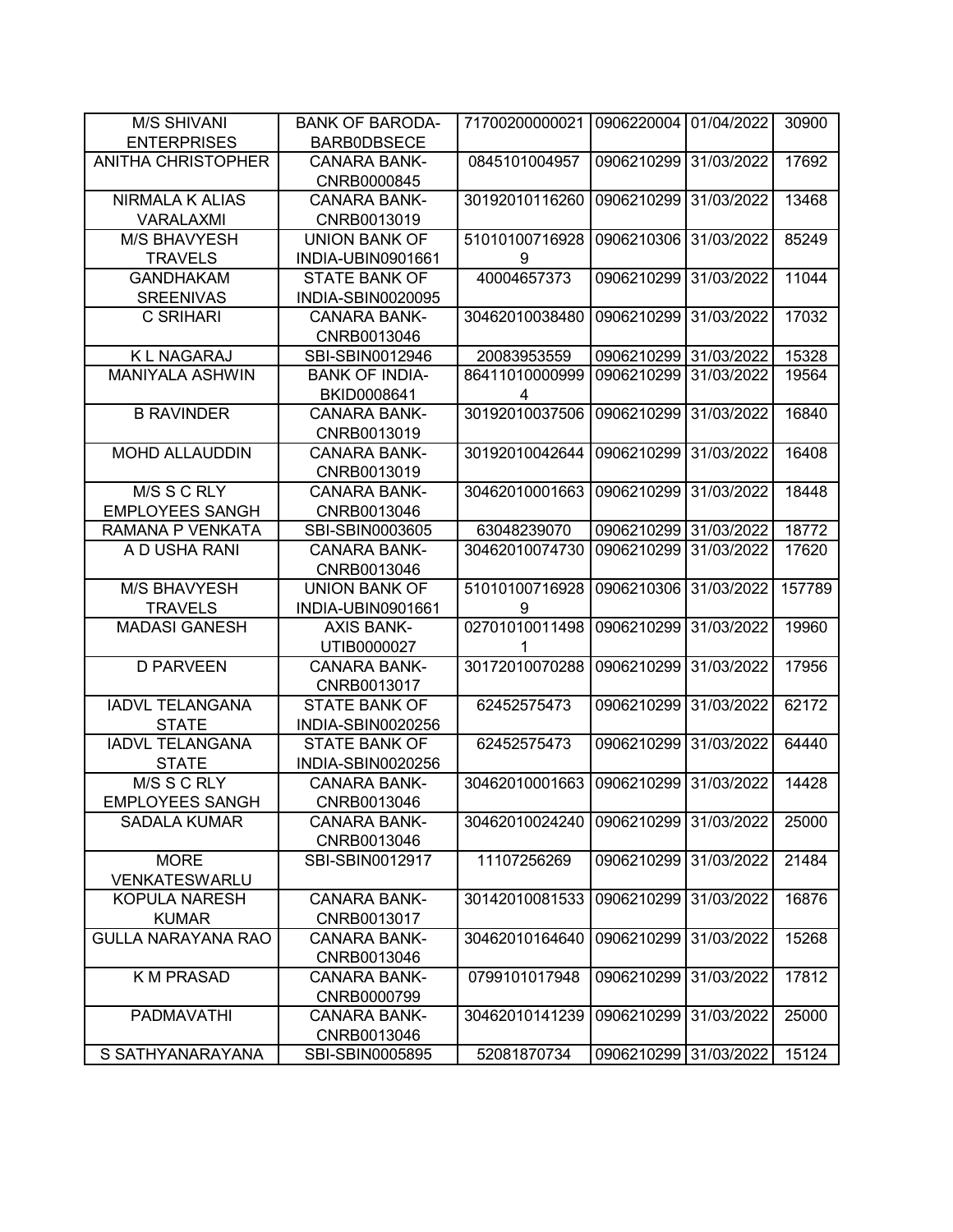| <b>GOLDEN STAR</b><br><b>FACILITIES AND</b><br><b>SERVCES PRIVATE</b>                   | <b>HDFC BANK-</b><br>HDFC0003739              | 50200038071152                               | 0906210306 31/03/2022 2037997 |                    |         |
|-----------------------------------------------------------------------------------------|-----------------------------------------------|----------------------------------------------|-------------------------------|--------------------|---------|
| <b>LIMITED</b>                                                                          |                                               |                                              |                               |                    |         |
| <b>GOLDEN STAR</b><br><b>FACILITIES AND</b><br><b>SERVCES PRIVATE</b><br><b>LIMITED</b> | <b>HDFC BANK-</b><br>HDFC0003739              | 50200038071152 0906210306 31/03/2022 2027801 |                               |                    |         |
| <b>M/S SKYBASE</b>                                                                      | <b>AXIS BANK-</b>                             | 91702005570128                               | 0906220004                    | 01/04/2022         | 24276   |
| <b>INFOTECH PVT.LTD</b>                                                                 | UTIB0001304                                   | 1                                            |                               |                    |         |
| <b>SQUAD7 SECURITY</b>                                                                  | <b>INDIAN OVERSEAS</b>                        | 17320200002031                               | 0906210307                    | 31/03/2022         | 83337   |
| AND ALLIED SERVICES                                                                     | <b>BANK-IOBA0001732</b>                       | 1                                            |                               |                    |         |
| PINNACLE INFRA-                                                                         | <b>STATE BANK OF</b>                          | 38096178355                                  | 0906210297                    | 31/03/2022         | 3627912 |
| HYDERABAD.                                                                              | INDIA-SBIN0003098                             |                                              |                               |                    |         |
| D RAVINDRA BABU-                                                                        | <b>UNION BANK OF</b>                          | 05053104300578                               | 0906210297                    | 31/03/2022         | 1877559 |
| <b>HYDERABAD</b>                                                                        | INDIA-UBIN0805050                             | 0                                            |                               |                    |         |
| <b>D R CONSTRUCTIONS-</b><br><b>HYDERABAD</b>                                           | <b>BANK OF</b><br>MAHARASHTRA-<br>MAHB0000383 | 60116851976                                  | 0906210297                    | 31/03/2022         | 4199937 |
| NAGALAKSHMI<br><b>ENTERPRISES-</b><br><b>SECUNDERABAD</b>                               | <b>BANK OF BARODA-</b><br><b>BARBOCHILAK</b>  | 19440400000141                               | 0906210297                    | 31/03/2022         | 558230  |
| <b>ARYA TECHNOLOGIES</b>                                                                | <b>UNION BANK OF</b><br>INDIA-UBIN0919691     | 51010100122692<br>3                          | 0906210307                    | 31/03/2022         | 108285  |
| <b>ARYA TECHNOLOGIES</b>                                                                | <b>UNION BANK OF</b><br>INDIA-UBIN0919691     | 51010100122692<br>3                          | 0906210307                    | 31/03/2022         | 58838   |
| <b>SQUAD7 SECURITY</b>                                                                  | <b>INDIAN OVERSEAS</b>                        | 17320200002031                               | 0906210307                    | 31/03/2022         | 83337   |
| AND ALLIED SERVICES                                                                     | <b>BANK-IOBA0001732</b>                       | 1                                            |                               |                    |         |
| <b>GVK LEARNING</b>                                                                     | <b>AXIS BANK-</b>                             | 91602004195998                               | 0906210307                    | 31/03/2022         | 31515   |
| <b>COORDINATES</b>                                                                      | UTIB0000027                                   | 7                                            |                               |                    |         |
| <b>X PRINT SOLUTIONS</b>                                                                | <b>AXIS BANK-</b><br>UTIB0000030              | 03001020001415<br>5                          | 0906210307                    | 31/03/2022         | 72032   |
| <b>X PRINT SOLUTIONS</b>                                                                | <b>AXIS BANK-</b><br>UTIB0000030              | 03001020001415<br>5                          | 0906210307                    | 31/03/2022         | 70116   |
| <b>SRI SAI GANESH</b>                                                                   | <b>DBS BANK INDIA</b>                         | 04613510000046                               | 0906210298                    | 31/03/2022 2177844 |         |
| METAL-RANGAREDDY                                                                        | LIMITED-DBSS0IN0461                           | 36                                           |                               |                    |         |
| <b>SRI PAVITHRA</b><br>CONSTRUCTIONS-<br><b>KADAPA</b>                                  | <b>UNION BANK OF</b><br>INDIA-UBIN0561631     | 10993104301004<br>$\mathbf{0}$               | 0906210298 31/03/2022 1111922 |                    |         |
| <b>AFSAR RIAZ</b><br><b>CONSTRUCTION</b><br>CORPORATION-<br>HYDERABAD.                  | <b>HDFC BANK-</b><br>HDFC0004291              | 59209949412259                               | 0906210304                    | 31/03/2022 3704526 |         |
| <b>VIVIDHA IT</b><br>SOLUTIONS(INDIA) LTD                                               | <b>BANK OF BARODA-</b><br><b>BARB0SECUND</b>  | 05120500000101                               | 0906210304                    | 31/03/2022         | 794378  |
| <b>SREE MEHER LAKSHMI</b><br>AND CO-HYDERABAD                                           | <b>STATE BANK OF</b><br>INDIA-SBIN0063791     | 62029523007                                  | 0906210304                    | 31/03/2022 3716092 |         |
| <b>SREE MEHER LAKSHMI</b><br>AND CO-HYDERABAD                                           | <b>STATE BANK OF</b><br>INDIA-SBIN0063791     | 62029523007                                  | 0906210304                    | 31/03/2022         | 1980267 |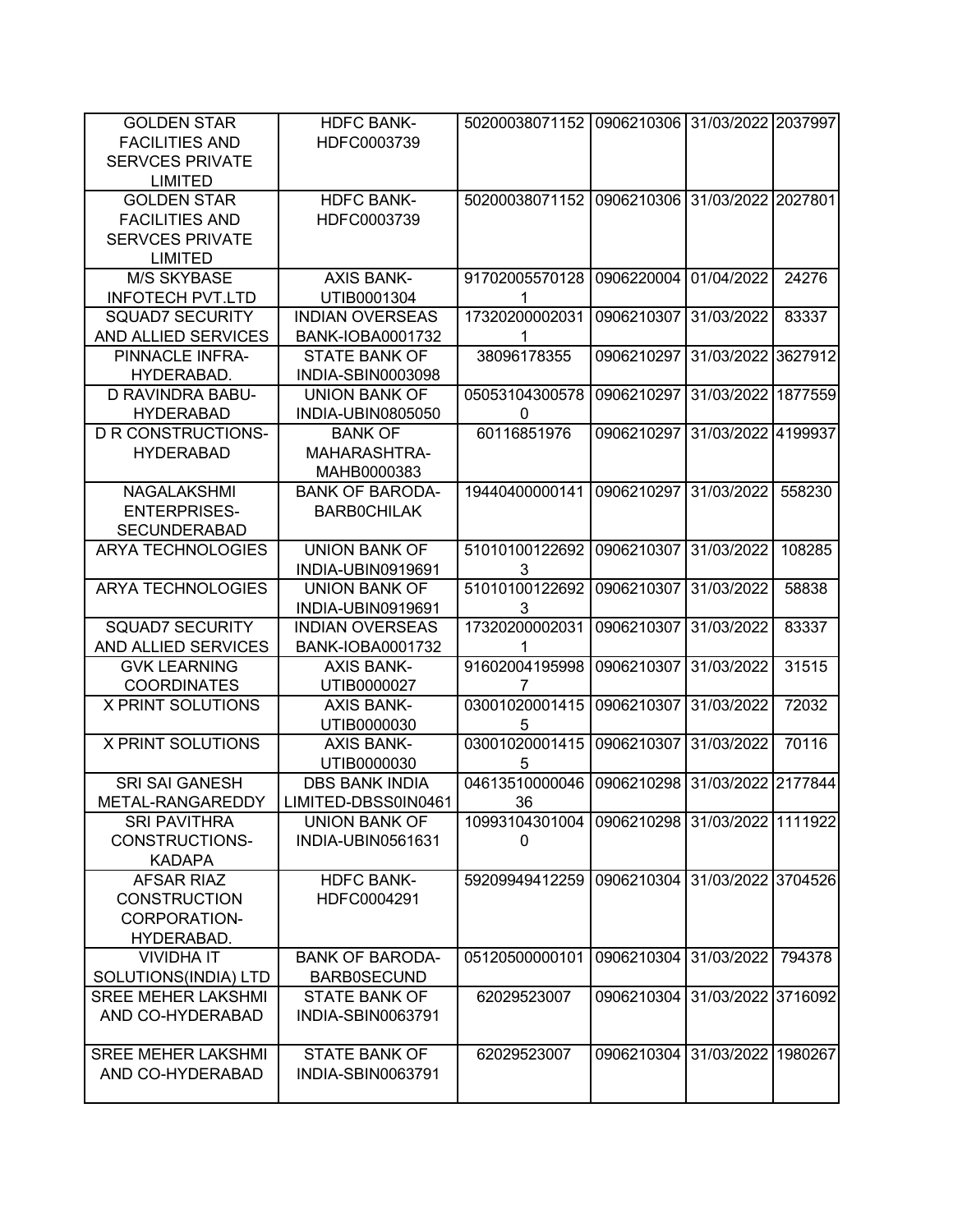| <b>SREE MEHER LAKSHMI</b> | <b>STATE BANK OF</b>     | 62029523007    | 0906210305 31/03/2022 2434505 |                    |         |
|---------------------------|--------------------------|----------------|-------------------------------|--------------------|---------|
| AND CO-HYDERABAD          | INDIA-SBIN0020244        |                |                               |                    |         |
|                           |                          |                |                               |                    |         |
| F TECH                    | <b>UNION BANK OF</b>     | 34290401001600 | 0906210305 31/03/2022         |                    | 1089839 |
| CONSTRUCTION-             | INDIA-UBIN0534293        | $\overline{2}$ |                               |                    |         |
| <b>PARBHANI</b>           |                          |                |                               |                    |         |
| <b>GV CONSTRUCTIONS-</b>  | <b>BANK OF INDIA-</b>    | 86912011000005 | 0906210305                    | 31/03/2022 3749406 |         |
| <b>HYDERABAD</b>          | BKID0008691              | 4              |                               |                    |         |
| <b>SREE MEHER LAKSHMI</b> | <b>STATE BANK OF</b>     | 62029523007    | 0906210305                    | 31/03/2022         | 1051514 |
| AND CO-HYDERABAD          | INDIA-SBIN0020244        |                |                               |                    |         |
|                           |                          |                |                               |                    |         |
| <b>SANYU INFRA</b>        | <b>BANK OF BARODA-</b>   | 09540400000158 | 0906210305                    | 31/03/2022 2076649 |         |
| PROJECTS PRIVATE          | <b>BARB0TILHYD</b>       |                |                               |                    |         |
| LIMITED-HYDERABAD         |                          |                |                               |                    |         |
| <b>GANESH</b>             | <b>BANK OF INDIA-</b>    | 86272011000066 | 0906210305                    | 31/03/2022 5327471 |         |
| CONSTRUCTIONS-            | BKID0008627              | 0              |                               |                    |         |
| <b>HYDERABAD</b>          |                          |                |                               |                    |         |
| <b>TEENA REDDY</b>        | <b>ICICI BANK LTD-</b>   | 630905038312   | 0906210305                    | 31/03/2022         | 280175  |
| POWERTECH INDIA           | ICIC0006309              |                |                               |                    |         |
| <b>PRIVATE</b>            |                          |                |                               |                    |         |
| <b>LIMITEDHYDERABAD</b>   |                          |                |                               |                    |         |
| <b>AMRUT MEDICALS-</b>    | <b>ICICI BANK LTD-</b>   | 024305500260   | 0906210234                    | 11/01/2022         | 3147    |
| <b>HYDERABAD</b>          | ICIC0000243              |                |                               |                    |         |
| <b>DIVINE OVERSEAS-</b>   | <b>CANARA BANK-</b>      | 0595201007629  | 0906210234                    | 11/01/2022         | 4564    |
| <b>HUBLI</b>              | CNRB0000595              |                |                               |                    |         |
| <b>LORVEN PHARMA AND</b>  | <b>UNION BANK OF</b>     | 05783110000048 | 0906210238                    | 17/01/2022         | 22406   |
| SURGICALS-                | <b>INDIA-UBIN0805785</b> | 7              |                               |                    |         |
| <b>SECUNDERABAD</b>       |                          |                |                               |                    |         |
| <b>MSD</b>                | <b>CITIBANK NA-</b>      | 0015951001     | 0906210238                    | 17/01/2022         | 427514  |
| <b>PHARMACEUTICALS</b>    | CITI0100000              |                |                               |                    |         |
| PRIVATE LIMITED-          |                          |                |                               |                    |         |
| <b>MUMBAI</b>             |                          |                |                               |                    |         |
| <b>OPEL HEALTH CARE-</b>  | <b>CENTRAL BANK OF</b>   | 3493703996     | 0906210238                    | 17/01/2022         | 2618    |
| <b>HYDERABAD</b>          | INDIA-CBIN0283299        |                |                               |                    |         |
| PHOENIX AGENCIES-         | <b>HDFC BANK LTD-</b>    | 00422000027925 | 0906210238                    | 17/01/2022         | 7137    |
| SECUNDERABAD              | HDFC0000042              |                |                               |                    |         |
| <b>SRI VINAYAKA</b>       | <b>BANK OF INDIA-</b>    | 86263011000004 | 0906210240 19/01/2022         |                    | 42172   |
| AGENCIES-HYDERABAD        | BKID0008626              | 3              |                               |                    |         |
|                           |                          |                |                               |                    |         |
| <b>LORVEN PHARMA AND</b>  | <b>UNION BANK OF</b>     | 05783110000048 | 0906210238 17/01/2022         |                    | 2869    |
| SURGICALS-                | INDIA-UBIN0805785        | 7              |                               |                    |         |
| <b>SECUNDERABAD</b>       |                          |                |                               |                    |         |
| <b>OPEL HEALTH CARE-</b>  | <b>CENTRAL BANK OF</b>   | 3493703996     | 0906210238                    | 17/01/2022         | 1331    |
| <b>HYDERABAD</b>          | INDIA-CBIN0283299        |                |                               |                    |         |
| <b>SRI VINAYAKA</b>       | <b>BANK OF INDIA-</b>    | 86263011000004 | 0906210240                    | 19/01/2022         | 3923    |
| AGENCIES-HYDERABAD        | BKID0008626              | 3              |                               |                    |         |
|                           |                          |                |                               |                    |         |
| LIFEGUARD MEDICALS-       | <b>CANARA BANK-</b>      | 30171010001080 | 0906210240                    | 19/01/2022         | 8806    |
| <b>HYDERABAD</b>          | CNRB0013017              |                |                               |                    |         |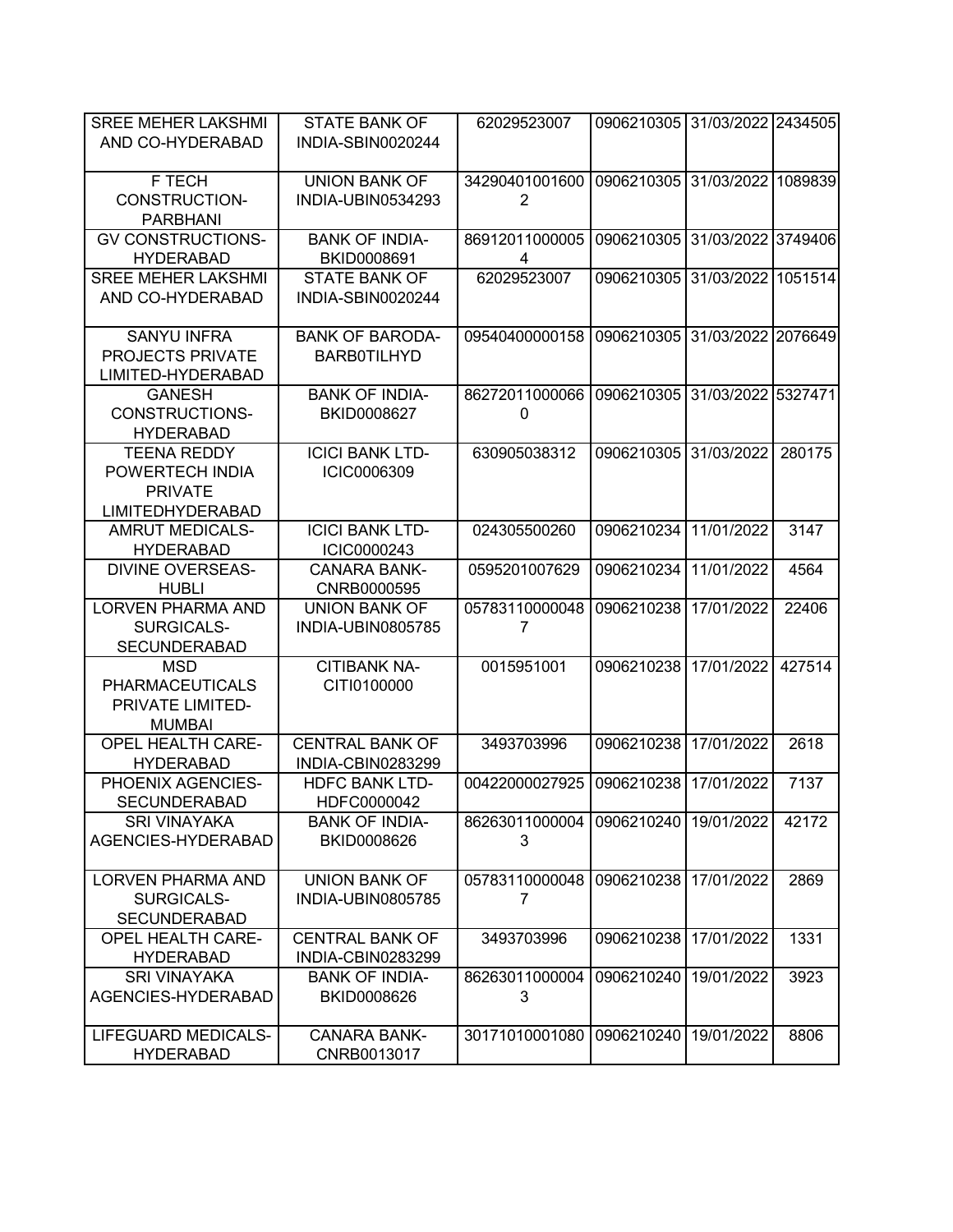| <b>AASTHA</b>              | PUNJAB NATIONAL         | 40520021000085 | 0906210240 | 19/01/2022 | 12922  |
|----------------------------|-------------------------|----------------|------------|------------|--------|
| PHARMACEUTICALS-           | <b>BANK-PUNB0405200</b> | 61             |            |            |        |
|                            |                         |                |            |            |        |
| <b>DELHI</b>               |                         |                |            |            |        |
| <b>AASTHA</b>              | PUNJAB NATIONAL         | 40520021000085 | 0906210240 | 19/01/2022 | 4606   |
| PHARMACEUTICALS-           | <b>BANK-PUNB0405200</b> | 61             |            |            |        |
| <b>DELHI</b>               |                         |                |            |            |        |
| <b>SRI VINAYAKA</b>        | <b>BANK OF INDIA-</b>   | 86263011000004 | 0906210240 | 19/01/2022 | 15620  |
| AGENCIES-HYDERABAD         | BKID0008626             | 3              |            |            |        |
|                            |                         |                |            |            |        |
| <b>OPEL HEALTH CARE-</b>   | <b>CENTRAL BANK OF</b>  | 3493703996     | 0906210242 | 21/01/2022 | 8858   |
| <b>HYDERABAD</b>           | INDIA-CBIN0283299       |                |            |            |        |
| <b>KARNATAKA</b>           | <b>VIJAYA BANK-</b>     | 11460621030030 | 0906210242 | 21/01/2022 | 71410  |
| <b>ANTIBIOTICS AND</b>     | VIJB0001146             | 1              |            |            |        |
|                            |                         |                |            |            |        |
| <b>PHARMACEUTICALS</b>     |                         |                |            |            |        |
| <b>LIMITED-BANGALORE</b>   |                         |                |            |            |        |
| <b>ORIGIN HEALTH CARE-</b> | <b>AXIS BANK -</b>      | 92003005314851 | 0906210242 | 21/01/2022 | 56446  |
| <b>HYDERABAD</b>           | UTIB0001634             | 9              |            |            |        |
| <b>KARNATAKA</b>           | <b>BANK OF BARODA-</b>  | 73890500000030 | 0906210242 | 21/01/2022 | 24711  |
| <b>ANTIBIOTICS AND</b>     | <b>BARBOVJMAYO</b>      |                |            |            |        |
| <b>PHARMACEUTICALS</b>     |                         |                |            |            |        |
| <b>LIMITED-BANGALORE</b>   |                         |                |            |            |        |
| <b>OPEL HEALTH CARE-</b>   | <b>CENTRAL BANK OF</b>  | 3493703996     | 0906210242 | 21/01/2022 | 8884   |
| <b>HYDERABAD</b>           | INDIA-CBIN0283299       |                |            |            |        |
| <b>AMRUT MEDICALS-</b>     | <b>ICICI BANK LTD-</b>  | 024305500260   | 0906210242 | 21/01/2022 | 7095   |
| <b>HYDERABAD</b>           | ICIC0000243             |                |            |            |        |
| <b>KARNATAKA</b>           | <b>BANK OF BARODA-</b>  | 73890500000030 | 0906210252 | 04/02/2022 | 32768  |
| <b>ANTIBIOTICS AND</b>     | <b>BARBOVJMAYO</b>      |                |            |            |        |
| <b>PHARMACEUTICALS</b>     |                         |                |            |            |        |
|                            |                         |                |            |            |        |
| <b>LIMITED-BANGALORE</b>   |                         |                |            |            |        |
| <b>KARNATAKA</b>           | <b>BANK OF BARODA-</b>  | 73890500000030 | 0906210252 | 04/02/2022 | 102110 |
| <b>ANTIBIOTICS AND</b>     | <b>BARBOVJMAYO</b>      |                |            |            |        |
| <b>PHARMACEUTICALS</b>     |                         |                |            |            |        |
| LIMITED-BANGALORE          |                         |                |            |            |        |
| <b>KARNATAKA</b>           | <b>VIJAYA BANK-</b>     | 11460621030030 | 0906210252 | 04/02/2022 | 48532  |
| <b>ANTIBIOTICS AND</b>     | VIJB0001146             | 1              |            |            |        |
| PHARMACEUTICALS            |                         |                |            |            |        |
| LIMITED-BANGALORE          |                         |                |            |            |        |
| <b>KARNATAKA</b>           | <b>VIJAYA BANK-</b>     | 11460621030030 | 0906210252 | 04/02/2022 | 4697   |
| <b>ANTIBIOTICS AND</b>     | VIJB0001146             | 1              |            |            |        |
| <b>PHARMACEUTICALS</b>     |                         |                |            |            |        |
|                            |                         |                |            |            |        |
| LIMITED-BANGALORE          |                         |                |            |            |        |
| <b>SREE ADITYA</b>         | <b>BANK OF BARODA-</b>  | 75790500000025 | 0906210251 | 03/02/2022 | 6154   |
| AGENCIES-HYDERABAD         | <b>BARBOVJGANA</b>      |                |            |            |        |
|                            |                         |                |            |            |        |
| P V AGENCY-                | KOTAK MAHINDRA          | 4311907836     | 0906210252 | 04/02/2022 | 25240  |
| <b>HYDERABAD</b>           | <b>BANK LIMITED-</b>    |                |            |            |        |
|                            | KKBK0007530             |                |            |            |        |
| P V AGENCY-                | KOTAK MAHINDRA          | 4311907836     | 0906210252 | 04/02/2022 | 2087   |
| <b>HYDERABAD</b>           | <b>BANK LIMITED-</b>    |                |            |            |        |
|                            | KKBK0007530             |                |            |            |        |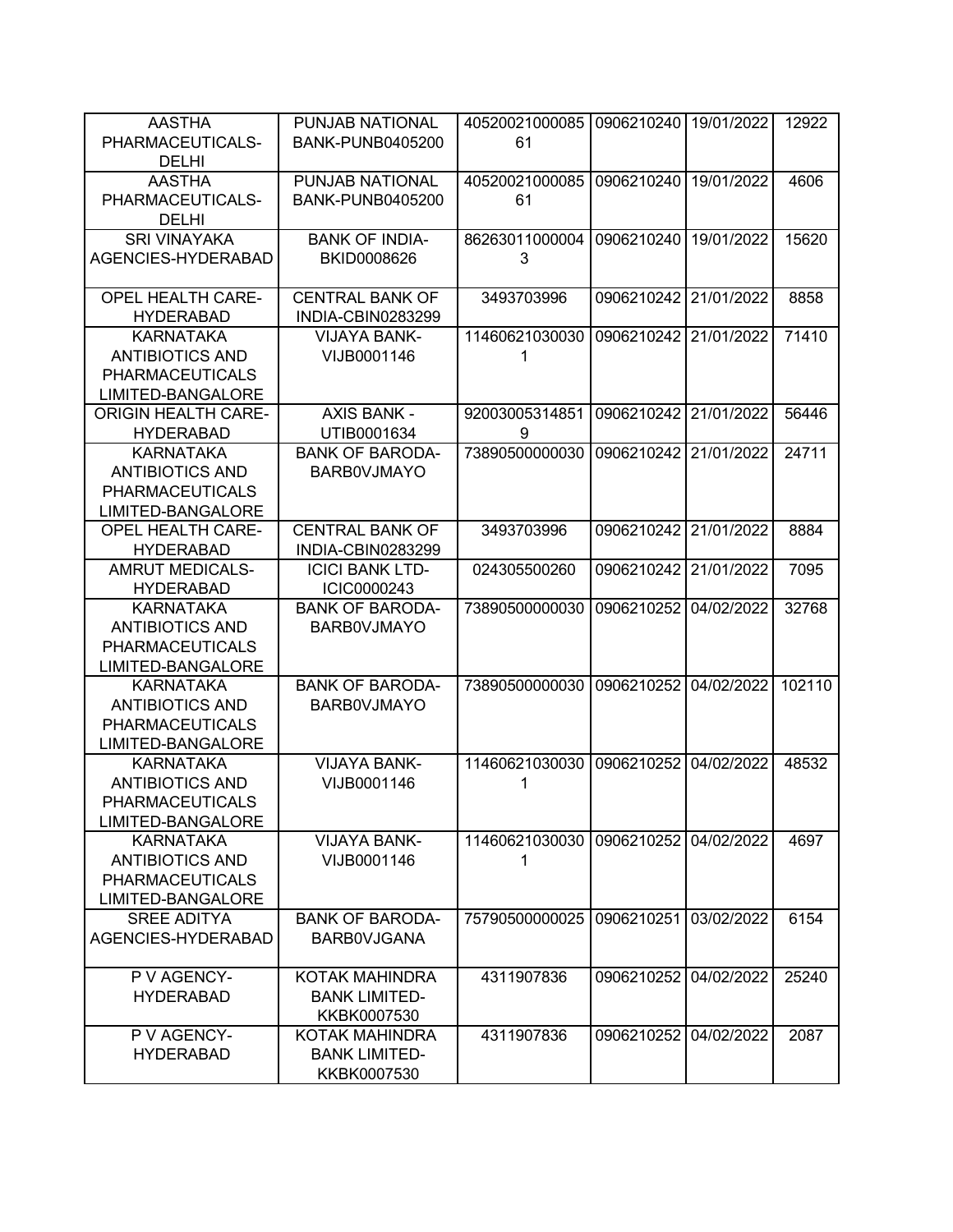| KARNATAKA<br><b>ANTIBIOTICS AND</b><br><b>PHARMACEUTICALS</b><br>LIMITED-BANGALORE        | <b>BANK OF BARODA-</b><br><b>BARBOVJMAYO</b>      | 73890500000030       | 0906210252 | 04/02/2022 | 169855 |
|-------------------------------------------------------------------------------------------|---------------------------------------------------|----------------------|------------|------------|--------|
| SUDHA AGENCIES-<br><b>HYDERABAD</b>                                                       | <b>INDIAN OVERSEAS</b><br><b>BANK-IOBA0000583</b> | 05830200000071<br>8  | 0906210252 | 04/02/2022 | 1661   |
| <b>LORVEN PHARMA AND</b><br>SURGICALS-<br><b>SECUNDERABAD</b>                             | <b>UNION BANK OF</b><br>INDIA-UBIN0805785         | 05783110000048<br>7  | 0906210255 | 09/02/2022 | 1757   |
| <b>SRI VASAVI MEDICAL</b><br>AGENCIES-HYDERABAD                                           | <b>INDUSIND BANK-</b><br>INDB0000004              | 201003862552         | 0906210255 | 09/02/2022 | 62454  |
| <b>SRI VINAYAKA</b><br>AGENCIES-HYDERABAD                                                 | <b>BANK OF INDIA-</b><br>BKID0008626              | 86263011000004<br>3  | 0906210255 | 09/02/2022 | 4123   |
| <b>ORIGIN HEALTH CARE-</b><br><b>HYDERABAD</b>                                            | <b>AXIS BANK -</b><br>UTIB0001634                 | 92003005314851<br>9  | 0906210255 | 09/02/2022 | 8436   |
| <b>PULSE</b><br><b>PHARMACEUTICALS</b><br>PRIVATE LIMITED-<br><b>SECUNDERABAD</b>         | <b>STATE BANK OF</b><br>INDIA-SBIN0003098         | 30859736336          | 0906210255 | 09/02/2022 | 9724   |
| <b>SRI LAKSHMI MEDICAL</b><br>HALL-SECUNDERABAD                                           | <b>HDFC BANK LTD-</b><br>HDFC0000042              | 50200018474931       | 0906210254 | 08/02/2022 | 48572  |
| <b>OPEL HEALTH CARE-</b><br><b>HYDERABAD</b>                                              | <b>CENTRAL BANK OF</b><br>INDIA-CBIN0283299       | 3493703996           | 0906210254 | 08/02/2022 | 1275   |
| <b>SREE ADITYA</b><br>AGENCIES-HYDERABAD                                                  | <b>BANK OF BARODA-</b><br><b>BARBOVJGANA</b>      | 75790500000025       | 0906210254 | 08/02/2022 | 1443   |
| <b>OPEL HEALTH CARE-</b><br><b>HYDERABAD</b>                                              | <b>CENTRAL BANK OF</b><br>INDIA-CBIN0283299       | 3493703996           | 0906210258 | 15/02/2022 | 2191   |
| <b>OPEL HEALTH CARE-</b><br><b>HYDERABAD</b>                                              | <b>CENTRAL BANK OF</b><br>INDIA-CBIN0283299       | 3493703996           | 0906210258 | 15/02/2022 | 12912  |
| MSD<br><b>PHARMACEUTICALS</b><br>PRIVATE LIMITED-<br><b>MUMBAI</b>                        | <b>CITIBANK NA-</b><br>CITI0100000                | 0015951001           | 0906210258 | 15/02/2022 | 85100  |
| <b>DIVINE OVERSEAS-</b><br><b>HUBLI</b>                                                   | <b>CANARA BANK-</b><br>CNRB0000595                | 0595201007629        | 0906210258 | 15/02/2022 | 2793   |
| <b>AASTHA</b><br>PHARMACEUTICALS-<br><b>DELHI</b>                                         | PUNJAB NATIONAL<br><b>BANK-PUNB0405200</b>        | 40520021000085<br>61 | 0906210258 | 15/02/2022 | 29560  |
| <b>AASTHA</b><br>PHARMACEUTICALS-<br><b>DELHI</b>                                         | PUNJAB NATIONAL<br><b>BANK-PUNB0405200</b>        | 40520021000085<br>61 | 0906210258 | 15/02/2022 | 6002   |
| <b>SREE ADITYA</b><br>AGENCIES-HYDERABAD                                                  | <b>BANK OF BARODA-</b><br><b>BARBOVJGANA</b>      | 75790500000025       | 0906210258 | 15/02/2022 | 3184   |
| <b>KARNATAKA</b><br><b>ANTIBIOTICS AND</b><br><b>PHARMACEUTICALS</b><br>LIMITED-BANGALORE | <b>BANK OF BARODA-</b><br><b>BARBOVJMAYO</b>      | 73890500000030       | 0906210258 | 15/02/2022 | 43927  |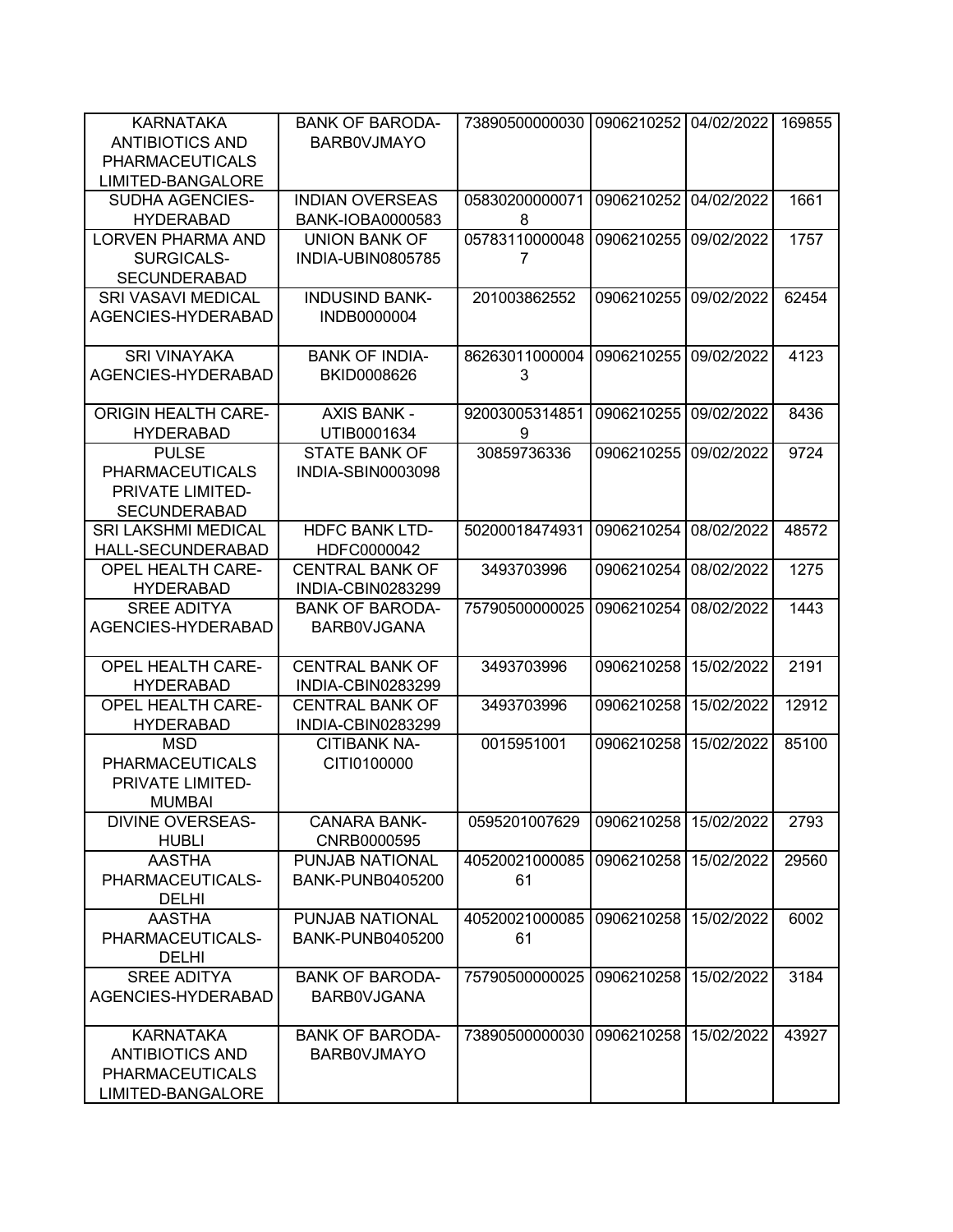| <b>KARNATAKA</b><br><b>ANTIBIOTICS AND</b><br><b>PHARMACEUTICALS</b><br>LIMITED-BANGALORE | <b>BANK OF BARODA-</b><br><b>BARBOVJMAYO</b> | 73890500000030      | 0906210258 15/02/2022 |            | 37701 |
|-------------------------------------------------------------------------------------------|----------------------------------------------|---------------------|-----------------------|------------|-------|
| <b>KARNATAKA</b><br><b>ANTIBIOTICS AND</b><br><b>PHARMACEUTICALS</b><br>LIMITED-BANGALORE | <b>BANK OF BARODA-</b><br><b>BARBOVJMAYO</b> | 73890500000030      | 0906210258            | 15/02/2022 | 15809 |
| <b>KARNATAKA</b><br><b>ANTIBIOTICS AND</b><br><b>PHARMACEUTICALS</b><br>LIMITED-BANGALORE | <b>BANK OF BARODA-</b><br><b>BARBOVJMAYO</b> | 73890500000030      | 0906210261            | 17/02/2022 | 66998 |
| <b>KARNATAKA</b><br><b>ANTIBIOTICS AND</b><br><b>PHARMACEUTICALS</b><br>LIMITED-BANGALORE | <b>BANK OF BARODA-</b><br><b>BARBOVJMAYO</b> | 73890500000030      | 0906210261            | 17/02/2022 | 19133 |
| <b>KARNATAKA</b><br><b>ANTIBIOTICS AND</b><br><b>PHARMACEUTICALS</b><br>LIMITED-BANGALORE | <b>BANK OF BARODA-</b><br><b>BARBOVJMAYO</b> | 73890500000030      | 0906210261            | 17/02/2022 | 7853  |
| <b>KARNATAKA</b><br><b>ANTIBIOTICS AND</b><br><b>PHARMACEUTICALS</b><br>LIMITED-BANGALORE | <b>BANK OF BARODA-</b><br><b>BARBOVJMAYO</b> | 73890500000030      | 0906210261            | 17/02/2022 | 5285  |
| <b>KARNATAKA</b><br><b>ANTIBIOTICS AND</b><br><b>PHARMACEUTICALS</b><br>LIMITED-BANGALORE | <b>BANK OF BARODA-</b><br><b>BARBOVJMAYO</b> | 73890500000030      | 0906210261            | 17/02/2022 | 6813  |
| <b>SUDHA AGENCIES-</b><br><b>HYDERABAD</b>                                                | <b>INDIAN OVERSEAS</b><br>BANK-IOBA0000583   | 05830200000071<br>8 | 0906210279            | 04/03/2022 | 21452 |
| <b>LAKSHMI INDUSTRIAL</b><br><b>CORPORATION-</b><br><b>MEERUT CITY</b>                    | <b>HDFC BANK LTD-</b><br>HDFC0000285         | 02852560002737      | 0906210229            | 04/01/2022 | 60259 |
| LAKSHMI INDUSTRIAL<br>CORPORATION-<br><b>MEERUT CITY</b>                                  | <b>HDFC BANK LTD-</b><br>HDFC0000285         | 02852560002737      | 0906210229            | 04/01/2022 | 60259 |
| SRI BALAJI INDUSTRIES-<br><b>BHONGIR</b>                                                  | SBI-SBIN0012716                              | 32222210714         | 0906210229            | 04/01/2022 | 23140 |
| <b>SUNCITY</b><br><b>DISTRIBUTORS</b>                                                     | <b>ICICI BANK LTD-</b><br>ICIC0006833        | 683305600520        | 0906210230            | 05/01/2022 | 28921 |
| <b>KUNAL ENTERPRISES</b>                                                                  | <b>BANK OF BARODA-</b><br><b>BARBOCHILAK</b> | 19440200000527      | 0906210230            | 05/01/2022 | 11114 |
| <b>ALLWIN FURNITURES</b>                                                                  | <b>BANK OF BARODA-</b><br><b>BARBOVJPUBL</b> | 75640200000171      | 0906210230            | 05/01/2022 | 8959  |
| <b>KUNAL ENTERPRISES</b>                                                                  | <b>BANK OF BARODA-</b><br><b>BARBOCHILAK</b> | 19440200000527      | 0906210230            | 05/01/2022 | 32967 |
| <b>ASHOK GENERAL</b><br><b>MERCHANT</b>                                                   | <b>BANK OF BARODA-</b><br><b>BARBOCHILAK</b> | 19440200000126      | 0906210230            | 05/01/2022 | 3195  |
| <b>ALLWIN FURNITURES</b>                                                                  | <b>BANK OF BARODA-</b><br><b>BARBOVJPUBL</b> | 75640200000171      | 0906210230            | 05/01/2022 | 24932 |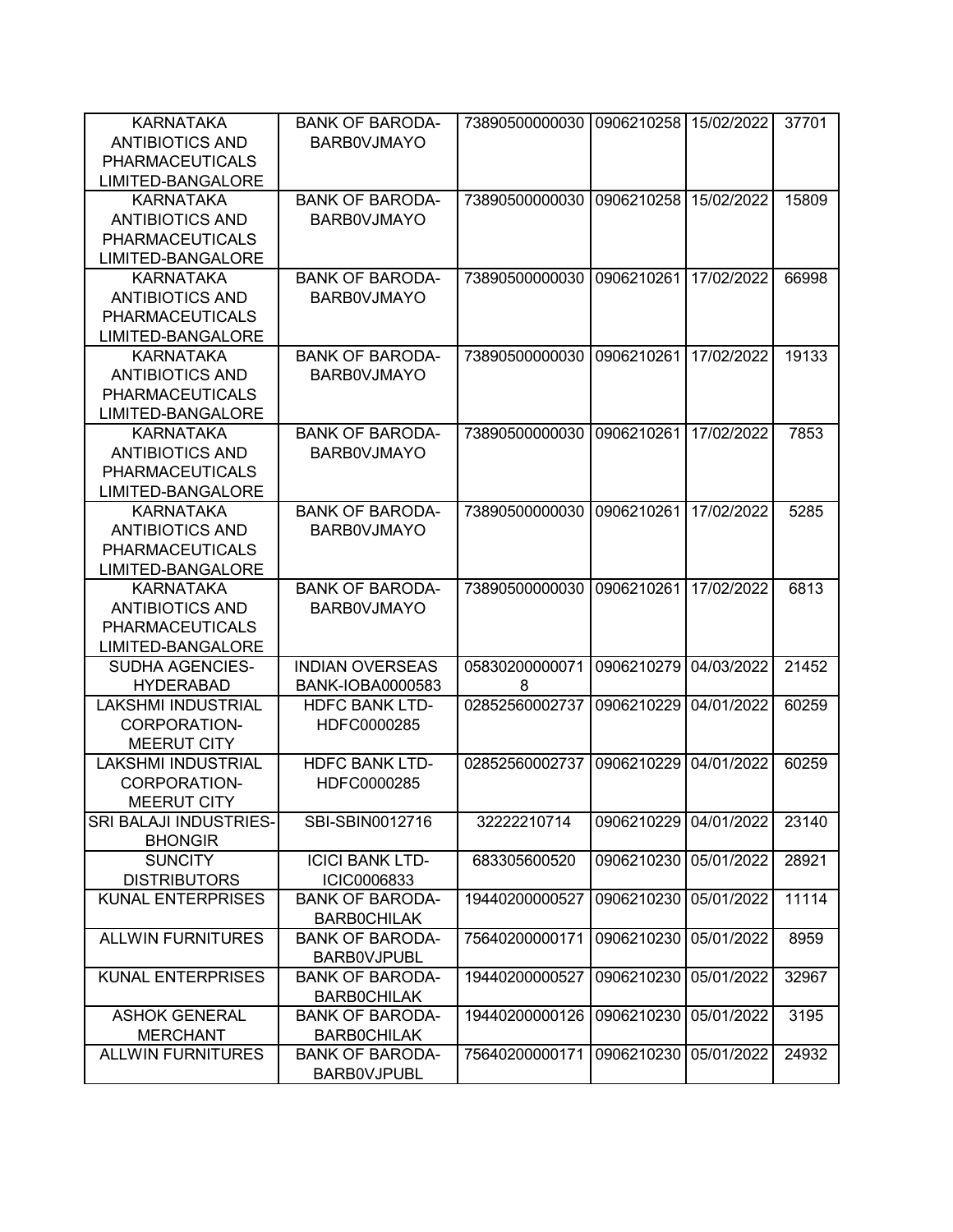| <b>ASHOK GENERAL</b>                                                      | <b>BANK OF BARODA-</b>                                       | 19440200000126                   | 0906210229 | 04/01/2022         | 1975   |
|---------------------------------------------------------------------------|--------------------------------------------------------------|----------------------------------|------------|--------------------|--------|
| <b>MERCHANT</b>                                                           | <b>BARBOCHILAK</b>                                           |                                  |            |                    |        |
| <b>KUNAL ENTERPRISES</b>                                                  | <b>BANK OF BARODA-</b><br><b>BARBOCHILAK</b>                 | 19440200000527                   | 0906210232 | 07/01/2022         | 57441  |
| <b>ALLWIN FURNITURES</b>                                                  | <b>BANK OF BARODA-</b><br><b>BARBOVJPUBL</b>                 | 75640200000171                   | 0906210232 | 07/01/2022         | 24932  |
| <b>ALLWIN FURNITURES</b>                                                  | <b>BANK OF BARODA-</b><br><b>BARBOVJPUBL</b>                 | 75640200000171                   | 0906210230 | 05/01/2022         | 9431   |
| <b>ELECTRONICS AND</b><br><b>CONTROLS POWER</b><br><b>SYSTEMS PVT LTD</b> | <b>STATE BANK OF</b><br>INDIA-SBIN0003024                    | 10308202416                      | 0906210230 | 05/01/2022         | 22364  |
| <b>ALLWIN FURNITURES</b>                                                  | <b>BANK OF BARODA-</b><br><b>BARBOVJPUBL</b>                 | 75640200000171                   | 0906210230 | 05/01/2022         | 51868  |
| <b>ALLWIN FURNITURES</b>                                                  | <b>BANK OF BARODA-</b><br><b>BARBOVJPUBL</b>                 | 75640200000171                   | 0906210230 | 05/01/2022         | 19979  |
| <b>KUNAL ENTERPRISES</b>                                                  | <b>BANK OF BARODA-</b><br><b>BARBOCHILAK</b>                 | 19440200000527                   | 0906210230 | 05/01/2022         | 24601  |
| OFFICE PLUS LIMITED                                                       | <b>UNION BANK OF</b><br><b>INDIA-UBIN0530930</b>             | 30930504005052<br>5              | 0906210232 | 07/01/2022         | 24416  |
| <b>KUNAL ENTERPRISES</b>                                                  | <b>BANK OF BARODA-</b><br><b>BARBOCHILAK</b>                 | 19440200000527                   | 0906210232 | 07/01/2022         | 24176  |
| <b>ALLWIN FURNITURES</b>                                                  | <b>BANK OF BARODA-</b><br><b>BARBOVJPUBL</b>                 | 75640200000171                   | 0906210232 | 07/01/2022         | 20276  |
| <b>ALLWIN FURNITURES</b>                                                  | <b>BANK OF BARODA-</b><br><b>BARBOVJPUBL</b>                 | 75640200000171                   | 0906210232 | 07/01/2022         | 17682  |
| svs technologies                                                          | <b>HDFC BANK LTD-</b><br>HDFC0001293                         | 50200049034629                   | 0906210232 | 07/01/2022         | 21009  |
| <b>P2 MANSOFT PRIVATE</b><br><b>LIMITED</b>                               | <b>ICICI BANK LTD-</b><br>ICIC0000183                        | 018305007486                     | 0906210232 | 07/01/2022         | 1400   |
| <b>LAKSHMI KUBERA</b><br><b>ENTERPRISES-</b><br>.HYDERABAD                | <b>STATE BANK OF</b><br>INDIA-SBIN0020822                    | 62373094346                      | 0906210234 | 11/01/2022         | 12797  |
| <b>ALLWIN FURNITURES</b>                                                  | <b>BANK OF BARODA-</b><br><b>BARBOVJPUBL</b>                 | 75640200000171                   | 0906210234 | 11/01/2022         | 24932  |
| <b>KUNAL ENTERPRISES</b>                                                  | <b>BANK OF BARODA-</b><br><b>BARBOCHILAK</b>                 | 19440200000527                   | 0906210234 | 11/01/2022         | 16982  |
| <b>ALLWIN FURNITURES</b>                                                  | <b>BANK OF BARODA-</b><br><b>BARBOVJPUBL</b>                 | 75640200000171                   | 0906210234 | 11/01/2022         | 247552 |
| <b>RK ENGINEERING</b>                                                     | <b>STATE BANK OF</b><br>INDIA-SBIN0032308                    | 35633625152                      | 0906210234 | 11/01/2022         | 1080   |
| <b>SVA RIKKON LUBES</b><br>PRIVATE LIMITED-<br>CHENNAI.                   | <b>TAMILNAD</b><br><b>MERCANTILE BANK</b><br>LTD-TMBL0000282 | 28270015095000<br>$\overline{7}$ | 0906210236 | 13/01/2022 4003062 |        |
| <b>MOON HARDWARE AND</b><br>TOOLS-HYDERABAD                               | PNB-PUNB0363100                                              | 36310021000195<br>29             | 0906210234 | 11/01/2022         | 125153 |
| <b>ALLIED GLASSES</b><br>PRIVATE LIMITED-<br><b>MEERUT</b>                | <b>UNION BANK OF</b><br>INDIA-UBIN0530603                    | 30600101003520<br>7              | 0906210234 | 11/01/2022         | 82989  |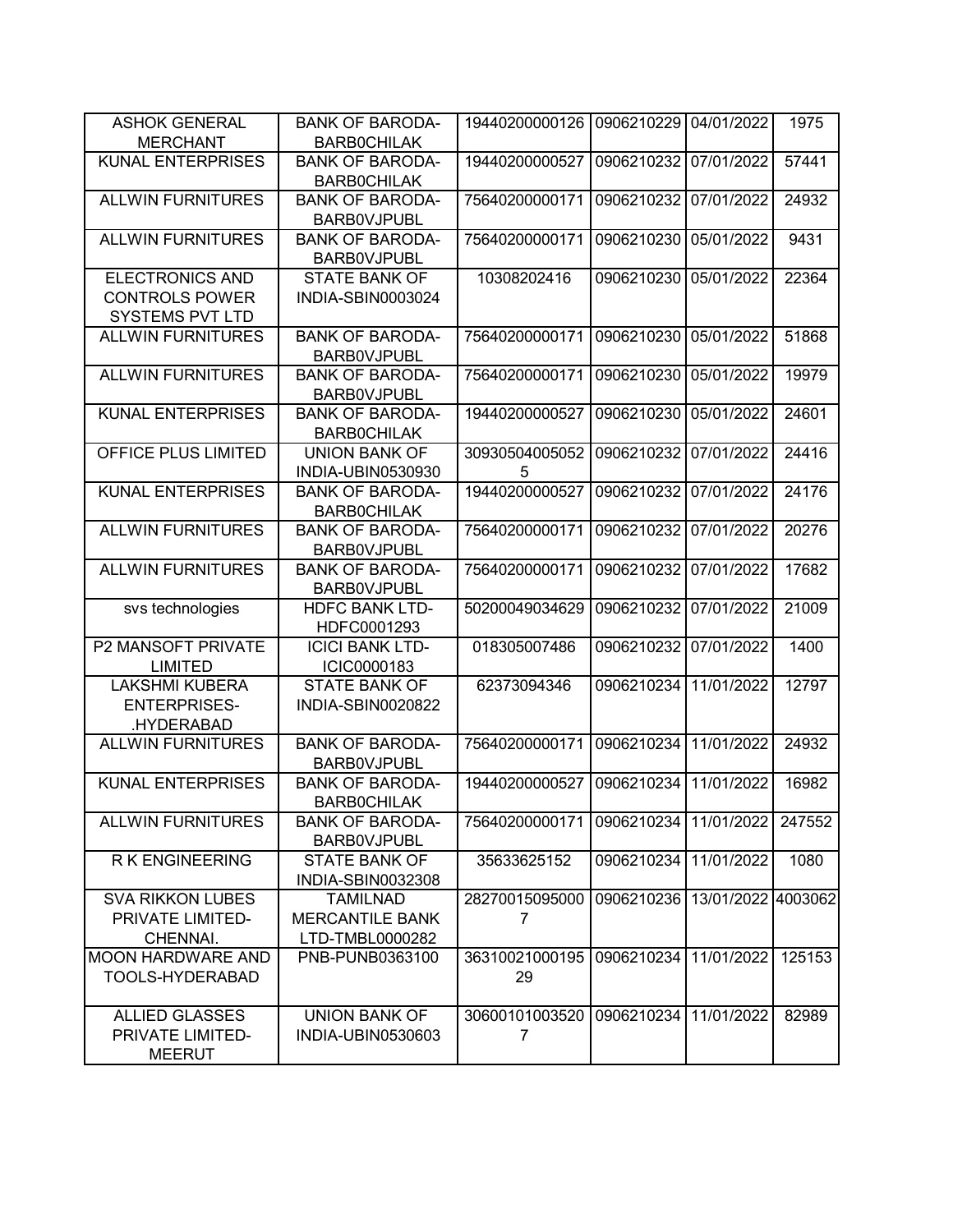| <b>RAMESH SWISS</b>          | <b>HDFC BANK LTD-</b>      | 00422000011940                       | 0906210234            | 11/01/2022 | 53047   |
|------------------------------|----------------------------|--------------------------------------|-----------------------|------------|---------|
| <b>WATCH GALLERY-</b>        | HDFC0000042                |                                      |                       |            |         |
| <b>HYDERABAD</b>             |                            |                                      |                       |            |         |
| <b>SRI BALAJI INDUSTRIES</b> | SBI-SBIN0012716            | 32222210714                          | 0906210235            | 12/01/2022 | 180000  |
| Genesis Technologies         | <b>ICICI BANK LTD-</b>     | 067105012916                         | 0906210235            | 12/01/2022 | 42279   |
| Services                     | ICIC0000671                |                                      |                       |            |         |
| <b>RAJ ENTERPRISE</b>        | PUNJAB NATIONAL            | 23730021000033                       | 0906210235            | 12/01/2022 | 19477   |
|                              | <b>BANK-PUNB0320700</b>    | 97                                   |                       |            |         |
| ashok general merchant       | <b>BANK OF BARODA-</b>     | 19440200000126                       | 0906210235            | 12/01/2022 | 13986   |
|                              | <b>BARBOCHILAK</b>         |                                      |                       |            |         |
| <b>SADARIYA</b>              | <b>ICICI BANK LIMITED-</b> | 348005500451                         | 0906210235            | 12/01/2022 | 7919    |
| <b>INTERNATIONAL</b>         | ICIC0003480                |                                      |                       |            |         |
| <b>GUJARAT</b>               |                            |                                      |                       |            |         |
| <b>KUNAL ENTERPRISES</b>     | <b>BANK OF BARODA-</b>     | 19440200000527                       | 0906210238            | 17/01/2022 | 1998    |
|                              | <b>BARBOCHILAK</b>         |                                      |                       |            |         |
| <b>GAJANAN</b>               | THE SARASWAT CO-           | 26810010000028                       | 0906210238            | 17/01/2022 | 16300   |
| <b>ENTERPRISES,</b>          | <b>OPERATIVE BANK</b>      | 3                                    |                       |            |         |
|                              | LTD-SRCB0000268            |                                      |                       |            |         |
| <b>LUXMI SALES</b>           | <b>UNION BANK OF</b>       | 35270401002202                       | 0906210238            | 17/01/2022 | 29870   |
| <b>CORPORATION-DELHI</b>     | INDIA-UBIN0535273          | $\overline{2}$                       |                       |            |         |
| <b>SK ENTERPRISES-</b>       | <b>UNION BANK OF</b>       | 05431101100232                       | 0906210238            | 17/01/2022 | 233406  |
| HYDERABAD                    | INDIA-UBIN0805432          | 0                                    |                       |            |         |
| KUNAL ENTERPRISES-           | <b>BANK OF BARODA-</b>     | 19440200000527                       | 0906210240            | 19/01/2022 | 337566  |
| <b>SECUNDERABAD</b>          | <b>BARBOCHILAK</b>         |                                      |                       |            |         |
| <b>ALLWIN FURNITURES</b>     | <b>BANK OF BARODA-</b>     | 75640200000171                       | 0906210240            | 19/01/2022 | 29706   |
|                              | <b>BARBOVJPUBL</b>         |                                      |                       |            |         |
| <b>CRASHFIRE SERVICES</b>    | <b>BANK OF BARODA-</b>     | 04120200000563                       | 0906210240            | 19/01/2022 | 189760  |
|                              | <b>BARB0SAKINA</b>         |                                      |                       |            |         |
| <b>KUNAL ENTERPRISES</b>     | <b>BANK OF BARODA-</b>     | 19440200000527                       | 0906210240            | 19/01/2022 | 19780   |
|                              | <b>BARBOCHILAK</b>         |                                      |                       |            |         |
| <b>DV</b>                    | PNB-PUNB0296500            | 29650021000094                       | 0906210240            | 19/01/2022 | 225568  |
| <b>ENTERPRISESBHOPAL</b>     |                            | 68                                   |                       |            |         |
| <b>WONTECH</b>               | <b>HDFC BANK LTD-</b>      | 03682020000031                       | 0906210242            | 21/01/2022 | 738748  |
| <b>ENGINEERING PVT.</b>      | HDFC0000368                |                                      |                       |            |         |
| LTD.-HYDERABAD               |                            |                                      |                       |            |         |
| <b>MAHESHWARI</b>            | <b>BANK OF BARODA-</b>     | 05120200001338 0906210244 28/01/2022 |                       |            | 5069    |
| INDUSTRIES-                  | <b>BARB0SECUND</b>         |                                      |                       |            |         |
| <b>SECUNDERABAD</b>          |                            |                                      |                       |            |         |
| <b>SAI BALAJI</b>            | <b>UNION BANK OF</b>       | 17241110000320                       | 0906210244 28/01/2022 |            | 3496    |
| <b>ENTERPRISES-</b>          | INDIA-UBIN0817244          | 8                                    |                       |            |         |
| <b>MEDCHAL MALKAJGIRI</b>    |                            |                                      |                       |            |         |
| <b>AKASH ENTERPRISES-</b>    | <b>CANARA BANK-</b>        | 2024201006467                        | 0906210244            | 28/01/2022 | 15013   |
| <b>DELHI</b>                 | CNRB0002024                |                                      |                       |            |         |
| <b>B BHAGYALAXMI-</b>        | <b>IDBI BANK LTD-</b>      | 12731020000055                       | 0906210244            | 28/01/2022 | 4096    |
| <b>MEDCHAL</b>               | IBKL0001273                | 55                                   |                       |            |         |
| <b>OUR BUSINESS</b>          | PUNJAB NATIONAL            | 02805011000715                       | 0906210244            | 28/01/2022 | 40939   |
| <b>MACHINE</b>               | BANK-PUNB0028010           |                                      |                       |            |         |
| <b>ALLWIN FURNITURES</b>     | <b>BANK OF BARODA-</b>     | 75640200000171                       | 0906210245            | 28/01/2022 | 117882  |
|                              | <b>BARBOVJPUBL</b>         |                                      |                       |            |         |
| <b>ALLWIN FURNITURES</b>     | <b>BANK OF BARODA-</b>     | 75640200000171                       | 0906210248            | 31/01/2022 | 1622348 |
|                              | <b>BARBOVJPUBL</b>         |                                      |                       |            |         |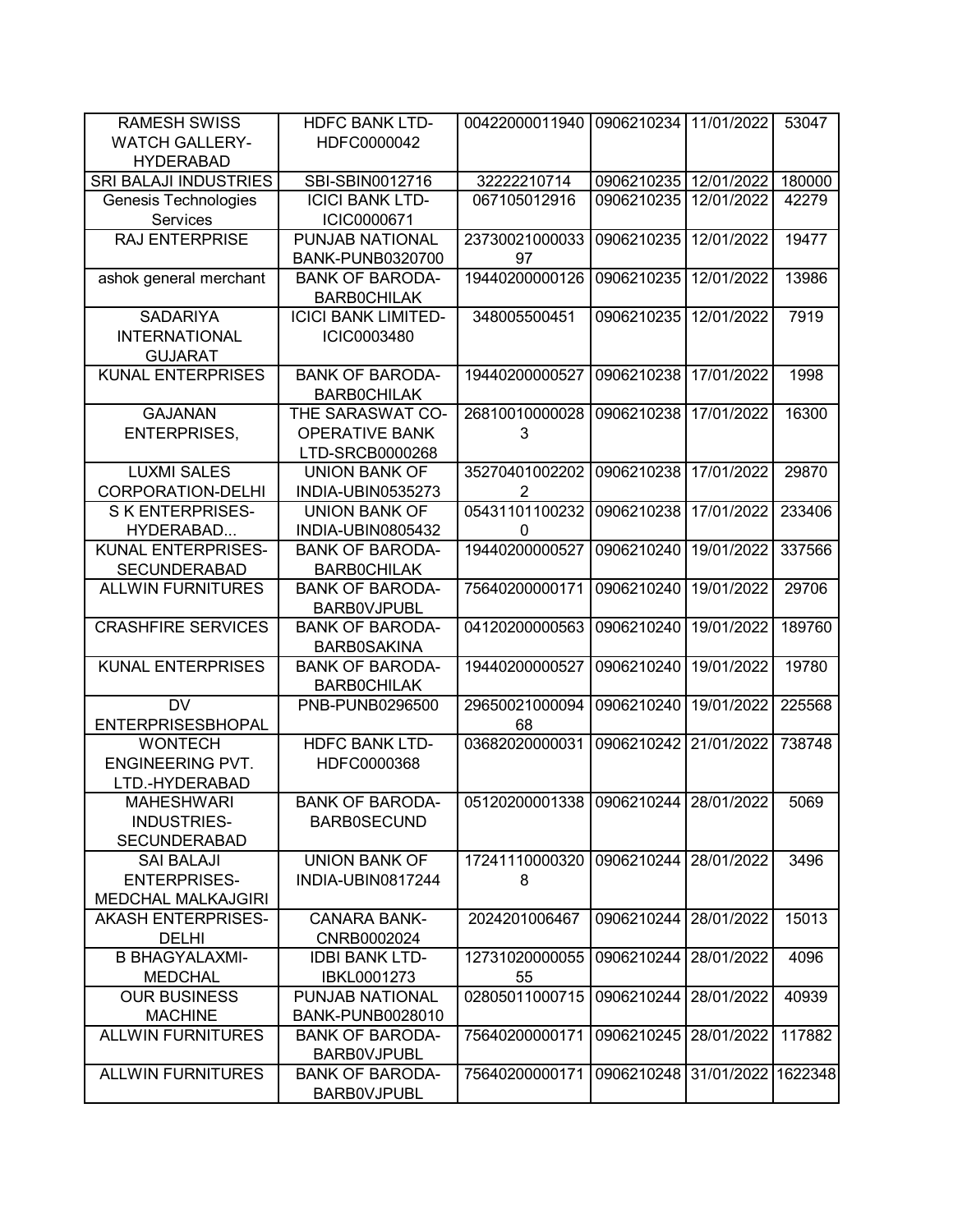| <b>ALLWIN FURNITURES</b>                 | <b>BANK OF BARODA-</b><br><b>BARBOVJPUBL</b> | 75640200000171                   | 0906210248 31/01/2022 |            | 155604 |
|------------------------------------------|----------------------------------------------|----------------------------------|-----------------------|------------|--------|
|                                          |                                              |                                  |                       |            |        |
| SRI BALAJI INDUSTRIES                    | SBI-SBIN0012716                              | 32222210714                      | 0906210245 28/01/2022 |            | 205159 |
| <b>GEM DEALER</b>                        | <b>HDFC BANK-</b><br>HDFC0004110             | 50200046287282                   | 0906210248            | 31/01/2022 | 11888  |
| <b>ALLWIN FURNITURES</b>                 | <b>BANK OF BARODA-</b><br><b>BARBOVJPUBL</b> | 75640200000171                   | 0906210250            | 02/02/2022 | 509880 |
| <b>APEX ENTERPRISES</b>                  | <b>ICICI BANK LTD-</b><br>ICIC0006279        | 627905008726                     | 0906210248            | 31/01/2022 | 449622 |
| SRI BALAJI INDUSTRIES-<br><b>BHONGIR</b> | SBI-SBIN0012716                              | 32222210714                      | 0906210250            | 02/02/2022 | 492020 |
| <b>COIMBATORE</b><br><b>COMPRESSOR</b>   | <b>STATE BANK OF</b><br>INDIA-SBIN0007231    | 30198037123                      | 0906210250            | 02/02/2022 | 34834  |
| <b>ENGINEERING</b>                       |                                              |                                  |                       |            |        |
| <b>COMPANY PVT LTD-</b>                  |                                              |                                  |                       |            |        |
| <b>COIMBATORE</b>                        |                                              |                                  |                       |            |        |
| SAI SIDDHI ELECTRO                       | PUNJAB AND SIND                              | 06461300000726                   | 0906210250            | 02/02/2022 | 62801  |
| CUT-MUMBAI.                              | <b>BANK-PSIB0000646</b>                      |                                  |                       |            |        |
| DRD IMPEX PVT. LTD.-                     | <b>CANARA BANK-</b>                          | 82431400000018                   | 0906210248            | 31/01/2022 | 3305   |
| <b>GURGAON</b>                           | CNRB0018243                                  |                                  |                       |            |        |
| DRD IMPEX PVT. LTD.-                     | <b>CANARA BANK-</b>                          | 82431400000018                   | 0906210248            | 31/01/2022 | 4721   |
| <b>GURGAON</b>                           | CNRB0018243                                  |                                  |                       |            |        |
| <b>B BHAGYALAXMI-</b>                    | <b>IDBI BANK LTD-</b>                        | 12731020000055                   | 0906210251            | 03/02/2022 | 3234   |
| <b>MEDCHAL</b>                           | IBKL0001273                                  | 55                               |                       |            |        |
| <b>MATSUSHI POWER</b>                    | <b>BANK OF INDIA-</b>                        | 60372011000014                   | 0906210251            | 03/02/2022 | 22822  |
| <b>TECHNOLOGIES-</b>                     | BKID0006037                                  | 0                                |                       |            |        |
| <b>DEHRADUN</b>                          |                                              |                                  |                       |            |        |
| OM HARDWARE AND                          | <b>STATE BANK OF</b>                         | 61344058183                      | 0906210251            | 03/02/2022 | 24366  |
| <b>ELECTRICALS</b>                       | INDIA-SBIN0032420                            |                                  |                       |            |        |
| <b>TANISHA</b>                           | <b>ICICI BANK LIMITED-</b>                   | 348005500452                     | 0906210251            | 03/02/2022 | 9890   |
| <b>INTERNATIONAL</b>                     | ICIC0003480                                  |                                  |                       |            |        |
| <b>ADVANTAGE</b>                         | <b>DEUTSCHE BANK AG-</b>                     | 00004034032001                   | 0906210251            | 03/02/2022 | 8545   |
| <b>CONSULTING HUB</b>                    | DEUT0278PBC                                  | 9                                |                       |            |        |
| PRIVATE LIMITED                          |                                              |                                  |                       |            |        |
| <b>MediAssist Technologies</b>           | <b>BANK OF INDIA-</b><br>BKID0004713         | 47131011000481<br>$\overline{2}$ | 0906210252            | 04/02/2022 | 8803   |
| <b>KARNATAKA</b>                         | <b>BANK OF BARODA-</b>                       | 73890500000030                   | 0906210251            | 03/02/2022 | 10690  |
| <b>ANTIBIOTICS AND</b>                   | <b>BARBOVJMAYO</b>                           |                                  |                       |            |        |
| <b>PHARMACEUTICALS</b>                   |                                              |                                  |                       |            |        |
| <b>LIMITED</b>                           |                                              |                                  |                       |            |        |
| <b>TRADELINK</b>                         | <b>IDBI BANK LTD-</b>                        | 00965110000043                   | 0906210252            | 04/02/2022 | 15778  |
|                                          | IBKL0000549                                  | 5                                |                       |            |        |
| <b>MONEX ENTERPRISES</b>                 | <b>IDBI BANK LTD-</b>                        | 00391020000378                   | 0906210252            | 04/02/2022 | 5808   |
|                                          | IBKL0000039                                  | 82                               |                       |            |        |
| <b>SADARIYA</b>                          | <b>ICICI BANK LIMITED-</b>                   | 348005500451                     | 0906210252            | 04/02/2022 | 2049   |
| <b>INTERNATIONAL</b>                     | ICIC0003480                                  |                                  |                       |            |        |
| <b>GUJARAT</b>                           |                                              |                                  |                       |            |        |
| <b>NISCO INDIA</b>                       | <b>HDFC BANK LTD-</b>                        | 03392000002798                   | 0906210252            | 04/02/2022 | 3583   |
|                                          | HDFC0000339                                  |                                  |                       |            |        |
| Genesis Technologies                     | <b>ICICI BANK LTD-</b>                       | 067105012916                     | 0906210252            | 04/02/2022 | 23576  |
| Services                                 | ICIC0000671                                  |                                  |                       |            |        |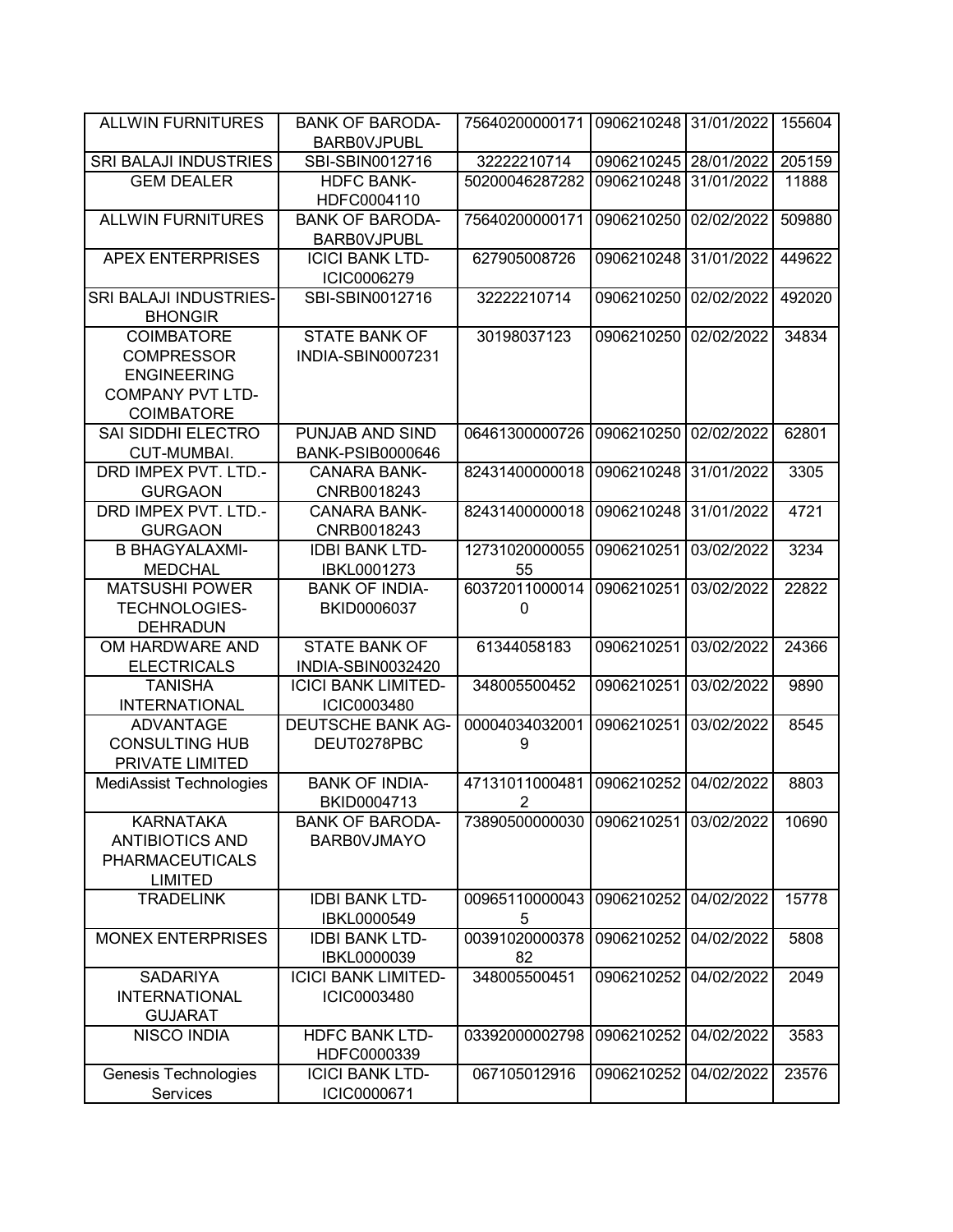| ELASTOMECH-KOLKATA           | <b>AXIS BANK-</b>       | 91802008325767 | 0906210256            | 11/02/2022         | 6434    |
|------------------------------|-------------------------|----------------|-----------------------|--------------------|---------|
|                              | UTIB0000191             | 6              |                       |                    |         |
| <b>GOLKONDA</b>              | KOTAK MAHINDRA          | 2311113387     | 0906210261            | 17/02/2022         | 785678  |
| <b>ENGINEERING</b>           | <b>BANK-KKBK0000554</b> |                |                       |                    |         |
| <b>ENTERPRISES LIMITED-</b>  |                         |                |                       |                    |         |
| <b>SECUNDERABAD</b>          |                         |                |                       |                    |         |
| <b>SATISH KUMAR GUPTA-</b>   | <b>AXIS BANK-</b>       | 91302002887103 | 0906210256            | 11/02/2022         | 89693   |
| <b>FIROZPUR CANTT</b>        | UTIB0000313             | 8              |                       |                    |         |
|                              |                         |                |                       |                    |         |
| <b>KREATIVE HUB</b>          | <b>IDBI BANK LTD-</b>   | 00391020000384 | 0906210256            | 11/02/2022         | 1978    |
|                              | IBKL0000039             | 38             |                       |                    |         |
| svs technologies             | <b>HDFC BANK LTD-</b>   | 50200049034629 | 0906210256            | 11/02/2022         | 21009   |
|                              | HDFC0001293             |                |                       |                    |         |
| <b>KUNAL ENTERPRISES</b>     | <b>BANK OF BARODA-</b>  | 19440200000527 | 0906210258            | 15/02/2022         | 18581   |
|                              | <b>BARBOCHILAK</b>      |                |                       |                    |         |
| <b>KUNAL ENTERPRISES</b>     | <b>BANK OF BARODA-</b>  | 19440200000527 | 0906210258            | 15/02/2022         | 3053    |
|                              | <b>BARBOCHILAK</b>      |                |                       |                    |         |
| <b>MAKMONI</b>               | <b>BANK OF BARODA-</b>  | 27940200002429 | 0906210258            | 15/02/2022         | 24875   |
| <b>ENTERPRISES-MUMBAI</b>    | <b>BARB0PBBMUM</b>      |                |                       |                    |         |
| <b>ALLWIN FURNITURES</b>     | <b>BANK OF BARODA-</b>  | 75640200000171 | 0906210258            | 15/02/2022         | 1038303 |
|                              | <b>BARBOVJPUBL</b>      |                |                       |                    |         |
| <b>ALLWIN FURNITURES</b>     | <b>BANK OF BARODA-</b>  | 75640200000171 | 0906210258            | 15/02/2022         | 509881  |
|                              | <b>BARBOVJPUBL</b>      |                |                       |                    |         |
| <b>ALLWIN FURNITURES</b>     | <b>BANK OF BARODA-</b>  | 75640200000171 | 0906210263            | 18/02/2022         | 95904   |
|                              | <b>BARBOVJPUBL</b>      |                |                       |                    |         |
| <b>ALLWIN FURNITURES</b>     | <b>BANK OF BARODA-</b>  | 75640200000171 | 0906210263            | 18/02/2022         | 17918   |
|                              | <b>BARBOVJPUBL</b>      |                |                       |                    |         |
| Genesis Technologies         | <b>ICICI BANK LTD-</b>  | 067105012916   | 0906210263            | 18/02/2022         | 10986   |
| Services                     | ICIC0000671             |                |                       |                    |         |
| KIRAN WIRE NETTING           | KARUR VYSYA BANK-       | 31011150000101 | 0906210263            | 18/02/2022         | 381821  |
| <b>COMPANYKOLKATA</b>        | KVBL0003101             | 31             |                       |                    |         |
| <b>ALLWIN FURNITURES</b>     | <b>BANK OF BARODA-</b>  | 75640200000171 | 0906210263            | 18/02/2022         | 269426  |
|                              | <b>BARBOVJPUBL</b>      |                |                       |                    |         |
| <b>MEDHA TRACTION</b>        | <b>CITIBANK NA-</b>     | 0711369007     | 0906210263            | 18/02/2022         | 3683    |
| <b>EQUIPMENT PRIVATE</b>     | CITI0000006             |                |                       |                    |         |
| LIMITED-HYDERABAD            |                         |                |                       |                    |         |
| <b>ARUSH ENTERPRISES</b>     | <b>INDUSIND BANK-</b>   | 258269680193   | 0906210263 18/02/2022 |                    | 16474   |
|                              | INDB0001831             |                |                       |                    |         |
| <b>SRIRAM CABLES</b>         | <b>BANK OF</b>          | 60379231554    | 0906210264            | 21/02/2022 2135259 |         |
| PRIVATE LIMITED-             | MAHARASHTRA-            |                |                       |                    | 9       |
| <b>ALWAR</b>                 | MAHB0001295             |                |                       |                    |         |
| <b>FAMOUS ENGINEERING</b>    | KARUR VYSYA BANK-       | 14601150000037 | 0906210264 21/02/2022 |                    | 725421  |
| SERVICES-MEDCHAL-            | KVBL0001460             | 59             |                       |                    |         |
| <b>MALKAJGIRI</b>            |                         |                |                       |                    |         |
|                              |                         |                |                       |                    |         |
| <b>RUP ENTERPRISES-</b>      | PUNJAB NATIONAL         | 1550050003469  | 0906210264            | 21/02/2022         | 6036    |
| <b>THANE</b>                 | <b>BANK-PUNB0155020</b> |                |                       |                    |         |
| <b>BHOPAL ELECTRICAL</b>     | <b>CENTRAL BANK OF</b>  | 3039009021     | 0906210264            | 21/02/2022         | 6099    |
| <b>INSULATION PVT. LTD.-</b> | INDIA-CBIN0282171       |                |                       |                    |         |
| <b>BHOPAL</b>                |                         |                |                       |                    |         |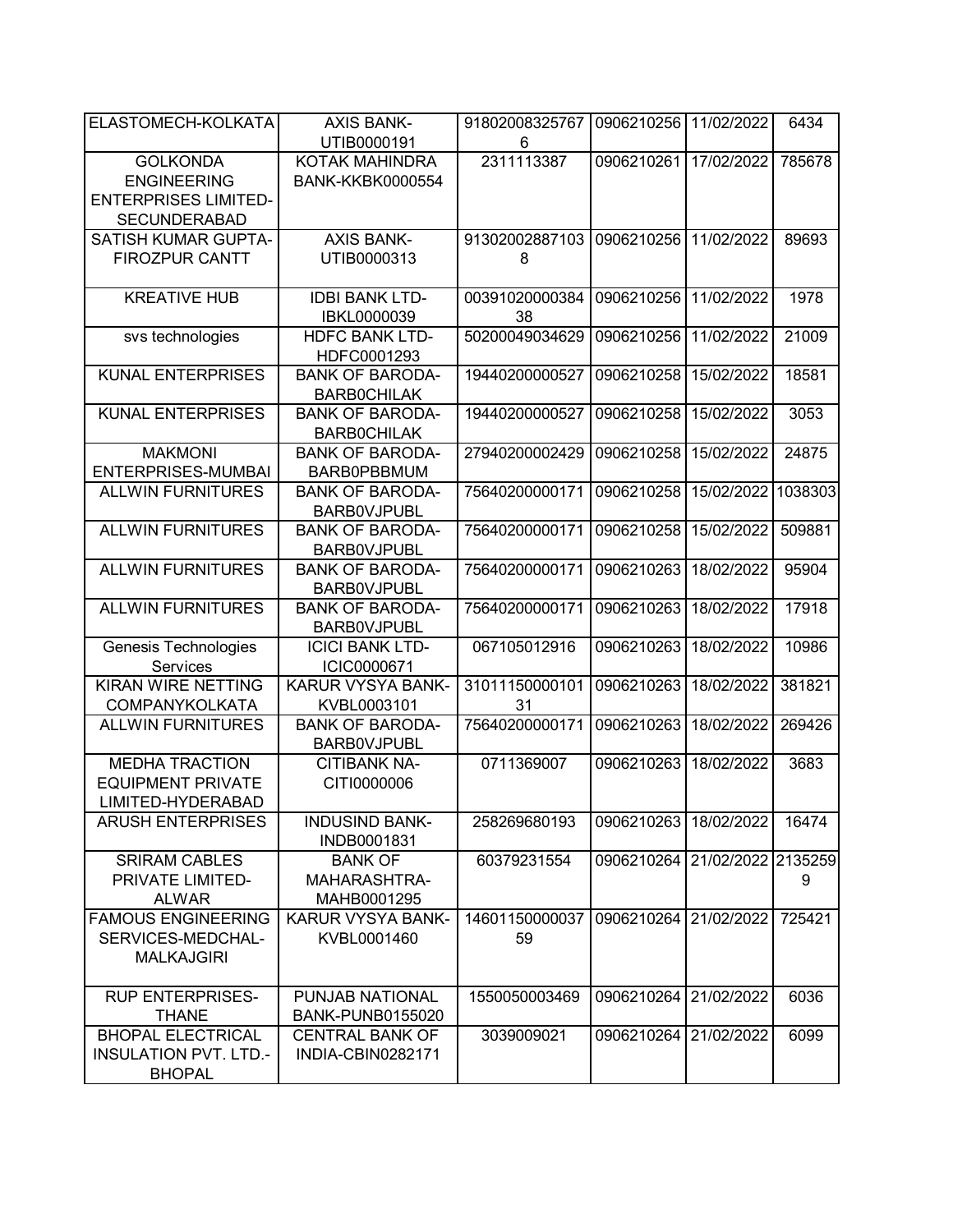| 3D SOLUTIONS-                       | <b>AXIS BANK-</b>                                 | 91802005673621                              | 0906210264 21/02/2022 |            | 231326  |
|-------------------------------------|---------------------------------------------------|---------------------------------------------|-----------------------|------------|---------|
| <b>HYDERABAD</b>                    | UTIB0003241                                       | 0                                           |                       |            |         |
| 3D SOLUTIONS-                       | <b>AXIS BANK-</b>                                 | 91802005673621                              | 0906210264            | 21/02/2022 | 33440   |
| <b>HYDERABAD</b>                    | UTIB0003241                                       | 0                                           |                       |            |         |
| <b>ELECTRICALS</b>                  | <b>CANARA BANK-</b>                               | 0980201002093                               | 0906210264            | 21/02/2022 | 15105   |
| <b>ELECTRONICS</b>                  | CNRB0000980                                       |                                             |                       |            |         |
| <b>INDUSTRIAL</b>                   |                                                   |                                             |                       |            |         |
| CORPORATION-                        |                                                   |                                             |                       |            |         |
| <b>KOLKATA</b>                      |                                                   |                                             |                       |            |         |
| <b>DD EXIM PRIVATE</b>              | <b>UNION BANK OF</b>                              | 56512100004546                              | 0906210264            | 21/02/2022 | 68372   |
| LIMITED-KOLKATA                     | INDIA-UBIN0906093                                 | 9                                           |                       |            |         |
| <b>HIND ENTERPRISES-</b>            | <b>UNION BANK OF</b>                              | 37980101001812                              | 0906210264            | 21/02/2022 | 65848   |
| <b>MUMBAI</b>                       | INDIA-UBIN0537985                                 | 1                                           |                       |            |         |
| <b>FLOWTECH PUMPS</b>               | <b>CANARA BANK-</b>                               | 0492261005854                               | 0906210264            | 21/02/2022 | 26593   |
| AND MOTORS-                         | CNRB0000492                                       |                                             |                       |            |         |
| <b>BANGALORE</b>                    |                                                   |                                             |                       |            |         |
| <b>RK ENGINEERING-</b>              | PNB-PUNB0125700                                   | 12570055000012                              | 0906210264            | 21/02/2022 | 9362    |
| <b>BHOPAL</b>                       |                                                   | 64                                          |                       |            |         |
| <b>OMEGA ELEVATORS-</b>             | <b>KOTAK MAHINDRA</b>                             | 1911766795                                  | 0906210267            | 22/02/2022 | 1522681 |
| AHMEDABAD                           | <b>BANK-KKBK0002564</b>                           |                                             |                       |            |         |
| <b>WONTECH</b>                      | <b>HDFC BANK LTD-</b>                             | 03682020000031                              | 0906210267            | 22/02/2022 | 145601  |
| <b>ENGINEERING PVT.</b>             | HDFC0000368                                       |                                             |                       |            |         |
| LTD.-HYDERABAD                      |                                                   |                                             |                       |            |         |
| <b>WONTECH</b>                      | <b>HDFC BANK LTD-</b>                             | 03682020000031                              | 0906210267            | 22/02/2022 | 193091  |
| <b>ENGINEERING PVT.</b>             | HDFC0000368                                       |                                             |                       |            |         |
| LTD.-HYDERABAD                      |                                                   |                                             |                       |            |         |
| <b>WONTECH</b>                      | <b>HDFC BANK LTD-</b>                             | 03682020000031                              | 0906210267            | 22/02/2022 | 200022  |
| <b>ENGINEERING PVT.</b>             | HDFC0000368                                       |                                             |                       |            |         |
| LTD.-HYDERABAD                      |                                                   |                                             |                       |            |         |
| <b>WONTECH</b>                      | <b>HDFC BANK LTD-</b>                             | 03682020000031                              | 0906210267            | 22/02/2022 | 208241  |
| <b>ENGINEERING PVT.</b>             | HDFC0000368                                       |                                             |                       |            |         |
| LTD.-HYDERABAD                      |                                                   |                                             |                       |            |         |
| <b>WONTECH</b>                      | <b>HDFC BANK LTD-</b>                             | 03682020000031                              | 0906210267            | 22/02/2022 | 167169  |
| <b>ENGINEERING PVT.</b>             | HDFC0000368                                       |                                             |                       |            |         |
| LTD.-HYDERABAD                      |                                                   |                                             |                       |            |         |
| <b>ALLWIN FURNITURES</b>            | <b>BANK OF BARODA-</b>                            | 75640200000171 0906210267 22/02/2022 475116 |                       |            |         |
|                                     | <b>BARBOVJPUBL</b>                                |                                             |                       |            |         |
| <b>ALLWIN FURNITURES</b>            | <b>BANK OF BARODA-</b>                            | 75640200000171                              | 0906210267            | 22/02/2022 | 41730   |
|                                     | <b>BARBOVJPUBL</b>                                |                                             |                       |            |         |
| Himalayan Power                     | PUNJAB NATIONAL                                   | 01100087000112                              | 0906210267            | 22/02/2022 | 153199  |
| Machine Mfg Co                      | <b>BANK-PUNB0011000</b>                           | 87                                          |                       |            |         |
| Himalayan Power                     | PUNJAB NATIONAL                                   | 01100087000112                              | 0906210267            | 22/02/2022 | 76599   |
|                                     |                                                   | 87                                          |                       |            |         |
| Machine Mfg Co<br>KANHHA CABLES PVT | <b>BANK-PUNB0011000</b><br><b>BANK OF BARODA-</b> | 07100500000109                              | 0906210268            | 23/02/2022 | 891684  |
| LTD-JAIPUR                          |                                                   |                                             |                       |            |         |
|                                     | <b>BARB0INDJAI</b><br><b>KOTAK MAHINDRA</b>       |                                             |                       |            |         |
| <b>OMEGA ELEVATORS-</b>             |                                                   | 1911766795                                  | 0906210269            | 24/02/2022 | 1522681 |
| AHMEDABAD                           | <b>BANK-KKBK0002564</b>                           |                                             |                       |            |         |
| <b>THERMO CABLES</b>                | <b>HDFC BANK LTD-</b>                             | 50200049492660                              | 0906210268            | 23/02/2022 | 898132  |
| LIMITED-HYDERABAD                   | HDFC0001041                                       |                                             |                       |            |         |
| TIRUMALA INDUSTRIES-                | <b>AXIS BANK-</b>                                 | 91702004118376                              | 0906210268            | 23/02/2022 | 10270   |
| <b>KANPUR</b>                       | UTIB0002764                                       | 3                                           |                       |            |         |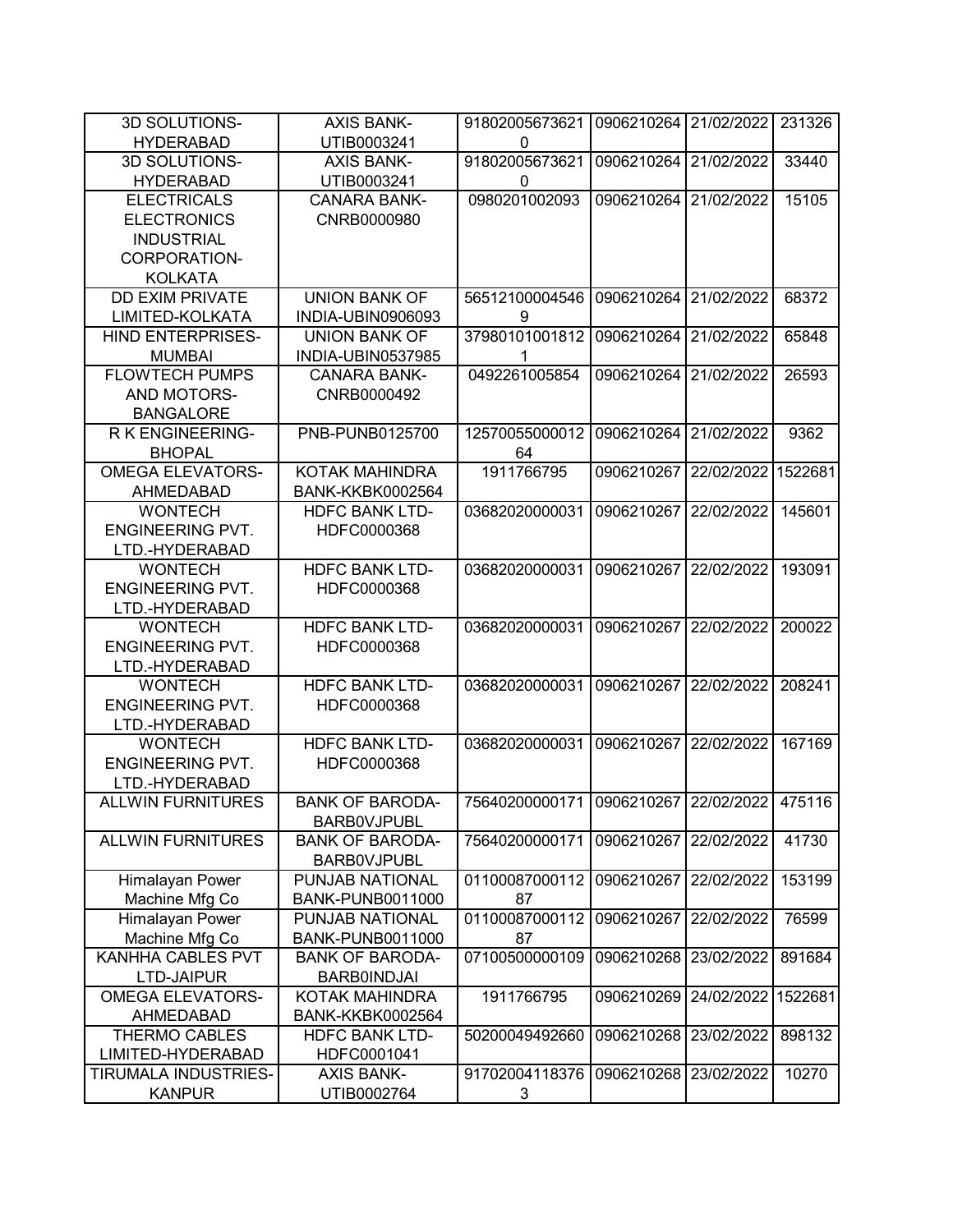| <b>JAI ENTERPRISES-</b><br><b>HYDERABAD</b> | <b>INDIAN BANK-</b><br>IDIB000B168 | 6756896525     | 0906210268            | 23/02/2022         | 54968   |
|---------------------------------------------|------------------------------------|----------------|-----------------------|--------------------|---------|
| <b>MARVEL ELECTRIC</b>                      | <b>AXIS BANK-</b>                  | 92003001984963 | 0906210268            | 23/02/2022         | 85478   |
| <b>EQUIPMENTS PRIVATE</b>                   | UTIB0002517                        | 6              |                       |                    |         |
| LIMITED-MUMBAI                              |                                    |                |                       |                    |         |
| <b>MAHESHWARI</b>                           | <b>BANK OF BARODA-</b>             | 05120200001338 | 0906210271            | 25/02/2022         | 80631   |
| INDUSTRIES-                                 | <b>BARB0SECUND</b>                 |                |                       |                    |         |
| <b>SECUNDERABAD</b>                         |                                    |                |                       |                    |         |
| <b>COIMBATORE</b>                           | <b>STATE BANK OF</b>               | 30198037123    | 0906210271            | 25/02/2022         | 74973   |
| <b>COMPRESSOR</b>                           | INDIA-SBIN0007231                  |                |                       |                    |         |
| <b>ENGINEERING</b>                          |                                    |                |                       |                    |         |
| <b>COMPANY PVT LTD-</b>                     |                                    |                |                       |                    |         |
| COIMBATORE                                  |                                    |                |                       |                    |         |
| Genesis Technologies                        | <b>ICICI BANK LTD-</b>             | 067105012916   | 0906210273            | 28/02/2022         | 362411  |
| Services                                    | ICIC0000671                        |                |                       |                    |         |
| K.R.CORPORATION                             | <b>BANK OF BARODA-</b>             | 33780400000048 | 0906210276            | 03/03/2022         | 41445   |
|                                             | <b>BARB0GRAINM</b>                 |                |                       |                    |         |
| <b>ALLWIN FURNITURES</b>                    | <b>BANK OF BARODA-</b>             | 75640200000171 | 0906210276            | 03/03/2022         | 39013   |
|                                             | <b>BARBOVJPUBL</b>                 |                |                       |                    |         |
| <b>ALLWIN FURNITURES</b>                    | <b>BANK OF BARODA-</b>             | 75640200000171 | 0906210276            | 03/03/2022         | 24755   |
|                                             | <b>BARBOVJPUBL</b>                 |                |                       |                    |         |
| <b>KUNAL ENTERPRISES</b>                    | <b>BANK OF BARODA-</b>             | 19440200000527 | 0906210276            | 03/03/2022         | 2247    |
|                                             | <b>BARBOCHILAK</b>                 |                |                       |                    |         |
| <b>KUNAL ENTERPRISES</b>                    | <b>BANK OF BARODA-</b>             | 19440200000527 | 0906210276            | 03/03/2022         | 2447    |
|                                             | <b>BARBOCHILAK</b>                 |                |                       |                    |         |
| <b>SATISH KUMAR GUPTA-</b>                  | <b>AXIS BANK-</b>                  | 91302002887103 | 0906210276            | 03/03/2022         | 89693   |
| <b>FIROZPUR CANTT</b>                       | UTIB0000313                        | 8              |                       |                    |         |
|                                             |                                    |                |                       |                    |         |
| <b>GOLKONDA</b>                             | KOTAK MAHINDRA                     | 2311113387     | 0906210277            | 04/03/2022 5143250 |         |
| <b>ENGINEERING</b>                          | <b>BANK-KKBK0000554</b>            |                |                       |                    |         |
| <b>ENTERPRISES LIMITED-</b>                 |                                    |                |                       |                    |         |
| <b>SECUNDERABAD</b>                         |                                    |                |                       |                    |         |
| <b>GOLKONDA</b>                             | KOTAK MAHINDRA                     | 2311113387     | 0906210277            | 04/03/2022 2908775 |         |
| <b>ENGINEERING</b>                          | <b>BANK-KKBK0000554</b>            |                |                       |                    |         |
| <b>ENTERPRISES LIMITED-</b>                 |                                    |                |                       |                    |         |
| <b>SECUNDERABAD</b>                         |                                    |                |                       |                    |         |
| <b>SRIRAM CABLES</b>                        | <b>BANK OF</b>                     | 60379231554    | 0906210277 04/03/2022 |                    | 2260694 |
| PRIVATE LIMITED-                            | MAHARASHTRA-                       |                |                       |                    |         |
| <b>ALWAR</b>                                | MAHB0001295                        |                |                       |                    |         |
| PACKING HOUSE-                              | THE SHAMRAO                        | 10531994000000 | 0906210279 04/03/2022 |                    | 29059   |
| <b>MUMBAI</b>                               | <b>VITHAL CO-</b>                  | 5              |                       |                    |         |
|                                             | <b>OPERATIVE BAN-</b>              |                |                       |                    |         |
|                                             | SVCB0000053                        |                |                       |                    |         |
| PACKING HOUSE-                              | THE SHAMRAO                        | 10531994000000 | 0906210279            | 04/03/2022         | 10116   |
| <b>MUMBAI</b>                               | <b>VITHAL CO-</b>                  | 5              |                       |                    |         |
|                                             | <b>OPERATIVE BAN-</b>              |                |                       |                    |         |
|                                             | SVCB0000053                        |                |                       |                    |         |
| PACKING HOUSE-                              | THE SHAMRAO                        | 10531994000000 | 0906210279            | 04/03/2022         | 11876   |
| <b>MUMBAI</b>                               | <b>VITHAL CO-</b>                  | 5              |                       |                    |         |
|                                             | <b>OPERATIVE BAN-</b>              |                |                       |                    |         |
|                                             | SVCB0000053                        |                |                       |                    |         |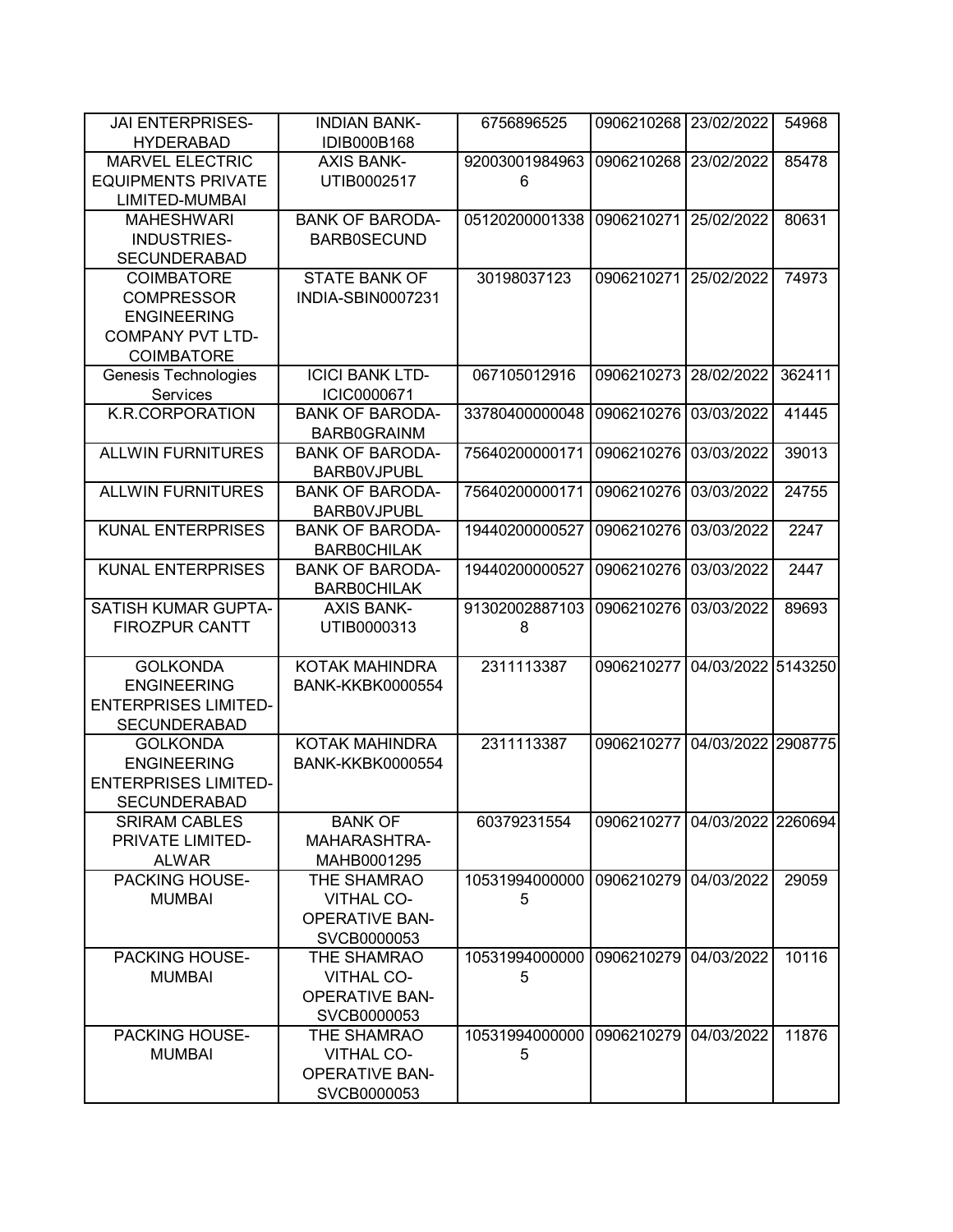| <b>PARAGON</b>              | KOTAK MAHINDRA           | 2312439219     | 0906210279            | 04/03/2022 | 26125   |
|-----------------------------|--------------------------|----------------|-----------------------|------------|---------|
| <b>INSTRUMENTATION</b>      | <b>BANK-KKBK0005486</b>  |                |                       |            |         |
| <b>ENGINEERS PVT. LTD.-</b> |                          |                |                       |            |         |
| <b>ROORKEE</b>              |                          |                |                       |            |         |
| <b>HIND ENTERPRISES-</b>    | <b>UNION BANK OF</b>     | 37980101001812 | 0906210279            | 04/03/2022 | 21455   |
| <b>MUMBAI</b>               | INDIA-UBIN0537985        | 1              |                       |            |         |
| NAVEEN UDYOG HYD-           | <b>AXIS BANK-</b>        | 91702003302887 | 0906210280            | 07/03/2022 | 25934   |
| <b>SECUNDERABAD</b>         | UTIB0000068              | 4              |                       |            |         |
| <b>BK ENTERPRISES</b>       | <b>INDIAN BANK-</b>      | 50510467202    | 0906210280            | 07/03/2022 | 19580   |
|                             | IDIB000B869              |                |                       |            |         |
| <b>BAJRANG MEDICAL</b>      | <b>INDIAN OVERSEAS</b>   | 32410200000024 | 0906210280            | 07/03/2022 | 15404   |
| <b>SOLUTIONS</b>            | BANK-IOBA0003241         | 4              |                       |            |         |
| <b>HBS INDUSTRIES</b>       | SBI-SBIN0009021          | 00000038140389 | 0906210280            | 07/03/2022 | 2374    |
|                             |                          | 516            |                       |            |         |
| <b>SHAH TRADERS</b>         | BOB-BARB0DASNAX          | 41850400000004 | 0906210280            | 07/03/2022 | 15121   |
| <b>Ashok Enterprises</b>    | SBI-SBIN0011658          | 39588812890    | 0906210280            | 07/03/2022 | 16184   |
| PROGNOSYS MEDICAL           | <b>STATE BANK OF</b>     | 64003224794    | 0906210289            | 22/03/2022 | 1872723 |
| <b>SYSTEMS PVT LTD-</b>     | <b>INDIA-SBIN0006959</b> |                |                       |            |         |
| <b>BANGALORE</b>            |                          |                |                       |            |         |
| <b>JOHNSON LIFTS</b>        | <b>KOTAK MAHINDRA</b>    | 425011008336   | 0906210302            | 31/03/2022 | 443948  |
| PRIVATE LIMITED-            | <b>BANK LIMITED-</b>     |                |                       |            |         |
| <b>CHENNAI</b>              | KKBK0008488              |                |                       |            |         |
| <b>JOHNSON LIFTS</b>        | <b>KOTAK MAHINDRA</b>    | 425011008336   | 0906210302            | 31/03/2022 | 1331843 |
| PRIVATE LIMITED-            | <b>BANK LIMITED-</b>     |                |                       |            |         |
| <b>CHENNAI</b>              | KKBK0008488              |                |                       |            |         |
| <b>JOHNSON LIFTS</b>        | KOTAK MAHINDRA           | 425011008336   | 0906210302 31/03/2022 |            | 1331843 |
| PRIVATE LIMITED-            | <b>BANK LIMITED-</b>     |                |                       |            |         |
| <b>CHENNAI</b>              | KKBK0008488              |                |                       |            |         |
| <b>ALLWIN FURNITURES</b>    | <b>BANK OF BARODA-</b>   | 75640200000171 | 0906210302            | 31/03/2022 | 739791  |
|                             | <b>BARBOVJPUBL</b>       |                |                       |            |         |
| A SURENDER                  | SBI-SBIN0007112          | 10243578707    | 0906210237            | 13/01/2022 | 36270   |
| <b>HARI VEDA MURTHY</b>     | SBI-SBIN0004155          | 20007013402    | 0906210237            | 13/01/2022 | 41550   |
| DR.M MUTHYAM KUMAR          | <b>STATE BANK OF</b>     | 33510512368    | 0906210252            | 04/02/2022 | 276300  |
|                             | <b>INDIA-SBIN0008779</b> |                |                       |            |         |
| DR.M MUTHYAM KUMAR          | <b>STATE BANK OF</b>     | 33510512368    | 0906210252            | 04/02/2022 | 3111250 |
|                             |                          |                |                       |            |         |
|                             | INDIA-SBIN0008779        |                |                       |            |         |
| <b>MOHAN RAJENDRA M S</b>   | SBI-SBIN0007953          | 11107236355    | 0906210276            | 03/03/2022 | 76631   |
|                             |                          |                |                       |            |         |
| <b>MOHAN RAJENDRA M S</b>   | SBI-SBIN0007953          | 11107236355    | 0906210276            | 03/03/2022 | 1328340 |
|                             |                          |                |                       |            |         |
| <b>G.SRINIVASA RAO</b>      | <b>BANK OF BARODA-</b>   | 31120100001181 | 0906220004            | 01/04/2022 | 38130   |
|                             | <b>BARBOMALKAJ</b>       |                |                       |            |         |
| <b>G.SRINIVASA RAO</b>      | <b>BANK OF BARODA-</b>   | 31120100001181 | 0906220004            | 01/04/2022 | 1342750 |
|                             | <b>BARBOMALKAJ</b>       |                |                       |            |         |
| K VIVEKANANDA               | <b>BANK OF INDIA-</b>    | 86411211000011 | 0906210231            | 06/01/2022 | 29499   |
|                             | BKID0008641              | 5              |                       |            |         |
| K VIVEKANANDA               | <b>BANK OF INDIA-</b>    | 86411211000011 | 0906210231            | 06/01/2022 | 30690   |
|                             | BKID0008641              | 5              |                       |            |         |
| I YESUPADAM                 | <b>CANARA BANK-</b>      | 30462010018673 | 0906210231            | 06/01/2022 | 169914  |
|                             | CNRB0013046              |                |                       |            |         |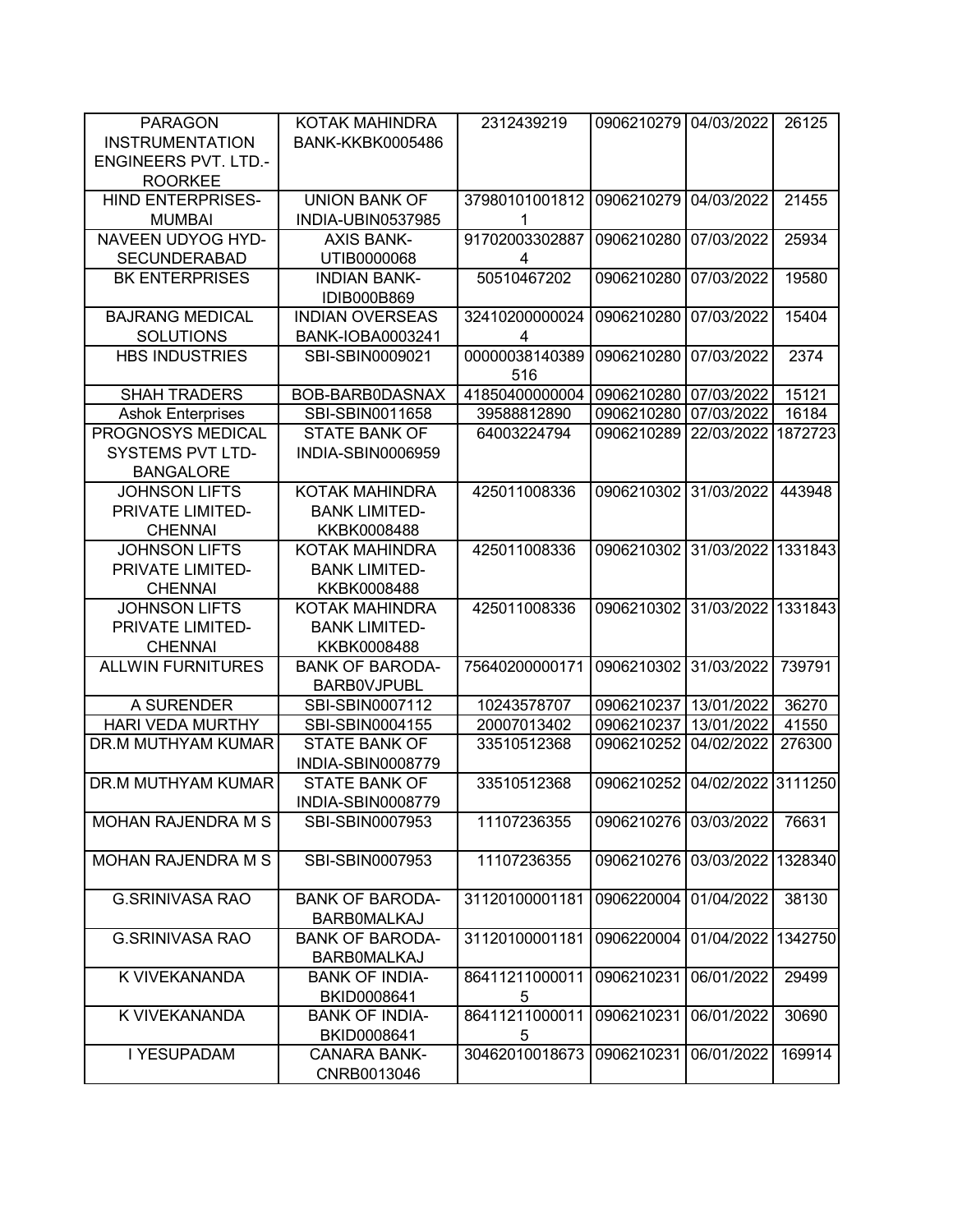| <b>M VINODINI</b>        | <b>UNION BANK OF</b>   | 03501010015942 | 0906210234 | 11/01/2022 | 175714 |
|--------------------------|------------------------|----------------|------------|------------|--------|
|                          | INDIA-UBIN0803502      | 8              |            |            |        |
| <b>NARSIMHA</b>          | <b>STATE BANK OF</b>   | 62021857709    | 0906210234 | 11/01/2022 | 25561  |
|                          | INDIA-SBIN0020244      |                |            |            |        |
| A NATARAJAN              | <b>BANK OF BARODA-</b> | 12620100028981 | 0906210234 | 11/01/2022 | 31730  |
|                          | <b>BARBOVJWMAR</b>     |                |            |            |        |
| <b>S SRINIVAS</b>        | <b>STATE BANK OF</b>   | 62046530433    | 0906210234 | 11/01/2022 | 54516  |
|                          | INDIA-SBIN0020454      |                |            |            |        |
| <b>GULLAPUDI RAJA</b>    | <b>CANARA BANK-</b>    | 30282200049070 | 0906210234 | 11/01/2022 | 88935  |
|                          | CNRB0013028            |                |            |            |        |
| P.BABURAJ                | SBI-SBIN0008024        | 38270251556    | 0906210237 | 13/01/2022 | 26532  |
| E N RAJESHWAR RAO        | <b>CANARA BANK-</b>    | 30192010035517 | 0906210237 | 13/01/2022 | 29898  |
|                          | CNRB0013063            |                |            |            |        |
| <b>KV SRINIVAS</b>       | <b>CANARA BANK-</b>    | 30462010022863 | 0906210237 | 13/01/2022 | 12455  |
|                          | CNRB0013046            |                |            |            |        |
| N NARAYANA               | SBI-SBIN0006628        | 11348661726    | 0906210237 | 13/01/2022 | 18507  |
| K NAGESHWAR RAO          | <b>STATE BANK OF</b>   | 40355792185    | 0906210237 | 13/01/2022 | 15633  |
|                          | INDIA-SBIN0020244      |                |            |            |        |
| <b>VENKATESH K</b>       | SBI-SBIN0002772        | 40218755027    | 0906210237 | 13/01/2022 | 17019  |
| J POCHAMMA               | <b>CANARA BANK-</b>    | 30192010082216 | 0906210237 | 13/01/2022 | 15704  |
|                          | CNRB0013019            |                |            |            |        |
| <b>K.RAJA RAMCHANDER</b> | <b>CANARA BANK-</b>    | 30242010041520 | 0906210237 | 13/01/2022 | 20097  |
|                          | CNRB0013024            |                |            |            |        |
| M VENKATESWAR RAO        | <b>UNION BANK OF</b>   | 03971002590040 | 0906210237 | 13/01/2022 | 29898  |
|                          | INDIA-UBIN0803979      | 8              |            |            |        |
| <b>MIR HASSANULLAH</b>   | <b>CANARA BANK-</b>    | 30192010010619 | 0906210237 | 13/01/2022 | 36779  |
|                          | CNRB0013019            |                |            |            |        |
| P RAMULU                 | <b>UNION BANK OF</b>   | 02761002700029 | 0906210237 | 13/01/2022 | 32670  |
|                          | INDIA-UBIN0802760      | 5              |            |            |        |
| R.RAJU                   | <b>CANARA BANK-</b>    | 30172010019312 | 0906210237 | 13/01/2022 | 20865  |
|                          | CNRB0013017            |                |            |            |        |
| ANANDESHI KRISHNA        | SBI-SBIN0001765        | 10225871162    | 0906210237 | 13/01/2022 | 22869  |
| HANUMANTH RAO CH         | <b>STATE BANK OF</b>   | 52006417273    | 0906210237 | 13/01/2022 | 22869  |
|                          | INDIA-SBIN0020758      |                |            |            |        |
| A NARAYANA               | <b>CANARA BANK-</b>    | 30172010022760 | 0906210237 | 13/01/2022 | 31730  |
|                          | CNRB0013017            |                |            |            |        |
| <b>U SHANKARIAH</b>      | <b>STATE BANK OF</b>   | 33523783378    | 0906210237 | 13/01/2022 | 21582  |
|                          | INDIA-SBIN0020758      |                |            |            |        |
| K RAJANI PRIYA           | <b>STATE BANK OF</b>   | 62287698197    | 0906210237 | 13/01/2022 | 19479  |
|                          | INDIA-SBIN0020082      |                |            |            |        |
| <b>G ANANTA KRISHNA</b>  | <b>STATE BANK OF</b>   | 52016434468    | 0906210237 | 13/01/2022 | 35840  |
| <b>MURTY</b>             | INDIA-SBIN0020304      |                |            |            |        |
| <b>B SRISAILAM</b>       | <b>CANARA BANK-</b>    | 30192010089295 | 0906210237 | 13/01/2022 | 35690  |
|                          | CNRB0013019            |                |            |            |        |
| <b>MD KHAJA</b>          | <b>CANARA BANK-</b>    | 30172010041205 | 0906210237 | 13/01/2022 | 16502  |
|                          | CNRB0013017            |                |            |            |        |
| <b>B SHANKARAIAH</b>     | SBI-SBIN0005895        | 62289965128    | 0906210237 | 13/01/2022 | 18143  |
| <b>JAYA RAGINI</b>       | <b>CANARA BANK-</b>    | 0799101021879  | 0906210237 | 13/01/2022 | 20295  |
|                          | CNRB0000799            |                |            |            |        |
| A L NARASIMHA RAO        | <b>CANARA BANK-</b>    | 30462010107190 | 0906210237 | 13/01/2022 | 11655  |
|                          | CNRB0013046            |                |            |            |        |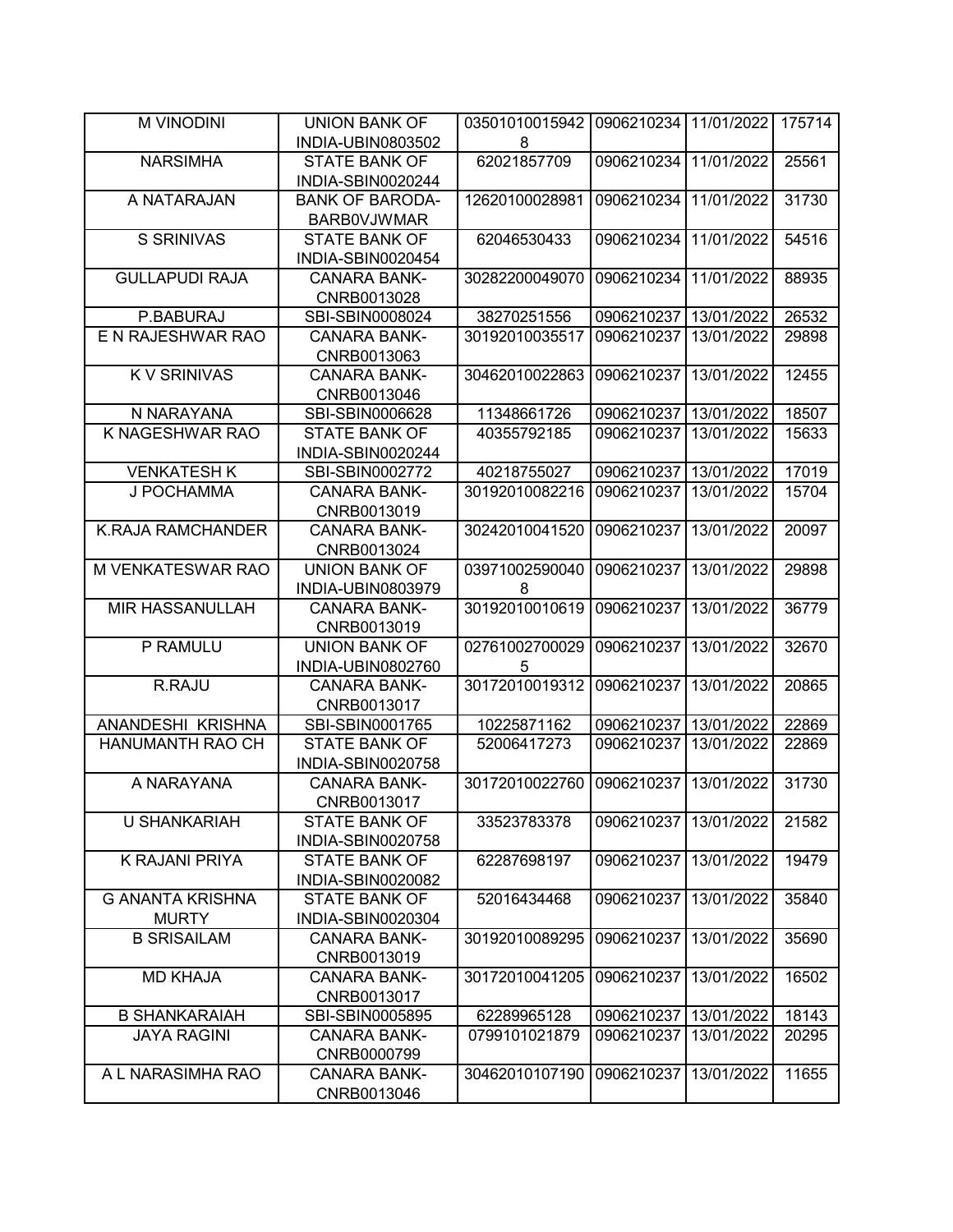| <b>SURESH N</b>                                           | <b>STATE BANK OF</b>                         | 62007404904         | 0906210237            | 13/01/2022 | 25740   |
|-----------------------------------------------------------|----------------------------------------------|---------------------|-----------------------|------------|---------|
|                                                           | INDIA-SBIN0020758                            |                     |                       |            |         |
| YADAIAH                                                   | <b>CANARA BANK-</b><br>CNRB0013046           | 30462010092510      | 0906210237            | 13/01/2022 | 17730   |
| <b>SHAIK FAIZUDDIN</b><br><b>AHMAD</b>                    | <b>STATE BANK OF</b><br>INDIA-SBIN0020822    | 34339729902         | 0906210237            | 13/01/2022 | 30789   |
| <b>G BALAIAH</b>                                          | <b>STATE BANK OF</b><br>INDIA-SBIN0020822    | 40248792529         | 0906210237            | 13/01/2022 | 24998   |
| S V RAMACHANDER                                           | <b>STATE BANK OF</b><br>INDIA-SBIN0020822    | 52009464480         | 0906210237            | 13/01/2022 | 32732   |
| ABDUL JABBAR                                              | <b>BANK OF BARODA-</b><br><b>BARBOVJNIZA</b> | 79230100000975      | 0906210237            | 13/01/2022 | 19107   |
| <b>ALLUTLA</b><br>LAXMINARASAIAH                          | <b>CANARA BANK-</b><br>CNRB0013510           | 35102200065760      | 0906210237            | 13/01/2022 | 22473   |
| <b>G VENKATA</b><br><b>SATYANARAYANA</b><br><b>MURTHY</b> | <b>CANARA BANK-</b><br>CNRB0013017           | 30172010009247      | 0906210237            | 13/01/2022 | 39006   |
| <b>SYED KHAJA</b><br><b>QUTUBUDDIN</b>                    | <b>CANARA BANK-</b><br>CNRB0013019           | 30192010133705      | 0906210237            | 13/01/2022 | 24998   |
| <b>JADHAV</b><br>LAXMINARAYANA BABU                       | <b>BANK OF BARODA-</b><br><b>BARBOVJNIZA</b> | 79230100000233      | 0906210237            | 13/01/2022 | 35690   |
| A G KAMESWARA RAO                                         | <b>STATE BANK OF</b><br>INDIA-SBIN0020244    | 52095130919         | 0906210237            | 13/01/2022 | 31730   |
| <b>BRIJLAL GATTOO</b>                                     | <b>STATE BANK OF</b><br>INDIA-SBIN0020913    | 52197903216         | 0906210237            | 13/01/2022 | 26532   |
| <b>K GIRIJA</b>                                           | <b>CANARA BANK-</b><br>CNRB0013046           | 30462010016588      | 0906210237            | 13/01/2022 | 35690   |
| <b>K SANDAIAH</b>                                         | <b>CANARA BANK-</b><br>CNRB0013017           | 30172010003844      | 0906210237            | 13/01/2022 | 20889   |
| <b>MOHD OMER ALI</b>                                      | <b>UNION BANK OF</b><br>INDIA-UBIN0803529    | 03521001102569<br>5 | 0906210237            | 13/01/2022 | 229773  |
| <b>SYED MOHMMED</b><br><b>NIZAMUDDIN</b>                  | <b>CANARA BANK-</b><br>CNRB0013370           | 33702010046956      | 0906210250            | 02/02/2022 | 42504   |
| S SATYANARAYANA                                           | SBI-SBIN0005895                              | 52081870734         | 0906210252            | 04/02/2022 | 1477266 |
| SEETHA RAMUDU B                                           | <b>UNION BANK OF</b><br>INDIA-UBIN0802930    | 02931010007412<br>7 | 0906210252 04/02/2022 |            | 804319  |
| RATHOD MOHAN                                              | <b>CANARA BANK-</b><br>CNRB0013046           | 30462010038925      | 0906210252            | 04/02/2022 | 1824820 |
| V ANIL KUMAR                                              | <b>STATE BANK OF</b><br>INDIA-SBIN0020758    | 62012854200         | 0906210252            | 04/02/2022 | 967915  |
| <b>NARASINGA RAO</b>                                      | <b>CANARA BANK-</b><br>CNRB0013017           | 30172010058606      | 0906210252            | 04/02/2022 | 426515  |
| <b>SWAMY NARSIAH</b>                                      | <b>STATE BANK OF</b><br>INDIA-SBIN0020822    | 20399639963         | 0906210252            | 04/02/2022 | 952393  |
| P SAIBABA                                                 | <b>CANARA BANK-</b><br>CNRB0001089           | 1089101026302       | 0906210252            | 04/02/2022 | 795719  |
| <b>B ASHOK</b>                                            | <b>CANARA BANK-</b><br>CNRB0001089           | 30192010063135      | 0906210252            | 04/02/2022 | 952393  |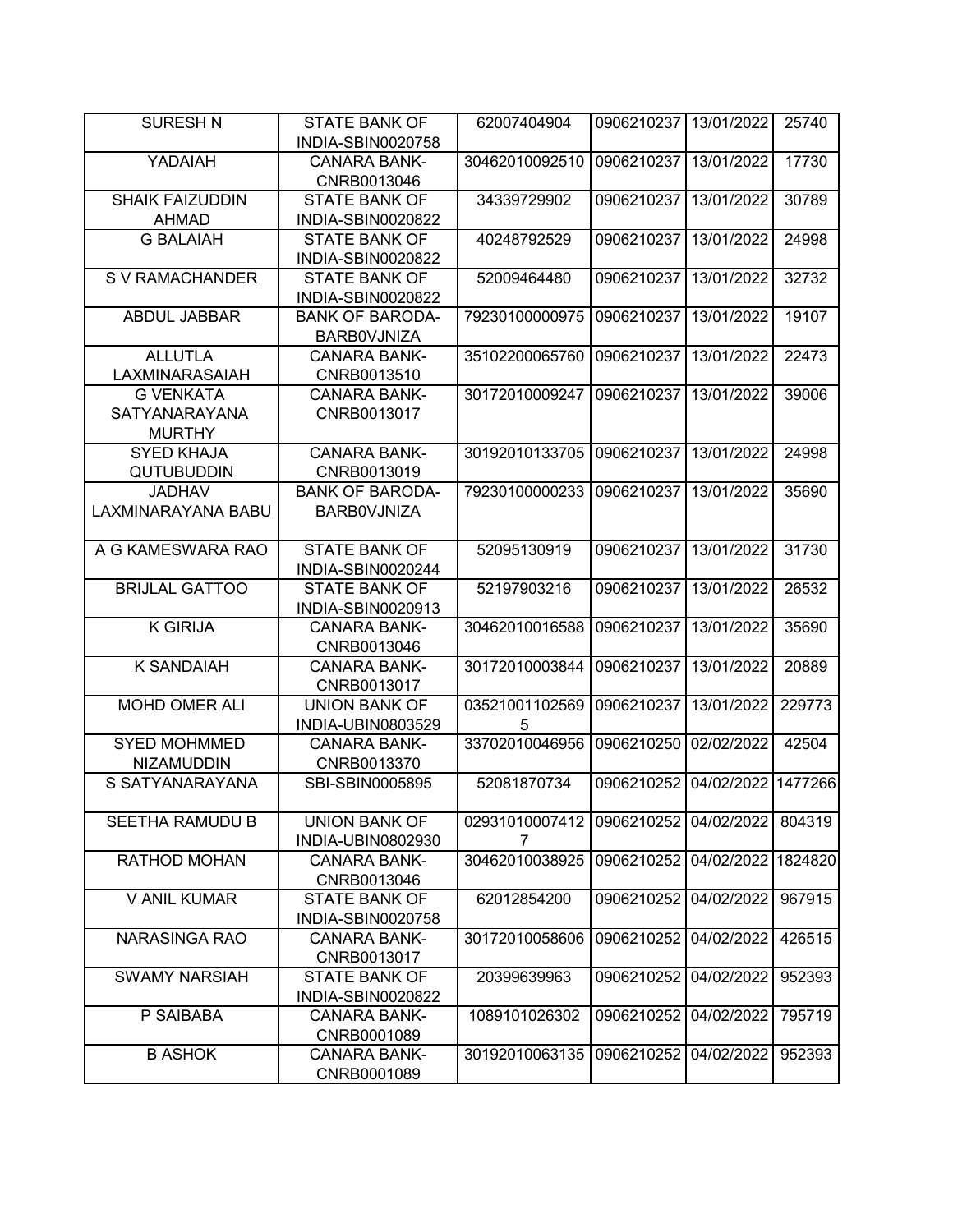| E D SRINATH             | <b>STATE BANK OF</b><br>INDIA-SBIN0020064 | 52024150248         | 0906210252            | 04/02/2022 | 1440561 |
|-------------------------|-------------------------------------------|---------------------|-----------------------|------------|---------|
|                         |                                           |                     |                       |            |         |
| <b>KANTHI SATHIAH</b>   | <b>CANARA BANK-</b><br>CNRB0013030        | 30302180002329      | 0906210252            | 04/02/2022 | 814668  |
| S SATYANARAYANA         | SBI-SBIN0005895                           | 52081870734         | 0906210252            | 04/02/2022 | 1417890 |
| <b>SEETHA RAMUDU B</b>  | <b>UNION BANK OF</b><br>INDIA-UBIN0802930 | 02931010007412<br>7 | 0906210252            | 04/02/2022 | 759093  |
| RATHOD MOHAN            | <b>CANARA BANK-</b><br>CNRB0013046        | 30462010038925      | 0906210252            | 04/02/2022 | 1744339 |
| <b>V ANIL KUMAR</b>     | <b>STATE BANK OF</b><br>INDIA-SBIN0020758 | 62012854200         | 0906210252            | 04/02/2022 | 1118973 |
| <b>NARASINGA RAO</b>    | <b>CANARA BANK-</b><br>CNRB0013017        | 30172010058606      | 0906210252            | 04/02/2022 | 668631  |
| <b>SWAMY NARSIAH</b>    | <b>STATE BANK OF</b><br>INDIA-SBIN0020822 | 20399639963         | 0906210252            | 04/02/2022 | 908551  |
| P SAIBABA               | <b>CANARA BANK-</b><br>CNRB0001089        | 1089101026302       | 0906210252            | 04/02/2022 | 782691  |
| <b>B ASHOK</b>          | <b>CANARA BANK-</b><br>CNRB0001089        | 30192010063135      | 0906210252            | 04/02/2022 | 908551  |
| E D SRINATH             | <b>STATE BANK OF</b><br>INDIA-SBIN0020064 | 52024150248         | 0906210252            | 04/02/2022 | 1376592 |
| <b>KANTHI SATHIAH</b>   | <b>CANARA BANK-</b><br>CNRB0013030        | 30302180002329      | 0906210252            | 04/02/2022 | 818089  |
| DR.M MUTHYAM KUMAR      | <b>STATE BANK OF</b><br>INDIA-SBIN0008779 | 33510512368         | 0906210252            | 04/02/2022 | 4326870 |
| <b>K YADAGIRI</b>       | <b>STATE BANK OF</b><br>INDIA-SBIN0020758 | 62297010484         | 0906210252            | 04/02/2022 | 622229  |
| <b>K YADAGIRI</b>       | <b>STATE BANK OF</b><br>INDIA-SBIN0020758 | 62297010484         | 0906210252            | 04/02/2022 | 753193  |
| YELLAMMA                | <b>CANARA BANK-</b><br>CNRB0013019        | 30192010098074      | 0906210255            | 09/02/2022 | 28560   |
| M.DEVARAJ               | <b>CANARA BANK-</b><br>CNRB0013096        | 30172010014719      | 0906210258            | 15/02/2022 | 1044701 |
| <b>MD SHERIFF</b>       | <b>STATE BANK OF</b><br>INDIA-SBIN0020244 | 39508650171         | 0906210256            | 11/02/2022 | 847815  |
| P SRINIVASA RAO         | <b>UNION BANK OF</b><br>INDIA-UBIN0826073 | 01561002502392      | 0906210256 11/02/2022 |            | 1430016 |
| K.V.MURALI MOHAN        | <b>CANARA BANK-</b><br>CNRB0013019        | 30192010089821      | 0906210255            | 09/02/2022 | 34574   |
| <b>NARSIMHA BASIAH</b>  | <b>CANARA BANK-</b><br>CNRB0013019        | 30192010062133      | 0906210255            | 09/02/2022 | 30492   |
| <b>SAYANNA</b>          | SBI-SBIN0005324                           | 62001235703         | 0906210255            | 09/02/2022 | 111139  |
| <b>B NARASINGA RAJU</b> | <b>CANARA BANK-</b><br>CNRB0013028        | 30282010007359      | 0906210255            | 09/02/2022 | 38676   |
| <b>MD MAZEED</b>        | <b>CANARA BANK-</b><br>CNRB0013019        | 30192010122546      | 0906210255            | 09/02/2022 | 12938   |
| SUBRAMANYAM M           | <b>CANARA BANK-</b><br>CNRB0013017        | 30172010010837      | 0906210255            | 09/02/2022 | 80752   |
| P SRINIVASA RAO         | <b>UNION BANK OF</b><br>INDIA-UBIN0826073 | 01561002502392<br>1 | 0906210256            | 11/02/2022 | 1443030 |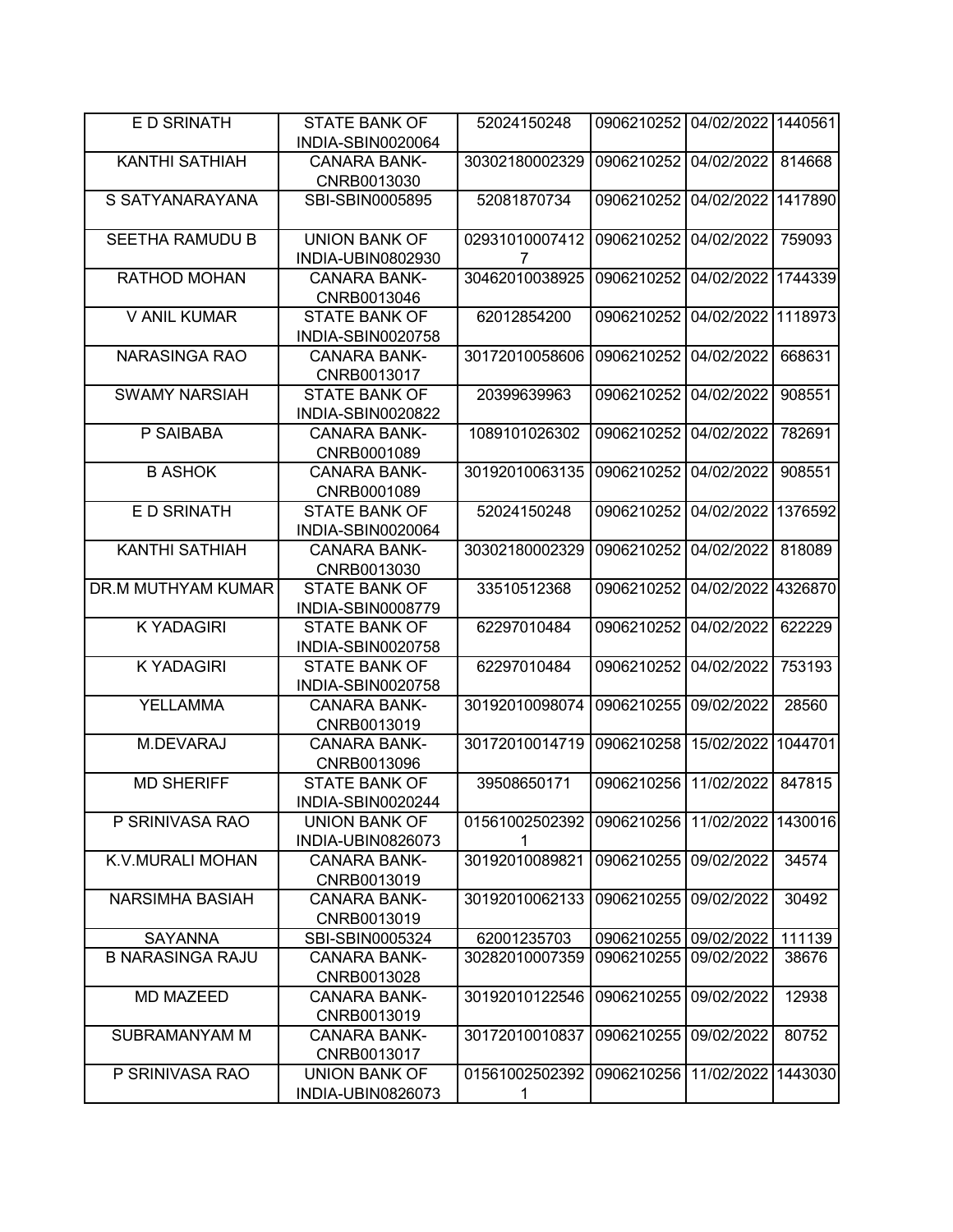| <b>BOMMERA YELLAIAH</b> | <b>STATE BANK OF</b>                             | 52095155185                      | 0906210256                    | 11/02/2022         | 1054061 |
|-------------------------|--------------------------------------------------|----------------------------------|-------------------------------|--------------------|---------|
|                         | INDIA-SBIN0020244                                |                                  |                               |                    |         |
| <b>BOMMERA YELLAIAH</b> | <b>STATE BANK OF</b><br>INDIA-SBIN0020244        | 52095155185                      | 0906210256                    | 11/02/2022         | 871980  |
| <b>K V PRASAD RAO</b>   | <b>UNION BANK OF</b><br>INDIA-UBIN0811203        | 11201002500009                   | 0906210258                    | 15/02/2022         | 33432   |
| K V PRASAD RAO          | <b>UNION BANK OF</b><br>INDIA-UBIN0811203        | 11201002500009<br>1              | 0906210258                    | 15/02/2022         | 35360   |
| M.DEVARAJ               | <b>CANARA BANK-</b><br>CNRB0013096               | 30172010014719                   | 0906210258                    | 15/02/2022         | 928846  |
| <b>KRISHNAN C S</b>     | <b>CANARA BANK-</b><br>CNRB0001286               | 1286101001859                    | 0906210259                    | 15/02/2022         | 192432  |
| <b>K.RAVI KUMAR</b>     | <b>CANARA BANK-</b><br>CNRB0013019               | 30192010019990                   | 0906210267                    | 22/02/2022         | 101000  |
| <b>D SIDDIRAMULU</b>    | <b>UNION BANK OF</b><br>INDIA-UBIN0802158        | 02151002709186<br>$\overline{2}$ | 0906210267                    | 22/02/2022         | 82000   |
| M RAMULU                | <b>STATE BANK OF</b><br>INDIA-SBIN0020450        | 39505270045                      | 0906210264                    | 21/02/2022         | 11540   |
| <b>D.KISHAN</b>         | <b>STATE BANK OF</b><br>INDIA-SBIN0020111        | 52122150269                      | 0906210267                    | 22/02/2022         | 74400   |
| <b>SK FAROOK</b>        | <b>STATE BANK OF</b><br>INDIA-SBIN0020492        | 52081860216                      | 0906210267                    | 22/02/2022         | 39800   |
| <b>B VENKATESWARLU</b>  | <b>STATE BANK OF</b><br>INDIA-SBIN0020244        | 62033455960                      | 0906210267                    | 22/02/2022         | 95200   |
| <b>NARASAMMA</b>        | <b>CENTRAL BANK OF</b><br>INDIA-CBIN0281808      | 2315388901                       | 0906210267                    | 22/02/2022         | 263900  |
| <b>T SAI KUMAR</b>      | <b>UNION BANK OF</b><br>INDIA-UBIN0811203        | 11201002500082<br>1              | 0906210267                    | 22/02/2022         | 86730   |
| M J SIVA RAJU           | SBI-SBIN0008025                                  | 40428902223                      | 0906210267                    | 22/02/2022         | 93000   |
| SUDARSHANAM G S         | <b>BANK OF INDIA-</b>                            | 86141011000921                   | 0906210267                    | 22/02/2022         | 115640  |
|                         | BKID0008614                                      | $\mathbf{0}$                     |                               |                    |         |
| O PUSHPARAJU            | <b>CANARA BANK-</b><br>CNRB0013420               | 34202200040542                   | 0906210267                    | 22/02/2022         | 49560   |
| P.MALLESH RAMAIAH       | <b>UNION BANK OF</b>                             | 10971010002573                   | 0906210276                    | 03/03/2022         | 721782  |
|                         | INDIA-UBIN0810975                                | $\overline{2}$                   |                               |                    |         |
| SHAIKH JALALUDDIN       | SBI-SBIN0060339                                  | 40765090735                      | 0906210276 03/03/2022 1775804 |                    |         |
| SHEDRAK BUDDHANNA       | <b>CANARA BANK-</b><br>CNRB0013017               | 30172010014410                   | 0906210276                    | 03/03/2022         | 1054077 |
| R NARSING RAO           | <b>CANARA BANK-</b><br>CNRB0013019               | 30192010077323                   | 0906210276                    | 03/03/2022         | 867253  |
| <b>HUSSAIN</b>          | <b>CANARA BANK-</b><br>CNRB0013017               | 30172010032537                   | 0906210276                    | 03/03/2022         | 1085542 |
| SRINIVASA RAO K N       | <b>UNION BANK OF</b><br><b>INDIA-UBIN0815675</b> | 15671010001896<br>3              | 0906210276                    | 03/03/2022         | 1504419 |
| A GANESH                | SBI-SBIN0005649                                  | 11348744830                      | 0906210276                    | 03/03/2022         | 1118973 |
| D NARASINGA RAO         | SBI-SBIN0012665                                  | 40764532494                      | 0906210276                    | 03/03/2022         | 1775804 |
| <b>K PRATAP</b>         | <b>STATE BANK OF</b><br>INDIA-SBIN0015762        | 39390110338                      | 0906210276                    | 03/03/2022 1152405 |         |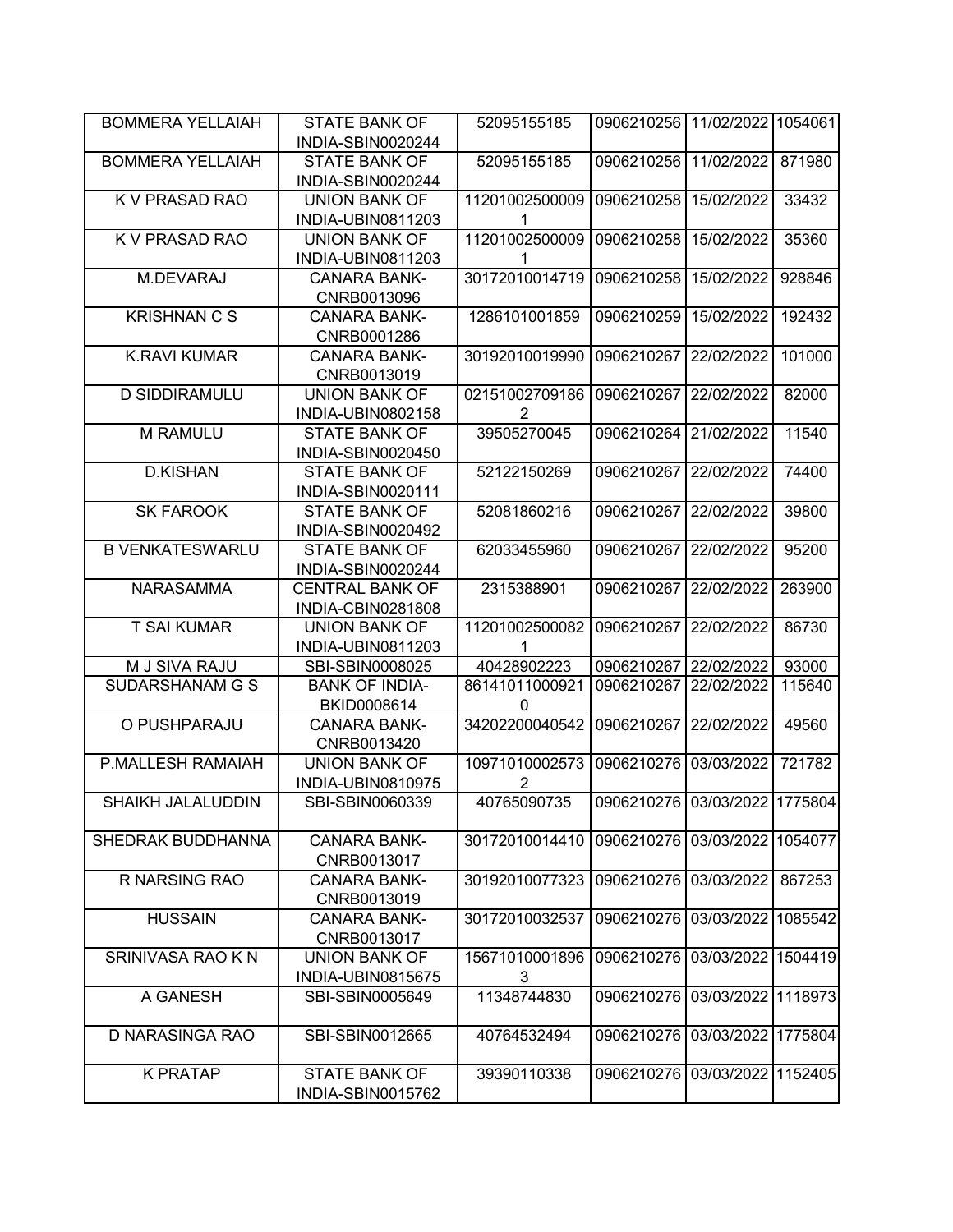| <b>ABDUL NAYEEM</b>       | SBI-SBIN0005324                    | 39092093976    | 0906210276 03/03/2022 |            | 936083  |
|---------------------------|------------------------------------|----------------|-----------------------|------------|---------|
| P BUCHANNA                | <b>STATE BANK OF</b>               | 52081889316    | 0906210276            | 03/03/2022 | 1504419 |
|                           | INDIA-SBIN0020492                  |                |                       |            |         |
| C KRISHNAIAH              | SBI-SBIN0011077                    | 20118585691    | 0906210276            | 03/03/2022 | 1461155 |
|                           |                                    |                |                       |            |         |
| <b>MOHAN RAJENDRA M S</b> | SBI-SBIN0007953                    | 11107236355    | 0906210276            | 03/03/2022 | 1994092 |
| C KRISHNAIAH              | SBI-SBIN0011077                    | 20118585691    | 0906210276            | 03/03/2022 | 1531675 |
|                           |                                    |                |                       |            |         |
| P BUCHANNA                | <b>STATE BANK OF</b>               | 52081889316    | 0906210276            | 03/03/2022 | 1567180 |
|                           | INDIA-SBIN0020492                  |                |                       |            |         |
| <b>K PRATAP</b>           | <b>STATE BANK OF</b>               | 39390110338    | 0906210276            | 03/03/2022 | 1204713 |
|                           | INDIA-SBIN0015762                  |                |                       |            |         |
| <b>ABDUL NAYEEM</b>       | SBI-SBIN0005324                    | 39092093976    | 0906210276            | 03/03/2022 | 981274  |
| SHEDRAK BUDDHANNA         | <b>CANARA BANK-</b>                | 30172010014410 | 0906210276            | 03/03/2022 | 949175  |
|                           | CNRB0013017                        |                |                       |            |         |
| R NARSING RAO             | <b>CANARA BANK-</b>                | 30192010077323 | 0906210276            | 03/03/2022 | 923202  |
|                           | CNRB0013019                        |                |                       |            |         |
| <b>HUSSAIN</b>            | <b>CANARA BANK-</b>                | 30172010032537 | 0906210276            | 03/03/2022 | 1139128 |
|                           | CNRB0013017                        |                |                       |            |         |
| A GANESH                  | SBI-SBIN0005649                    | 11348744830    | 0906210276            | 03/03/2022 | 688009  |
| D NARASINGA RAO           | SBI-SBIN0012665                    | 40764532494    | 0906210276            | 03/03/2022 | 1873815 |
|                           |                                    |                |                       |            |         |
| SRINIVASA RAO K N         | <b>UNION BANK OF</b>               | 15671010001896 | 0906210276            | 03/03/2022 | 1653548 |
|                           | INDIA-UBIN0815675                  | 3              |                       |            |         |
| P ANJAIAH                 | SBI-SBIN0004722                    | 30359164128    | 0906210281            | 08/03/2022 | 639815  |
| <b>KOUSALYA</b>           | <b>CANARA BANK-</b>                | 30462010057971 | 0906210276            | 03/03/2022 | 794491  |
|                           | CNRB0013046                        |                |                       |            |         |
| M NARASAMMA               | <b>CANARA BANK-</b><br>CNRB0004179 | 30462010054919 | 0906210276            | 03/03/2022 | 709929  |
| <b>KOUSALYA</b>           | <b>CANARA BANK-</b>                | 30462010057971 | 0906210276            | 03/03/2022 | 843226  |
|                           | CNRB0013046                        |                |                       |            |         |
| M NARASAMMA               | <b>CANARA BANK-</b>                | 30462010054919 | 0906210276            | 03/03/2022 | 620232  |
|                           | CNRB0004179                        |                |                       |            |         |
| R KRISHNA KUMAR           | <b>CANARA BANK-</b>                | 110037219270   | 0906210276            | 03/03/2022 | 1417616 |
|                           | CNRB0013025                        |                |                       |            |         |
| R KRISHNA KUMAR           | <b>CANARA BANK-</b>                | 110037219270   | 0906210276            | 03/03/2022 | 1724674 |
|                           | CNRB0013025                        |                |                       |            |         |
| M.YESURATHNAM             | <b>STATE BANK OF</b>               | 52009436724    | 0906210276            | 03/03/2022 | 2985    |
|                           | INDIA-SBIN0020822                  |                |                       |            |         |
| K BHANUMATHI W/O          | SBI-SBIN0004609                    | 39316039556    | 0906210276            | 03/03/2022 | 79749   |
| LATE K RADHA              |                                    |                |                       |            |         |
| <b>KRISHNAN</b>           |                                    |                |                       |            |         |
| P.MALLESH RAMAIAH         | <b>UNION BANK OF</b>               | 10971010002573 | 0906210276            | 03/03/2022 | 618965  |
|                           | INDIA-UBIN0810975                  | 2              |                       |            |         |
| <b>SHAIKH JALALUDDIN</b>  | SBI-SBIN0060339                    | 40765090735    | 0906210276            | 03/03/2022 | 1322555 |
|                           |                                    |                |                       |            |         |
| P YADAGIRI                | <b>CANARA BANK-</b>                | 1089101025251  | 0906210282            | 09/03/2022 | 72763   |
|                           | CNRB0001089                        |                |                       |            |         |
| P ANJAIAH                 | SBI-SBIN0004722                    | 30359164128    | 0906210282            | 09/03/2022 | 172151  |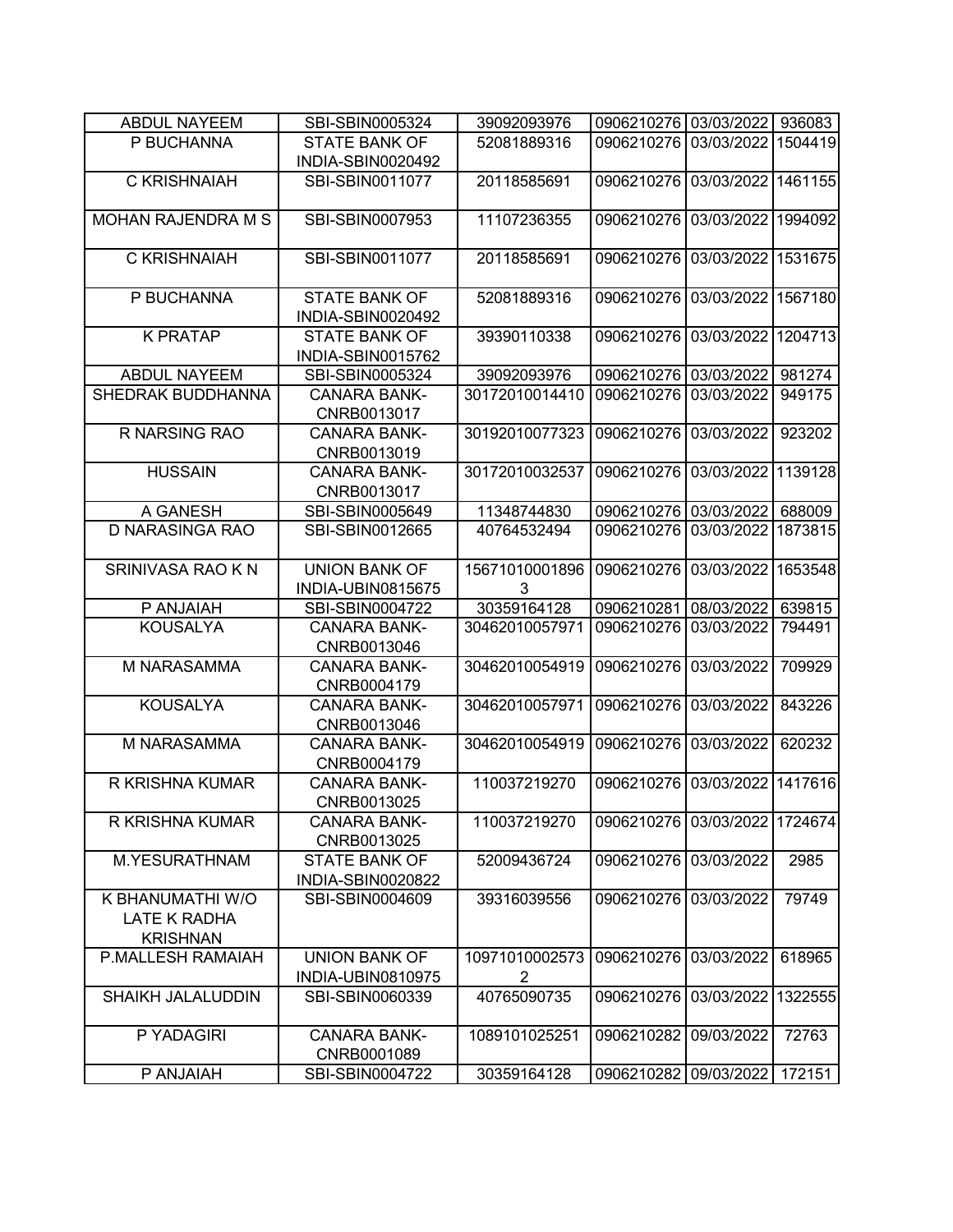| P YADAGIRI                              | <b>CANARA BANK-</b><br>CNRB0001089                                 | 1089101025251        | 0906210282 09/03/2022 |            | 65323   |
|-----------------------------------------|--------------------------------------------------------------------|----------------------|-----------------------|------------|---------|
| <b>MOHAN RAJENDRA M S</b>               | SBI-SBIN0007953                                                    | 11107236355          | 0906210282            | 09/03/2022 | 1920632 |
| <b>B ROHINI KUMAR</b>                   | <b>CANARA BANK-</b><br>CNRB0013032                                 | 30322200028524       | 0906210283            | 11/03/2022 | 137684  |
| I YESUPADAM                             | <b>CANARA BANK-</b><br>CNRB0013046                                 | 30462010018673       | 0906210283            | 11/03/2022 | 28706   |
| M.S.V.SUBBA RAO                         | <b>STATE BANK OF</b><br>INDIA-SBIN0020758                          | 40742886530          | 0906210283            | 11/03/2022 | 1444114 |
| M.S.V.SUBBA RAO                         | <b>STATE BANK OF</b><br>INDIA-SBIN0020758                          | 40742886530          | 0906210283            | 11/03/2022 | 1549650 |
| PORONKI SUSEELA                         | <b>STATE BANK OF</b><br>INDIA-SBIN0020758                          | 52006433624          | 0906210290            | 23/03/2022 | 1001012 |
| <b>D.SAMUEL JOHN</b>                    | SBI-SBIN0000916                                                    | 30004859294          | 0906220004            | 01/04/2022 | 51131   |
| <b>G SEETHARAM REDDY</b>                | <b>STATE BANK OF</b><br>INDIA-SBIN0020601                          | 39009599823          | 0906220004            | 01/04/2022 | 49164   |
| PORONKI SUSEELA                         | <b>STATE BANK OF</b><br>INDIA-SBIN0020758                          | 52006433624          | 0906210290            | 23/03/2022 | 941135  |
| S AMBROSE                               | <b>CANARA BANK-</b><br>CNRB0008686                                 | 110025888871         | 0906210290            | 23/03/2022 | 1327178 |
| <b>S AMBROSE</b>                        | <b>CANARA BANK-</b><br>CNRB0008686                                 | 110025888871         | 0906210290            | 23/03/2022 | 1216438 |
| <b>B.LALITHA</b>                        | <b>UNION BANK OF</b><br>INDIA-UBIN0821756                          | 21751010004219       | 0906210290            | 23/03/2022 | 54932   |
| <b>MD.HUSSAIN</b>                       | <b>STATE BANK OF</b><br>INDIA-SBIN0016375                          | 62342758237          | 0906210290            | 23/03/2022 | 15514   |
| <b>MD ALEEM</b>                         | <b>IDBI BANK-</b><br>IBKL0001681                                   | 16811040001237<br>54 | 0906210290            | 23/03/2022 | 15514   |
| <b>SHABNA BEGUM</b>                     | <b>ANDHRA PRADESH</b><br><b>GRAMEENA VIKAS</b><br>BANK-APGV0007203 | 7308406463-4         | 0906210290            | 23/03/2022 | 15516   |
| <b>T RAMANNA</b>                        | <b>STATE BANK OF</b><br>INDIA-SBIN0020492                          | 52081873826          | 0906210294            | 28/03/2022 | 888653  |
| PARVEEN SULTANA<br>W/O LATE SALIM PASHA | SBI-SBIN0005324                                                    | 52089042861          | 0906210294            | 28/03/2022 | 141425  |
| <b>MUKUNDAM</b>                         | <b>CANARA BANK-</b><br>CNRB0013017                                 | 30172010038151       | 0906210294            | 28/03/2022 | 36231   |
| E.VEERASWAMY                            | <b>CANARA BANK-</b><br>CNRB0013017                                 | 30442180003093       | 0906210294            | 28/03/2022 | 142708  |
| <b>MUTHYALU</b>                         | <b>CANARA BANK-</b><br>CNRB0000658                                 | 30172010052605       | 0906210294            | 28/03/2022 | 126972  |
| YADAGIRI CHENNAIAH                      | <b>CANARA BANK-</b><br>CNRB0013017                                 | 30172010027291       | 0906210294            | 28/03/2022 | 118547  |
| <b>GONELA BUCHIAH</b>                   | <b>CANARA BANK-</b><br>CNRB0013017                                 | 30172010057030       | 0906210294            | 28/03/2022 | 67912   |
| <b>SOMAIAH</b>                          | <b>CANARA BANK-</b><br>CNRB0013046                                 | 30462010054382       | 0906210294            | 28/03/2022 | 59060   |
| T RAMANNA                               | <b>STATE BANK OF</b><br>INDIA-SBIN0020492                          | 52081873826          | 0906210294            | 28/03/2022 | 910233  |